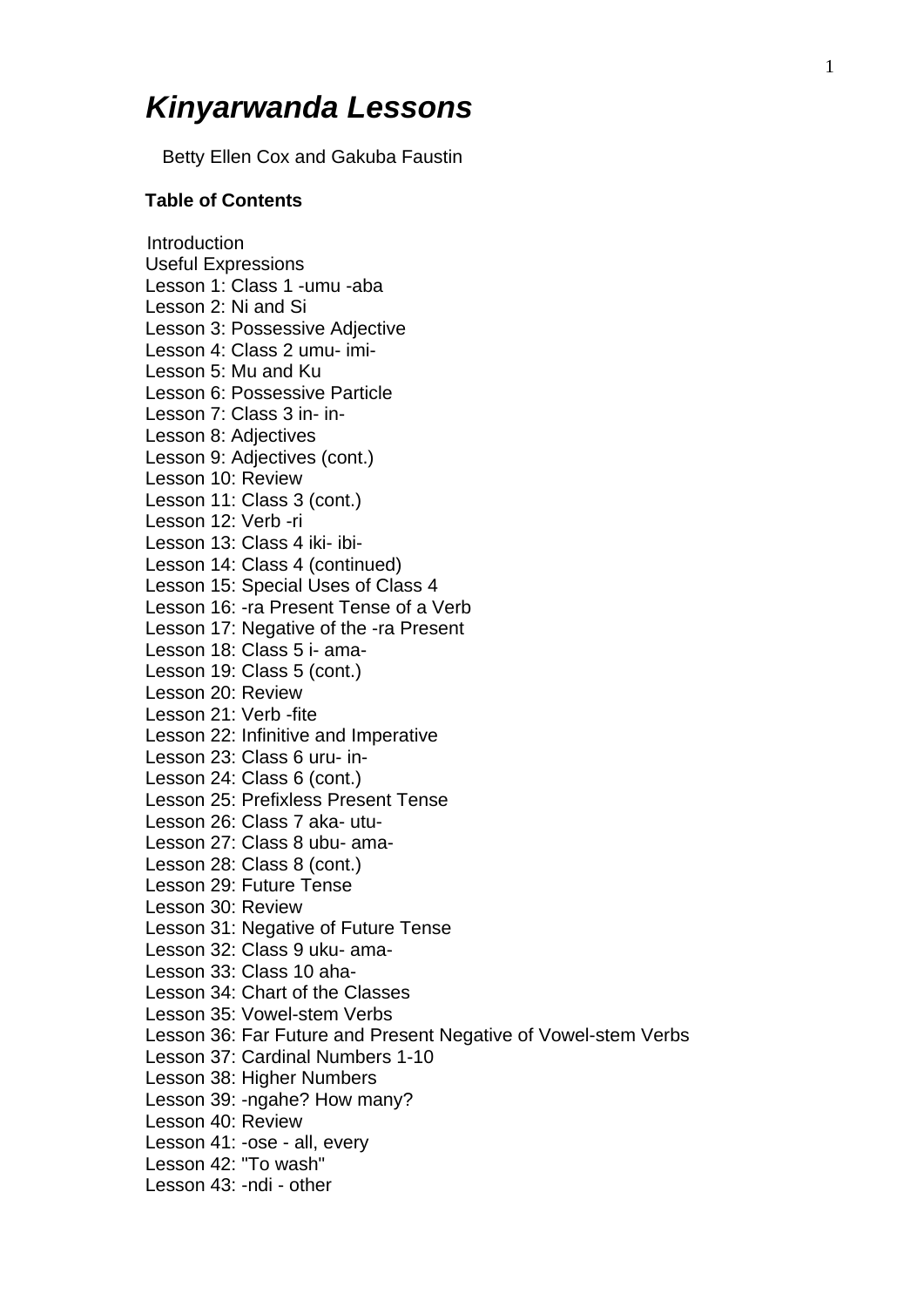Lesson 44: Some Verbs Lesson 45: Verb -zi - to know Lesson 46: Adjective Chart Lesson 47: Word Order Lesson 48: Personal Pronouns Lesson 49: Review Lesson 50: Reading Lesson Lesson 51: Ordinary Past Tense Lesson 52: Rules for Past Endings Lesson 53: Past Verb Endings Lesson 54: Ordinary Past (continued) Lesson 55: Negative of Ordinary Past Lesson 56: Past of -ri; -ga tense Lesson 57: Object Pronouns Lesson 58: Object Pronouns (continued) Lesson 59: Object Pronouns with Vowel-stem Verbs Lesson 60: Review Lesson 61: Ordinal Numerals, -ombi Lesson 62: Months, Days of Week, Telling Time Lesson 63: Some Household Items Lesson 64: Stative Voice Lesson 65: -o with the Infinitive Lesson 66: Imperative with the Subjunctive Lesson 67: Subjunctive Lesson 68: How to Say "Stop" and "Wait" Lesson 69: Possessive Particle with a changed to o Lesson 70: Review Lesson 71: Far Past Tense Lesson 72: Negative of Far Past Lesson 73: Father and Mother Lesson 74: Brother and Sister Lesson 75: Immediate Past Lesson 76: Possessive Adjectives Lesson 77: Possessive Adjectives (continued) Lesson 78: Causative Verbs Lesson 79: Causatives (continued) Lesson 80: Objects with Causatives Lesson 81: Review Lesson 82: Gutya, Gutyo Lesson 83: Passive Verbs Lesson 84: Past of Passives Lesson 85: Passives of Monosyllabic Verbs Lesson 86: Demonstrative Adjectives Lesson 87: Demonstratives (continued) Lesson 88: Demonstratives (continued) Lesson 89: Not Yet Tense Lesson 90: Review Lesson 91: Dependent Clauses Lesson 92: Dependent Not-Yet Tense Lesson 93: Demonstrative Pronouns -kwiriye, -rinda, -gomba Lesson 94: Relative Clauses Lesson 95: Relative Clauses With no Noun Antecedent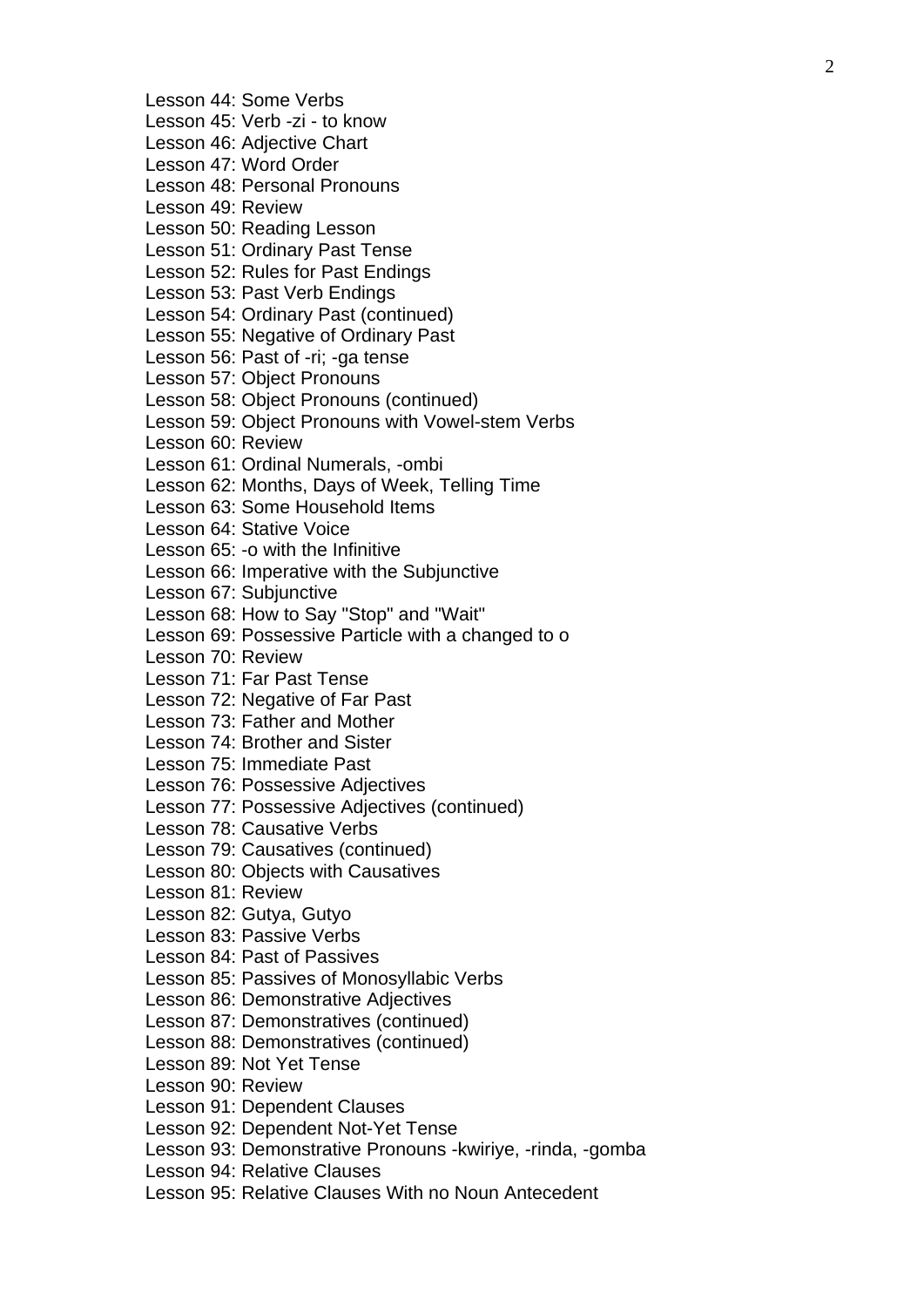- Lesson 96: Pronoun Nde?
- Lesson 97: Adjective -he?
- Lesson 98: Prepositional Form of Verb
- Lesson 99: Uses of Prepositional Form
- Lesson 100: Review
- Lesson 101: Reading Lesson
- Lesson 102: Miscellaneous Words
- Lesson 103: Reflexive Verbs
- Lesson 104: Uses of Nta
- Lesson 105: Further Notes on Nta
- Lesson 106: Reciprocal Form of Verb
- Lesson 107: Associative Verbs
- Lesson 108: Adverb -te?, Comparisons
- Lesson 109: How to Say "Why?"
- Lesson 100: Review
- Lesson 111: How to Say "Some", The Conditional
- Lesson 112: Adjectives Expressed By Verbs
- Lesson 113: Reduplicated Verbs
- Lesson 114: Quotations, Direct and Indirect
- Lesson 115: Prepositional Suffixes
- Lesson 116: Ki and Umuki
- Lesson 117: Ka Tense
- Lesson 118: Some Adverbs; The -racya- Tense
- Lesson 119: More Adverbs
- Lesson 120: Miscellaneous Expressions
- Lesson 121: More Miscellaneous Expressions
- Lesson 122: Summary of Tenses
- Lesson 123: The Narrative Tenses
- Lesson 124: Narrative Continued
- Lesson 125: Review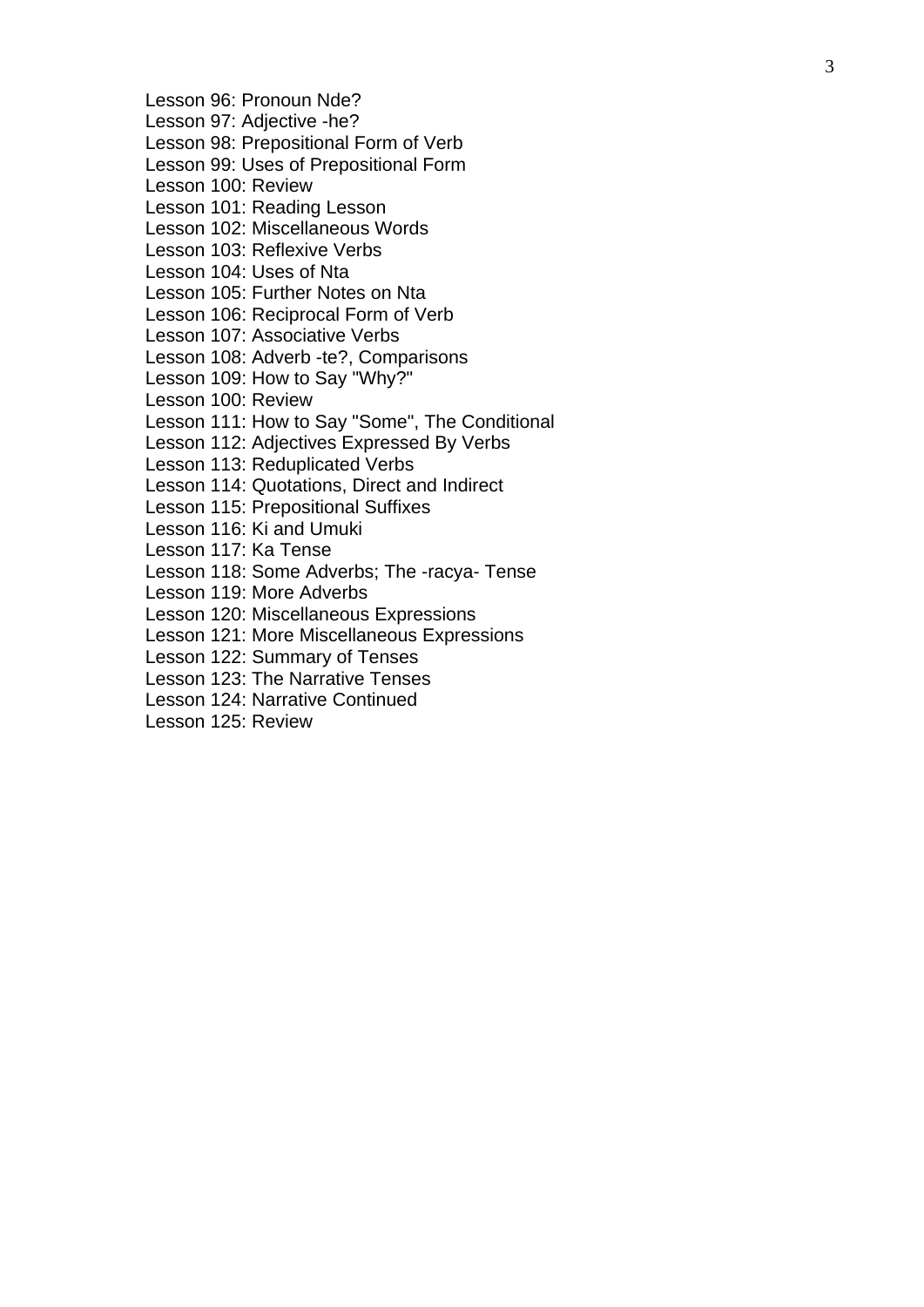# *Kinyarwanda Lessons*

### **Betty Ellen Cox and Gakuba Faustin**

#### **Kinyarwanda lessons**

Kinyarwanda is a rich language with many words having similar meaning, yet fine shades of thought. Two words may be translated by the same English words and yet they may not be used interchangeably. So strive to ferret out the exact meaning of words. Also, remember that each Kinyarwanda word does not have an exact English equivalent, and likewise, do not expect to find a Kinyarwanda equivalent for each English word.

Listen carefully even when you do not understand. Learn your pronunciation **from an African, not a European.** From the beginning, spend time daily with an African, reading or trying simple conversation, with him (her) correcting you. Kinyarwanda is a tonal language, which means that variations of pitch of voice, as well as length of syllables, will completely change the meaning.

### **Pronunciation**

A. The vowels:

**a** is broad as in far

**e** is almost like **a** in hay

**i** is almost like **ee** in bee

- **o** is almost like **o** in obey
- **u** is like **oo** in food
- B. The consonants:

d, f, g, h, k, m, n, p, s, t, v, w are pronounced practically the same as in English b has a very soft sound with the lips barely touching, unless it is preceded by m when it is quite hard. It does not have the rather explosive quality that it has in English.

c always has the sound of **ch** as in church.

j has a very soft sound, like **z** in azure.

l is used mainly in words of foreign origin. However, in many books where one might expect **ri**, **li** is written. But the sound is that same as for **r** (see below).

r has a slight trill sound, as if you tried to say d, l, and r at the same time. The tongue should just flip against the roof of the mouth.

y as in you. (In combination with other consonants, see below). It is never a vowel like **y** in baby or by.

z as in zone

bw is pronounced **bg**, and even written **bg** in some older books. Be careful not to put a vowel sound between these two letters.

nn When this occurs in a past stem it is pronounced rather as if there were a slight **i** after the **n**'s. It has been described as ning (as in sing). This should be practiced many times with an African. rw is pronounced as if there were a soft **g** between the **r** and **w**.

ry also has a slight **g** sound between the **r** and **y**, but not very strong.

ty is difficult to describe. It must be learned from an African.

sw or sy -- there is a slight **k** sound between the letters.

by, cy, dy, jy, shy -- these are all special sounds which must be learned from an African.

q and x do not exist in Kinyarwanda.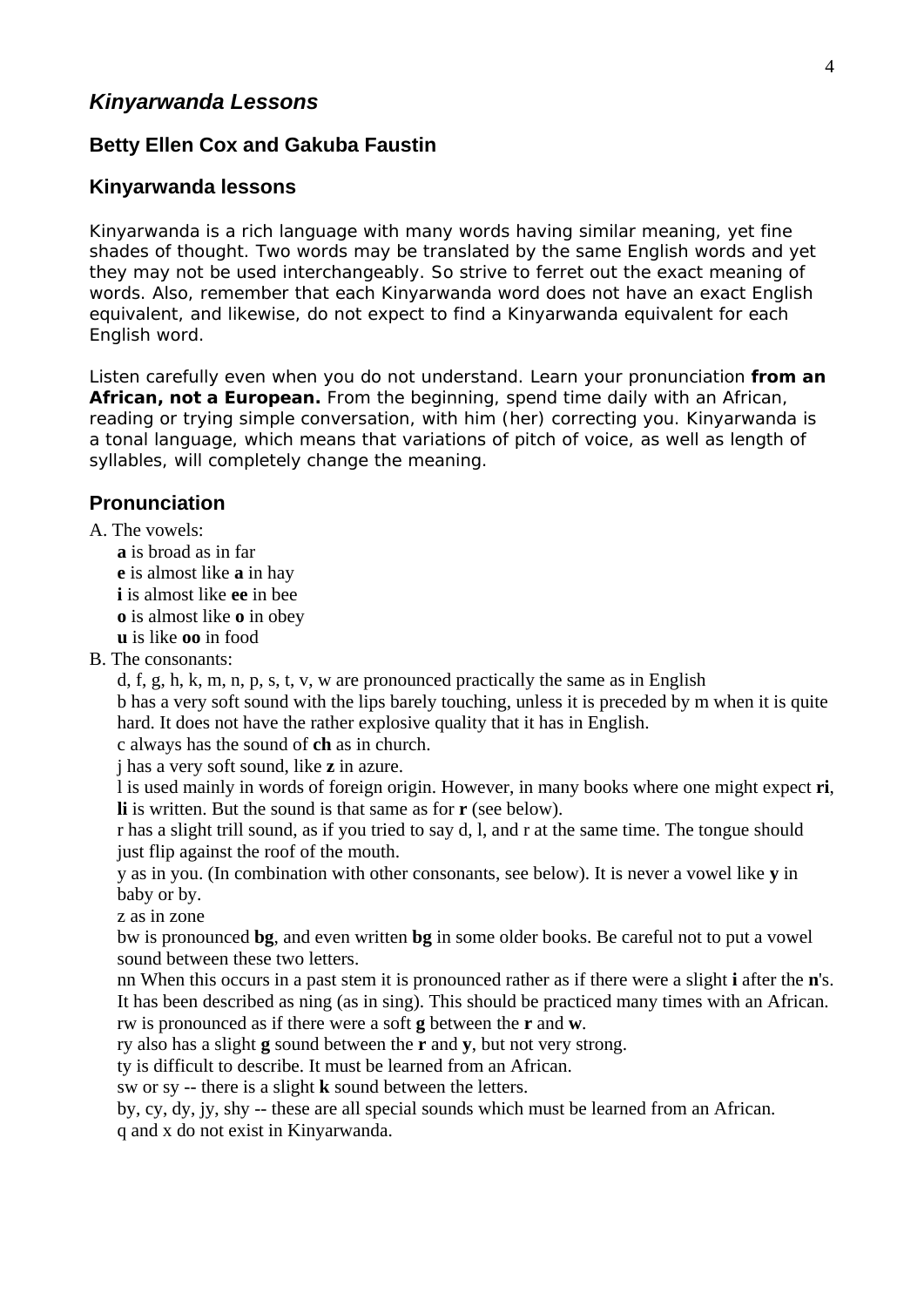These lessons have been prepared in view to a person's spending a day on each lesson. Some lessons may require more than a day's study. The lessons are only a guide to study. You will learn many words that are not included here.

# **Some Useful Expressions**

| Mwaramutesho                    | Good morning. (To someone you see nearly every day. Used up until<br>noon, or in some cases only until 10:00.) |
|---------------------------------|----------------------------------------------------------------------------------------------------------------|
| Mwiriweho. (or,<br>Mwiriwe.)    | Hello. (Used from noon on.)                                                                                    |
| Muraho?                         | Hello. (To someone you see rarely, or haven't seen for a long time,<br>perhaps have never seen before.)        |
| Amakuru?                        | What's the news? (Equivalent of our: How are you?)                                                             |
| Ni meza.                        | Good (news). (Equivalent of: Fine.)                                                                            |
| Muririrweho.                    | Good-bye. (Used early in the day - through early afternoon.)                                                   |
| Muraramukeho.                   | Goodnight. (Used any tome after 3:00 p.m., if you expect to see the<br>person the next day or soon.)           |
| Murabeho.                       | Goodbye. (When you do not expect to see the person again soon.)                                                |
| Yee, Yego.                      | Yes.                                                                                                           |
| Oya.                            | No.                                                                                                            |
| Murakoze (cyane).               | Thank you (very much).                                                                                         |
| Ndagushimiye.                   | Thank you.                                                                                                     |
| Urashaka iki?                   | What do you want?                                                                                              |
| Iki ni iki?                     | What is this?                                                                                                  |
| Uruturuka he?                   | Where do you come from?                                                                                        |
| Urajya he?                      | Where are you going?                                                                                           |
| Uragana he?                     | Where are you going?                                                                                           |
| Komeza.                         | Continue. Keep on.                                                                                             |
| Ongera.                         | Do it (or say it) again.                                                                                       |
| Rekeraho.                       | Stop, that's enough.                                                                                           |
| B'uretse!                       | Wait! Stop!                                                                                                    |
| Gerageza.                       | Try.                                                                                                           |
| Urakora iki?                    | What are you doing?                                                                                            |
| Sinumva.                        | I don't understand (hear).                                                                                     |
| Mfasha.                         | Help me.                                                                                                       |
| Ngwino.                         | Come here.                                                                                                     |
| Igitabo kiri he?                | Where is the book?                                                                                             |
| Ndashaka kwiga<br>ikinyarwanda. | I want to learn Kinyarwanda.                                                                                   |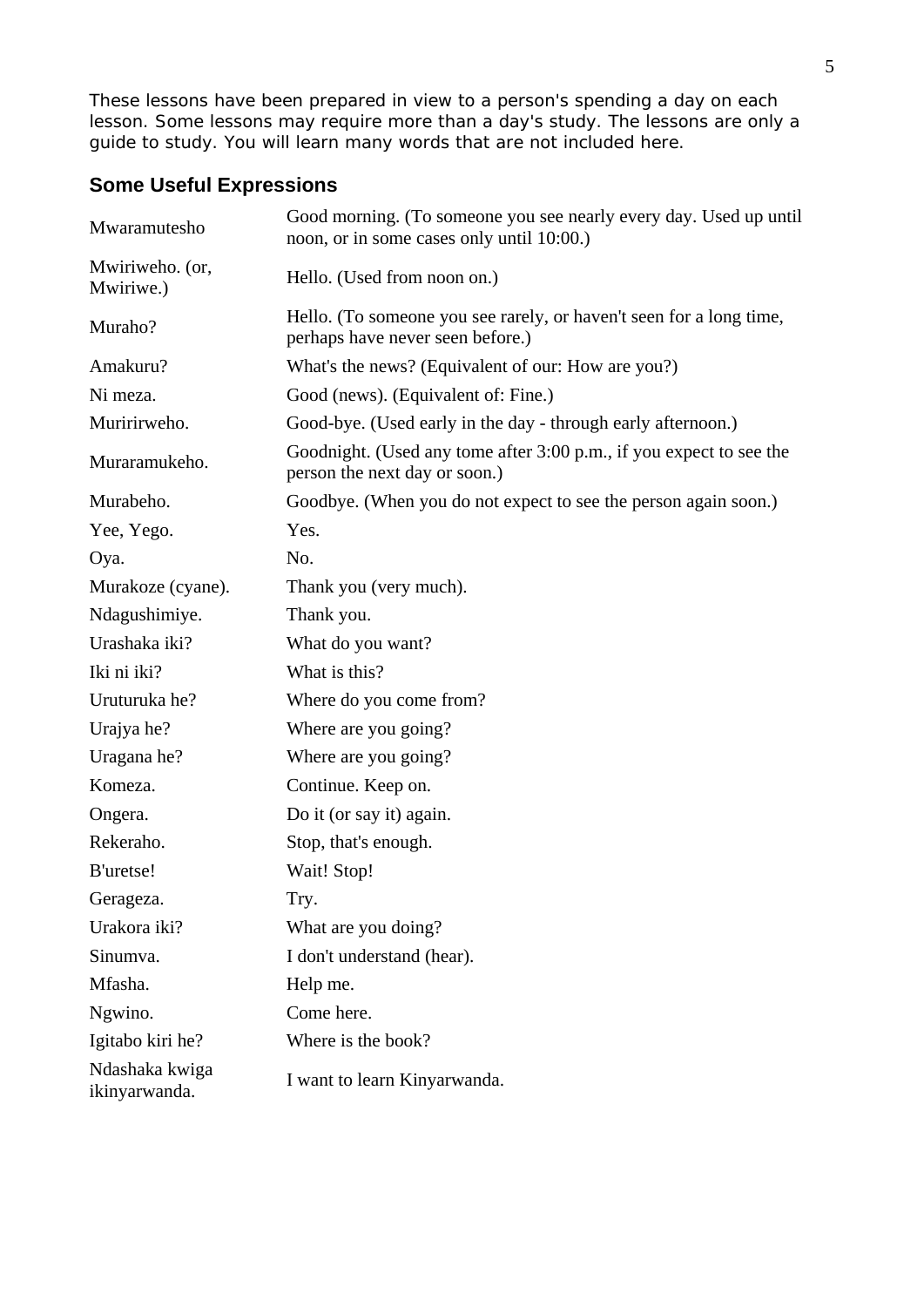#### **Lesson 1. Class 1 umu- aba-**

1. As we take up the study of Kinyarwanda, we must first get a little picture of the structure of the language. The verb is perhaps the most important part of speech because it serves for several parts of speech. However, we will take that up later and first look at nouns, since their class and form affect most of the other words in the sentence. The nouns are found in ten classes, each class having its own set of prefixes. The prefix of a noun will determine the prefix of other words related to that noun.

2. **Class 1:** In this class we find only nouns which are names of people (not necessarily proper nouns). However, some nouns referring to people will be found in other classes.

Here are a few words of this class:

| umugabo - man(married), husband abagabo - men, husbands |                       |
|---------------------------------------------------------|-----------------------|
| umugore - woman (married), wife abagore - women, wives  |                       |
| umuhungu - boy, son                                     | abahungu - boys, sons |
| umukobwa - girl, daughter                               | girls, daughters      |

Observe that each of these words in the singular begins with **umu**. That is the singular prefix. The plural prefix is **aba**. Thus, in the word **umugabo**, **umu** is the prefix and **-gabo** is the stem (the unchangeable part). From now one when you meet a noun of the first class you will be able to form the plural.

#### 3. **Some verbs to learn:**

arakora - he is working; he works, he does (or, she) barakora - they are working, they work, they do aragenda - he(she) is going, he goes (~genda may not be used when followed by a word of place. In that case use: arajya, barajya. e.g. Arajya mu Kirambo – he is going to Kirambo. baragenda they are going, walking, they go arahinga - he (she) is hoeing, he hoes barahinga - they are hoeing, they hoe

Thus, the singular **verb** prefix is **a-**, and the plural verb prefix is **ba-**. Note: These verbs may stand alone with no noun or pronoun subject expressed when the person referred to is known.

Now perhaps you can translate these sentences:

I. Translate into English:

1. Umugabo arakora. 2. Abahungu baragenda. 3. Umukobwa arahinga. 4. Umugore arakora. 5. Abagore barahinga. 6. Abagabo barahinga. 7. Umuhungu aragenda. 8. Abakobwa baragenda. 9. Umugore arahinga. 10. Baragenda.

II. Translate into Kinyarwanda: (the articles a, an, the are not expressed.)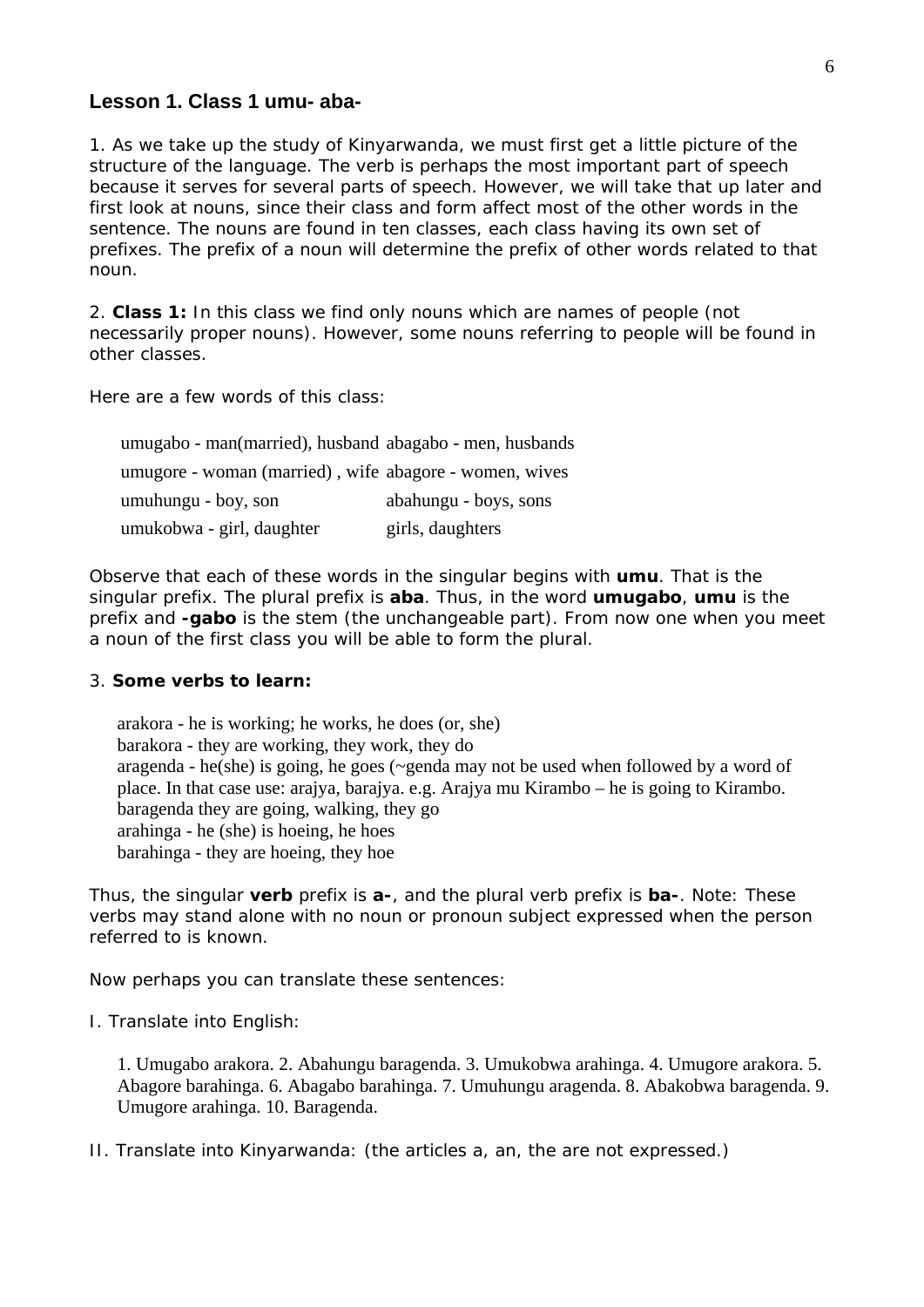1. The boy is hoeing. 2. The girls work. 3. The men are going. 4. The women are walking. 5. A boy is working. 6. A girl is walking. 7. Some (no word needed) boys are working. 8. The man hoes. 9. A woman is going. 10. Women work.

### **Lesson 2. Ni and Si**

#### **Vocabulary**

umwana (pl. abana) - child afite - he (she) has umwami (abami) - king, Lord bafite - they have umwigisha (abigisha) - teacher cyane (adverb) - much, very umwigishwa (abigishwa) - pupil murakoze - thank you

4. **Vowel-change.** Though we observed that the singular prefix of Class 1 is **umu-**, we will find some words in which it appears to be **umw-**, as in the nouns given above. This is due to the fact that **u** before another vowel becomes **w**. This rule applies not only in this instance, but wherever **u** precedes another vowel, for the language does not tolerate two vowels coming together. Thus **umu-ana** becomes **umwana**. This lengthens the vowel which begins the stem: umw**i**gisha, ab**i**gisha.

Also, **a** before another vowel drops out, thus the plural of these nouns: **aba-ana** becomes **abana**; **aba-igisha** becomes **abagisha**. (Later you will learn about an exception to this rule about **a**.)

5. **Use of ni and si**: **Ni** means "is" or "are", "he (she) is", "they are" (third-person singular and plural in present time), and does not change its form regardless of the subject. Its negative **si**, meaning "is not", "are not", "he (she) is not", "they are not". (These words may not be used in a dependent clause or when followed by a word of place.) **Ni** and **si** may also be used with "it" for the subject, e.g., Ni uwami - it is the king. Umawana ni umukobwa – the child is a girl. Umugabo si umwigisha - the man is not a teacher. Umwigisha ni Andereya - the teacher is Andrew.

**Exception**: If the subject of "is" or "are" is a place, as well as the word following, the words **ni** and **si** may be used even though followed by a word of place, e.g. Kirambo ni kure - Kirambo is far away.

**Note:** Since in Kinyarwanda two vowels may not come together (in speaking), and most words end in vowels, and start with vowels, the last vowel of a word is dropped (elided) when the next word begins with a vowel. e.g. (one says) umawana n'umukobwa - the child is a girl (though one does not write the apostrophe); umugor' arahinga - the woman is hoeing (but one writes: umugore arahinga.)

#### **Exercises:**

I. Without reference to the vocabularies, give the plural of the following words and their meanings:

- 1. umwana 3. umwami 5. umuhungu 7. umukobwa
- 2. umugabo 4. umugore 6. umwigisha 8. umwigishwa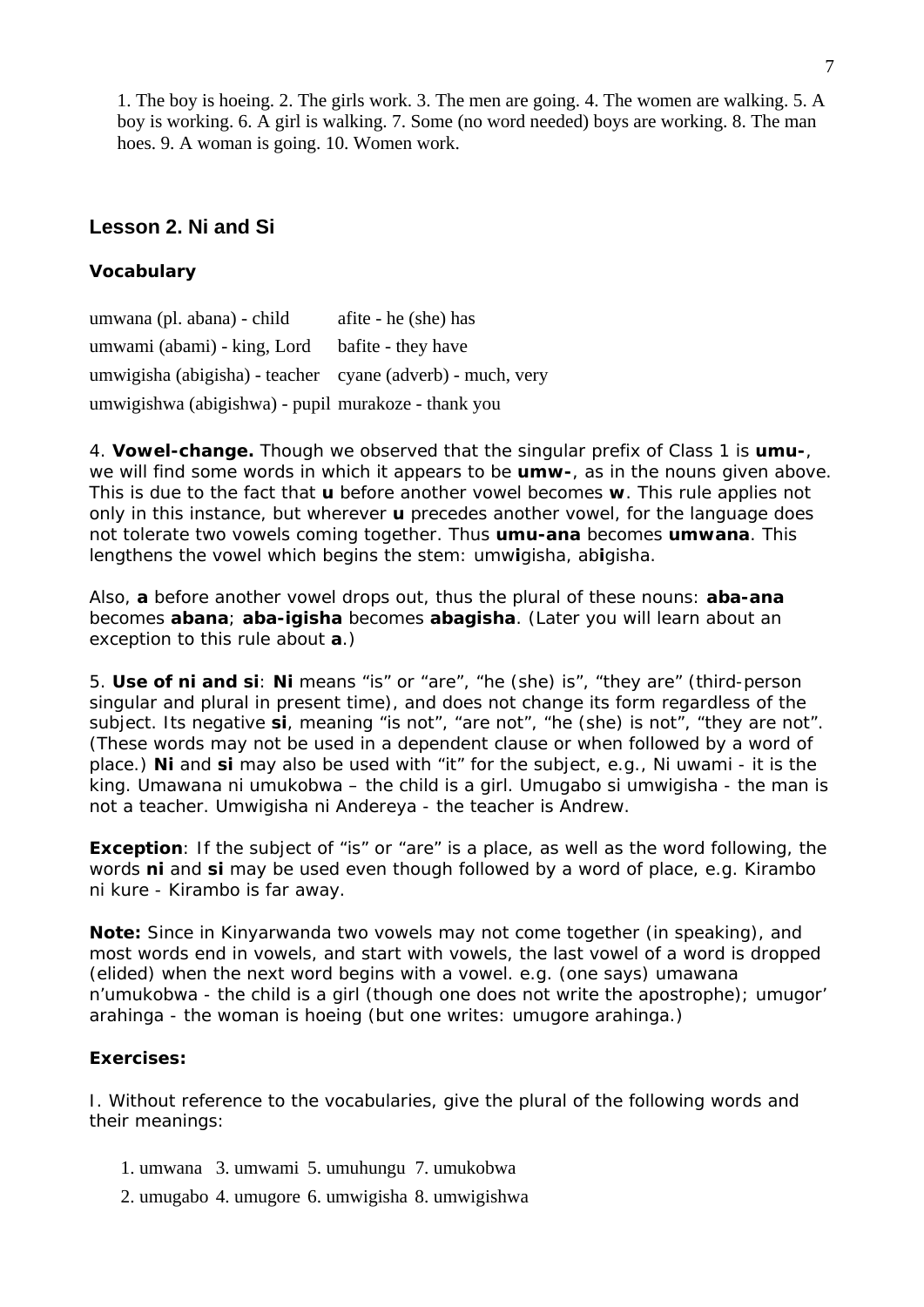#### II. Translate into Kinyarwanda:

- 1. The teacher has a wife. 9. Teachers work hard (much).
- 2. The children are going. 10. The women have children.
- 3. The man is a teacher. 11. The pupil is a girl.
- 4. The boys are working hard (much). 12. The girl is not a teacher.
- 5. The pupils have a teacher. 13. Men have wives.
- 6. A woman is hoeing. 14. Pupils hoe.
- 7. The child is not a boy. 15. The teacher is a man.
- 8. The man has a son.

#### **Lesson 3. Possessive Adjective**

#### **Vocabulary**

umuntu - person aravuga - he says, is speaking umukozi - workman, employee yee, yego - yes (yego is usually used in answer to greetings) umusaza - old man oya - no Umukiza - Savior

Note: Observe especially the pronunciation of **umuntu**. It is almost as if the **-ntu** were blown through the nose.

6. The possessive adjective is made up of two parts: the prefix, which refers to and agrees with the object owned, and the suffix, which refers to and agrees with the owner. This agreement refers to the system of prefixes for the various classes as indicated in Par. 1.

umwana wa-njye - my child abana ba-njye - my children

**wa** is the prefix which agrees with the first class singular. **-njye** means "me". Thus, **wanjye** means "of me", that is "my". Do not try to use **-njye** for "me" in other instances. The plural prefix is **ba-**. In this lesson we introduce the only personal possessives (that is, the owner being a person). Other forms will be taught later.

The suffixes:

-njye - me -cu - us -we - you (sing.) -nyu - you (plural) -e - him, her -bo - them **Singular Plural** wanye - my banjye - my wawe - your (sing.) bawe - your (owner sing)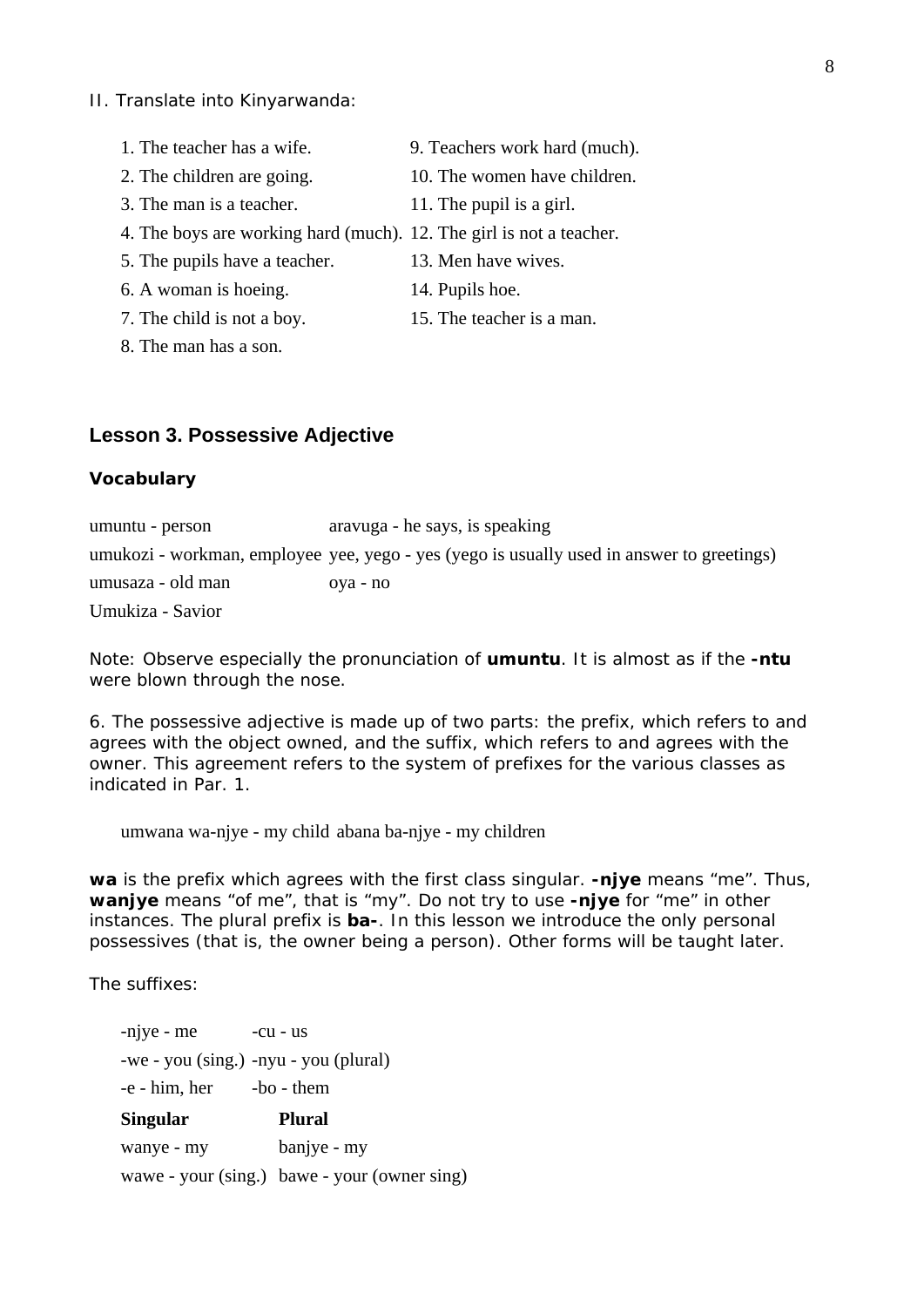| we - his, her | be - his, her                                   |
|---------------|-------------------------------------------------|
| wacu - our    | bacu - our                                      |
|               | wanyu - your (plur.) banyu - your (owner plur.) |
| wabo - their  | babo - their                                    |

Note the contraction in 3rd person singular: **wa-e** = **we**; **ba-e** = **be** e.g. umana we his child. ubana be - his children. abana babo - their children.

Note: The possessive regularly **follows** the noun it modifies.

7. **Mbese**. This word introduces a question, bit is not translated. Sometimes it is **Ese**. It is not necessary to always use it in questions. In speaking, it elides before a vowel, but not in writing. The verb keeps its normal place in the sentence, instead of being placed at the beginning as in English.

e.g. Mbese abigishwa barahinga? - Are the pupils hoeing?

**Se** may be used instead at the end of the sentence for the same purpose. However, **mbese** (or **ese**) is more common, except in short questions.

Abigishwa barahinga se? - Are the pupils hoeing?

#### **Exercises:**

I. Translate into English:

- 1. Umukiza wacu ni Yesu. 5. Abigishwa babu barakora.
- 2. Umwigisha wabo aravuga. 6. Abantu barakora cyane.
- 3. Abakozi banyu barahinga. 7. Mbese umwigisha wanyu arahinga? Yee, arahinga.
- 4. Umwana wawe ni umuhungu. 8. Abana banjye ni abakobwa.

II. Translate into Kinyarwanda.

- 1. My child 8. Your (pl.) teachers
- 2. Your (s.) husband 9. Your (s.) children
- 3. His workmen 10. Her pupils
- 4. Our Savior 11. The old men work (are working).
- 5. Our boys 12. Your (pl.) king
- 6. Their wives 13. Our children are hoeing.
- 7. Your (pl.) girls 15. My sons are not pupils.

### **Lesson 4. Class 2: umu- imi-**

#### **Vocabulary**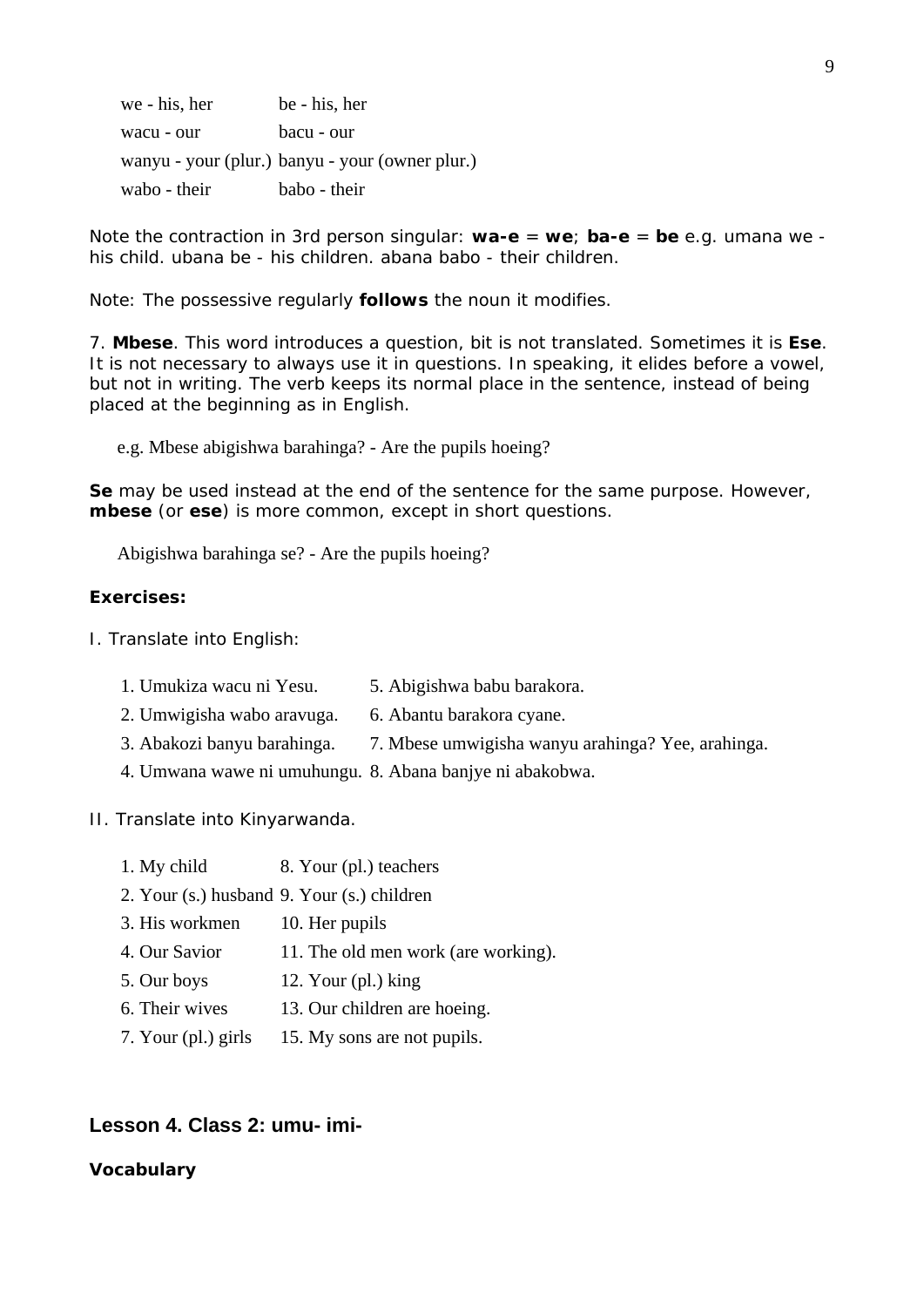umutima - heart umutwe - head umuriro - fire umusozi - hill, mountain umutsima - bread neza - well (adv.), nicely umugati - bread na - and, with, by umunyu - salt

Note: **umutsima** is a sort of doughy porridge, the only bread known before the coming of Europeans. Most people now use **umugati** (from Swahili) for the European kind of bread.

8. **Class 2.** This class is not used for people, as the first class, though the singular prefix is the same. You do not need to confuse the two classes, for if it is a person it is first class; if not, it is second. The plurals are not alike.

Prefixes: Singular: umu-, Plural imi- :: e.g. umutima - heart, imitima - hearts

Possessive prefixes: wa-, ya-:; e.g. wanjye umutwe we - his head, yanjye imitwe yabo - their heads

9. **Conjunction na - and**. This word **na** is used for joining nouns, but it does **not** connect clauses. It elides **n'** before words beginning with a vowel, e.g. umugabo n'umugore - a man and a woman.

So, when thus elided, in speaking there is no difference between **na** and **ni**, but the context will usually indicate which is intended. In writing, **na** elides, but **ni** does not.

Words in a series in Kinyarwanda are always connected by **n**. Though in English one would say "A man, woman, and child," in Kinyarwanda it is: "Umugabo n'umugore n'umawana".

#### **Exercises**:

I. Give plurals and meanings of the following: (When necessary for the sense, make the suffix of the possessive plural, e.g., my heart, our hearts.)

- 1. umukozi wawe 5. umugate wanjye
- 2. umutima we 6. umutwe wawe
- 3. umwana wabo 7. umwigishwa we
- 4. umusozi wacu 8. umukobwa wanjye

II. Translate into Kinyarwanda: (Do not translate words in parentheses.)

1. The boy and the girl have their bread. 2. Jesus is my Savior. 3. The old man has salt and bread. 4. Your (pl.) children work well. 5. His daughter and your (s.) son are going. 6. My teacher has a fire. 7. The workmen and the pupils are hoeing. 8. The people are speaking. 9. Your (pl.) teachers have some salt. 10. The workman has bread and (some) salt. 11. Is your (pl.) child a boy? No, it's a girl.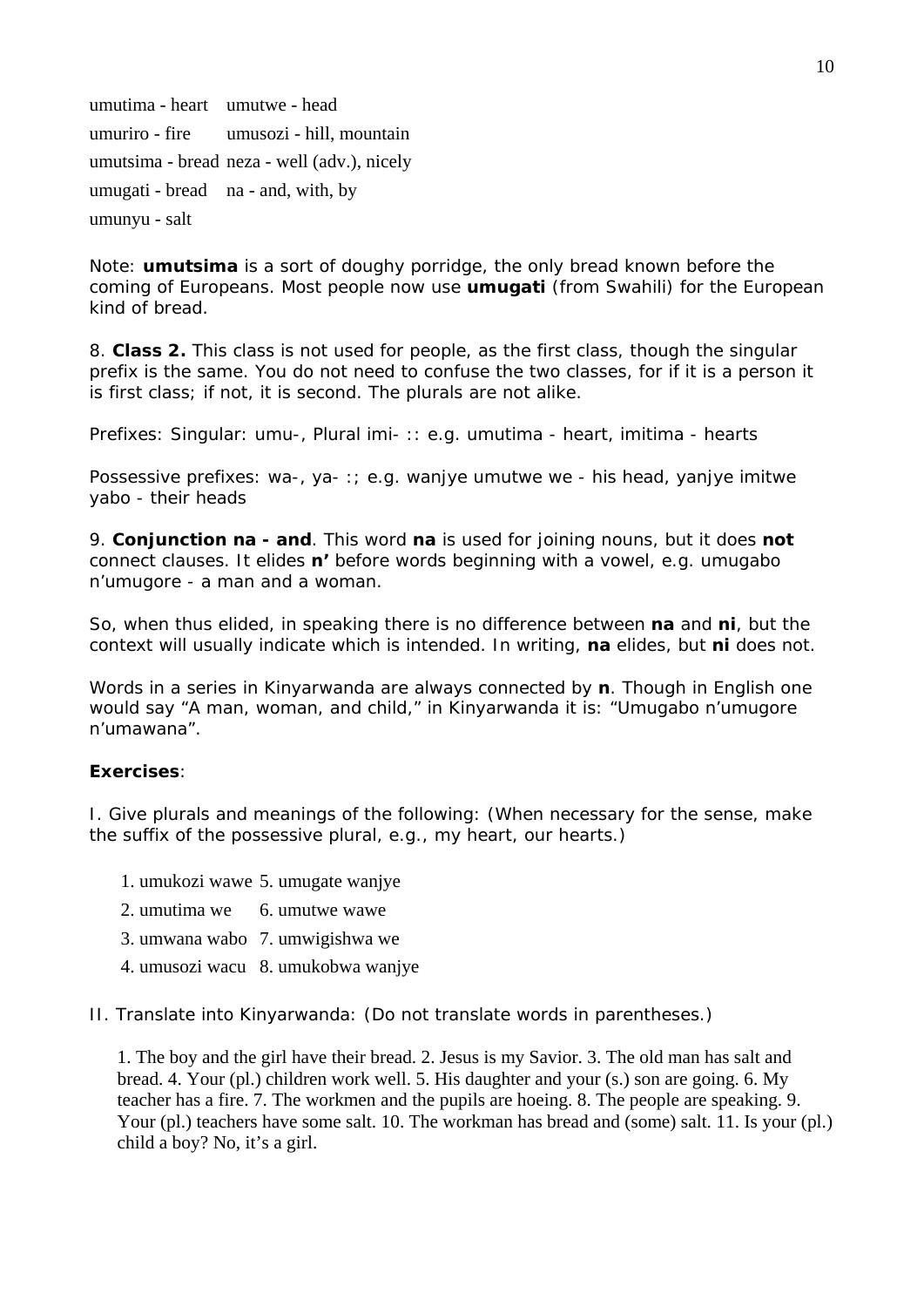# **Lesson 5. Mu and Ku**

### **Vocabulary**

umwotsi - smoke (pl. imyotsi is rare.) umucyo - light umwijima - darkness, liver umunsi - day umwenda - garment umunezero - joy umwenda - debt

Note: There is a slight tonal difference in the two words **umwenda**. Get an African to say them for you.

#### 10. **Vowel change.**

**u** changes to **w** before a vowel (as in first class) e.g. umwenda. **i** changes to **y** before a vowel (exceptions shown later) e.g. imyenda.

#### 11. **Mu and ku.**

mu - in, into, out of (the inside of a thing) ku - on, at, to (the outside of a thing), from (outside)

These various meanings are often dependent on the verb accompanying them. Thus:

kuva - to come from kuva mu muriro - to come out of the fire kuva ku muriro - to come away from the fire

Note: **mu** and **ku** usually remove the initial vowel of the noun following. e.g. ku **muriro**, **not** ku umuriro. (For a variation of this, see Par. 32.)

#### **Exercises:**

I. Translate into English:

1. Umugabo aragenda mu mwijima. 2. Umwigisha afite imyenda. 3. Umugore afite umunezero mu mutimwa we. 4. Abana be barakora neza. 5. Umwotsi uva (comes from) mu muriro. 6. Umusaza afite umwijima mu mutima we. 7. Umukiza arakora mu mitima yacu. 8. Mbese umukozi afite imyenda? 9. Abakozi barahinga ku musozi. 10. Abakobwa bafite imyenda.

II. Translate into Kinyarwanda:

1. The children have joy in their hearts. 2. The boy has bread on his head. 3. The women work on their hill. 4. Your (s.) debts 5. Our fire 6. In the fire 7. At the fire 8. The old men have darkness in their hearts. 9. The light (insert "wo") on the hill is your fire. 10. The child is walking in the smoke.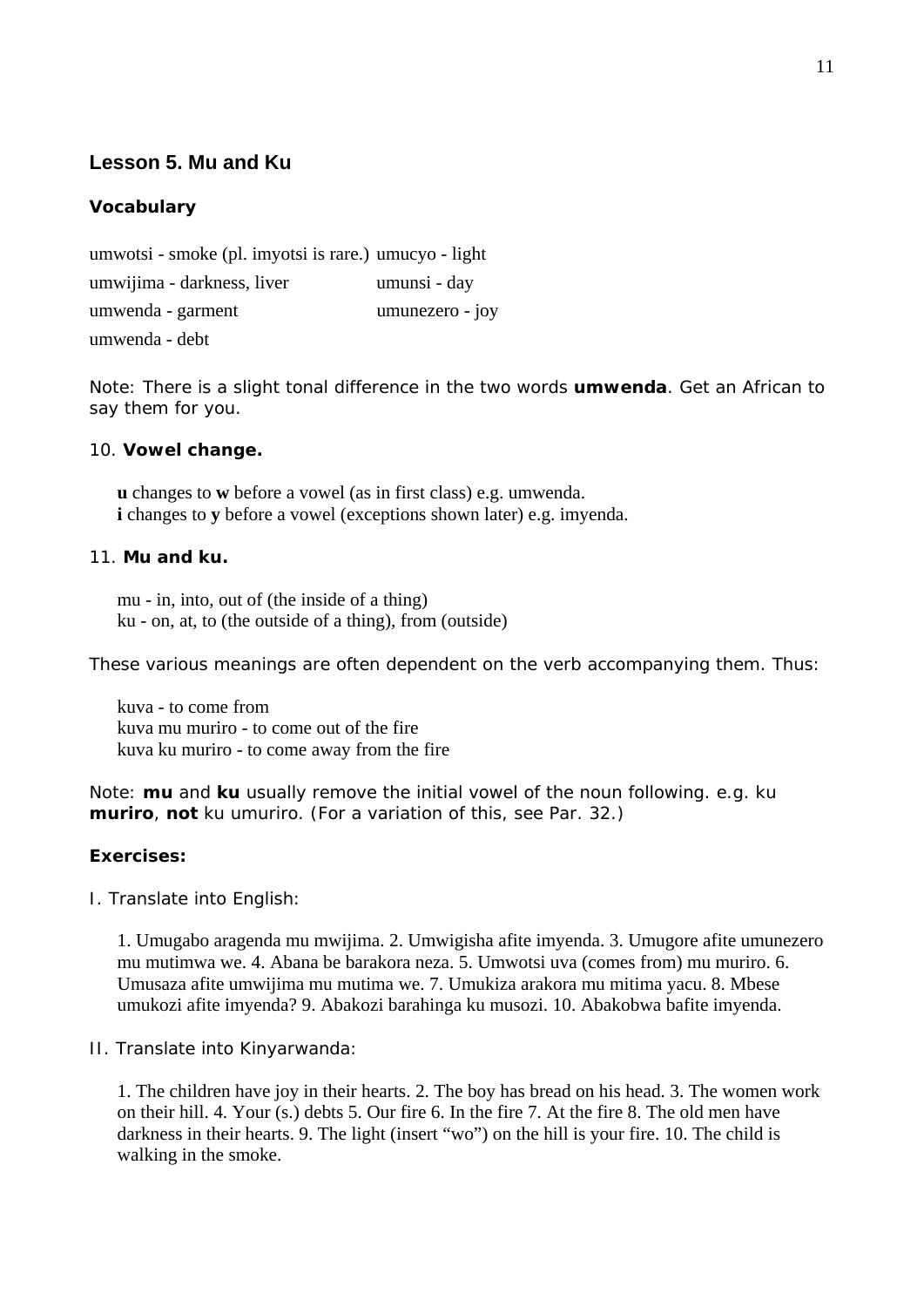# **Lesson 6. Possessive Particle**

#### **Vocabulary**

|                         | umusatsi - hair (of human head) ndakora - I am working, I work |
|-------------------------|----------------------------------------------------------------|
| umugozi - string, rope  | ndagenda - I am going (not followed by place)                  |
| umugisha - blessing     | ndajya - I am going (followed by a word of place)              |
| umurima - garden, field | mfite - I have                                                 |

12. **Possessive particle.** This is a small word used to indicate possession as expressed in English by "of" or " 's". It is always the same as the prefix of the possessive adjective.

Thus:

 Singular Plural Class 1 wa ba Class 2 wa ya

The possessive particle always follows the name of the thing possessed and agrees with it, **not with the owner**.

umutima wa Yesu - the heart of Jesus (Jesus' heart) imirima y'abantu - the gardens of the people (the people's gardens) abana b'umwigisha - the children of the teacher (the teacher's children)

We will not give the possessive particle with each class. Simply remember that it is the same as the prefix of the possessive adjective.

The **-a** of the possessive particle elides before a following vowel, both in writing and in speaking, thus: w', b', etc. as seen in some of the preceding examples.

#### **Exercises:**

I. Change to the plural and give meanings: (Make all parts plural)

1. Umwana w'umwigisha. 2. Umutwe w'umuntu. 3. Umurima w'umusaza.

4. Umugore w'umugabo. 5. Umuhungu w'umwigisha. 6. Umwigishwa wa Paulo.

7. Umugozi w'umuhungu. 8. Umwenda w'umukozi. 9. Umukiza w'abantu.

10. Umutima w'umuntu.

II. Translate into Kinyarwanda:

1. The people of Jesus have joy in their hearts. 2. I have the light of Jesus in my heart. 3. The teacher's workmen are working in his gardens. 4. The child of the king is a girl. 5. The smoke of the fire 6. I work on our hill. 7. The child has hair. 8. I am working in the darkness. 9. I am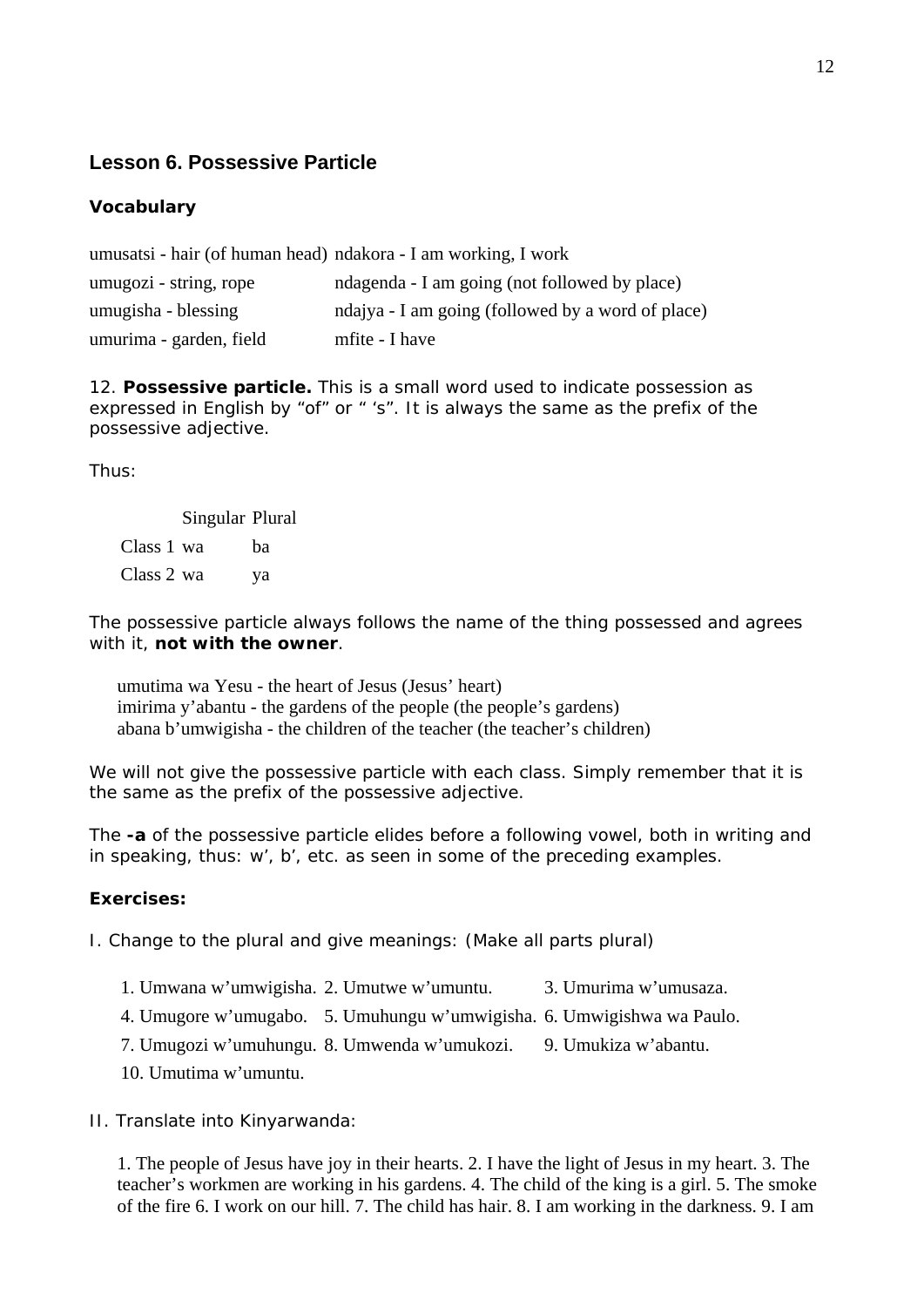going to the teacher's garden. 10. The old man has the blessing of the Savior in his heart. 11. Jesus is my Lord and Savior.

### **Lesson 7. Class 3: in-, in-**

#### **Vocabulary**

inka - cow inzira - path, way inzu - house (pl. amazu) Imana - God intebe - chair, stool, bench imbwa - dog

13. **Class 3.** The prefix for Class 3 nouns in **in-** (or **im-**) for both singular and plural. The context and agreements will usually indicate whether the word is singular or plural. Later we will note some variations of this prefix.

 Singular Plural Noun prefix in- in-Possessive adjective ya- za-

e.g. inka yanjye - my cow, inka zanjye - my cows

14. **Consonant change.** (Memorize this rule. It is used in many words.)

N before all labials (B, M, F, V, P) becomes M. e.g. in-bwa becomes imbwa. N before H becomes MP. e.g. in-hamba becomes impamba. Some people write it: imhamba. N before R becomes ND. e.g. in-ririmbo becomes indirimbo. N before another N or before M drops out. e.g. in-mana becomes Imana. N before a vowel stem becomes NZ. e.g. in-ara becomes inzara.

#### **Exercises:**

I. Translate into English:

1. Inka z'umugabo. 2. Umusaza n'imbwa ye. 3. Umuhungu arakora mu murima we. 4. Abakobwa bafite intebe zabo. 5. Umukobwa afite imyenda mu nzu yanjye. 6. Umwana afite imyenda ye. 7. Inka zawe ziri (are) mu murima wanjye. 8. Abantu barajya mu nzu.

II. Translate into Kinyarwanda:

1. The men's dogs. 2. The girl's chair. 3. I have a dog. 4. Our chairs. 5. Their cows. 6. My God. 7. Your (pl.) clothes. 8. The old man's cows. 9. The teacher's children. 10. The woman's clothes. 11. The children are going into the man's garden. 12. I am working in the teacher's garden. 13. The women have bread on their heads.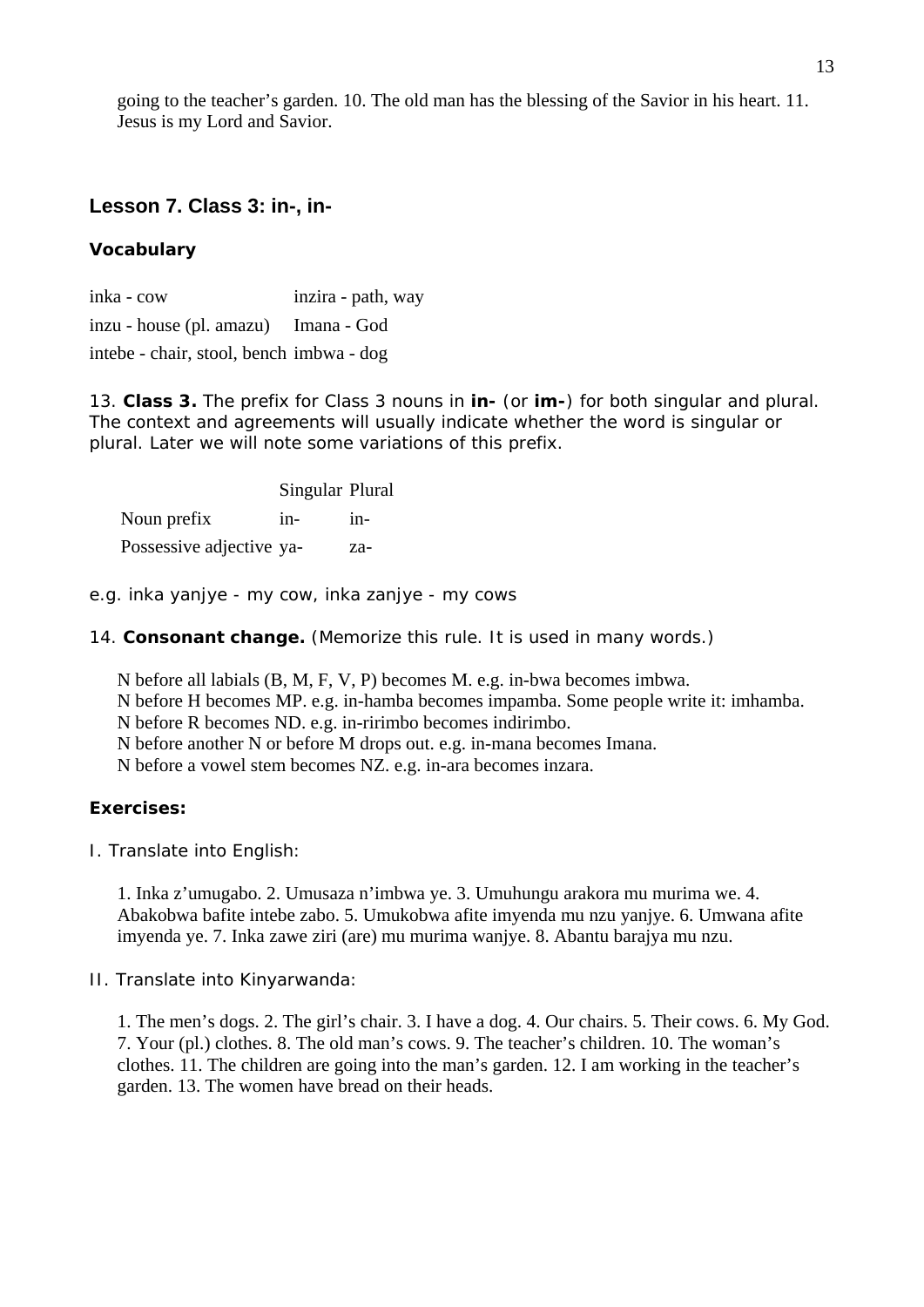# **Lesson 8. Adjectives**

The descriptive adjectives: (in this learn only the first half of the list.)

**-bi** bad, dirty, ugly **-bisi** raw, uncooked, unripe **-gari** wide, broad **-gufi** short, low, shallow **-inshi** much, many **-iza** good, clean, beautiful, nice, pretty **-ke** few, scanty, little (in quantity), (sometimes, -keya) **-kuru** important, senior, great, adult, old **-nini** big, thick, large **-nzinya** very small, tiny (used only with 7th Class) **-re-re** tall, long, high, deep (prefix repeated as well as stem, e.g. muremure) **-sa** only, alone, mere **-shya** new **-to** small, little (size), young, thin (sometimes, -toya) **-zima** alive, whole, living, healthy

15. These adjectives listed here are the only descriptive adjectives in common use. Most other descriptive adjectives from English are formed by nouns or verbs as we shall see later. These adjectives take **the prefix of the noun minus the initial vowel**. They always agree with the nouns they modify in **class and number**, and they always **follow the noun**.

umuntu mubi - a bad person abantu babi – bad people umutima mubi - a bad heart imitiba mibi – bad hearts inka mbi - an ugly cow inka mbi - ugly cows imbwa nshya - a new dog imbwa nshya - new dogs

As the other classes are give you will be able to form the adjectives according to this rule given above.

**Note:** If both a descriptive adjective and a possessive adjective follow a noun, the possessive must come closest to the noun, e.g. **inka ze nke** – his few cows. If one of the adjectives refers to quantity it usually comes last, e.g. **inka mbi nke** - a few bad cows.

#### **Exercises:**

I. Translate into English:

1. Inka yanjye ni mbi. 2. Umugabo ni mugufi. 3. Abantu si bake. 4. Abana banjye si babi. 5. Umwigisha ni mukuru. 6. Inzu y'umusaza ni mbi. 7. Umwenda w'umwana ni mugufi. 8. Mfite umugati mubi. 9. Abana bafite imigati mike. 10. Intebe zanyu ni ngufi.

II. Translate into Kinyarwanda: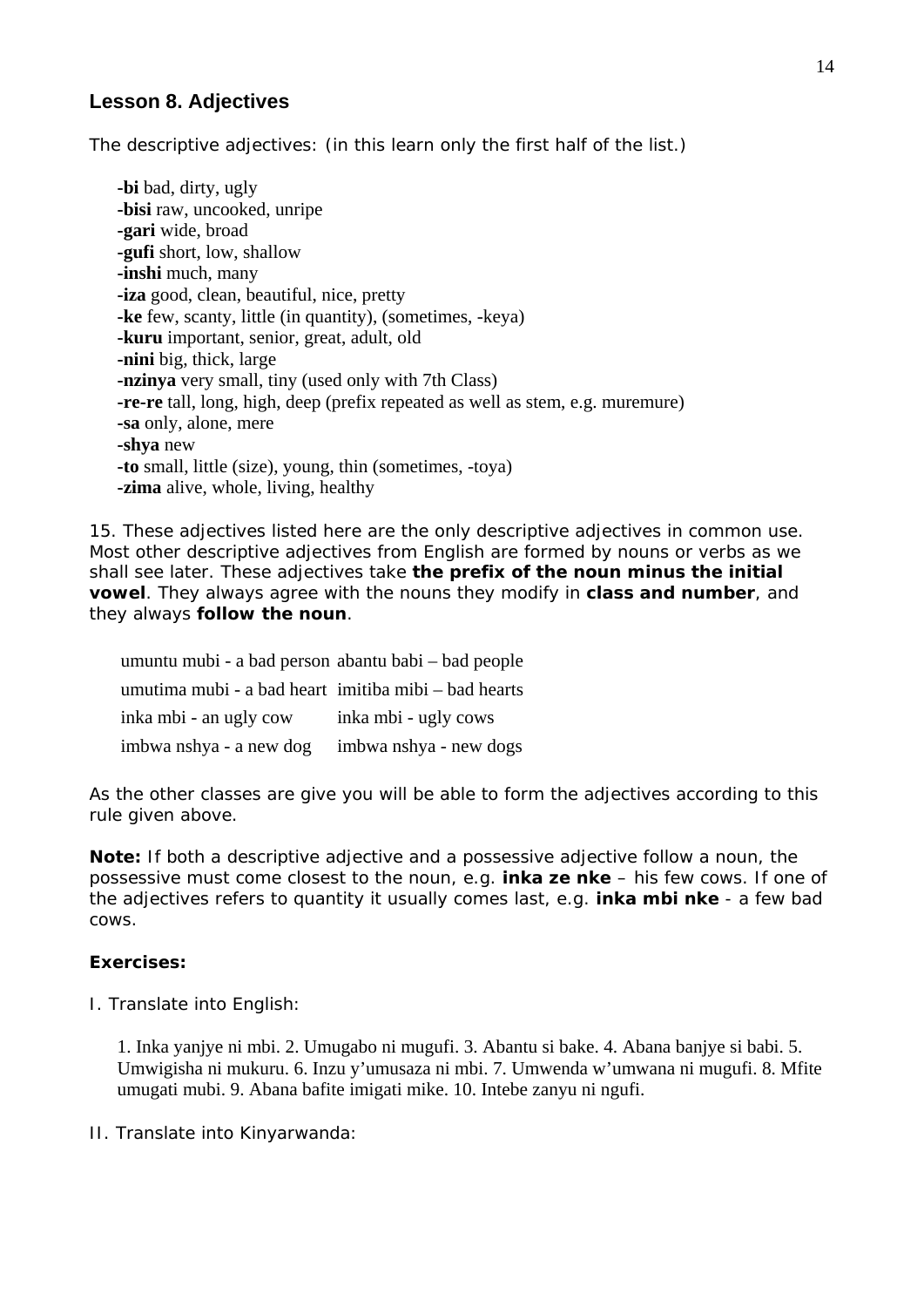1. I have an ugly dog. 2. Our house is low. 3. Your (pl.) chairs are short. 4. His bad children. 5. Their few cows. 6. The house is ugly. 7. Your (s.) clothes are dirty. 8. God is very great. 9. I have this short rope. 10. Is the teacher's child bad?

# **Lesson 9. Adjectives (continued)**

### **Vocabulary**

Learn the last half of the list of adjectives in Lesson 8.

#### 16. **Vowel Changes.**

1. Though in Par. 4 we stated that **a** before another vowel drops out, there are exceptions to this rule. In the adjectives **-iza** and **-inshi**, when an **a** precedes the **i**, the two contract into **e**, thus: baiza becomes **beza**, ba-inshi becomes **benshi**.

2. Remember that as stated in Par. 4, **u** before another vowel becomes **w**, thus: mu-iza becomes **mwiza**.

3. Also remember that **i** often (not always) becomes **y** before another vowel, thus: mi-iza becomes **myiza**, and mi-inshi becomes **myinshi**.

**Note I.** In par. 14 we said that **n** before a vowel becomes **nz**m thus n -iza becomes **nziza**; however, the adjective **-inshi** is an exception, for n-inshi becomes **nyinshi**. In pronouncing this adjective **-inshi**, the **n** is nasal, and is not made with the tongue.

Class 1 mwiza beza benshi Class 2 mwiza myiza mwinshi myinshi Class 3 nziza nziza nyinshi nyinshi

**Note II.** The adjective **-nini** in agreeing with the 3rd class does not get an extra **n**. It is simply like the stem: inka nini - a big cow.

**Note III.** The adjectives **-nini** and **-to** occasionally are reduplicated in the plural forms: abahungu banini-banini - big boys; abana bato-bato - little children.

#### **Exercises:**

I. Translate into English:

1. Inka ze nyinshi. 2. Afite umwana mwiza. 3. Umukobwa we n'umuhungu we ni batoya. 4. Inzu yabo nini ni nziza cyane. 5. Abana bato si babi. 6. Umugabo muremure akora mu murima w'umwigisha. 7. Mfite intebe nziza nshya. 8. Umuhungu muto afite umunyu mwinshi. 9. Mbese abigishwa bafite imyenda myiza? 10. Mbese inka z'umusaza ni nini?

II. Translate into Kinyarwanda: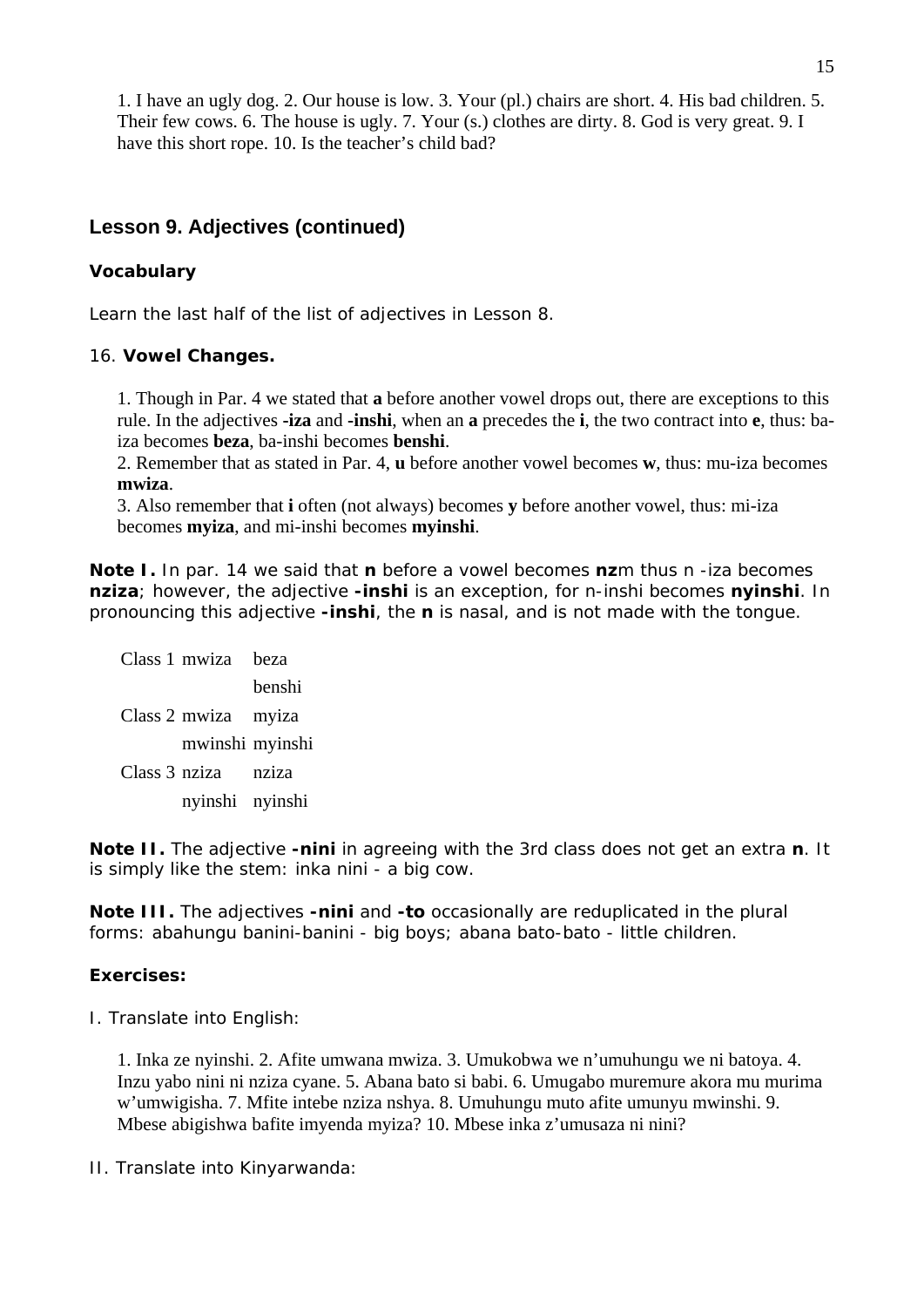1. My good dog is very short. 2. Your (pl.) large cows are very nice. 3. Our small chairs are new. 4. Our great God is good. 5. Your (pl.) many people work hard. 6. A tall man is working in the garden. 7. The good children are not few. 8. The teacher has many gardens. 9. His long string is nice. 10. Our God is living.

# **Lesson 10. Review**

### I. Questions

- 1. What are the noun prefixes singular and plural for the first class?
- 2. What are the noun prefixes singular and plural for the second class?
- 3. What are the noun prefixes singular and plural for the third class?
- 4. What usually happens to **u** before another vowel?
- 5. What usually happens to **a** before another vowel?
- 6. What usually happens to **i** before another vowel?
- 7. What is the negative of **ni**?
- 8. When you have a noun, a descriptive adjective, an adjective of quantity, and a possessive adjective, what is the proper order?
- 9. What effect do **mu** and **ku** have on the noun which follows them?
- 10. Before what letters does N change to M?
- 11. What happens when N comes before H?
- 12. What happens when N comes before R?
- 13. When can **ni** and **si** not be used for "is" and "are"?
- 14. When is the final vowel of **ni**, **si**, and **na** omitted?
- 15. What are the two parts of the possessive adjective?

II. Make the word **-iza** agree with the following nouns, singular and plural, and translate each expression: umukobwa, umugati, imbwa.

III. Translate into English:

- 1. Mfite umuriro mwinshi.
- 2. Abagabo beza barakora cyane mu mirima yabo.
- 3. Umwnan wanjye arajya mu nzu.
- 4. Abagore benshi barahinga.
- 5. Umwigisha afite inka nyinshi.
- 6. Umwana we afite imbwa.
- 7. Umuhungu muremure arakora ku ntebe nto.
- 8. Imirima yacu mishya ni myiza cyane.
- 9. Yesu ni Umukiza wacu muzima.
- 10. Imyenda ye myiza si mishya.
- 11. Abana bato barajya mu nzu.
- 12. Mbese afite abana benshi? Oya, ni bake.
- 13. Mbese imbwa y'umuhungu ni nziza?
- 14. Intebe zanyu ni ndende.

IV. Translate into Kinyarwanda.

- 1. The woman is working in her house.
- 2. Salt is good.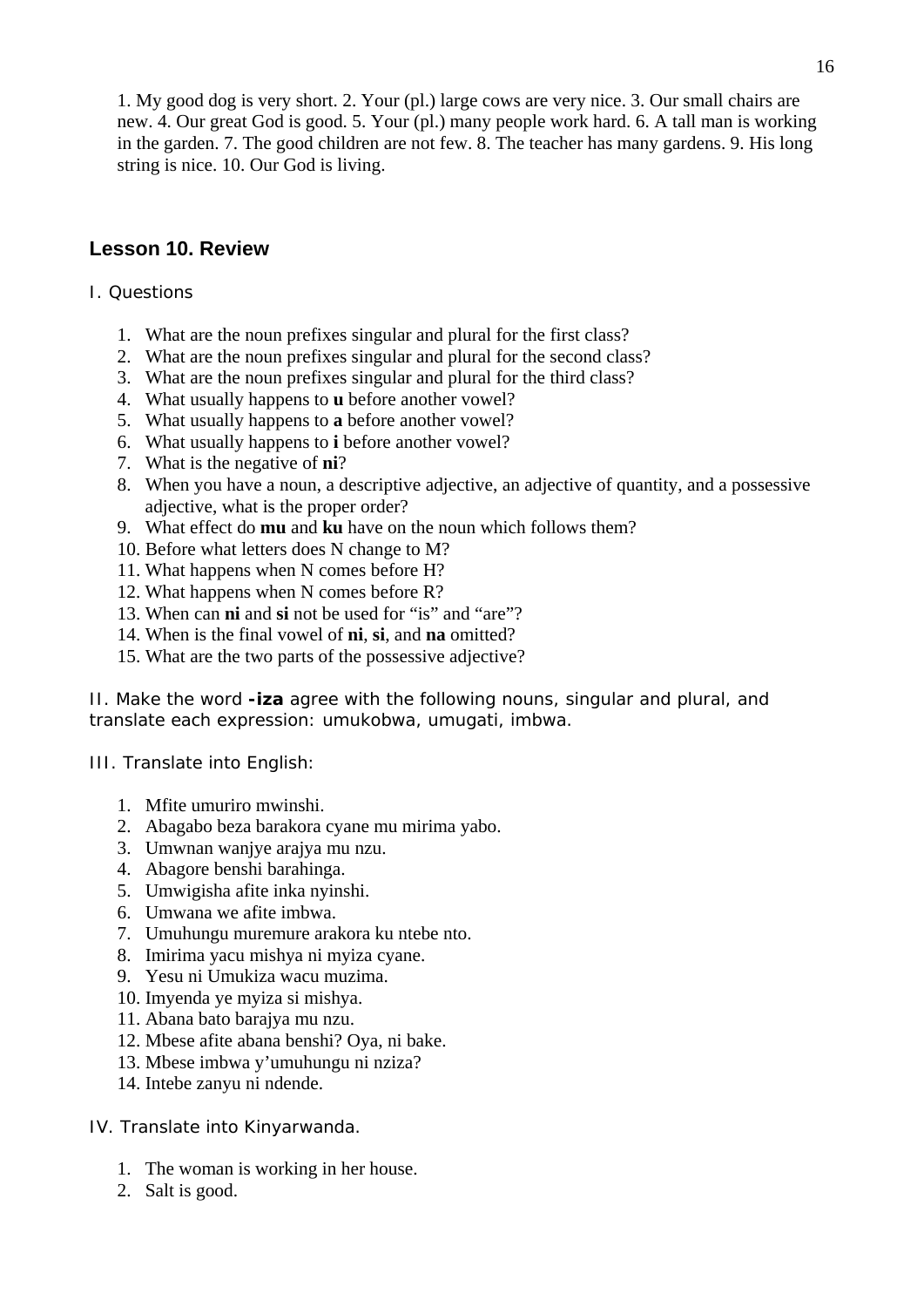- 3. A child of God has much joy in his heart.
- 4. Out good Savior is alive.
- 5. Is the boy's chair long?
- 6. Your (pl.) bread is bad.
- 7. A few girls are hoeing in the teacher's garden.
- 8. Our hills are very high.
- 9. The important people are going to the teacher's house.
- 10. The children of God have many blessings.
- 11. Do the men have many debts?
- 12. The man's good pupils are working in his new house.

# **Lesson 11. Class 3 (contunued)**

### **Vocabulary**

| imvura - rain                                         | ifu - flour (pl. amafu) (some use ifarini)                    |
|-------------------------------------------------------|---------------------------------------------------------------|
| inyama - meat (usually pl.) isuka - hoe (pl. amasuka) |                                                               |
| ihene - goat                                          | isaho - bag, sack (pl. amasaho)                               |
| imuhira - at home                                     | isahane (or, isahani) - plate, dish (Swahili) (pl. amasahane) |

17. **Some third class irregularities.** The last five words in this vocabulary, as well as **ihene** have no **n** in the prefix; the prefix is simply **i**.

- 1. ifu its plural, amafu, is used only of different types of flour.
- 2. ifi though the plural is usually **amafi**, sometimes it is the same as the singular.

3. isuka, isaho, and isahane, all from their plurals with **ama-** in the place of **i-**. This is the regular plural of the fifth class, and you will learn the proper agreements there. See par. 30. Both the singular is 3rd class.

**Note:** Isahane is a Swahili word. From time to time a few Swahili words will be given because there is no equivalent for them in Kinyarwanda.

18. **Preposition i**. This preposition means at, to, from. It is used almost entirely with place names, e.g. i Kibuye - at Kibuye, i Remera - at Remera. With certain places **ku** or **mu** may be used, but that must be learned by familiarity with the place. However, in general, **i** is used.

This preposition is also used in the expressions: **imuhira** - at home, and with the possessive pronoun, thus: **iwacu** - at our place, or, at home; **iwanyu** - at your place (home); **iwabo** - at their place (home). Note that in all of these the **i** is attached to the other word.

In all of these latter expressions, in most instances the plural pronoun is used; however the singular is used for the head man of the kraal or family. He would say **iwanjye**. If he said "**iwacu**" he would mean "in our vicinity". In speaking of "his place (home)", one would say **iwe**.

#### **Exercises:**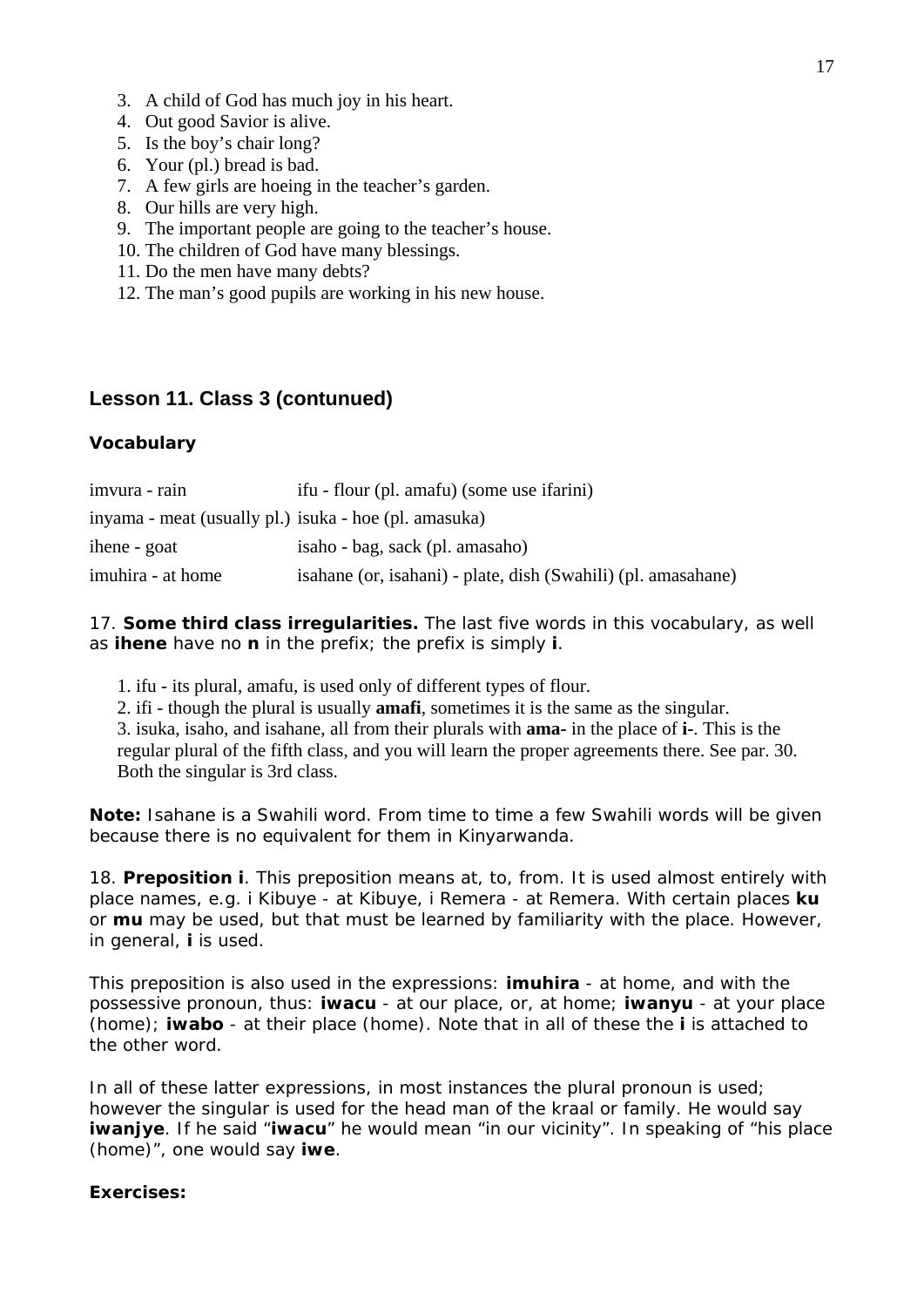I. Translate into English.

1. Abantu benshi bafite ihene. 2. Mfite amasuka imuhira. 3. Imvura ni nziza. 4. Abagabo barajya mu Kirambo. 5. Umuhungu wawe afite ihene nyinshi n'inka nyinshi. 6. Umugabo afite inyama nziza nyinshi. 7. Iwacu mfite isaho nini cyane. 8. Abigishwa barakora i Kibogora. 9. Umusaza afite ifi nyinshi. 10. Ifu yacu ni nziza. 11. Abahungu bafite imbwa iwabo.

II. Translate into Kinyarwanda:

1. I have much good flour. 2. The old man has many goats at his place. 3. The woman has a hoe in her house. 4. The new teacher has many gardens. 5. The teacher's new house is large. 6. The boys have a few fish, (Make prefix for 'few' ma-). 7. The child's plate is clean. 8. A man is walking to the house. He has a sack on (his) head. 9. My plate is dirty. 10. Are the boys hoeing in the rain?

#### **Lesson 12. Verb -ri**

#### **Vocabulary**

| ingoma - drum, throne                           | he? or hehe? - where? (used only in questions) |
|-------------------------------------------------|------------------------------------------------|
| imbuto - seed, plant, fruit                     | hano - here                                    |
| intama - sheep                                  | hariya - over there                            |
| hari - there is, there are (like French il y a) |                                                |

19. **Verb -ri**. In par. 5 we learned that **ni** and **si** are used for "is", "are" and the negative of these words, but that in certain circumstances these words cannot be used. In many instances (in fact, whenever possible), **-ri** is used whenever **ni** and **si** cannot be, such as with words of place, but **not** for state of being, in the 3rd person, except in dependent clauses.

Here is the present conjugation of **-ri**:

 $ndi - I$  am  $(n + ri = ndi)$  **tu**ri - we are **u**ri - you are (sing.) **mu**ri - you are (pl.) **a**ri - he (she) is **ba**ri - they are

The bold portion is the verb prefix. In the third person, you remember that **a**rakora is **he** is working, and **ba**rakora is **they** are working. These prefixes for the third person will change to agree with the class of the subject of that verb. Here are the forms for the classes studied thus far:

 Sing. Plur. Class 1 **a**ri **ba**ri Class 2 **u**ri **i**ri Class 3 **i**ri **zi**ri

These prefixes are used for all verbs. Be sure you know them. From now on the verb prefixes of each class will be introduced with that class.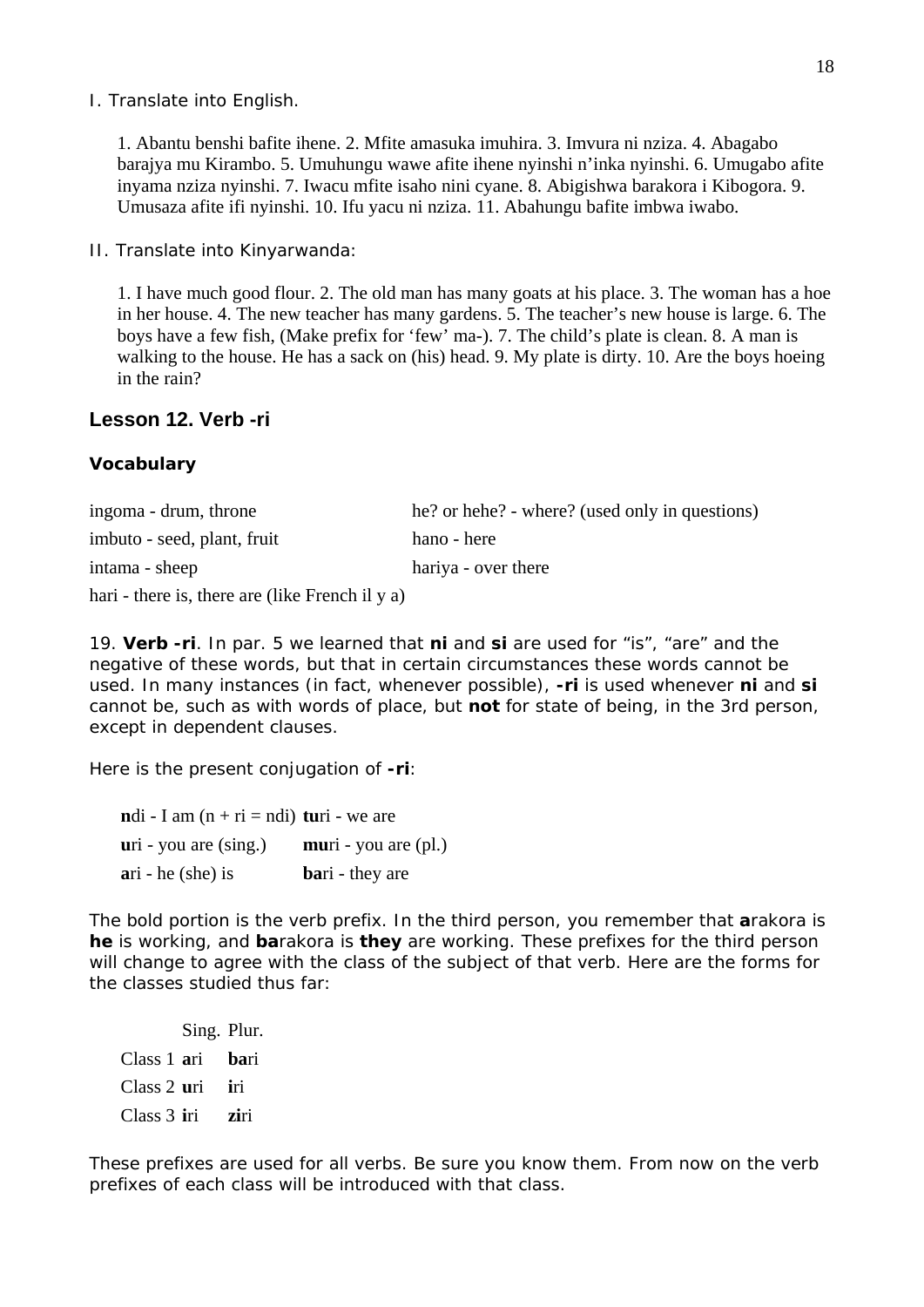e.g. Imana **i**ravuga - God is speaking Ihene **zi**ragenda - the goats are walking Ufite imbuto - you have seeds

**-ri** is a defective verb, that is, it lacks certain parts. It has no infinitive and only a few tenses. The missing forms are provided by the verb **kuba** - to be, become, live (in a certain place). **Hari** is a form of **-ri**.

**Note:** Observe the sentence order when using **he?**. It is always at the end of the sentence or clause.

Ihene zawe hiri he? (goats your are where?) Where are your goats?

#### **Exercises:**

I. Translate into English

1. Abahungu bari mu nzu. 2. Umwigisha ari he? 3. Uri he? Ndi hano. 4. Inka zawe ziri hariya. 5. Umwigisha afite ingoma nini nyinshi. 6. Inka n'ihene n'intama ziri mu murima w'umwigisha. 7. Ingoma ziri he? Ziri hairya mu nzu nto. 8. Hari umwotsi hariya ku musozi. 9. Ihene iri mu murima. 10. Imana irakora mu mitima y'abantu.

II. Translate into Kinyarwanda.

1. Where are your (pl.) goats? 2. (the goats) They are at our place. (do not translate "the goats", it is given to show agreement.) 3, Where are the old man's gardens? 4, The man's many sheep are over there. 5. Where is your (s.) new house? It is over there on the hill. 6. Where are you(pl.)? We are here at home. 7. There are many plants in the garden. 8. The child has a goat. 9. The girl has a sack of flour on (her) head. 10. The boys and girls are in the teacher's house.

### **Lesson 13. Class 4 iki- ibi-**

#### **Vocabulary**

| ikintu - thing                         | igihugu - country |
|----------------------------------------|-------------------|
| ikijumba - sweet potato igitabo - book |                   |
| ikirenge - foot                        | igiti - tree      |

#### 20. **Class 4**.

|                        | Singular Plural |                       |
|------------------------|-----------------|-----------------------|
| Noun prefix            | iki-            | i <sub>pi</sub>       |
| Possessive prefix cya- |                 | bya- (cyanje, byanje) |
| Verb prefix            | ki-             | bi- (kiri, biri)      |
| Adjective prefix ki-   |                 | bi- (kibi, bibi)      |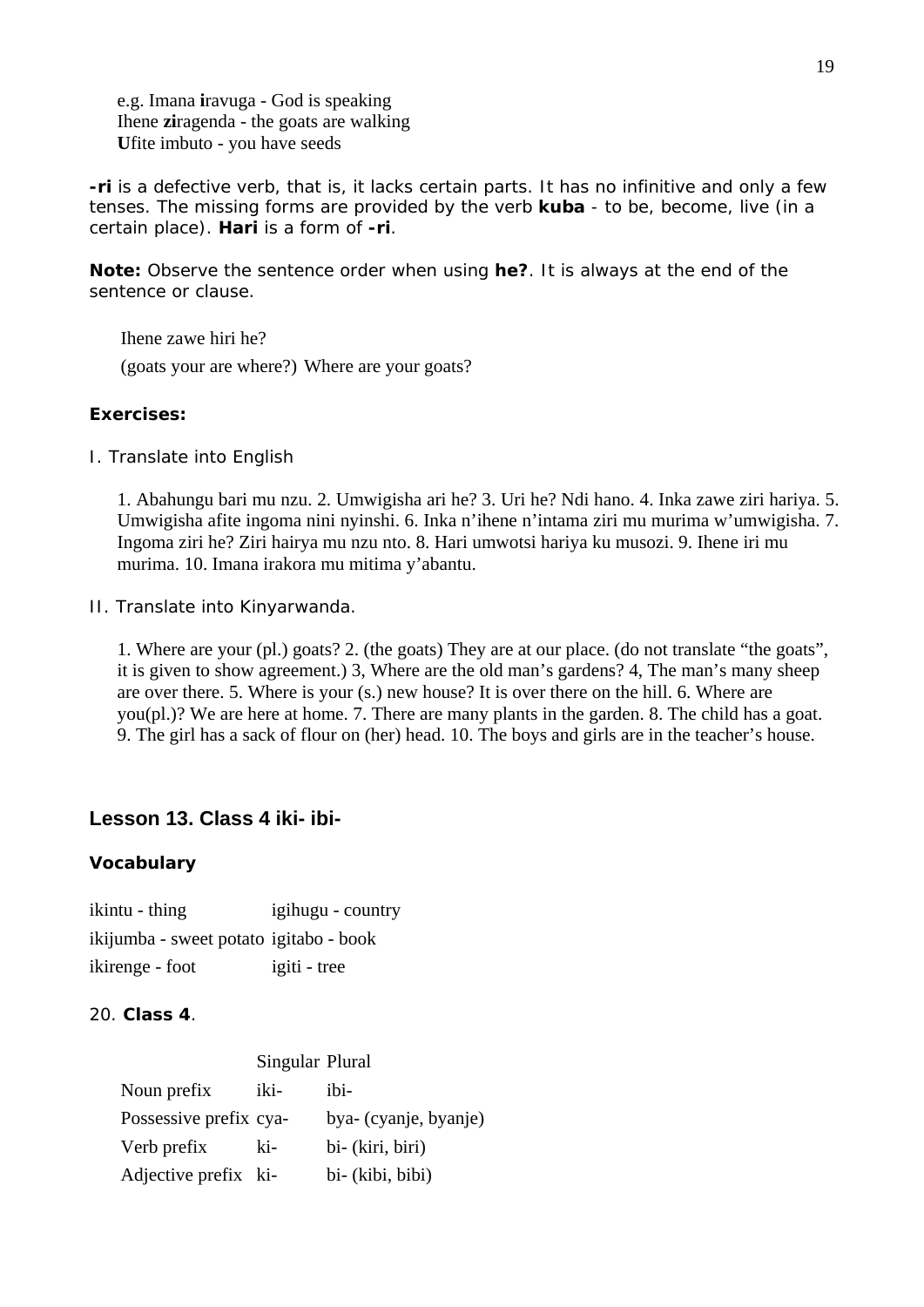21. **Change-down rule**. When the stem of a word begins with certain letters, **k** in the prefix must change to **g**, and **t** in a prefix must change to **d**. These are the letters which cause this change: C, F, H, K, , S, T. (Maybe you can make up a nonsense sentence using these letters to help you remember them, such as: Charlie found his kite pulling a string tail.)

So it is not: i**k**itabo, but i**g**itabo, since the stem **-tabo** begins with **t**. Not i**k**ihugh, but i**g**ihugh, since the stem begins with **h**.

This rule is very important and is regularly applied, so learn it well. Note, however, that it does **not** apply to a **k** or **t** preceded by a consonant, e.g. n**t**ukora. And it does not apply if the vowel between the **k** or **t** and the succeeding consonant is long, e.g. atihana (not, adihana).

#### **Exercises:**

I. Translate into English:

1. Umugabo afite ibijumba bike. 2. Ibiti bye ni birebire. 3. Ibirenge bye ni binini. 4. Igihugu cyacu ni gito. 5. Ibintu byanyu biri he? 6. Abigishwa bafite ibitabo bishya. 7. Umwana afite imbwa mu nzu. 8. Hari ibiti binini mu mirima yanyu. 9. Ibitabo byabo biri ku ntebe. 10. Igitabo cy'umwigisha kiri mu nzu.

II. Translate into Kinyarwanda:

1. The girl's sweet potatoes are dirty. 2. There are tall trees over there at your place. 3. I have a few books in my house. 4. Many hills are in our country. 5. The sweet potatoes are small. 6. Where is your (s.) book? It is at home. 7. The trees over there are not very tall. 8. The women have many sweet potatoes in their gardens. 9. Are there sheep and goats in your country? 10. The pupil's books are in the teacher's house.

# **Lesson 14. Class 4 (continued)**

### **Vocabulary**

| icyuma - iron, knife, tool, metal igisimba - insect |                                   |
|-----------------------------------------------------|-----------------------------------|
| icyaha - sin                                        | inyamaswa - wild animal (3rd cl.) |
| icyobo - hole (in ground)                           | hanze - outside, out of doors     |

22. The prefixes in the first three words of this vocabulary do not appear the same as those in the previous lesson, but they are still 4th class.

a. The prefix **ki-** before a vowel becomes **cy-, and the prefix** bi- **becomes** by-\_\_, e.g. iki-aha becomes icyaha, ibi-aha becomes ibyaha.

b. This same rule applies to adjectives and verbs:

ki-iza becomes cyiza bi-iza becomes byiza

ki-inshi becomes cyinshi bi-inshi

### **Exercises:**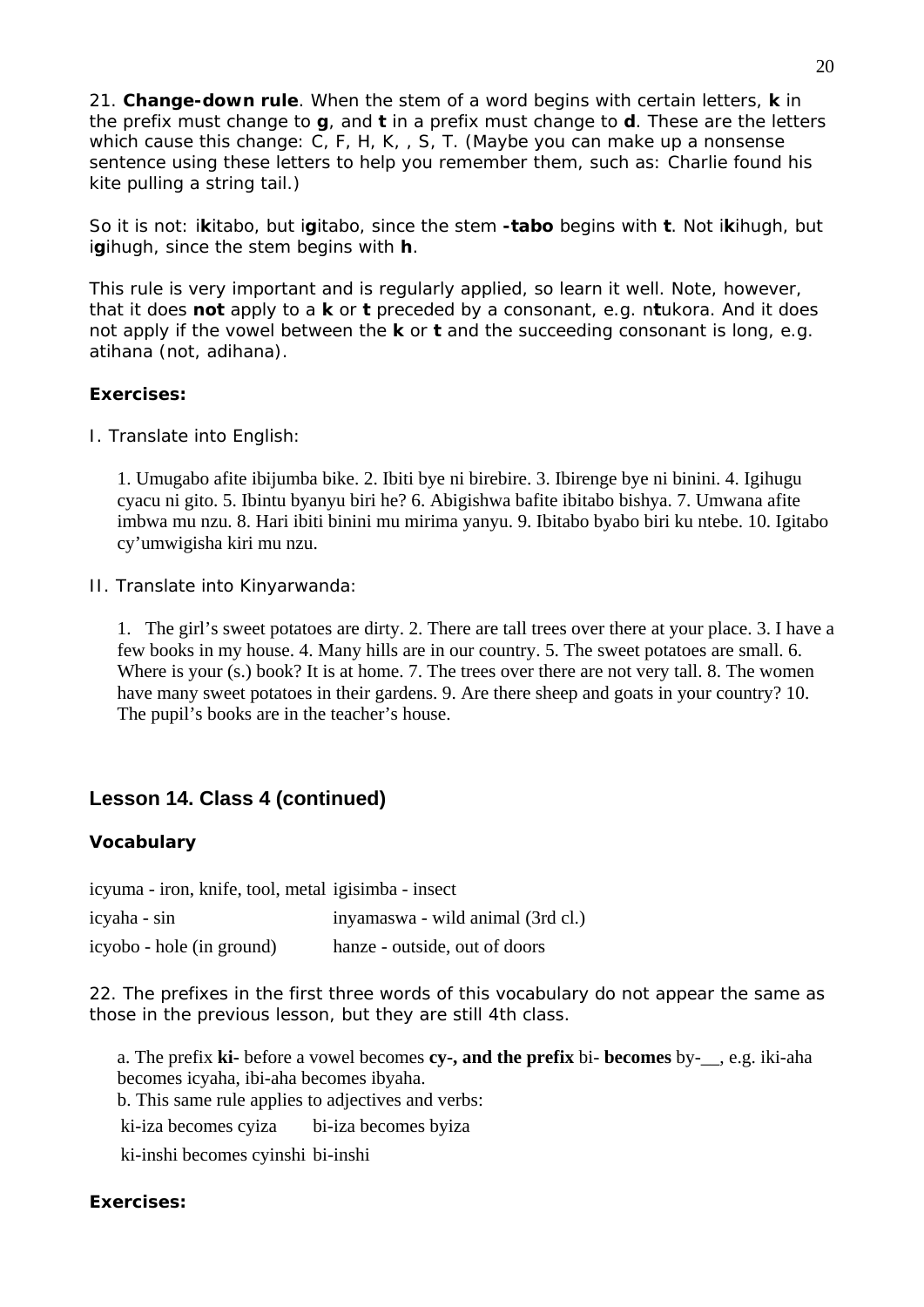I. Give the singulars of the following words and translate (without looking in the vocabularies)

1. ibiti 6. abigishwa 11. amasuka 2. ibyobo 7. ibitabo 12. ibihugu 3. imyenda 8. abami 13. ibijumbi 4. ibirenge 9. ibyaha 14. iminsi 5. ibyuma 10. ibisimba 15. inyamaswa

II. Translate into English:

1. Igitabo cy'umukobwa kiri hano. 2. Hair ibyuma byawe byinshi mu nzu. 3. Inyamaswa mbi ziri hanze. 4. Umuntu mubi afite ibyaha byinshi mu mutimwa we. 5. Mfite igitabo cyiza cyane. 6. intama iri mu cyabo kinini hariya. 7. Ibirenge by'umwana ni bibi. 8. Mbese ibitabo byanyu bishya biri mu nzu? 9. Mbese abakozi bafite ibyuma byinshi? Oya, bafite bike. 10. Umusaza afite icyuma cyanje. Kiri mu nzu ye.

III. Translate into Kinyarwanda.

1.The holes are very deep. 2. Many people are outside. 3. There are many sins in the heart of a bad man. 4. Your (pl.) big country is nice. 5. Many good things are in their house. 6. Where are your tools? They are at home. 7. The girls have few books. 8. The tall trees over there are very beautiful. 9. The wild animal is alive. 10. There is a small hole in our garden.

### **Lesson 15. Special uses of Class 4**

#### **Vocabulary**

igitambaro - cloth, piece of cloth imbabazi - mercy, pity, forgiveness ikigori - corn, maize (stalk, ear) igitoki - bananas (bunch, tree) ikirago - grass mat (for sleeping) umuneke - ripe banana

23. **Compound subject** When there is a compound subject, especially if the two nouns are not of the same class, the verb takes the 4th class plural prefix. This is true also of a possessive modifying two nouns, e.g. umugati n'umyana **bi**ri mu nzu - bread and meat are in the house., umurima n'inzi **by**e - his garden and house

However, if both nouns should be of the first class, the first class plural prefix is used, e.g. umuhungu n'umukobwa **ba**rakora - the boy and girl are working.

If both nouns are in the same class (other than the 1st class), the verb may take the plural prefix of that class or it may take the 4th class plural prefix. In most localities it seems preferable to used the same class as the nouns. The same is true of the possessive particle or adjective. Thus, it could be: ihene n'intama **z**'umusaza, or, ihene n'intama **by**'umusaza.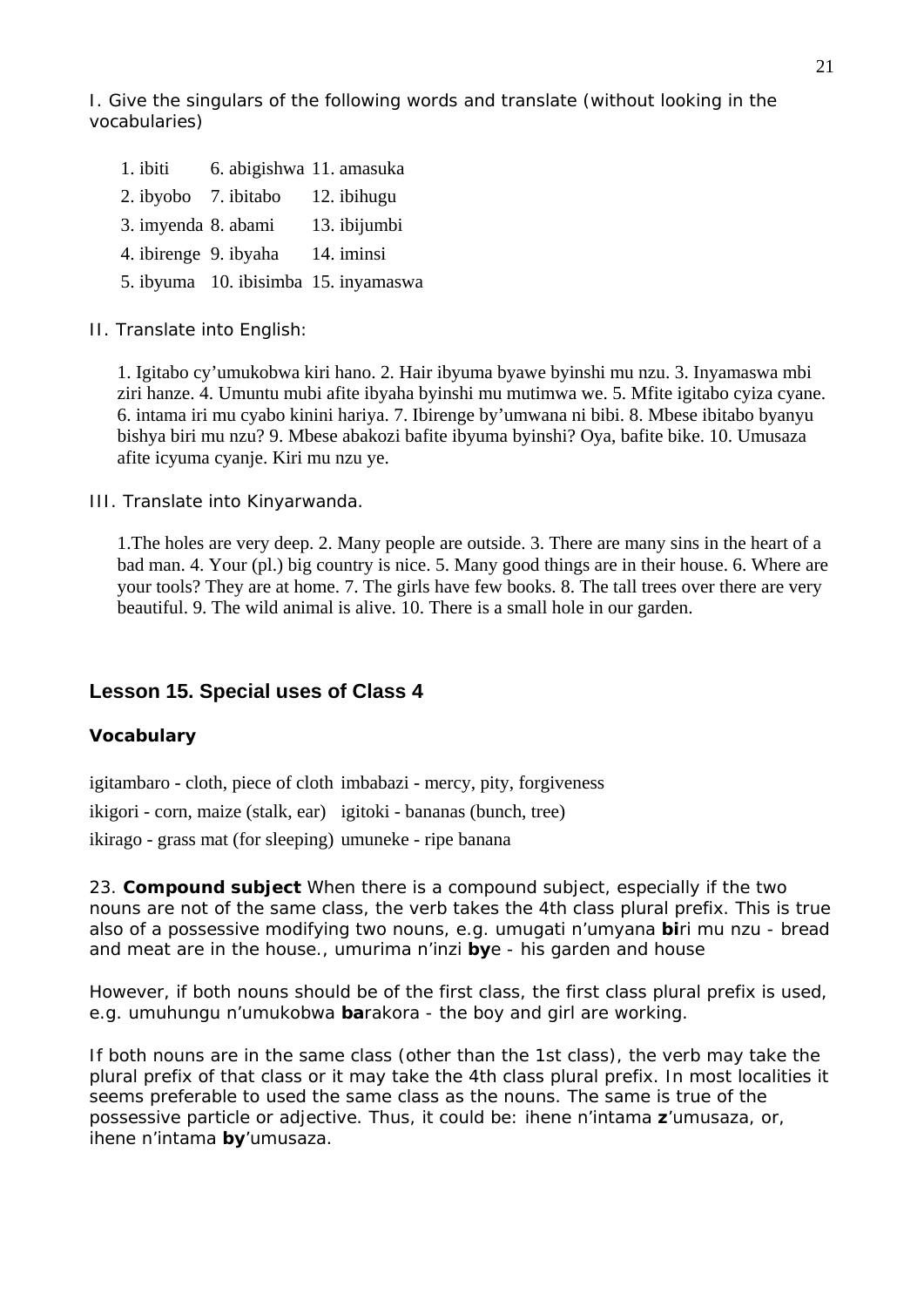24. **Thing class.** When reference to something indefinite is made, such as we in English use "thing", "something", "it", etc., no definite object being referred to, the fourth class agreements are used, usually in the plural:

i**by**iza - good things i**by**anjye - my things **bi**zaba **by**iza - it will be well

Note that in **ibyiza** and **ibyanjye** the initial vowel has been added, making nouns out of the adjectives. Now they are just like vowel-stem nouns.

#### **Exercises:**

I. Translate into English:

1. Umunezero n'imbabazi by'Imana ni bikuru. 2. Ibigori ni birebire cyane. 3. Ihepe nyinshi n'inyamaswa nke biri ku musozi. 4. Imbabazi z'Imana ni nyinshi cyane. 5. Ibyanjye biri iwacu. 6. Ikirago cy'umugabo kiri mu nzu ye. 7. Umukozi wacu arakora ibyiza byinshi. 8. Abagore bafite ibigiri byinshi mu mirima yabo. 9. Abana bafite umunezero mwinshi. Ni byiza.

II. Translate into Kinyarwanda:

1. The dog and a wild animal are over there. 2. There are ripe bananas in his house. 3. The boys have corn (pl.) and sweet potatoes. 4. Bananas are very good. 5. The new cloth is long. 6. There is a lot of (i.e. much) rain over here. 7. The men are hoeing well in the bananas. 8. Our bread (pl.) and meat are in a cloth. 9. The child's head and feet are large. 10. The man's chairs and drums are in his house.

# **LESSON 16. -ra Present Tense of Verb**

#### **Vocabulary**

No new vocabulary is given in this lesson, but refresh your memory on the verbs already learned:

| -kora - work, do, make, fix, repair -hinga - hoe, cultivate, dig |                    |
|------------------------------------------------------------------|--------------------|
| $-1$ ya - go                                                     | -genda - go, walk  |
| -vuga - speak, say                                               | -va - to come from |

25. **Conjugation of -ra present.** The verb is the most complicated and the most important part of Kinyarwanda grammar. It will require much careful study.

There are several ways of expressing present time, but here we take up only one the **-ra** present tense. This gets its name from the fact that **-ra** always comes between the personal prefix and the stem of the word in this tense. You have already seen a few forms of it in Lesson 1 and elsewhere. Here is the conjugation:

ndakora - I am working, work turakora - we are working, work urakora - you (s.) are working, work murakora - you (pl.) are working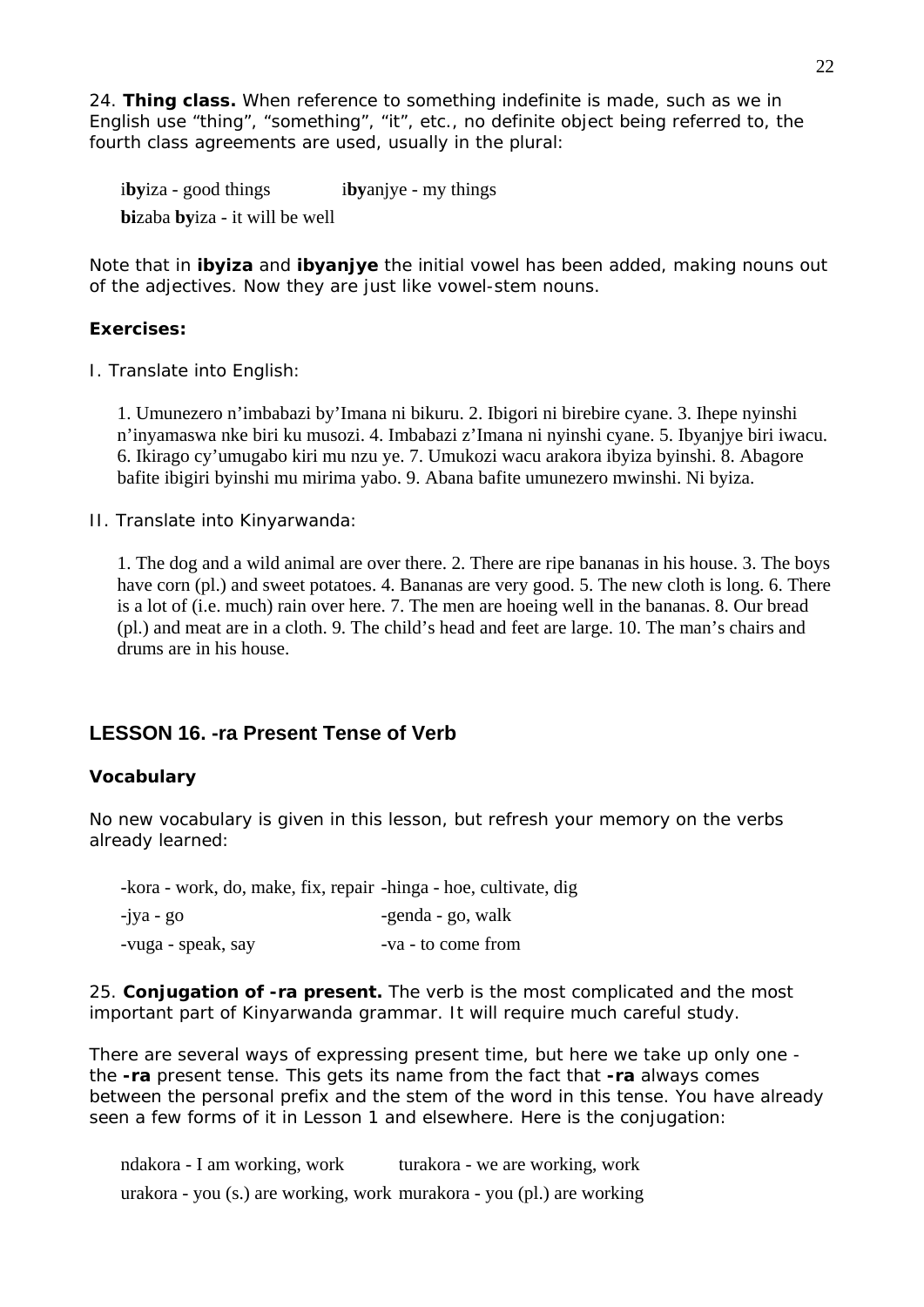arakora - he (she) is working, works barakora - they are working

Note: Remember, **nr** becomes **nd**, thus **nd**akora.

Observe and learn these personal prefixes used here: n-, u-, a-, tu-, mu-,ba-.

The third person prefixes given are those of the first class. Verb prefixes are given with each class. A verb must agree with its subject in class and number.

26.Some rules regarding this tense:

1. It is used in stating a simple fact regarding that which is happening now, whether an object or phrase follows or not. e.g. umugabo arakora cyane - the man is working hard, umuhungu arava mu nzu - the boy is coming out of the house.

2. It is used in questions and answers to questions, whether followed by an object or phrase or not.

3. It is **never** used in a **dependent** clause, when it expresses present time.

4. It is sometimes used to express habitual action, in present time, when there is no **object or phrase** following the verb. e.g. Mbese Abanyarwanda barahinga? - Do the Banyarwanda cultivate?, Abakobwa baravoma. - girls carry water.

5. The -ra present expresses progressive or continuous present. e.g. arakora - he is working 6. It is used as the **same-day** future tense. (See par. 57.)

27. **Continuous present** may also be like this: ndi gukora mu biro - I am **now** working in the office. The emphasis is on the fact that the act is **now** happening, like the French "-etre en train de". This is formed with the present conjugation of -ri followed by the infinitive. (For the infinitive see par. 37) In some localities, instead of saying "ndi gukora", they say "ndimo ndakora".

### **Exercises:**

I. Translate into English:

1. Inka ziragenda mu bijumba. 2. Mbese abantu barakora mu murima? 3. Turakora cyane mu nzu yacu. 4. Imbwa ye irajya imuhira. 5. Urajya he? 6. Nurahiriga cyane mu mirima yanyu. 7. Imana iravuga mu mutima wanjye. 8. Turajya i Kigali. 9. Abakozi bari guhinga mu murima w'umusaza. 10. Mbese muri gukora he?

II. Translate into Kinyarwanda:

1. God is speaking in the hearts of people. 2. Are you (pl.) hoeing in your gardens? 3. The bad goats are going into the house. 4. A few men and a few women are working in the old man's gardens. 5. I am going to Kirambo. 6. We are working hard in our new house. 7. The boys are corning from (out of) the field. 8. Are you (s.) going to (use **mu**) our country? 9. The men's dogs are going into the teacher's gardens. 10. Are you working in the dark?

# **LESSON 17. Negative of the -ra Present**

### **Vocabulary**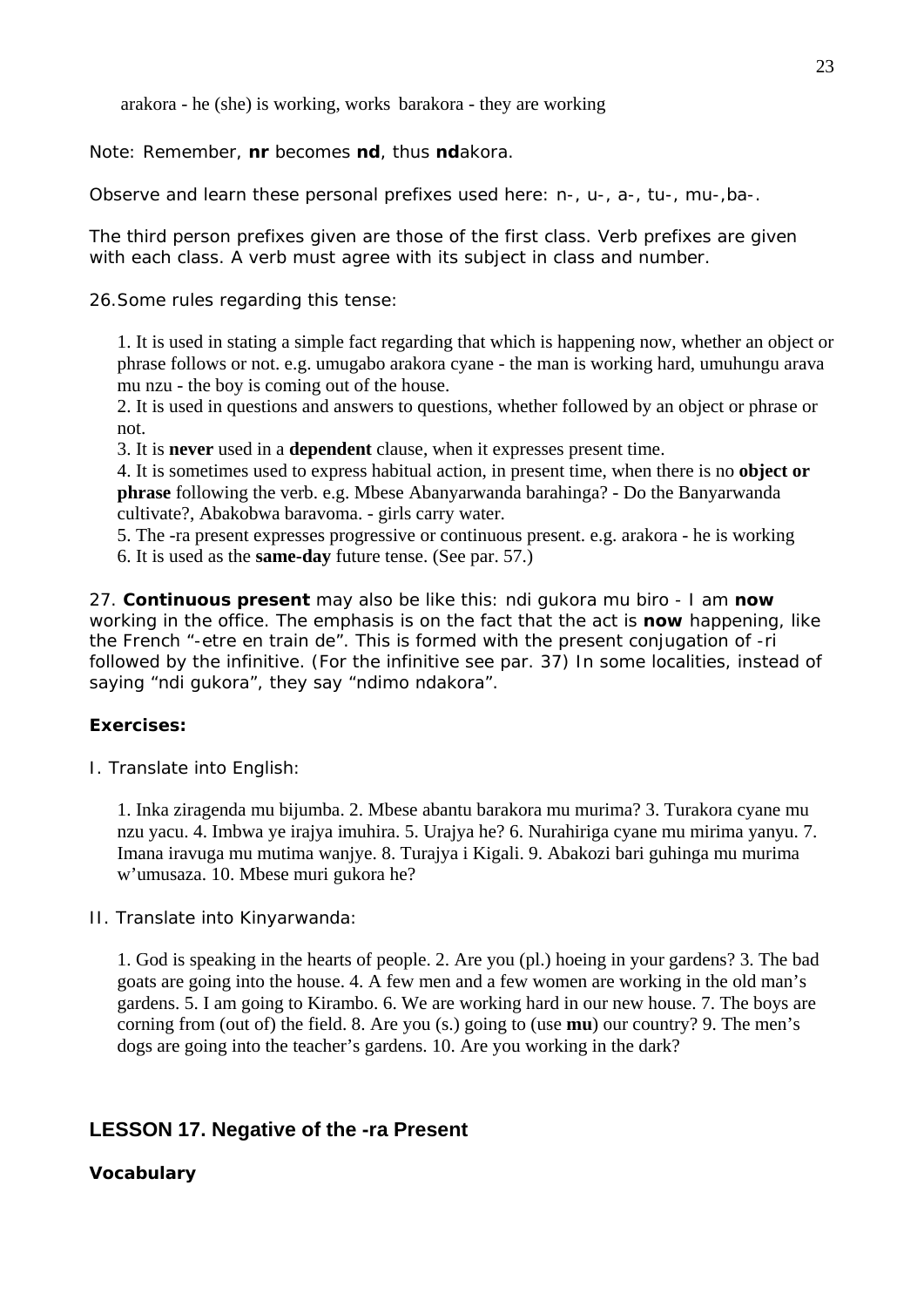inzira (cl. 3) - path, way |-kunda - love, like umubyeyi  $(cl. 1)$  - parent  $-shima$  - praise, be content with umuti (cl. 2) - medicine kandi - also, and (to connect clauses) indwara (cl. J) - illness

Note: **umuti** is used not only for medicine, but for most preparations or mixtures, such as shoe polish, insecticide, etc.

28. **Negative of -ra present.** For the negative the **-ra** must drop out, Its presence makes the not-yet tense (see par. 183). The negative prefix is **nti-** (note the exception in the first person singular), and it must precede the personal prefix. (A different negative prefix is used in dependent clauses, see par. 186).

Here is the negative conjugation:

sinkora - I am not working ntidukora - we are not working ntukora - you are not working ntimukorn - you are not working ntakora - he is not working ntibakora they are not working

Note: nti-u-kora becomes **ntukora**, nti-a-kora becomes **ntakora**.

Observe the parts of the word now:

nti- mu- kora neg. prefix personal prefix verb stem

Observe also the change-down rule in 1st per. plural: nti**d**ukora.

The third person prefixes of the other classes follow the regular rule: e.g. inka ntizijya mu murima - the cows are not going into the garden.

29. **Negative of -ri.** The negative of the verb -ri is formed the same way:

sindi - I am not ntituri - we are not nturi - you are not ntimuri - you (pl.) are not ntari - he is not ntibari they are not

#### **Exercises:**

I. Translate into English:

1. Abantu ntibahinga mu mirima yabo, kandi ntibajya imuhira. 2.Intama ntizijya mu nzira. 3. Nkunda Imana mu mutima wanjye. 4. Ntitujya imuhira. 5. Umuhungu ni mubi, ntakora. 6. Sinshima abana babi, ariko (but) nkunda abarta beza. 7. Umwana afite indwara mbi, ariko (but) ntakunda umuti. 8. Mbese abaqyeyi bawe bari imuhira? 9. Ntitujya mu nzira nini. 10. Ntituri mu murima wanyu, turi iwacu.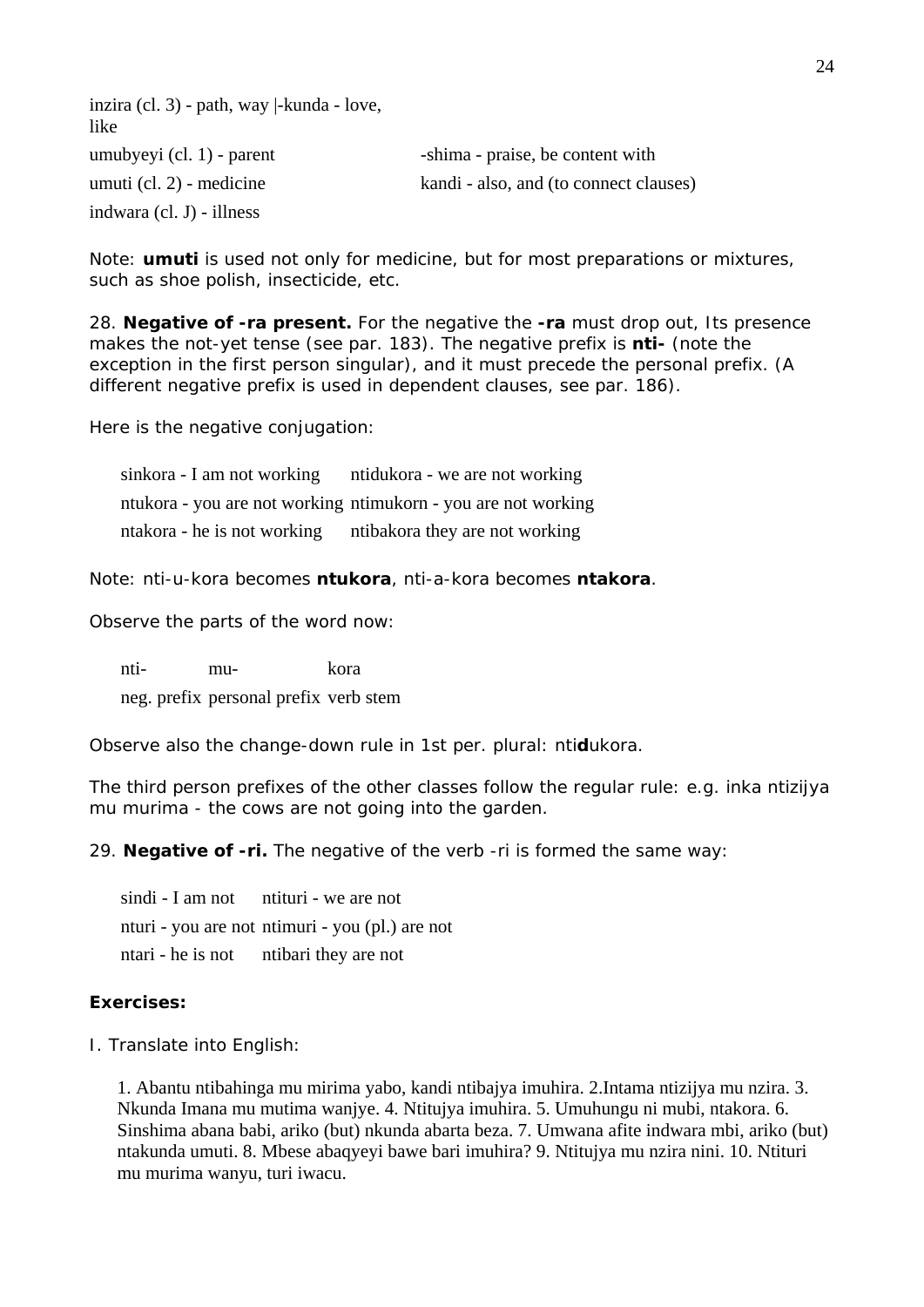#### II. Translate to Kinyarwanda:

1. I am not going to the house. 2. I praise God in my heart. He has much mercy. 3. The child's illness is not very bad. 4. He does not like medicine. 5. My parents are not at home. 6. We love our Savior very much, and we do not like sin. 7. The women are not hoeing in the sweet potatoes, they are in the house. 8. Where are the goats? They are not on the path. 9. Don't you (s.) love your parents? 10. The sleeping mat is not in the house, and my clothes are not on the chair.

# **LESSON 18. Class 5 i- ama-**

#### **Vocabulary**

| izuba - sun                                           | iryinyo - tooth (pl. amenyo)         |
|-------------------------------------------------------|--------------------------------------|
| igi - egg (pl. amagi)                                 | ifaranga - franc                     |
| ivunja - jigger                                       | ishuni - school (some write, ishuri) |
| ibuye - stone, pebble, rock                           | izuru - nose, nostril                |
| ijambo - word (pl. amagambo) iziko - fireplace, stove |                                      |
| ijisho - eye (pl. amaso)                              |                                      |

30. Class 5.

|                        | Singular Plural |                                    |
|------------------------|-----------------|------------------------------------|
| Class prefix           |                 | i- (or, iri) ama- (ibuye, amabuye) |
| Possessive prefix rya- |                 | ya- (ryanjye, yanjye)              |
| Verb prefix            | ri-             | a- (riri, ari)                     |
| Adjective' prefix ri-  |                 | ma- (ribi, mabi)                   |

Note 1: The singular adjective prefix here is **ri-**. This is the only place the adjective prefix differs from the noun prefix (see par. 15). Before a vowel the singular adjective prefix becomes **ry-** e.g. ryiza.

Note 2: These plural prefixes are the accords used for the nouns given in Lesson 11 which form their plural with ama-.

31. Note and learn the plurals of **ijisho**, **ijambo**, and **iryinyo**, since they seem irregular. Though **amenyo** looks irregular it actually is not. In par. 16,we saw that sometimes **a** and **i** contract into **e**, thus ama-inyo becomes amenyo.

The singular prefix of Class 5 nouns before a vowel is **iry-** instead of just **i-**, as in the word, **iryinyo**.

32. **Mu and ku with 5th class nouns.** Nearly all 5th class nouns keep their initial vowel when they follow mu or ku, contrary to the regular rule. However, in speaking it is pronounced as if it were **mw** and **kw**. This is also true of the nouns which are 3rd class in the singular, but take a 5th class plural, such as **isuka, isaho, isahane,** but **not inzu**.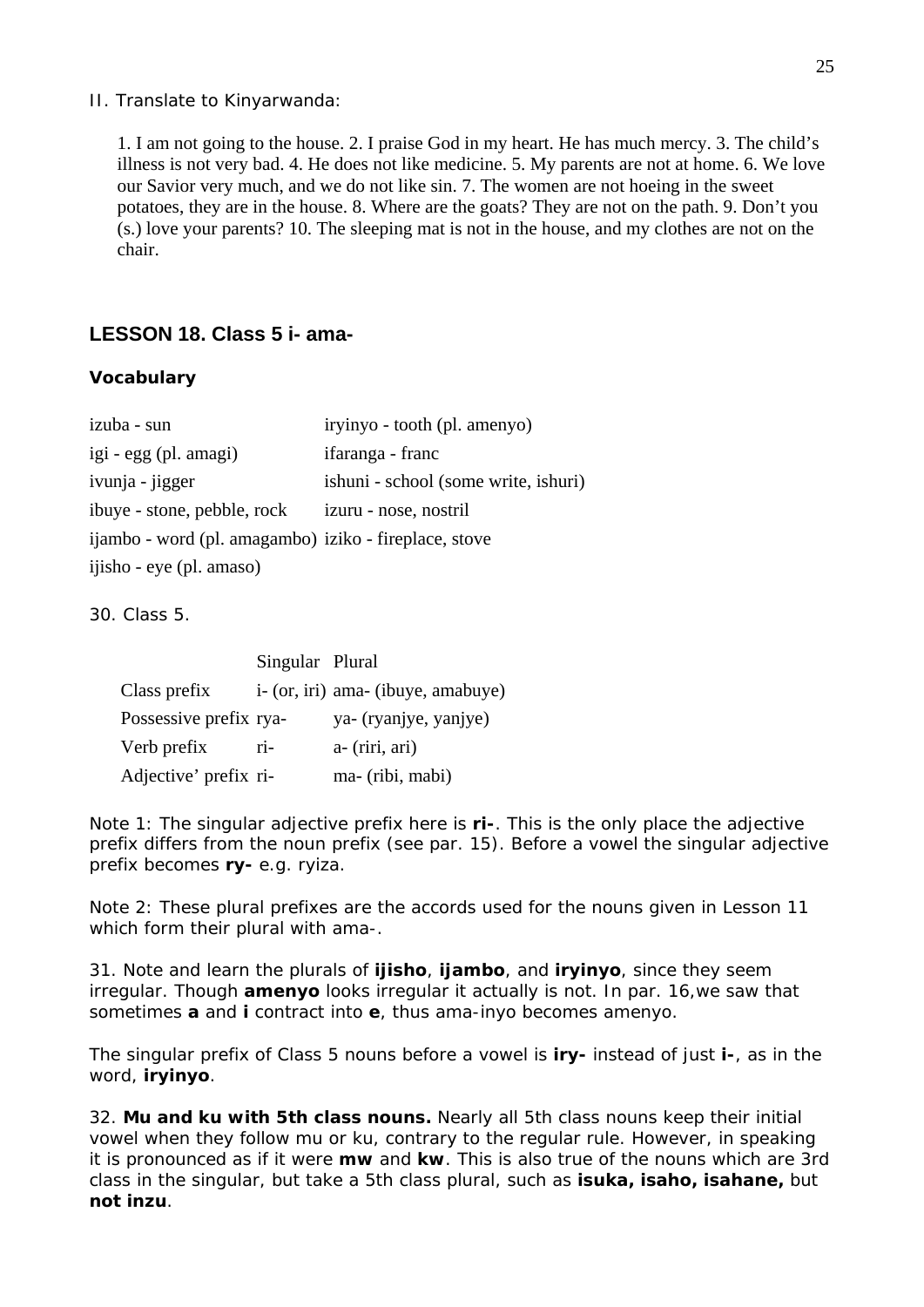mu ishuri(pronounced: mw ishuri) - in school ku ibuye (pronounced: kw ibuye) - on a rock ku isahane (pronounced: kw isahane) - on a plate

However, a few 5th class nouns follow the regular rule and drop the initial vowel after **mu** and **ku**. The important ones are:

mu (or ku) zUba - in the sun mu (or ku) zuru - in the nose

mu (or ku) jisho - in the eye mu (or ku) ziko - in the fireplace

The plurals of all 5th class nouns follow the regular rule, dropping the initial vowel: ku mabuye - on the stones, mu maso - in the eyes.

#### **Exercises:**

I. Translate into English:

1. Amabuye make ari ku musozi. 2. Amenyo y'umuhungu ni meza (Note: ma-iza becomes meza). 3. Ifaranga ryawe riri ku isahane. 4. Umugabo afite amafaranga menshi. 5. Umwana afite ikintu mu jisho rye. 6. Umuhungu afite igi rito. 7. Hari umuriro mu ziko. 8. Hari abana benshi mu ishuii ryanyu. 9. Ku musozi wacu hari amabuye menshi. 10. Amagambo y'Umukiza ni meza cyane.

II. Translate into Kinyarwanda:

1. The teacher says many words. 2. Our new school is very nice. J. The sun is large. 4. The Word of God is good: it works in people's hearts. 5. Do his parents have many francs? .6. John (Yohana) doesn't like eggs, but (ariko) he likes meat. 7. I have the blessing of the Savior in my heart, and I love His word. 8. The child has a small nose and big eyes, and much hair. 9. The old man has only a few teeth. 10. Women don't go to (use mu) school. 11. The girl has a little stone in her nose. 12. I have a jigger in my foot.

# **LESSON 19. More about Class 5**

### **Vocabulary**

amazi - water amaraso - blood amata - milk -shaka - want, desire, look for amavuta - butter, oil ico - dirt (not soil as in garden) ameza - table (s.) icumu - spear amahoro - peace

33. **Nouns with only plural form.** There are a number of words in 5th class which have only the plural form. Of course, all agreements are with this plural form. The first 6 words in this vocabulary are some of these. You will learn others later.

34. **5th class words having c.** The last two words in this vocabUlary, icumu and ico, look like 4th class words with a vowel root. But they are regular 5th class words,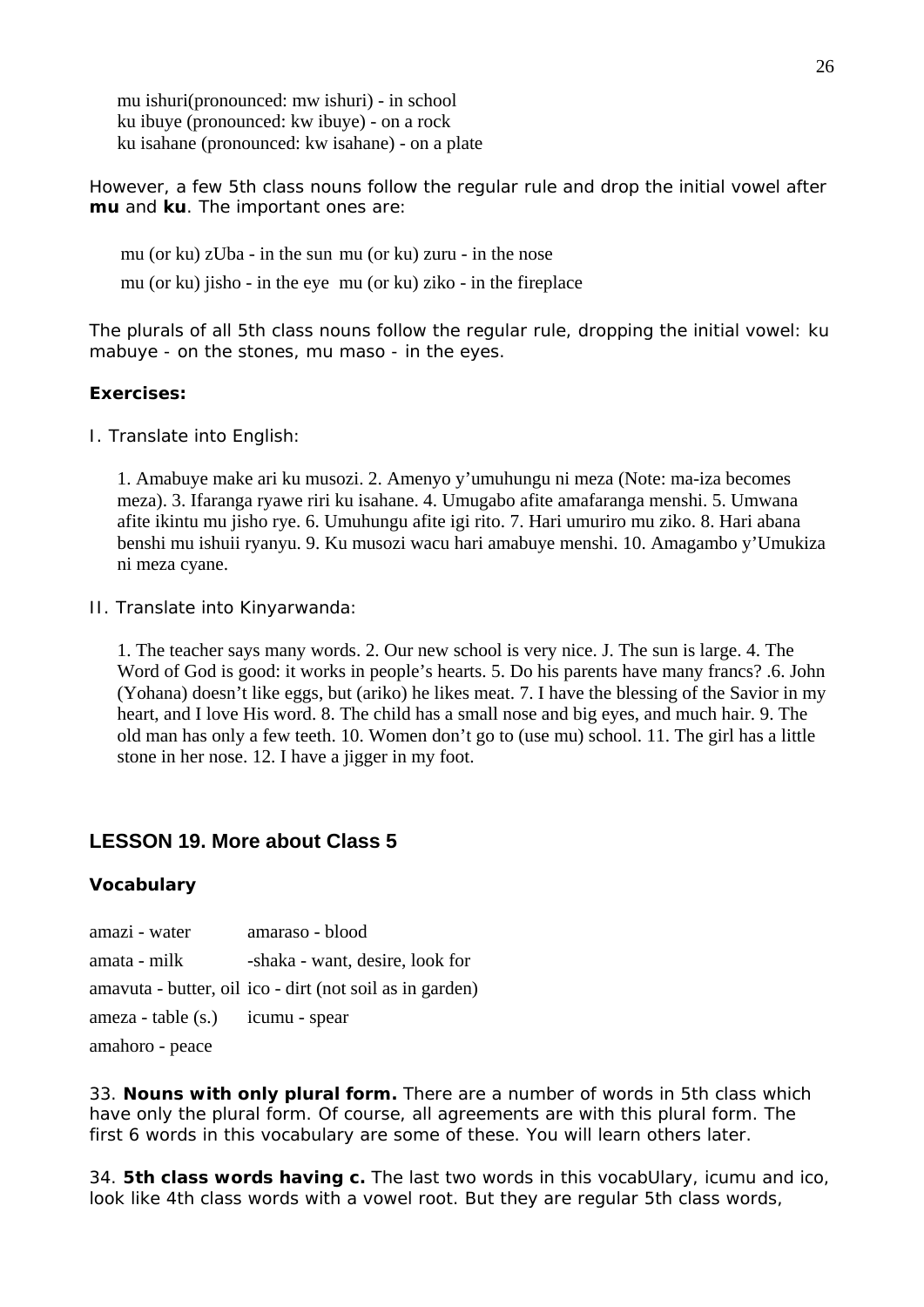forming their plurals like any other word in this class, but their stem begins with **c**: icumu - spear; amacumu - spears.

Besides the two words given here, there is one other of fairly common use: icukiro manure heap. There may be a few other rare words like this.

#### **Exercises:**

I. Translate into English:

1. Umusaza afite inka nyinshi n'amata menshi. 2. Abana barajya mu ishuli ryabo. 3. Umukozi afite amacumu maremare. 4. Umukobwa arahinga mu mirima y'ababyeyi be. 5. Sinkunda amazi mabi. 6. Umwana afite ico ryinshi ku birenge bye. 7. Mbese urashaka amavuta ku mugati wawe? 8. Abana b'Imana bafite amaharo menshi cyane. 9. Ibitabo byawe bishya biri he? Biri ku meza mu nzu yacu. 10. Abigishwa barakora mu ishuri. 11. Amaraso ya Yesu adukiza (saves us from) ibyaha byacu.

II. Translate into Kinyarwanda:

1. God's people have joy and peace. 2. I have a very small stone in (my) eye. 3. The pupils have the Word of God in school. 4. I want (some) clean water. 5. Bad people are not going in the way of God. 6. The clean cloths are on the table. 7. A workman is hoeing at the school. 8. oUr teacher is speaking the Word of God. 9. I am walking in the way of God. 10. We are praising God and we love our Lord Jesus Christ (Kristo).

### **LESSON 20. Review**

#### I. Questions:

- 1. Name three words in the 3rd class which form their plurals like 5th cl.
- 2. What are the prefixes of 4th class nouns?
- 3. What change takes place in those prefixes before a vowel.
- 4. Conjugate the verb -ri in the present affirmative; negative.
- 5. What verb takes the place of -ri for forms that are lacking?
- 6. What preposition is usually used for "at" or "to" with names of places?
- 7. Give the verb prefixes (3rd pers.) singular and plural for all the classesl learned thus far.
- 8. What is the change-down rule?
- 9. Give tWo uses of the 4th class prefixes other than for nouns which regularly belong in that class.
- 10. Conjugate: -genda,in the -ra present; -hinga in the -ra-present negative; -kunda in the present negative.
- 11. When may the -ra present tense not be used?
- 12. What are the 5th class noun prefixes?
- 13. Explain the use of mu and ku with 5th class nouns, singular and plural.
- 14. What are the exceptions to this rule?
- 15. Give the possessive particle for each of the classes studied, singular and plural.
- II. Give the plurals and the meanings of the following:
	- 1. umubyeyi 2. ifi
		-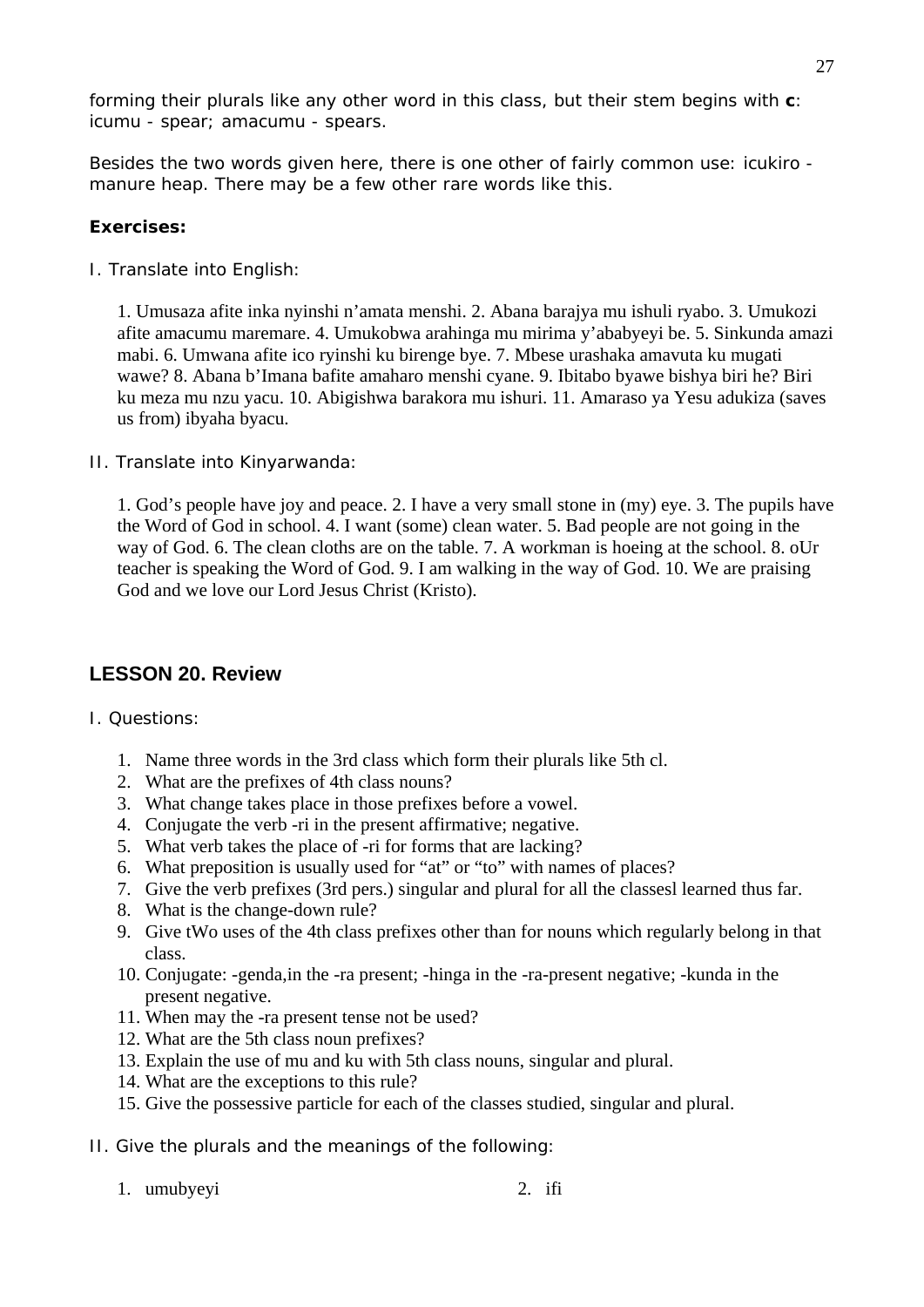3. isahane 4. indwara 5. ikigori 6. iryinyo 7. icyobo 8. ibuye 9. ivunja 10. umuti 11. ikirenge 12. igi 13. ishuri 14. ijisho

15. intama 16. ikijumba 17. icumu 18. icyaha 19. ikirago 20. inzira 21. isuka 22. ijambo 23. icyuma 24. igiti 25. umutima

III.. Translate into English:

A. Abantu benshi bafite ibyaha mu mitima yabo. Ntibafite amahoro n'umunezero. Ariko (but) Imana ifite imbabazi nyinshi. Imana irakunda abantu. Abana b'Imana ni beza. Baragenda mu nzira y'Imana. Barashima Imana kandi bafite amahoro menshi. Barakunda Ijambo ry'Imana. Mfite amahoro meza cyane mu mutima wanjye.

B. Abigishwa barakora mu mirima y'ishuli. Bafite ibitoke n'ibijumba n'ibigori mu mirima yabo. Bafite amasuka. Umwigisha arajya mu ishuri Abana barakunda cyane umwigisha wabo. Aravuga amagambo meza, kandi arashima abana (insert "who") bakora neza. Umwigisha ntakuinda imyenda mibi n'umusatsi muremure.

IV. Translate into Kinyarwanda:

1. I am working in my big garden. 2. Children do not like wild animals. 3. The teachers have many good pupils in the schools. 4. The boys' small mats are in their house. 5. The Banyarwanda like corn and sweet potatoes and bananas. 6. Are you (s.) going home? 7. A girl is working in her parents' garden at their place. 8. We are praising God in our hearts. 9. The goat is on a large stone. 10. There are many cows in our country. 11. The children want (some) corn (pl.) and (some) milk. 12. Our nice new sohool is very big. 13. The child's medicine is not on the table. Where is it? 14. I want my books. Are they in your (s.) house? 15. A big wild animal is in a hole in the teacher's field. 16. Your (s.) new cloth is very pretty. 17. Where are the meat and butter? 18. My parents have (some) tall trees at their place.' 19. The cows are not walking in the path. 20. Where is the teacher? He is speaking the Word of God at the school.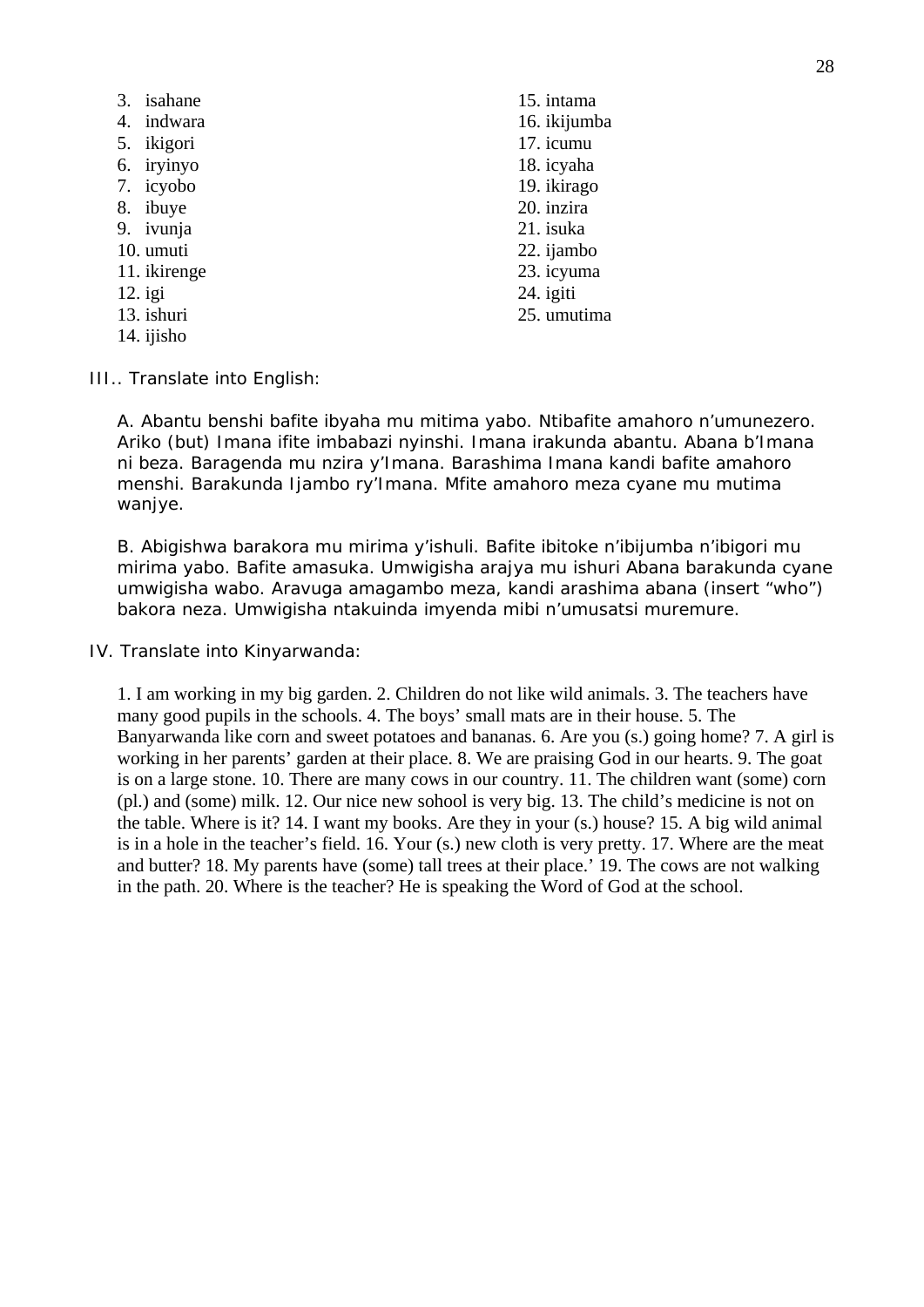#### **Lesson 21. Verb -fite**

#### **Vocabulary**

umukene (cl. 1) - poor person inzara (cl. 3) - hunger umukire (c1. 1) - rich person ariko - but umuyaga  $(c1. 2)$  - wind ubu - now inkoko (cl. 3) - chicken ubu ngubu - right now

35. **Verb -fite.** This verb is defective. Like **-ri** it has no infinitive and no imperative, no future, and, in fact very few-other tenses. The verb used for its missing parts is **kugira**.

Since the **-ra** present tense ordinarily is not used with this verb when an object follows (and one usually does), we give here the present tense without **-ra** of which you have already had a number of forms:

| mfite - I have                          | dufite - we have  |
|-----------------------------------------|-------------------|
| ufite - you have                        | mufite - you have |
| afite - he (she) has bafite - they have |                   |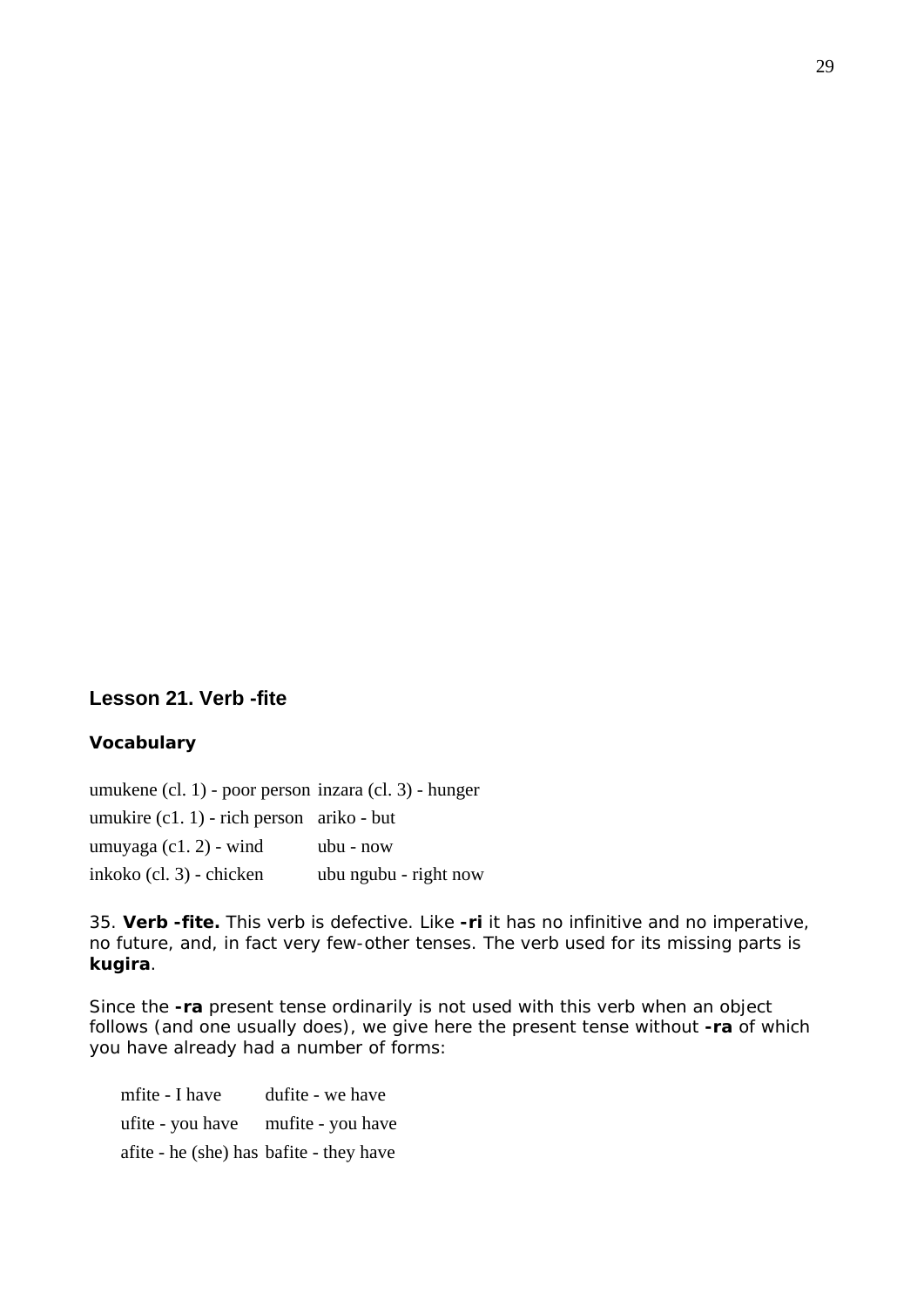Note the change of letters in the personal prefixes according to the rules given in par. 14 and 21. Remember the accords for the other classes, e.g. Imana ifite - God has.

The negative is formed regularly: simfite, ntufite, ntafite, etc.

The **-ra** present of this verb is not used, except when there is an object pronoun in the verb (See Lesson 57, 58).

#### **Exercises:**

I. Translate into English

1. Mbese ufite inkoko? Oya, simfite inkoko. 2. Dufite ihene ariko ntidufite inka. 3. Umukire afite ibintu byiza byinshi. 4. Mbese mufite ibitabo byanyu? Oya, biri imuhira. 5. Imana ifite imbabazi nyinshi. 6. Umukene ntafite amafaranga menshi, ariko ubu arakora., 7. Mbese hari amahoro mu gihugu cyanyu? Yee, dufite amahoro menshi. 8. Dufite inyama z'inkoko. Ziri ku meza mu nzu. 9. Abakire bafite inzu nziza, n'inka n'intama n'ihene n'inkoko. 10. Hari umuyaga mwinshi mu biti hariya.

II. Translate into Kinyarwanda:

1. The poor man's child has much hunger. 2. Sins are very bad, but God has mercy. 3. The rich man's wife has a bad illness. 4. Is there much wind in your country? 5. We have chickens, but not (= they are not) many. 6. The rich man's spear is very long. 7. We like chicken meat (meat of chicken), but poor people don't have chickens. 8. You (s.) have good cows; do you have much milk and butter? 9. We are working hard in our gardens, but we don't have many sweet potatoes. 10. The men are praising God, and they have much joy.

### **LESSON 22. Infinitive and Imperative**

#### **Vocabulary**

kumena - to spill, break, empty out ( tr.) guteka - to cook (in water)(tr.) kujugunya i to throw away, discard gufasha - to help gusoma - to read iki? - what? kuzana - to bring

Note: tr. after a verb means "transitive", i.e. a verb that takes an object. **int.** means intransitive, i.e. it does not take an object. "to go" is intransitive; "to help" is transitive.

36. **Infinitive.** You will see that all the verbs in this vocabulary begin with **ku** or **gu**. (Remember the change-down rule, par. 21). In English we form an infinitive by placing the word "to" before the verb, e.g. to work. In Kinyarwanda, **ku** (**gu**) is attached to the verb stem. Then to conjugate a verb we simply remove the **ku** and add the proper prefixes. From now on all verbs given in the vocabularies will be given in the infinitive form.

Note the use: Ndashaka **kugenda** - I want **to go**.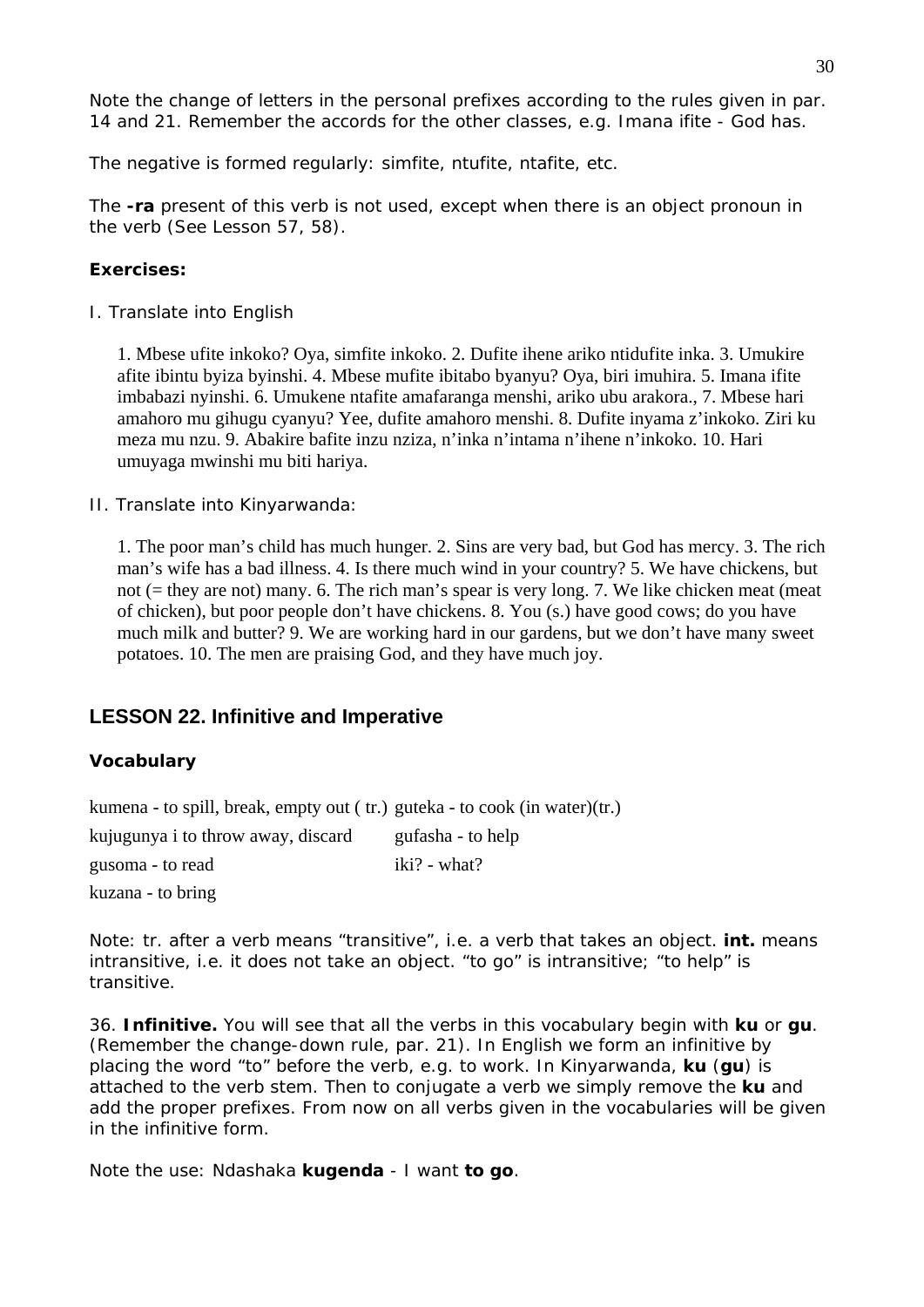You can easily form the infinitives of the verbs already learned.

37. **Imperative.** The singular imperative is simply the stem of the verb: Kora - work! Genda - go! Zana - bring!

The singular negative imperative is like the present negative, except that the final **a** is changed to **e**, e.g. Ntugende - don't go, Ntuteke ibijumba - don't cook sweet potatoes.

For further explanations see par. 132-134. Two imperatives may not follow each other without changing the form of the second one (see par. 134). Except in the imperative, the verb stem can never stand alone.

#### **Exercises:**

I. Translate into English:

1. Zana igitabo n'amafaranga. 2. Turashaka kujya i Kigali. 3. Ntukore mu murima ubu, kora mu nzu. 4. Abana barakunda gusoma mu ishuri. 5. Mbese mufite iki? Dufite ibitabo byacu. 6. Soma mu gitabo cyawe gishya. 7. Mena amazi mabi; ntuteke i bigori mu mazi mabi. 8. Fasha abakobwa guhinga mu bitoke. 9. Teka inyama z'inkoko ku ziko. 10. Turafasha abigisha bacu gukora mu ishuri.

II. Translate into Kinyarwanda:

1. Hoe well in your (s.) big garden. 2. Cook the sweet potatoes and corn. 3. Go to help the poor people. 4. I like to work in the house. 5. The boys want to go to school. 6. The pupils like to read in school. They read very well. 7. Don't bring your (s.) sleeping mats and clothes into the house now. 8. What are you (pl.) doing? We are helping the boys (to) bring the fish. 9. Don't empty out the milk; it is good. 10. The wind is bringing the smoke into our eyes.

# **LESSON 23. Class 6 uru- in-**

### **Vocabulary**

urugi - door urukwi - stick of firewood urutoke (or, urutoki)- finger uruzi - river urukundo - love (no pl.) urubaho - board, slate urugo - homestead, kraal, enclosure (urugo is often used for "home") gushyira - to put

### 38. **Class 6**

|                         | Sing.                                    | Plural         |
|-------------------------|------------------------------------------|----------------|
|                         | Noun prefix uru- (urutoke) in- (intoke)  |                |
|                         | Poss. prefix rwa- (rwaniye) za- (zaniye) |                |
| Verb prefix ru- (ruri)  |                                          | $zi - (ziri)$  |
| Adjec.prefix ru- (rubi) |                                          | $n-(m-)$ (mbi) |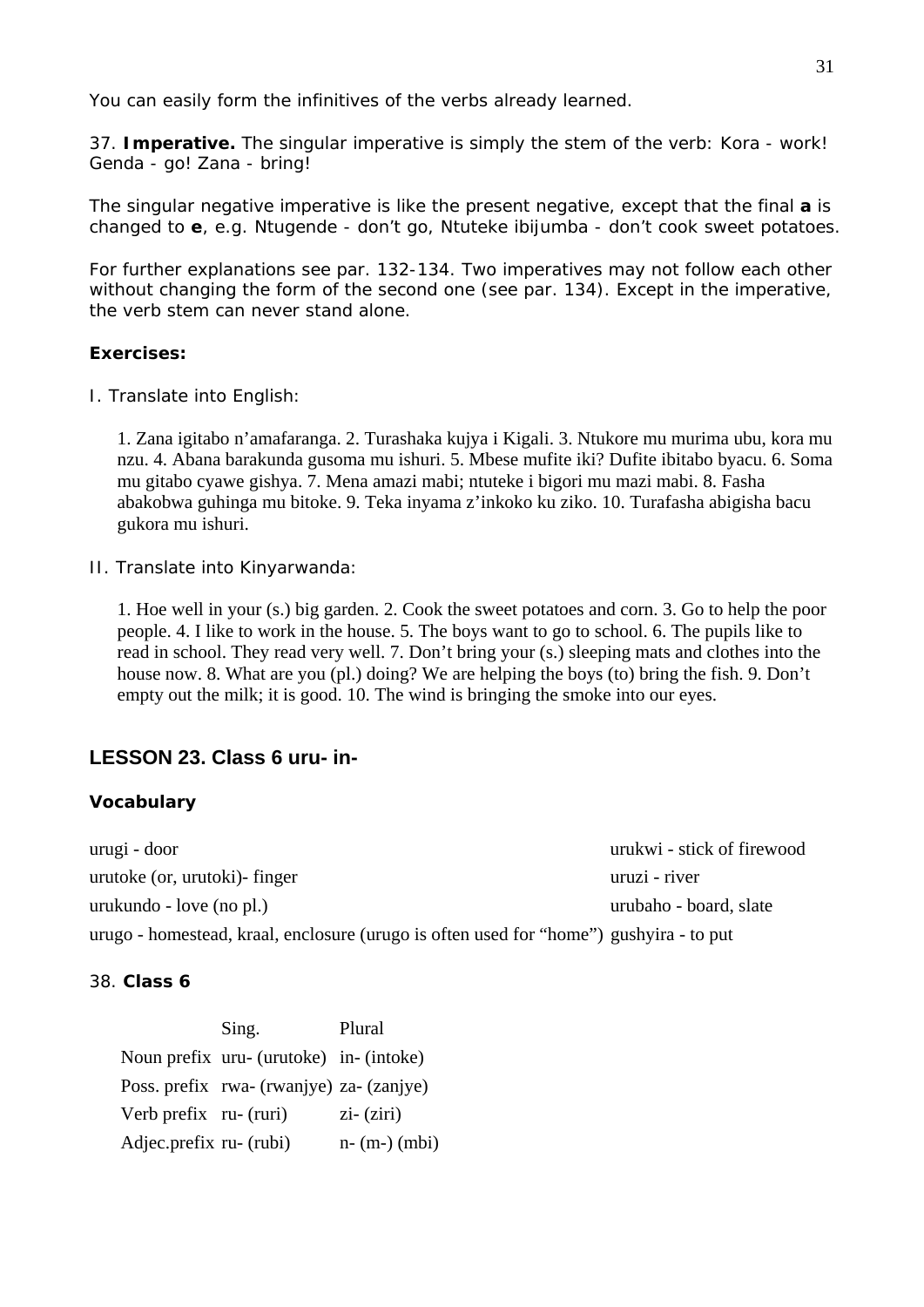39. In forming the plurals of words. in this class remember the changes that take place when **n** comes in contact with certain letters (par. 14), e.g. urubaho - board , imbaho - boards

40. The plural of **uruzi** is **inzuzi**, and that of **urugi** is **inzugi**, and likewise for all vowel-stem nouns of this class. (The stems of these words are: -uzi, -ugi.)

Note: The plural agreements of class 6 are exactly the same as those of class 3.

#### **Exercises:**

I. Translate into Kinyarwanda:

1. The man's fingers are long. 2. Bring wood (insert **zo**) to put in the fire. 3. The love of God is great (much). 4. The long river is over there. 5. We have a few slates in school.

II. Translate into English:

1. Shyira urubaho rwawe ku meza mu ishuri. 2. Dufite urugi rugufi mu nzu yacu. J. Mbese urugo rwanyu ruri he? Ruri hariya ku musozi. 4. Mu gihugu cyacu hari inzuzi nyinshi. 5. Umwana arashyira urutoke mu jisho.

III. Give plurals and meanings of these words. Write a sentence using each of these words in either singular or plural.

| 1. inka           | 5. uruzi 8. urukwi              |
|-------------------|---------------------------------|
|                   | 2. urutoke 6. ishuri 9. urubaho |
| 3. isahane 7. igi | $10.$ urugi                     |
| 4. inkoko         |                                 |

# **LESSON 24. Class 6 (cont.)**

### **Vocabulary**

uruhu - skin uruyuki - bee urufunguzo - key (Sw.) uruhinja - infant (up to one month) ururimi - tongue, language uruzige - locust urushyi - palm of hand urwara - fingernail, toenail

41. **Urushyi.** The plural is **amashyi**. This word is usually used in the sense of holding out one's hands to receive something. They say, "Tega amashyi" - hold out your hands.

**Urushyi** also has the a regular 6th class plural, **inshyi**, but it means "slaps in the face".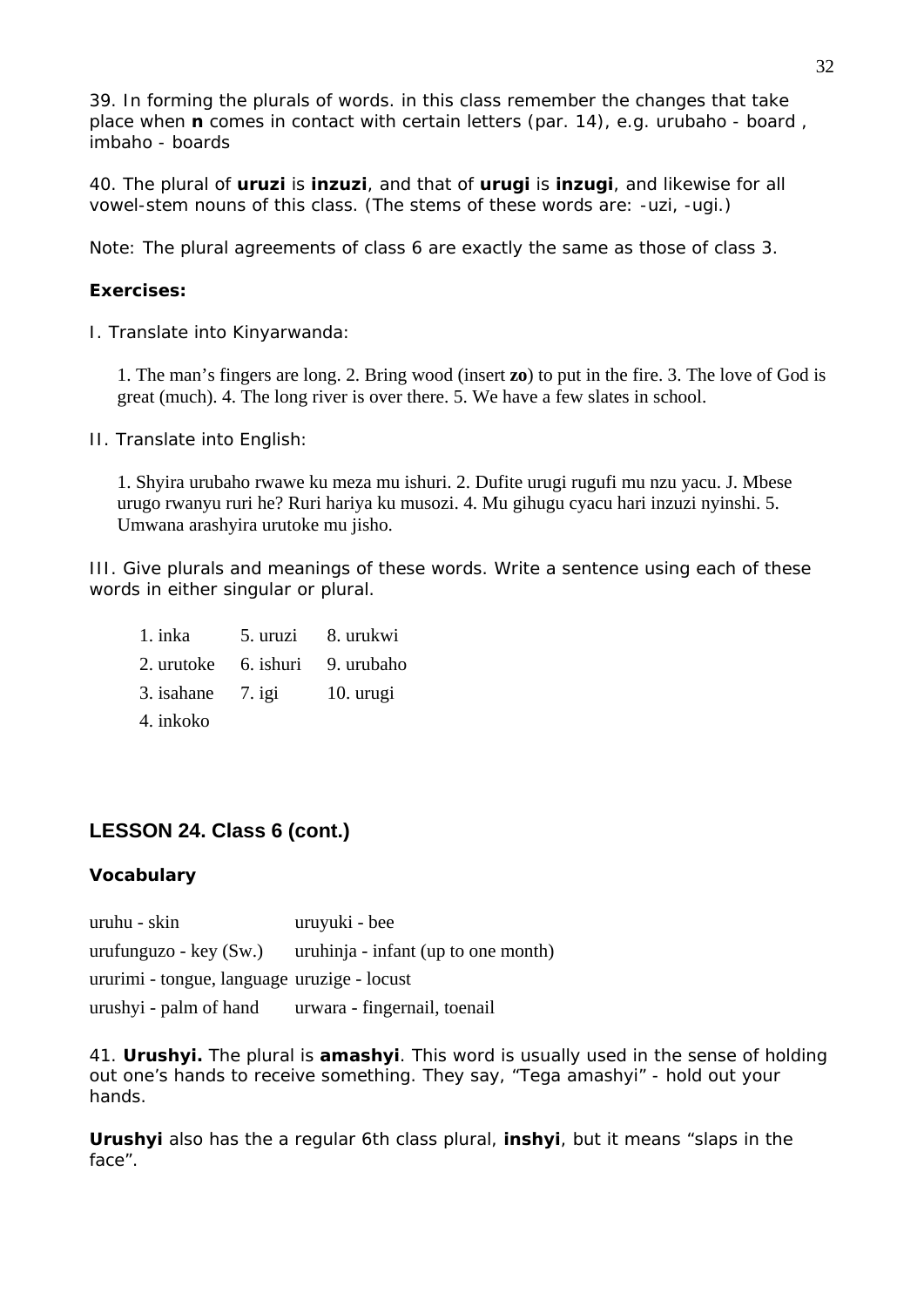42. The words **uruyuki** and **urwara** form their plurals with a **z: inzuki, inzara. (Do not confuse inzara with inzara meaning "hunger". The tone is different as well as the syllable being longer.) These are vowel-stem words, thus** inz-\_\_ in the plural (see par. 14 and 40). Observe:  $|$  uru-uki = uruyuki  $|$  inz-uki

uru-ara = urwara (since the vowel **a** is long, the **u** of the prefix changes to w.) Pl. inzara.

43. Observe the plurals of **uruhu** and **uruhinja**: **impu**, **impinja**. Remember that n +  $h = mp$ .

#### **Exercises:**

I. Translate into English:

1. Uruyuki ruri ku rutoki rwanjye. 2. Inzige nyinshi ziri mu mirima. 3. Urubaho rwawe ntiruri hano. 4. Urukundo rw'Imana ruri mu mutima wanjye. 5. Uruhu rw'inyamaswa ni rwiza cyane. 6. Abana baratega (see par. 41) amashyi. 7. Mbese ufite imfunguzo zanjye? Ndashaka kujya mu ishufi. 8. Mbese uravuga murini wacu? 9. Sinshaka inzuki mu nzu. 10. Mbese muzana impu z'inka mu rugo?

II. Translate into Kinyarwanda:

1. The cow's skin is large. 2. The teacher speaks many languages. 3. Where are your (s.) keys? They are here. 4. The boy's fingernails are dirty. 5. The woman's baby (infant) has a bad illness. 6. God puts love in our hearts. 7. What do you have in your hand (palm)? 8. Many bees and locusts are in our fields. 9. Put the teacher's keys in his room. 10. Women love their babies (tiny) very much.

# **LESSON 25. Prefixless Present Tense**

#### **Vocabulary**

| kugura - to buy                        | n'ingoga - quickly                                                                    |
|----------------------------------------|---------------------------------------------------------------------------------------|
| kugurisha - to sell                    | vuba - quickly, soon, recently                                                        |
| gusenga - to pray, worship             | buhoro-buhoro - slowly, softly, so-so (sometimes used in the simple<br>form "buhoro") |
| kubona - to see, find,<br>receive, get | kuza - to come                                                                        |
| urwandiko (inz-) - letter<br>(missile) |                                                                                       |

44. **Prefixless Present.** This is another tense used to express present time. It is not truly "prefixless", for the personal prefixes are used, the same as for the -ra- present. But the -ra- is omitted. Thus:

nkora - I work dukora - we work ukora - you work mukora - you work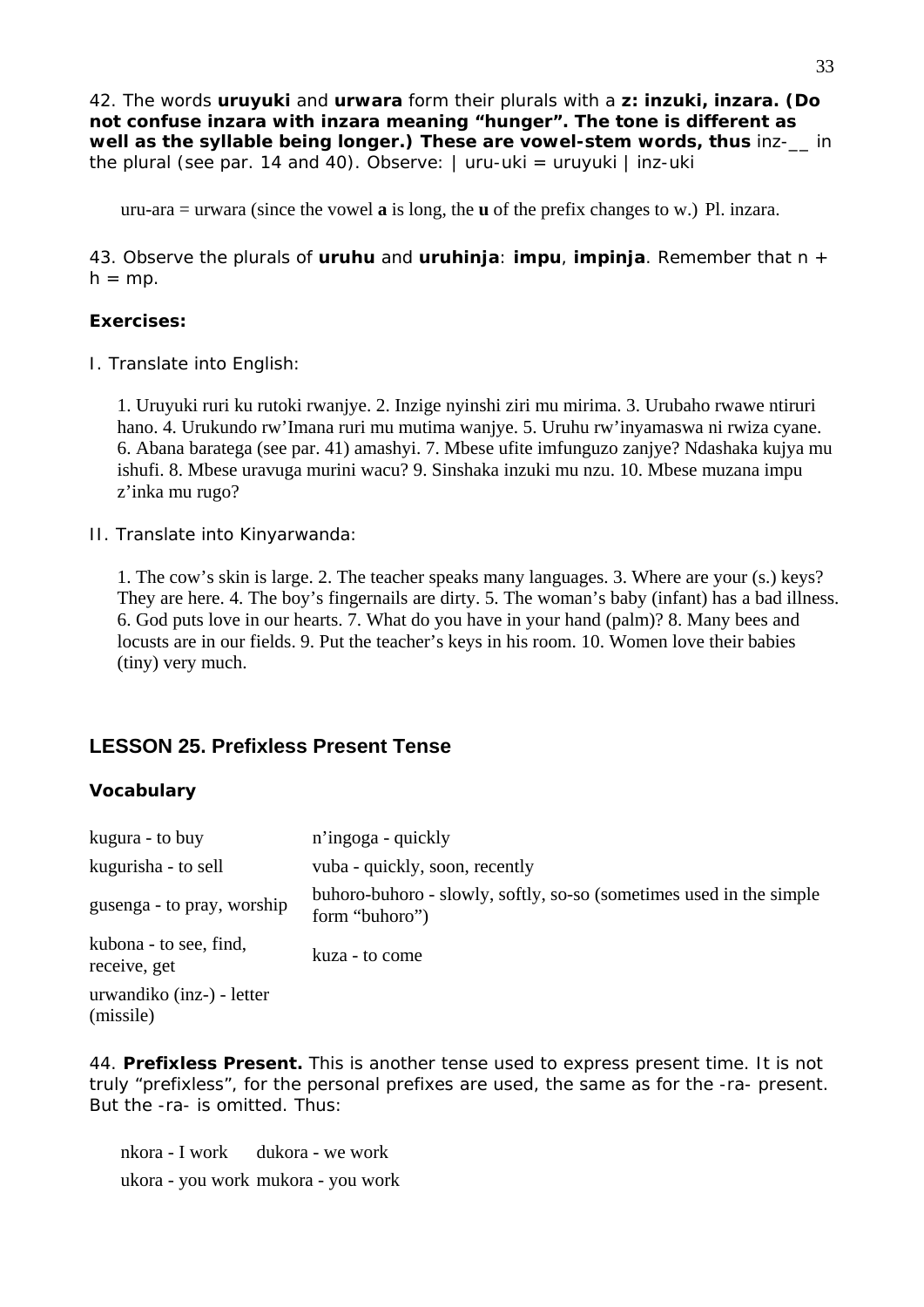akora - he works bakora - they work

The negative is the same as that of the -ra- present, see par. 28.

#### 45. **Uses of the prefixless present tense.**

1. It is used to express habitual present: nsenga Imana - I worship God (regularly). When nothing else follows the verb in the clause, except cyane, the -ra- is retained, even to express habitual action.

2. It must be used for present time in. most dependent clauses, which we will study later. 3. There are times when you will hear it used when you would expect the -ra-present. Observe those by listening carefully, but for the most part follow these rules given here, and those in paragraph 26.

#### **Exercises:**

I. Translate into English:

1. Ibantu bagura ibitabo hano. 2. Urashaka iki? Ndashaka amata. J. Mbese mugurisha amagi? 4. Murabona iki? Turabona inzu nziza. 5. Abantu benshi basenga Imana mu rusengero (church). 6. Abana baza buhoro-buhoro mu ishuri. 7. Ndashaka kubona ishuri ryanyu rishya. 8. Abagore baza kugura umuti. 9. Jya vuba kugura inyama. 10. Dukunda gusenga Imana; ifite urukundo rwinshi n'imbabazi.

II. Translate into Kinyarwanda:

1. We like to worship God. 2. The boy is coming slowly. 3. Go quickly to school. The teacher is speaking. 4. Put the books on the chair. 5. Where do you (s.) cultivate? I cultivate in my fields. 6. What are you selling? I'm selling chickens and eggs. 7. The pupils walk slowly; they don't want to go to school. 8. Bring your (s.) books here. I want to see the words. 9. Go to the river quickly. Bring (some) fish. 10. I like to get letters. Do you get letters?

### **LESSON 26. Class 7 aka- utu-**

#### **Vocabulary**

| agakiza - salvation (no pl.)                 | umurimo - work, task          |
|----------------------------------------------|-------------------------------|
| akazi - work (Sw.) (no pl.)                  | umunwa. - mouth, lip          |
| akantu - a little thing                      | mukanwa - inside the mouth    |
| agahinda - sorrow (no pl.)                   | injangwe - cat (tame or wild) |
| ikiawanana ya anali hudu hukubwa mwana mwaka |                               |

ibicurane - cold in the head, runny nose

#### 46. **Class 7.**

Noun prefix aka- (akantu) utu- (utuntu)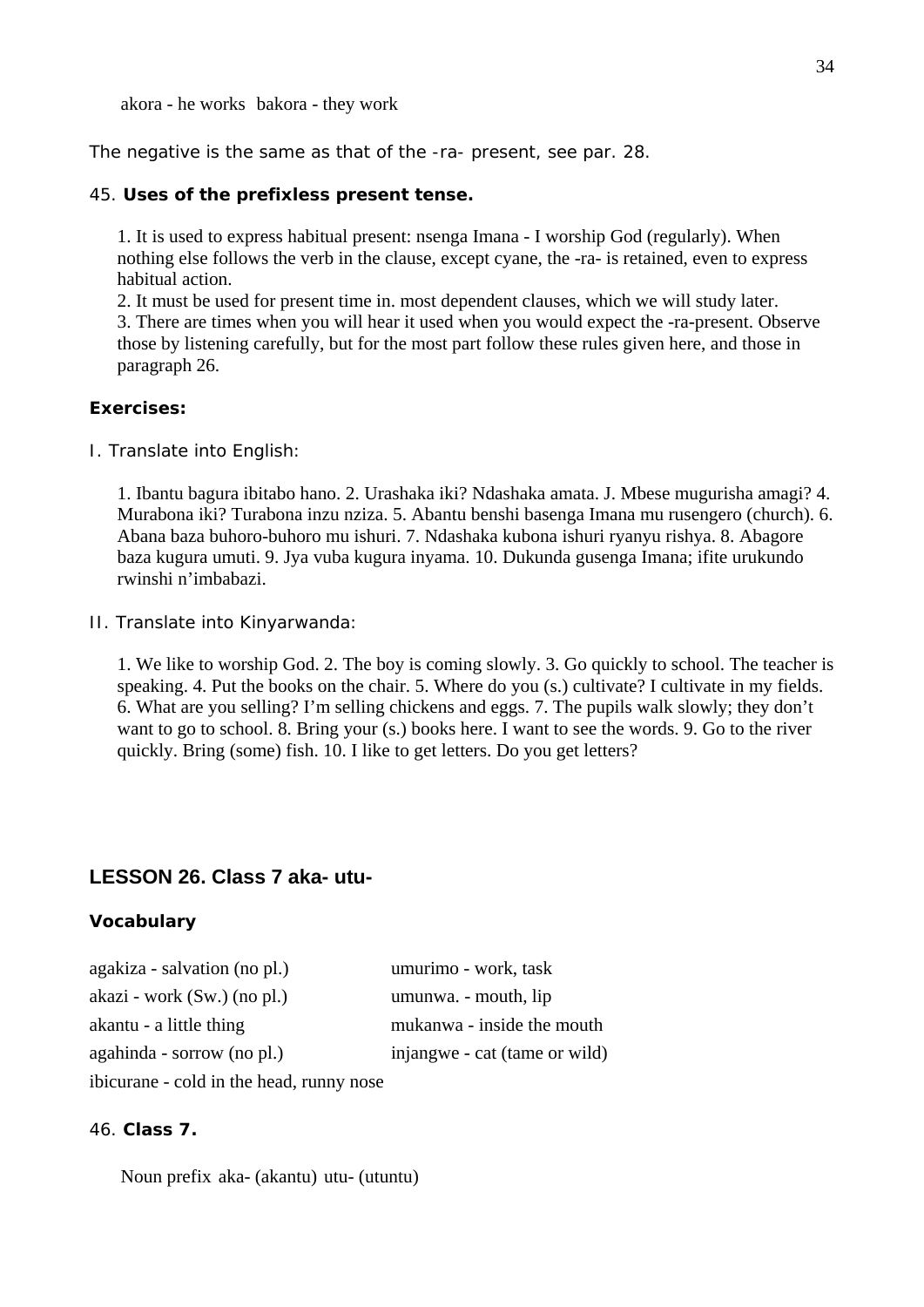Pass. prefix ka- (kanjye) twa- (twanjye) Verb prefix ka- (kari) tu- (turi) Adj. prefix ka- (kabi) tu- (tubi)

Note: **ka-** for adjective prefix before **i** changes to **ke-**: ka-iza = keza.

47. The plural is not very common for most of the words given above. However the plural is used commonly, especially for words brought into this class from other classes, as you see in the following paragraph.

48. This is the diminutive class. Words of all other classes may be given the prefixes of this class to give the meaning of a little thing:

| e.g. ikintu - thing                      | akantu - a little thing    |
|------------------------------------------|----------------------------|
| igisimba - wild animal agasimba - insect |                            |
| umwenda - garment                        | akenda - a little clothing |
| umunyu - salt                            | akunyu - a little salt     |
| amazi - water                            | utuzi - a little water     |
| amata - milk                             | uduta - a little milk      |

Note that the last two words, since in their regular form they have only a plural prefix, when changed to this class, still have a plural prefix. Note also that the diminutive of **umunyu** is a**ku**nyu, not akanyu. Also, **ijambo** in the diminutive is usually used in the plural: **utugambo**.

49. The diminutive form is commonly used when a person is asking for something, though it isn't just a little that he wants. e.g. Ndashaka uduta - I want a little milk (but he really wants more than a little.)

#### **Exercises:**

I. Change the following words to the diminutive form, glvlng both singular and plural, if both exist (without reference to the above list).

- 1. igiti
- 2. umunyu
- 3. imbuto
- 4. igitabo
- 5. ibuye
- 6. ikijumba
- 7. igitambaro
- 8. inkoko
- 9. umwenda
- 10. igisimba
- 11. umuga ti
- 12. urukwi
- 13. amazi
- 14. urwandiko
- 15. inyama (pl. only and retain \_n\_ of prefix)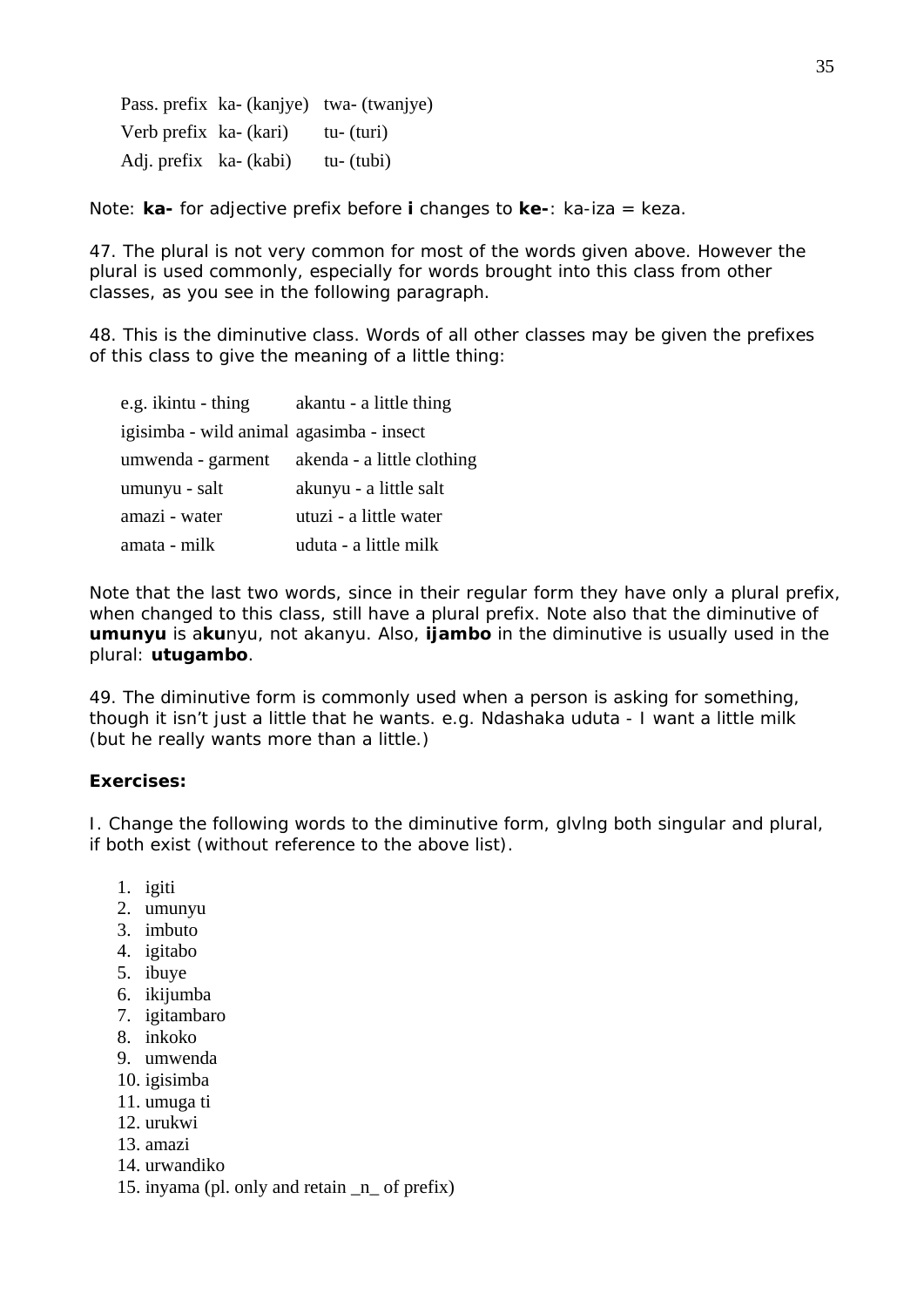II. Translate into Kinyarwanda (use diminutive rather than adjective wherever possible)

1. The woman has a tiny child. 2. The children want a little milk. 3. We have the salvation of Jesus in our hearts. 4. The old man has much sorrow. 5. We have much work, but we like to work. 6. The child's mouth is small. 7. The large cat goes in the garden. 8. There is a very little mountain in our country. 9. The children have (some) very small dishes. 10. Some little dogs are in your (s.) house.

## **LESSON 27. Class 8 ubu- ama-**

#### **Vocabulary**

| ubwenge - wisdom (no pl.) uburiri - bed |                            |
|-----------------------------------------|----------------------------|
| ubuntu - grace (no pl.)                 | ishaza $(5th)$ - pea $(s)$ |
| ubugingo - life (no pl.)                | kuko - because             |
| ubwato - boat                           |                            |

#### 50. **Class 8.**

|                        | Noun prefix ubu- (uburiri) ama- (amariri) |             |
|------------------------|-------------------------------------------|-------------|
|                        | Poss. prefix bwa- (bwanjye) ya- (yanjye)  |             |
| Verb prefix bu- (buri) |                                           | $a - (ari)$ |
| Adj. prefix bu- (bubi) |                                           | ma- (mabi)  |

51. Most words in this class have no plural, but **ubwato** and **uburiri** do have: **amato**, **amariri**.

52. The great majority of words in this class are those expressing abstract ideas such as the first three nouns of the vocabulary; they seldom have a plural.

53. **Bwa.** This is pronounced **baa**. You will see it written **bga** in some of the other printings. Have an African help you with the pronunciation.

54. **Kuko** introduces a dependent clause. Remememer the rules about verbs in dependent clauses (par. 5, 19, 26). **Kuko** and other conjunctions ending in **-ko** (such as, **ariko**) in pronunciation change the **-ko** to **-kw** before words beginning with **a**, **e**, or **i**, and to **k** before **u**. You will also see it written that way in some of the older printings. e.g. kukw afite..; kuk' ufite..

#### **Exercises:**

I. Translate into English:

1. Umwigisha mwiza afite ubwenge bwinshi. 2. Amato menshi cyane ari mu ruzi. J. Uburiri bw' umukire ni burebure cyane. 4. Nshima Imana kuko ifite ubuntu bwinshi. 5. Nfite ubugingo bushya muri Yesu (translate muri as mu). 6. Dukunda guhinga amashaza mu mirima yacu. 7.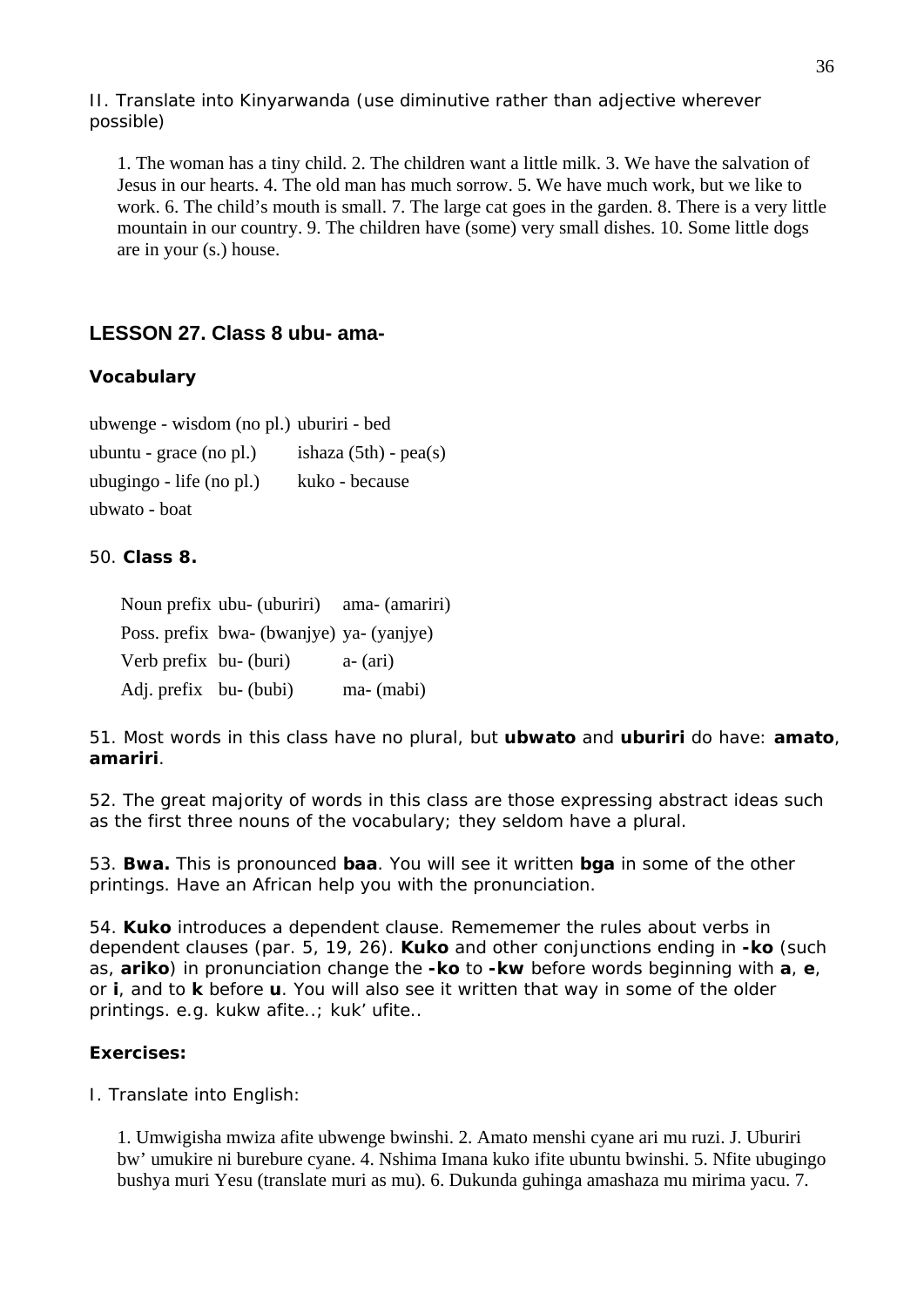Paulo n'umwigisha mwiza kuko afite ubwenge bwinshi. 8. Dusoma iby' (about) ubuntu bwa Yesu mu. Gitabo cy'Imana. 9. Urukundo rw'Imana ruzana umucyo mu mitima yacu.

II. Translate into Kinyarwanda:

1. The women have a few good peas. 2. God's wisdom is very great (much). 3. The men are going in boats. 4. Do you (pili.) have the grace of Jesus in your hearts? 5. Bring the short bed into the house. 6. A wise person (a person of Wisdom) loves God because He brings salvation into our hearts. 7. God's mercy and grace bring peace into my life. 8. Do you (pl.) see the boat on (mu) the river over there? 9. The poor man wants to buy a new bed, but he hasn't (any) francs. 10. I have joy because God loves to help people.

# **LESSON 28. Class 8 (cont.)**

## **Vocabulary**

ubushye - burn (no pl.) ubwoya - fur, hair (except of human head) (no pl.) ubukene - need, poverty (no pl.) uburyo - opportunity, way, kind (no pl.) ubwana - childhood (no pl.) ubutumwa - message (no pl.) ubusore - youth (age, not person) ubutumwa bwiza - Gospel

55. Observe the words in this class: **ubwana** (from **umwana**), and **ubusore** (from **umusore**). Many others are formed in this way, e.g. Ubukristo (from Umukristo) - Christianity. Another use of this class is in temporal expressions, such as:

bwakeye - it has dawned burije - it is getting dark, it is late (in the day) (bwije in dependent clauses) bukeye - the next day uhu - now

You will learn other expressions from time to time involving this use.

56. **Imperative of "to come'. Kuza** has no imperative in the singular, and so you must use **ngwino** - come, come here.

## **Exercises:**

I. Translate into English:

1. Ngwino vuba; burije, 2. Ubukene rw'umukene ni bwinshi. 3 . Umwana we afite ubushye bubi mu mutwe. 4. Indwara y'umuhungu ni mbi cyane. 5. Genda ubu gufasha umwigisha gukora mu murima we. 6. Imana ifasha abantu mu bukene bwabo. 7. Dusoma Ubutumwa Bwiza mu Gitabo cy'Imana. 8. Abigishwa barajya imuhira ubu kuko bwije. 9. Mwaramutseho? Amakuru? Ni meza. 10. Injangwe ifite ubwoya bwiza bwinshi.

II. Translate into Kinyarwanda:

1. We have a good opportunity (insert "bwo") to worship God. 2. There is much joy in the Gospel of Jesus. 3. Sheep's hair is long, but a dog's hair is short. 4. We have great (much) need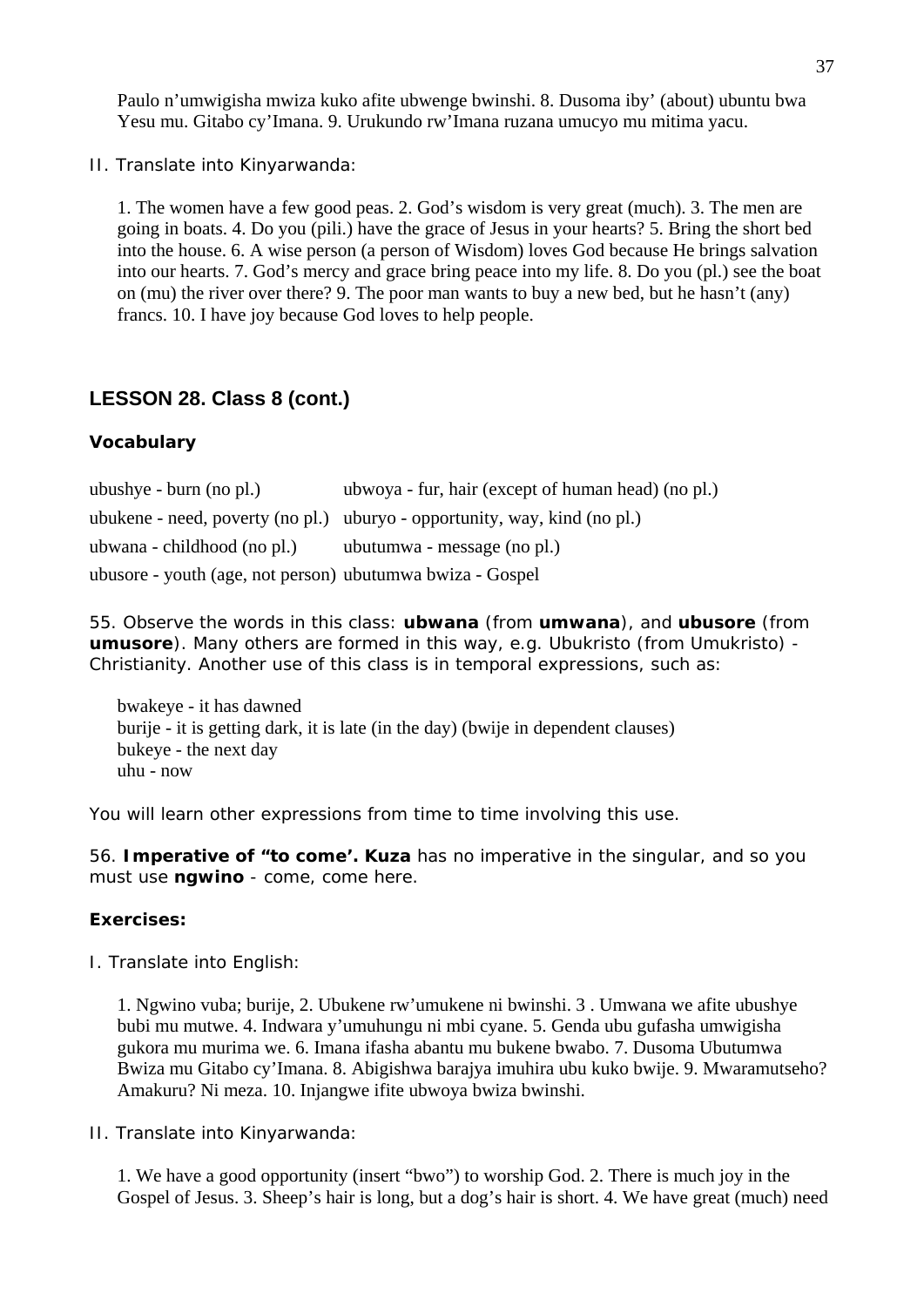in our hearts; but Jesus is our Savior and He has great mercy. 5. We want an opportunity (insert "bwo") to help the poor people because they have great need. 6. A woman is bringing (some) flour into the house. 7. Put (some) oil on the child's burn. 8. In my childhood I liked (nakundaga) to help my teacher. 9. Come here; bring your peas and corn. 10. Don't you want to read in the Gospel of John (Yohana)?

# **LESSON 29. Future Tense**

## **Vocabulary**

| kubika - to put away, to store                                 | ejo - yesterday, tomorrow (depending on tense of<br>verb) |
|----------------------------------------------------------------|-----------------------------------------------------------|
| kugaruka - to return, come back                                | uyu munsi - today                                         |
| kugira - to do, make, have                                     | none - today, now                                         |
| gusubira - to return, go back, do again, repeat                | ubwoba - fear (no pl.)                                    |
| nimugoroba - in the afternoon (about 3 p.m. till 6<br>$p.m.$ ) |                                                           |

57. **Future Tense.** For future time **after today** the particle -**za**- is inserted in the verb between the personal prefix and the verb stem. This is often called the **far** future tense. -za- is always long in both affirmative and negative. Thus:

nzagenda - I shall go tuzagenda - we shall go uzagenda - you will go muzagenda - you will go azagenda - he will go bazagenda they will go

But for future time **today** (called the **near** future tense) the -ra- present is used. In this use the -ra- is retained even in dependent clauses.

ndagenda none - I shall go today nzagenda ejo - I shall go tomorrow

58. **Verb kugira.** This is a very important verb for it is used in many idiomatic expressions. e.g. kugira ubwoba - to be afraid, have fear.

You remember also that this is the verb which supplies the missing parts of **-fite**. Thus, for the future of "to have" you must use **kugira**.

59. **Verbs kugaruka, gusubira. Kugaruka** is used in the sense of to return to the place where the speaker is. e.g. A man at Kigali would say of another, "Azagaruka hano ejo" - he will return here tomorrow. But if a man is at Kigali and says, "I will return to Butare tomorrow," he would not use **kugaruka**, but **gusubira**, e.g. Nzasubira i Butare ejo - I will return (go back) to Butare tomorrow.

## **Exercises:**

I. Translate into English: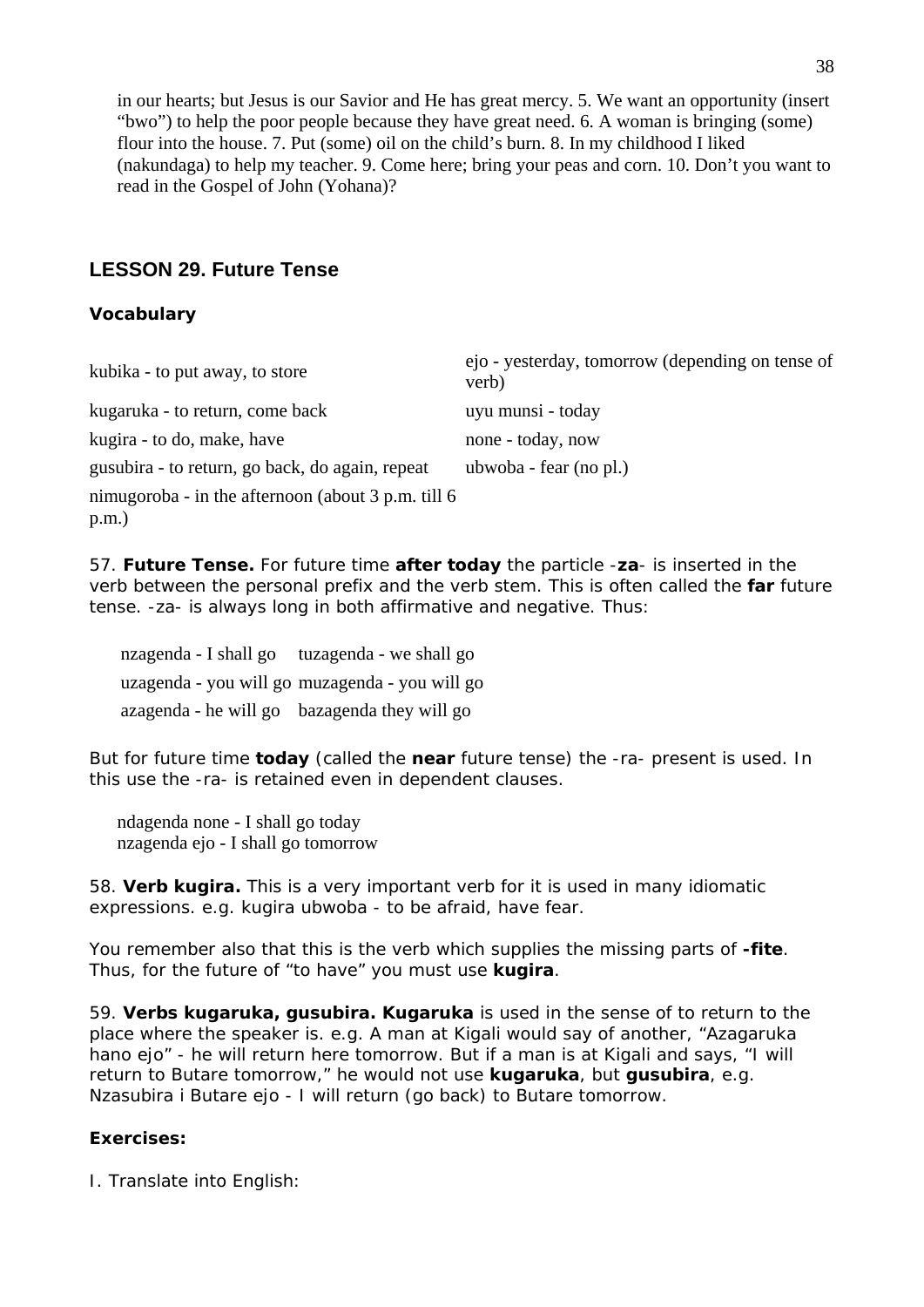1. Abagabo benshi bazajya i Kigali ejo kugura imyenda. 2. Umubyeyi wanjye aragaruka uyu munsi. 3. Umuntu mubi agira ubwoba bwinshi mu mutima we. 4. Bika ibintu byawe mu nzu. 5. Ejo abahungu bazagaruka hano mu ishuri. 6. Abakozi barasubira iwabo nimugoroba. 7. Umwana wa Petero azafasha ababyeyi be mu mirima yabo. 8. Inka zijya mu nzira nta. 9. Tuzagira umunezero mwinshi kuko tuzabona Umukiza wacu. 10. Teka ibijumba byinshi n'inyama n'ibigori kuko abantu benshi baraza.

II Translate into Kinyarwanda:

1. The women will dig in their husbands' gardens tomorrow, but today they are reading in school. 2. The teachers are going to Kigali today but they will return tomorrow. 3. The boys will put away their books in the afternoon. 4. You (pl.) will have God's blessing in your hearts (far future). 5. The teacher will come tomorrow into the school to speak the Word of God. 6. The children are afraid because they see a wild animal outside. 7. Will you (pl.) come back today? No, we will come back tomorrow afternoon. 8. What will the pupils do (this) afternoon? They will read in the Gospel of Matthew (Matayo). 9. The women are putting away the clothes now. They will come back tomorrow. 10. We are praising God because He will have much mercy.

## **LESSON 30. Review**

- I. Conjugate:
	- 1. **kugenda** in the -ra- present, affirmative.
	- 2. **-fite** in the prefixless present affirmative.
	- 3. **gukora** in the prefixless present negative
	- 4. **-ri** in the prefixless present negative.
	- 5. **gufasha** in the far future affirmative.
	- 6. **gusoma** in the far future affirmative.
- II. Questions:
	- 1. What verb is used for the missing forms of **-fite?** What are some forms of **-fite** that do not exist?
	- 2. How is the imperative formed: affirmative? negative?
	- 3. When must the prefixless present tense be used?
	- 4. When is the **-ra-** present most often used?
	- 5. What tense is usually used when the present verb is the last word in the sentence?
	- 6. What class is used for the diminutive?
	- 7. What kind of words for the most part are found in Class 8?
	- 8. What happens when the prefix **bu-** precedes a vowel?
	- 9. What is the imperative of "to come"?
	- 10. When is the **-za-** future used?
	- 11. What other tense may be used to express a future idea and when is it used?
	- 12. Give the diminutive form of these words: igitabo, umwana, umusozi, urubaho, amazi, igiti.

III. Make the possessive adjective "my" agree with the following words. Then change the words to plurals including the possessive adjectve. Also give the meanings of these expressions. (Some words may not have a plural.) e.g. For the word umuhungu you would write: umuhungu wanjye - my son, abahungu banjye - my sons.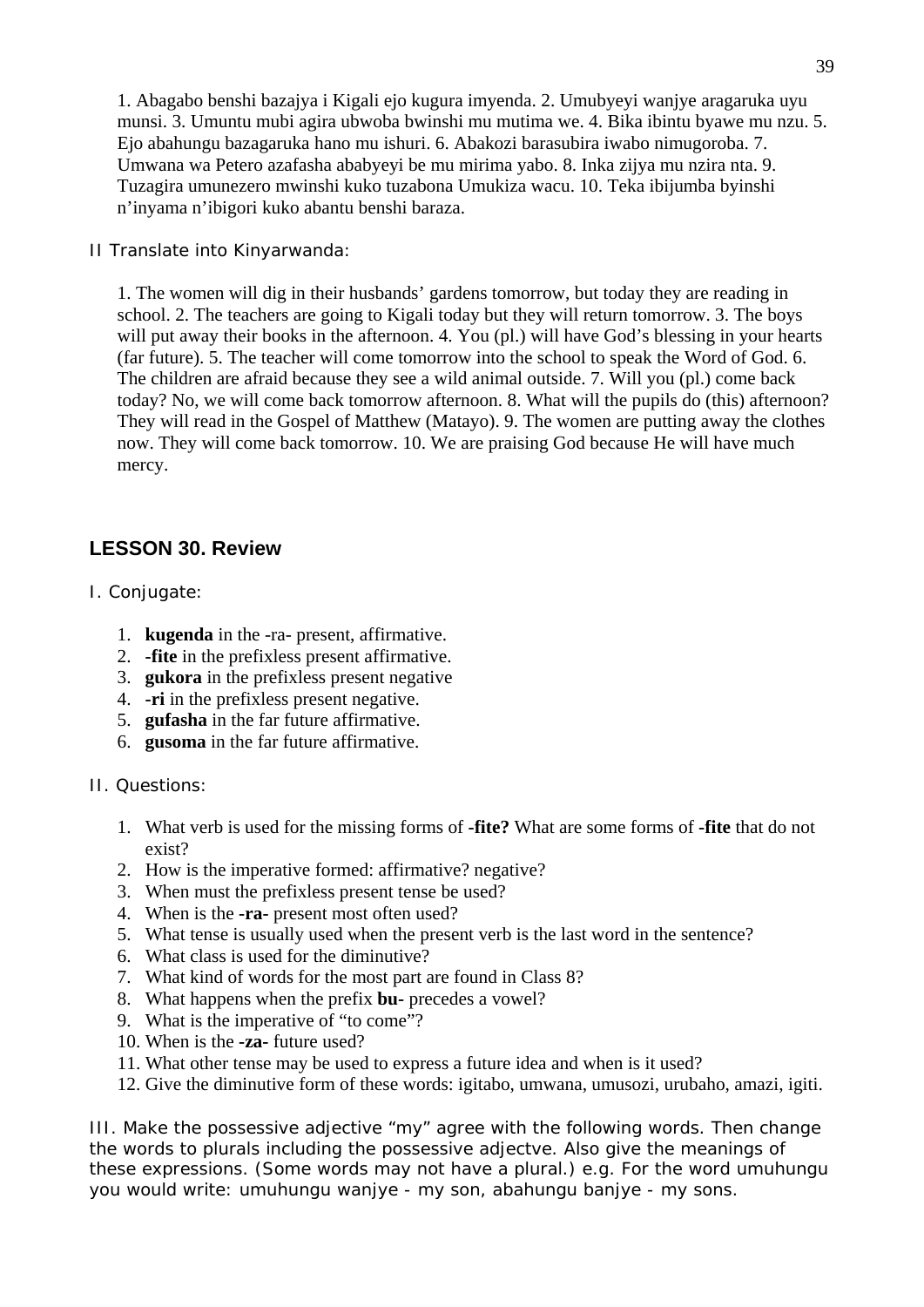1. urugi 5. ubwato 9. urutoke 13. urukwi 2. injangwe 6. ururimi 10. uruzi 14. uburyo 3. umukire 7. akazi 11. umunwa 15. urwara 4. timugozi 8. uburiri 12. ubushye

IV. Make the adjective -iza agree with the following nouns, singular and plural, if plural exists, and translate:

| 1. ubutumwa 6. akantu 11. uruhu   |                        |  |
|-----------------------------------|------------------------|--|
| 2. umuyaga 7. icyuma 12. inkoko   |                        |  |
| 3. uruhinja 8. ubwoya 13. urabeho |                        |  |
| 4.ishaza                          | 9. amata $14.$ ifu     |  |
| 5. ijambo                         | 10. agakizu 15. umunsi |  |

V. Translate into Kinyarwanda:

1. We will read in the Gospel of John now. 2. Many rich men have many things, but they do not have peace in their hearts. 3. Jesus has grace, love and, mercy; He wants to help people. 4. The woman will cook fish on the stove tomorrow. 5. Come here; don't put the board away in the house. 6. Pour out the bad milk; bring the good milk in the house. 7. Tomorrow the old man's sheep and goats will go into our field. 8. Work quickly; it is late and you have much work. 9. The rich man will return to his home tomorrow. 10. We are bringing our dishes because we want (some) meat.

## **LESSON 31. Negative of Future Tense**

#### **Vocabulary**

kuririmba - to sing kugera - to arrive kubanza - to begin by, do first indirimbo - song, hymn gutangira - to begin to mu gitondo - in the morning

60. **Negative of far future tense.** This follows the regular rule: negative prefix, personal prefix, tense sign, stem of verb: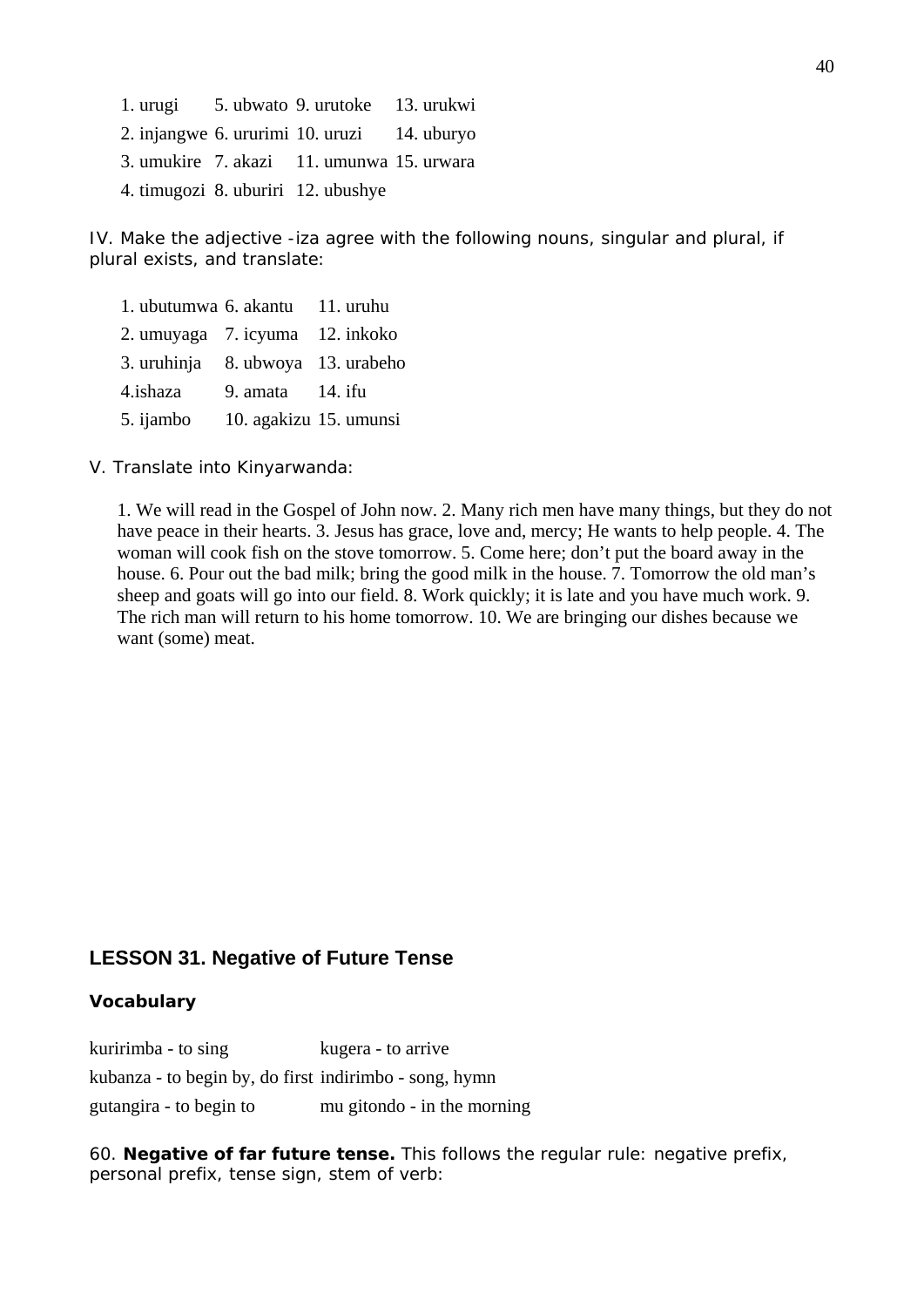sinzagenda - I shall not go ntituzagenda - we shall not go ntuzagenda - you will not go ntimuzagenda - you will not go ntazdgenda - he will not go ntibazagenda - they will not go

Thus:

nti- ba- za- genda neg. prefix pers. pref. tense si stem

This negative form of the future cannot be used in dependent clauses.

61. **Verbs kubanza and gutangira.** Though both of these words mean "begin", they are not used interchangeably.

Banza guhinga - begin by hoeing, hoe first (implying that there is something else to do when hoeing is finished) ::Tangira guhinge. - begin to hoe (that is, start that task now)

## **Exercises:**

I. Translate into English:

1. Ejo mu gitondo abantu ntibazakora kuko bazajya gusenga Imana. 2. Ejo ntituzatangira gufasha abahungu. 3. Banza kuririmba; turashaka gushima Imana. 4. Abahungu baratangira gusoma neza. 5. Umwigisha araza vuba kuvuga Ijambo ry'Imana. 6. Abakozi barabanza guhinga mu bigori; ejo bazakora mu nzu. 7. Abana bararirimba indirimbo z'Imana mu ishJi. 8.Vuba tuzabona imyenda mishya kuko ababyeyi bacu bazagaruka imuhita. 9. Mbanza gushyira utuzi mu isahane. 10. Umwotsi mwinshi ura tangira kuva mu muriro.

II. Translate into Kinyarwanda:

1. The cows will not go into the river. 2. We shall have the blessings of God in our hearts. 3. The pupils will not arrive in school tomorrow morning. 4. You (s.) will come in the evening (today) to help the girls. 5. We will begin to sing soon. 6. First go to work in the garden. 7.The women will not cook fish tomorrow morning; they will cook meat. 8. Our teacher will arrive this afternoon; he is not here in the morning. 9. The old man's son will not go to school tomorrow because he has a bad illness. 10. We will not buy your (pl.) goats; they are very small.

# **LESSON 32. Class 9 uku- ama-**

#### **Vocabulary**

|                 | ukuboko - arm ukuri - truth (no pl.)           |
|-----------------|------------------------------------------------|
|                 | ukuguru - leg ukwezi - moon, month (pl. amezi) |
|                 | ugutwi - ear (u)kwizera - faith (no pl.)       |
| ukwaha - armpit |                                                |

#### 62. **Class 9.**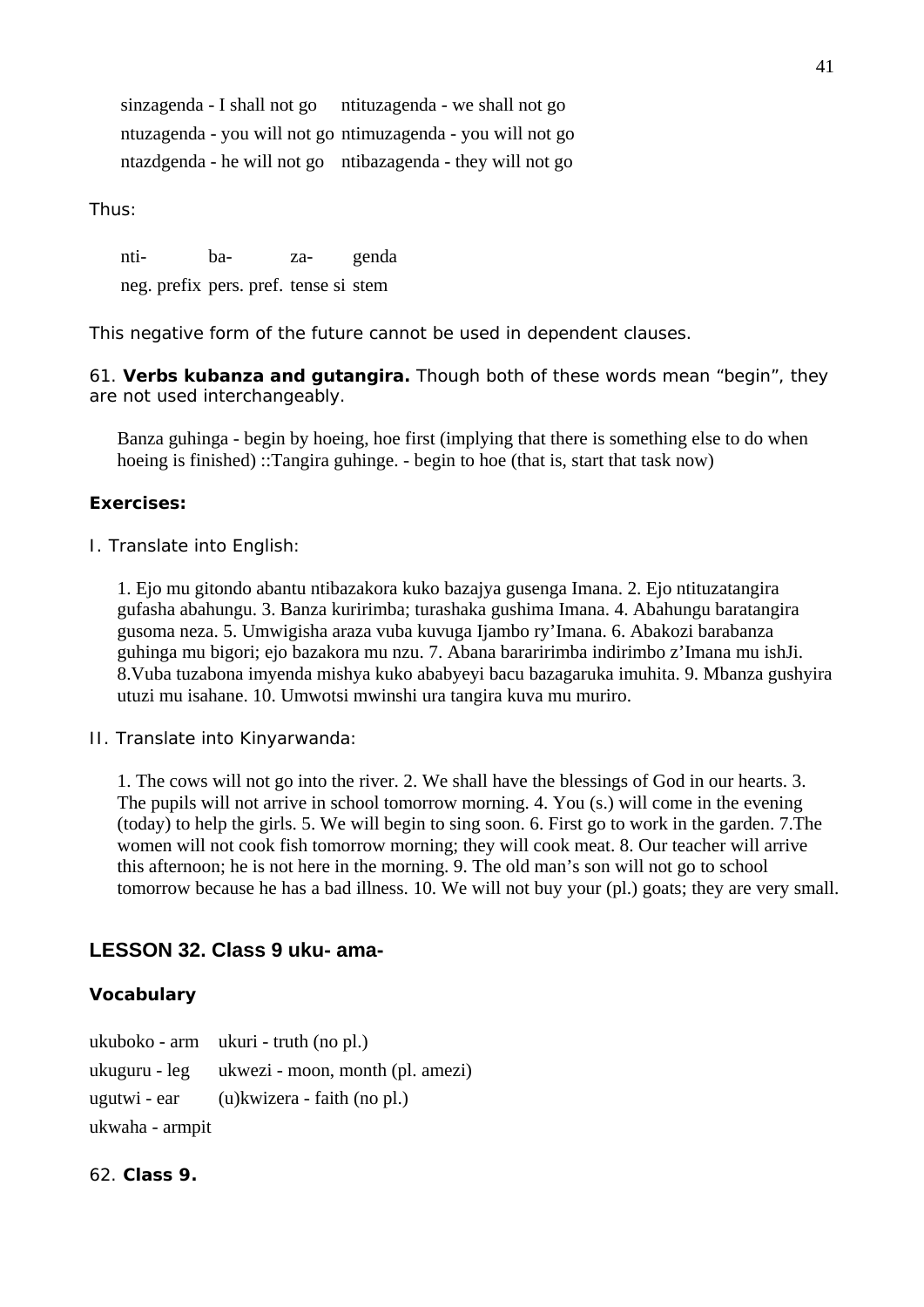Sing. Pl. Noun prefix uku- ukuboko) ama- (amaboko) Poss. prefix kwa- (kwanjye) ya- (yanjye) Verb prefix ku- (kuri) a- (ari) Adj. prefix ku- (kubi) ma- (mabi)

The plural accords are the same as those of Class 5.

According to the regular rule, **ku-** before a vowel becomes **kw-** e.g. ku-iza = kwizam ku-inshi= kwinshi

63. This class contains all infinitives, for in Kinyarwanda, as in English, an infinitive may be used as a noun. Besides the infinitives, there are very few other words in this class, except those given in this vocabulary. The word given here, **(u)kwizera** - faith, comes from the verb kwizera - to believe. The infinitive, become a noun, is given the initial vowel u only when it follows a form of the verb "to be", such as **ni**, **si**, **-ri**. Otherwise it looks just like the infinitive, but the context will usually make it plain whether it is the infinitive or a noun.

kugaruka - to return kugaruka kwe - his return Kwizera kwawe kuri he? - Where is your faith? Hari ukwizera kwinshi mu mutima we - There is great faith in his heart.

#### **Exercises:**

I. Translate into English:

1. Ukuboko kwe ni kugufi. 2. Umuhungu wawe afite amaguru maremare. 3. Abantu benshi bafite kwizera guko. 4. Imana ikunua gusenga kw'abantu beza. 5. Umwana muto afite indwara mbi mu matwi (ye). 6. Umwigisha wacu avuga ukuri. 7. Inkoko ntifite amaboko ariko ifite amaguru. 8. Turaririmba indirimbo z'Imana kuko dufite umunezero no (= na) kwizera. 9. Hari umunezero mu gukoracyane. 10. Umuntu afite amaguru n'amaboko, n'umutwe, n'amatwi, n'amaso, n'umunwa.

II. Translate into Kinyarwanda:

1. The arm of God is not short. 2. The moon is small now but soon we shall see a large moon. 3. Do you have much faith in your heart? 4. The teacher's faith is very great (much). 5. Jesus will come soon; perhaps (ahari) we shall see His return. 6. Put (some) medicine on the child's leg. 7. My daughter has a burn on her arm. 8. A month has many days. 9. Are you (s.) telling (speaking) the truth? Will you help the poor man tomorrow? 10. Their parents will not come tomorrow because there are locusts in their garden and they have much work.

# **LESSON 33. Class 10 aha-**

## **Vocabulary**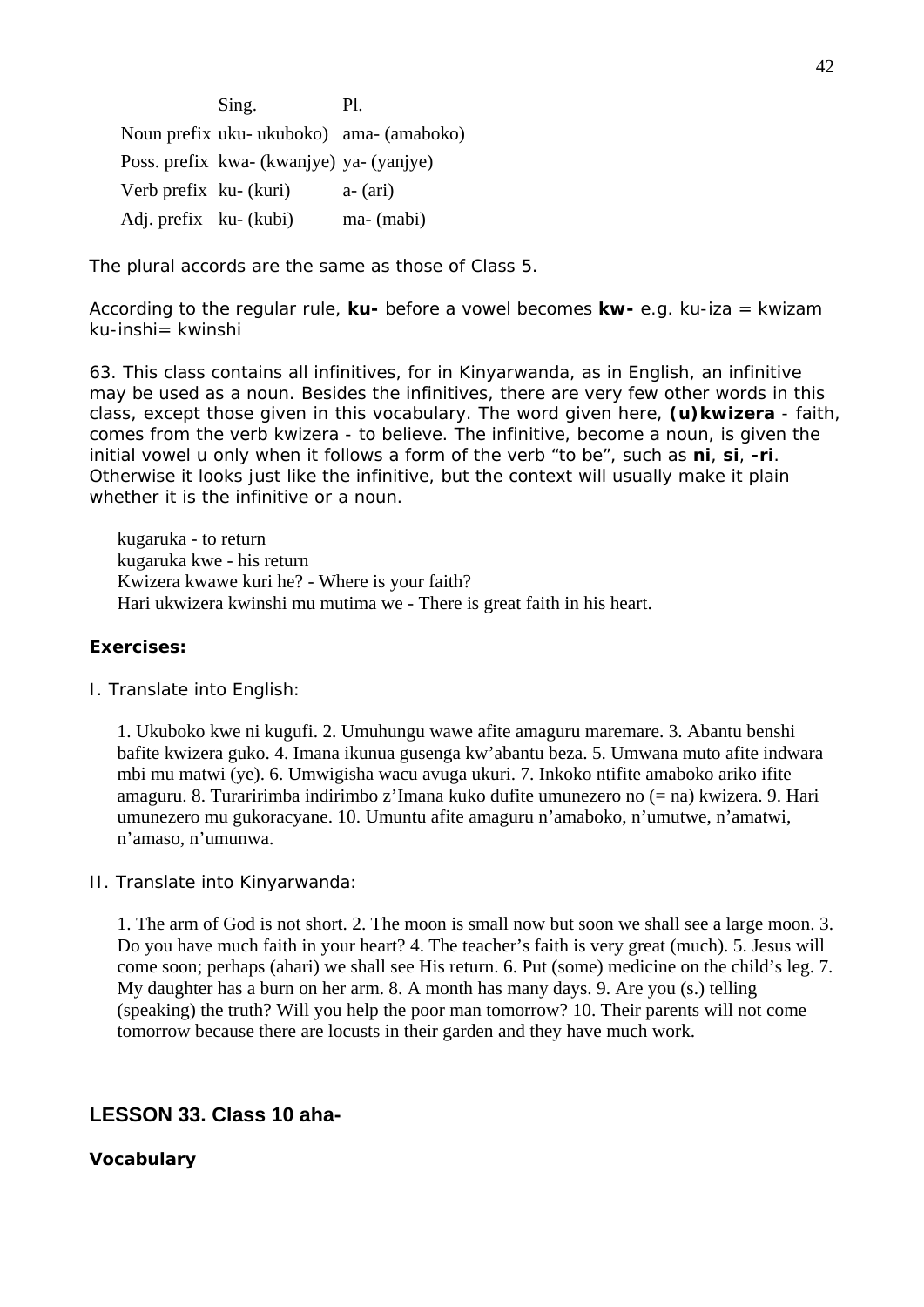## 64. **Class 10.**

Sing. Plur. Noun prefix aha- (ahantu) All forms are the same as singular. Poss. prefix ha- (hanjye) Verb prefix ha- (hari) Adj. prefix ha- (habi)

65. There is only one word in class 10: **ahantu** - place. However, this prefix **ha-** is used to express the idea of place whether the word **ahantu** is used or not.

66. Some uses of the ha- prefix:

1. In the adjective:

a) to agree with the adverb of place. e.g. Hano ni heza - here it is nice (or, clean), or, It is a good place here.

b)in the adjective when **ahantu** is understood. e.g. Ni habi cyane - it is very dirty (place). 2.As a verb subject:

a) to agree with **ahantu** or adverb of place. e.g. Hariya hitwa Kigali - That place over there is called Kigali.

b) in an impersonal sense when no subject is expressed. e.g. Harashyushye - it is hot.

c) to represent the English expletive "there". (You have already seen this in **hari**.) e.g. Haza umugabo - there comes a man. Hari ibijumba - are there any sweet potatoes? Yee, birahari - Yes, there are.

Note: In **birahari** the **-ha-** gives the idea of place also. Note that in answering this question one would make the verb agree with **ibijumba**: Yee, birahari - Yes, there are. Nta bihari - there are none. (See par. 213).

Sometimes just **hari** is used. e.g. Hari amazi menshi hano - there is much water here.

3. In the expression: mu maso hawe - your face. Since there is no other word for "face", **amaso** is used with the possessive adjective having the **ha-** prefix, and it is preceded by **mu**. 4. "In" is not usually used with **ahantu**: not "mu hantu heza". Thus "in a good place" is **ahantu** 

## **Exercises:**

**heza**.

I. Translate into English:

1. Hano ni habicyane. 2. Kubura hasi yuba. 3. Haza abantu benshi mu ishuh. 4. Hariya ni hanini. 5. Mbese hari ibishyimbo byinshi? Yee, birahari. 6. Umukiza akiza abantu ibyaha byabo. 7. Hari ibishyimbo byinshi hasi mu ruga. 8. Ndashaka kuguma iwacu, sinshaka kujya i Kigali. 9. Tuzajya kuba ahantu heza cyane. 10. Uyu munsi abigishwa ntigakubura hasi mu ishuri.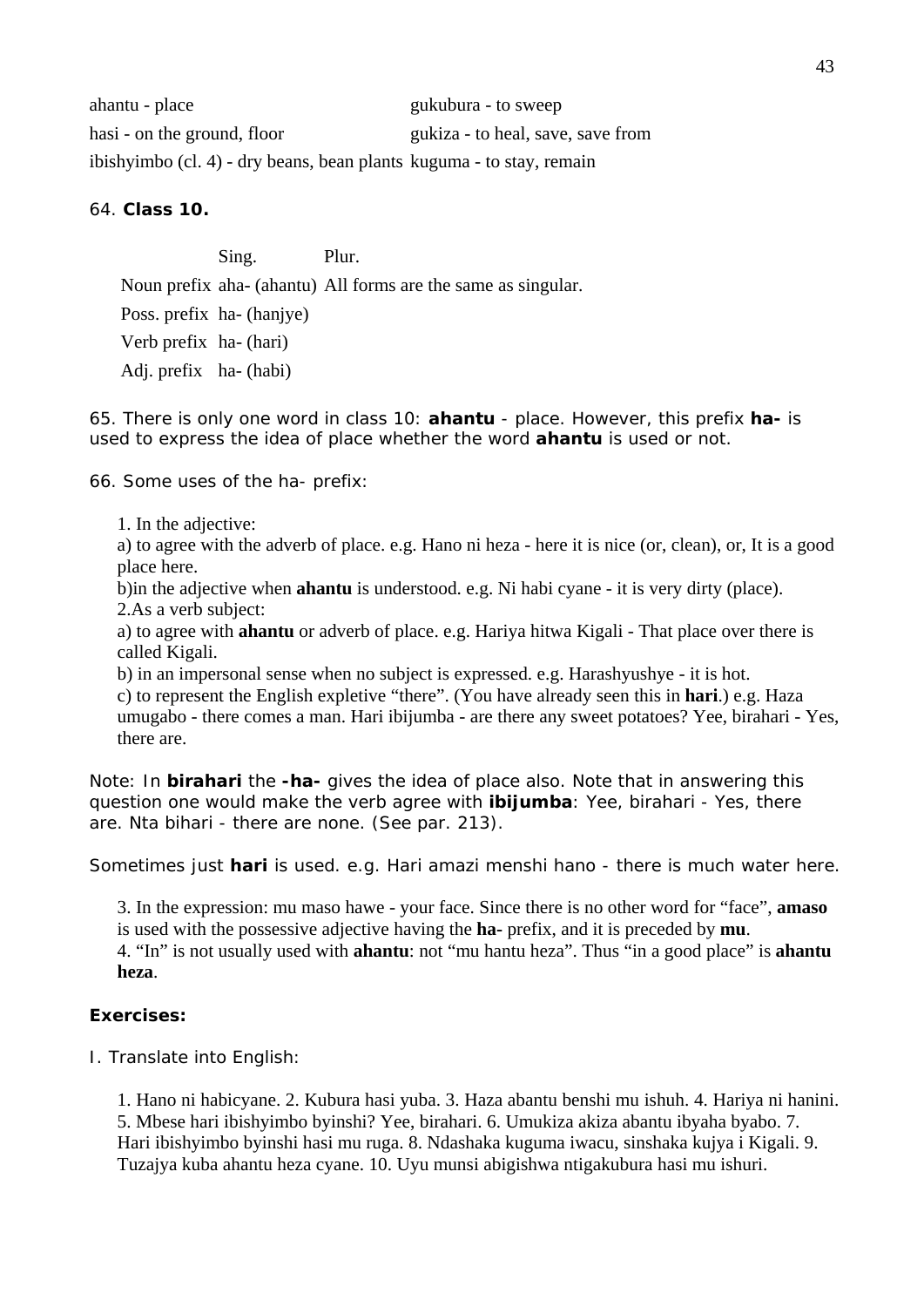### II. Translate into Kinyarwanda:

1. I don't want to stay in a dirty place. 2. Are there (any) bananas on the ground? 3. Jesus likes to save people from their sins. 4. The girls are sweeping the floor. 5. Outside it is very dirty; go to sweep the ground well. 6. I see a nice place over there. 7. Peter's son will not go to Cyangugu. 8. Are there (any) people in the school? Yes, there are many men and women and a few children. 9. In the morning there come a few workmen. (While awkward in English, this is correct in Kinyarwanda.) 10. John has joy in his face.

# **LESSON 34. Chart of the Classes**

67.

| <b>CLASS</b>   | NOUN PREFIX VERB PREFIX POSS. PREFIX ADJ. PREFIX POSS.PART |      |            |      |     |
|----------------|------------------------------------------------------------|------|------------|------|-----|
| 1. Sing.       | umu-                                                       | $a-$ | mu-        | wa-  | wa  |
| Plur.          | aba-                                                       | ba-  | ba-        | ba-  | ba  |
| $2.$ Sing.     | umu-                                                       | u-   | mu-        | wa-  | wa  |
| Plur.          | imi-                                                       | $i-$ | mi-        | ya-  | ya  |
| $3.$ Sing.     | in-                                                        | $i-$ | $n - (m-)$ | ya-  | ya  |
| Plur.          | in-                                                        | zi-  | $n - (m-)$ | za-  | za  |
| 4. Sing.       | iki-                                                       | ki-  | ki-        | cya- | cya |
| Plur.          | ibi-                                                       | bi-  | bi-        | bya- | bya |
| $5.$ Sing.     | $\mathbf{i}$                                               | ri-  | $ri-$      | rya- | rya |
| Plur.          | ama-                                                       | $a-$ | ma-        | ya-  | ya  |
| 6. Sing.       | uru-                                                       | ru-  | ru-        | rwa- | rwa |
| Plur.          | in-                                                        | zi-  | $n - (m-)$ | za-  | za  |
| 7. Sing.       | aka-                                                       | ka-  | ka-        | ka-  | ka  |
| Plur.          | utu-                                                       | tu-  | tu-        | twa- | twa |
| 8. Sing.       | ubu-                                                       | bu-  | bu-        | bwa- | bwa |
| Plur.          | ama-                                                       | $a-$ | ma-        | ya-  | ya  |
| 9. Sing.       | uku-                                                       | ku-  | ku-        | kwa- | kwa |
| Plur.          | ama-                                                       | $a-$ | ma-        | ya-  | ya  |
| 10. Sing. aha- |                                                            | ha-  | ha-        | ha-  | ha  |
| Plur.          | aha-                                                       | ha-  | ha-        | ha-  | ha  |
|                |                                                            |      |            |      |     |

Note: From now on in general the class of a noun will not be indicated in the vocabularies, for you should be able to identify them for yourself.

## **Exercises:**

Translate into Kinyarwanda:

- 
- 1. His good dog. 2. Our new books.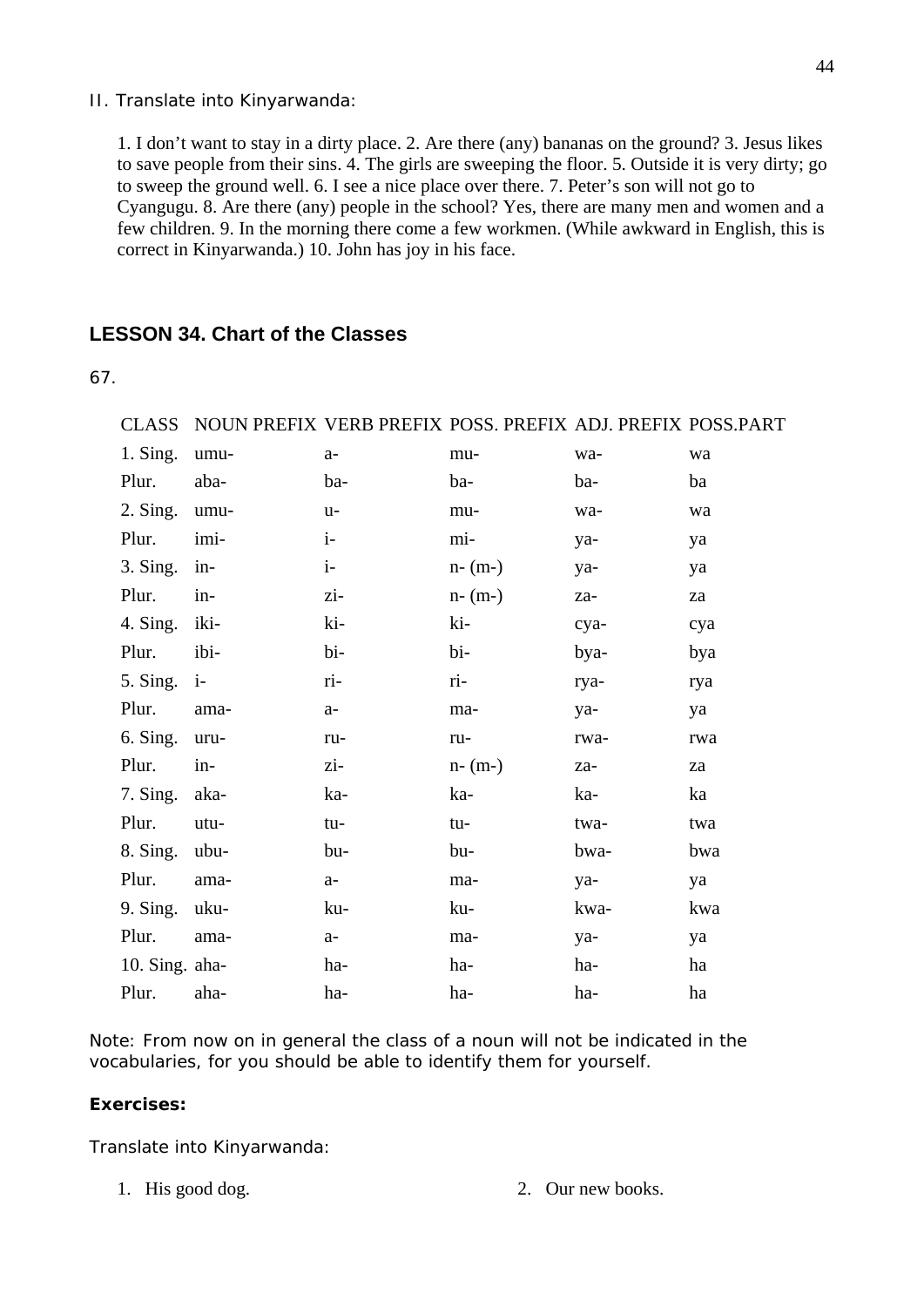- 3. A little boy.
- 4. Cold (fresh) milk.
- 5. Where is their big garden?
- 6. God's Son.
- 7. The teacher's key.
- 8. A long river.
- 9. The grace of God.
- 10. The sheep are here.
- 11. New hearts.
- 12. The poor man's many debts.
- 13. My eyes.
- 14. Your (s.) long fingers.
- 15. God's mercy and grace.
- 16. Good seeds are in the garden.

17. Our many bad sins. 18. The love of Jesus 19. The girl's mat. 20. Much wind. 21. Deep holes. 22. Our Savior. 23. The boys' chairs. 24. God's people. 25. A short bed. 26. The boat is on the river. 27. Good meat. 28. My nice cat. 29. Many words. 30. Your (pl.) parents.

# **LESSON 35. Vowel-stem Verbs**

## **Vocabulary**

| kwandika - to write                                 | kwigisha - to teach               |
|-----------------------------------------------------|-----------------------------------|
| kwizera - to trust, believe kwiga - to learn, study |                                   |
| kwereka - to show                                   | kwihana - to confess, repent (of) |

63. **Vowel-stem verbs** have stems which begin with a vowel which is always long: **a**ndika, **i**zera, etc. Since the vowel **u** before another vowel becomes **w**, the infinitive **ku-andika** becomes **kwandika**. So whenever you see an infinitive beginning with **kw-** you know it is a vowel-stem verb. In some modern orthographies the u of **ku-** is dropped before **u** and **o**, thus: k**u**baka (stem :ubaka), and k**o**za (stem -oza).

69. For the conjugation of these verbs it is very important to remember the rules for vowel and consonant changes. (Par. 4, 14, 21, 22, 31, 46, 62)

a) Here is the -ra- present conjugation:

ndizera - I trust turizera - we trust urizera - you trust murizera - you trust arizera - he trusts barizera - they trust

For other classes, the same principle applies, for it is the **a** of **-ra** that makes the contraction.

Note: In all forms of these vowel-stem verbs the accent falls an that first vowel of the stem, which is always long, thus: arandika.

b) The prefixless present:

nizera twizera (tu+izera = twizera)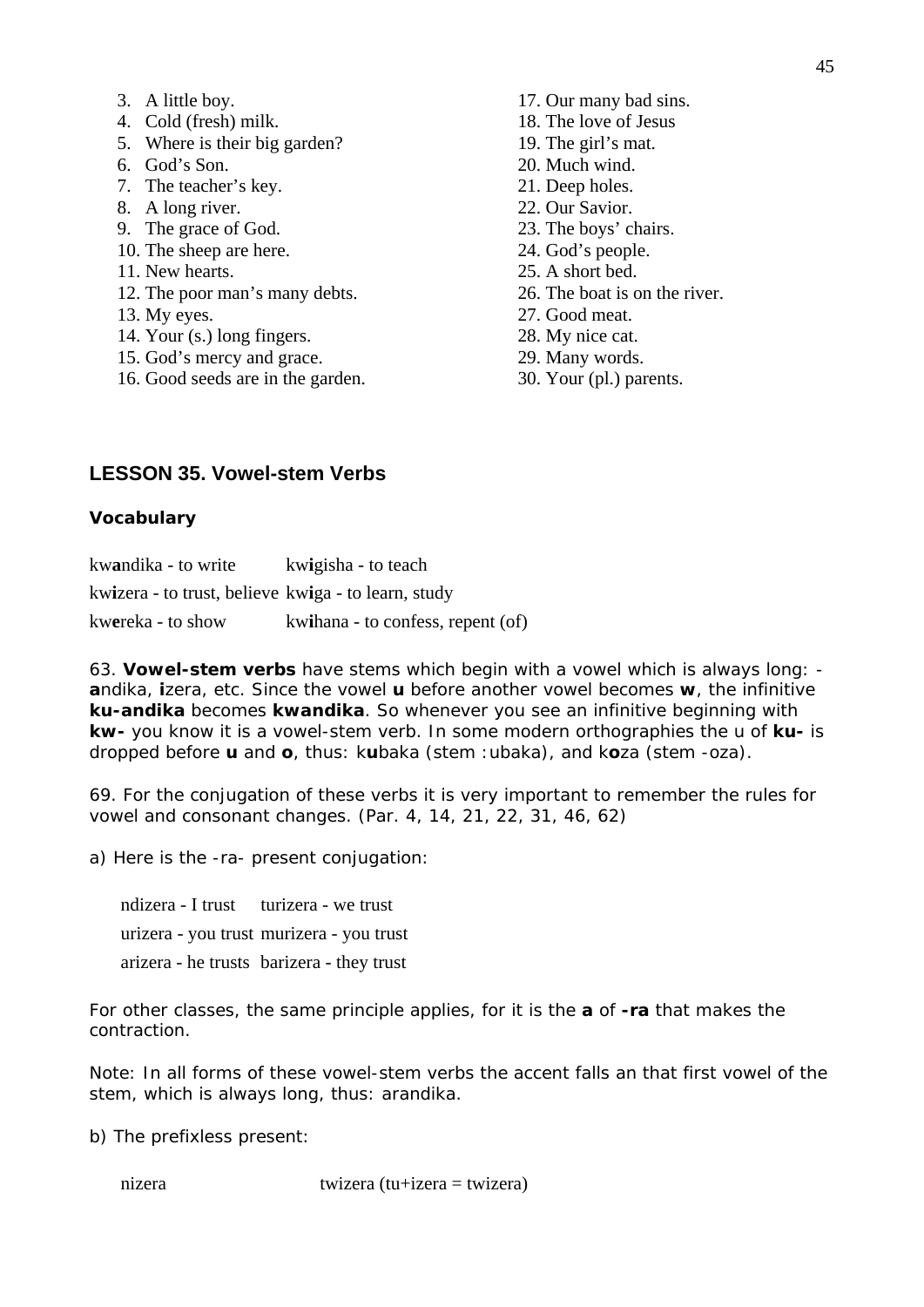wizera (u+izera = wizera) myizera (mu+izera = mwizera) yizera (a+izera = yizera) bizera (ba+izera = bwizera)

70. Note this tense for the other classes:

|                   | Class 2 wereka yereka Class 7 kereka twereka |
|-------------------|----------------------------------------------|
| 3 yereka zereka   | 8 bwereka yereka                             |
| 4 cyereka byereka | 9 kwereka yereka                             |
| 5 rjereka yereka  | 10 hereka hereka                             |
| 6 rwereka zereka  |                                              |

71. Note in the 3rd person singular yizera, the vowel change of **a**. Instead of the vowel **a** dropping out before another vowel, as you have learned, it here changes to **y**. Thus **a-izera** becomes **yizera**; likewise, **yereka**, **yandika**.

## **Exercises:**

1. Translate into English:

1. Umwigisha yizera Imana cyane. 2. Abana biga neza mu ishuri. J. Umukobwa arihana ibyaha bye. 4. Umwigisha yigisha abana benshi gusoma no (no = na) kwandika. 5. Ndashaka kwereka abigishwa Igitabo cy'Imana. 6. Umwigisha arafasha abana kwandika. 7. Abana barereka ababyeyi babo imyenda yabo. 8. Umuhungu w' umusaza yiga YUba indirimbo nshya. 9. Igitabo cy'Imana cyigisha abantu urukundo no kwizera. 10. Ntidushaka kugenda ubu kuko twandika inzandiko.

II. Translate into Kinyjlarwanda:

1. The boys write well but they do not read well. 2. The bad man is confessing his sins; he will receive the blessing of God and joy in his heart. 3. I believe the Word of God and I want to teach many people to trust God. 4. Our Savior, Jesus, will save bad people. They will receive new hearts. 5. His repentance is good. 6. Do you (s.) trust the Savior? He wants to show people His love. 7. The love of God shows people the good way. 8. Do you (pl.) write letters in school? 9. Parents teach their children to do well. 10. We are learning to sing (some) nice new songs.

# **LESSON 36. Far Future and Present Negative of Vowel-stem Verbs**

## **Vocabulary**

kwibagirwa - to forget kwambara- to wear, put on kwibuka - to remember kwanga - to refuse, hate kwuoaka (or, kubaka) - to build kwemera - to agree, be willing, accept, admit

72. **Far Future of vowel-stem verbs.** This is formed by dropping the **-a-** of the **-za**tense sign before the vowel of the stem: nzemera - I will agree, azibuka - he will remember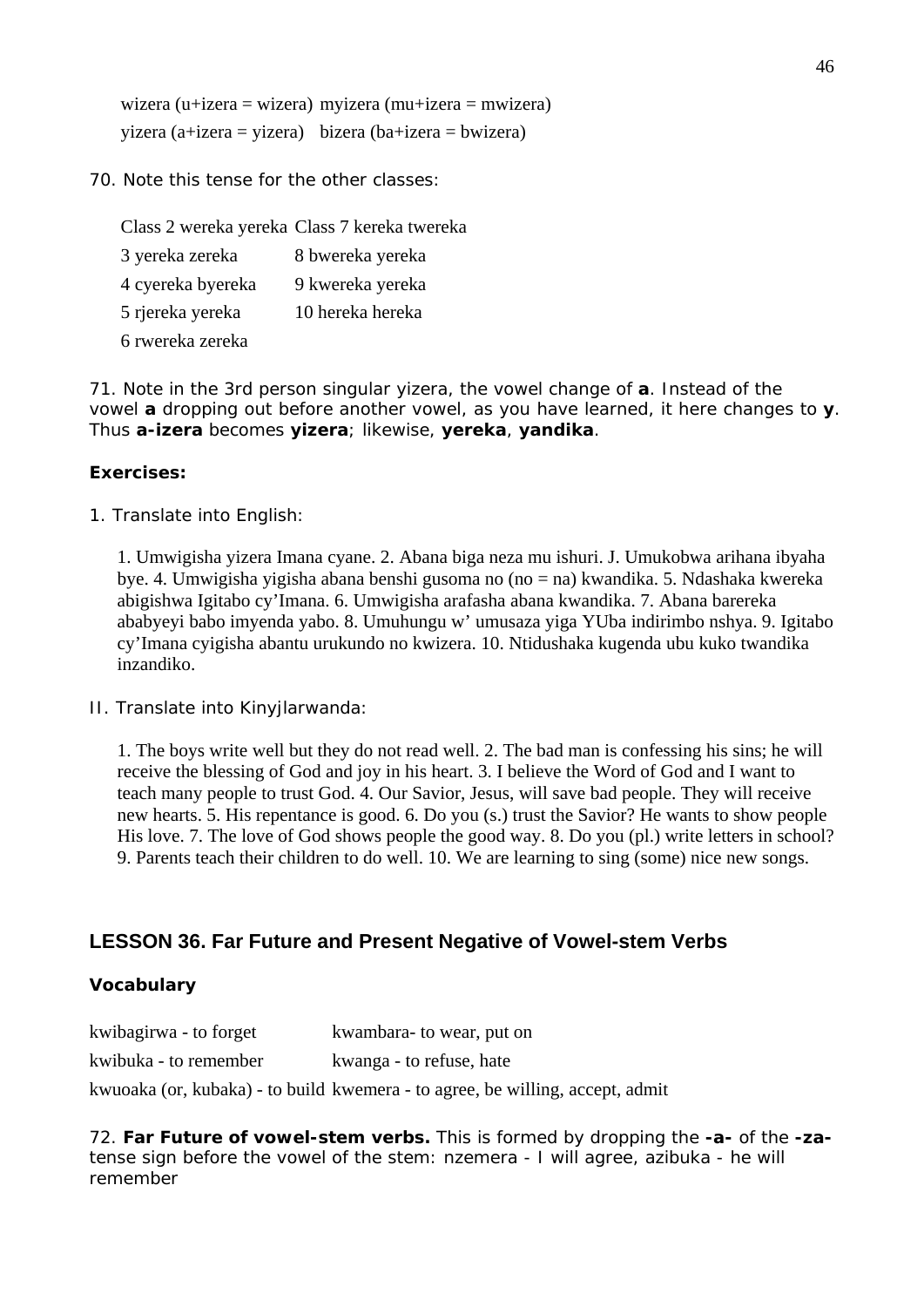73. **Negative future** of vowel-stem verbs is formed according to the same rule, but, of course, adding the negative prefix: sinzibagirwa - I shall not forget, ntazubaka - he will not build

74. **Negative present** of vowel-stem verbs follows the same rule as that for the prefixless present affirmative, except that the negative prefix is added:

sinibuka - I don't remember ntitwibuka - we don't remember ntiwibuka - you don't remember ntimwibuka - you don't remember ntiyibuka - he doesn' t remember ntibibuka - they don't remember

All other vowel-stem verbs are handled in the same way. It is important to remember that the vowel of the stem is never lost in any kind of contraction. ntiyambara - he doesn't wear, ntiyubaka - he doesn't build, ntiyemera - he doesn't agree

## **Exercises:**

I. Translate into English:

1. Umubyeyi ntiyanga gufasha abana be. 2. Abagabo bazubaka ishuri ejo. 3. Abagore bazemera gukora neza mu mirima y'abagabo babo. 4. Ntituzibagirwa kuzana ibijumba byacu ejo. 5. Abakene ntibambara imyenda myiza kandi ntibafi te amafaranga menshi. 6. Ihene ntizambara imyenda, ariko zifite ubwoya. 7. Tuzubaka inzu nshya iwacu. 8. Mbese muzambara imyenda yanyu myiza ku munsi mukuru? 9. Abana ntibibuka neza indirimbo nshya. 10. Abigishwa ntibazandika inzandiko vuba, kuko bazabanza kwiga gusoma.

II. Translate into Kinyarwanda:

1. The teacher's workmen will build his new house soon. 2. You (s.) will not forget to come to buy your books today. 3. The boys agree to go to Kigali to look for their things. 4. The rich man refuses to work in his garden. 5. You (pl.) will remember to come to school tomorrow morning. 6. I am not willing to bring my slate, because we have slates at school. 7. God's people will build a new school soon. 8. Do sheep refuse to go in the path? 9. Will you (s.) remember the good words of your teacher? 10. The poor man will not repent of his sins because he is afraid (= has fear).

# **LESSON 37. Cardinal Numbers 1 - 10**

Your vocabulary for this lesson is the numbers given in the following paragraph. 75. Stems of the number words:

-mwe one -tanu five (u)munani eight -biri two -tandatu six (i)cyenda nine -tatu three -rindwi seven (i)cumi ten -ne four

Numbers from **one** through **seven** must have prefixes according to the class of the noun modified, but from **eight** to **ten** the forms are invariable. Here are the numbers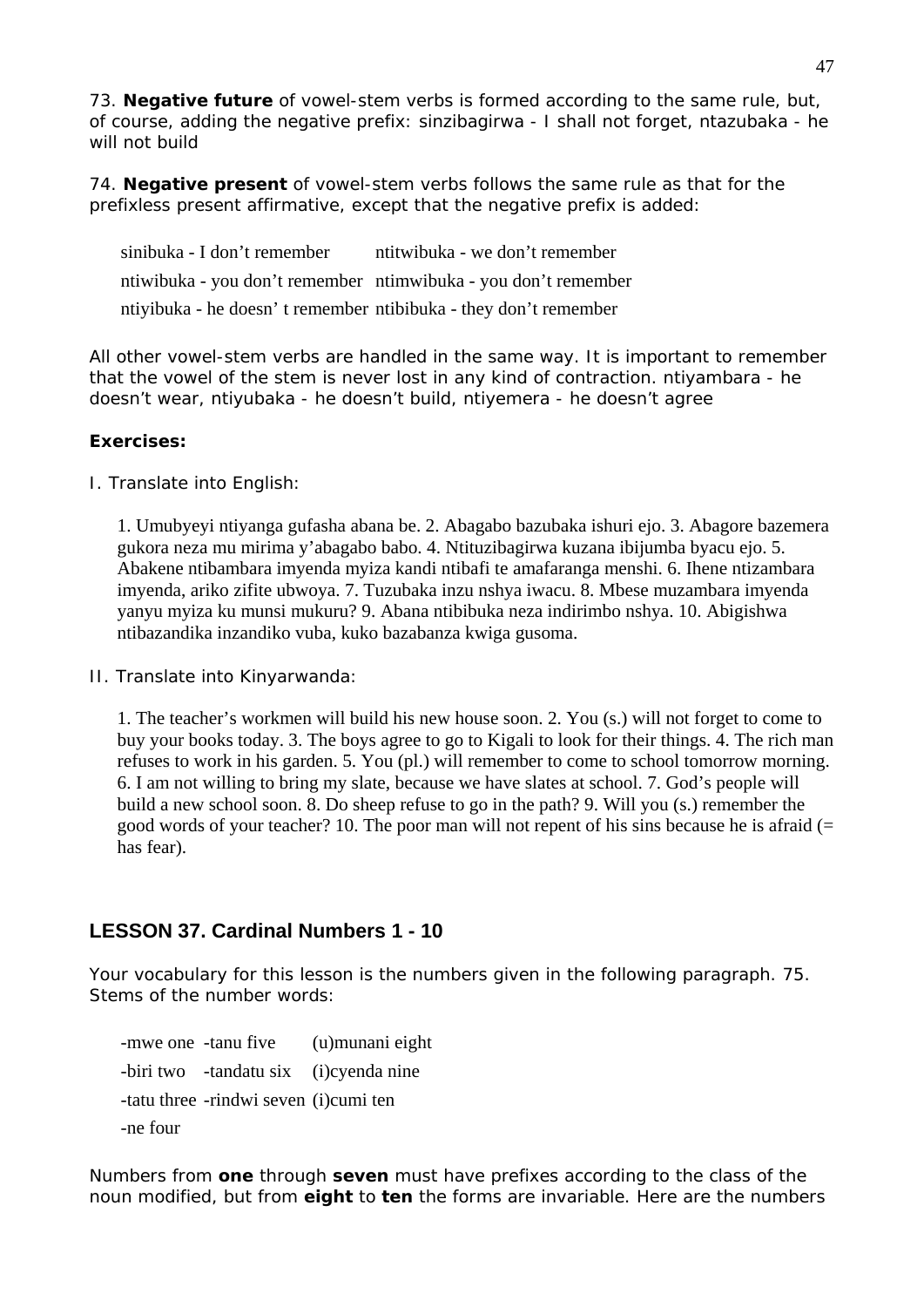with the first class agreements. The prefixes are the **same as for verbs**, except the first class singular.

umuntu umwe - one person abantu batandatu - six people abantu babiri - two people abantu barindwi - seven people abantu batatu three people abantu munani - eight people abantu bane - four people abantu cyenda - nine people abantu batanu five people abantu cumi - ten people

### 76. **The class agreements:**

Class 1 umwe babiri Class 6 rumwe ebyiri Class 2 umwe ibid Class 7 kamwe tubiri Class 3 imwe ebyiri Class 8 bumwe abiri Class 4 kimwe bibiri Class 9 kumwe abiri Class 5 rimwe abiri Class 10 hamwe habiri

Note: For the 3rd and 6th class plural agreements another form is used: two - ebyiri, three - eshatu, four - enye, five - eshanu, six - esheshatu, seven - indwi, e.g. inka eshatu - three cows, inka ndwi. (Note that indwi with these classes loses the i, just as do the numbers for 8, 9, 10, when it follows the noun.)

The numerals from 8 to 10 lose their initial vowel when immediately following a noun, but if used by themselves they retain it. e.g. ibitabo munani - eight books

Mbese hari ibitabo byinshi? Oya, ni umunani gusa. Are there many books? No, there are only eight.

77. Numbers always **follow** the nouns they modify.

78. For just counting when no object is involed, one says: **ri**mwe, **ka**biri, **ga**tatu, kane, gatanu, gatandatu, karindwi, umunani, icyenda, icumi.

### **Exercises:**

Translate into Kinyarwanda:

- 1. one stone
- 2. three fingers
- 3. six months
- 4. two cats
- 5. eight chairs
- 6. four teachers
- 7. ten boys
- 8. five books
- 9. one door
- 10. six dogs
- 11. nine eggs
- 12. seven bees
- 13. three jiggers
- 14. one cow
- 15. five francs
- 16. four hills
- 17. two arms
- 18. three beds
- 19. six hoes
- 20. ten sheep
- 21. one board
- 22. eight schools
- 23. five little things (Use diminutive)
- 24. six pupils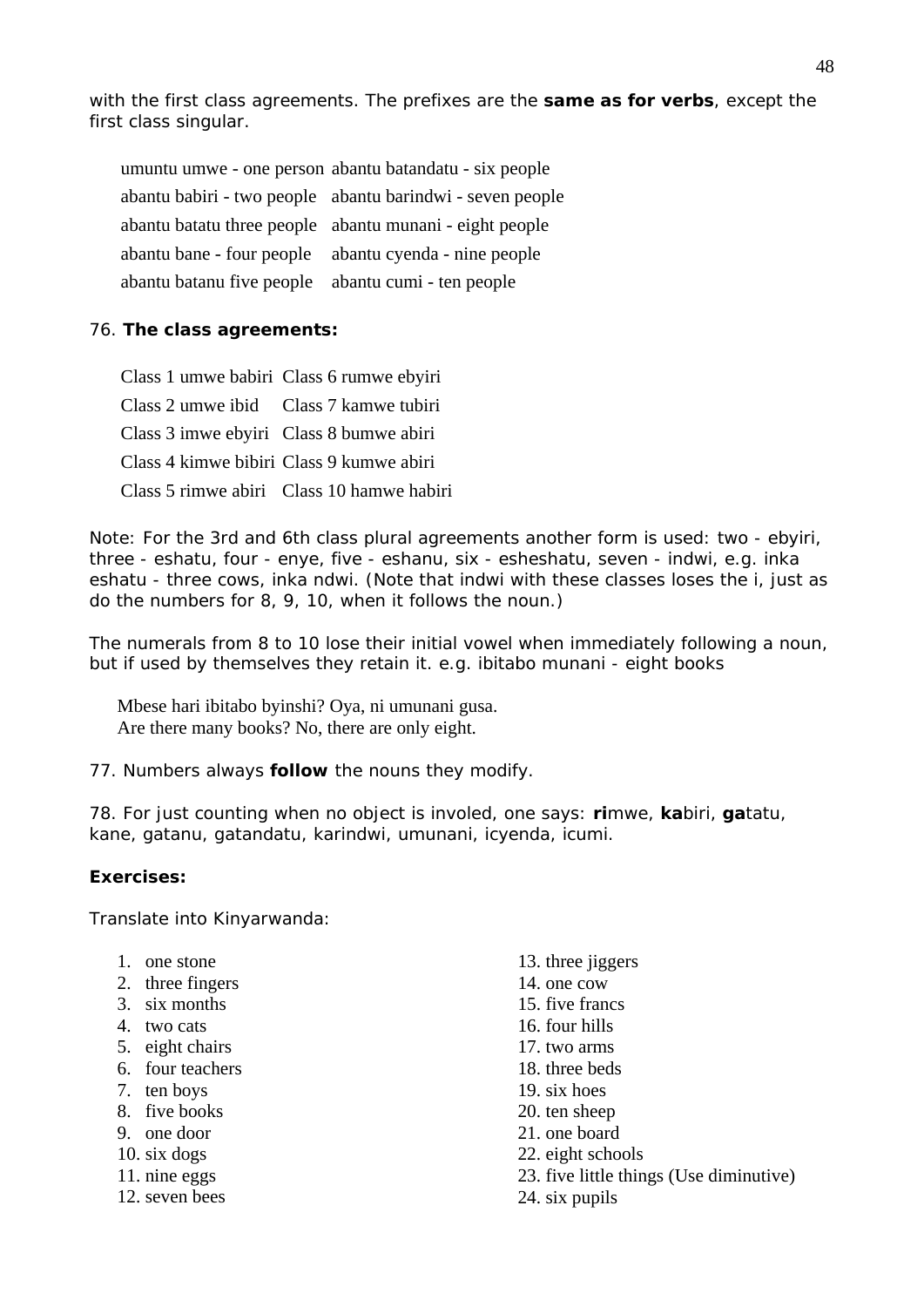## **LESSON 38. Higher Numbers**

### **Vocabulary**

urusengero (or, isengero) - church (building) kubara - to count itorero - church (people) gufata - to take (hold of), catch, seize umwaka - year (pl. imyaka - years, crops) kwinjira - to enter (usually followed by **mu**) imbeba - rat, mouse

79. **Numbers 11 to 19** (First class agreements are used here.)

cumi n'umwe - eleven cumi na batandatu - sixteen cumi na babiri - twelve cumi na barindwi - seventeen cumi na batatu - thirteen cumi n'umunani - eighteen cumi na bane - fourteen cumi n'icyenda - nineteen cumi na batanu - fifteen

Note: in these last two forms it could be: na munani, na cyenda

Here you see the class agreement comes in the word following **na**. e.g. abahungu cumi na **ba**ne - fourteen boys; amagi cumi n'**a**ne - 14 eggs.

Observe that with **eleven**, though the noun is plural, **-mwe** has a singular prefix: e.g. iminsi cumi n'umwe - eleven days.

In numbers from 11 to 19, **icumi** loses the initial vowel **i-** even when it does not follow a noun. e.g. Mbese hari abantu benshi? Hari cumi'na babiri basa. Are there many people? There are only twelve.

80. The tens and hundreds.

| makuinyabiri - twenty | mirongwirindwi - seventy                             |
|-----------------------|------------------------------------------------------|
| mirongwitatu - thirty | mirongwinani - eighty                                |
| mirongwine - forty    | mirongo cyenda - ninety                              |
| mirongwi'tanu - fifty | ijana - one hundred                                  |
|                       | miro~lgwitandatu - sixty magana a1Jiri - two hundred |

Note: For 800 one may say: magana inani or magana munani.

In these forms just given, there is no change for agreement.

20 people - abantu makumyabiri 20 cows - inka makumyabiri But: 21 people - abantu makumyabiri n'**um**we 34 sheep - intama mirongwitatu n'**enye**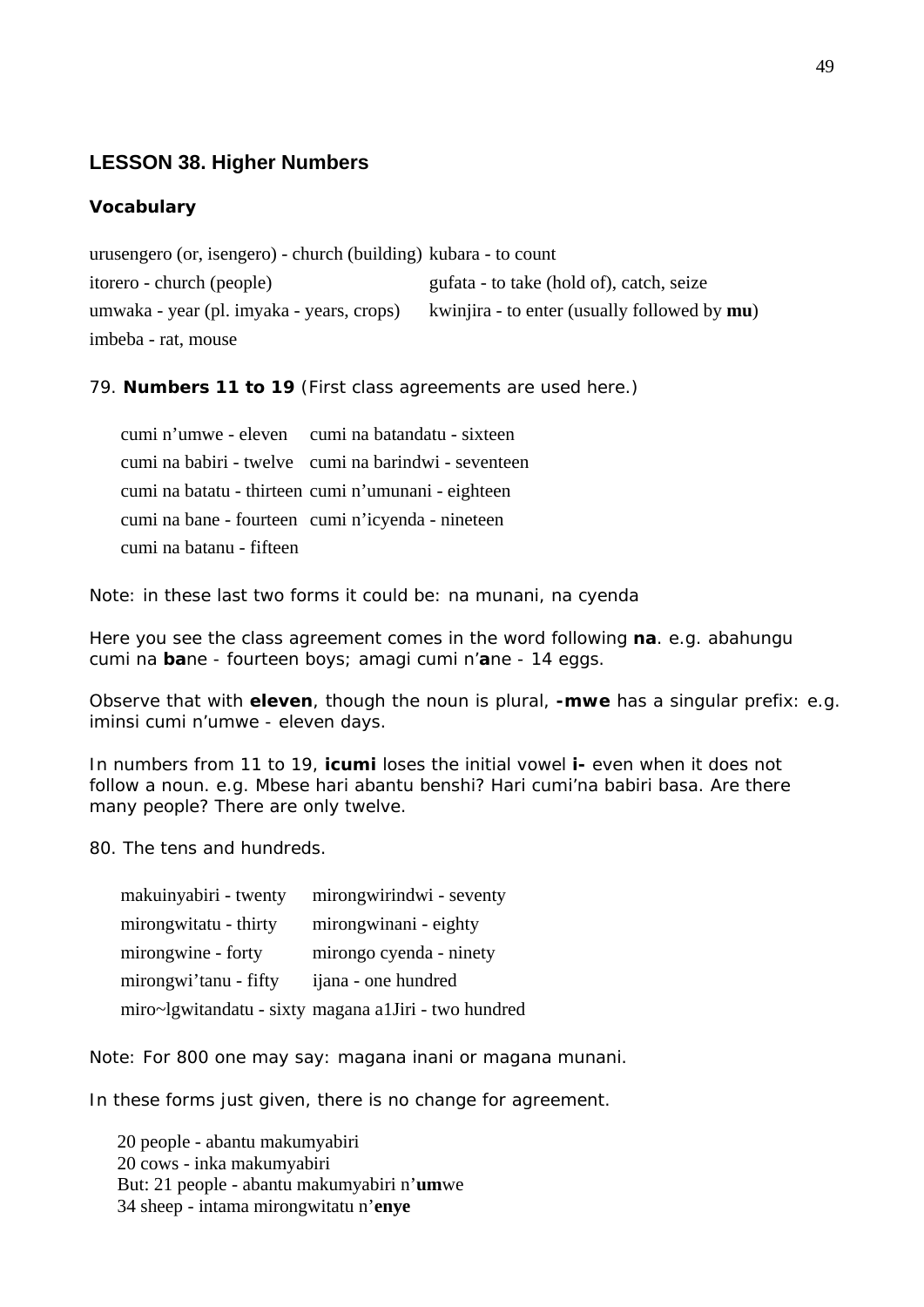124 francs - amafaranga ijana na makumyabiri n'**a**ne.

Observe the agreement as underlined in the last word. Note that **na** must be used between each segment of the number: 132 men - a'bagabo ijana **na** mirongwitatu **na** babiri.

## **Exercises:**

I. Translate into English:

1. Bara abahungu (insert "who") bari mu ishuli. 2. Hari abahungu ijana na mirongwitatu na batanu. 3. Abagabo n'abagore makumyabiri na babiri baranjira mu rusengero. 4. Injangwe nini irafata imbeba ebyiri. 5. Tuzaguma gukora hano imyaka itatu. 6. Abagabo barazana amabuye magana atatu na mirongwirindwi n'umunani. 7. Inzu y'umukire ifite inzugi cumi na rumwe. 8. Turashaka amasuka makumyabiri n'arindwi, kuko haza abakozi benshi. 9. Muzagura inyama z'amafaranga magana abiri na mirongwine n'atanu. 10. Abigishwa mu ishuli ryacu ni magana atanu na mirongo cyenda na batandatu.

II. Translate into Kinyarwanda: (Always write out the numbers.)

1. Fifteen workmen are coming to build the house today. 2. The rich man has forty-three cows, and many goats. 3. We have four cats; they will catch many rats. 4. There are thirty-six trees in the teacher's field. 5. The boys write on slates. They have fifty-one (slates). 6. Buy eighty-four eggs. 7. There are twelve sheep in our field. 8. The poor man has a debt of 465 francs. 9. Sixtysix workmen will build the church. 10. The boys will learn in school seventeen years.

# **LESSON 39. -ngahe? How many? Vocabulary**

| ingofero - hat $(Sw.)$                                          | gutuma - to send (see par. 82)                      |
|-----------------------------------------------------------------|-----------------------------------------------------|
| umujura - thief                                                 | kwohereza (or, kohereza) - to send (see par.<br>82) |
| igisambo - thief                                                | nyamara - but (see par. 83)                         |
| ijoro - night (5th cl.)                                         | ahubwo - but (see par. 83)                          |
| kwumva (or, kumva) - to hear, feel, smell, taste,<br>understand |                                                     |

("at night", or "in the night" or , "last night" is usually: **nijoro**.)

81. **-ngahe? - how many?** This word also takes class prefixes, but observe that they are the same as those of the numbers, not of descriptive adjectives. Only plural forms exist because the idea is plural. Like other adjectives it follows the noun it modifies.  **ngahe?** cannot be followed by the **-ra-** present, except when it is used for future time today.

Class 1 bangahe? Class 6 zingahe? Class 2 ingahe? Class 7 tungahe? Class 3 zingahe? Class 8 angahe? Class 4 bingahe? Class 9 angahe? Class 5 angahe? Class 10 hangahe? e.g. Hari abantu bangahe? - how many people are there?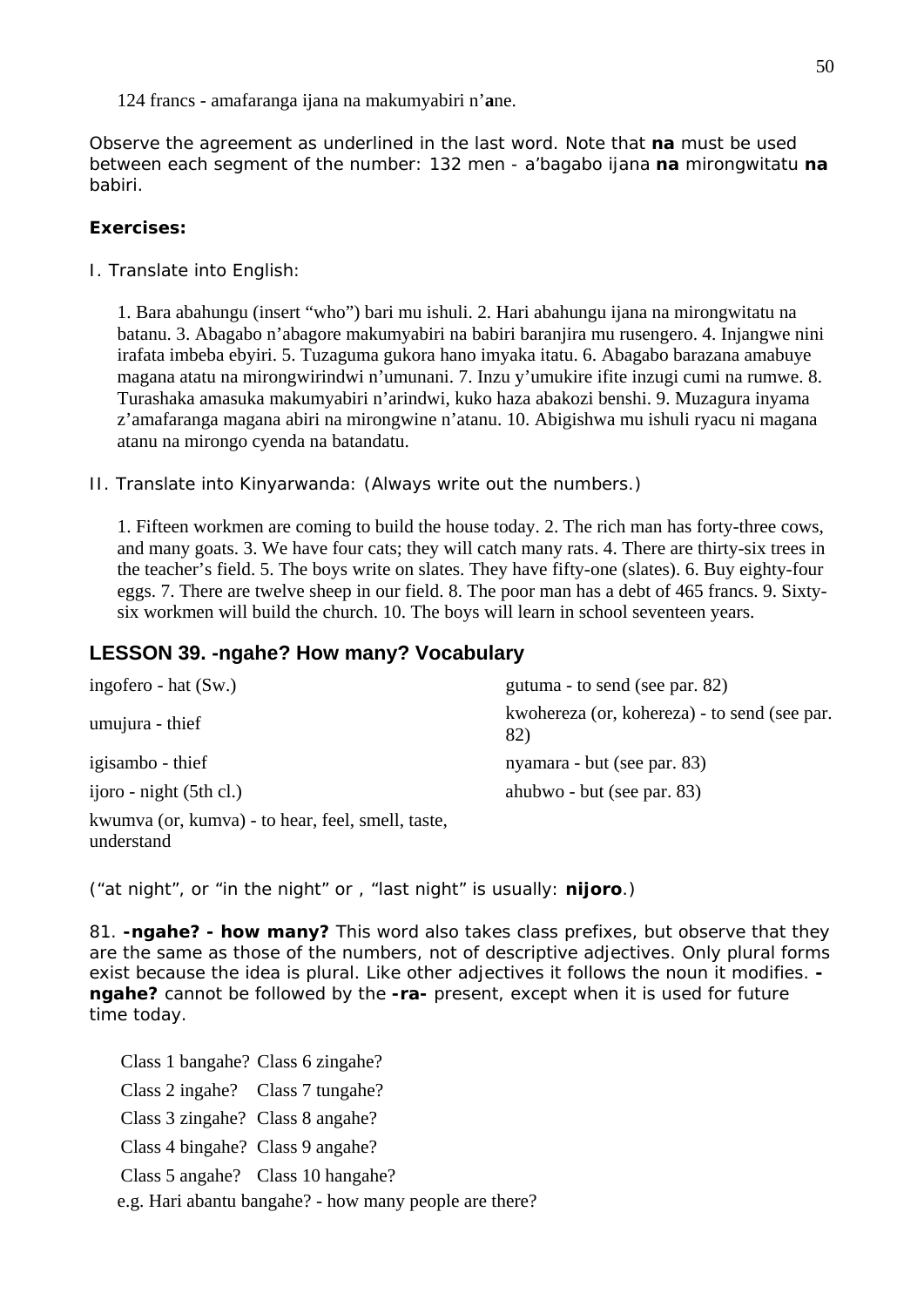Umukire afite inka zingahe? - how many cows does the rich man have? Abigishwa bangahe bafite ibitabo? - how many pupils have books?

Notice the word order. When "how many?" goes with the **subject** it is in the beginning of the sentence; when it goes with the **object** it is at the end.

82. **Gutuma and kwohereza.** Though both of these words mean "send", they are not quite the same. **Gutuma** usually emphasizes the fact of a message. **Kwohereza** is to send anything not a message, or no emphasis on the message. Nzatuma umuntu i Kigali - I will send a person to Kigali (implying that he carries a message). Nzohereza imbaho i Kigali - I will send some boards to Kigali.

83. **Ariko nyamara, ahubwo.** You have now learned three words for "but". In most instances, **ariko** and **nyamara** are interchangeable. **Ahubwo** means "but" when an idea of definite contrast is involved. e.g. Ntuzane ibitabo, ahubwo uzane intebe - Don't bring books, but bring the chair.

Note: In the vocabulary you see that **kwumva** (**kumva**) is used for all the senses except seeing. However, its commonest meaning is "to hear". Be cautious in using it for the other senses and observe how the Africans use it. Also note this use of it: Sinumva ikinyarwanda - I don't understand Kinyarwanda.

### **Exercises:**

I. Translate into English:

1. Mufite ibitabo bingahe? Dufite cumi na bibiri. 2. Mbese uzohereza abantu bangahe i Kigali kuzana ibintu byawe? Nzohereza icumi. 3. Mbese ufite ingofero zingahe? Mfite ebyiri. 4. Nzohereza urwandiko i Cyangugu kuko nshaka kugura imbaho mirongwitatu n'enye. 5. Imana ikunda kwumva gusenga kwacu. 6. Nbese wumva ikinyarwanda? Ndumva buhoro, nyamara si cyane. 7. Yesu atuma abantu be kuvuga Ubutumwa bwiza. 8. Abajura bafashe (past of -fata) ihene zingahe? Ni Icumi n'ebyiri. 9. Muzaguma hano amajoro angahe? Ni atatu. 10. Bara amafaranga. Ufite angahe? Mfite miongwitanu n'ane.

II. Translate into Kinyarwanda:

1. How many children are entering the church? 2. How many books will you send? 3. Thieves like to go in the night because there is darkness. 4. How many years will you teach here? I will teach six years. 5. Send twelve men to bring my boards. 6. Send a pupil to bring your letter to my house. 7. Do you (pl.) hear the drums? Where are they? 8. I hear the workmen. What are they doing? They are building a church. 9. In the night the old man hears a thief in his kraal. He gets (takes) his spear. 10. I want to put away our clothes now, but I don't see well at (in) night.

## **LESSON 40. Review**

### I. Questions:

- 1. Explain the difference between: 1) kubanza and gutangira 2) gutuma and kwohereza 3) ariko and ahubwo.
- 2. What is the most common use of class 9?
- 3. Name all the words in class 9 which do not come under that use.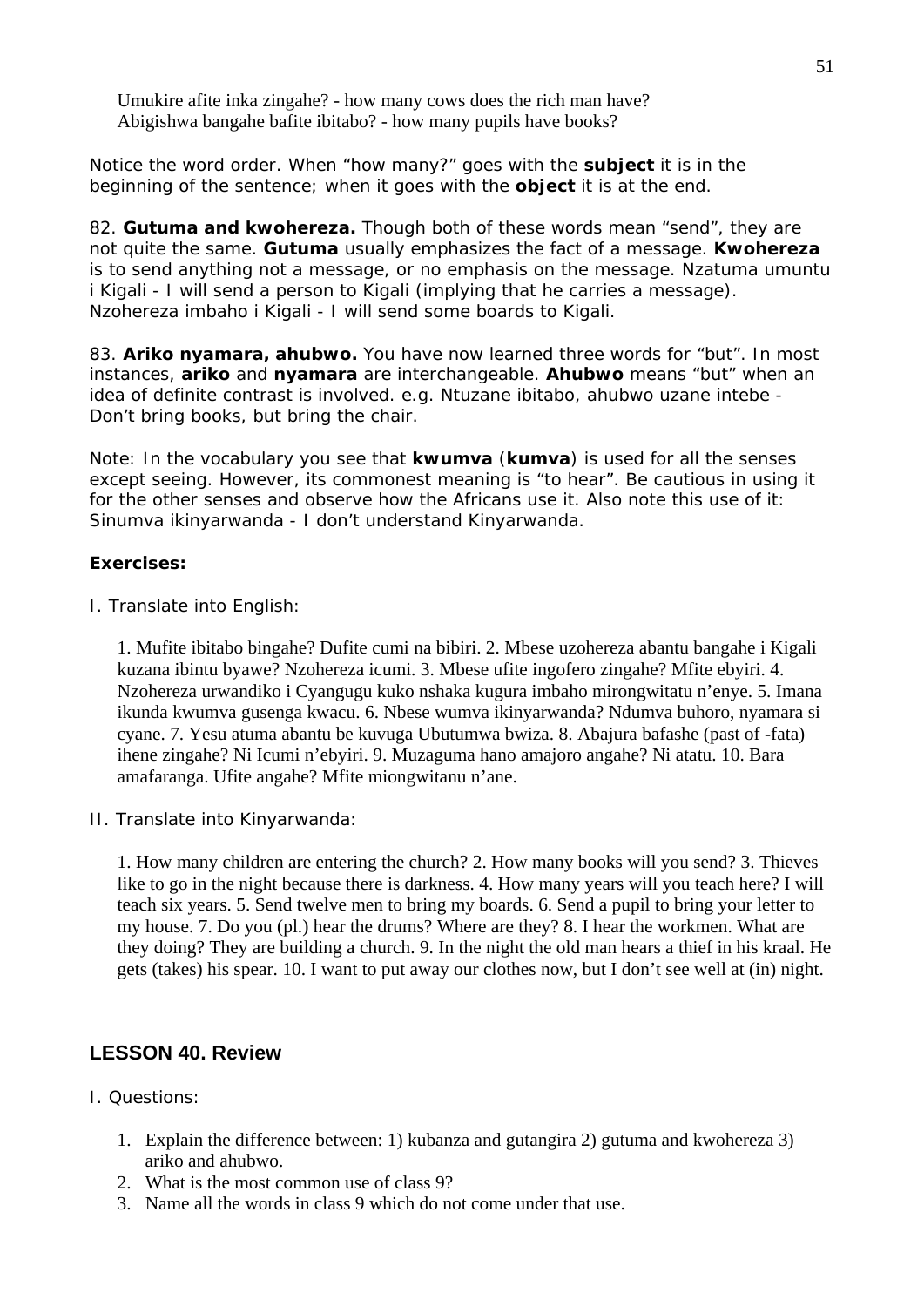- 4. What one word belongs to class 10?
- 5. Give 3 uses of the **ha-** prefix.
- 6. How do you say "his face"?
- 7. Give 2 examples of vowel-stem verbs.
- 8. Count from one to twenty.
- 9. In what way do the numbers 8 to 10 differ from the others in their usage? .
- 10. Give the word **-ngahe** with all of its class agreements.

## II. Conjugate:

- 1. **kwambara** in the far future affirmative.
- 2. **kwibagirwa** in the present negative.
- 3. **kwinjira** in the far future negative.
- 4. **kwihana** in the **-ra-** present affirmative .
- 5. **kwemera** in the prefixless present affirmative.
- III. Translate into Kinyarwanda:

| 1. How many cows?                                        | 26. Six languages                     |
|----------------------------------------------------------|---------------------------------------|
| 2. One eye                                               | 27. How many books?                   |
| 3. Three poor men                                        | 28. Thirteen mats                     |
| 4. Fifty-four goats                                      | 29. Four thieves                      |
| 5. Fourteen hoes                                         | 30. One rat                           |
| 6. How many little things?(dimin.) 31. One stick of wood |                                       |
| 7. Three years                                           | 32. Six skins of cows                 |
| 8. Twenty-five chairs                                    | 33. Two keys                          |
| 9. Thirty-six chickens                                   | 34. Seventy-eight months              |
| 10. One church                                           | 35. Ninety boats                      |
| 11. Seventeen schools                                    | 36. Two beds                          |
| 12. Four hundred thirty-two francs 37. Fifteen big holes |                                       |
| 13. Forty-eight children                                 | 38. One hundred and sixty-six workmen |
| 14. Sixty-one eggs                                       | 39. How many legs?                    |
| 15. Ten hats                                             | 40. Seventy-two slates                |
| 16. One string                                           | 41. Forty-one sweet potatoes          |
| 17. Twenty-one fish                                      | 42. Ten sacks                         |
| 18. Eighty~three sheep                                   | 43. Twenty-two (ears of) corn         |
| 19. Twelve hills                                         | 44. Five countries                    |
| 20. Five places                                          | 45. One river                         |
| 21. How many gardens?                                    | 46. Ten fingernails                   |
| 22. Four teeth                                           | 47. How many seeds?                   |
| 23. Fifty-nine stones                                    | 48. Twenty-six spears                 |
| 24. Thirty-one nights                                    | 49. Fourteen letters                  |
| 25. Many beans                                           | 50. Many peas                         |
|                                                          |                                       |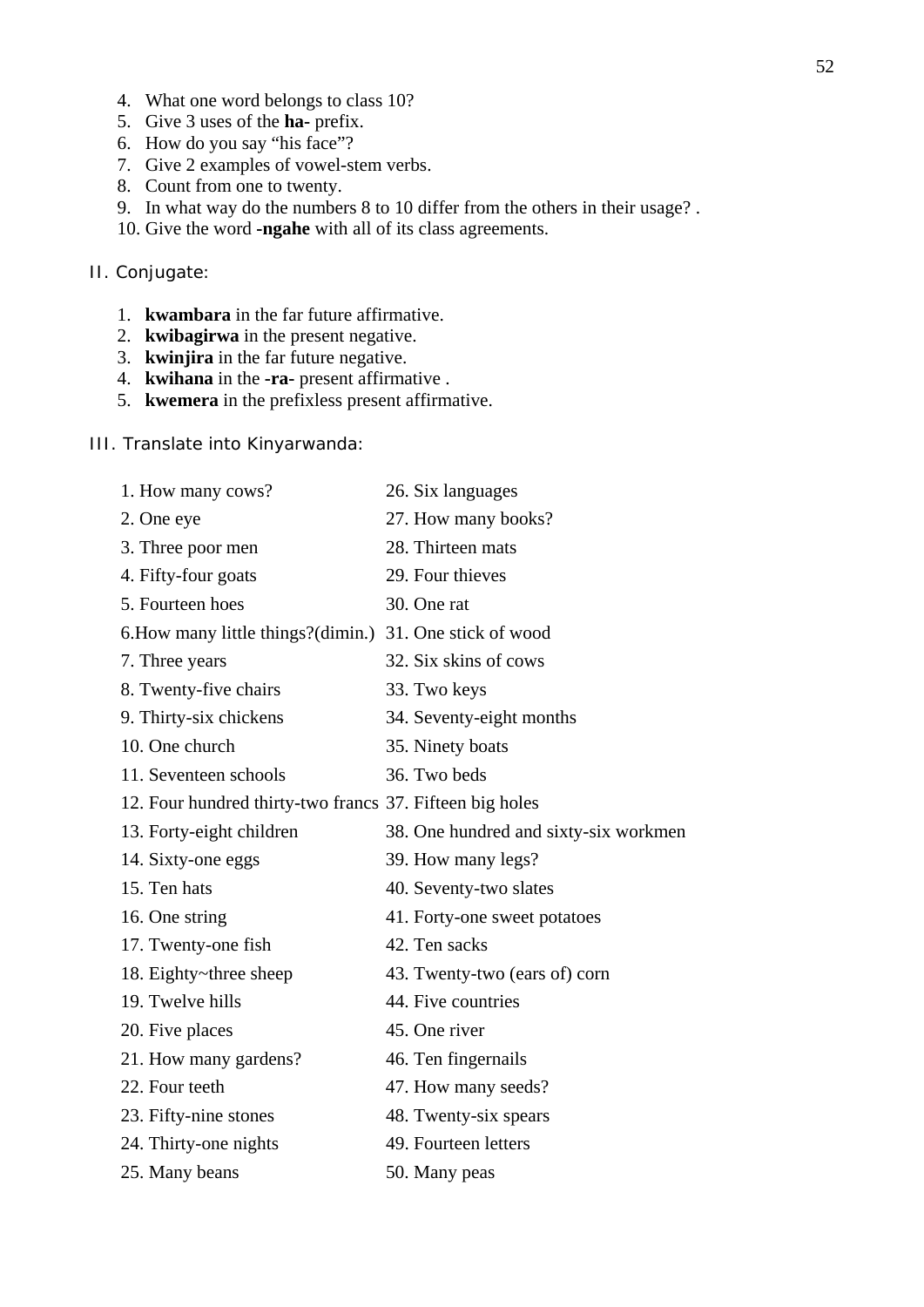## **LESSON 41. -ose - all, every**

## **Vocabulary**

| umushumba - shepherd                                     | umwungeri - shepherd (both of these sometimes used<br>for "Pastor") |
|----------------------------------------------------------|---------------------------------------------------------------------|
| igitangaza - surprising thing, miracle,<br>amazing thing | izina - name (5th cl.)                                              |
| gusinzira - to sleep                                     | ryari? - when?                                                      |
| buri - every, each (not used with pl.)                   |                                                                     |

84. **-ose** means "every" or "whole" in the singular, and in the plural it is "all". Here it is with the class agreements.

|                    | Sing.             | Plural |
|--------------------|-------------------|--------|
| Class 1            | wese              | bose   |
| Class 2            | wose              | yose   |
| Class 3            | yose              | zose   |
| Cla6s 4            | cyose             | byose  |
| Class 5            | ryose             | yose   |
| Class 6            | rwose             | zose   |
| Class <sub>7</sub> | kose              | twose  |
| Class 8            | hwose             | yose   |
| Class <sub>9</sub> | kose (kwose) yose |        |
| Class 10 hose      |                   | hose   |

Notice the first class singular is **wese**, not **wose**.

Note: **hose**, by itself, often means "everywhere"

85. In the singular this word usually conveys the idea of entirety: inzu yose - the whole house; umunsi wose - the whole day (rather than "every day"). But it can mean "every": umuntu wese - every person. In the plural it is "all": inka zose - all the cows. Often when in English we would use the singular "every", Kinyarwanda uses the plural: e.g. every day - iminsi yose.

Another way of saying "every" is with **buri**: e.g. buri munsi - every day. Observe that the initial vowel is dropped after **buri**.

86. **Place in the sentence. -ose** always follows the noun it modifies. If there should be several adjectives modifying the same noun, **-ose** must come last of all: abantu bose - all the people. Inka zacu nziza zose - all our nice cows.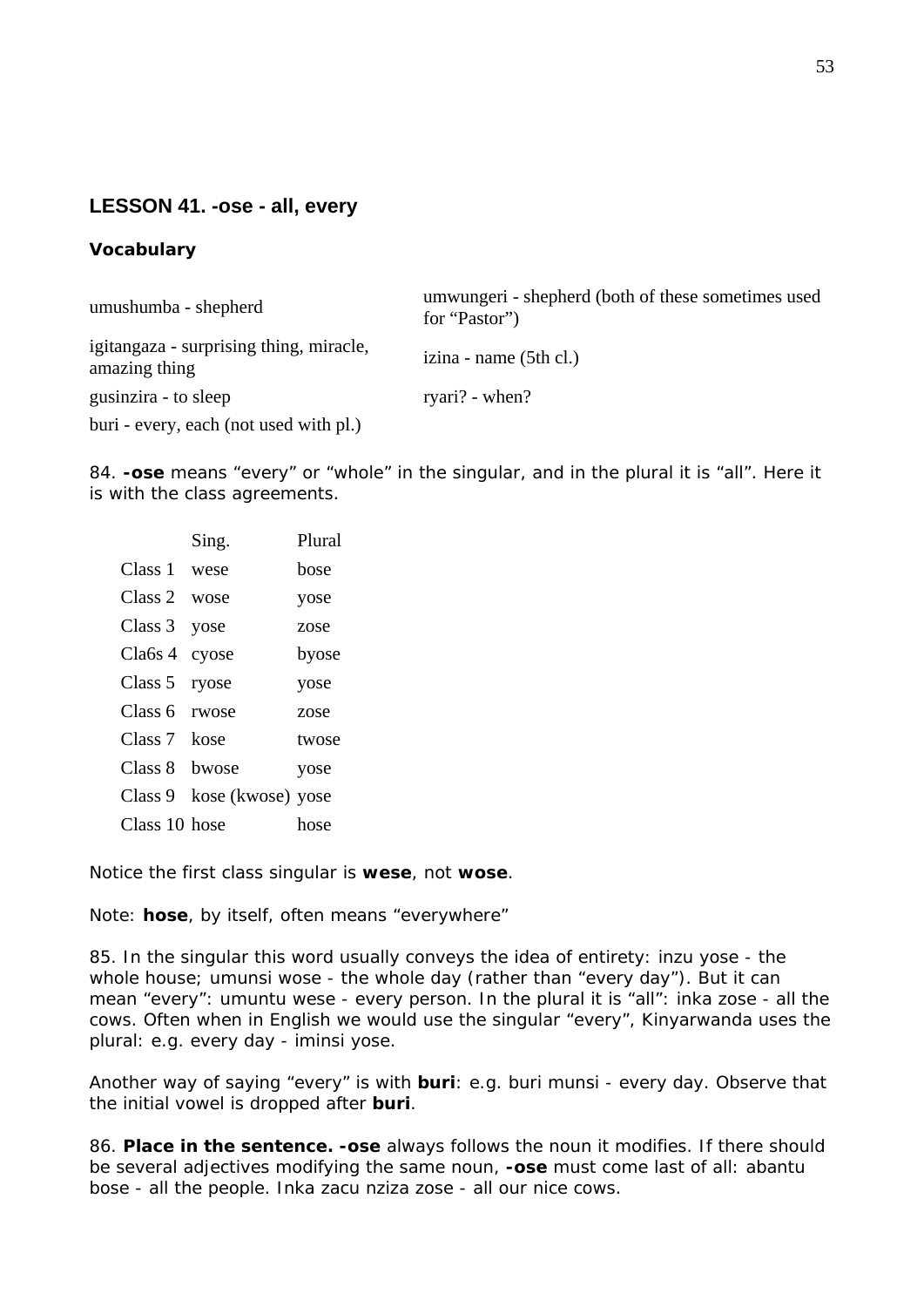87. Derived from this same stem are the words: **twese** - all of us; and **mwese** - all of you. Of course," all of them" is **bose**.

88. **Ryari - When?** This is used only in asking questions. It usually comes at the end of the sentence or clause, though sometimes it immediately follows the verb. e.g. Uzajya i Kigali ryari? - when will you go to Kigali?

**Exercises:** I. Make **-ose** agree with the following words both singular and plural and translate into English:

| 1. igitoke                                | 6. umusozi            | 11. umushumba. 16. umujura |              |
|-------------------------------------------|-----------------------|----------------------------|--------------|
| 2. umukobwa                               | 7. uruzi              | 12. izina                  | 17. ingofero |
| 3. imbwa                                  | 8. ahantu             | $13.$ igiti                | 19. umwaka   |
| 4.amavuta                                 | 9. ukuboko 14. inkoko |                            | 19. akantu   |
| 5. amashaza (pl. ) 10. injangwe 15. umuti |                       |                            | 20. ubwato   |

II. Translate into Kinyarwanda:

1. All people like to sleep all night (i. e. "in the whole night"). 2. All the miracles of Jesus are very great. 3. He is writing his whole name. 4. Every shepherd helps his sheep. 5. When will all the boys come back to school? 6. All girls like pretty clothes. 7. We will remember to worship God every day. 8. I want to see all of your big garden. 9. When will you (s.) remember to bring all my chickens? 10. Our little cat catches big rats. It's amazing (a surprising thing).

# **LESSON 42. "To wash"**

## **Vocabulary**

| kumesa - to wash (clothes)     | kwoga (koga) - to wash feet, swim, bathe                                                            |
|--------------------------------|-----------------------------------------------------------------------------------------------------|
| gukaraba - to wash hands       | kwoza (koza) - to wash (see par. 89)                                                                |
|                                | kwiyuhagira - to bathe oneself gushobora - to be able to, can, may (usually followed by infinitive) |
| kuronga - to wash (vegetables) |                                                                                                     |

89. Kinyarwanda does not have just one word that means "to wash" as in English. The word is determined by the thing to be washed.

Kwoza (koza) is more generally used than the others, for it is used for washing dishes, floor, windows, in fact, in most instances where there seems to be no specific word for that kind of washing, such as the other words given in this vocabulary. Kwoga (koga) is more often used for "swim" than for "wash". Gukaraba does not need to be followed by a word for "hands". However, you may hear it used for washing arms, and even the face.

90. Imperative of vowel-stem verbs. These follow the regular rule: just the stem of the word. Thus: Oza amasahane - wash the dishes. Andika izina ryawe - write your name.

#### **Exercises:**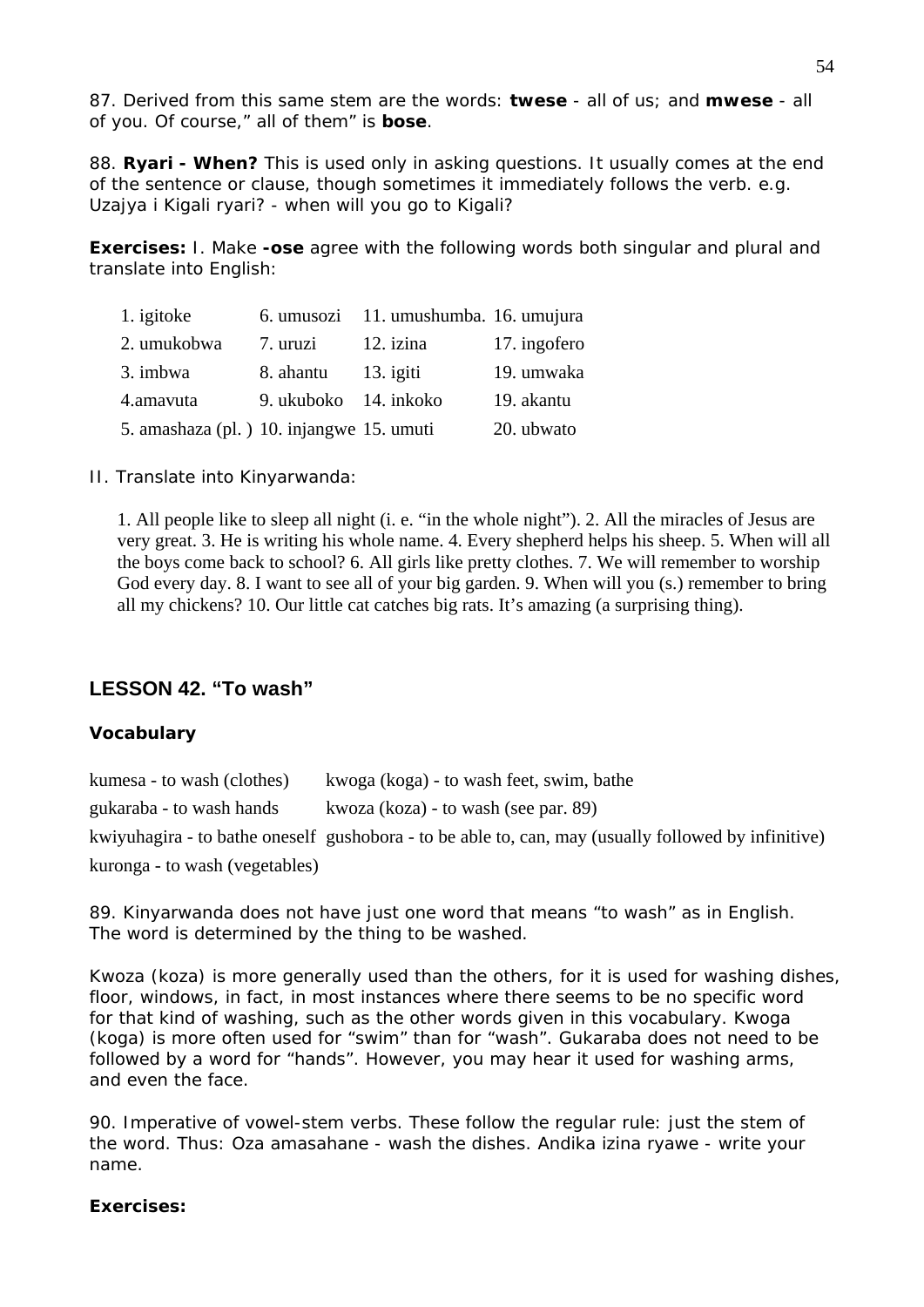#### I. Translate into English:

1. Abakobwa baramesa imyenda yabo mu ruzi. 2. Jya gukaraba neza. 3. Abahungu bazoza hasi mu ishuri ejo mu gitondo. 4. Kwiyuhagira cyane gushobora gufasha umuntu kwanga indwara. 5. Abana bato bashobora kwiga kwiyuhagira neza iminsi yose. 6. Ronga neza ibijumba; ndashaka guteka inyama n'ibijumba. 7. Abigishwa biga kwoga mu ruzi. 8. Mushobora kuzana amazi ,menshi kuko abana bashaka kwiyuhagira. 9. Ibuka kumesa imyenda mibi yose. 10. Ejo uzambara imyenda myiza.

II. Translate into Kinyarwanda:

1. Wash all my clothes today. 2. I do not want cold (akonje) water; I want to take a bath. 3. Wash the floor well in the whole house today. 4. You (pl.) can remember to wash (your) hands well every day. 5. When will you (pl.) wash all the tables in the school? 6. The boys like to swim in the river. 7. The girls are washing all the peas and beans in clean water. 8. Cats don't wash in water. 9. Do you wash your face in the morning every day? 10. Wash all the dirty dishes now.

## **LESSON 43. -ndi - other**

#### **Vocabulary**

| igihe - time, at the time when                   | amakuba - troubles (no sing.) |
|--------------------------------------------------|-------------------------------|
| amagorwa - difficulties, troubles                | ahari - perhaps               |
| inshuti - friend                                 | igisebe - ulcer, sore, wound  |
| guhemba - to pay (for work done, not an article) |                               |

91. **-ndi - other, another** This word has for its prefix the characteristic letter(s) of the class, or the initial vowel of the class. In most cases it is just like the noun prefix. This adjective differs from the others learned thus far, in that it precedes the noun it modifies. Here it is given with' a noun of each class, singular and plural.

|             | Sing.                                 | Plural                                                           |
|-------------|---------------------------------------|------------------------------------------------------------------|
|             | Class 1 undi mugabo - another man     | abandi bantu - other people                                      |
|             | Class 2 undi murima - another garden  | indi migozi - other ropes                                        |
|             | Class 3 indi nka - another cow        | izindi mbuto - other seeds                                       |
|             | Class 4 ikindi gitabo - another book  | ibindi bihugu - other countries                                  |
|             | Class 5 irindi shuri - another school | andi magambo - other words                                       |
|             | Class 6 urundi ruzi - another river   | izindi mbaho - other boards                                      |
| Class 7     | akandi kana - another small<br>child  | utundi tuntu - other little things                               |
|             | Class 8 ubundi bwato - another boat   | andi mariri - other beds                                         |
| Class 9     | ukundi kuboko - another arm           | andi mezi - other months                                         |
| Class<br>10 | ahandi hantu - another place          | ahandi hantu - other places (ahandi by itself is<br>"elsewhere") |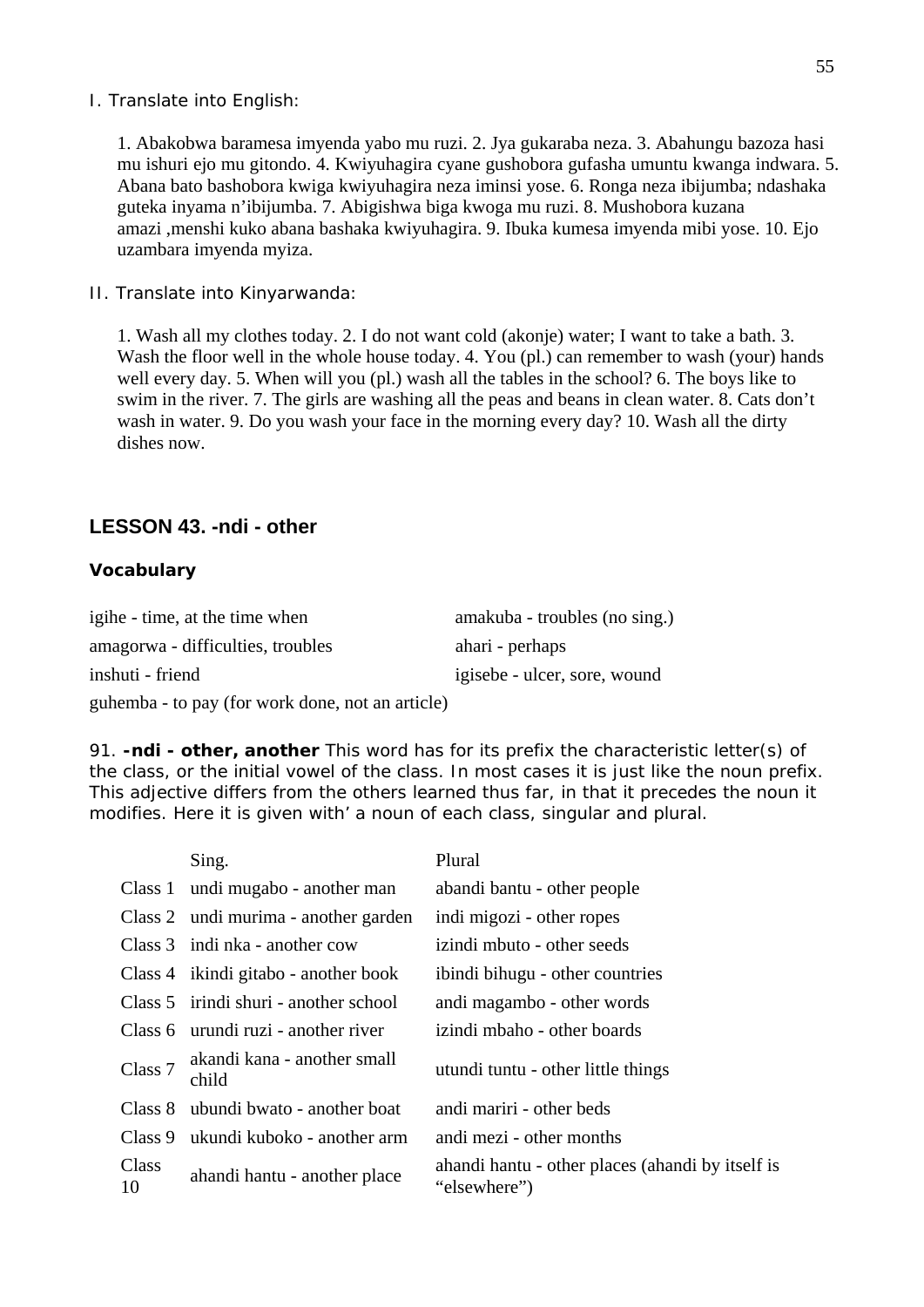Notice that this adjective causes the initial vowel of the noun following to be dropped. It is not: abandi **a**bantu, but **abandi bantu**.

Note: This word can also be used for "more". e.g. Mfite ibiti bitatu, nyamara ndashaka ibindi bibiri - I have three trees, but I want two **more**.

#### **Exercises:**

I. Translate into English:

1. Haza abandi bagabo batandatu. 2. Abahungu bose ntibafite imbaho. Turashaka izindi cumi n'eshatu. 3. Umukobwa afite ibisebe bibiri ku kuguru n'ikindi ku kuboko. 4. Jya gushaka ibindi bijumba byinshi. 5. Nzahemba abakozi undi munsij si uyu munsi. 6. Inshuti zacu zifite amakuba menshi; ntizishobora kugera hano vuba; zizaza undi munsi. 7. Amazi yo (do not translate **yo**) mu ruzi ni make; tuzajya kwoga (koga) ahandi. 8. Petero azashaka akazi ahandi undi mwaka. 9. Sinshobora kuza iwanyu uyu munsij ariko nzaza ikindi gihe. 10. Muzagura andi magi ryari?

II. Translate into Kinyarwanda:

1. The poor man has few francs and he has many other troubles. 2. We will help the girls another time. 3. A friend likes to help other people (at) all times. 4. The teacher is looking for many more pupils. 5. We want to hear the Word of God today. Perhaps we shall not receive another opportunity. 6. I don't like your hat; can't you get another? 7. You (s.) can pay five workmen today; you will pay the others another month. 8. Find (look for) another cat, because we have a lot of rats. 9. The teacher is going to Cyangugu to buy (some) more song books  $(=$ books of songs). 10. The shepherd has ninety-nine sheep, but he is looking for the other one.

## **LESSON 44. Some Verbs**

#### **Vocabulary**

gusaba - to ask for, beg, pray kubaza - to ask (a question) gusubira - to repeat, do again kwongera - to repeat, do again, add more wenda, yenda - perhaps (same as ahari) nabi - badly (adverb) isandugu (isanduka) - box (3rd cl. sing. 5th pl.) (Sw.)

92. **Gusubira.** "to repeat, do again". This is the same as **gusubira** meaning "to go back". It is followed by the infinitive in a statement. It is followed by the subjunctive as the second of two commands (see par. 133). Arasubira kwandika - he is writing again. Subira uvuge - say again.

**Kwongera** and **gusubira** are interchangeable for the idea of "repeat", but kwongera also is used for "to add more".

Sinzongera kwibagirwa - I won't forget again. Sinzasubira kwibagirwa - I won't forget again. Ongera umunyu - add some salt (or, some more salt) .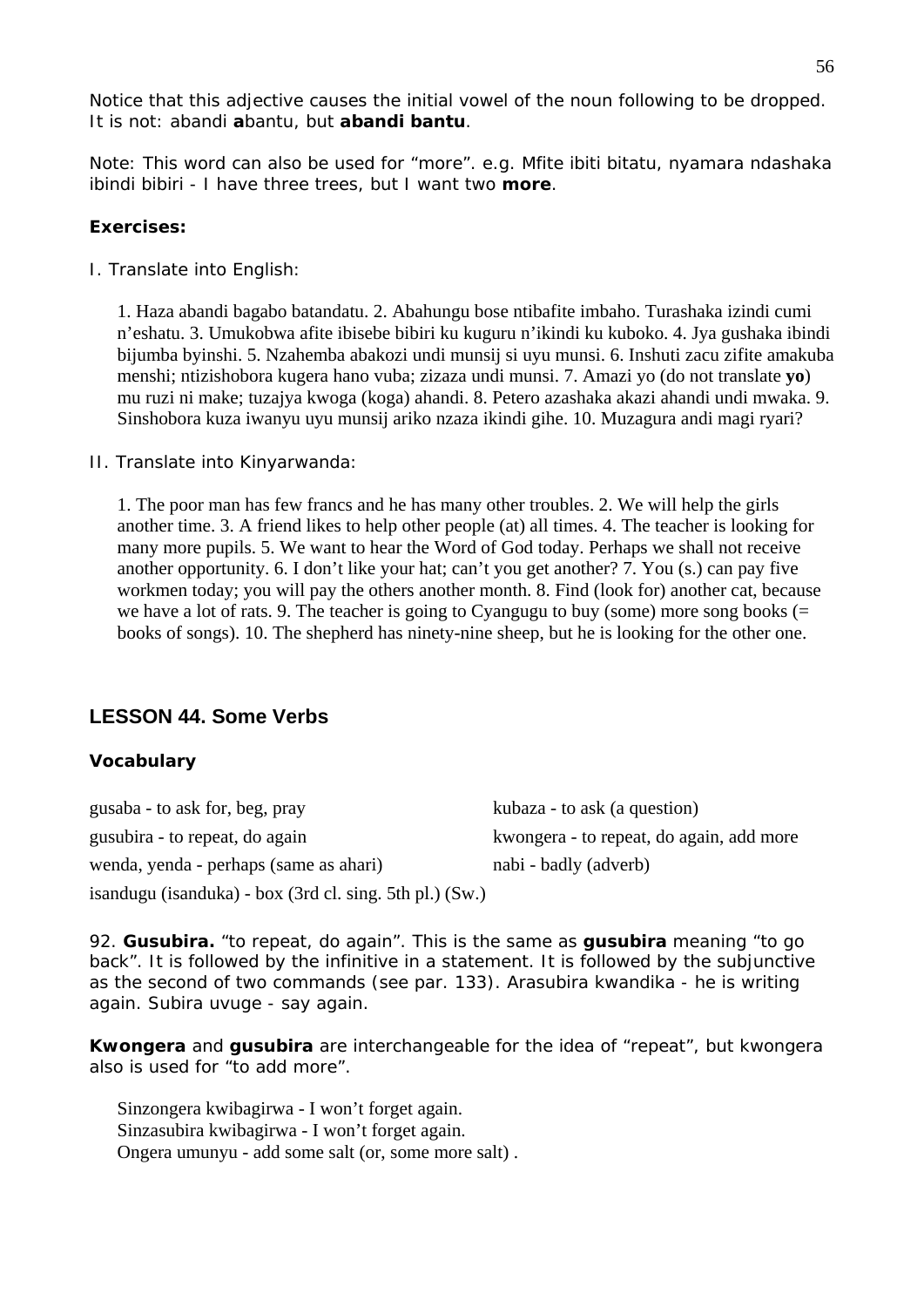93. **Gusaba and kubaza.** Though both of these words mean "to ask" they are not used interchangeably. **Kubaza** is only to ask a question, e.g. Jya kubaza umwigisha go to ask the teacher.

But **gusaba** is to ask for something, or to ask a favor. In this latter sense it means "to pray", when asking God for something; but prayer in the sense of "worship" is **gusenga**.

Ndasaba agatambaro - I am asking for a little cloth. Ndasaba umuntu kujya i Kigali - I am asking a person to go to Kigali. Arajya gUsaba umusaza kuza hano - he is going to ask the old man to come here. Tuzabaza umwigisha amazina y'abana - We will ask the teacher the children's names.

#### **Exercises:**

I. Translate into English:

1. Sinzongera guhemba neza abahungu kuko bakora nabi. 2. Dusaba Imana gukiza abandi bantu benshi. 3. Nzabaza abigishwa ibyo (the things which) biga mu ishuli. 4. Wenda umukozi w'umukire azasubira iwabo vuba. 5. Abashumba barasubira gushaka intama zabo. 6. Ntiwemera ko (that) ukora nabi? Yee, sinzongera. 7. Ndashaka kubaza umwigisha izina rye, ariko mfite ubwoba. 8. Abana barasaba ababyeyi babo kugura imbwa. 9. Umugabo abika imyenda ye myiza mu isandugu ye. 10. Shyira ibitabo n'imbaho mu isandugu.

II. Translate into Kinyarwanda:

1. The water (insert yo) in the river is bad; we will look again for water. 2. I am asking all the boys to bring their books tomorrow; perhaps they will remember. 3. The boy's parents are returning to their home, but he (ariko we) is staying at school. 4. Ask again for three more books. 5. Put five other slates in the box. 6. I want to hear again the words of the Savior. 7. Ask the new teacher his name. I can't; I don't speak his language. 8. The teacher does not praise his pupils, because they work badly. 9. When will you pay the workmen? I'll ask the teacher. 10. Where are the tools? I don't remember. Perhaps they are in the box.

## **LESSON 45. Verb -zi - to know**

#### **Vocabulary**

impumyi - blind person inyota - thirst umurizo - tail kumenya - to know, know how ihembe (5th cl.) - horn (animal) ko - that (conjunction introducing dependent clause) (see par. 54)

94. **Verb -zi, to know, know how.** This is another defective verb. It has only present forms, and no infinitive. For its missing parts use kumenya.

Here is the -ra- present of -zi:

| Affirmative |  | Negative                                             |                        |  |
|-------------|--|------------------------------------------------------|------------------------|--|
|             |  | ndazi - I know turazi - we know sinzi - I don't know | ntituzi- we don't know |  |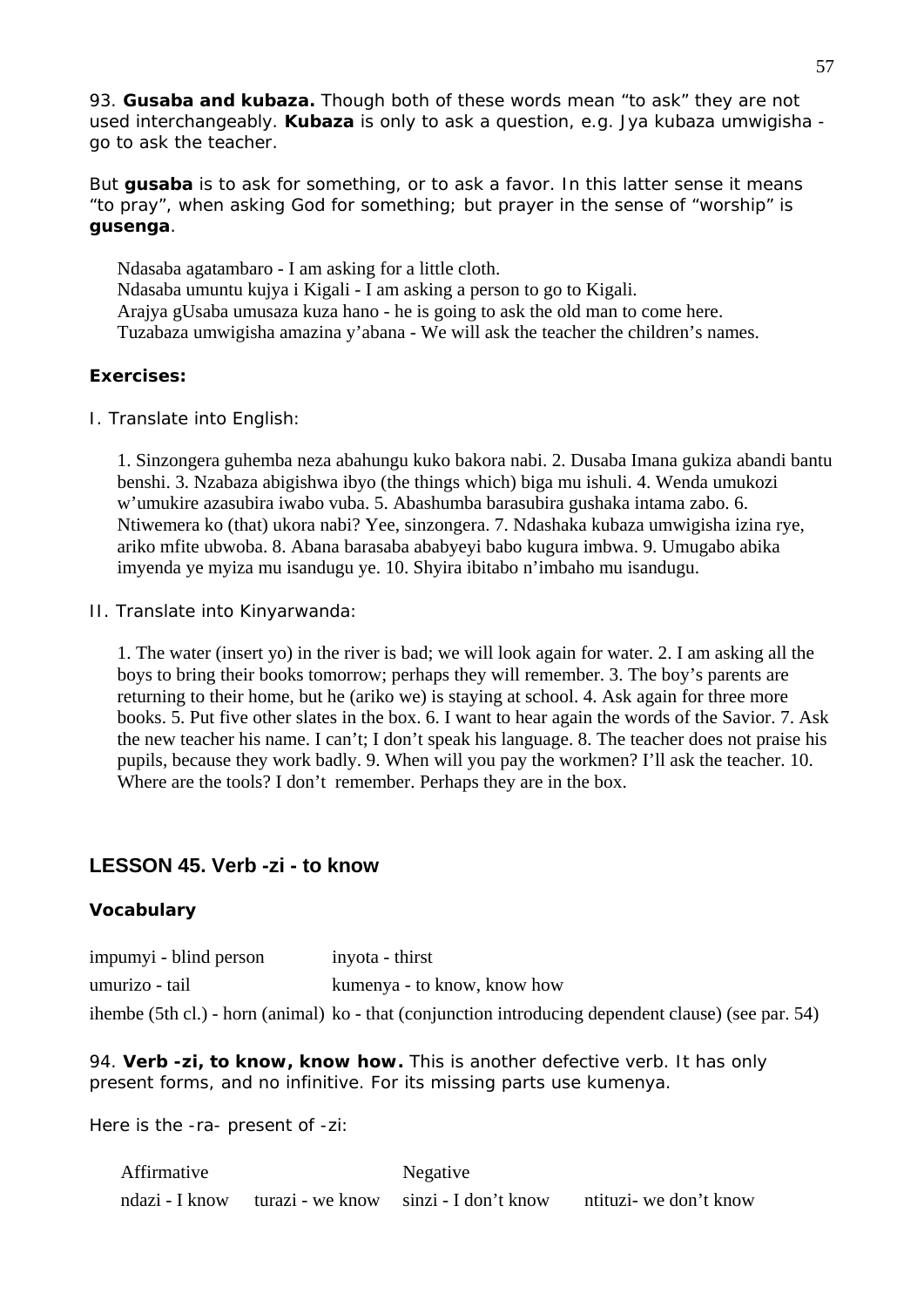The prefixless present also exists: nzi, uzi, azi, tuzi, muzi, bazi .

95. Now you have learned the three most important defective verbs: -ri, -fite, -zi. Remember to use these whenever possible. Their substitutes: kuba, kugira, kumenya, are to be used only when no suitable form exists of the defective verb.

96. One often hears: **ndabizi** (I know) or **sindabizi** (**simbizi**)- (I don't know). The "bi" in this word is an object pronoun meaning "it" or"them", which you will learn later.

## **Exercises:**

I. Translate into English:

1. Mbese impumyi izi kugenda mu nzira? 2. Mfite inyota nyinshi, ndashaka amazi meza. 3. Mbese uzi umusaza? 4. Umurizo w'inka ni mugufi nyamara amahembe ni maremare. 5. Umubyeyi we afite inzara n'inyota mu mutima kuko ashaka kumenya Yesu. 6. Ibitabo by'indirimbo biri he? Simbizi. Ahari biri mu ishuli. 7. Subira ku ruzi kuzana amazi menshi. Twese dufite ibyota. 8. Impumyi ifite amaso, nyamara ntibona. 9. Nzi ko Yesu azagaruka. 10. Abana bazamenya gusoma neza yuba.

II. Translate into Kinyarwanda:

1. Put all the dishes on the table. 2. The children don't know the path. J. The blind man cannot see the Word of God, but he can hear and he can know the love of Jesus. 4. I don't know your name. 5. The blind man feels the tail and horns of the cow. 6. Do you (s.) know how to cook fish? No, I don't know, but I'll ask my parent. 7. The teacher is teaching the children a new song. He knows how to sing very well. 8. The goat's tail and horns are short. 9. Do you (s.) know our hill? It is very high. 10. Our teacher knows many languages.

# **LESSON 46. Adjective Chart**

## **Vocabulary**

| imbaraga-strength (usually pl.)                                                                                                     | umunyabyaha - sinner                        |
|-------------------------------------------------------------------------------------------------------------------------------------|---------------------------------------------|
| gukizwa - to be saved, healed, cured                                                                                                | gutsinda - to defeat, conquer               |
| nonaha - now, right now                                                                                                             | bambe, nako - excuse me (I misspoke myself) |
| umbabarire - excuse me, I'm sorry, forgive me (I komera - excuse me (when causing or observing<br>hurt you physically or otherwise) | physical harm or near accident)             |

N.B. Before beginning these exercises, study the adjective chart given below, which is is good review of the adjectives studied.

## **Exercises:**

I. Translate into English: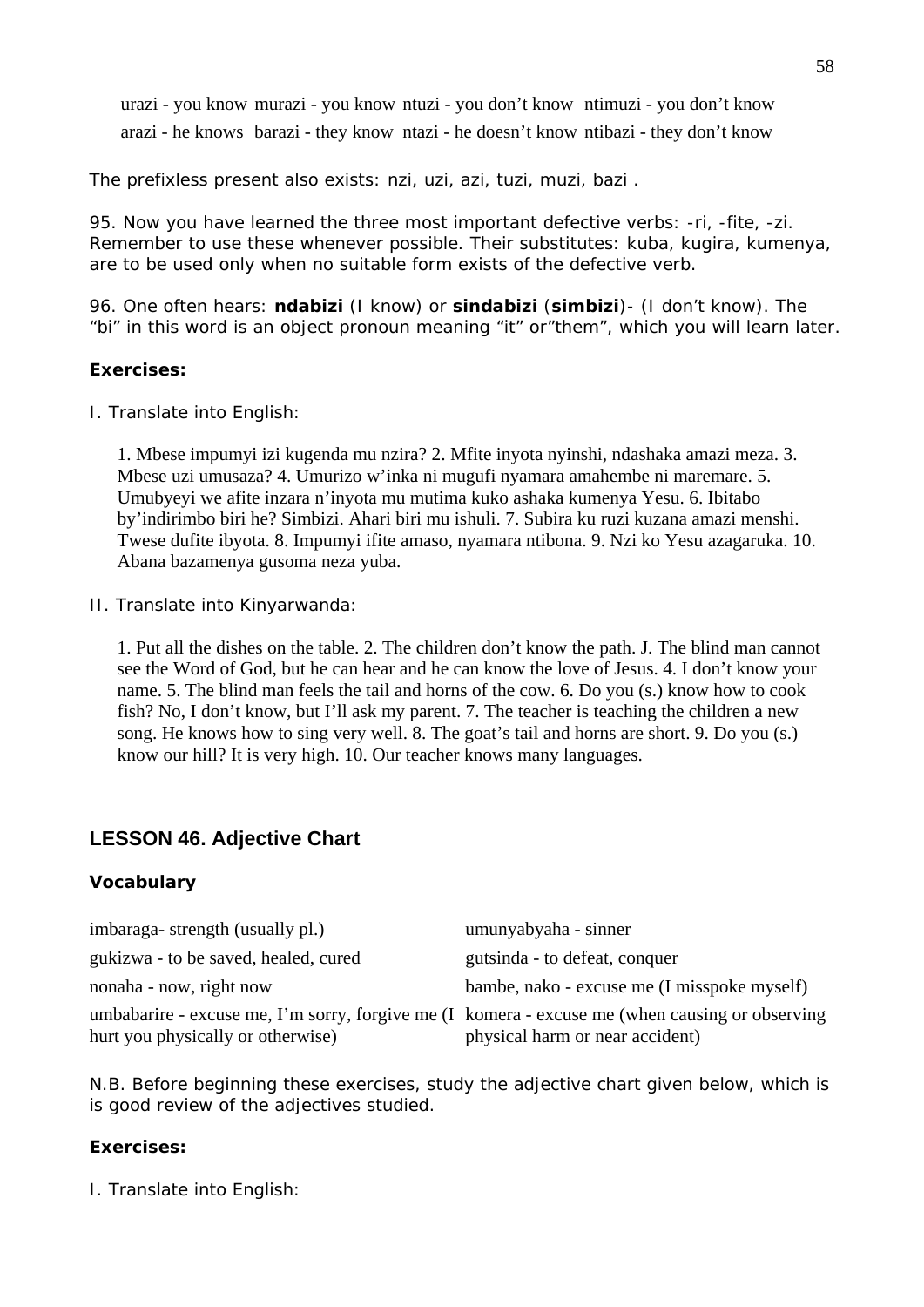1. Twese dushobora gutsinda Satani mu mbaraga za Yesu. 2. Mu rugo rwacu hari abanyabyaha benshi, ariko Yesu afite imbaraga zo gukiza bose (do not translate zo). 3. Ndashaka kugura ibindi bishyimbo byinshi, nyamara simfite akafaranga menshi cyane. 4. Injangwe zingahe ziri mu nzu ye? Hari eshatu. 5. Urugo rwe ni runini cyane, kandi ni rwiza. 6. Umbabarire, sinshobora kuza iwanyu nonaha, ariko nzaza undi munsi. 7. Hari imitima, nako, imitsima ingahe ku meza? 8. Umwana afite ubushye bubi ku kuguru. 9. Uyu munsi ndashaka kwandika inzandiko cumi n'ebyiri. 10. Sinibuka neza ibitangaza byose bya Yesu.

#### II. Translate into Kinyarwanda:

1. The man has much faith; he will be saved. 2. Many sinners will be saved because they will hear the Word of God and will confess their sins and will believe Jesus. 3. I have only a little (use "few") strength, but I like to work. 4. Jesus will help His people to defeat Satan and sin. 5. The rich man has many houses in his kraal (homestead); and he has eighty-four cows. 6. How many little stones (use diminutive) do you have? I have thirty-six. Look for (some) more. 7. Our friends are bathing in the river. 8. Write all the names of the pupils in my book. 9. We have much peace and joy because Jesus conquers sin. 10. How many people are in our new big church?

#### 97. **Adjective Chart**

|                |      | CLASS DESC.ADJ. NUMERAL POSS. ADJ. - OSE - NGAHE? - NDI - HE? |         |            |              |              |       |
|----------------|------|---------------------------------------------------------------|---------|------------|--------------|--------------|-------|
| $1.$ sing.     | mubi | umwe                                                          | wanjye  | wese       |              | undi         | uwuhe |
| pl.            | babi | babiri                                                        | banjye  | bose       | bangahe      | abandi abahe |       |
| 2. sing. mubi  |      | umwe                                                          | wanjye  | wose       |              | undi         | uwuhe |
| pl.            | mibi | ibiri                                                         | yanjye  | yose       |              | indi         | iyihe |
| 3. sing. mbi   |      | imwe                                                          | yanjye  | yose       |              | indi         | iyihe |
| pl.            | mbi  | ebyiri                                                        | zanjye  | zose       | zingahe      | izindi       | izihe |
| 4. sing. kibi  |      | kimwe                                                         | cyanjye | cyose      |              | ikindi       | ikihe |
| pl.            | bibi | bibiri                                                        | byanjye | byose      | bingahe      | ibindi ibihe |       |
| 5. sing. ribi  |      | rimwe                                                         | ryanjye | ryose      |              | urundi uruhe |       |
| pl.            | mabi | abiri                                                         | yanjye  | yose       | angahe       | andi         | ayahe |
| 6. sing. rubi  |      | rumwe                                                         | rwanjye | rwose      |              | urundi uruhe |       |
| pl.            | mbi  | ebyiri                                                        | zanjye  | zose       | zingahe      | izindi izihe |       |
| 7. sing. kubi  |      | kumwe                                                         | kwanjye | kose       |              | akandi akahe |       |
| pl.            | tubi | tubiri                                                        | twanjye | twose      | tungahe      | utundi utuhe |       |
| 8. sing. bubi  |      | bumwe                                                         | bwanjye | bwose      |              | ubundi ubuhe |       |
| pl.            | mabi | abiri                                                         | yanjye  | yose       | angahe       | andi         | ayahe |
| 9. sing. kubi  |      | kumwe                                                         | kwanjye | $k(w)$ ose |              | ukundi ukuhe |       |
| pl.            | mabi | abiri                                                         | yanjye  |            | yose angahe  | andi         | ayahe |
| 10. sing. habi |      | hamwe                                                         | hanjye  | hose       |              | ahandi he?   |       |
| pl.            | habi | habiri                                                        | hanjye  |            | hose hangahe | ahandi he?   |       |

N.B. The word **-he**? in the preceding table you will study later. **He**? is an adverb, meaning "where?".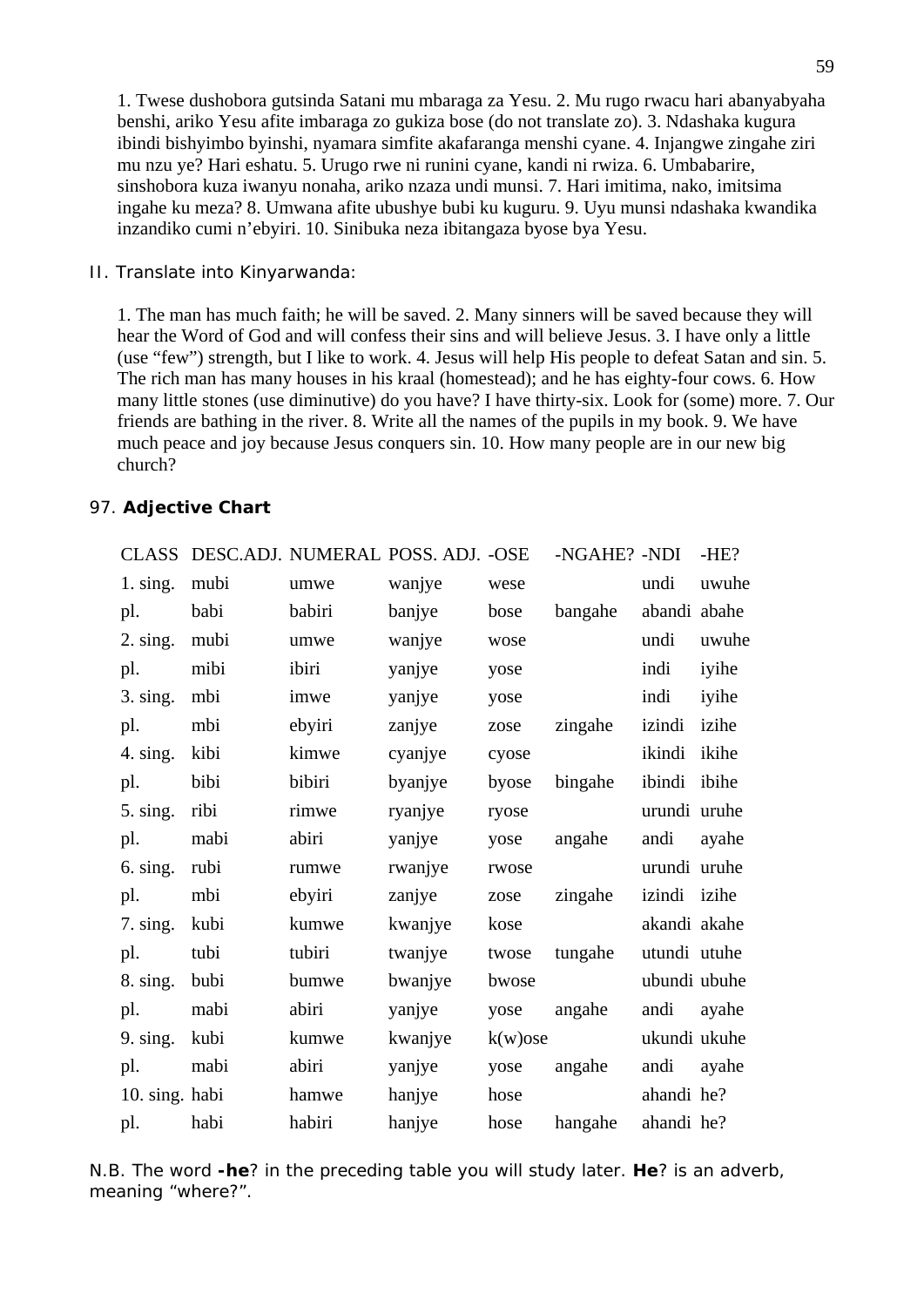# **LESSON 47. Word Order**

## **Vocabulary**

rwose - completely, very much kure - far, far away

hafi - near (Note: **kure** and **hafi** must be followed by **ya** before a noun or pronoun.)

When **kure** and **hafi** are followed by a pronoun, the possessive adjective is used e.g., hafi yanjye - near me. With a noun: hafi y'inzu - near the house.

## 98. **Order of adjectives.**

1) You have already learned that the possessive adjective must follow immediately the noun it modifies, no matter how many other adjectives there may be.

2) Also, you have learned that **-ndi** - other, must precede the noun it modifies, and it removes the initial vowel of the noun. e.g. abandi bantu benshi - many other people.

3) The adjective **-ngahe** - how many? follows all other adjectives. e.g. abandi bahungu banini bangahe? - how many other big boys?

4) If several descriptive adjectives modify one noun, the order is not important, although in some localities it seems to be preferred that adjectives of quantity, such as **-inshi** and **-ke** (**keya**) come after the other descriptive adjectives. e.g. inka zacu nini nyinshi - our many big cows. 5) The adjective **-ose** - all, preferably follows other adjectives. e.g. ibiti bye binini byose - all his big trees

6) The numeral adjectives usually follow any other descriptive adjectives, though it is not absolutely essential that they do, e.g. abana be bato babiri - his two small children.

99. A further note about some adjectives. **-inshi** and **-ke (-keya)** mean "many" and "few", but in their singular forms they are used of things which are uncountable or abstract, e.g. ifu nyinshi - much flour; umuyaga myinshi - a strong wind (never say umuyaga munini or mutoya); umunyu mufe - a little salt; kwizera guke - a little faith.

100. **Position of adverbs.** Most adverbs follow the word they modify, though some prefer to put cyane at the end of the sentence if there are not too many words between it and the verb it modifies. e.g. A good man works hard - Umugabo mwiza arakora cyane. A very good man works - Umugabo mwiza cyane arakora.

## **Exercises:**

I. Translate into English:

1. Kibuye ni kure cyane; banguka kugenda. 2. Izindi mbwa zacu nini ebyiri ziri hafi y'inzu. 3. Umuzungu muremure arabanguka rwose. 4. Tuzajya vuba mu gihugu cya kure cyane. 5. Abahungu beza bose bakora neza mu mirima yabo minini. 6. Umuzungu afite abana bato bangahe? Ni batanu, kandi bose ni beza. 7. Umugabo azana amata meza menshi cyane iminsi yose. 8. Umugabo wanjye aragaruka nimugoroba guhemba abakozi be bose. 9. Abakozi barubaka neza cyane inzu nini y'umwigisha wacu. 10. Dufite udusandugu tunzinya dutanu.

umuzungu - white person, European kubanguka - to hurry (to kubanguka - to hurry (to go)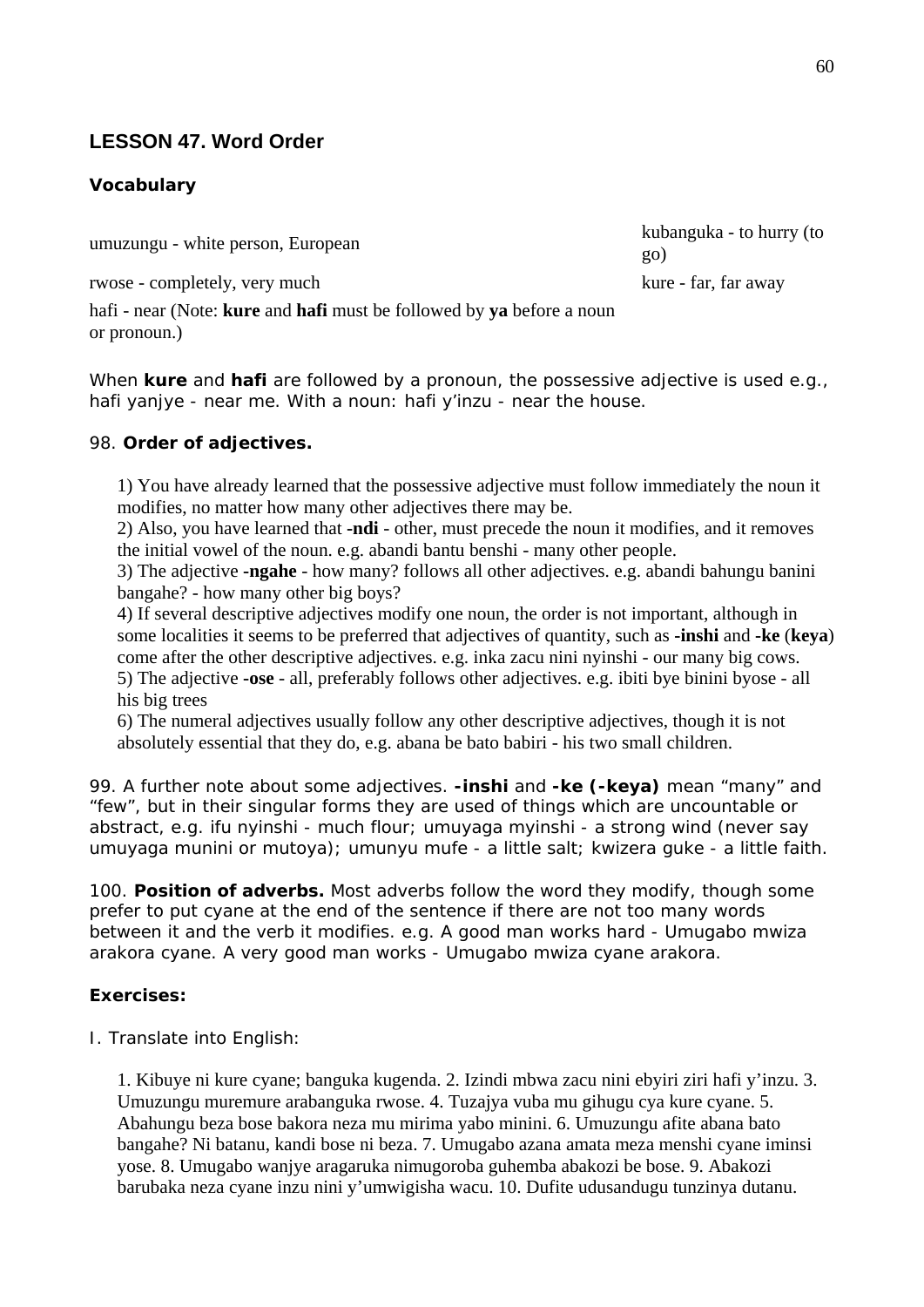II. Translate into Kinyarwanda:

1. The rich man has very many nice large cows. 2. Put the chair on the floor near my small table. 3. Hurry to go to school; the other boys are there (aho). 4. Perhaps we will receive three other good books soon. 5. Your three little children are over there near the school. 6. Where are all my nice new clothes? They are in your box. 7. There is another long, wide river near our hill. 8. The girls are cooking a few small fish on the stove. 9. Minani's child has a few more jiggers in his feet. 10. Our wonderful living Savior has much love and mercy.

# **LESSON 48. Personal Pronouns**

## **Vocabulary**

urupfu - death (no pl.) kubabarira - to forgive ubushobozi - power (no pl.) kugwa - to fall ubwami - kingdom (no pl.) gupfa - to die

101. **Personal pronouns.** Though the personal pronouns as subjects do not have to be, expressed other than by the personal prefixes (i.e. **n**dagenda - **n** is the personal prefix), these pronouns exist and are needed in many instances.

|                         | jyewe (sometimes jye) - I, me twebwe - we, Us (sometimes twe) |
|-------------------------|---------------------------------------------------------------|
| wowe (we) - you $(s'.)$ | mwebwe - you (pl.) (sometimes mwe)                            |
| we - he, him, she, her  | bo - they, them                                               |

The **we** in parentheses after **wowe** is to indicate that sometimes this pronoun is simply **we**. The third person singUlar **we**looks the same as this short form of the 2nd person, but in pronunciation it is clipped off a bit shorter than the 2nd person. Get an African to say both sounds for you.

Caution: Do not try to use these words as objects of verbs. One would never say "ndabona wowe" for "I see you". You will learn later how to say that correctly.

These pronouns may be used as subjects of verbs when emphasis is desired; e.g. Jyewe nzaguma aha ariko wowe uzagenda - **I** shall stay here, but **you** will go.

102. **Muri and kuri.** The prepositions **mu** and **ku** change to **muri** and **kuri** before: 1). proper names, 2) most words beginning with consonants, 3) the personal pronouns, 4) the demonstratives (these will be taught in a later lesson). e.g. muri Yesu - in Jesus kuri twe - to us, unto us

Exceptions: 1) With certain names of places they remain **mu** and **ku**. e.g. mu Kirambo is the form used for "at Kirambo".

2) Before infinitives it does not change. e.g. ndi mu gusoma - I am reading right now. This form is often used to express the idea of "to be in the act of … " like the French "en train de."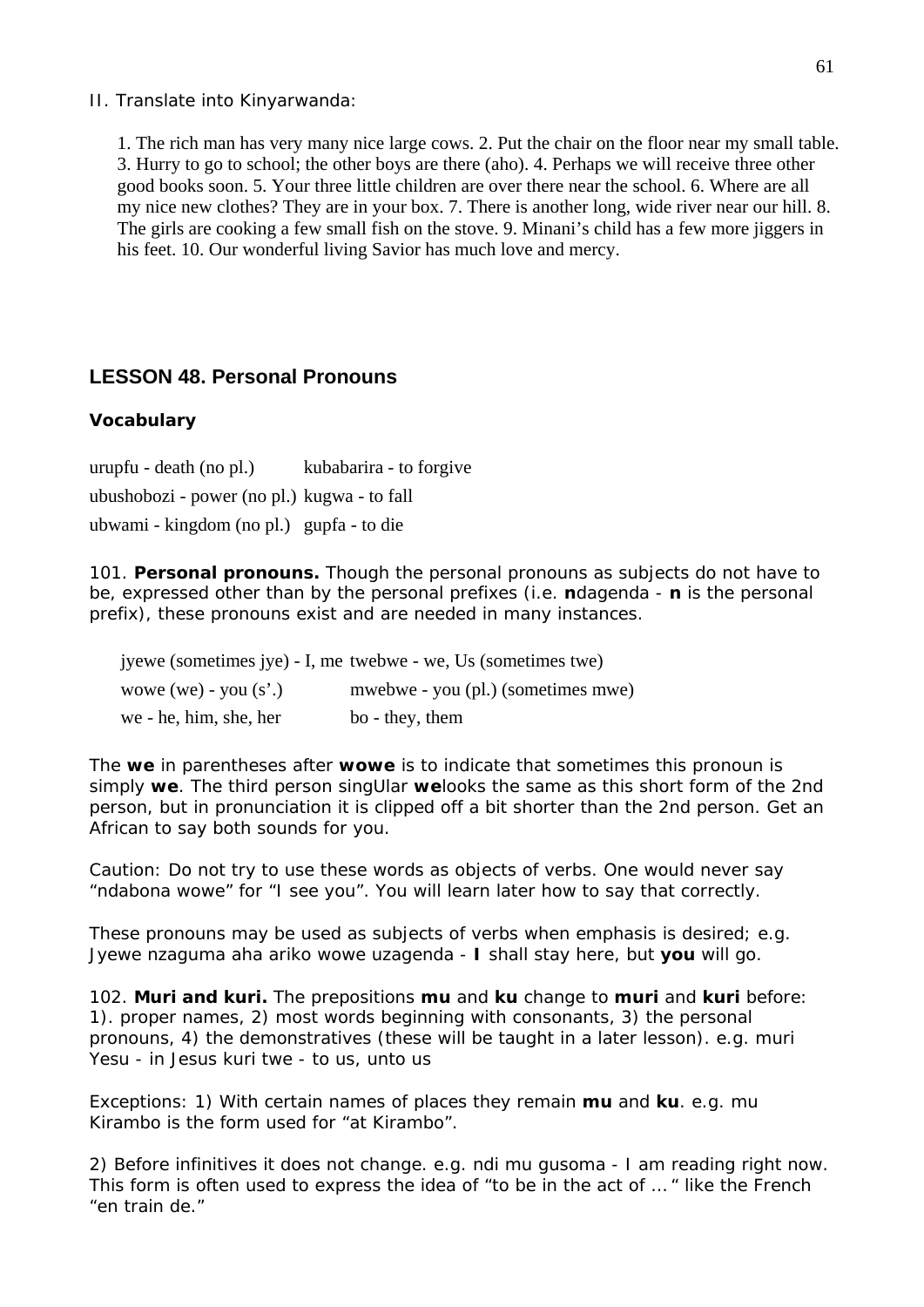## **Exercises:**

I. Translate into English:

1. Jyewe ndashaka kuguma muri Yesu Kristo Umukiza wanjye. 2. Muri mwe hari benshi (insert "whom") Yesu ashaka gukiza. 3. Imana ifite ubushobozi bwinshi bwo (do not translate bwo) gutsinda Satani. 4. Twebwe tuzi Yesu; tuzinjira mu bwami bw'Imana, ariko abanyabyaha bazabona urupfu. 5. Yesu ni Umukiza wacu; abantu bose (insert "who") bazagenda kuri we bazakizwa. 6. Ni wowe (insert "who") ukunda gufasha ababyeyi cyane. 7. Jyewe nkunda ibigori, ariko wowe ukunda cyane inyama. 8. Subira kuri Petero vuba; ari mu gupfa. 9. Abantu bashobora kugwa mu cyobo kuko kiri hafi y'inzira. 10. Bara abigishwa bose; umwe muri bo afite indwara mbi.

II. Translate into Kinyarwanda:

1. Jesus does not want sin in His people; He will forgive everyone his sins. 2. Come to Jesus; He wants to save every person. 3. We can all receive new life in Jesus, but death is in Satan. 4. You (s., emphasis) are you abiding (staying) in Jesus? Do you have His peace in your heart? 5. Send a letter to Matayo. 6. Among you (pl.) there are rich people and poor people, men and women. 7. Come to me; I will buy your eggs. 8. We (emphasis) want to have power (insert bwo) to defeat sin and (no) to enter the kingdom of God. 9. The old man will die soon; we want to go to him to speak words of love. 10. Do you (pl.) see the people over there? My child is among them.

# **LESSON 49. Review**

- I. Questions:
	- 1. Where does **ryari** come in the sentence? What does it mean?
	- 2. What word is used for "to wash": 1) clothes, 2) dishes, 3) hands, 4) floor 5) feet, 6) vegetables, 7) whole body?
	- 3. Give the imperative of: kwandika, kwoza, kwizera (and the meanings).
	- 4. Where does **-ndi** come in the sentence? What does it mean? What effect does it have on the noun accompanying it?
	- 5. Explain the difference between **gusaba** and **kubaza**.
	- 6. What verb supplies the missing parts of **-zi**? What does **-zi** mean? What tenses do you know of this verb?
	- 7. Where does **-ngahe** come in the sentence? What does it mean? Give a sentence using it.
	- 8. When may **-inshi** and **-ke** be used in'the singular?
	- 9. Where do most adverbs come in the sentence?
	- 10. Give the six personal pronouns.
	- 11. When do **mu** and **ku** change to **muri** and **kuri** (4 occasions)?

II. Make the adjectives: -ose, -ngahe, -ndi, -njye, -bi, and the numerals (using "one" and "two" only) agree with the following words. Give both the singular and plural whenever possible.

- 1. umushumba
- 2. umuti
- 3. ihene
- 4. akana
- 5. igisebe
- 6. ubuntu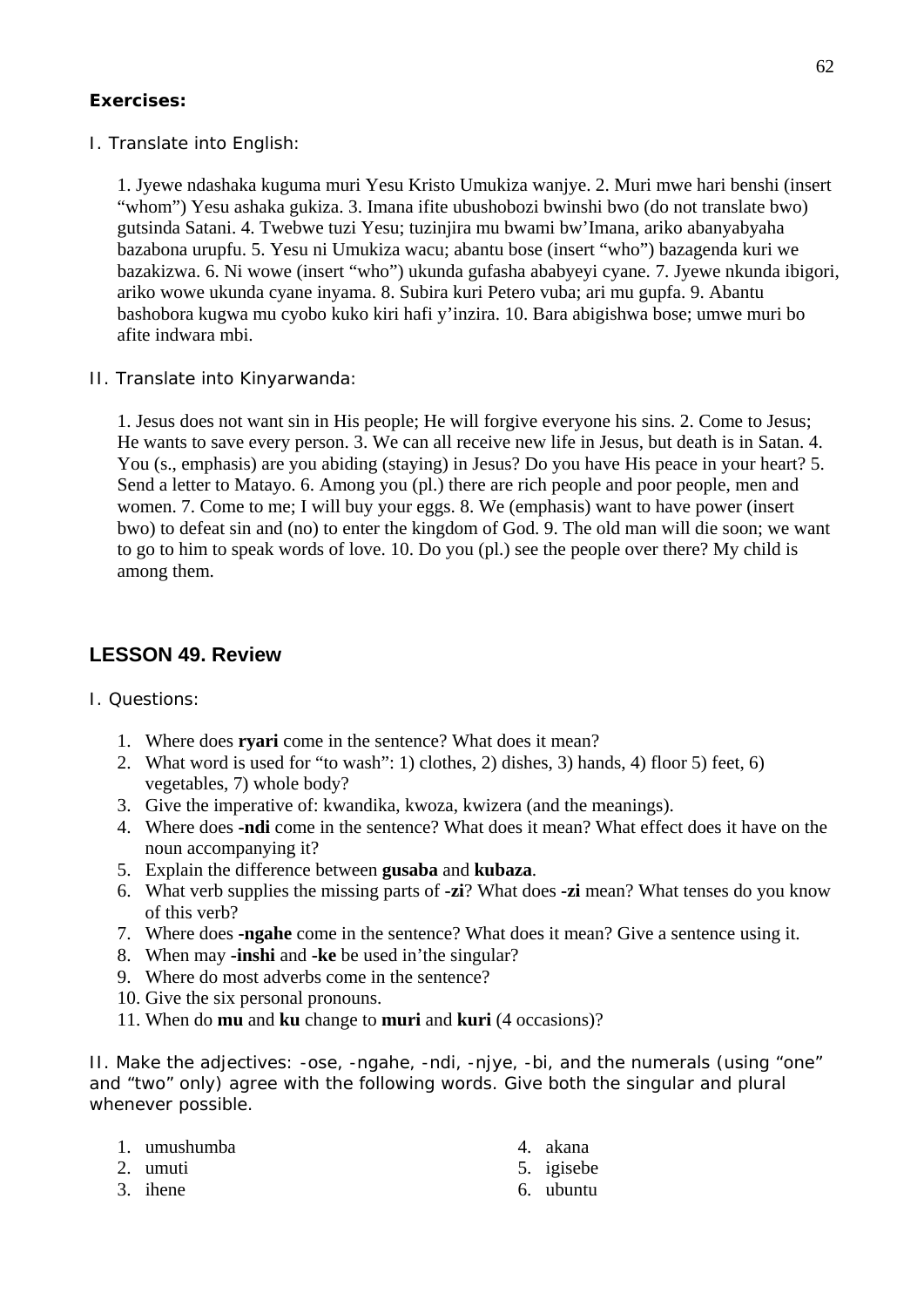8. ahantu

9. izina 10. urutunguzo

## **LESSON 50. Reading Lesson**

### **Vocabulary**

| kujyana - to take with one, go with                                 | kwica - to kill                                  |
|---------------------------------------------------------------------|--------------------------------------------------|
| kureba - to look at, look, see (in sense of "go to see")            | guhenda - to overcharge, extort, be<br>expensive |
| gushuka - to deceive                                                | kurira - to cry, weep                            |
| kugira ngo - to think that, suppose that, so that, in order<br>that |                                                  |

Note: kujyana igitabo - to take a book (with); kujyana na Petero - to go with Peter

Read the following aloud to an African and have him (her) help you with pronunciation. Then translate (present verbs may be translated as past):

Yosefu na Bene Se (his brothers)

Umunsi umwe Yakobo atuma Yosefu, umuhungu we, kureba bene se cumi n'umwe, kuko bajya kure kujyana inka n'ihene zabo. Bene se babona Yosefu baravuga, bati (do not translate **bati**, nor **ati**, as you see it later). Ntidukunda Yosefu, tumwice (let us kill him). Umwe mukuru, Reyubeni, aravuga, ati Oya, tumushyire (**mu** is "him") mu cyobo. Reyubeni ashaka gukiza Yosefu, nyamara abandi bene se baranga rwose. Abandi bene se bafata imyenda ya Yosefu kugira ngo bayohereze (so that they might send them) kuri se (their father). Vuba haza abantu benshi. Bene se ba Yosefu baramufata (mu= him) baramugura. Abandi bantu bamujyana mu gihugu cya Egiputa. Bene se bashyira amaraso y'ihene ku myenda ye kuko bashaka gushuka Yakobo. Bohereza imyenda ya Yosefu kuri Yakobo. Baravuga, bati Reba neza. Mbese ni imyenda ya Yosefu? Yakobo areba imyenda, agira ngo Yosefu yishwe (was killed) n'inyamaswa (**na** can mean "by"). Ararira cyane.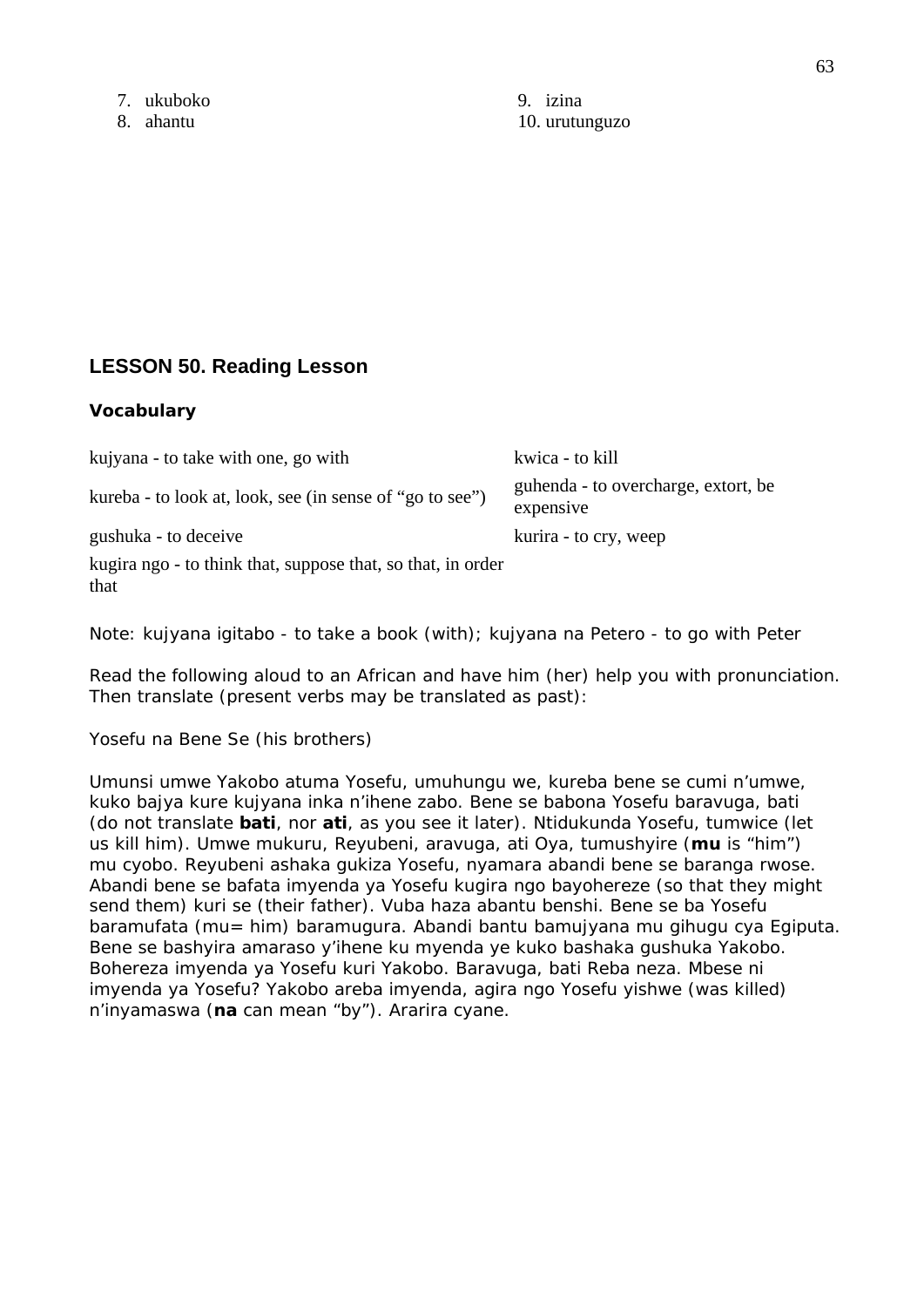# **LESSON 51.Ordinary Past Tense**

## **Vocabulary**

kunywa (nyoye) - to drink ibiryo - food gucana (canye) - to light (fire, lamp) kare - early kurya (r**i**ye) - to eat

103. **Ordinary Past Tense.** All the tenses dealt with thus far were formed by changes in the prefix. But the past tenses are formed by changing the suffix as well as the prefix. There are some rules to go by for forming these suffixes, but since so many verbs are irregular in this respect, the past stem will be given with all verbs from now on.

Here are the past stems of a few verbs that you have learned:

gukora - -koze kuvuga -vuze kugenda -giye kuzana -zanye kujya -giye

Now note the conjugation:

nakoze - I worked twakoze - we worked wakoze - you (s.) worked mwakoze - you (pl.) worked yakoze - he, she worked bakoze - they worked

The rule for forming this tense is: personal prefix  $+ a$  (which is the tense sign),  $+$ past stem of verb: n - a - koze

Note the contraction: u-a-koze becomes **wakoze**; a-a-koze becomes **yakoze**; tu-akoze becomes **twakoze**, etc.

104. The main use of this tense is to express that which has happened earlier in the same day; it may also be used for that which happened at a previous time, but the tone is different.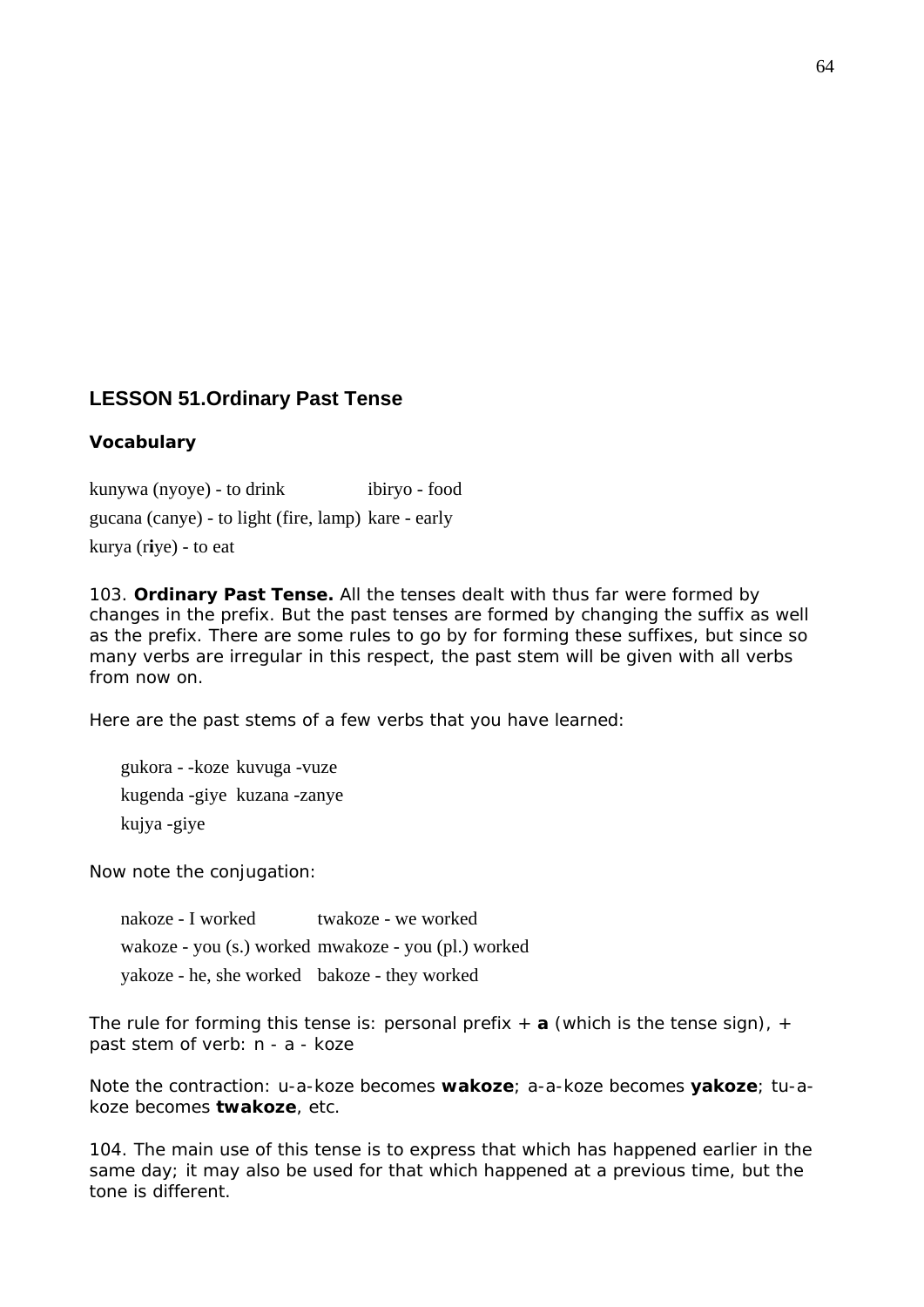**Past today** (if nothing follows the verb)

nakoze twakoze wakoze mwakoze The tone on a is long and low. yakoze bakoze

If something follows the verb (other than **cyane** or **ati**) , the **singular** takes a short **a**, but it is still a low tone, whether long or short.

nakoze imirimo tw**a**koz'e imirimo wakoze imirimo mw**a**koze imirimo yakoze imirimo b**a**koze imirimo

**Past time before today**: The form is the same but the tone is high. (See par. 141)

I. Translate into English

1. Abagabo ibagiye kare mu gitondo kuko bafite akazi kenshi. 2. Mwagiye kare cyane gushaka ibiryo byanyu. 3. Abana bariye ibiryo bike. 4. Ejo umwigisha yavuze amagambo meza mu ishuri. 5. Twacanye umuriro mwinshi kuko dushaka guteka vuba. 6. Abakozi bakoze umunsi wose kuko bashaka amafaranga menshi. 7. Inshuti yanjye yavuze ko izagaruka vuba cyane. 8. Abana banyoye amata yose mu gitondo. 9. Umukene yariye ibiryo byinshi maze (then) yagiye. 10. Umukozi yazanye inkwi nini mu nzu.

II. Translate into Kinyarwanda:

1. Two boys worked well in the garden but the other three worked badly. 2. You (pl.) drank much dirty water. 3. The children brought their books to school today because they want to read. 4. The girl brought wood and she lit a big fire. 5. We eat meat and beans and bananas, and we drank much water. 6. I worked hard yesterday, and I brought my food. 7. What did you (s.) say? I said that I will come back tomorrow. 8. The girls made a fire because they want to cook (some) meat and (some) sweet potatoes. 9. Where did you (pl.) go yesterday? We went to Cyangugu to buy (some) food. 10. I think that Mary brought a new chair to school.

# **LESSON 52. Rules for Past Endings**

## **Vocabulary**

| umusore - young man (unmarried) inkumi - young lady (unmarried) |                                                           |
|-----------------------------------------------------------------|-----------------------------------------------------------|
| ingurube - pig                                                  | kuvura (ye) - to treat (sickness), to doctor              |
| umuganga - doctor                                               | kwa - to (before name of person as doctor, teacher, etc.) |

105. In forming the past stems there are certain rules to go by, but as stated before, there are many irregularities.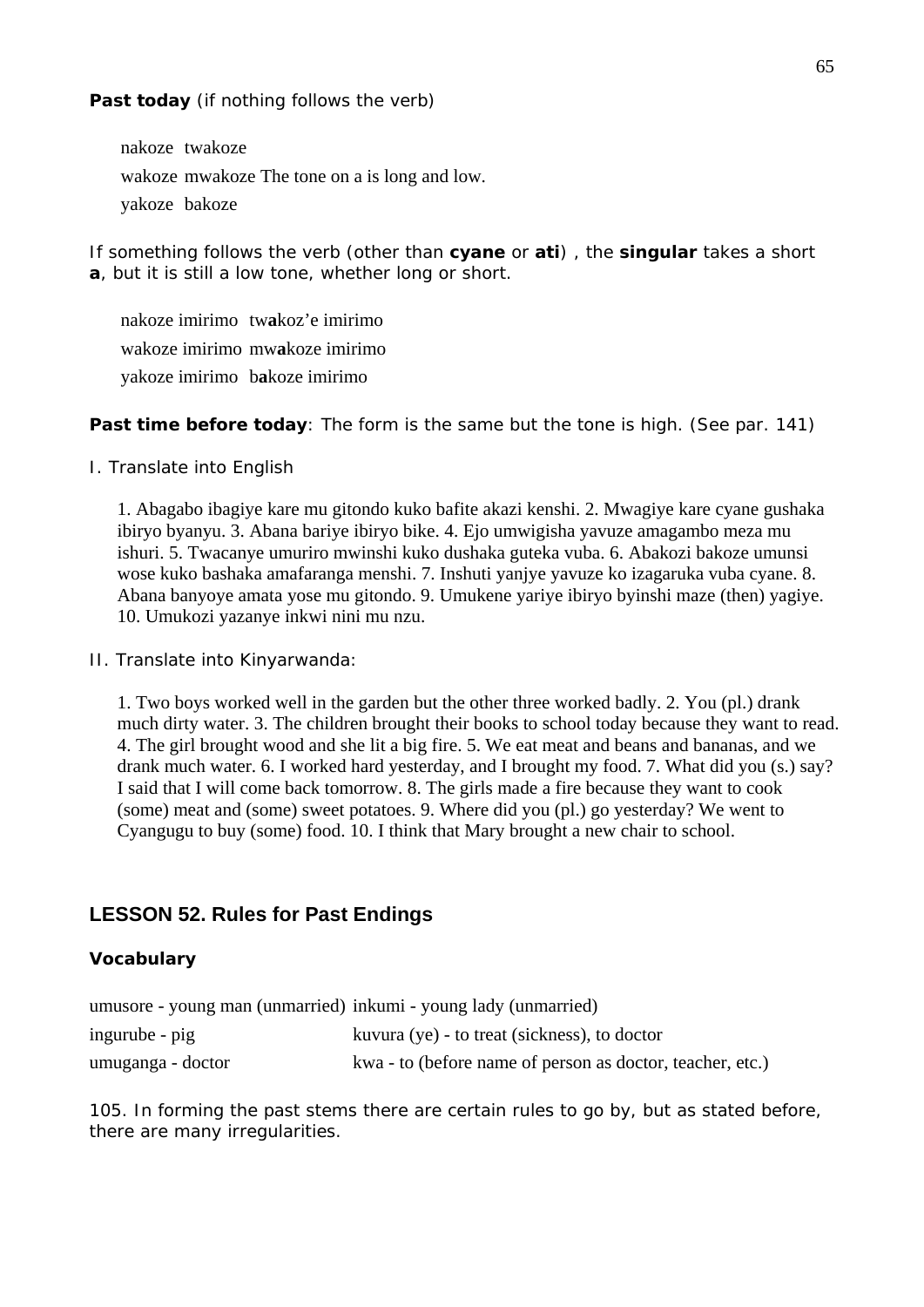Here in the first column are the final syllables of present stems; in the second column are the forms to which these stems regularly change for the past; in the third column are examples.

| -ba         | -bye                      | guhemba -hembye, kureba -rebye                                       |
|-------------|---------------------------|----------------------------------------------------------------------|
| -da, ga -ze |                           | gukunda - kunze, kuvuga - vuze                                       |
| -ha         | -shye                     | kwubaha -ubashye                                                     |
| -ka         | -tse                      | guteka - tetse                                                       |
| -ma         | -mye                      | gusoma -somye                                                        |
| -na         | -nye, nnye                | kubona -bonye, gukena -kennye                                        |
| -nya        | -ntje (sometimes -nye)    | kugabanya -gabanije, kumenya -menye                                  |
| -ra         | (see note par. $106$ )    |                                                                      |
| -sa         | -she                      | kumesa -meshe                                                        |
| -ta         | -se (sometimes -she)      | gukubita - kubise, gufata - fashe                                    |
| -sha        |                           | -shije, -sheje, -hije, -heje kwigisha -igishije, kunesha -nesheje    |
| -shya       |                           | -shije, -sheje, -hije, -heje gushyushya -shyuhije, kureshya -resheje |
| -za         | $-je$ , $-jije$ , $-jeje$ | kuza -je, gukiza -kijije, kweza -ejeje                               |

Note: A clue to determine whether the past suffix will contain **i** or **e** can be found in the A I U rule, paragraph 157.

106. There are several things that may happen to the suffix **-ra**.

1. In stems of two syllatles, when the first of these is long, the **-ra** changes to **-rye**. e.g. rut**e**ra t**e**ye kuv**u**ra -v**u**ye

2. In stems of two syllables, when the first of these is short, the **-ra** changes to **-ze**. e.g. kugura guze kurira -rize gushyira -shyize

3. In stems of more than two syllables the **-ra** changes to **-ye**, if, the preceding syllable is short. e.g. kwinjira -injiye, kubabarira -babariye

4. Words of more than two syllables which end in -**o**ra or -**e**ra (a long vowel) often have their past stem in **-iriye** or **-ereye**. gusinz**i**ra -sinziriye, kuror**e**ra -rorereye. However, the vowel that is long in the present stem becomes short in the past.

Note: Verbs of one syllable stem follow no regular rule. All present stems end in **a**, except those of defective verbs, and all past stems end in **e**.

#### **Exercises:**

I. Translate into English:

1. Abakobwa bashatse kujya kwa muganga kuko azi kuvura. 2. Twabaze abasore n'inkumi; hari abasore cumi na batatu n'inkumi cumi n'ebyiri. 3. Abasore banyoye amazi mu ruzi. 4. Abakobwa babangutse cyane kugera hano uyu munsi. 5. Umujura yafashe intama eshatu. 6. Abantu benshi baje ku muganga kuko avura indwara nyinshi. 7. Umwana yarize kuko umubyeyi we yamushutse (mu = him). 8. Mbese mwageze mu rusengero ryari? Twageze mu rusengero mu gitondo. 9. Abana basinziriye neza mu ijoro ryose. 10. Abigisha bafashije abana gukora iki? Bafashije abana gusoma.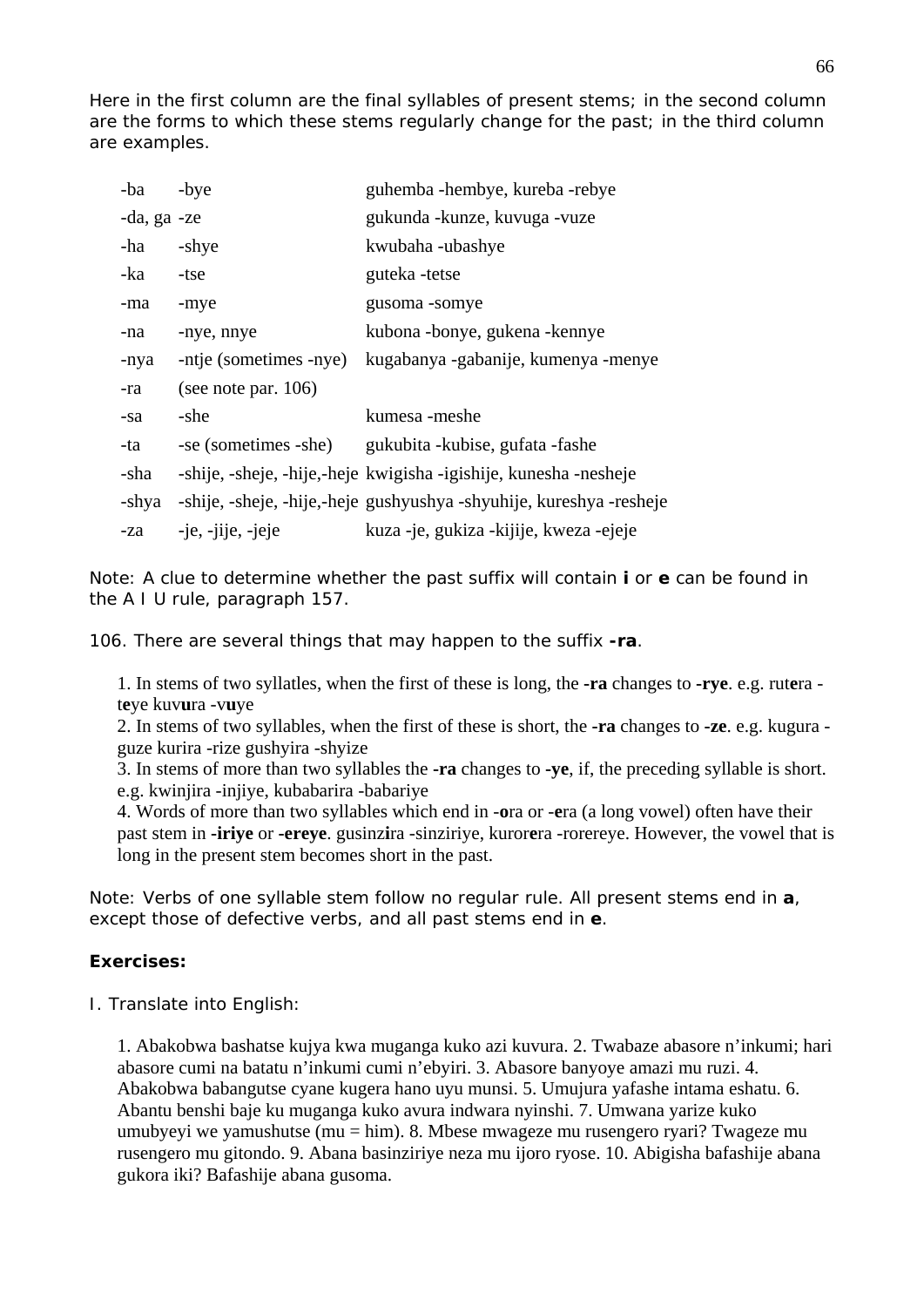II. Translate into Kinyarwanda: (Do not try to find a word for "did" - that is just the English way of making a question past.)

1. The doctor treated many people today; he knows much wisdom. (This soUnds queer in English, but is the way it is expressed in Kinyarwanda.) 2. I put the seeds in the box. Where are they now? 3. Did you (pl.) see the teacher's books? 4. Did you (s.) read the whole book of John today? 5. Jesus saved many people because they prayed (to) God. 6. We knew that you (pl.) came because we saw the children. 7. The thief deceived the rich man and took his things at (in) night. 8. The young man wanted to go with his friend. 9. The girls washed their clothes in the river. 10. The women cooked a lot of (many) corn and sweet potatoes.

## **LESSON 53. Past Verb Endings**

(Instead of a new vocabulary this time we give a table of all the verbs given thus far, with their past stems. Memorize as many of them as possible for this lesson, and the remainder for the vocabulary work in the following lesson.)

107.

| kwambara    | -ambaye    | -fite      | no past    |
|-------------|------------|------------|------------|
| kwandika    | -anditse   | kugaruka   | -garutse   |
| kwanga      | -anze      | kugenda    | -giye      |
| kuba        | -baye      | kugera     | -geze      |
| kubabarira  | -babariye  | kugira     | -gize      |
| kubanguka   | -bangutse  | kuguma     | -gumye     |
| kubanza     | -banje     | kugwa      | -guye      |
| kubara      | -baze      | kugurisha  | -gurishije |
| kubaza      | -bajije    | kugwa      | -guye      |
| kubika      | -bitse     | guhemba    | -hembye    |
| kubona      | -bonye     | guhenda    | -henze     |
| gucana      | -canye     | guhinga    | -hinze     |
| kwemera     | -emeye     | kwibagirwa | -ibagiwe   |
| kwereka     | -eretse    | kwibuka    | -ibutse    |
| gufasha     | -fashije   | kwica      | -ishe      |
| gufata      | -fashe     | kwiga      | -ize       |
| kwigisha    | -igishije  | kuririmba  | -ririmbye  |
| kwihana     | -ihannye   | kuronga    | -ronze     |
| kwinjira    | -injiye    | kurya      | -riye      |
| kwiyuhagira | -iyuhagiye | gusaba     | -sabye     |
| kwizera     | -izeye     | gusenga    | -senze     |
| kujya       | -giye      | gushaka    | -shatse    |
| kujyana     | -jyanye    | gushima    | -shimye    |
| kujugunya   | -jugunye   | gushobora  | -shoboye   |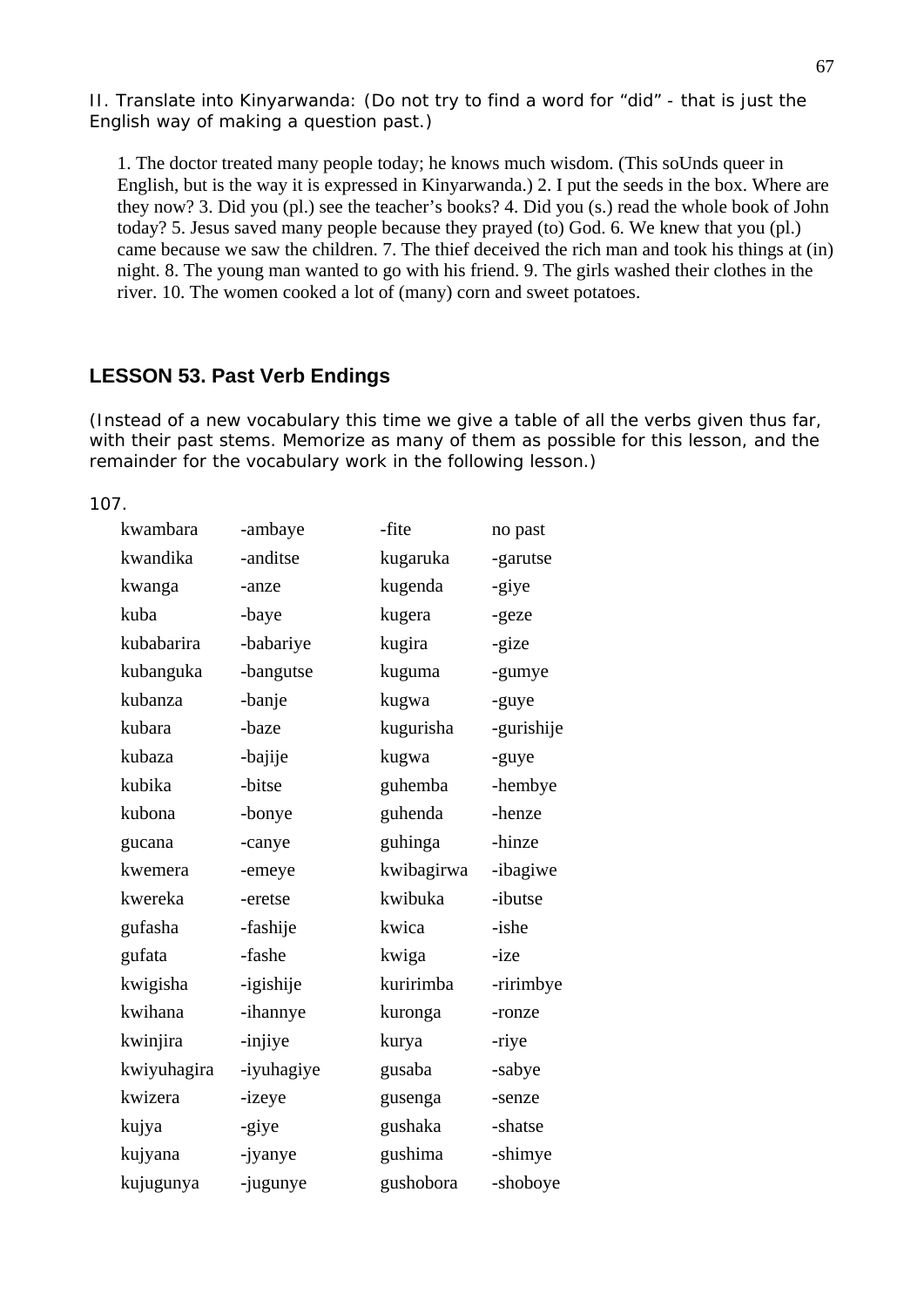| gukaraba  | -karabye | gushuka   | -shutse   |
|-----------|----------|-----------|-----------|
| gukiza    | -kijije  | gushyira  | -shyize   |
| gukizwa   | -kijijwe | gusinzira | -sinzirye |
| gukora    | -koze    | gusoma    | -somye    |
| gukubura  | -kubuye  | gusubira  | -subiye   |
| gukunda   | -kunze   | gutangira | -tangiye  |
| kumena    | -mennye  | guteka    | -tetse    |
| kumenya   | -menye   | gutsinda  | -tsinze   |
| kumesa    | -meshe   | gutuma    | -tumye    |
| kunywa    | -nyoye   | kwubaka   | -ubatse   |
| kwoga     | -oze     | kwumva    | -umvise   |
| kwohereza | -ohereje | kuva      | -vuye     |
| kwongera  | -ongeye  | kuvuga    | -vuze     |
| kwoza     | -ogeje   | kuvura    | -vuye     |
| gupfa     | -pfuye   | kuza      | -je       |
| kureba    | -rebye   | kuzana    | -zanye    |
| -ri       | no past  |           |           |
| kurira    | -rize    |           |           |
|           |          |           |           |

Note that in most instances it is only the last two letters of the stem which change. In the vocabularies from now on only the syllable which is changed will be shown, except where the whole stem changes.

In the above list the verbs whose stems begin with **o** or **u** have been given with **kw**as the infinitive, but remember that these-are often written without the **w**, **koza** rather than **kwoza**, **kumva** rather than **kwumva**.

No further grammar is given in this lesson. Spend your time learning these past suffixes.

Exercises:

I. Translate into English:

1. Abahungu bakubuye neza hose mu ishuri. 2. Mbese wabitse ibitambaro byiza byose? 3. Yesu yakijije Abanyarwanda benshi nyamara dushaka ko abandi benshi bakizwa. 4. Nahembye abakozi amafaranga magana inani na mirongwine n'abiri. 5. Twagarutse hano kuko dushaka kwumva Ijambo ry'Imana. 6. Abana baje mu ishuri, ariko batatu bagumye hanze. 7. Mbese mwakarabye neza? Oya, ntidufite amazi. 8. Umusore yaguye hasij hari ibuye mu nzira. 9. Twafashe imbeba eshatu nijoro. 10. Mbese waguze iki? Naguze inyama n'amavuta.

II. Translate into Kinyarwanda:

1. We helped our teacher today because he has much work. 2. Did you (pl.) sleep well in the night? 3. The child cried all day because he wanted food. 4. I counted all the men and women in church yesterday; I saw 83 men and 97 women (Write out numbers). 5. Our teachers went home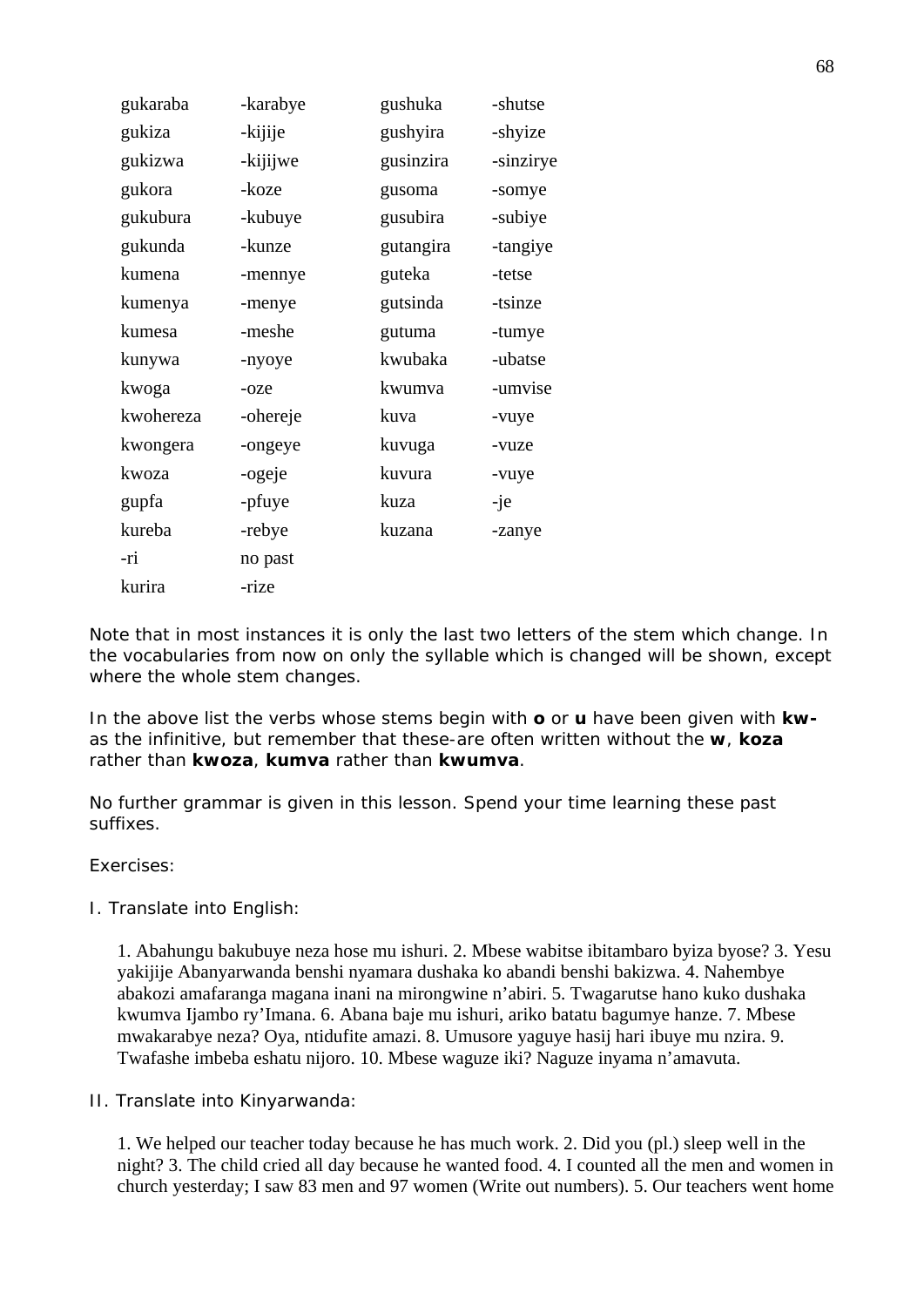(this) morning. 6. Where did you (s.) put away the dishes? I put ten in a box. 7. Jesus forgave Paul all his sins. He is a wonderful Savior. 8. What did you do today? 9. We sang many songs in church yesterday. I like to sing. 10. We went with the young men to look at the big river.

## **LESSON 54. Ordinary Past (continued)**

In this lesson, instead of a new vocabulary, continue memorizing the past suffixes of verbs given in Lesson 53.

108. For forming this past tense in agreements with nouns of classes other than first, it is important to remember the rules for vowel and consonant change. Here are some examples:

 Sing. Plural 2nd class wagiye yagiye 3rd class yagiye zagiye 4th class cyagiye byagiye 5th class ryagiye yagiye 6th class rwagiye zagiye 7th class kagiye twagiye 8th class bwagiye yagiye 9th class kwagiye yagiye

109. **Vowel stems in past.** For the conjugation of vowel-stem verbs in the ordinary past, remember that **a** before other vowels drops out. Thus:

nibagiwe - I forgot yubatse - he built bemeye - they agreed two eige - we washed mwanditse - you (pl.) wrote

#### **Exercises:**

I. Translate into English:

1. Inka zagiye ku ruzi kunywa amazi. 2. Twibagiwe kuzana ibitabo byacu. 3. Mbese mwogeje neza amasahane yose? 4. Twizeye ijambo rya Yesu kuko twumvise ibitangaza (insert "which") yakoze. 5. Ubukene bw'umugabo bwazanye amagorwa menshi n'ubwoba. 6. Ihene yanyoye amazi mu ruzi. 7. Inyamaswa zishe intama eshatu. 8. Inkumi zogeje amasahane mabi yose. 9. Injangwe yacu yafashe imbeba nyinshi. 10. Umuriro wazanye umwotsi mu nzu yose.

II. Translate into Kinyarwanda:

1. Two blind men went to the church to pray. 2. Thieves entered the house in the night because the man was sleeping hard (cyane). 3. The old man's workmen built a big house in his kraal. 4. I wrote the names of all the girls in the school. 5. The new books fell on the floor. 6. The old man died yesterday. 7. Did you (pl.) hear the words of the teacher? 8. Sin brought death to all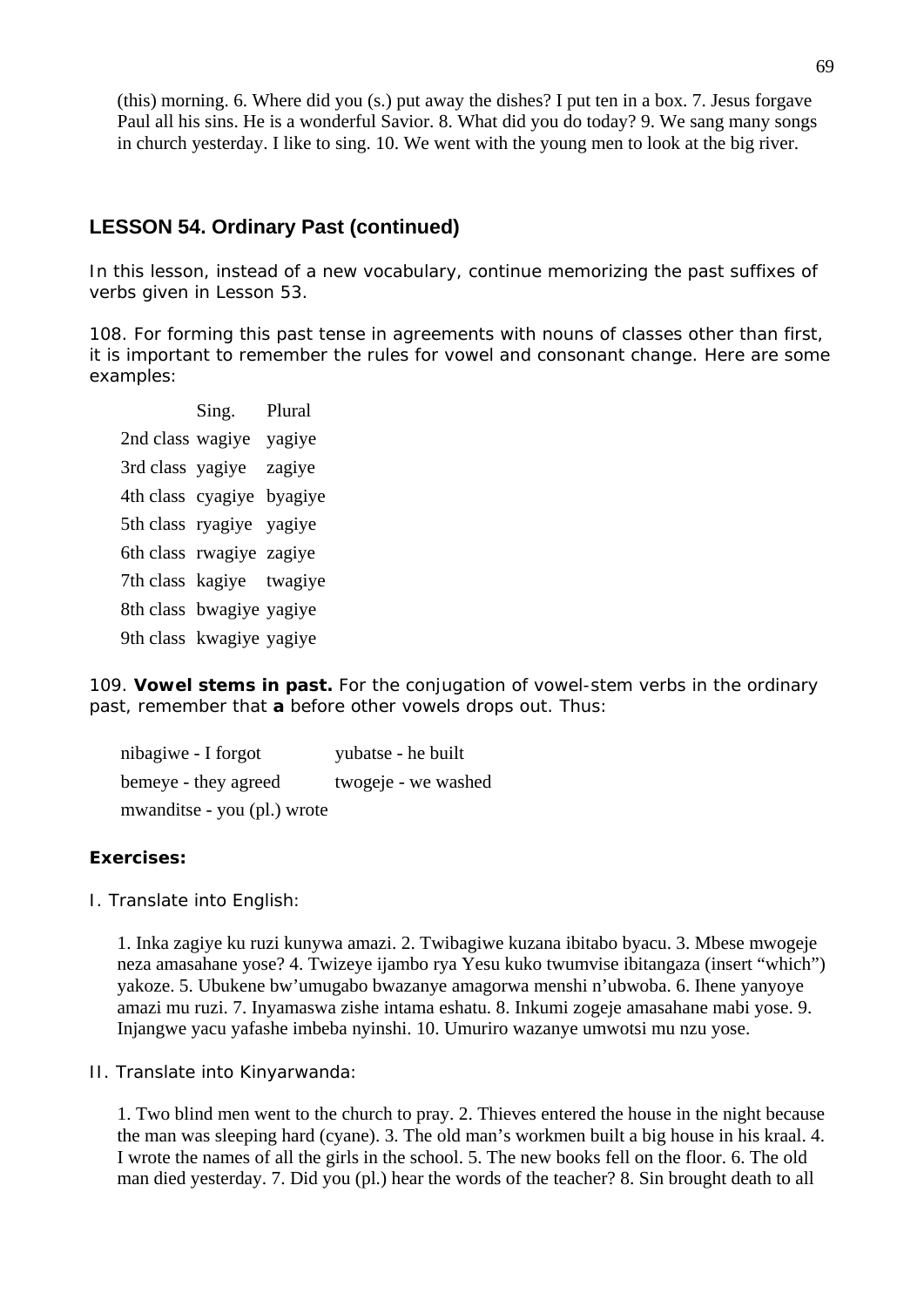people. 9. Did you (s.) remember to send three men to Kigali to buy food? 10. We repented of all our sins and Jesus came into our hearts.

## **LESSON 55. Negative of Ordinary Past**

## **Vocabulary**

iteraniro (5th) - meeting, crowd gukurikira - to follow urupapuro - paper, page cyangwa - or ikaramu - pencil (3rd sing., pl. may be 3rd or 5th)

110. **The negative of the ordinary past** is simply the negative prefix, personal prefix, tense sign, and past stem: nti - tw - a - koze.

sinagiye - I didn't go ntitwagiye - we didn't go ntiwagiye - you didn't go ntimwagiye - you didn't go ntiyagiye - he didn't go ntibagiye - they didn't go

The same rule applies for vowel-stem verbs: sinogeje - I didn't wash, ntibubatse they didn't build.

With other classes: inka ntizagiye - the cows didn't go

111. Remember that **kuva** is usually followed by **mu** or **ku** (par. 11), though it may not, always be, e.g. wavuye he? navuye mu ishuri - where did you come from? I came from school. (This implies that one has been **in** the school. If you said, "Navuye **ku** ishuri," you would mean, "I came from the area around the school."

## **Exercises:**

I. Translate into English:

1. Sinshobora kwandika urwandiko; sinazanye ikaramu yanjye. 2. Abantu bangahe bavuye mu rusengero? 3. Navuye mu byaha byinshi; ubu nzakurikira Yesu imyaka yanjye yose. 4. Mbese ntimwazanye amakaramu yanyu n'impapuro zanyu? 5. Iteraniro rinini ryakurikiye Yesu hose, ntiryashatse kuva kuri we. 6. Ababyeyi bacu ntibubatse inzu nini cyane. 7. Mbese ntiwaguze impapuro n'ikaramu? 8. Imbwa ntizaje mu rusengero; ntitwashatse ko zinjira. 9. Inyamaswa ntizumvise abantu; nuko rero (so) bafashe nyinshi. 10. Umujura ntiyabonye ibintu byinshi kuko umusore yinjiye mu nzu.

II. Translate into Kinyarwanda:

1. The boys didn't come from the school; they came from church. 2. The children wrote on all the paper and we didn't have any other. 3. The blind men fell; they couldn't see the path. 4. Didn't you (s.) want to cook the sweet potatoes in the evening yesterday, or did you forget? 5. The young men did not eat all the beans. 6. We didn't ask the teacher to write a letter because he is very busy (= has much work). 7. Didn't you (pI.) bathe this morning? Your legs are very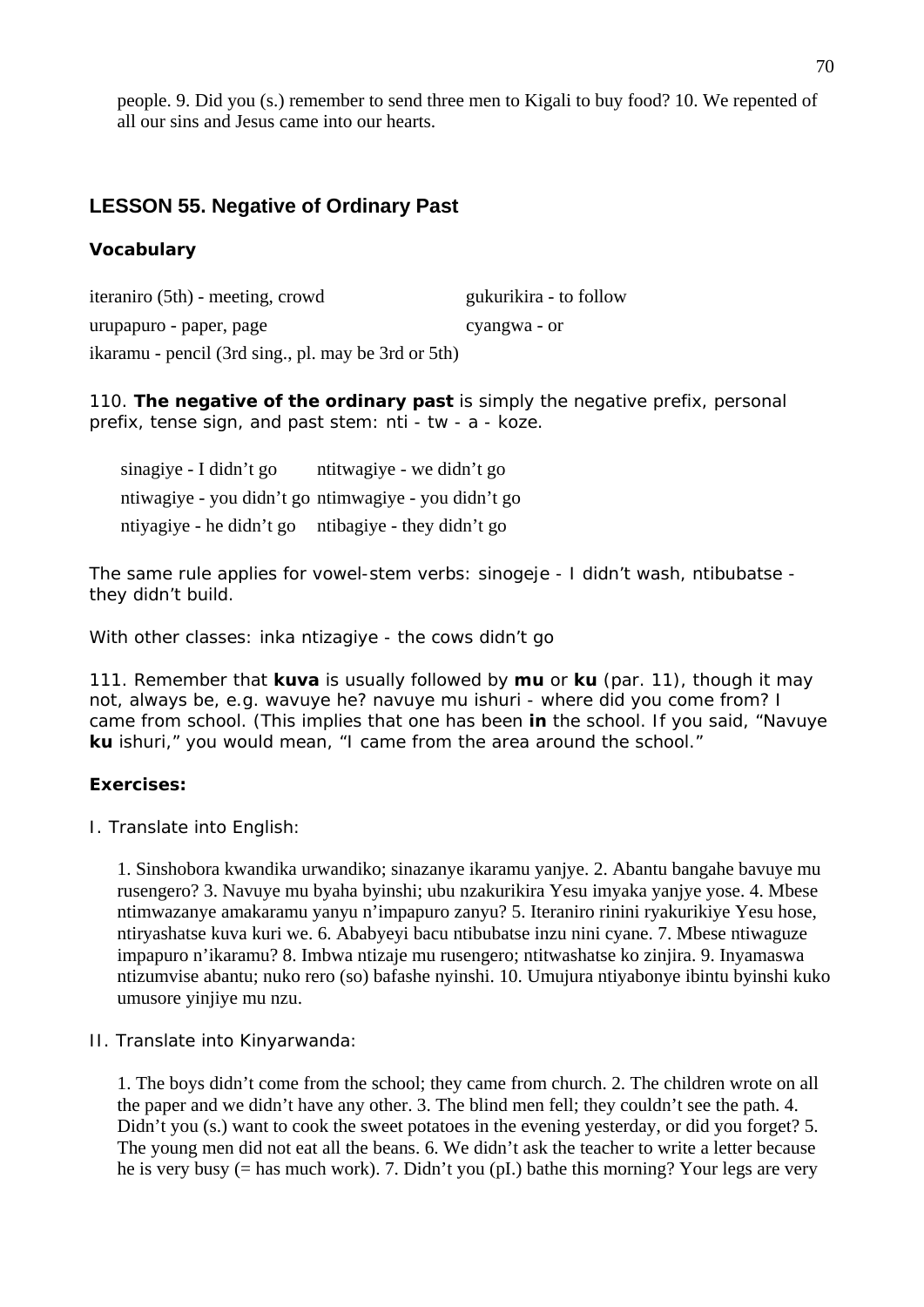dirty. 8. They sang two songs at church, but I didn't sing. 9. Didn't the young girls agree to hoe in our garden today? 10. The dog didn't look at the cat; it looked for food.

## **LESSON 56. Past of -ri; -ga tense**

#### **Vocabulary**

umufundi (Sw.) - mason, skilled workman akabande - valley gutaha (shye) - to go home, quit work gusura (ye) - to visit, go to visit kurangiza (je) - to finish (tr.) kuzamuka (tse) - to go up (as hill) kumanuka (tse) - to go down

112. For the past of **-ri** there is no change in the suffix; it is as follows:

nari - I was twari - we were wari - you (s.) were mwari - you (pl.) were yari - he, she was tari - they were

There is no other simple past tense for **-ri**, so this form is used whenever any past time of **-ri** is expressed.

For agreement with nouns of other classes this verb follows the regular rules (see par. 108).

113. The negative is the same with, of course, the negative prefix: sinari, ntiwari, ntiyari, etc.

114. **-ga tense.** The suffix **-ga** is added to the present stem of a verb with a past prefix:

1) To express continuous past action, e.g. I was hoeing - nahingaga, I was not hoeing sinahingaga

2) To express habitual past action. I liked to learn - nakundaga kwiga.

3) Past time after the word **igihe**: Nakubonye igihe wavaga mu ishuri - I saw you when you came from school. Naje igihe wandikaga - I came while you were writing.

#### **Exercises:**

I. Translate into English:

1. Umufundi yari hano ejo nyamara uyu munsi ari imuhira. 2. Mbese wairangije imirimo yose? Oya, sinari hano. Nzarangiza vuba. 3. Abakozi base batashye ariko bazagaruka ejo. 4. Twari mu ishuri mu gitondo cyose kandi twigaga byinshi. 5. Abagore bari mu kabande guhinga. 6. Mwari he ejo? Twazamutse umusozi, twagiyegusura inshuti zacu. 7. Umufundi ntiyari hano mu gitondo; nuko abandi bakozi ntibashoboye gukora.(nuko= so) 8. Twarangije gucana; ntimushaka guteka ubu? 9. Abagore bamanutse mu kabande, kandi abana bakurikiye ababyeyi babo. 10. Ntitwari imuhira igihe mwazaga iwacu. Mbese muzagaruka ejo?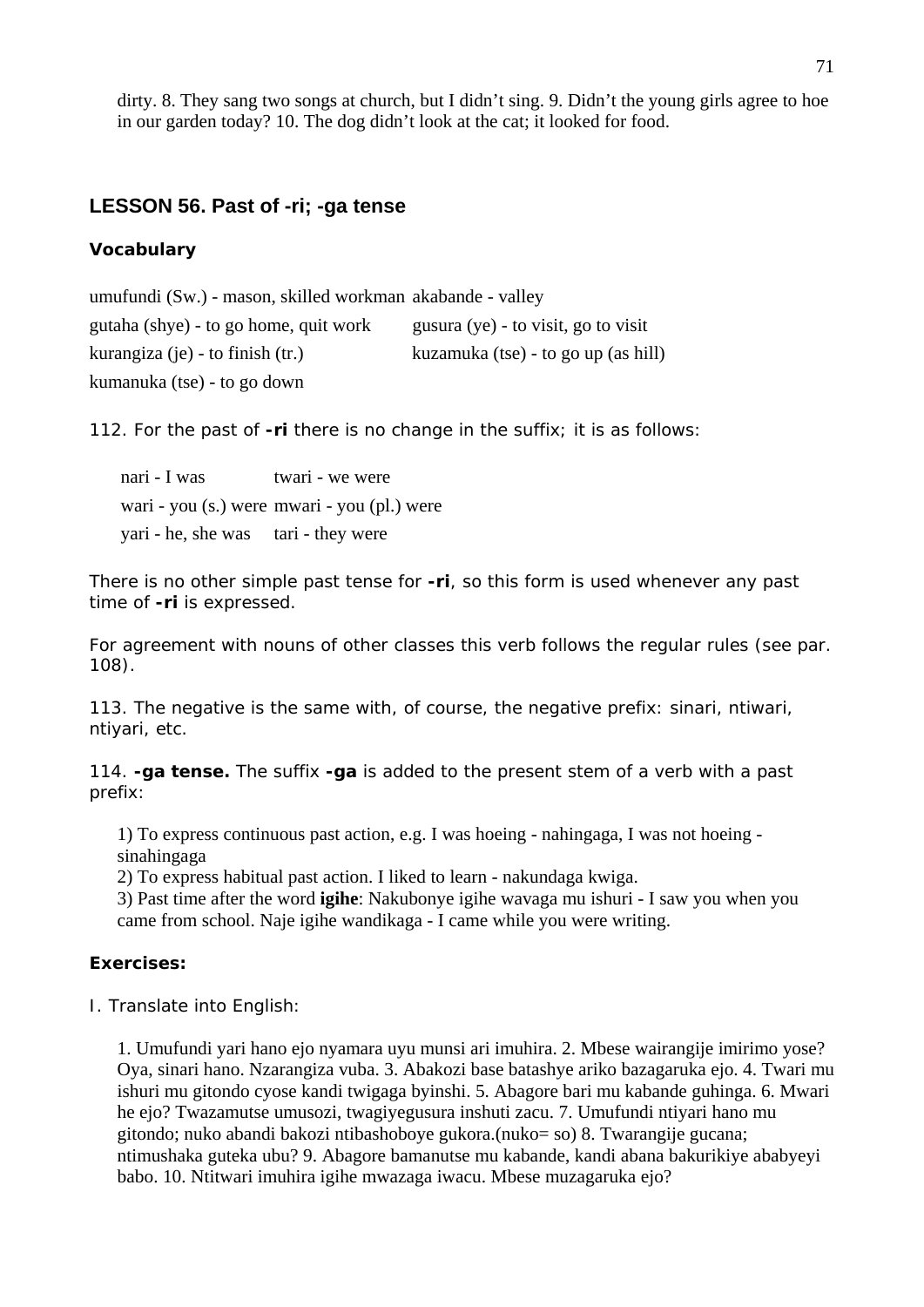II. Translate into Kinyarwanda:

1. The children went up the hill this morning but they came back. Now they are in school. 2. The teacher's wife was not in church yesterday. 3. The mason was building a house, then (maze) he went to Butare. 4. Were you (s.) at school yesterday? Where were you? I was working in my field. 5. The young girls used to (= habitual past) go down to dig in the valley. 6. The workmen have quit work, but the masons are here in the yard (kraal). 7. I was at your (pl.) place yesterday but you were not at home. 8. The rats were many in our Kraal, but we got a cat; it caught four in the night. 9. The poor man forgot his troubles, because he found much joy in Jesus. 10. You (s.) didn't wear your new clothes today. Where are they?

# **LESSON 57. Object Pronouns**

### **Vocabulary**

| gucungura (ye) - to redeem                                                | gutegeka (tse) - to rule, govern, command |
|---------------------------------------------------------------------------|-------------------------------------------|
| kurushya (hije) - to trouble, be difficult guha (haye) - to give, give to |                                           |
| guhana (nnye) - to punish                                                 | guhana (nye) - to give to each other      |

115. **Personal object pronouns.** These are expressed by little particles inserted in the verb between the tense sign and the verb stem. These particles are:

 $n (or m)$  - me tu  $(du)$  - us ku (gu) - you (s.) ba - you (pl.) mu - him, her ba - them

e.g. ndakubona - I see you (s.), Imana iratubabarira - God forgives us, turamushima - we praise him, irankunda - He loves me.

(For the use of **gu** or ku**, and** du **or tu**, remember the change-down rule in par. 21; and for the use of **m** for **n**, the rule in par. 14.)

116. These object pronouns are the same whether used as direct or indirect objects. e.g. I give you the book, is: Ndaguha igitabo, though "you" here is an indirect object. As indicated in par. 101, one would not say "Ndabona wowe" for "I see you". However, for special emphasis one might say, "Ndakubona wowe."- I see you, you there!"

Note: The **k** or **t** of an object pronoun changes according to the change-down rule, but the **k** or **t** of a syllable preceding the object pronoun is not changed by it. Thus: ndagusaba, kukubona.

Whenever an object pronoun intervenes between an infinitive prefix and the stem, the infinitive prefix reverts to **ku-** , even though originally it may have been **-gu** or **kw-** .

117. **Kurushya.** This is often used with impersonal prefixes (4th class):

Biraruhije - it is difficult (for tense see par. 129). Byamuruhije - it was difficult for him.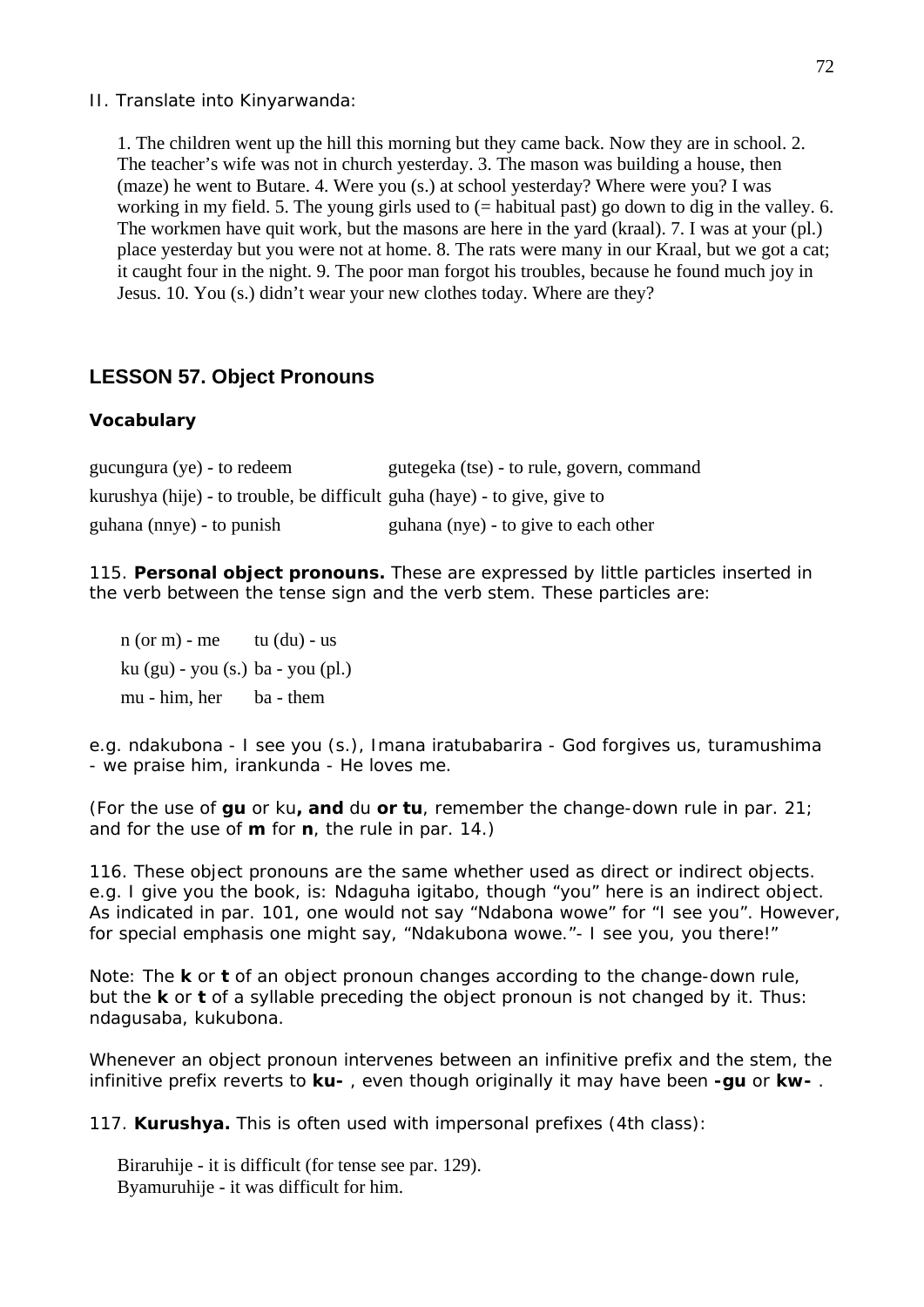Note 1: Observe the imperative of **guha**: "give me" is **mpa**. The stem is only **-ha**, of which the **h** changes to **p** because of the preceding **m**. To be polite one sometimes says: mpa se - please give me.

Note 2: the suffix **-nnye** (as, **-hannye**) is pronounced rather like n+ng (as in "ring") + ye. Work on this sound with an African.

#### **Exercises:**

I. Translate into English:

1. Abahungu bari he? Ntitwababonye mu ishuri uyu munsi. 2. Umwana yakoze nabi cyane; umubyeyi we azamuhana. 3. Imana yaduhaye agakiza n'ibindi byiza byinshi. 4. Yesu yaje mu isi (earth) kuducungura no kudukiza (no = na). 5. Imana yambabariye ibyaha byanjye byose. 6. Twabahaye amakaramu n'impapuro. Biri he? 7. Biraturuhije kujya iwanyu ubu. Tuzababona ejo. 8. Mbese umuganga yakuvuye neza? Yagukijije indwara yawe? 9. Minani (a name) ntari hano; namutumye ku Gisenyi. 10. Yesu yabajije Petero, ati (don't translate ati) Urankunda?

II. Translate into Kinyarwanda:

1. Where were you (pl.) yesterday? I did not see you the whole day. 2. The pupil is bad; his teacher cannot govern him. 3. I praise God because He saved me and He gave me peace and joy. 4. It is difficult for him to learn because he has much other work. 5. Jesus helps us every day to do His work; we praise Him with (in) all our hearts. 6. Andrew's (Andereya) children are good; he governs them well. 7. What do you (s.) want? I paid you yesterday. 8. It was difficult for us to finish our work. Will you help us? 9. Where were you (pl.)? Your parents were looking everywhere for you. 10. We saw you (s.) yesterday near the old man's kraal.

# **LESSON 58. Object Pronouns (continued)**

### **Vocabulary**

| kubeshya (shye) - to lie, lie to,<br>deceive | kwiba (bye) - to steal, steal from                                           |
|----------------------------------------------|------------------------------------------------------------------------------|
| gukubita (se) - to hit, strike, beat         | kureka (tse) - to leave, forsake, stop (int.), allow (tr.) (see par.<br>136) |

Note: Use of **kubeshya**: arambeshya - he is lying **to** me. "He is lying **about** me" requires the prepositional ending, see par. 200. **Kwiba** ara**ny**iba - he is stealing **from** me. (for **ny**, see par. 119)

118. The object pronoun must agree with the noun it refers to in class and number. In the previous lesson, you learned the personal object pronouns. Now, here are the pronouns for each of the classes:

 Sing. Pl. Sing. Plur. Class 1 mu ba Class 6 ru zi Class 2 wu yi Class 7 ka tu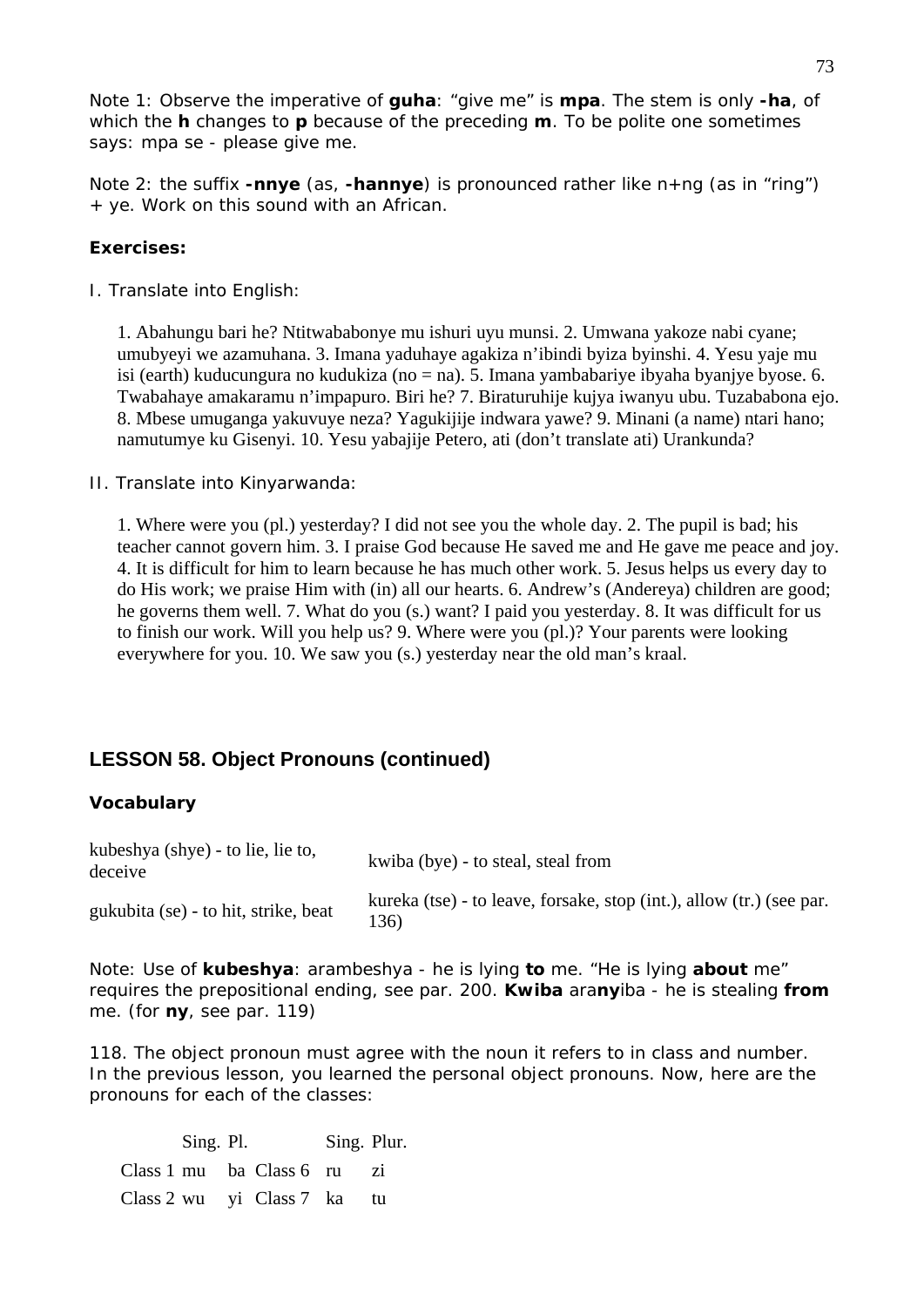| Class 3 yi zi Class 8 bu ya  |  |  |
|------------------------------|--|--|
| Class 4 ki bi Class 9 ku ya  |  |  |
| Class 5 ri ya Class 10 ha ha |  |  |

e.g. Ufite igitabo? Yee, ndagifite. Do you have the book? Yes, I have it. Habonye ahantu? Yee, nahabonye. Did you see the place? Yes, I saw it. Urufunguzo ruri he? Ararufite. Where is the key? He has it.

### **Exercises:**

I. Translate into English:

1. Mbese waretse ibyaha byawe byose? Yee, nabiretse kera (long ago). 2. Imbwayagize nabi cyane; umusore yayikubise. 3. Wabonye igitabo gishya? Ndakireba ubu. 4. Umusore ni umunyabyaha; akunda kubeshya, kandi ejo yibye amafaranga cumi; ariko azayazana. 5. Uzazana ibiryo byawe ryari? Nzabizana vuba. 6. Biranduhije kwibuka amazina yanyu. Ongera kuyavuga. 7. Nabahaye imirimo myinshi. Mwayirangije yose? 8. Wacanye umuriro? Oya, Mariya yawucanye. 9. Wakoze iminsi ingahe mu murima? Sinayibaze. 10. Naguhaye utwuma tubiri. Turi he? Natubitse mu isandugu.

II. Translate into Kinyarwanda:

1. Have you seen my new house? No, I will look at it tomorrow. 2. What did you give the cat? I gave it milk. 3. I gave you (some) new books. Did you bring them? 4. The boy stole the paper; but he refuses to bring it. 5. Did you steal the European's dog? No, I bought it. 6. Where did you buy the salt? I bought it at Eutare. 7. We bought a new bed; my wife liked (praised) it very much. 8. I didn't hear the child's name. Did you say it? 9. God gave us a wonderful Savior; we praise Him (God) very much. 10. Did you see the moon last night  $(=$  in the night)? Yes, I saw it; it was very large.

### **LESSON 59. Object Pronouns with Vowel-stem Verbs**

### **Vocabulary**

kwanika (tse) - to put out in sun kwanura (ye) - to bring in from sun kwubaha (kubaha) (shye) - to honor, reverence, respect kwinginga (nze) - to beseech, beg ijwi - voice

119. a) In using these object pronouns with vowel-stem verbs it is very important to remember the rules for vowel contractions.

1) **u** before another vowel changes to **w**. e.g. bamwanga (for ba-mu-anga) - they hate him, batwigisha (for ba-tu-igisha) - they teach us, ndakwizera (for nda-ku-izera) - I trust you, yarwibye (for ya-ru-ibye) - he stole it (key), ndabwemera (for nda-bu-emera) - I accept it (grace)

The **wu** of 2nd class, loses the **u** before a vowel. yawibye (for ya-wu-ibye) - he stole it (salt) 2) a before another vowel drops out. ndabereka (for nda-ba-ereka) - I show them.

3) **i** in 3rd and 6th Class forms and in 2nd class plural drops out. arazica (ara-zi-ica) - he kills them (chickens), yayibagiwe (ya-yi-ibagiwe) - he forgot them (debts)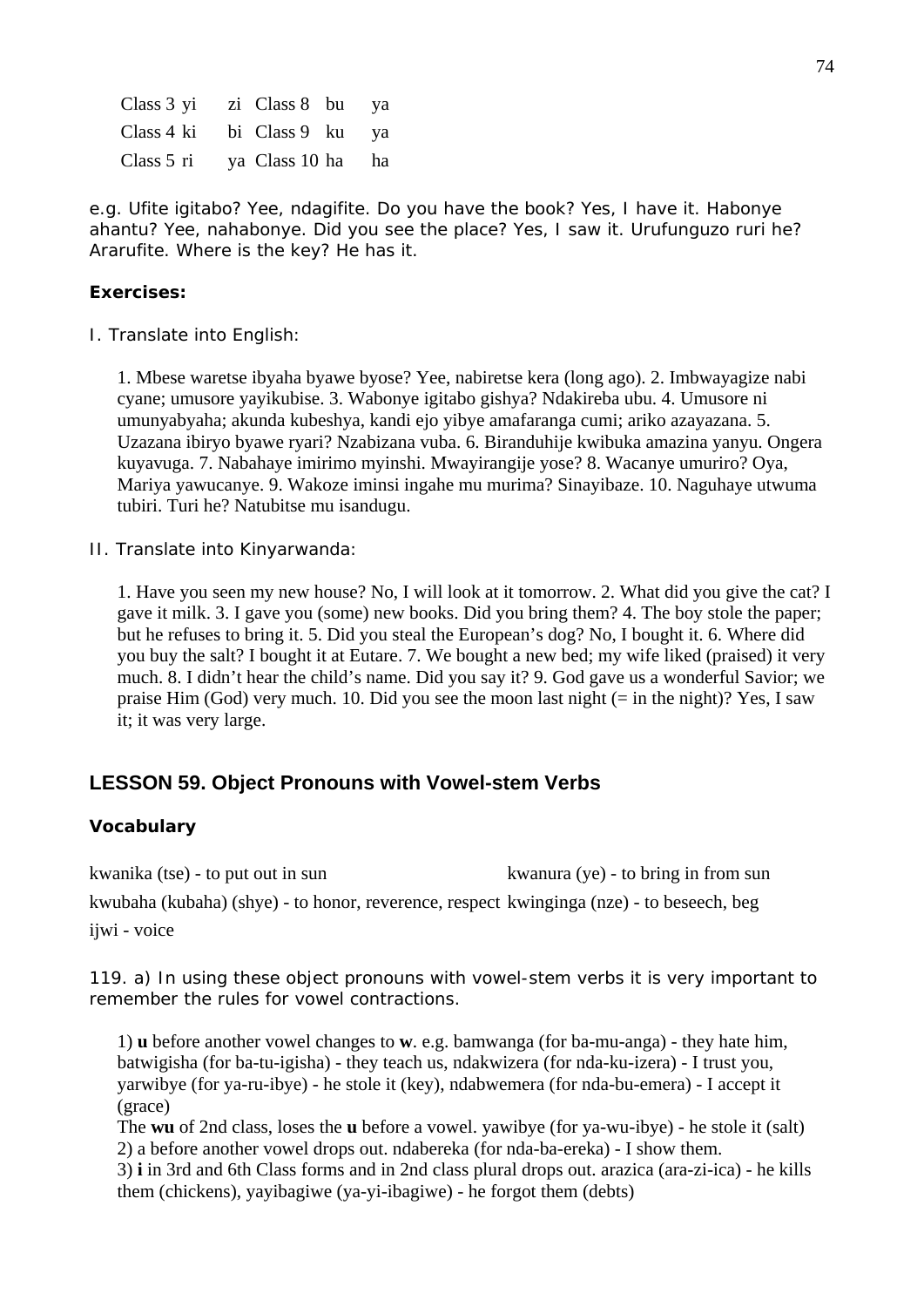4) In class 4, **ki** changes to **cy** and **bi** to **by** before a vowel. ndacyibuka (nda-ki-ibuka) - I remember it (book), nabyibagiwe (na-bi-ibagiwe) - I forgot them (books) 5) ri of class 5 changes to \_\_ry. yaryibye (ya-ri-ibye) - he stole it (franc) 6) The object pronoun for "me" **n** changes to **ny** before a vowel: anyerereka (a-n-ereka) - he shows me.

b) The future of vowel-stem verbs with a pronoun object: when a pronoun object is inserted it follows **-za-**, and makes whatever changes are necessary according to the above rules.

Thus: nzacyibuka - I will remember it, nzabereka - I will show them, nzakwereka - I will show you.

120. If an indirect object and a direct object come in the same verb, the direct prercedes the indirect. e.g. Did you give Tom the book? I gave it to him: Wahaye Toma igitabo? Nakimuhaye.

### **Exercises:**

I. Translate into English:

1. Turakwinginga kudufasha mu mirimo yacu. 2. Mfite ibitabo byawej nzabiguha ejo. J. Ijwi ry'Imana ryanyeretse inzira y'agakiza; naryumvise. 4. Umukobwa yanika imyenda mu gitondo; ni mugoroba arayanura. 5. Imana ifite ubushobozi bwinshi; ni byiza kuyubaha. 6. Mwaduhaye imirimo myinshi, ariko twayemeye. 7. Wavuze amazina yose? Yee, nayavuze kandi nayanditse. 8. Ndabona imvura. Mbese imyenda iri hanze? Yee, ndayaanura vuba. 9. Umwigisha wawe yakwigishije byinshi. Mbese uzabyibuka? 10. Dufite udusahane twiza. Watwogeje neza?

II. Translate into Kinyarwanda:

1. Where are my two sheep? The dog is killing them. 2. I forgot to bring the book today, but I will remember it tomorrow. 3. The old man has done (worked) many sins, but he is confessing them. 4. The teacher wants medicine; the doctor will give it to him in the evening. 5. Where are the good peas? A thief stole them. 6. The people respected him (the teacher) because he taught them well. 7. Did you take the key to the mason? No, I forgot it. 8. Has John seen your garden? Yes, I showed it to him. 9. Did you put the wood out in the sun? I put it out yesterday morning. 10. Where are my new ropes? Thieves stole them.

# **LESSON 60. Review**

I. Give the ordinary past of the following verbs, using a 3rd class singular subject. Then translate the forms you have written.

| 1. kwigisha 6. gukurikira 11. kuva |           |                        | 16. gutaha   |
|------------------------------------|-----------|------------------------|--------------|
| 2. kubona                          | 7. kubaza | 12. kwinginga 17. guha |              |
| 3. kubanguka 8. gufata             |           | 13. guteka             | 18. kubeshya |
| 4. kurangiza 9. kuza               |           | 14. kwihana            | 19. gusenga  |
| 5. kwinjira 10. kurira             |           | 15. kurushya 20. gupfa |              |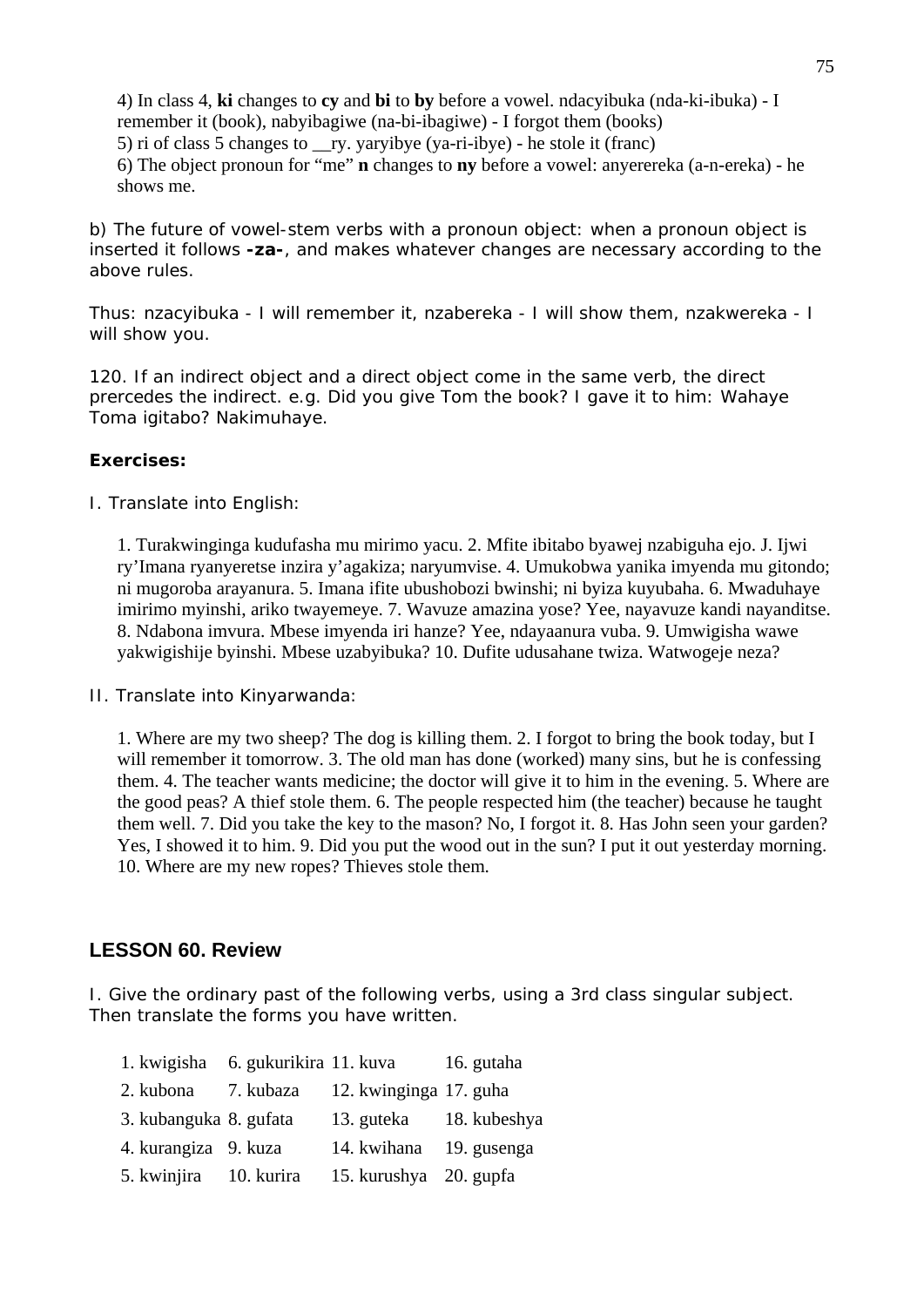II. Write in Kinyarwanda: (Do not translate the words in parentheses)

| 1. The cows drank.                                                       | 14. The goat slept.                    |
|--------------------------------------------------------------------------|----------------------------------------|
| 2. The boy washed them (clothes).                                        | 15. I gave it (cat) the meat.          |
| 3. Jesus saved me.                                                       | 16. The bee stayed in the house.       |
| 4. I gave it (key) to her.                                               | 17. The child found it (franc).        |
| 5. She cooked them (corn).                                               | 18. Thieves stole it (board) from him. |
| 6. The animal ate them (peas).                                           | 19. They washed them (plates).         |
| 7. The sheep died.                                                       | 20. Jiggers were in his feet.          |
| 8. We saw it (bed).                                                      | 21. Did you wash them (feet)?          |
| 9. The young girls sang.                                                 | 22. Sinners repented (of) them (sins). |
| 10. The pupils learned them (words). 23. They gave them (gardens) to us. |                                        |
| 11. The trees fell.                                                      | 24. The plants died.                   |
| 12. We saw them (trees).                                                 | 25. We heard it (voice).               |
| 13. We reverence Him (God).                                              |                                        |

III. Give the ordinary past of **kugira** showing agreement with all classes singular and plural.

IV. Using the first person singular as subject, give the ordinary past of **guha**, inserting the object pronoun for each class, singular and plural.

# **LESSON 61. Ordinal Numerals; -ombi**

### **Vocabulary**

| icyayi (no pl.) - tea (4th cl.)                                      | ikawa (3rd cl.) - coffee, coffee trees |
|----------------------------------------------------------------------|----------------------------------------|
| nyuma (or, hanyuma) - afterward, later inanasi (3rd cl.) - pineapple |                                        |
| ikirayi - white potato                                               | inyanya (or, urunyanya) - tomato       |
| igikombe - cup                                                       |                                        |

121. The ordinal numerals (i.e. first, second, etc.) are formed by the possessive particle followed by the **ka-** form of the numeral, for numbers from 2 to 7; for 8 to 10 use the invariable form of the numeral; "first" is the possessive particle followed by **mbere**. Note that the noun and possessive particle are in the singular, and that the possessive particle agrees with the noun.

umuntu wa mbere - the first person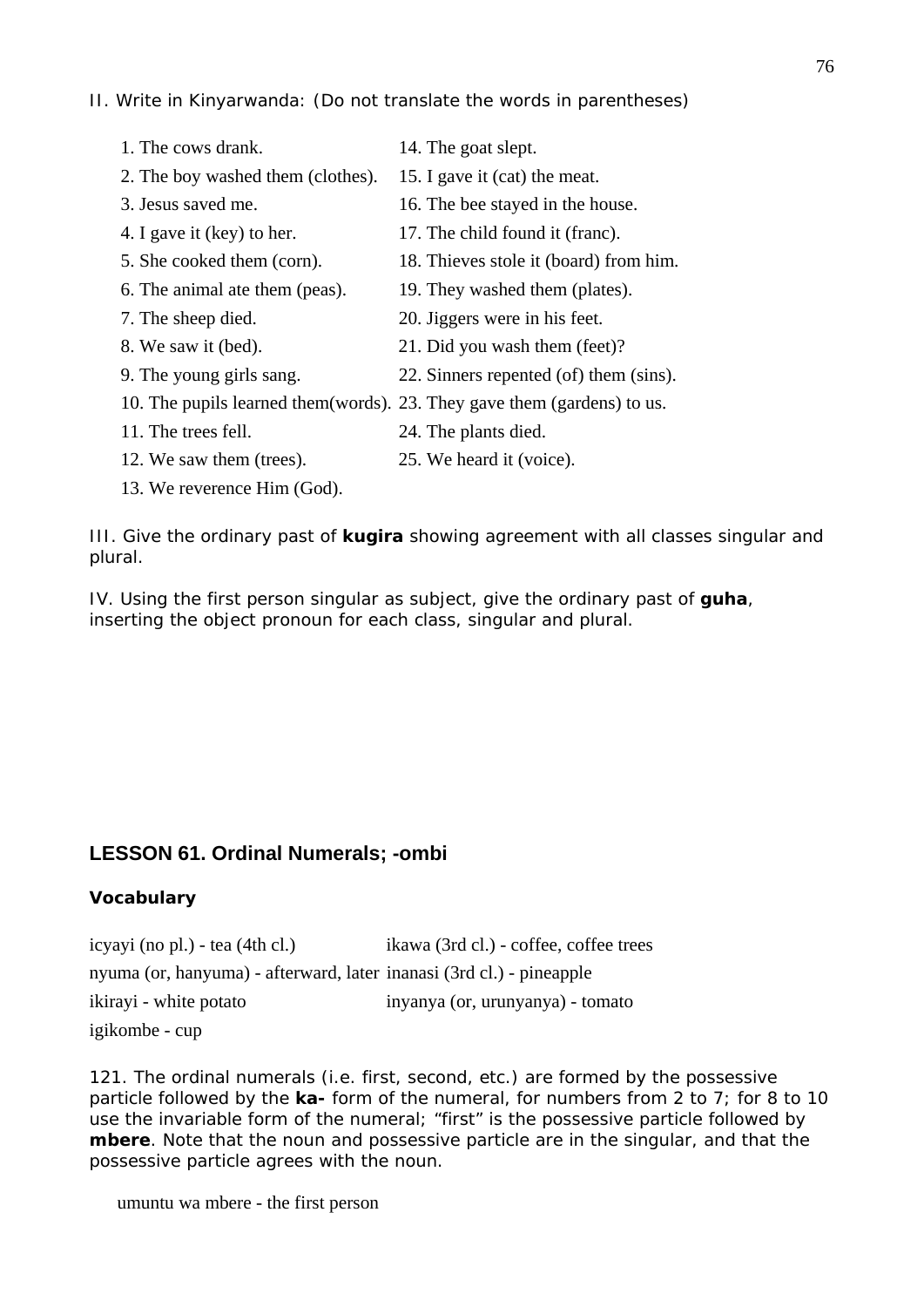urupapuro rwa kabiri - the second paper (or, page) inzu ya gatatu - the 3rd house ubwato bwa kane - the 4th boat ishuri rya gatanu - the 5th school umusozi wa gatandatu - the 6th hill akantu ka karindwi - the 7th little thing urubaho rwa munani - the 8th board ukwezi kwacyenda - the 9th month igiti cya cumi - the 10th tree inanasi yacumi na rimwe - the 11th pineapple (note **rimwe**, not mbere)

For numbers from 12th upward, the last part of the number usually makes the plural accord. However, you will often hear it with the **ka-** form.

igitabo cya cumi na bitatu (or, gatatu) - the 13th book urupapuro rwa makumyabiri n'eshanu (or, na gatanu) - the 25th page

122. The "last" of anything is **nyuma** or **imperuka** preceded by the posssessive particle. In a line of people the last one is: umuntu wa nyuma or, umuntu w'imperuka.

123. **Numeral adverb.** You have already learned that when counting with no object involved you say: rimwe, kabiri, etc. This same form is used for "once", "twice", etc. Also for "three times", etc. e.g. Yasomye kabiri - he read twice.

Using this same prefix **ka-** , **kenshi** means "many times", thus, "often". Kangahe? means "how many times? e.g, Yaje hano kangahe? Yaje kenshi - How many times did he come here? He came often.

124 **-ombi, both.** When one wishes to say "my two eyes", he must say: amaso yanjye yombi, that is, "both my eyes". To use **abiri** here would imply that he had more than two eyes. This word may be used just as we use "both", and must be used in referring to two of anything when that is all there is of it. Speaking of two people when only two are being considered, one would say **bombi**. "Both of you" is **mwembi**; "both of us" is **twembi**. For other class agreements use **-ombi** with the consonants of the possessive particles as prefixes.

#### **Exercises:**

Translate into Kinyarwanda:

- 1. The 4th sheep
- 2. The 16th boy
- 3. The last paper
- 4. The 3rd shepherd
- 5. The 57th song
- 6. My two ears
- 7. The 29th egg
- 8. The 18th letter
- 9. The first house
- 10. The 2nd river
- 11. Five times
- 12. The 24th man
- 13. The 43rd tree
- 14. The 10th string
- 15. The 5th pineapple
- 16. The 12th potato
- 17. The 4th cup of coffee
- 18. The 27th tomato
- 19. The last woman
- 20. How many times?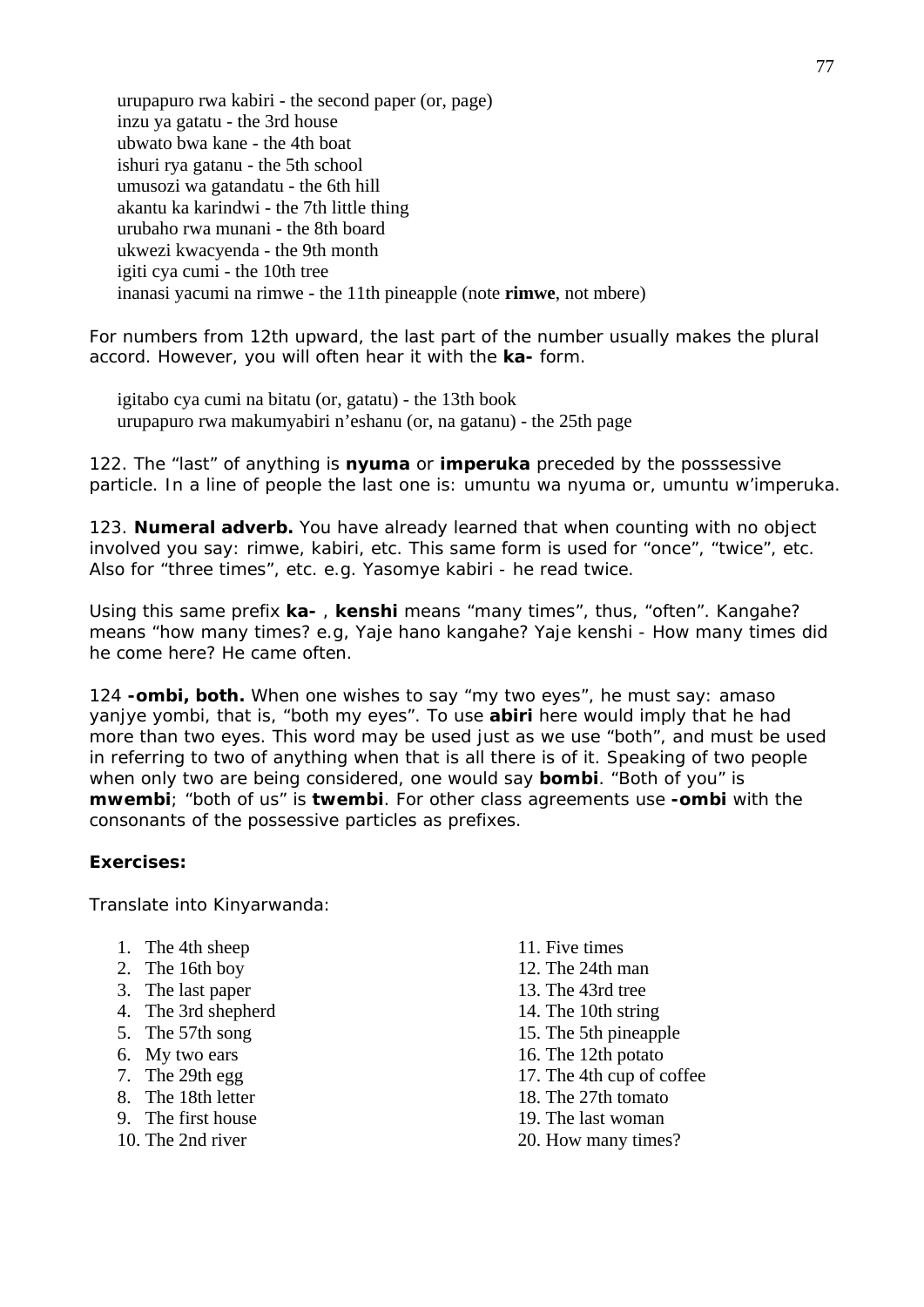## **Lesson 62. Months, Days of Week, Telling Time.**

### **Vocabulary**

| igice - part, half, chapter                                                   | ino - here                                                  |
|-------------------------------------------------------------------------------|-------------------------------------------------------------|
| kurara (ye) - to spend the night, lodge                                       | icyumweru 4th cl. - week                                    |
| isaha (or isaa, saa) (3rd-5th) - hour, clock iminota (iminuta) (2nd) - minute |                                                             |
| itarike (3rd-5th) - date                                                      | umushyitsi - guest, visitor                                 |
| gusiba (bye) - to be absent, omit,                                            | kumara (ze) - to stay, spend (length of time), finish (tr.) |
| gusiba (bye) - to erase (short i)                                             |                                                             |

125. Months. This is formed by the word for "month" with the ordinal numeral.

| Nukwezi kwa mbere - January ukwezi kwa cyenda (or, kw'icyenda) - September     |
|--------------------------------------------------------------------------------|
| ukwezi kwa kabiri - February ukwezi kwa cumi (or, kw'icumi) - October          |
| ukwezi kwa karindwi - July bukwezi kwa cumi na kumwe (or, na rimwe) - November |
| ukwezi k'umunani - August ukwezi kwa cumi n'abiri (or, na kabiri) - December   |

There are other Kinyarwanda names for the months, which you can find in a dictionary or on a calendar. You should try to learn them as well, as they are used a great deal. Dates are usually given like this:

itariki ya makumyabiri na gatatu y'ukwezi kwa kane - April 23 or, ku itariki ya … (on such and such a date).

To ask: What date? one says: ku itariki ya kangahe?

What month? mu kwezi kwa kangahe?

What day? ku wa kangahe?

126. The days of the week are formed in the same way, using the agreement for "day",. Note that Sunday is different:

ku cyumweru - Sunday ku wa mbere - Monday ku wa kabiri - Tuesday ku wa gatatu - Wednesday etc.

127. Telling Time. In Kinyarwanda they have names for the various times of the day; such as, "the time when the birds begin to sing," "the time when the cows go to pasture," etc. But for common use the Swahili word for "hour" (saa, or,isaa) is used. However, it is to be remembered that the day begins with daylight, rather than at midnight. Also, usually the Swahili numerals are used as well. A helpful clue to figuring the hour is that if by English time the number of the hour is 6 or less, add 6 to it; if the number is 7 or more, subtract 6 from it, Thus, 6:00 (English)  $(6 + 6 = 12)$ is: saa cumi n'ebyiri.  $4:00$  (English)  $(4 + 6 = 10)$  saa kumi.

7:00 - saa moya 1:00 - saa saba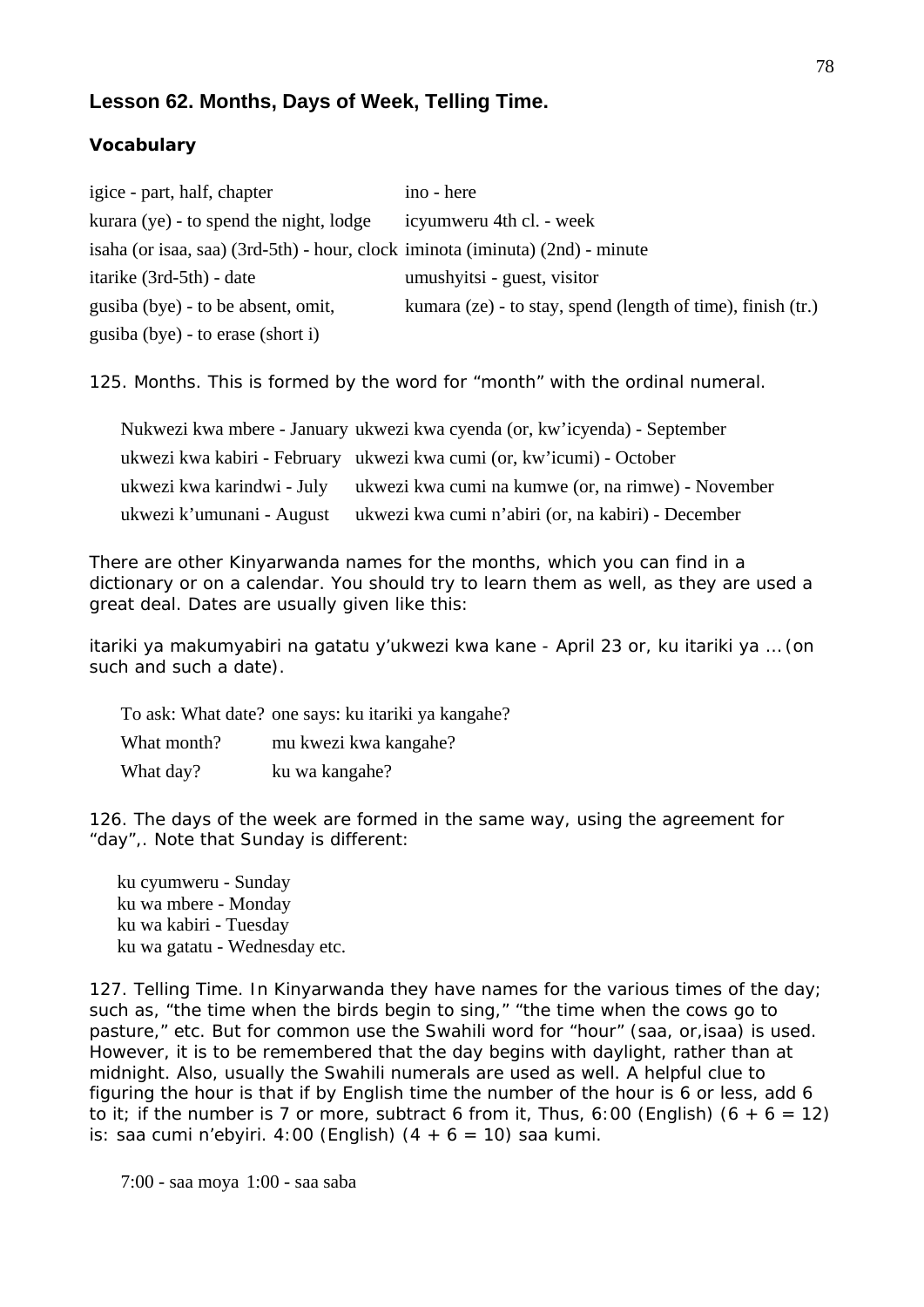8:00 - saa mbili 2:00 - saa munani (or, saa nani) 9:00 - saa tatu 3:00 - saa cyenda 10:00 - saa ine 4:00 - saa kumi 11:00 - saa tanu 5:00 - saa kumi n'imwe (or, na moya) 12:00 - saa sita 6:00 - saa kumi n'ebyiri (or, na mbili)

In some areas they prefer the Kinyarwanda form to the Swahili, thus: 7:00 - isha imwe 8:00 - isaha ebyiri

Observe that in those cases the agreement of the numeral is 3rd cl. plural.

When the word isaha is used for"hours" (duration) or for "clocks", the regular Kinyarwanda words are used, with 3rd class singular, 5th plural. 9:00 - saa tatu, three hours - amasaha atatu, three clocks - amasaha atatu

If you wish to indicate that the time is at night, you could say: saa ine za nijoro - 10:00 at night (or, saa ine ya nijoro).

For the fractions of hours, see the following:

9:10 - saa tatu n'iminota cumi, 9:10 - saa tatu n'igice 9:50 - saa ine ibuze iminota cumi (i.e. 10:00 lacking ten minutes).

#### **Exercises:**

I. Translate into English:

1. Abashyitsi bazaza ino mu kwezi k'umunani. 2. Waraye he ku wa kane? 3. Nari ahandi ibyumweru bitatu, nyamara nagarutse ku wa mbere. 4. Wasibye mu ishuri ku wa kabiri. Wari he? 5. Abandi bazungu bazaza mu Rwanda mu kwezi kwa gatandatu. 6. Ku itariki ya makumyabiri na karindwi y'ukwezi kwa cyenda tuzasubira mu ishuri. 7. Muzatangira imirimo saa mbili ibuze iminota cumi n'itanu. 8. Abashyitsi bacu bamaze ino igice cy'ukwezi. 9. Abakozi batashye saa kumi n'ebyiri za nimugoroba. 10. Abajura batwibye ku itariki ya cumi n'icyenda mu kwezi kwa karindwi. Hari ku munsi wa gatandatu.

II. Translate into Kinyarwanda:

1. Did you come to church Sunday? I didn't see you. 2. The pupils will return to school in October. 3. Four guests came Thursday and stayed five days. 4. On the 14th day of January we went to see the doctor, but he was not at home. 5. We wanted to go to Butare Wednesday, but rain fell the whole day. We will go tomorrow at 8:00. 6. On Sunday they start to sing at 9:30. 7. My friends are coming at 10:00 at night. 8. You (pl.) were absent a whole week in March. How many days did you spend at Kigali? 9. It is 2:15. Go to school quickly. 10. The masons worked six hours on Friday.

### **LESSON 63. Some Household Terms**

### **Vocabulary**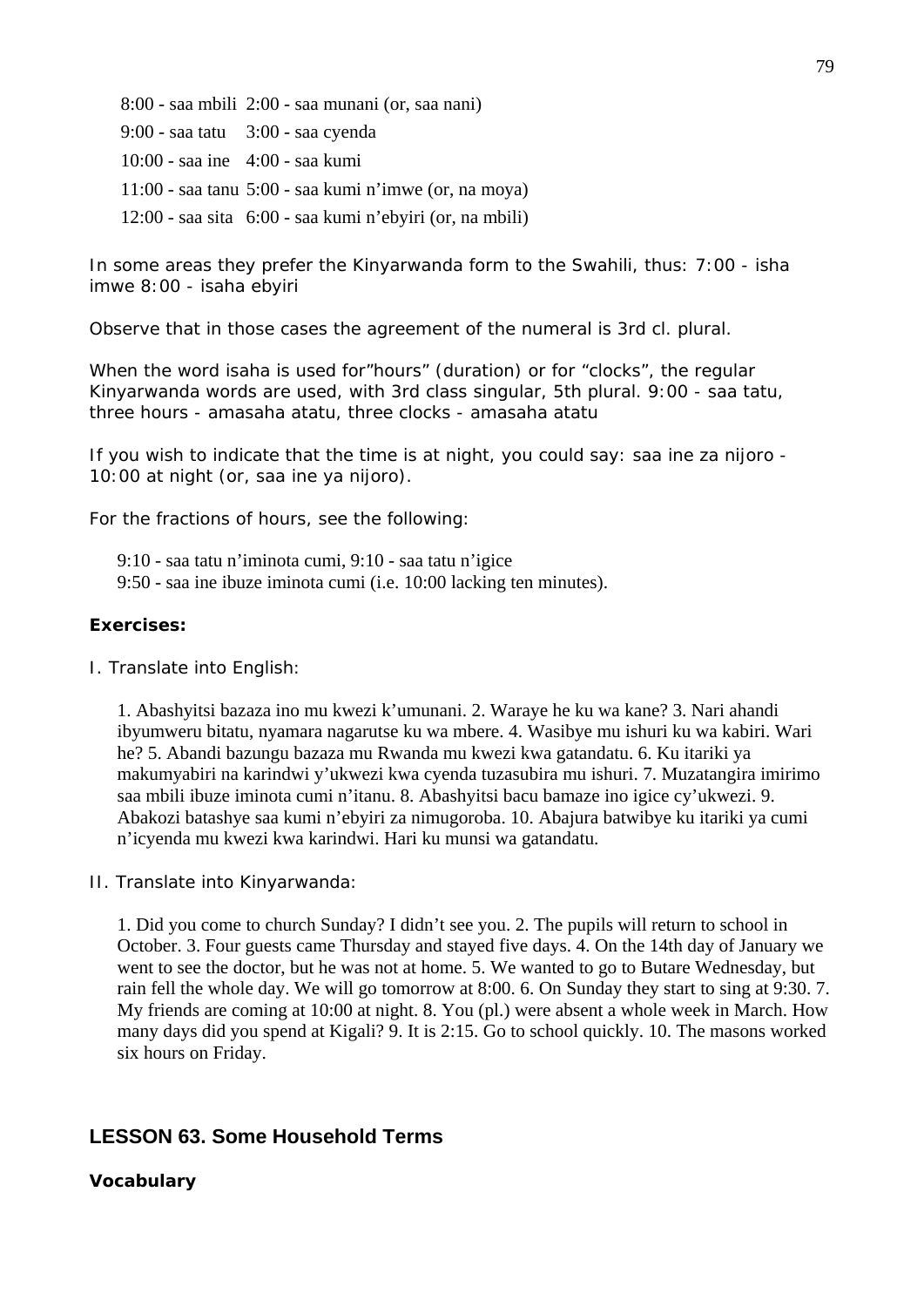| indobo - pail                                            | imbugita (or, icyuma) - knife             |
|----------------------------------------------------------|-------------------------------------------|
| ifura (or, iziko) - stove, fireplace ikanya (5th) - fork |                                           |
| ikiyiko - spoon                                          | akayiko - teaspoon                        |
| isukari (Jrd) - sugar                                    | imiteja - green beans                     |
| imboga - leafy vegetable                                 | urusenda - pepper                         |
| ingano - wheat                                           | gutonora (ye) - to peel, shell, husk      |
| guhata (se) - to peel with knife                         | gusuka (tse) - to pour, (into something)  |
| kwatsa (akije) - to blow the fire                        | kubaga (ze) - to butcher, dress an animal |
| kubiza (jije) - to boil (tr.)                            | kubira (ze) - to boil (int.)              |
| kuvanga (nze) - to stir, mix                             | gukaranga (nze) - to fry                  |
| gusya (seye) - to grind                                  | gucagagura (ye) - to chop up              |

128. These are only a few of the terms one needs. You can easily learn many others from the Africans. Necessarily, many of these terms come from Swahili, or English, or French, because many of these things did not exist in the country until Europeans brought them.

For "to set the table" one says: Tegura ameza - prepare the table. For "to clear the table": Kura ibintu ku meza - take the things from the table.

Note: **kubira** and **kubiza**: One would say: Biza amazi - boil the water, but Amazi arabira - the water is boiling,

#### **Exercises:**

I. Translate into English:

1. Teka imiteja n'ibirayi ku ziko. 2. Baga inkoko ebyiri, kuko abashyitsi baraza nimugoroba 3. Mena amazi mabi; shaka andi meza. 4. Karanga inyama mu mavuta menshi. 5. Ngwino gusya inanasi. Shyira isukari nke mu nanasi. 6. Abakobwa baracagagura imiteja, bayishyira mu ndobo. 7. Ndashaka ko muhata ibirayi byinshi, kandi ko mutonora ibigori bike. 8. Umuboyi (houseboy) aravanga ifu n'umunyu n'amata n'amagi. 9. Dufite abashyitsi batatu. Tegura ameza vuba. Shyira ku meza imbugita n'amakanya n'utuyiko n'amasahane n'ibikombe. 10. Kariya yagiye mu murima kuzana imboga n'inyanya.

II. Translate into Kinyarwanda:

1. Cook the sweet potatoes on the stove. 2. I boiled much clean water, but now it is dirty. 3. I want sugar and milk in my coffee. 4. He poured out the good milk but he put away the bad milk. 5. There is only a little (few) fire; put more wood in the fire; blow it (fire). 6. Did you (s.) put salt and pepper in the meat? I want to fry it. 7. Put a tablespoon of sugar in the tea; then (maze) we will pour it into the cups. 8. The wheat was in a bucket (pail), but the girls are putting it out in the sun. 9. We have finished eating  $(=$  to eat); clear the table. I will put away the food. 10. I want to grind the wheat. Where did you put it?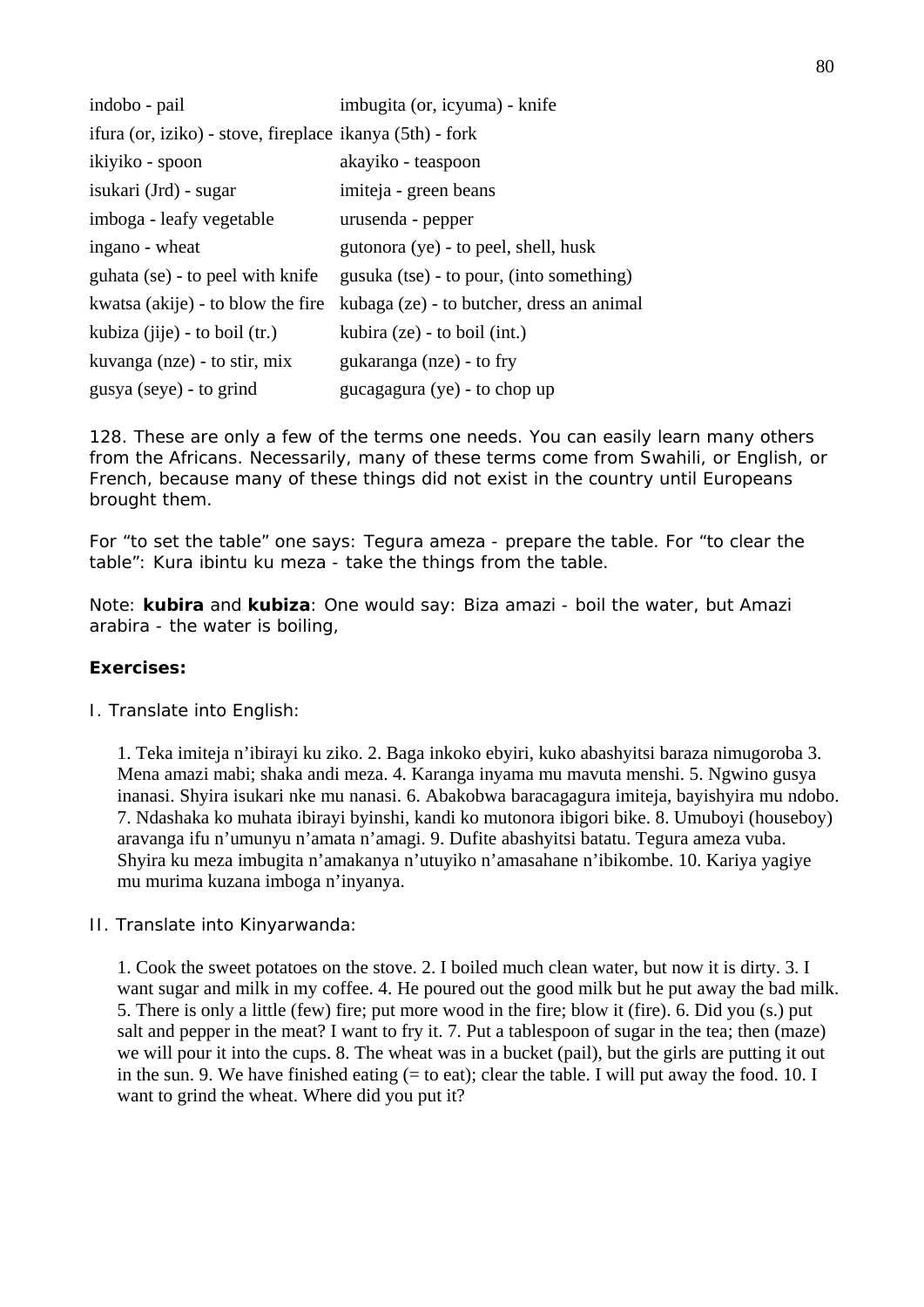# **LESSON 64. Stative Voice**

## **Vocabulary**

kunezerwa (nezerewe) - to be happy kurwara (ye) - to be sick, ill gukomera (ye) - to be strong kumera (ze) neza - to be well gusonza (shonje) - to be hungry gukonja (nje) - to be cold, wet, damp

129. **Stative Voice.** In Kinyarwanda, words that express a condition or state of being, or bodily or mental attitude, are used in the stative voice which means that the prefix is in the **-ra-** present, but the suffix is past. This applies to present time. For past and future time these verbs are formed like any others (or by compound tenses which are not taught in this book). In the negative and in dependent clauses the **-ra-** drops out; it also drops out when an object or phrase (other than the infinitive) follows the verb in the same clause. e.g. arwaye malaria - he's ill with malaria.

ndarwaye - I am ill ndanezerewe - I am happy ndicaye - I am sitting down ndizeye - I trust, am trusting

For habitual present of these verbs the regular prefixless present is used. e.g. Arwara iminsi vose - he is ill every day (or, always)

Note: When a part of the body is the object of a verb, but the owner of the part is not the same person as the subject of the verb, use the proper object pronoun in the verb instead of the possessive adjective. e.g. Yamfashe ukuboko - he seized my arm.

### **Exercises:**

I. Translate into English:

1. Ndanezerewe cyane kuko Yesu yambabariye ibyaha byanjye kandi yanyogeje umutima. 2. Umwana w'impumyi ararwye cyane. Baramujyana kwa muganga. 3. Ntitwariye uyu munsi; turashonje cyane. 4. Cana umuriro mwinshi; ndakonje. 5. Umuhungu yarwaye mu gitondo ariko ubu arameze neza. 6. Abana baranezerewe kuko babonye imyenda mishya. 7. Abigishwa bemeye gufasha ababyeyi babo mu mirima. 8. Inzira iraruhije ariko ndagira ngo turahagera vuba. 9. Inzu yacu nshya irakomeye cyane kandi ni nini. 10. Umunyabyaha arizeye Yesu; nuko arakizwa ibyiha bye. (nuko = so)

II. Translate into Kinyarwanda:

1. The children want a lot of food. They are very hungry. 2. Two girls were absent today because they are sick. 3. I trust Jesus because He saved me. 4. I heard that you were sick. Are you well now? Yes, I am very well and I have peace in my heart. 5. The teachers are willing to work hard to help their people to be saved. 6. The shepherd's dog is dying; the doctor can't treat it. 7. The clothes are wet; I'll put them out in the sun. Remember to bring them in (this) evening. 8. My rope is very strong. I bought it yesterday. 9. Mary's baby (infant) is always sick. The doctor is treating it. 10. We are very happy to see you (pl.). We haven't seen you (for) years.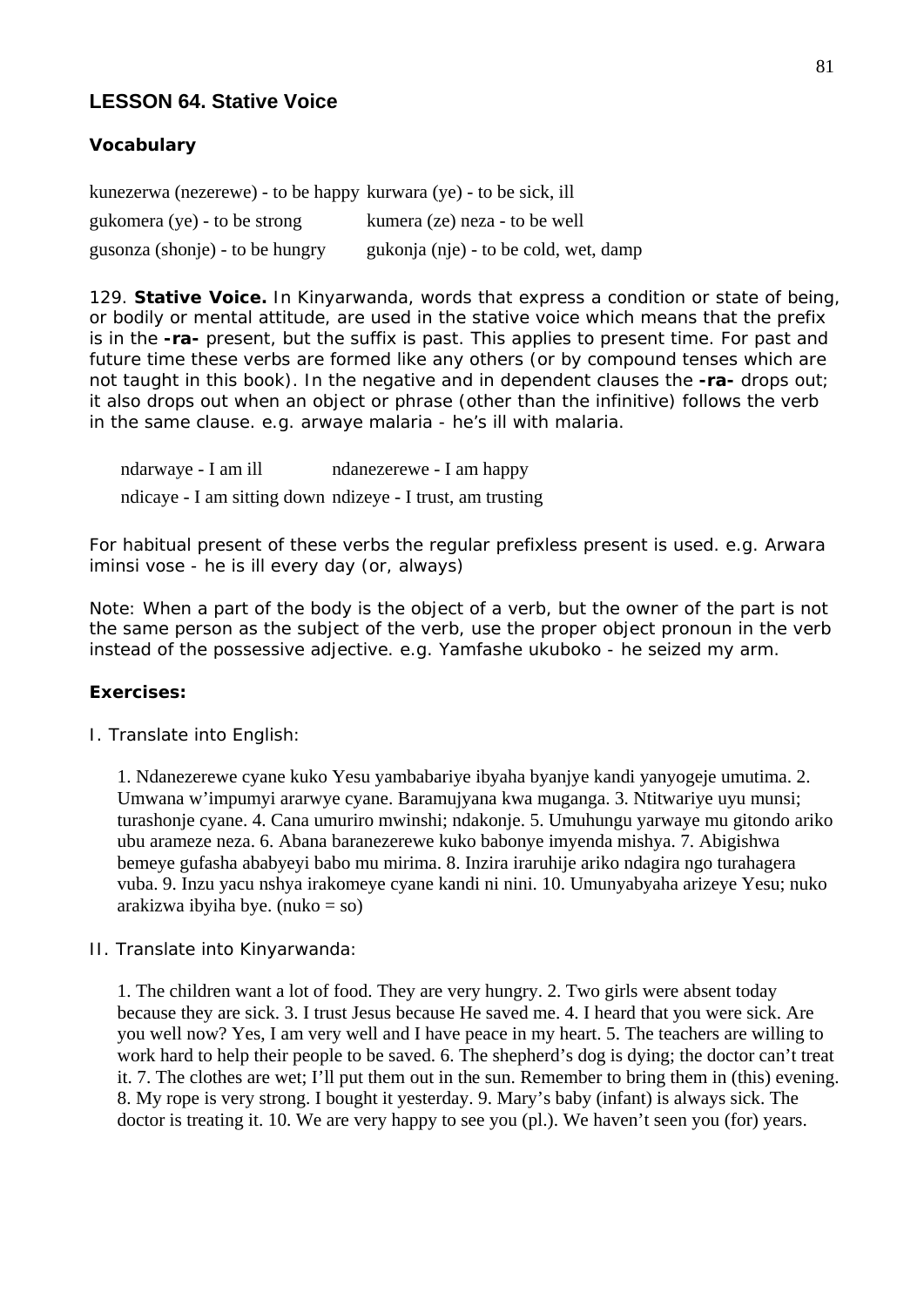# **LESSON 65. -o with the infinitive**

## **Vocabulary**

| urukero - saw                                                                   | inyundo - hammer                                  |
|---------------------------------------------------------------------------------|---------------------------------------------------|
| umusumari - nail, straight pin                                                  | itafari (or, idafari) - brick (5th)               |
| itegura (5th) - tile for roof                                                   | incabiti, ishoka, indyankwi - axe                 |
| gusakara (ye) - to roof, put on roof                                            | gusenya (nye) - to tear down                      |
| umucanga - sand, gravel                                                         | umusenyi - sand                                   |
| kubumba (mbye) - to mold (bricks, pottery)                                      | gukeba (bye) - to cut meat, cloth paper           |
| gusatura (ye) - to cut lengthwise                                               | guca (ciye) - to cut (tree, string cut in chunks) |
| kubaza (jye) - to plane (boards), do wood carving kwasa (shije) - to split wood |                                                   |

130. Note the construction in the following phrases:

umucanga wo kwubaka - sand for building imbaraga zo gutsinda Satani - strength to defeat Satan amategura yo gusakara - tiles to make a roof, or, for roofing

In all of these examples you notice that the verb is explaining the work or use of the thing named. But in Kinyarwanda the simple infinitive is not sufficient as in English for this construction. You must use this little particle which is the possessive particle with **a** changed to **o**. Remember that whenever you wish to use a noun followed by an infinitive explaining the use of the object you must use this particle in agreement with the noun. This may also be translated: "for using" as "for building" (above) instead of "to build." Note these examples:

Ndashaka umuntu wo kujya i Kigmi - I want a man to go to Kigali (purpose). Yasabye umugabo kugenda - he asked the man to go (no particle needed).

### **Exercises:**

1. Translate into Sngl ish:

1. Uyu munsi abafundi babumbye amatafari magana atanu. 2. Ohereza abaagabo bo kuzana umucanga mwiza; ndawushaka. J. Zana inyundo yo gushimangira (pound) imiswnari. 4. Senya inzu; mwubatse nabi. 5. Imana yaduhaye imbaraga zo gutsinda Satani. 6. Ndashaka imbugita yo guhata ibirayi. 7. Ntidufite uburyo bwo kuza iwanyu. 8. Umukozi arashaka icywna cyo kubaza. 9. Ndashaka ibitoke byo kurya. Mbese murabifite? 10. Ku cyumweru ni umunsi wo gusenga.

II. Translate into Kinyarwanda:

1. I want four hoes to cultivate (with) in the bananas. 2. Bring all the tools for cutting trees. 3. Look for a man to put a roof on the house. 4. The workers have many nails to put in the boards. 5. We want two other workers to plane boards; one is sick. 6. Where is your axe for splitting wood? 7. Find (look for) a pencil for writing the names of the pupils. 8. Bring a cloth to put on the table. 9. We have thirteen pieces of paper  $(= 13 \text{ papers})$  to sell. 10. The children don't have books to read.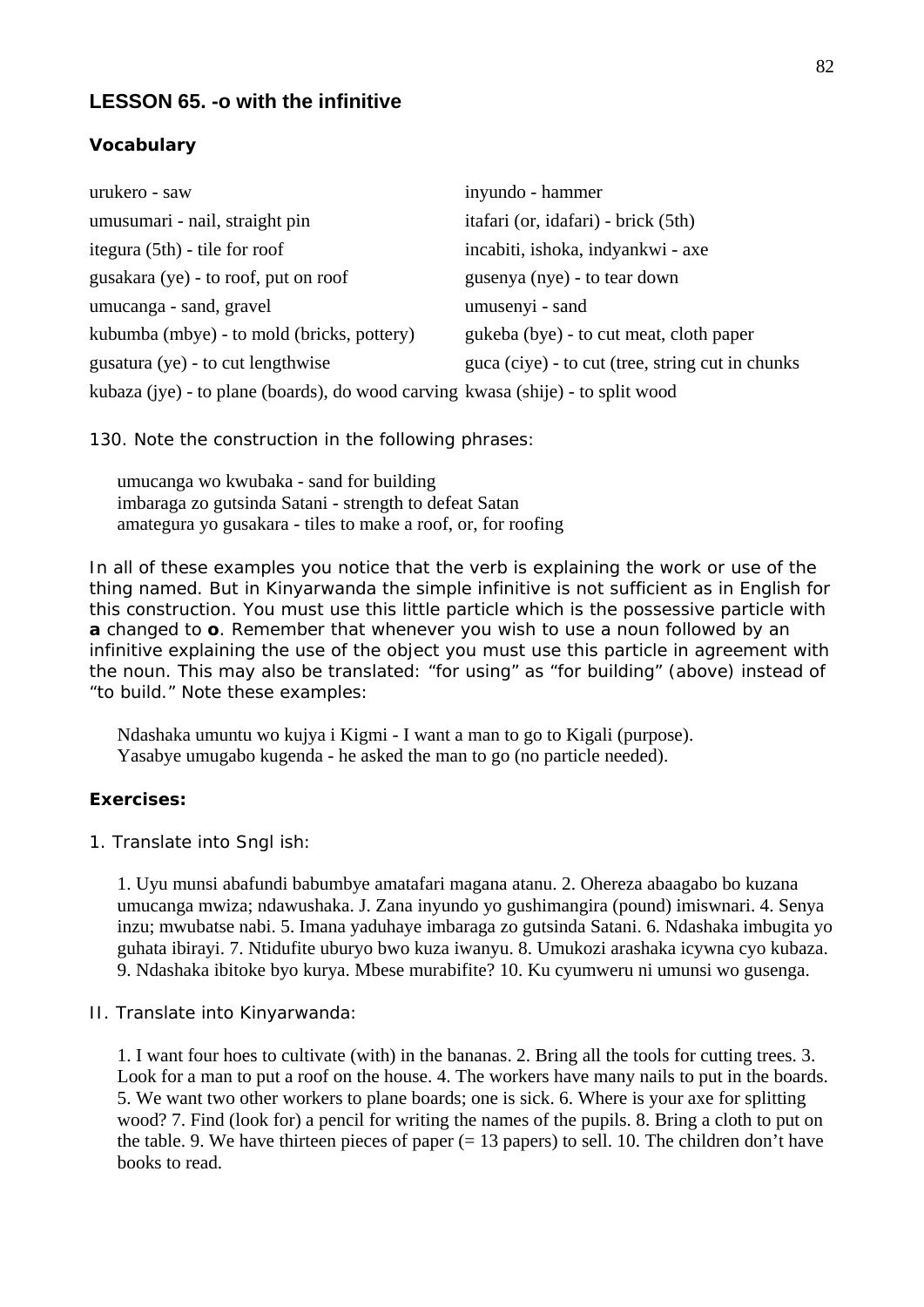# **LESSON 66. Imperatives with the Subjunctive**

### **Vocabulary**

gutegereza (je) - to wait, wait for guhamagar~ (ye) - to call kubwira (ye) - to tell gusa - only (this is the adverb derived from adj. -sa.)

131. In Lesson 22 you learned the simple singular imperative. For the plural imperative the personal prefix **mu-** is used, and the final **a** of the stem is changed to **e**. e.g. mugende - go (pl.), mukore - work.

132. You will remember that, as given in par. 37, the singular imperative is just the stem of the verb. However, whenever an object pronoun occurs in the verb (imperative), except that of the first person singular, the final **a** of the verb must change to **e**. e.g. Mpa igitabo - give me the book; Muhe igitabo - give him the book; Duhe igitabo - give us the book; Yabumbe - mold them (bricks); Bizane - bring them (books).

133. **Subjunctive.** All these imperative forms which end in **e** are in reality in the subjunctive mood, about which you will learn more in the next lesson.

The singular imperative may also be used in the subjunctive: ukore neza - work well, uzane imbaho - bring the boards, wandike amazina - write the names.

Usually the simple form (not SUbjunctive) means "do it right now", but the imperative using the subjunctive may mean "do it any time today". Genda - go (now), Ugende go (any time today)

However, the subjunctive form must be used for the second of two commands e.g. Zana ibijumba ubiteke - Bring the sweet potatoes and cook them. Genda ushake isuka - Go and look for a hoe.

Observe that no word is used for "and" for joining the two commands.

**Note:** If the first imperative verb is affirmative, the second will be subjunctive, but if the first is negative the second will often be the infinitive. e.g. Subira ubikore - do it again; Ntusubire kubikora - don't do it again. Bwira Yohana aze - tell John to come; Ntubwire Yohana kuza - don't tell John to come.

**Note 2:** Often the imperative is prefixed by **ni-**, especially in the plural. This does not particularly change the meaning. Nimugende - go (pl.) Nuze - come (s.)

### **Exercises:**

I. Translate into English:

1. Mubwire umugabo aze hano uyu munsi. 2. Injangwe irashonje; yihe inyama nke. 3. Mutegereze ibitabo byanyu; ndabibaha vuba. 4. Abakobwa baje; babwire gushaka andi masuka abiri gusa. 5. Abakozi bagiye; bahamagare vuba; ndabashaka. 6. Mubaze imbaho, kuko tuzatangira kwubakaivuba. 7. Hari amatafari menshi mu kabande; muyazane hano yose. 8. Mu ishuri ni habi cyane; hakubure vuba. 9. Abana bagiye kure; genda ubabwire kugaruka kuko bwije. 10. Nabahaye imirimo mike; muyirangize mu gitondo, nyuma ndabaha indi.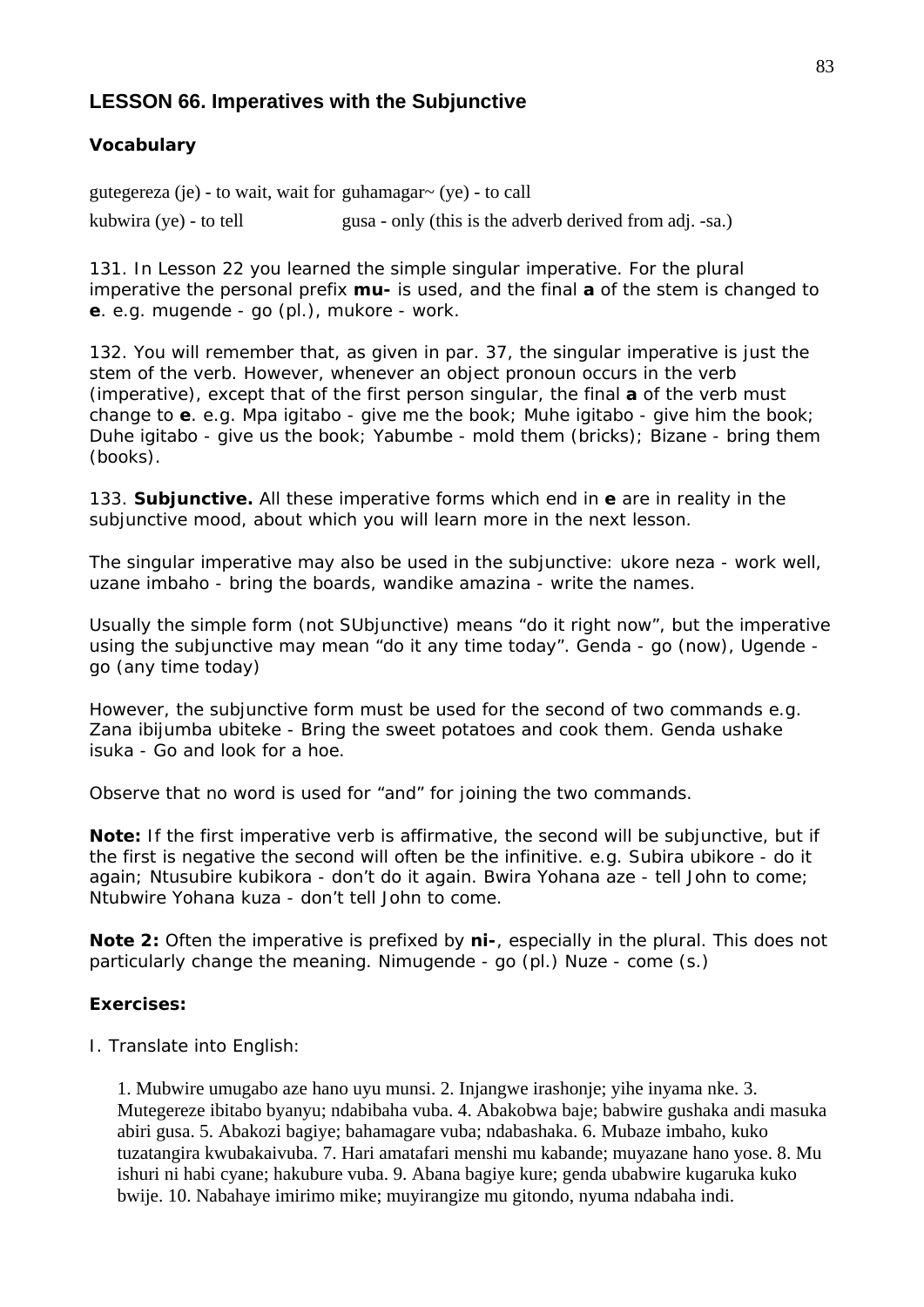#### II. Translate into Kinyarwanda:

1. Where is your pencil? Bring it to school. 2. Bring all the books; put them away in the large box. 3. Come back here (pl.). Help the boys hoe in the garden. 4. Go, wash your hands well (pl.); now set the table. 5. You have the names of all the pupils; write them in the book. 6. I can't find  $(=$  see) my goats; look for them and bring them here. 7. We have only a few bricks; mold (pl.) some more today. 8. Learn well now (pI.) because later you will want to know much wisdom. 9. First (= begin by) (pI.) wash the dishes; afterward work outside. 10. The hammer and nails and saw are here: take them to the skilled workman.

## **LESSON 67. Subjunctive**

### **Vocabulary**

| $\frac{1}{\tan \theta}$ (5th) - lamp                           | itabaza (5th) - lantern, small lamp |
|----------------------------------------------------------------|-------------------------------------|
| igikoni - kitchen                                              | ururabyo - flower                   |
| umutego - trap                                                 | rwagakoco (3rd) - small trap        |
| icyumba (4th) - room (in house) kwitonda (nze) - to be careful |                                     |

134. a) As in other languages the subjunctive is used in expressions such as "let us", "let him", etc. (not "let" in the sense of "permit", but as we say "let's go", etc.) In the 3rd person it has the idea of "have him do", or "he may do".

tugende - let's go akore - let him work, have him work, he may work batangire kuririmba - have them begin to sing Bakore iki ubu? Bahinge mu murima wanjye. - What shall they do now? Have them hoe in my garden.

Any of these forms, except the question, may be preceded by **ni-** without changing the meaning. e.g. nitugende, naze.

b) The negative imperative is:

ntugende - don't go ntitugende - let's not go ntagende - have him not go ntimugende - don't go ntibagende - have them not go

135. **Subjunctive with kugira ngo.** In Lesson 50 you learned that **kugira ngo** may mean "in order that" or "so that". When so used in the affirmative it must be followed by the subjunctive: e.g. Araza kugira ngo yige - he is coming so that he may learn.

Sometimes **kugira ngo** is shortened to **ngo**. When **kugira ngo** means "to think" or "suppose" it does not take the subjunctive.

When kugira ngo means "so that" and the word following is in the negative, the subjunctive is not usually used, but rather the dependent negative form as taught in par. 186. e.g. Yirutse kugira ngo adafatwa - He ran so he wouldn't be caught. Yasabye umuti kugira ngo atarwara - he asked for medicine so he wouldn't get sick. -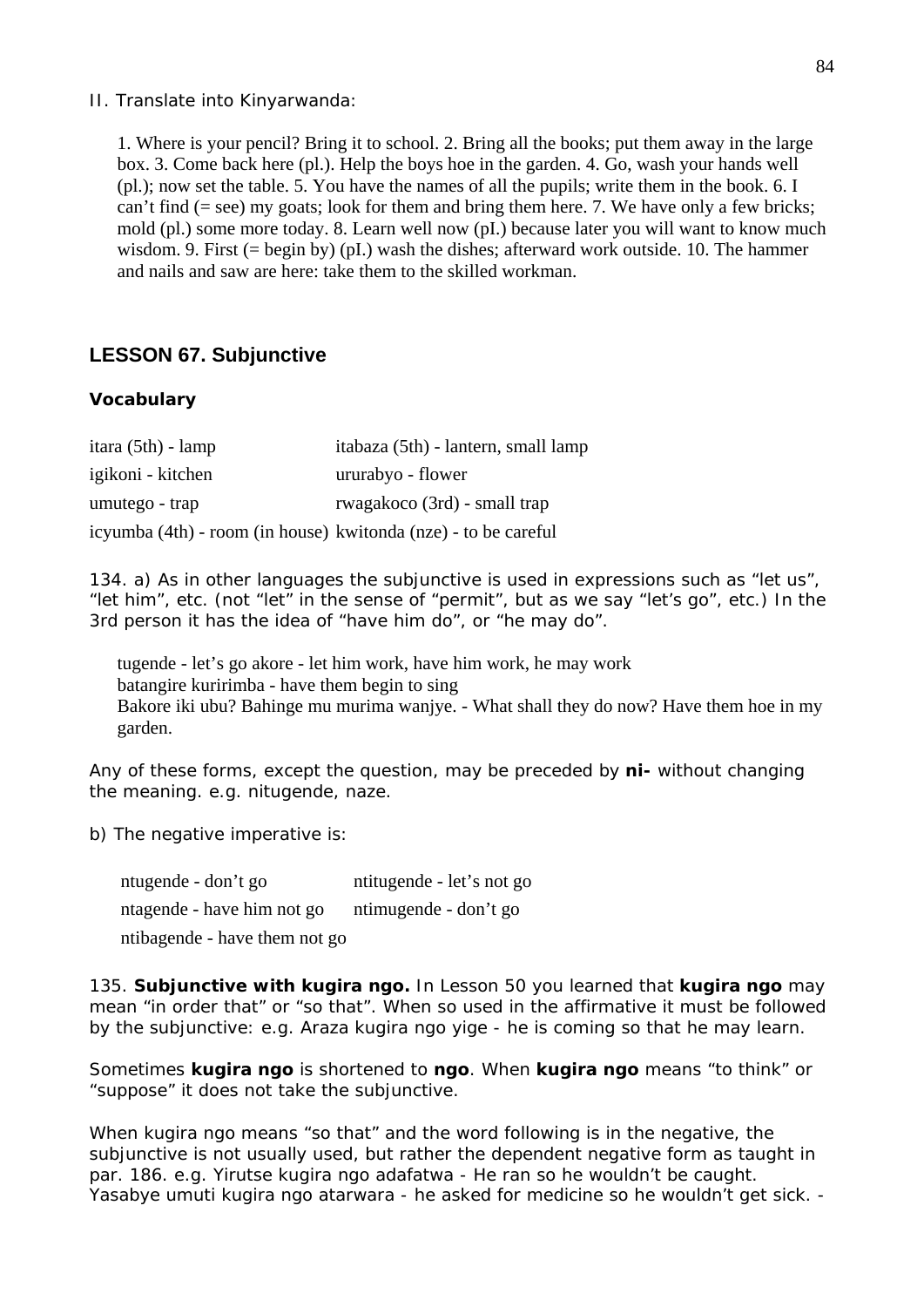#### **Exercises:**

I. Translate into English:

1. Zana itara uricane. 2. Mwarangije imirimo yose (insert "which") nabanaye; nimutahe. 3. Simfite amasuka; yashake uyazane. 4. Abigishwa bajye he? Bajye mu murima kugira ngo bahinge. 5. Mesa imyenda uyanike vuba. 6. Ntushyire rwagakoco yo gufata imbeba mu gikoni. 7. Ntutahe ubu kuko mfite indi mirimo yo kuguha. 8. Abana ntibajyane amatafari ku ishuri. 9. Mbese wahamagaye umuntu wo kujya i Kigali? Ntagende ubu, azagende ejo. 10. Witonde kugira ngo rwagakoco itagufata u.rutoke.

II. Translate into Kinyarwanda:

1. Let the visitor spend the night here; it is getting dark; he cannot go home now. 2. Let us learn well because we want to get much wisdom. 3. Wash all the dishes and put them away. 4. The pupils are outside; call them; have them come in now. 5. I want a light; look for it and bring it here. 6. Go home (pl.) and find (look for) your francs and bring them. 7. What shall Mary do now? Have her boil water to drink. 8. Don't take the flowers into the kitchen. Take them into the other room. 9. Let's not refuse to help our friends, because they have lots of work. 10. Don't (pl.) bathe in the river because the water is dirty. 11. Don't put the potatoes out in the sun again. Put them away in the house. 12. Don't have the workmen tear down the house; it is strong.

## **LESSON 68. How to say "Stop" and "Wait"**

#### **Vocabulary**

| gutwara (ye) - to carry, take (away) | kureka (tse) - to stop (int.)                        |
|--------------------------------------|------------------------------------------------------|
| kurekera aho - to stop (int.)        | kubuza (jije) - to hinder, prevent, stop<br>(tr.)    |
| guhaguruka (tse) - to stand up       | guhagarara (hagaze) - to stand, stop<br>(int.), wait |

guhagarika (tse) - to stop (tr.) (something moving as car, person)

136. a) Observe these uses of "stop".

1) (Someone is going away) Stop, I want to tell you something - Hagarara (or, Buretse) ndashaka kukubwira ijambo. (B'uretse is just "Stop.")

2) Stop writing on the slate - Reka (or, rekera aho) kwandika ku rubaho.

3) The child is going into the water, stop him - Umwana agiye mu mazi. Mubuze! Stop the child from going into the water - Buza umwana kujya mu mazi (or, ngo ntajye mu mazi). 4) Stop the car, I want to get out - Hagarika imodoka, ndashaka kuyivamo.

In (1) the word "stop" is by itself, and means only to cease going away with the idea of "wait" or "wait a minute".

In (2) "stop" means to stop any kind of action that is already begun.

In (3) the idea is to "stop" or hinder, prevent, someone else from what he is doing.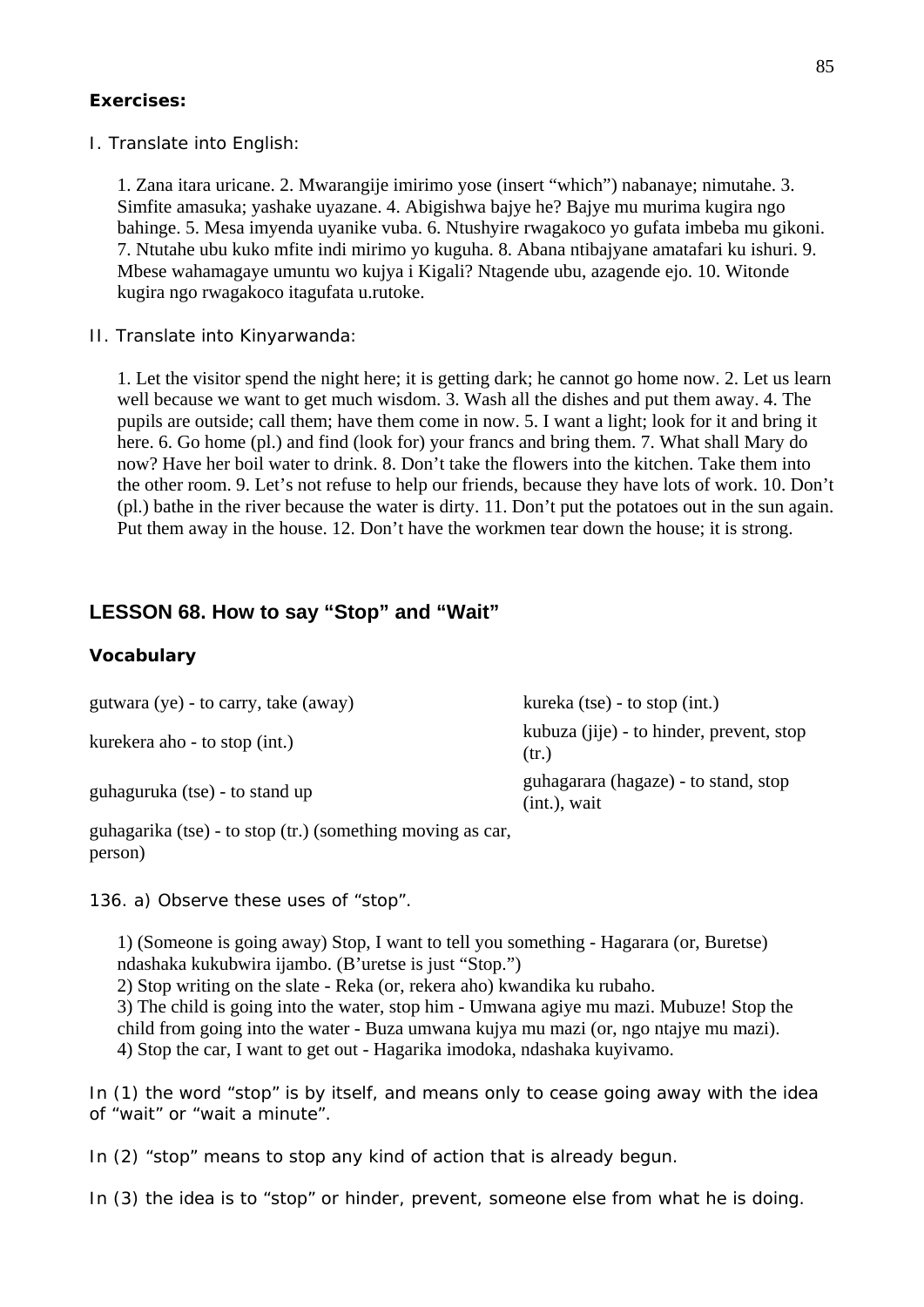In (4) the idea is to "stop" someone or something from going.

Note regarding **-reka**: If the subject of **-reka** is the same as the one who is. doing the action, it means "stop". (In this case it may also be -rekero aho). e.g. Reka kwandika (or Rekera aho kwandika) - Stop writing (The one who is to stop is the one who is writing.)

If the subject of **-reka** is not the same as the one who is doing the action, it means "allow" -(e.g. Umureke agende - allow him to go.)

### b) **-tegereza** and **-hagarara**, meaning "wait".

Wait for me -ntegereza (or, untegereze). Wait, I want to give you something - Hagarara, ndashaka kuguha ikintu. If you state whom one waits for, use **-tegereza**.

c) Guharuruka and guhagarara, meaning "to stand":

The act of coming to a standing position is: guhaguruka. Referring to the duration of standing, use: guhagarara. Let's stand and sing - Duhaguruke turirimbe. We stood for two hours - Twahagaze amasaha abiri.

137. **Object pronoun: -ha-**. In par. 66 you learned the use of **birahari**. This particle is often inserted in forms of the verb "to be", and sometimes in other verbs as well, to mean "there" or "here". You hear it most often if someone comes to the door and asks: Mbese muganga arahari? The reply: Yee, arahari. - Is the doctor here? Yes, he's here.

In the past, when **-ha-** is inserted in a form of **-ri**, the verb is repeated. Observe: Wari uhari ejo? Yee, nari mpari - Were you here yesterday? Yes, I was here.

Note this other use: Washyize umusumeno hasi? Narawuhashyize. - Did you put the saw on the floor? I put it there.

### **Exercises:**

I. Translate into English:

1. Duhaguruke twese, dusenge. 2. Abakozi bareke gusenya inzu. 3. Bareke kwasa inkwi, sinshaka izindi. 4. Muhagarare; mfite ibitabo nshaka kubaha kugira ngo mubijyane ku mwigisha. 5. Umwana afite imbugita; mubuze gukeba igitambaro. 6. Inshuti zawe ziri mu nzu? Yee, zirahari. Uziihamagare. 7. Ntimutware indabyo zose, zihagume. 8. Wajyanye amatara hanze? Yee, nayahashyize kuko nshaka kuyoza. 9. Abigishwa barahari? Bahamagare, ntibagume hanze. 10. Yohana nagende vuba kugira ngo afashe inshuti ze.

### II. Translate into Kinyarwanda:

1. Stop. (s.) Don't go home now. There is work to do. 2. Wait (pl.) for the girls; they are coming. 3. Light a lamp so that we may see to read. 4. Stop the children from going (to go) to the river. 5. Stop the doctor. I want to show him my child. 6. Were you in school yesterday? Yes, we were here. 7. Were your parents in church yesterday? Yes, they were there. 8. Put the trap on the floor in the house. I put it there this morning (in the morning). 9. Let us not wait for the others but let's hurry. 10. Don't leave stones in the path; we want to walk there.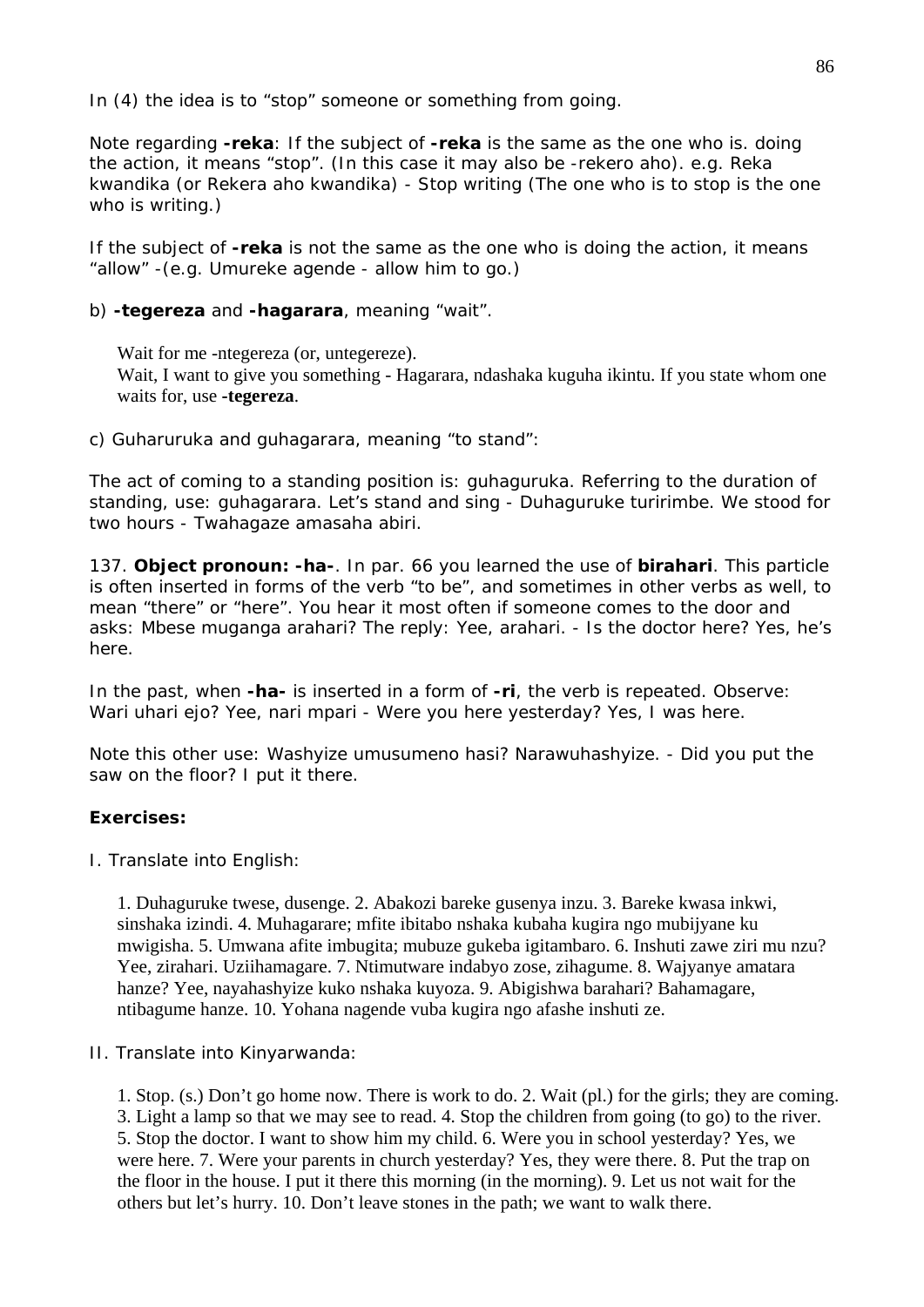# **LESSON 69. Possessive Particle with a changed to o**

## **Vocabulary**

| ishami - branch                                 | igitaka (or, ubutaka) - soil, earth                            |
|-------------------------------------------------|----------------------------------------------------------------|
| gutema (mye) - to cut (grass, plants,<br>trees) | kwitema (mye) - to cut oneself (as finger, nitemye<br>urutoke) |
| ishyamba (5th) - forest, brushy place           | ikibabi - leaf                                                 |
| ubwatsi - grass (tall, for building)            | ibyatsi - grass (any kind)                                     |
| ibyatsi bibi - weeds                            |                                                                |

138. The possessive particle, **wa**, **ba**, etc., and the word **na** change their **a** to **o** before infinitives and before **mu** and **ku**.

e.g. kurya no kunywa - to eat and drink ku meza no ku ntebe - on the table and on the chair mu ishuri no mu rusengero - in the school and in the church igitabo cyo gusoma - a book to read

139. The possessive particle, as **wa**, **ba**, **ya**, etc. sometimes becomes **wo**, **bo**, **yo**, etc. as seen in par. 130. The idea of the particle **wa**, etc. is possession. But there are some instances in English where we use the possessive "of" when really the thought of place is intended; e.g. we say "the trees of the forest" when we mean "in the forest". In those instances the forms **wo**, **yo**, etc. are used, followed by mu or ku:

e.g. ibiti byo mu ishyamba - the trees of the forest umusatsi wo ku mutwe - the hair of the head ibibabi byo ku mashami - the leaves of the branches

A part of a thing may not possess. Thus, one would say, "ibibabi byo ku mashami", and "ibibabi by'igiti" because the tree is the whole thing, and thus the plain possessive may be used.

140. On the other hand, when in English we would use only "in" or "on" to connect two nouns, in Kinyarwanda the form **wo**, **yo**, etc. must be used as well as **mu** or **ku**, when a prepositional phrase modifies a noun. e.g. The trees on the hill - ibiti byo ku musozi, the pages in the book - impapuro zo mu gitabo.

In this use one could also say, "ibibabi byo ku giti" when the emphasis is on location. Note the difference here:

Put the book on the table - shyira igitabo ku meza (ku meza modifies shyira) The book on the table is good - igitabo cyo ku meza ni cyiza (ku meza modifies igitabo).

### **Exercises:**

I. Translate into English: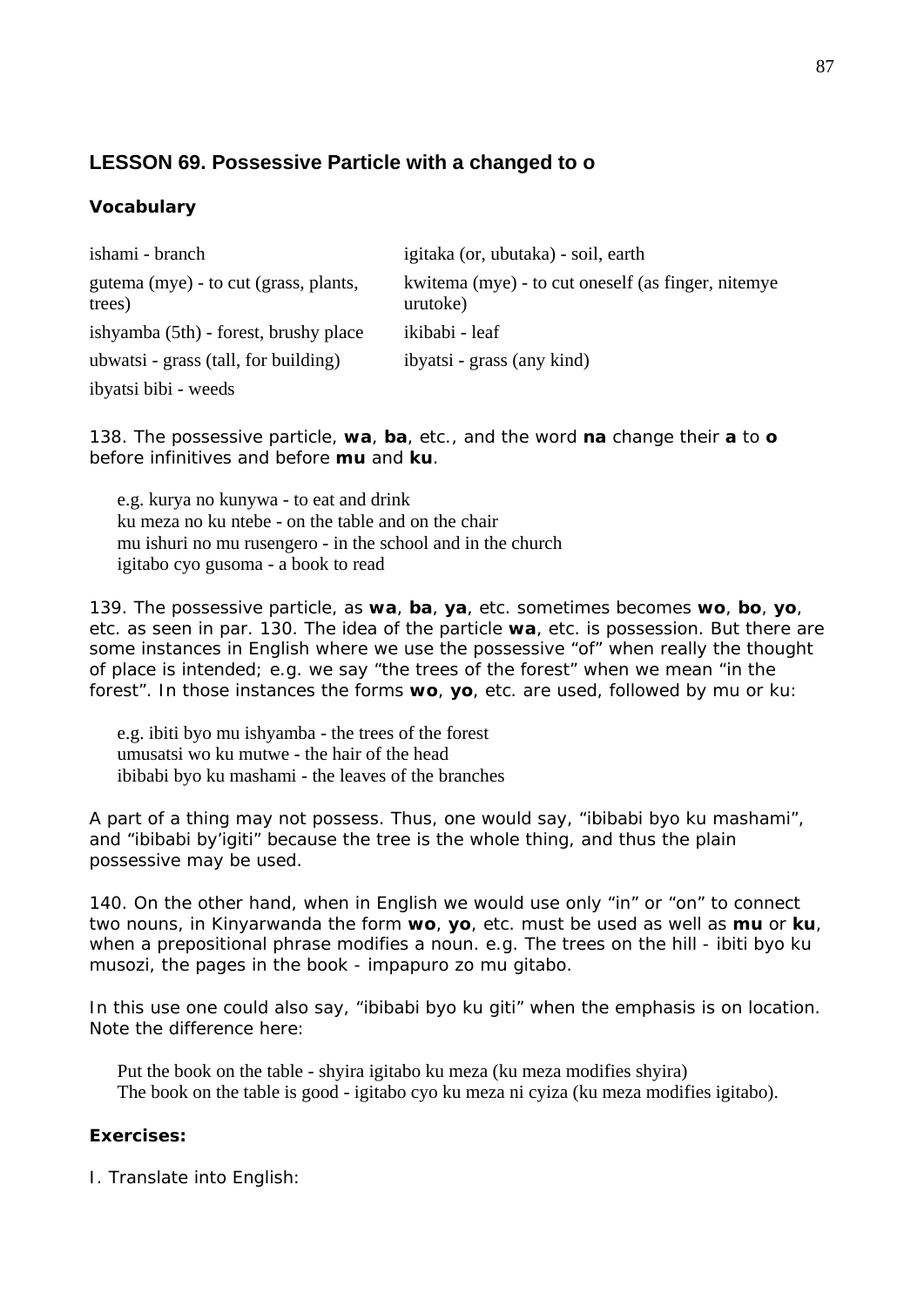1. Ukubure neza mu nzu no mu rusengero. 2. Inyamaswa zo mu ishyamba ni mbi, kandi ni nyinshi cyane. 3. Abagabo bagiye gushaka ubwatsi bwo gusakara inzu. 4. Abantu batemye ubwatsi bwose bwo ku musozi. 5. Tugende guhinga no gutema ibyatsi. 6. Unyereke imbuto zo murima. 7. Hari ibyatsi, bibi byinshi mu mirima no mu nzira. 8. Tuzatangira kwubaka vuba; turashaka umucanga mwiza wo mu ruzi. 9. Imana ikuhda cyane umuntu wese wo mu bwami bwayo (his). 10. Mugende mushake imbuto zo ku biti.

II. Translate into Kinyarwanda:

1. The soil in the garden is not good. 2. The leaves on the trees are beginning to fall. 3. We want to sing and to pray in the church. 4. The bricks of the house are not strong. 5. Cut (pl.) all the grass in the garden. I don't want it. 6. The flowers on the hills are beautiful; let's go get (look for) some (them). 7. The weeds in the garden will kill the plants. 8. The hair on the sheep's skin is long. 9. The pages of the book are very dirty; let's be careful in reading them. 10. The words in God's book are wonderful; let's read them every day.

## **LESSON 70. Review**

- I. Questions:
	- 1. How do the ordinal numerals differ from the cardinals in Kinyarwanda?
	- 2. What kind of verbs are in the stative voice?
	- 3. How is the stative formed? Give an example.
	- 4. When does **na** become **no** (2 instances)?
	- 5. When does the possessive particle **wa**, etc. change to **wo**, etc. (3 instances)
	- 6. How is the plural imperative formed? Give an example.
	- 7. How is the subjunctive formed? Give an example.
	- 8. How is the negative imperative formed? Give an example.
	- 9. How are the names of the months formed?
	- 10. How are the days of the week formed?
	- 11. Distinguish (by giving examples other than those used in the lesson) between: a) the 4 words used for "to stop"; b) the 2 words used for "to wait"; c) the 2 ways of saying "to stand".

#### II.

- 1. Write in Kinyarwanda the names of all the months.
- 2. Write in Kinyarwanda the names of the days 'of the week.
- III. Translate into Kinyarwanda:
	- 1. Don't go (pl.) to the valley to cut grass for putting on a roof.
	- 2. Bring (s.) green beans and tomatoes, and cook them.
	- 3. I will punish you (s.) because you were absent four days.
	- 4. I told you to put the new books on the table. Where are they? I put them there.
	- 5. The fundis want tools to plane boards.
	- 6. The grass in the garden is very tall, cut it.
	- 7. The last page in your book is very dirty.
	- 8. Go, both of you, to work in your gardens.
	- 9. The children are very cold; they have no clothes; give them (clothes) to them.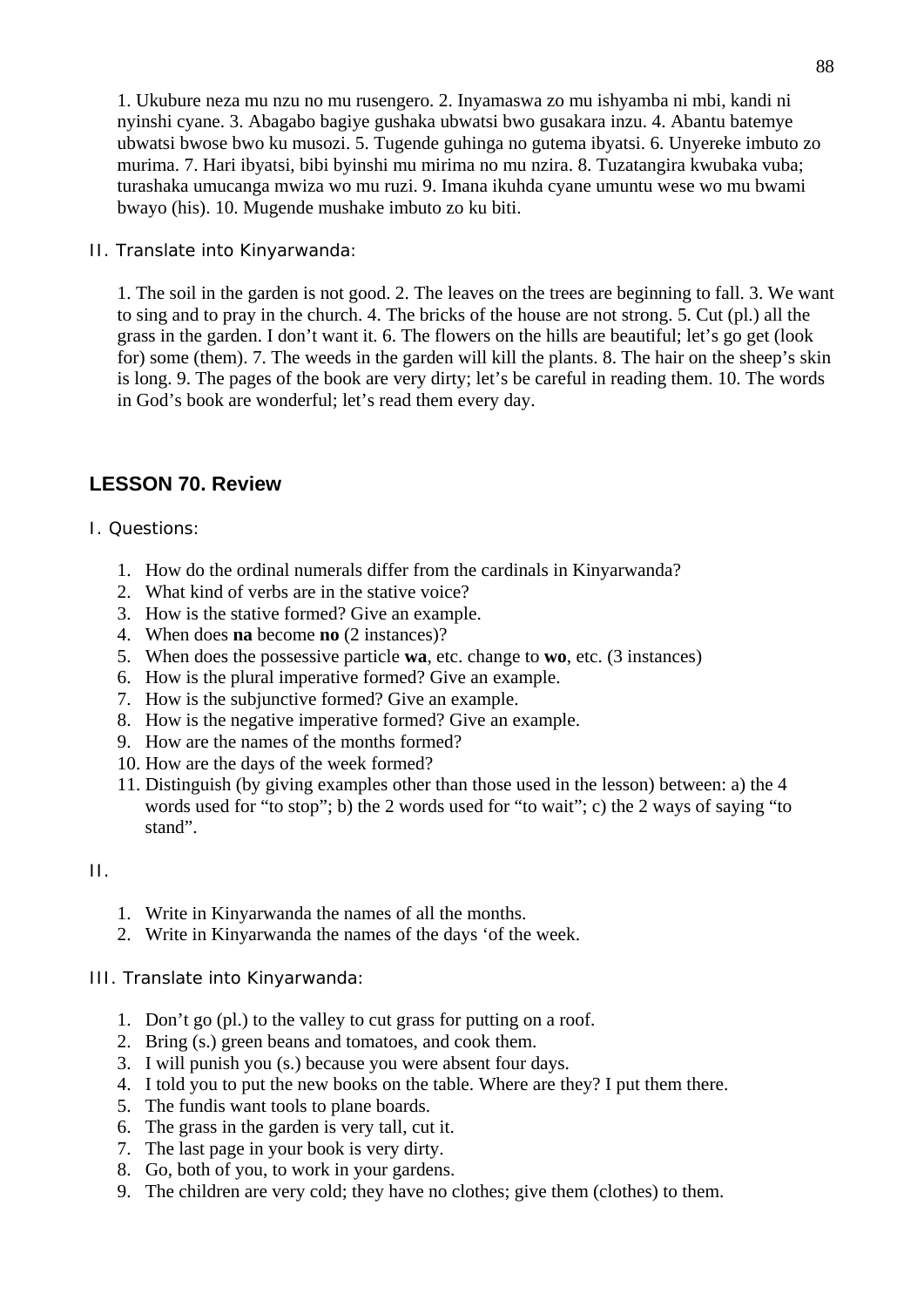- 10. We are very happy because Jesus saved us and gave us new hearts; we praise Him.
- 11. How many times did you (s) bring beans to sell? I brought them three times.
- 12. The men often go to Butare to look for work.
- 13. The old man is sick (in) both his legs.
- 14. The guests will go home Friday afternoon.
- 15. The children came at 7:00 this morning. Give them their francs now.
- 16. On Sunday we like to sing and worship.
- 17. The thief came in the night so that he might find an opportunity to steal.
- 18. The cows are going into the garden; stop them from eating (to eat) the corn.
- 19. Two boys were bad (did badly) in school; the teacher punished them; they stood for two hours.
- 20. Cut all the weeds in the garden.

## **LESSON 71. Far Past Tense**

#### **Vocabulary**

| umugani - parable, proverb    | ingeso - custom, habit       |
|-------------------------------|------------------------------|
| urugendo- journey guca (ciye) | umugani - to tell a proverb, |
| gutinda (nze) - to be late    | gutegura (ye) - to prepare   |

parable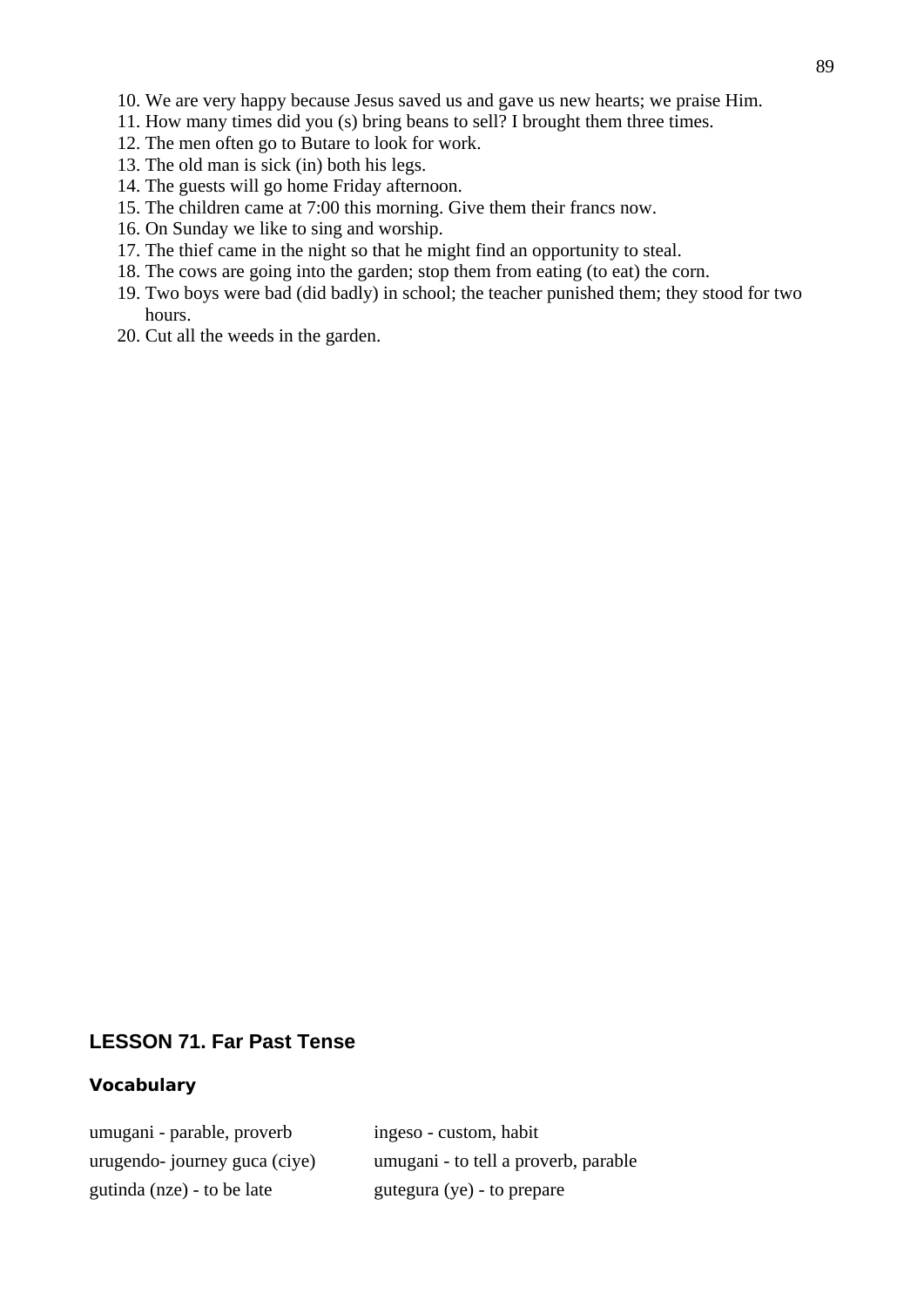gutekereza (je) - to think, think about

141. You learned that the ordinary past tense is used in speaking of that which has been done today. For more distant time, yesterday or before, use the **far past tense**, of which the tense sign is **-ara-**. Thus, there is: personal prefix, tense sign -ara- , past stem: tw-ara-koze: we worked. ya-ara-giye - he went away.

1) Note the conjugation when nothing follows the verb within the clause except cyane or ati:

narakoze - I worked twarakaze - we worked warakoze - you worked mwarakoze - you worked yarakoze - he, she worked barakoze - they worked

In the singular, the first **a** of **-ara-** is short, in the plural it is long. Both are high tones. Remember that for past time today the tones are low. Vowel-stem verbs follow the regular rule: naribagiwe - I forgot; waribagiwe - you forgot; yaribagiwe - he forgot, etc.

2) If something follows the verb, within the clause, the **-ra** is dropped (but **-a**retained), giving the appearance of the ordinary past, but the tone is high instead of low.

nakoze tw**a**koze wakoze mw**a**koze yakoze b**a**koze

Note the short **a** in the singular, but long in the plural.

3) In dependent clauses and in the negative, though the time is far distant, the **-ra**is omitted. However, the tone distinctions remain the same.

Note: You will hear and see exceptions to rule 2) and 3).

### **Exercises:**

I. Translate into English:

1. Yesu yaciye imigani myinshi, kandi abantu benshi baramukurikiye. 2. Umugabo yagize ingeso mbi cyane, nyamara nyuma yaraziretse. 3. Twateguye neza ibintu byacu byose. 4.Nagiye mu kindi gihugu mu kwezi kwa gatanu. 5. Abahungu batinze kenshi mu ishuri kuko bavuye kure. 6. Ejo twarabategereje, ariko ntimwaje. Yee, twaribagiwe. 7. Abana batwinginze ngo tubajyane, kandi twarabyemeye. 8. Umubyeyi wanjye yambwiye kwasa inkwi, kandi narabikoze. 9. Utegure ameza neza, kuko dufite abashyitsi kandi bavuye kure. 10. Umwigisha afite ingeso yo guca imigani iminsi yose.

II. Translate into Kinyarwanda:

1. The people heard the Gospel; they thought about it much (add -ho to end of verb). 2. The boys prepared much food because they went on a long journney. 3. The workmen carried large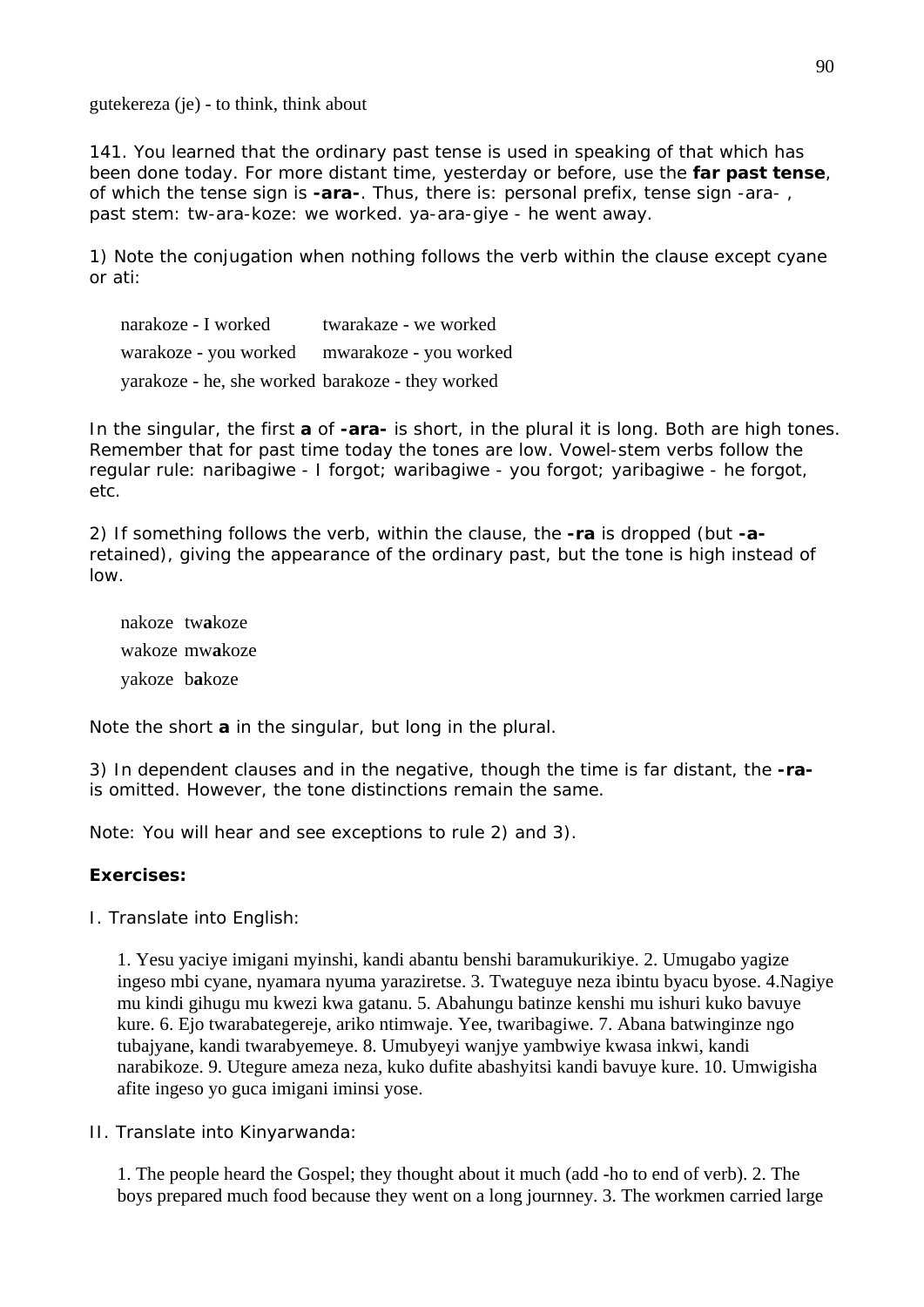boxes on their heads. 4. I waited a whole day to see the European. 5. The old man told many proverbs to teach the young men. 6. Didn't you go to help build the church? Yes, we went. 7. The girls prepared their clothes nicely because they wanted to go to school. 8. Did you (pl.) hear that thieves stole the rich man's cows? What did you think about it? (add -ho to end of verb). 9. We were late to arrive there, but we wanted to enter in order to see the leaders (important men). 10. The pastor (umupasitori) spoke very good words; afterward many sinners were saved.

# **LESSON 72. Negative of Far Fast**

### **Vocabulary**

impamba - food for a journey kwiruka (tse) - to run, run away kera - long ago, long time in future kuremba (mbye) - to be very ill (almost dying) gutabara (ye) - to help, go to assistance of gushira (ze) - to finish (int.), be all gone, end (int.)

Note: **gushira** is common in expressions like: mu cyumweru gishize - last week; mu kwezi gushize - last month; ifu irashize - the flour is all gone. "Next week" is: mu cyumweru gitaha.

142. For the negative of the far past, **-ra-** is dropped, making it resemble the ordinary past but the tone remains high: sinagiye, ntiwagiye, etc.

143. **Sentence order.** You learned that when both an indirect object pronoun and a direct one come in the same verb, the direct precedes the indirect. However, when both a direct and an indirect object follow the verb, the indirect is usually first, unless it is a long phrase; in which case, if the direct object is but one word, it will come first. e.g. Nahaye Petero igitabo - I gave Peter a book. Nahaye igitabo umwana wa Petero - I gave Peter's child a book.

144. **Ejobundi.** This means "day before yesterday" or "day after tomorrow". e.g. Yagiye ejobundi - he went day before yesterday. Azagenda ejobundi - he will go day after tomorrow.

145. The stative of **gupfa** is often used when a person is not actually dead, but is very ill (sometimes when he is not even very ill). e.g. Arapfuye (lit.) he is dying (but actually "he is very ill"). Sometimes they use ararembye in the same way - "he is about to die". However, when they say, "Yarapfuye" or "Yapfuye", they usually mean that he is actually dead. **Gupfa** is sometimes used of things that no longer function. e.g. Umupira wapfuye - the tin is flat. Imashini yarapfuye - the machine broke down.

### **Exercises:**

I. Translate into English:

1. Abantu ntibemeye kudufasha mu mirimo yacu. 2. Nagiye kure gusura umwungeri nyamara sinamubonye kuko yagiye ahandi. 3. Bashatse impamba z'iminsi itatu: ntibashatse gusonza. 4. Ejobundi umusaza yarapfuye. 5. Nahaye umuhungu igitabo n'ikaramu. 6. Mbese imbugita yanjye iri he? Nayiguhaye ejobundi. 7. Nahembye abakozi amafaranga menshi mu kwezi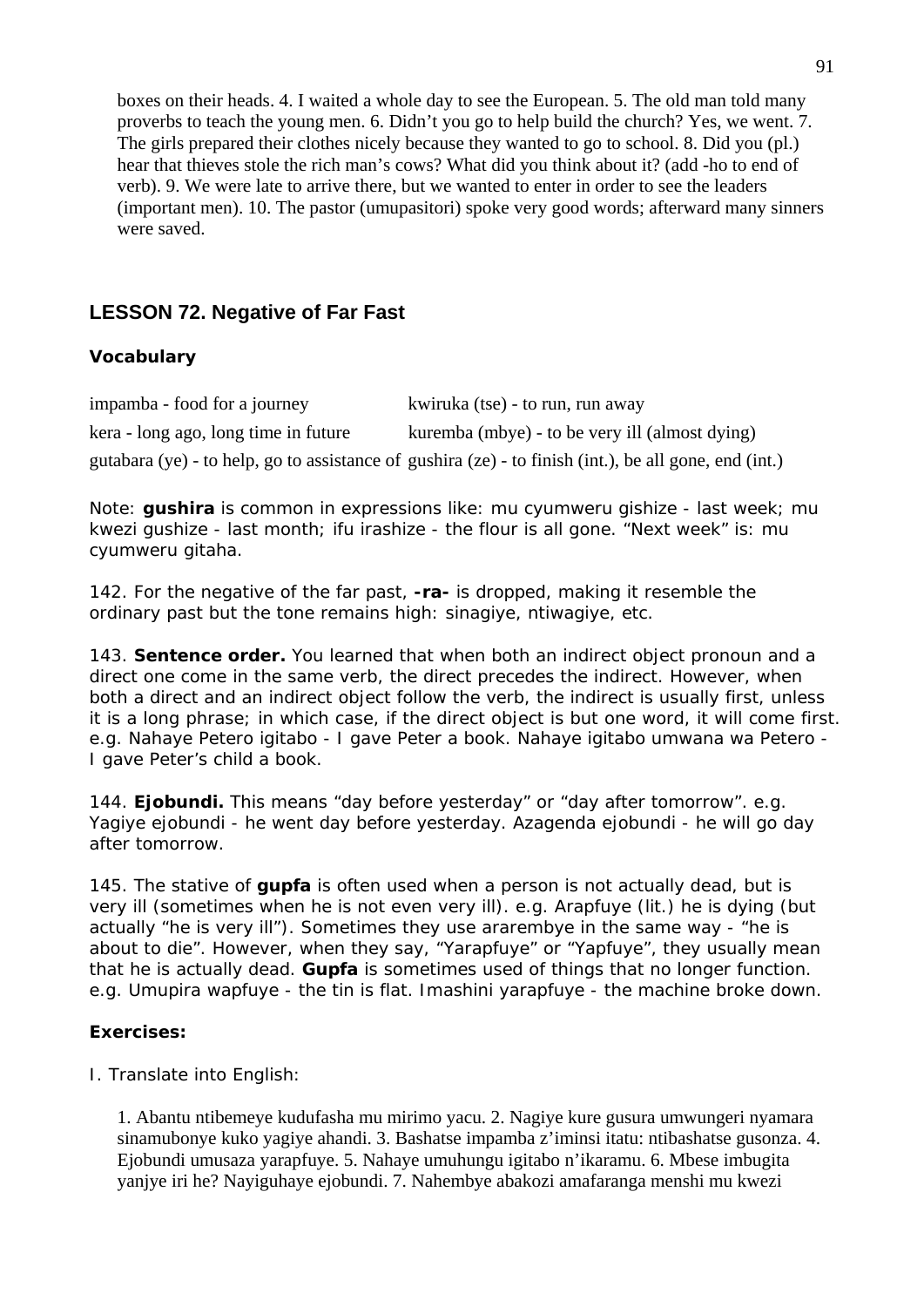gushize. 8. Umwigisha yigishije byinshi abana t'abakozi. 9. Ntimwirutse vuba cyane, nuko mwaratinze. 10. Mu cyumweru gishize umuganga yavuyei abantu benshi indwara zabo.

II. Translate into Kinyarwanda:

1. The boys ran to school; they didn't want to be late. 2. My food for the journey was all gone and I was hungry. 3. Long ago the people helped us to build the church. 4. Did you (pl.) give the children clothes? Yes, we gave them to them. 5. The woman is very sick (dying); have them take her to a doctor. 6. The day after tomorrow we will go to help (to the assistance of) the poor man. 7. Last month the "fundis" didn't finish building our new house, but they worked very hard. 8. You have come very late  $(=$  you were late to come). Yes, the journey was very difficult for us. 9. The young lady lied to me, but I have forgiven her. 10. On our journey we saw many wild animals, and they didn't run away.

## **LESSON 73. Father and Mother**

### **Vocabulary**

| data - my, our father             | so - your (s. and pl.) father   |
|-----------------------------------|---------------------------------|
| se - his, her, their father       | mama - my, our mother           |
| nyoko - your $(s, \& pl.)$ mother | nyina - his, her, their, mother |
| kworoherwa (hewe) - to get better |                                 |

146. You will note that there are three words for "father" and three for "moher", depending on whose father or mother it is. The possessives are not often used with these words. **Data** in itself means "my father" (or, "our father"); **nyoko** alone means "your mother", etc. Do not say **data wanjye** or **mama wanjye**. **Data wacu** is my, our paternal uncle, and **mama wacu** is my, our maternal aunt.

In the Lord's prayer we say "Data wa twese"- Father of Us all, because to say Data wacu would be "my uncle" not "our father".

147. These words have first class agreements, even though they do not have the regular noun prefxes. To make any of these forms plural the prefix **ba** is used, but not attached, but still no possessive is used. e.g. Ba so - your fathers; ba nyina - their mothers.

#### **Exercises:**

I. Translate into English:

1. Mama ararwaye cyane; tuzamujyana kwa muganga. 2. Nyina wa Rebeka yakoze cyane mu murima we. 3. Nyoko arorohewe ubu? Aratangiye kworoherwa buhoro, nyamara ntafi te imbaraga nyinshi. 4. Se wa Yosefu yaramufashije cyane; yamwuhaye inka n'ibindi bintu byinshi. 5. Data afite urugo rwiza, nyamara azajya ahandi vuba. 6. So yatashye ryari? Yatashye mu kwezi gushize ku itariki ya cumi n'icyenda. 7. Abigishwa bazahamagara ba se ngo baze ku ishuri ku munsi mukuru. 8. Ba nyina b'abakobwa babigisha guhinga no guteka. 9. Nyoko ariho? Oya, yapfuye mu mwaka ushize. 10. So na nyoko bari imuhira? Oya, bagiye gusura data wacu.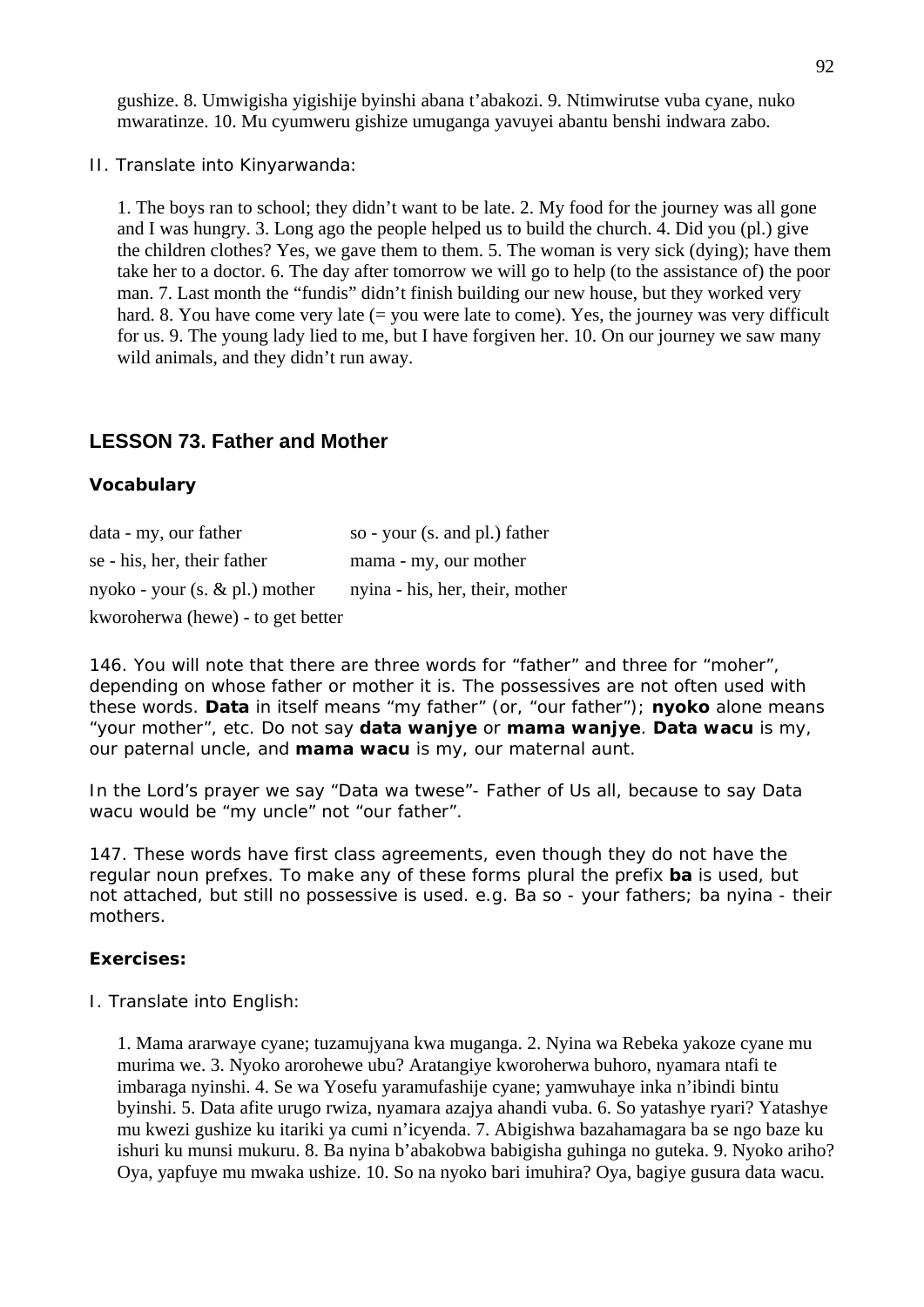II. Translate into Kinyarwanda:

1. Where is your father? He died long ago. 2. John's mother came here day before yesterday, but I didn't see her. 3. We saw your mother in church yesterday. 4. My father is waiting for us; let's hurry. 5. Call Peter's father; I want to give him work. 6. Our fathers work hard in order to give (that they may give) us food and clothing. 7. I want to go tell my mother that the doctor is here. 8. My father in heaven (ijuru) loves us all and wants to save us. 9. The children's mother is cooking their food. 10. Tell your father that the workmen have finished molding (to mold) the bricks.

# **LESSON 74. Brother and Sister**

(Vocabulary is included in the grammar.)

148. In Kinyarwanda it is a bit complicated to say "brother" and "sister" for it depends on the age and sex of the parties involved.

1) A boy's sister is **mushiki** (no initial vowel). It must be followed by the possessive: mushiki wanjye - my sister; mushiki wawe - your sister; mushiki we - his sister; mushiki wacu - our sister; mushiki wa Yohana - John's sister. In the plural: bashiki banjye - my sisters, etc.

2) A girl's brother is **musaza**, which follows the same rules as mushiki. Musaza wanjye - my brother; basaza babo - their brothers, etc.

3) A boy's older brother is **mukuru**: mukuru wanjye, mukuru we, bakuru banjye, bakuru babo, etc.

4) A girl's older sister is also **mukuru**, and is used exactly the same as for a boy's older brother.

5) A boy's younger brother is **murumuna**: murumuna wanjye - my younger brother; bamurumuna banjye - my younger brothers, etc.

6) A girl's younger sister is also **murumuna**, and used in the same way as for younger brother.

7) Exactly the same terms are used for the children of one's paternal uncle or maternal aunt, so one is never quite sure if two people are actually brothers and sisters, or only cousins. If necessary to distinguish them from true siblings, one says: e.g. mushiki wanjye kwa data wacu - my female cousin (daughter of my paternal uncle).

149. If when seeing a boy and girl together, or two boys or two girls, you wish to ask, "Are you brother and sister?", you would say, "Muva inda imwe?" (lit. did you come from the same stomach?)" Likewise I "we are brother and sister" is: **Tuva inda imwe**. **Abavandimwe** is siblings.

### **Exercises:**

Translate into Kinyarwanda: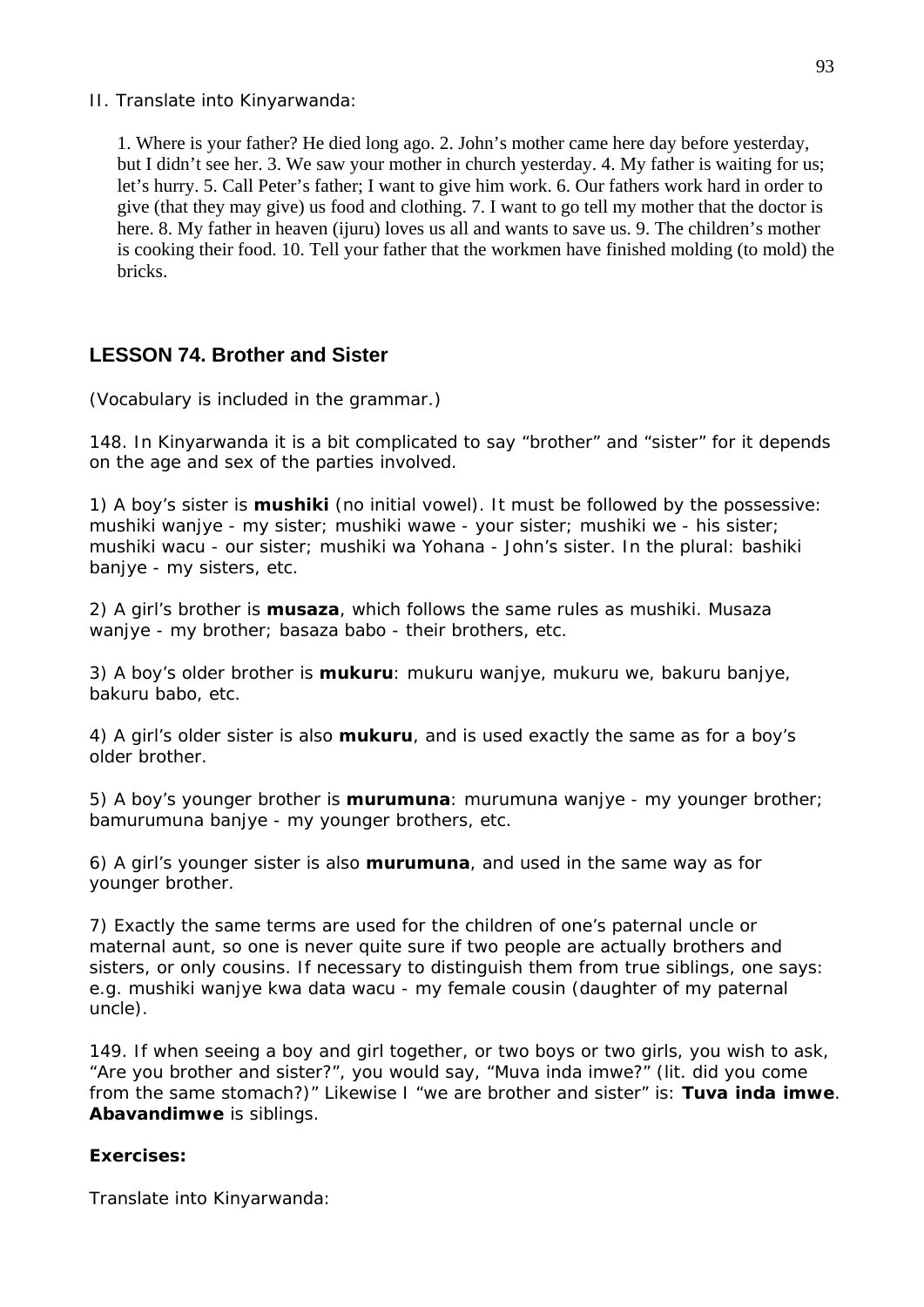| 12. Elizabeth's younger sister                        |
|-------------------------------------------------------|
| I3. My older sister (I - girl)                        |
| 14. My younger brother (I - boy)                      |
| 15. Your brother (you - girl)                         |
| 16. Your younger sister (you - girl)                  |
| 17. My younger sister (I - girl)                      |
| 18. Your older sister (you - girl)                    |
| 19. Your brothers (you - girl)                        |
| 20. My sisters $(I - boy)$                            |
| 10. Your younger brother (you - boy) 21. Her brothers |
| 22. Are you brothers?                                 |
|                                                       |

## **LESSON 75. Immediate Past**

#### **Vocabulary**

| inkuru - news                              | kubakara (ye) - sad, to suffer, be sorry |
|--------------------------------------------|------------------------------------------|
| kubabara (ye) (or, amakuru) - to be angry  | kuryama (mye) - to lie down, go to bed   |
| kwitaba (bye) - to answer when called      | gucucuma (mye) - to mash                 |
| gukora (ze) umugati - to make, knead bread |                                          |

150. The immediate past tense is formed by the personal prefix + **-ra-** + the past stem, thus: a-ra-giye - he has gone (just now). The conjugation:

ndagiye - I have gone turagiye - we have gone uragiye - you have gone muragiye - you have gone aragiye - he, she has gone baragiye - they have gone

Note: In appearance this is just like the stative, but this tense is normally used for action verbs, while the stative is for a state of being,

151. The use of this tense is to express that which has happened **just now**, or is about to happen in a moment. e.g. Aragiye - he has just now gone. Often it is used when he is just now doing it. You call a person and he answers, "Ndaje", though he hasn't started to move yet. He means, "I'm just coming", though he says "I have come."

152. In the negative of this tense and in dependent clauses the **-ra-** drops out. Usually if there is an object or phrase after the verb, the **-ra-** is dropped. e.g. **Mbonye umwana** - I've just seen the child.

**Exercises:** (Can you recognize in these exercises which verbs are stative and which are immediate past?)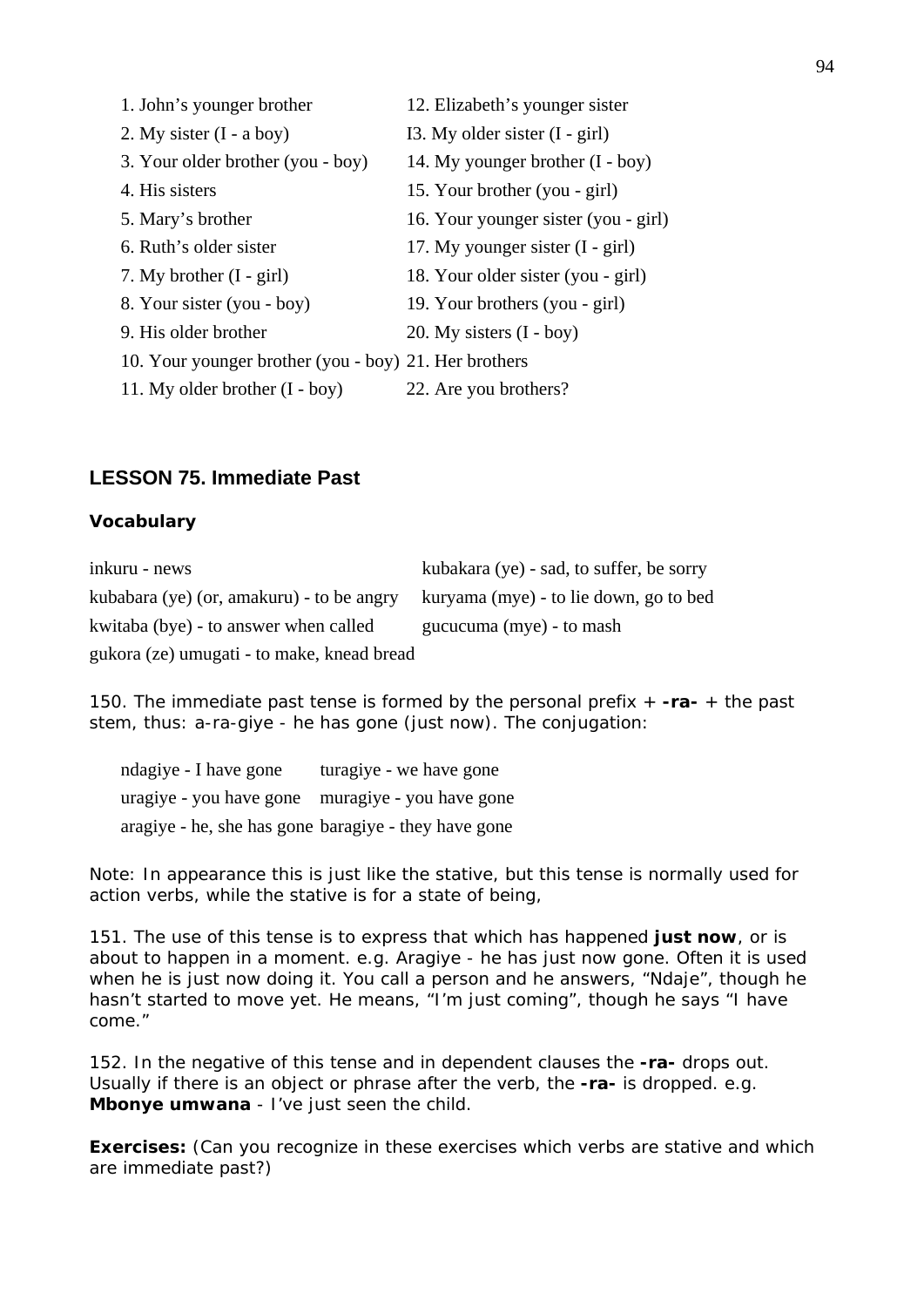### I. Translate into English:

1. Twumvise inkuru nziza; turanezerewe kuzumva. 2. Wahamagaye Samweli? Yee, aritabye. 3. Umwigisha arahana umuhungu; ararakaye cyane. 4. So ari he? Araryamye mu nzu. 5. Umwana arwaye malaria; ararembye cyane. 6. Paulo, ngwino. Yee, ndaje. 7. Wumvise inkuru? Yee, Yohana araziimbgiye. 8. Umugati urahari? Yee, ndawukoze ubu. 9. Abasore bemeye gufasha kiwubaka ishuri. 10. Mushiki wanjye araje; arampamagaye.

II. Translate into Kinyarwanda:

1. I have just gone to bed because I am sick. 2. John's father has heard bad news and he has gone (just now). 3. Did you call the names just now? Yes, all have answered. 4. The men went just now to begin their work. 5. The woman has a bad ulcer on her leg; she is suffering a lot (much). 6. It's getting late, I can't see well. Yes, I just lit a lamp. 7. What are the workmen doing? They've just gone home. 8. When will you make bread? I've just finished making it. 9. My mother is preparing tea; the water has just boiled. 10. This morning I saw that the floor was very dirty in your room. I know, but I just swept it.

### **LESSON 76. Possessive Adjectives**

#### **Vocabulary**

umubiri - body umuzi - root (usually plural) urukwavu - rabbit igicucu - fool, foolish person, shade, shadow ingwe - leopard

153. See the tables at the end of the lesson.

In par. 6 you learned that the possessive adjective is made up of two parts: **the first part agrees with the thing possessed and the last part with the possessor**. However, all the possessive adjectives you have learned thus far have been when the possessor was a person. But other things may possess, e.g. referring to a cow, one might say "its tail" - **umurizo wayo**. Here, **wa** agrees with **umurizo** (thing possessed), and **yo** agrees with **inka** (possessor). It is especially important to remember this when speaking of God. The word **Imana** is third class. Thus, His word would not be **ijambo rye**, but **ijambo ryayo**.

154. The vowel in the first part of the word is always **a**, and in the second part always **o**, except when the possessor is a person (which forms you have already learned).

155. An easy rule to help you remember these forms is that the first part, agreeing with the object owned, is the possessive particle, and the second part, agreeing with the possessor, is the possessive particle with **a** changed to **o**. Do not be frightened by the number of forms given in the accompanying table. If you follow this rule given here it will not be difficult.

For this lesson, study especially the first four columns of the table on the following page (that is, the first four classes) before doing the following exercises.

#### **Exercises:**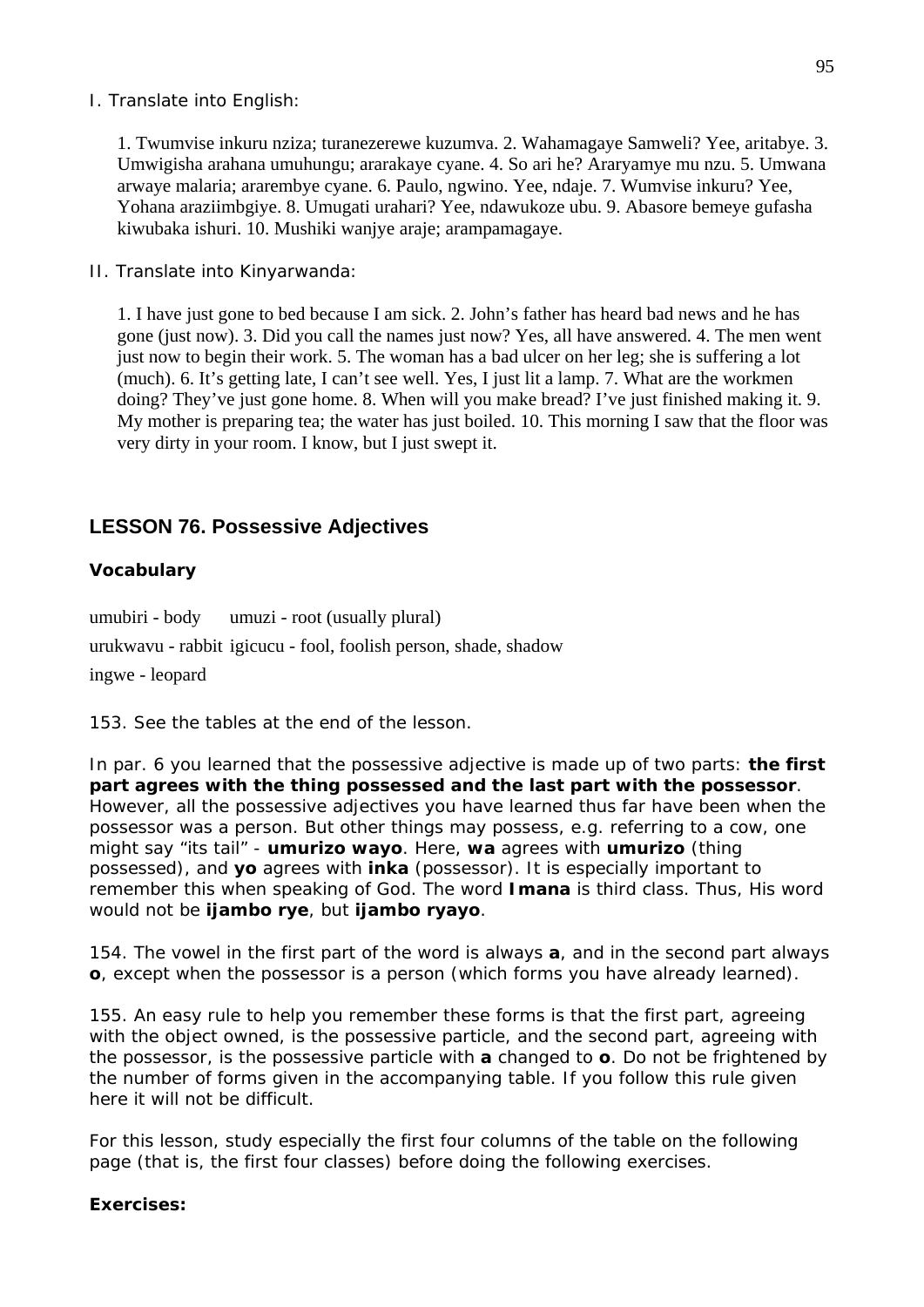#### I. Translate into English:

1. Kabonye ingwe; amenyo yayo ni manini. 2. Hariya hari igiti kirekire; imizi yacyo ni myinshi cyane. 3. Imana ikunda abantu bayo; imbabazi zayo ni nyinshi. 4. Igicucu gifite inkwavu, ariko rumwe mu nkwavu zacyo rurapfuye. 5. Mbona impumyi; numva amajwi yazo. 6. Murumuna wa Petero yaguze intebe nshya. Amaguru yayo arakomeye cyane. 7. Urugi rw'inzu yacu ni ruto, kandi ibyuma byarwo birapfuye. 8. Hari inyamaswa mu ishyamba, twabonye imitwe yazo. 9. Ndababaye kubona igicucu; amagorwa yacyo ni myinshi cyane. 10. Nkunda cyane igihugu cyanyu; imisozi yacyo n'ibiti byacyo ni byiza cyane.

II. Translate into Kinyarwanda:

1. We have many chickens; their legs are short. 2. My older brother (of boy) has a very good cow; its horns are long. 3. God is able to defeat Satan; His strength is very great. ("strength" should be plural, and for "great" use "much".) 4. The foolish man has very few clothes, and his hair is long. 5. The fire is big (much); its light helps us to see to read. 6. Your rabbit is very nice; its body is big. 7. Did you (pl.) see our big dog? Its tail is short, but its eyes are very big. 8. The young men have their spears because they are going to the forest. 9. John's father built a new house; its rooms are large and it is very strong. 10. There is a lot of corn in our garden; its roots are very short.

| 1st Class       | 2nd Class     | 3rd Class     | 4th Class                                                                                                                                             |
|-----------------|---------------|---------------|-------------------------------------------------------------------------------------------------------------------------------------------------------|
| 1st we - wabo   | wawo - wayo   | wayo - wazo   | wacyo - wabyo                                                                                                                                         |
| be - babo       | bawo - bayo   | bayo - bazo   | bacyo - babyo                                                                                                                                         |
| 2nd we - wabo   | wawo - wayo   | wayo - wazo   | wacyo - wabyo                                                                                                                                         |
| ye - yabo       | yawo - yayo   | yayo - yazo   | yacyo - yabyo                                                                                                                                         |
| 3rd ye - yabo   | yawo - yayo   | yayo - yazo   | yacyo - yabyo                                                                                                                                         |
| ze-zabo         | zawo - zayo   | zayo - zazo   | zacyo - zabyo                                                                                                                                         |
| 4th cye - cyabo | cyawo - cyayo | cyayo - cyazo | cyacyo - cyabyo                                                                                                                                       |
| bye - byabo     | byawo - byayo | byayo - byazo | byacyo - byabyo                                                                                                                                       |
| 5th rye - ryabo | ryawo - ryayo | ryayo - ryazo | ryacyo - ryabyo                                                                                                                                       |
| ye - yabo       | yawo - yayo   | yayo - yazo   | yacyo - yabyo                                                                                                                                         |
| 6th rwe - rwabo |               |               | rwacyo - rwabyo                                                                                                                                       |
| ze - zabo       | zawo - zayo   | zayo - zazo   | zacyo - zabyo                                                                                                                                         |
| 7th ke - kabo   | kawo - kayo   | kayo - kazo   | kacyo - kabyo                                                                                                                                         |
| twe - twabo     |               | twayo - twazo | twacyo - twabyo                                                                                                                                       |
|                 |               |               | bwacyo - bwabyo                                                                                                                                       |
| ye - yabo       | yawo - yayo   | yayo - yazo   | yacyo - yabyo                                                                                                                                         |
|                 |               |               |                                                                                                                                                       |
| ye - yabo       | yawo - yayo   | yayo - yazo   | yacyo - yabyo                                                                                                                                         |
| 10th he - habo  | hawo - hayo   | hayo - hazo   | hacyo - habyo                                                                                                                                         |
|                 |               |               | rwawo - rwayo rwayo - rwazo<br>twawo - twayo<br>8th bwe - bwabo bwawo- bwayo bwayo - bwazo<br>kwe - kwabo kwawo - kwayo kwayo - kwazo kwacyo - kwabyo |

**Explanation for use of above table:** You will note that there are four forms for each class: for example, in 1st class there are: **we, wabo, be, babo**. This is because: 1) the thing may be singular and the possessor singular: **umwana we**; 2) the thing may be singular and the possessor plural: **umwana wabo**; 3) the thing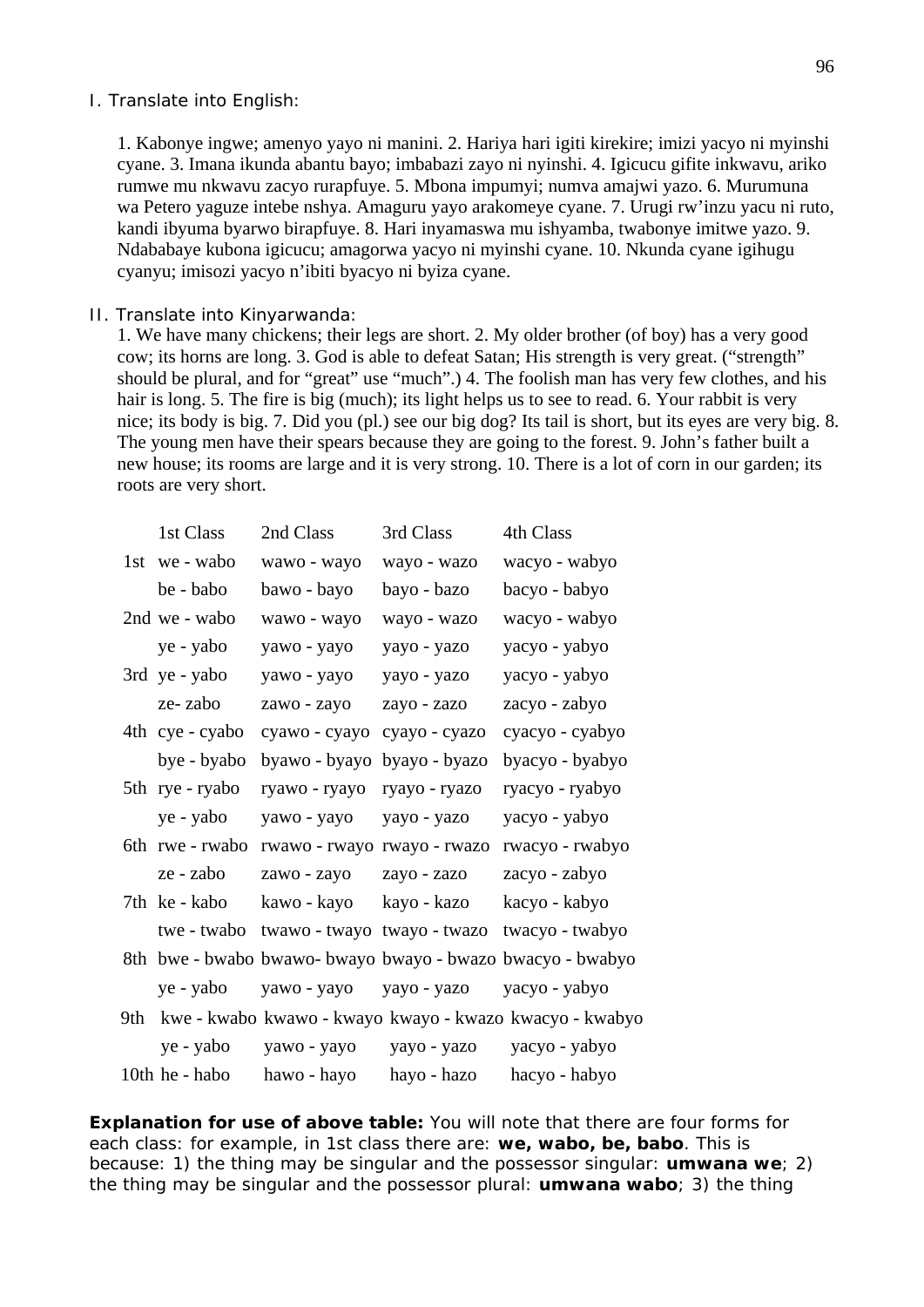may be plural and the possessor singular: **abana be**; 4) the thing may be plural and the possessor plural: **abana babo**.

Let us take a word of another class, for example, to help you to understand the use of these forms. Suppose we wish to talk about the "roots of trees." Root - **umuzi** is second class, while tree - **igiti** is fourth. Remember the first part of the word agrees with the thing possessed and the last part with the possessor. When we say "its root", the tree is the possessor and the root the thing possessed. Now note: 1) **umuzi wacyo** - its root (1 tree and 1 root); 2) **umuzi wabyo** - their root (trees plural but 1 root); 3) **imizi yacyo** - its roots (1 tree, but roots plural); 4) imizi yabyo - their roots (trees and roots both plural) .

| 6th Class      | 7th Class      | 8th Class                     | 9th Class            | 10th Class                                                                                                                                                           |
|----------------|----------------|-------------------------------|----------------------|----------------------------------------------------------------------------------------------------------------------------------------------------------------------|
| warwo - wazo   | wako - watwo   | wabwo - wayo                  | wakwo - wayo         | waho                                                                                                                                                                 |
| barwa - bazo   | bako - batwo   | babwo - bayo                  | bakwo - bayo         | baho                                                                                                                                                                 |
| warwo - wazo   | wako - watwo   | wabwo - wayo                  | wakwo - wayo         | wahe                                                                                                                                                                 |
| yarwo - yazo   | yako - yatwo   | yabwo - yayo                  | yakwo - yayo         | yaho                                                                                                                                                                 |
| yarwo - yazo   | yako - yatwo   | yabwo - yayo                  | yakwo - yayo         | yaho                                                                                                                                                                 |
| zarwo - zazo   | zako - zatwo   | zabwo - zayo                  | zakwo - zayo         | zaho                                                                                                                                                                 |
| cyarwo - cyazo | zyako - cyatwo | cyabwo - cyayo                | cyakwo - cyayo       | cyaho                                                                                                                                                                |
| byarwo - byazo | byako - byatwo | byabwo - byayo                | byakwo - byayo       | byaho                                                                                                                                                                |
| ryarwo - ryazo | ryako - ryatwo | ryabwo - ryayo                | ryakwo - ryayo       | ryaho                                                                                                                                                                |
| yarwo - yazo   | yako - yatwo   | yabwo - yayo                  | yakwo - yayo         | yaho                                                                                                                                                                 |
| rwarwo - rwazo | rwako - rwatwo | rwabwo - rwayo                | rwakwo - rwayo       | rwaho                                                                                                                                                                |
| zarwo - zazo   | zako - katwo   | zabwo - zayo                  | zakwo - zayo         | zaho                                                                                                                                                                 |
| karwo - kazo   | kako - katwo   | kabwo - kayo                  | kakwo - kayo         | kaho                                                                                                                                                                 |
|                |                |                               | kwakwo - twayo twaho |                                                                                                                                                                      |
|                |                |                               |                      |                                                                                                                                                                      |
| yarwo - yazo   | hako - yatwo   | yabwo - yayo                  | yakwo - yayo         | yaho                                                                                                                                                                 |
|                |                |                               |                      |                                                                                                                                                                      |
| yarwo - yazo   | yako - yatwo   | yabwo - yayo                  | yakwo - yayo         | yaho                                                                                                                                                                 |
| harwo - hazo   | hako - hatwo   | habwo - hayo                  | hakwo - hayo         | haho                                                                                                                                                                 |
|                |                | kwarwo - twazo kwako - twatwo | kabwo - twayo        | bwaryo - bwayo kwarwo - bwazo kwako - bwatwo bwabwo - bwayo bwakwo - bwayo bwaho<br>kwaryo - kwayo kwarwo - kwazo kwako - kwatwo kwabwo - kwayo kwakwo - kwayo kwaho |

### **LESSON 77. Possessive Adjectives (continued)**

#### **Vocabulary**

| imbaragasa - flea                                        | igipfamatwi - deaf person                        |
|----------------------------------------------------------|--------------------------------------------------|
| umupanga - machete, grass knife idirishya (5th) - window |                                                  |
| ivi - knee (pl. amavi)                                   | munsi - under (followed by ya if object follows) |

For grammar, study the remainder of the chart of possessive adjectives.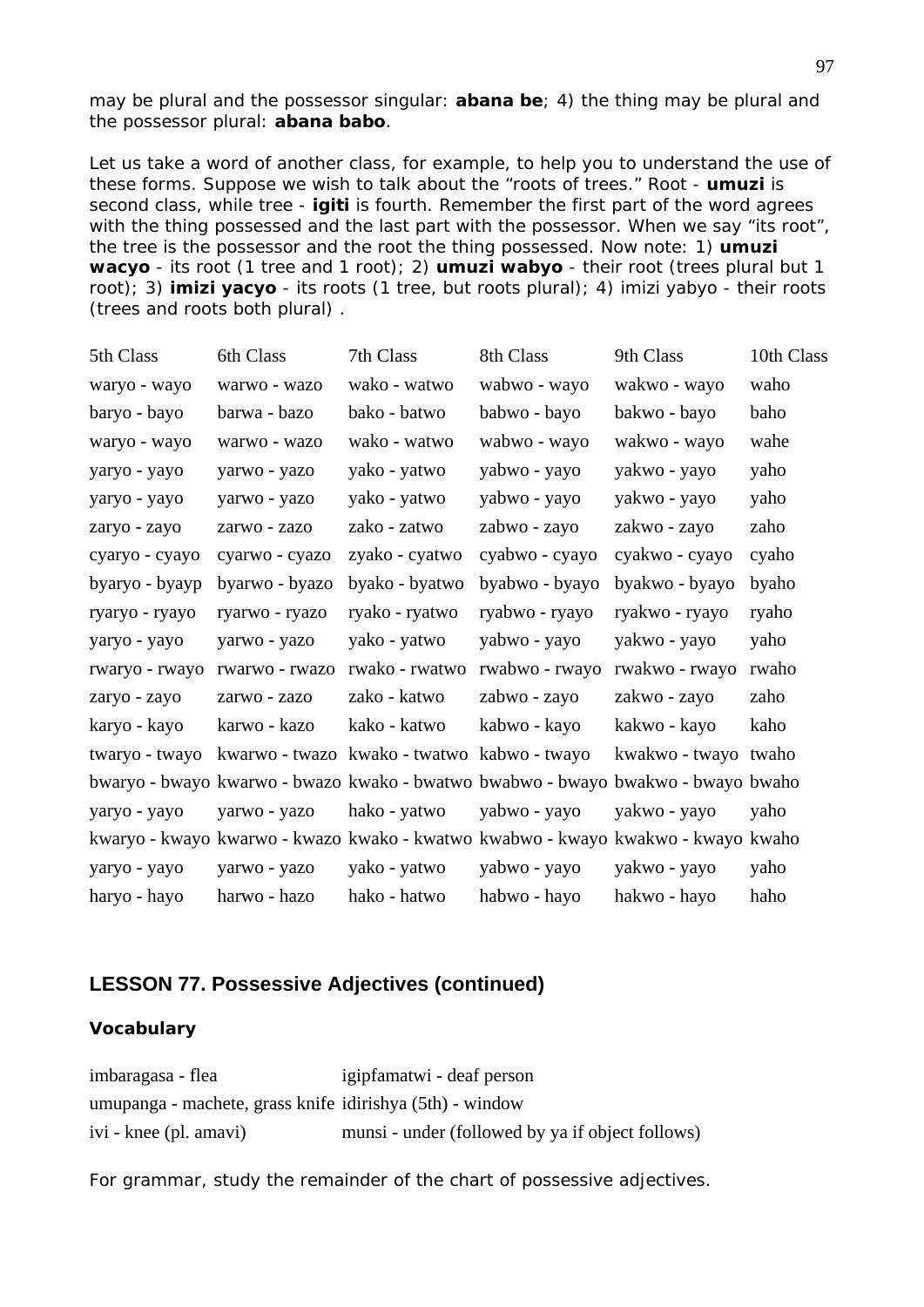### **Exercises:** Translate into Kinyarwanda: Follow this pattern:

The boy; his hat: umuhungu; ingofero ye.

- 1. The rabbit; its hair 11. The chickens; their heads
- 2. The dogs; their fleas 12. The sChool; its books
- 3. The cat; its ears 13. The house; its windows
- 4. The blind man; his eyes 14. The countries; their languages
- 5. God; His grace 15. Animal; its teeth
- 6. God; His works 16. The sheep; its tail
- 7. The deaf person; his faith 17. The lantern; its light
- 8. The cats; their tails 18. The trees; their fruit
- 9. The man; his knees 19. The young girl; her teeth
- 10. The books; their pages

# **LESSON 78. Causative Verbs**

### **Vocabulary**

kuboha (shye) - to tie, bind, knit, weave gusasa (shashe) - to make a bed, spread grass isabune - soap (3rd sing. 5th pl.) gutanga (nze) - to pay (francs), to give, offer(as offering) gutinya (nye) - to fear kubohora (ye) - to untie

Note: **gutanga** is not used if the recipient is named.

156. To give the meaning of "to cause to" to a verb, the suffix **-isha** or **-esha** is added to a verb. For example: gukora - to work, gukoresha - to cause to work.

157. To determine whether to use **-esha** or **-isha**, it is necessary to know **the A I U rule**: If the next to the last syllable in a verb stem contains **a, i, or u,** the added suffix will contain **i (-isha)** but if the next to the last syllable has **e** or **o**, the added suffix will contain **e (-esha)**.

Thus: gukora becomes gukoresha - to cause to work, use. kuririmba becomes kuririmbisha - to cause to sing, lead in singing.

This form is not always translated in English by "to cause to". It may have the idea of "to use" or "to do with." e.g. gukoresha isuka - to use a hoe, work with a hoe (lit. cause a hoe to work) kubohesha umugozi - to tie with a rope (cause rope to tie).

You have already learned **kwigisha**. Now you can see that it is simply the causative form of kwiga. Thus "to teach" is "to cause to learn."

158. The past suffix of causatives is **-sheje** or **-shije** (according to the A I U rule). Do not use the usual past stern. e.g. yakoresheje - he used, caused to work.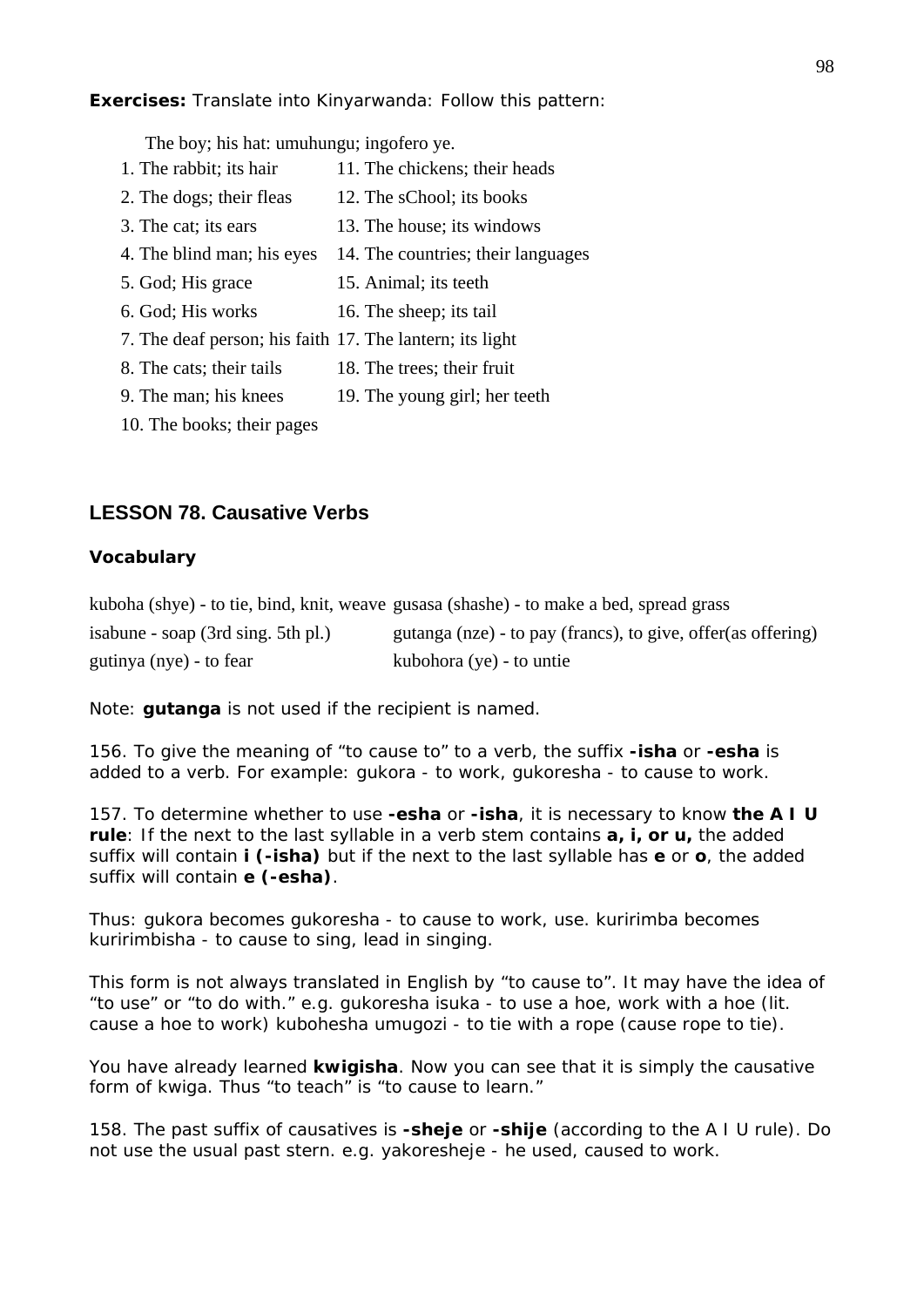Note: There are quite a number of verbs which form their causatives irregularly, but in general you can follow the above rule.

### **Exercises:**

I. Make the following verbs causative, and give the meaning of the causative forms:

- 1. gukora
- 2. kugenda
- 3. guhinga
- 4. gukunda
- 5. gushima
- 7. gusoma
- 8. guhana
- 9. gutinya
- 10. gutanga

II. Translate into English:

1. Umugabo yibye amafaranga; abantu baramufashe, kandi ubu baramubohesha imigozi. 2. Nitemesheje imbugita urutoke. 3. Sasa ibyatsi mu ikawa (Coffee plantation) yawe, ariko ntuhahingishe isuka. 4. Mukundishe Imana imitima yanyu yose. 5. Ndashaka kuryamisha umwana. 6. Umwigisha wacu arandikisha abana. 7. Ukoreshe ifu nyinshi mu gukora umugati. 8. Abana bakarabishe isabune kugira ngo bange ico ku ntoke. 9. Abigisha batangishije abana umwe-umwe (see par. 227) amafaranga atanu. 10. Umufundi yubakishije amatafari menshi. 11. Isaka yaririmbishije neza mu rusengero uyu munsi.

## **LESSON 79. Causatives (continued)**

### **Vocabulary**

guta (taye) - to throw away, lose gukura (ze) to grow (int.) gukura (ye) - to take away, subtract kujugunya (nye) - to throwaway guseka (tse) - to laugh, laugh at kuvoma (mye) to bring water from source uburo - millet

(Causatives of these verbs are formed regularly, except that of **gukura** and **guklira**. These are **gukuza** and **gukuza**.)

159. Some common irregularities of the causative:

1) Verbs ending in **-za** often replace **-za** with **-risha** or **-resha**. e.g. gukiza - to save gukirisha - to cause to save, save by means of

2) Some verbs ending in **-ra** change **-ra** to **-za**. e.g. kubabara - to suffer, kubabaza (past -je) - to cause to suffer, hurt (tr.)

Note: **kubabara** also has a regularly formed causative: kubabarisha - to use something to cause to suffer. e.g. kubabarisha Yesu ibyaha byacu - to cause Jesus to suffer by our sins. '

3) Some verbs ending in **-za** in their usual form are already causative, but take a different causative form when the instrument of the action is named. e.g. kwoza is the causative of kwoga. But "to wash with soap" is **kwogesha isabuni**.

6. gusenga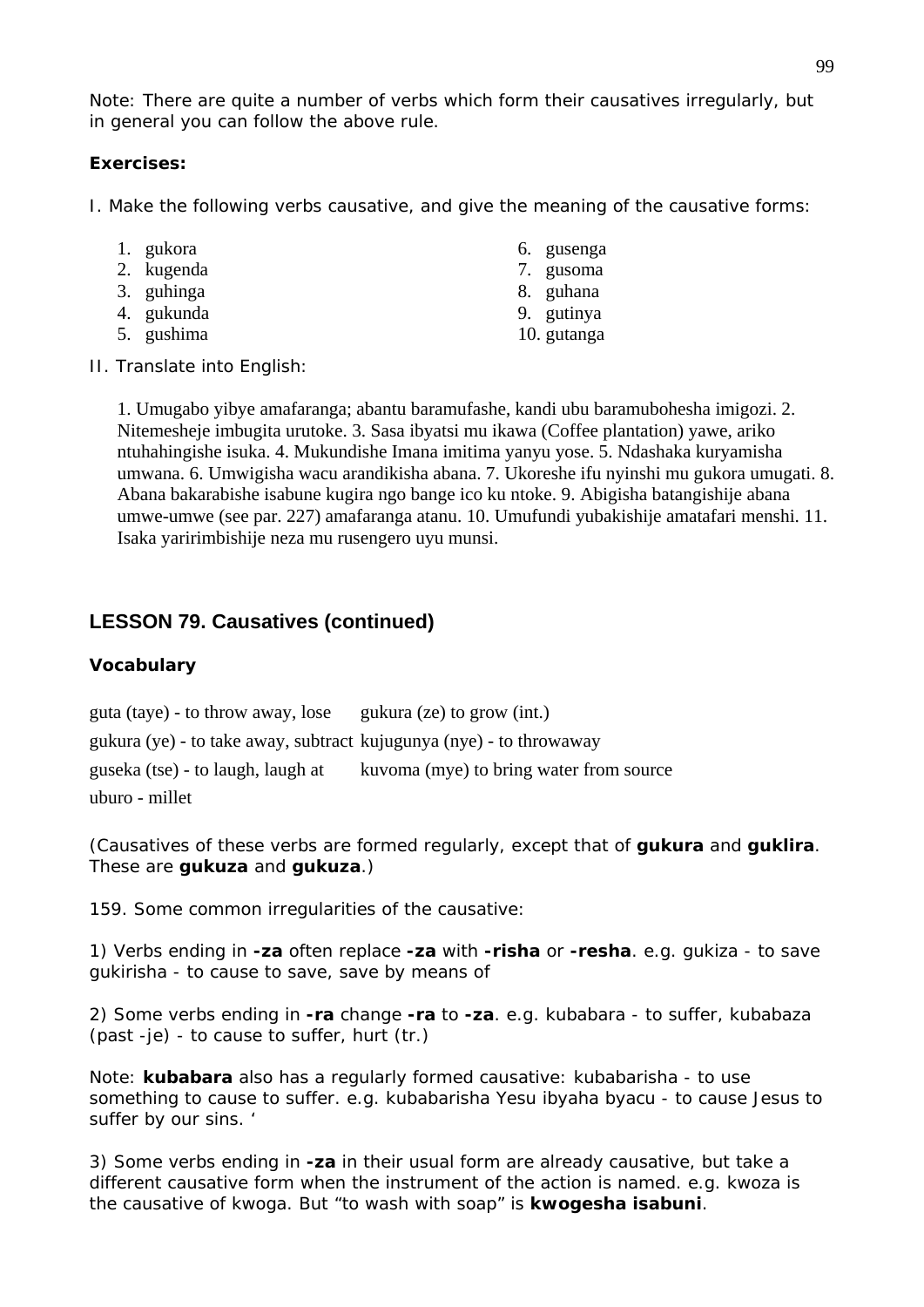4) Guseka has two causatives: **gusekesha**, **gusetsa** - to cause someone to laugh. The two forms are used quite interchangeably, but **gusetsa** is the more common. e.g. gusekesha umwana - to make the child laugh; Ibyo uvuga biransetsa - what you say makes me laugh.

5) Monosyllabic verbs must be learned one by one, for there is no rule to determine whether the suffix will have **e** or **i**.

kugwa - kugusha, kunywa - kunyweshan gusya - gusyesha, kuva - kuvusha, guha guhesha, kurya - kurisha, guta - gutesha, guca - gucisha.

It is difficult to know for oneself how to form causatives since many follow the regular rule, and others follow those given above. Thus it is important to learn from the Africans each verb. But knowing these rules will help you to recognize what you hear, and by far the majority of verbs form it regularly with **-isha** or **-esha**.

Note: **guhesha**, though active in form, really is passive in meaning: kubahesha - to cause them to be given.

### **Exercises:**

I. Translate into English:

1. Ibyaha byacu bibabaza Yesu. 2. Satani akunda kutugusha mu byahaj ariko Yesu adushoboza kumutsinda. 3. Abafundi bamenesha amabuye inyundo nini. 4. Amaraso ya Yesu yaduhesheje agakiza. 5. Canisha inkwi nini. 6. Ndagusabye kumfasha ariko sinshaka kugutesha igihe. 7. Kera Abanyaarwanda barishaga intoke ariko ubu abenshi (**a** makes it a pronoun) barisha ibiyiko. 8. Umwana (insert "who") Urwaye, umunyweshe umuti mu kiyiko. 9. Abakozi batemesheje umupanga ibyatsi. 10. Abana banze kuvoma; byarakaje nyina.

II. Translate into Kinyarwanda:

1. Three boys lost their books, and the teacher punished them with a stick. 2. Have you (some) millet? Grind it with stones. 3. Jesus saved us with His blood. 4. Rain and sun make the plants grow (= cause plants to grow). 5. I want to praise God with my whole life. 6. Let's not worship God with just (only) words, but let's worship Him with our hearts. 7. Wash the windows with a lot of clean water and clean cloths.

### **LESSON 80. Objects with Causatives**

### **Vocabulary**

gutata (se) to make trouble, fight with verbally kubora - to rot, spoil (int.) (caus. kuboza) inkoni - walking stick uburakari - anger

160. With causative verbs one is apt to have two objects, for in English two verbs are really involved: "to cause to" and "to work" (as for exammple in gukoresha). These two objects may be: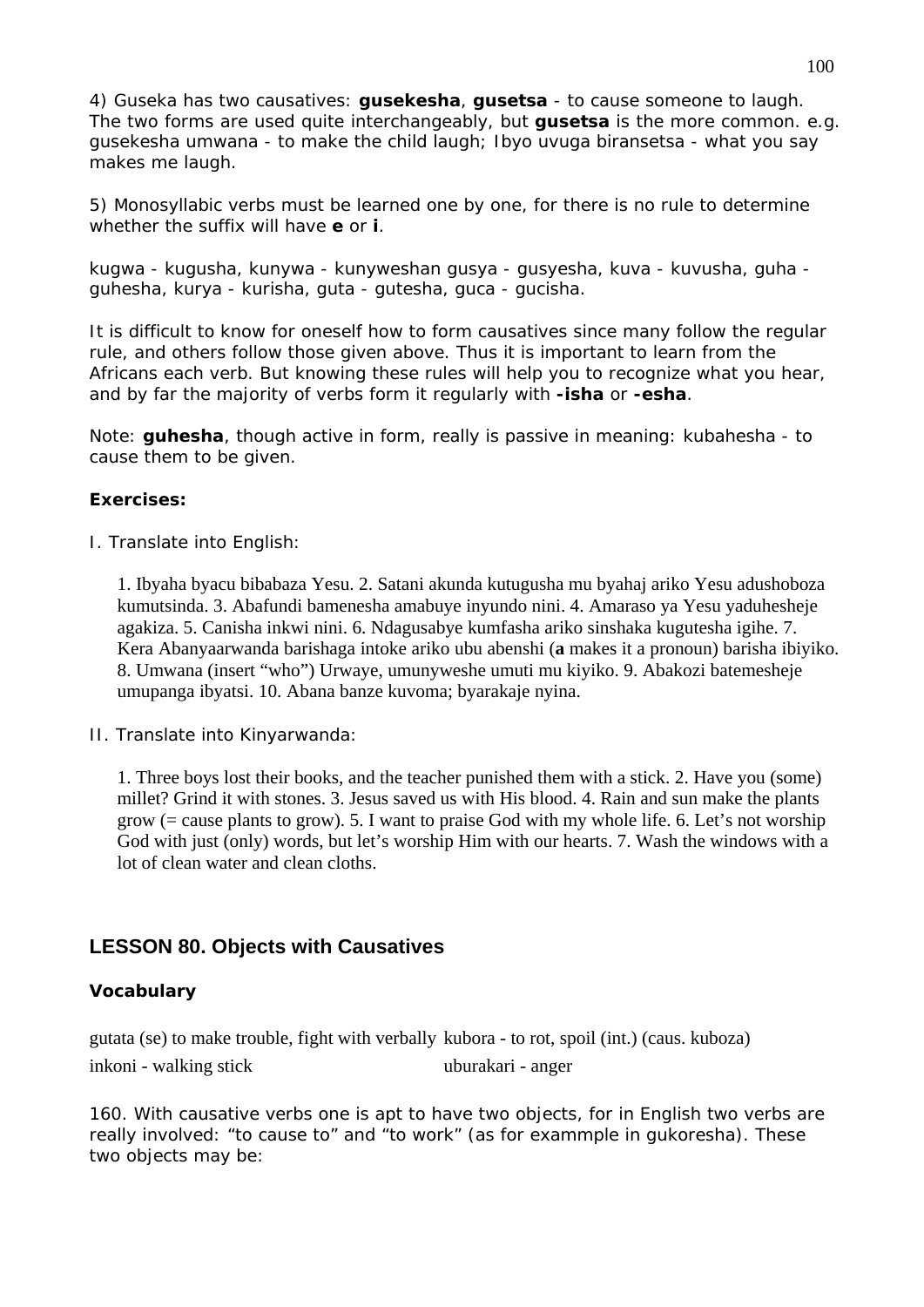a. One a secondary subject and the other a true object. e.g. gukundisha Petero Yohana - to cause Peter to love John. **Petero** is really the object of "to cause to" and the subject of "to love"; thus it is a secondary subject, while **Yohana** is the true object.

b. The two objects may be one an instrument and the other the object. e.g. kwitemesha imbugita urutoke - to cut the finger with a knife. **Imbugita** is the instrument with which the finger is cut.

In both of these examples the true object comes last, with the secondary subject or the instrument immediately following the verb; However, you will hear and see examples where the true object comes first: e.g. Ukundishe Imana umutima wawe wose - love God with all your heart. If the secondary subject involves a group of words and the true object is only one word, the secondary subject will come last. One cannot make a definite rule about the order, for it may vary. Experience will teach you. This is also true of the following rule. Occasions are rare when this will be a problem to you.

161. The two objects may both be pronouns in the verb. e.g. bawumubohesheje they tied him with it ( a rope).

When it is thus, the secondary subject or the instrument usually comes first with the true object following, except the pronouns: n - me, ku - you, and tu - us, always come second and only the context can determine the meaning. e.g. kumugukundisha - could be: to cause him to love you; or, to cause you to love him.

162. If one is a pronoun and the other is a noun, only the context can determine the meaning. e.g. Umwigisha amukundisha umukene - could be, the teacher causes him to love the poor man; or, the teacher causes the poor man to love him. However, in most instances the context will make it clear.

### **Exercises:**

I. Translate into English:

1. Mama aratekesha ibishyimbo amazi menshi. 2. Umugabo yasakarishije inzu ye ubwatsi bwinshi. 2. Babagishije imbugita inkoko. 4. Imbuto mbi ziboza imbuto nziza. 5. Imana ifite ibyiza byinshi, Yesu arabiduhesha. 6. Amabuye ni manini cyane; yameneshe inyundo nini. 7. Abahungu barakubitisha inkoni imbwa; mbese ushobora kubayikundisha? 8. Ibiryo byiza bikuza abana. 9. Nyina wa Petero atangiye gukurikira inzira ya Yesu, ariko Satani ashaka Kumuyitesha. 10. Abakobwa bagiye kuvoma amazi mu kabande. Mbese bayavomesha iki?

II. Translate into Kinyarwanda:

1. The teacher causes the boys to read the books. 2. The man's troubles make him sad (hurt him). 2. The old man's anger made them laugh at him. 4. Let us praise God with our lives, not just words. 5. The bad meat will sppil all the food. 6. Peel the potatoes. What shall I peel them with? 7. The grass in the kraal is very tall. Do you have a machete? Cut it with it. 8. I want to build a house and I have (some) good, bricks. Come (pl.) help me build it with them. 9. My father's anger hurts me very much in my heart. Jesus can save us from it. 10. You (girl) told your brother bad news. It makes him fight with you (verbally).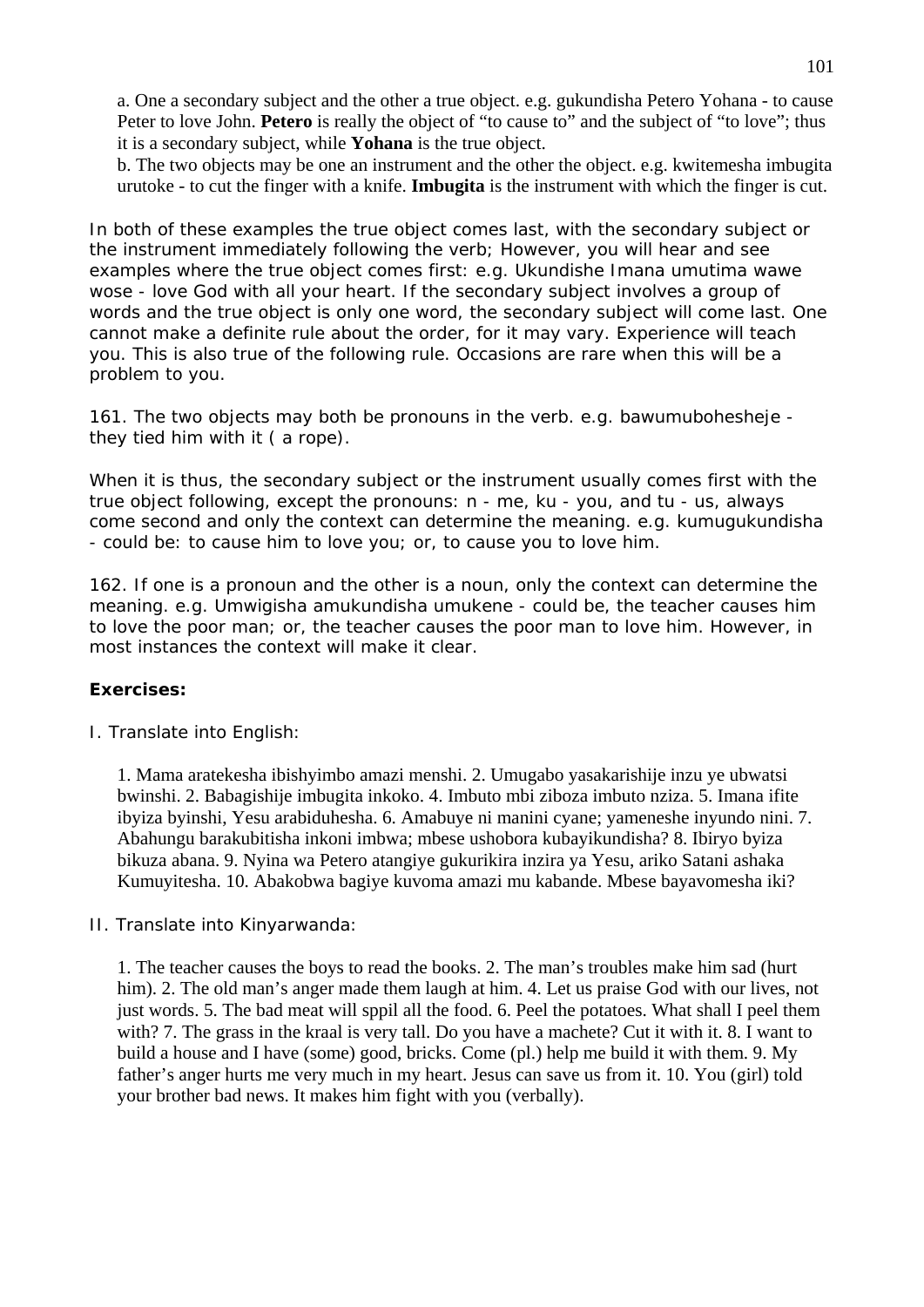# **LESSON 81. Review**

- I. Questions:
	- 1. Conjugate **kumena** in the far past affirmative (no words following).
	- 2. Conjugate **kubika** in the far past negative.
	- 3. Conjugate **guseka** in the immediate. past affirmative.
	- 4. What is the A I U rule?
	- 5. The possessive adjective contains two parts. What is the purpose of each? How are they determined?
	- 6. When two nouns follow a causative verb, what is the proper order?
	- 7. When two pronoun objects occur in a causative verb, what is the proper order? Are there any exceptions?
- II. Make the following verbs causative, and translate the causative form.
	- 1. kugenda 7. gufasha 13. kwubaka 19. kugwa
	- 2. guhinga 8. gusenga 14. gufata 20. kwica
	- 3. kuvuga 9. kuririmba 15. kwumva 21. gucana
	- 4. gushima 10. kubika 16. gushobora 22. kurya
	- 5. kuzana 11. kuguma 17. gusaba 23. guha
	- 6. guteka 12. kwandika 18. kumenya 24. kureba
- III. Translate into Kinyarwanda:
	- 1. your father
	- 2. my mother
	- 3. his brother (older)
	- 4. your (s.) sister (you boy)
	- 5. their father
	- 6. my younger sister (I girl)
	- 7. my father
- 8. your (s.) mother
- 9. his sisters
- 10. their mothers
- 11. my younger brother (I boy)
- 12. your (pl.) brother(you girls)
- 13. my older sister (I girl)
- IV. Translate into Kinyarwanda: (Do not translate words in parentheses)
	- 1. (the cows) their tails
	- 2. (the cat) its hair
	- 3. (the deaf man) his ears
	- 4. (God) His word
	- 5. (the fire) its smoke
	- 6. (the blind man) his tongue
	- 7. (the cow) its milk 8. (Cod) His love
	- 8. (the tree) its leaves "10. (the coun try) its namE:
	- 9. (fleas) their legs
- 10. (young men) their anger
- 11. (kraal) its Douses
- 12. (the house) its kitchen
- 13. (the young girls) their lamp
- 14. (God) His kingdom
- 15. (the leopard) its body
- 16. (the house) its door
- 17. (friends) their letters
- 18. (lamp) its light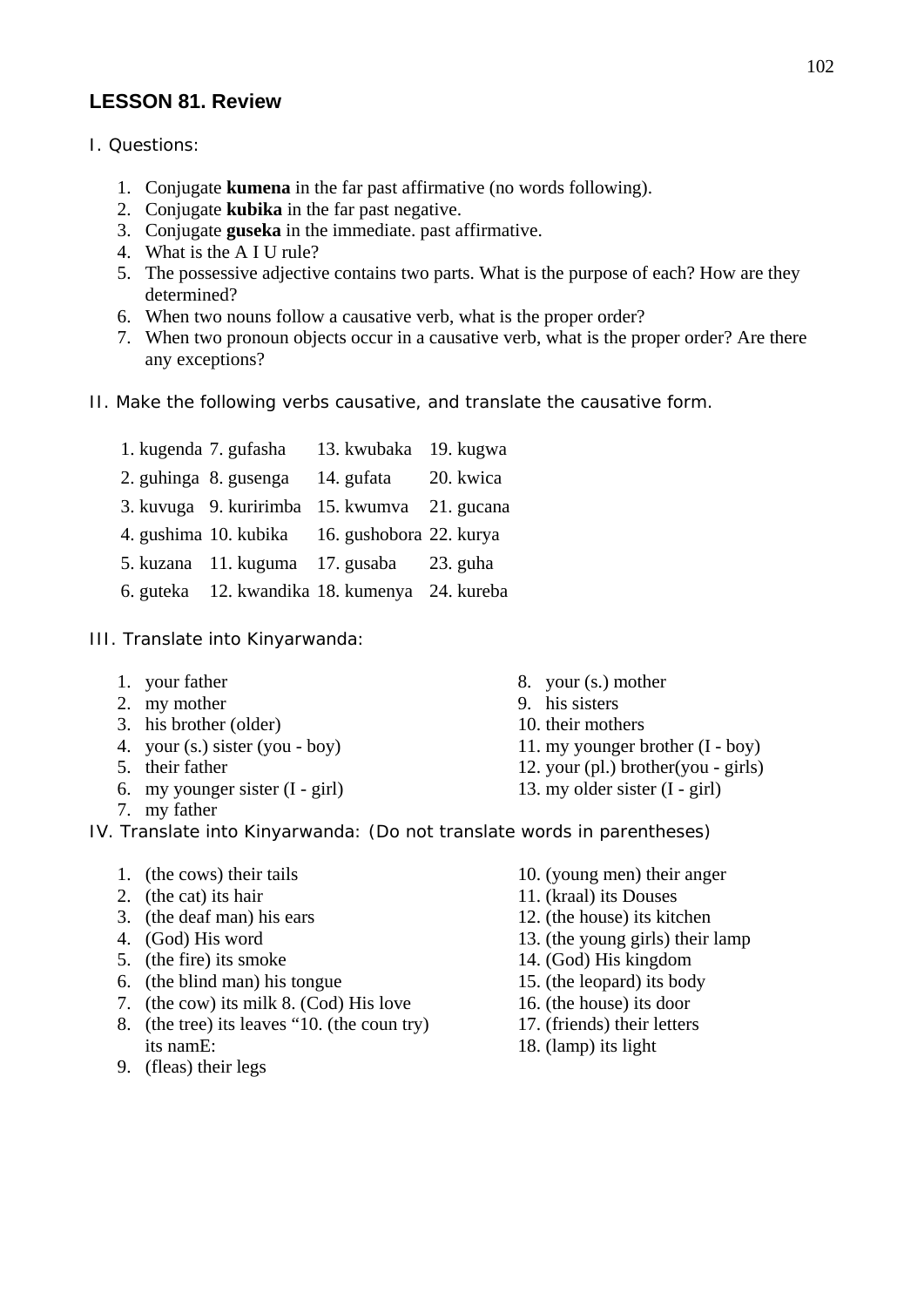# **LESSON 82. Gutya, Gutyo**

## **Vocabulary**

umwete - zeal, enthusiasm kwaka (tse) - to shine (int.) kugira umwete - to be zealous, enthusiastic, energetic kunebwa (bwe) - to be lazy gushidikanya (nye) - to doubt

163. **Gutya, gutyo.** These adverbs mean: **gutya** - like this; **gutyo** - like that. This is one of the most difficult sounds in Kinyarwanda. Practice with an African until you can say it well.

These adverbs are variable, that is, they usually take the same prefix as the verbs they modify.

yabikoze at yo - he did it like that babikoze bat yo - they did it like that tugire dutya - let's do it like this ndakora ntya - I do like this.

When following an infinitive it takes **gu-** in agreement with the infinitive. e.g. Turashaka kuririmba gutyo - we want to sing like that.

With the imperative it may be: kora utya, or, kora gutya - do like this.

Note: Do not try to use this form for "Do like John". (For that, see par. 251.)

A common error of beginners is to want to always use **-tya**, or **-tyo**, but it is better to make it agree with the verb it modifies.

### **Exercises:**

I. Translate into English:

1. Paulo yagize umwete mwinshi mu mirimo y'Imana; natwe (we also) tugire dutyo. 2. Kuko umucyo w'Imana waka utyo tugende neza muri wo (it. i.e. light). 3. Kuko munyinginze mutyo nzabibaha. 4. Abahungu barahinga neza; mwebwe mukore mutyo. 5. Toma ntiyizeye kugeza aho (until) abonye Yesu; ntidushidikanye dutyo. 6. Imbwa zirya zitya ariko abantu barya batya. 7. Niba (if) inkumi ibeshya ityo, ntidushobora kuyizera. 8. Sinshobora guha umufundi akazi kuko anebwe atyo. 9. Umwana wacu arwara atya iminsi yose; mbese ntimushobora kumukiza? 10. Akabwa kibye inyama gatyo; sinshaka ko kagaruka mu nzu.

II. Translfte into Kinyarwanda:

1. Let us be zealous to sing like this. 2. Plane (s.) the bOards like that. 3. It is not nice to laugh like that. 4. The children run like this. 5. I did it like this, but you (pl.) do it like that. 6. It's difficult to catch wild animals because they fear people like that. 7. Do you (s.) write like this with a pencil? 8. Stop laughing like that and help your sister (to a boy). 9. Because God's love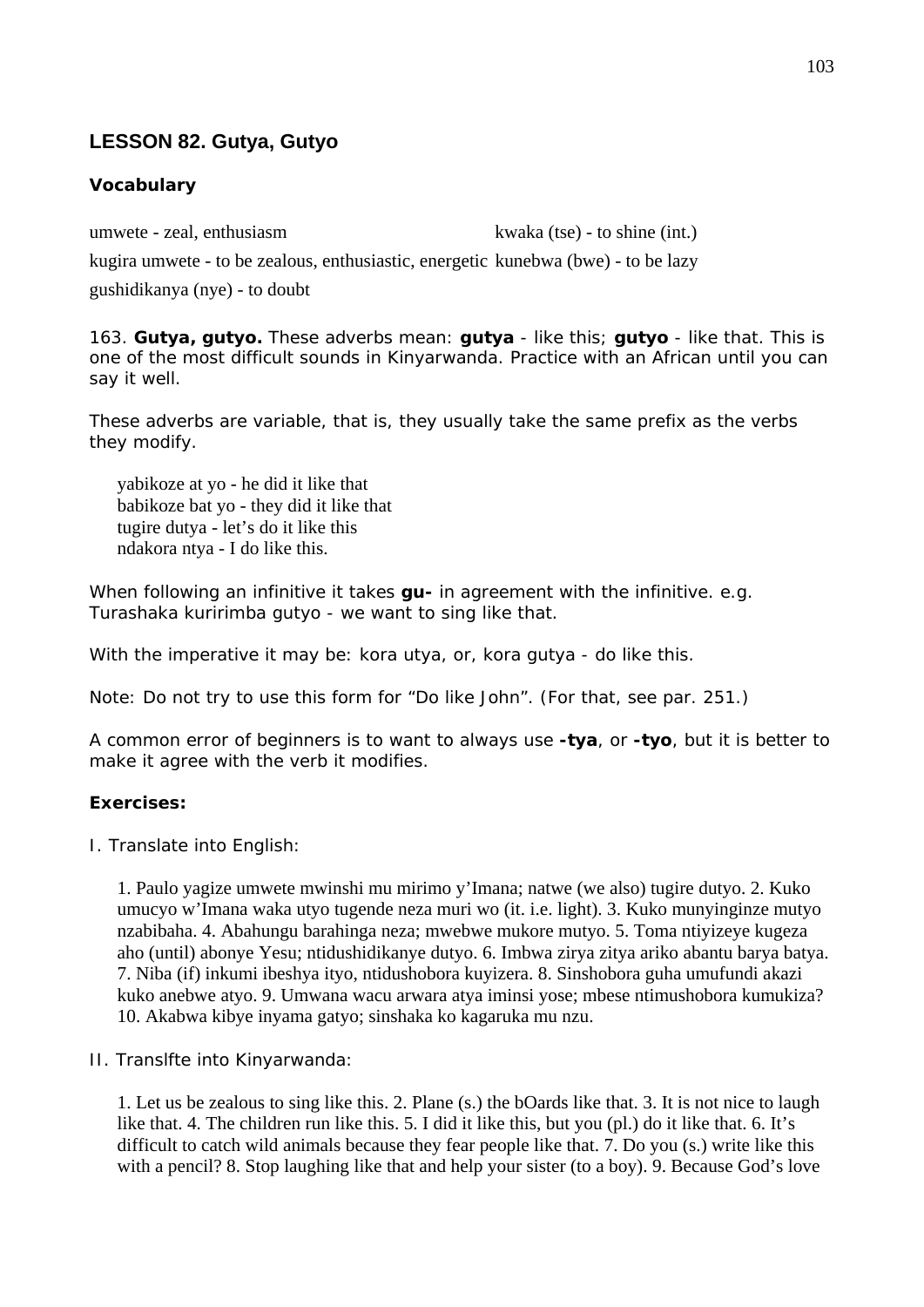is strong like that, He wants to save everybody. 10. We can't bring in (from sun) the clothes, because they are wet like that.

### **LESSON 83. Passive Verbs**

#### **Vocabulary**

kudoda (ze) - to sew kwita (se) - to name, call ishyari - jealousy -fite ishyari - to be jealous (momentarily)

kugira ishyari - to be jealous (as a characteristic, or in past)

164. Do not confuse **passive voice** with **past time**! Passive voice is used when the subject receives the action of the verb. ego The man beats the dog - active voice; the dog is beaten by the man - passive voice. Passive verbs are formed simply by inserting **w** before the final **a** of the verb:

gukunda - to love kubona - to see gukundwa - to be loved kubonwa - to be seen

165. The passive is often followed by **na** meaning "by". e.g. Dukundwa n'Imana - we are loved by God.

166. The verb **kwita** must not be confused with **guhamagara**. Kwita is "to call" only in the sense of "to name." e.g. Bamwise Yohana - they called (named) him John. Bahamagaye Yohana - they called John (to come).

This verb in the passive is the commonest way to ask someone his name. Witwa nde? - what is your name? Literally, you are called who? (nde = who).

#### **Exercises:**

I. Translate into English:

1. Imana ishimwe kuko yaduhaye agakiza. 2. Abigishwa bose bategekwa n'abigisha babo n'ababyeyi babo (note 2 uses of na). 3. Imyenda idodwa neza n'abakobwa. 4. Uruhinja rw'umwigisha rwitwaSembwa. 5. Umuhungu afite ishyari kuko abandi bashimwa cyane. 6. Ndashaka ko inyanya zirongwa kabiri mu mazi yo kunywa. 7. Abana banyu ni beza kuko bakunda gutegekwa neza n'abakuru babo. 8. Abantu bose bazabwirwa inkuru nziza ko Yesu akiza. 9. Abajura birutse kuko batinye ko bazafatwa. 10. Abakuru b'igihugu bubahwa n'ahantu bose.

II. Translate into Kinyarwanda:

1. The child is taken out of school because he is very bad ("to take out" is followed by mu or ku, like kuva). 2. The man is sent to Butare to buy food. J. The books are brought by the boys and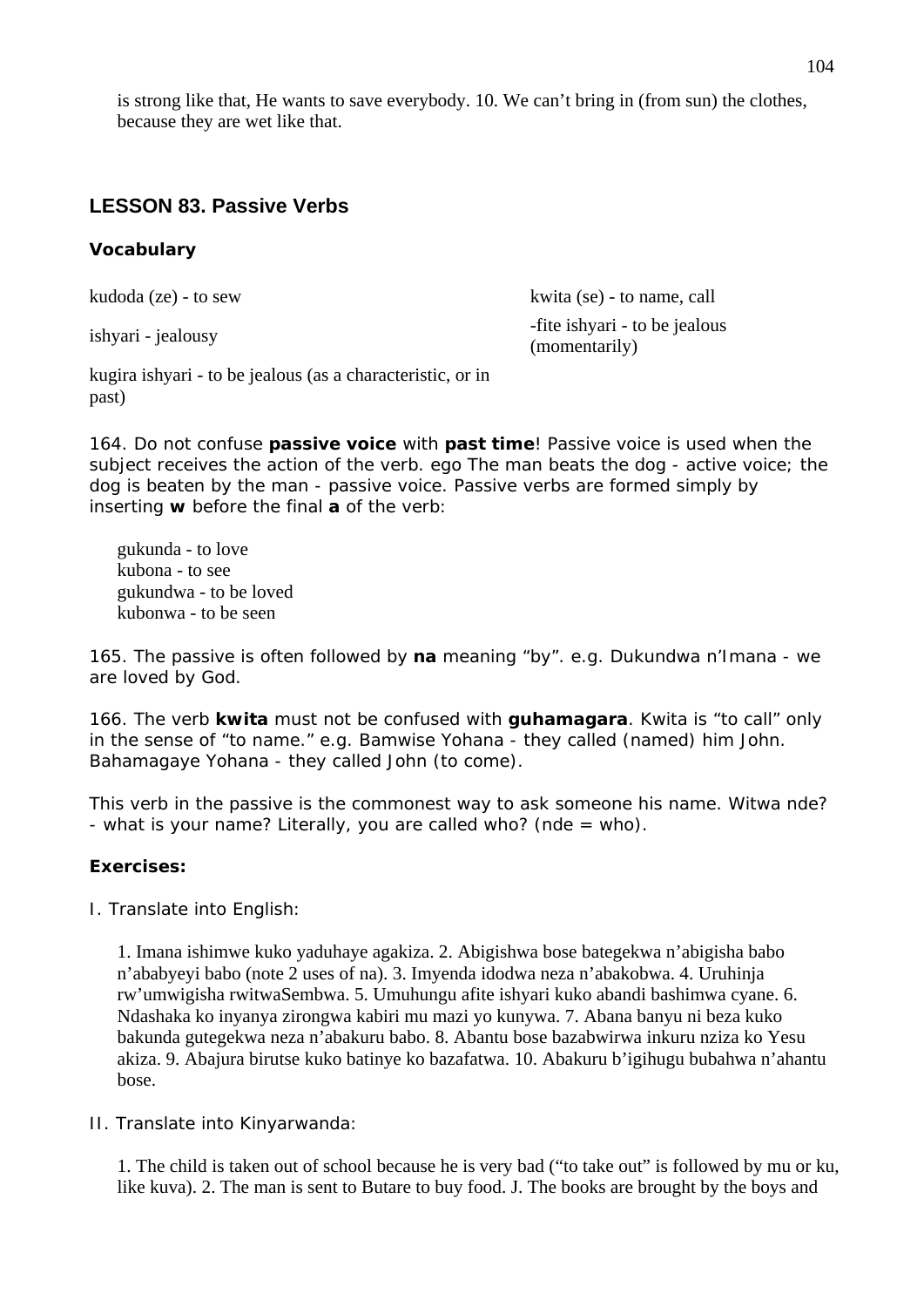we shall use them in school tomorrow. 4. Jesus is called Savior because He came to save all people. 5. We are redeemed by the blood of Jesus. 6. The Word of God can be trusted because it is (use ari, see par. 185) the truth. 7. We want that all your (pl.) things be prepared because we will go very early. 8. The francs (which) are offered today will be used to buy books. 9. Our guests are called by the teacher so that they may go to see the school. 10. Give me (some) food quickly for (because) I am dying of hunger (i. e. I am being killed by hunger).

# **LESSON 84. Past of Passives**

## **Vocabulary**

```
kuremera (reye) - to be heavy kuremerwa (rewe) - to be heavy laden,loaded down
guca (ciye) - to tear (tr.) as paper, cloth) gucika (tse) - to tear (int.), break (as rope) 
gutora (ye) - to choose, elect, pick up, find gutoranya (nije) - to choose (out of many) 
kugaya (ye) - to despise, scorn intoboro - hole (as in cloth, paper) 
umwubatsi - builder
```
167. Most passives form their past just like the past of the active verb, except that the **w** is retained.

gukunda - yakunze kuboha - yaboshye gukundwa - yakunzwe kubohwa - yaboshywe

168. However, there are some verbs which do not follow this rule: 1) Verbs ending in **-ma** and forming the past in **-mye**, in the passive have no **y**. kuvoma - yavomye, kuvomwa - yavomwe

2) Verbs with passive ending in **-rwa**. gutwarwa - yatwawe, kuremerwa yaremerewe

Note: kuremera is used like any stative verb: biraremereye - they are heavy; biraremerewe - they are heavily laden.

If the active past ends in **-ze**, the passive past ends in **-zwe**. kugira - yagize, kugirwa - yagizwe

3) The verb **kugaya** becomes in the passive, **kugawa**, with the past **yagawe**.

4) Verbs whose regular past is **-nnye** change to **-nywe** in the past passive. yamennye - yamenywe

5) Verbs in **-ba** make the past passive **-bwe**. guhemba - yahembwe, kureba cyarebwe

### **Exercises:**

I. Translate into English:

1. Ibuye (insert "which") ryagawe n'abubatsi ni Yesu. 2. Twatowe n'Imana kugira ngo tube abana bayo. 3. Imyenda y'umugore yagawe n'abandi kuko yacitse. 4. Umuhungu mubi agawa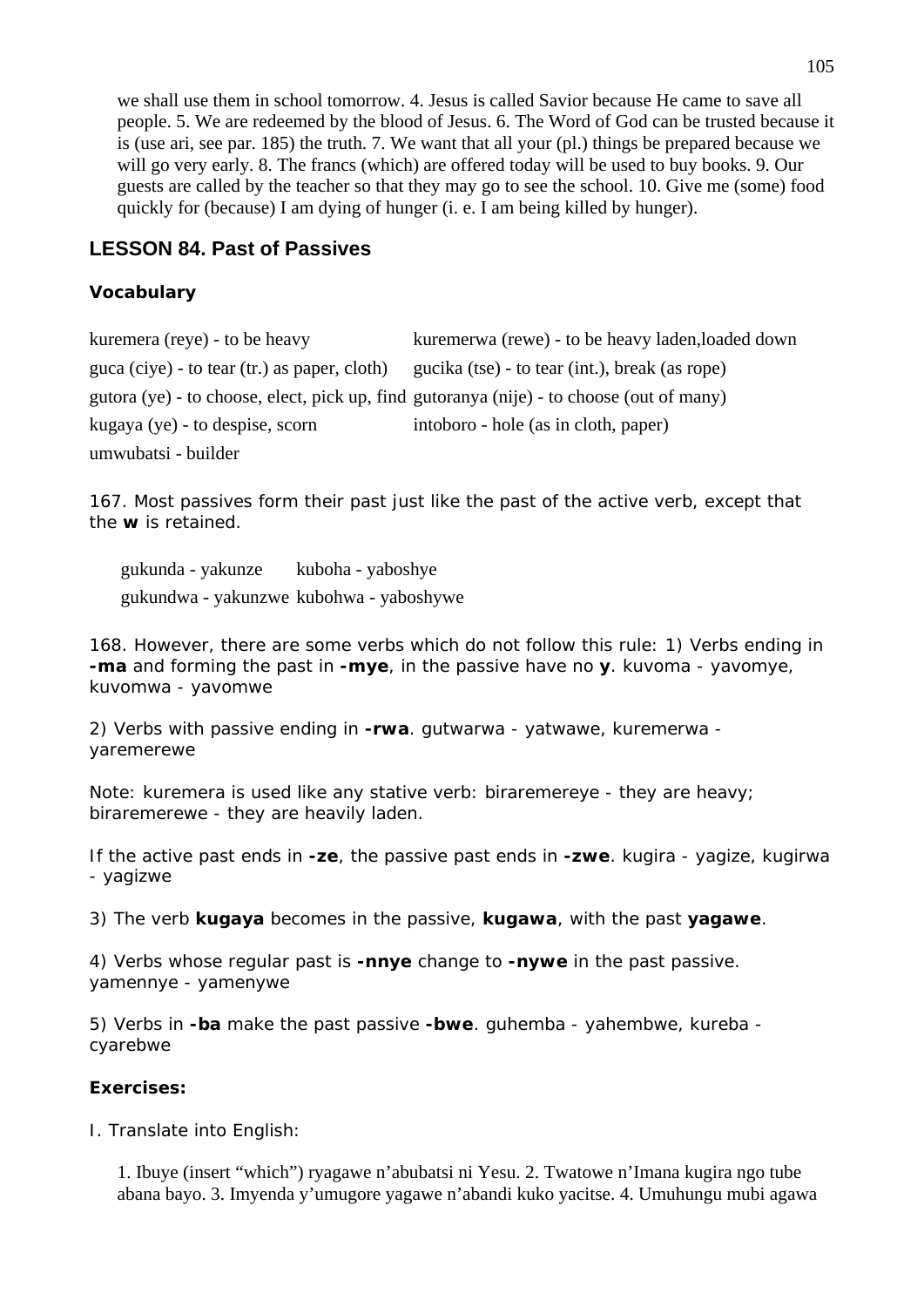n'abantu kuko agira nabi iminsi yose. 5. Intama eshatu zishwe n'inyamaswa. 6. Amasahane yogejwe neza n'abakobwa, ariko abiri yamenywe n'injangwe. 7. Tugende gutabara umukozi kuko aremerewe cyane. 8. Ibitabo byanjye biri he? Simbizi, byose byashyizwe ku meza mu gitondo. 9. Mama arashaka imyenda ye; iri he? Yameshwe kare, kandi yanitswe. 10. Basaza banjye bombi batumwe guhamagara abantu bo gusakara inzu.

II. Translate into Kinyarwanda:

1. The leopard was feared by all the people because it caught two goats. 2. Many francs were offered by the people in the church. 3. The boys were punished by the teacher because they were absent many days. 4. The chair was broken and the boy's clothes were torn. 5. There are many little holes in the new clothes. 6. The teacher's house will be torn down because it was built badly. 7. How many francs were the workmen paid? I don't know. 8. The lamps were lit by the houseboy (umuboyi) because it got dark early. 9. My sister's (boy speaking) new clothes were stolen yesterday, and she doesn't have (any) francs to buy more. 10. We know that there are wild animals here because they have been seen by many people.

### **LESSON 85. Passives of Monosyllabic Verbs**

#### **Vocabulary**

inzoga - beer, alcoholic drink urusyo - grindstone (for millet, etc.) ikinyobwa - peanut, ground nut, lima beans, beverage akabemba - peanut, ground nut icyubahiro - respect, honor, reverence ubwiza - glory, beauty ijuru - sky, heaven

169. The monosyllabic verbs form their passives in **-bwa**. In the past forms the **b** drops out leaving just the **w**.

Infinitive Present Passive Past Passive

| guca   | gucibwa  | yaciwe  |
|--------|----------|---------|
| kugwa  | kugubwa  | yaguwe  |
| guha   | guhabwa  | yahawe  |
| kunywa | kunyobwa | yanyowe |
| gusya  | gusebwa  | yasewe  |
| guta   | gutabwa  | yatawe  |
| kurya  | kuribwa  | yariwe  |

170. Some of these passives could not be translated literally into English, but have an idiomatic use, such as **kugubwa**. Kugubwa means "to be settled down nicely" **yaguwe neza**, or, "to have good pleasant living." Kugubwa nahi is the opposite. Kuribwa mu nda means "to have a stomach ache".

171. **Guhabwa** is not "to be given" in the sense of "the book was given to me", but: **nahawe igitabo** is "I was given a book." Thus, **guhabwa** really means "to receive." It is often used for the future of **-fite**.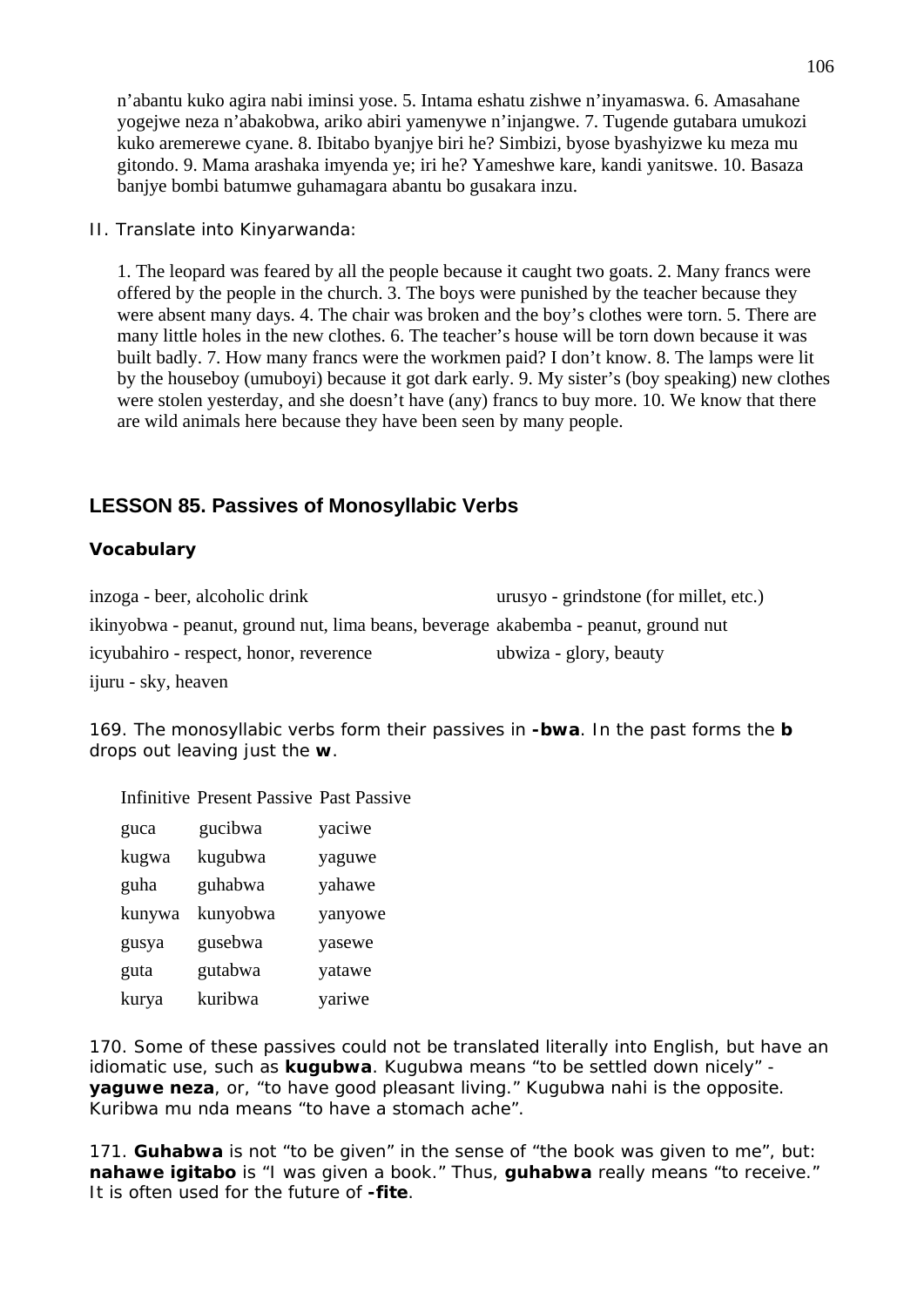### **Exercises:**

I. Translate into English:

1. Imana ihabwa icyuhahiro mu gusenga kwacu. 2. Inzoga nyinshi zanyowe n'abantu ku munsi mukuru. 3. Uburo bwasewe na Mariya ku rusyo. 4. Twebwe tuzahabwa ubwiza mu ijuru. 5. Inyama ziri he? Zariwe n'injangwe. 6. Umugore ararakaye cyane; ntiyahawe imyenda n' umugabo we. 7. Ndanezerewe ko turi hano i Cyangugu, ndumva ko naguwe neza. 8. Nabonye ko umushyitsi yaje kubaha ibintu. Mbese mwahawe iki? 9. Ndashaka gukora umugati w'imineke; ndakoresha akabemba (or, ibinyobwa)(insert "which") gaseye (active used for passive). 10. Dufite inkwi nke cyane. Mbese ibindi biti bizacibwa ryari?

II. Translate into Kinyarwanda:

1. The clothes were thrown away because they were torn. 2. Two trees were cut down by the men, but the fundi didn't want them. 3. Let us give reverence (to) God for (because) He should (ikwiriye followed by infinitive) be given it. 4. I want to go to (mu) heaven far we shall see Jesus and we shall have much joy. 5. Much milk was drunk by the children. 6. Is the meat of the sheep eaten by the Banyarwanda? No, they don't eat it. 7. Were my papers thrown away? Go, look for them because I want them. 8. Jesus left His glory in heaven and came to earth (isi). Here He was hated by many people. 9. All the beer was poured out when(igihe) the people were saved. 10. The good bricks and tiles were chosen by the builder; the others were thrown away.

# **LESSON 86. Demonstrative Adjectives**

Vocabulary for this lesson is to learn the forms in the first two columns of the following table.

172. **Demonstratives.** Do not be frightened by the many forms listed in the table. Once you observe how each different kind of demonstrative is formed; it is not difficult. It is very important to know when each kind of demonstrative is to be used.

173. **Uyu**. This is formed by the initial vowel of the class prefix and the verb prefix for that class. When two vowels come together it is inserted between them. (The first class singular is an exception to this, **u** being used instead of **a**). e.g. **aha** - **a** is the initial vowel of the first class plural prefix, and **-ba** is the verb prefix. **iyi** (3rd cl. sing.) **-i** is the initial vowel of the noun prefix, and **i** is the verb prefix. Since the two vowels come together they are joined by **y**, thus making **iyi**.

Uyu (and the other forms in the first column) means "this"- referring to that which is near: uyu mugabo - this man.

174. **Uwo - that.** This is simply the initial vowel of the class plus the possessive particle with **a** changed to **o**. It means "that" which is quite near.

175. **Uwo** can also mean "that" in the sense of that which has already been mentioned, while **uyu** may mean "that which I am about to mention," or at least which has not yet been mentioned. e.g. ayo magambo - those words (which I have already spoken) aya magambo - these words (whiCh I am about to speak)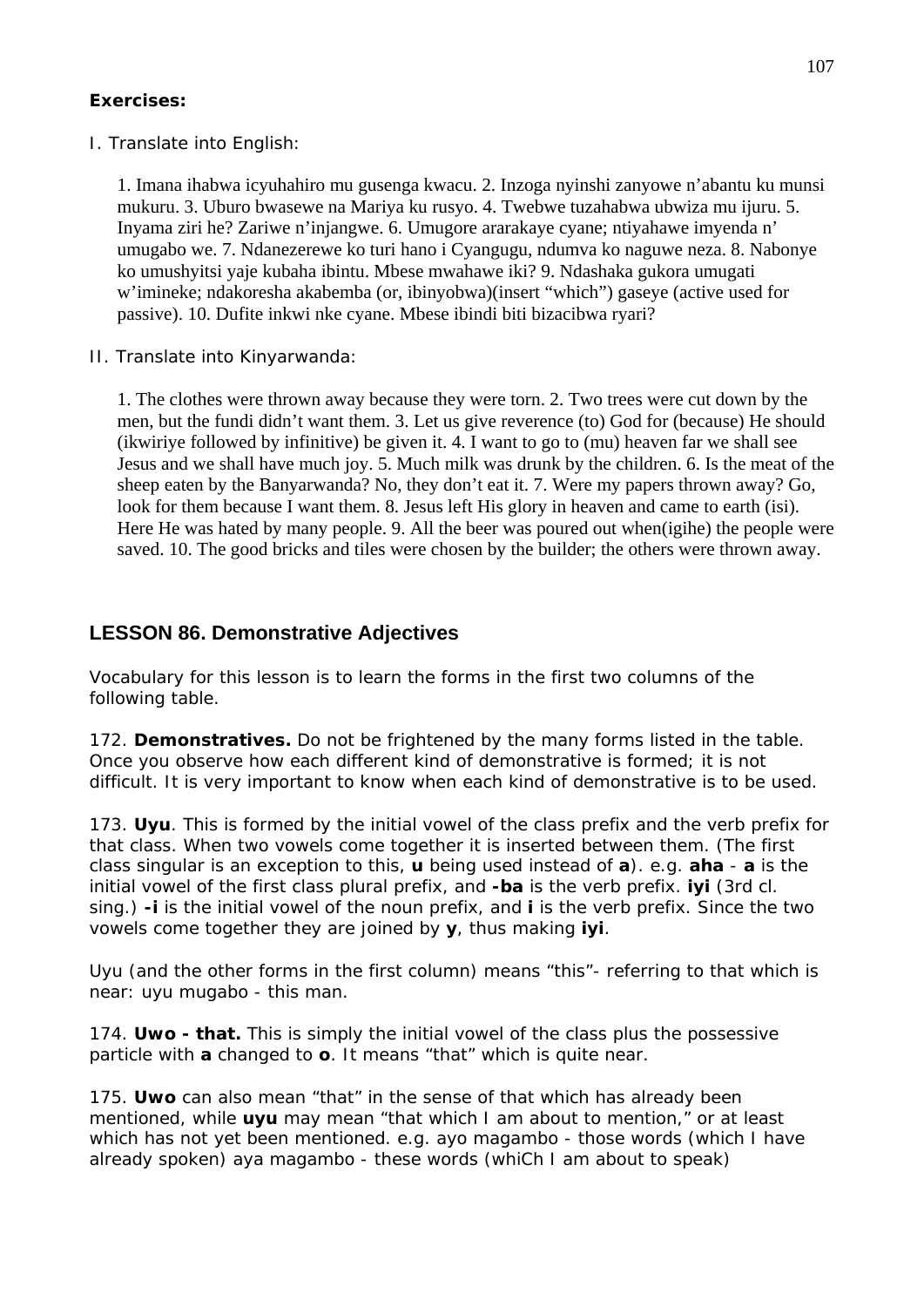176. An important rule: Demonstratives precede their nouns (there are a few rare exceptions to this), and remove their initial vowels. e.g. abo bagabo - those men.

Remember the rule about **mu** and **ku** with demonstratives (par. 102). e.g. muri abo bantu - among those people.

### DEMONSTRATIVE ADJECTIVES

| Class                    |         | this that             | that yonder that |     |
|--------------------------|---------|-----------------------|------------------|-----|
| 1st sing.                |         | uyu uwo               | uriya            | wa  |
| pl.                      |         | aba abo               | bariya           | ba  |
| 2nd sing.                |         | uyu uwo               | uriya            | wa  |
| pl.                      | iyi iyo |                       | iriya            | ya  |
| 3rd sing.                | iyi iyo |                       | iriya            | ya  |
| pl.                      | izi izo |                       | ziriya           | za  |
| 4th sing.                |         | iki icyo              | kiriya           | cya |
| pl.                      | ibi     | ibyo                  | biriya           | bya |
| 5th sing.                | iri     | iryo                  | ririya           | rya |
| p.                       |         | aya ayo               | ariya            | ya  |
| 6th sing.                | uru     | urwo                  | uriya            | rwa |
| pl.                      | izi     | izo                   | ziriya           | za  |
| 7th sing.                | aka ako |                       | kariya           | ka  |
| pl.                      |         | utu utwo              | turiya           | twa |
| 8th sing.                |         | ubu ubwo              | buriya           | bwa |
| pl.                      | aya ayo |                       | ariya            | ya  |
| 9th sing.                |         | uku ukwo (uko) kuriya |                  | kwa |
| pl.                      |         | aya ayo               | ariya            | ya  |
| 10th s. $\&$ pl. aha aho |         |                       | hariya           | ha  |

### **Exercises:**

I. Translate into English:

1. Zana ibyo bitabo; biri ku meza. 2. Uyu mugabo azajya i Kigali. 3. Iri buye rinini ni ryiza; urijyane kuko nzaryubakisha. 4. Muri iki gihugu hari abantu benshi cyane. 5. Muri iyo minsi twahawe umunezero mwinshi muri Yesu. 6. Iyi njangwe ni nziza kuko ikunda gufata imbeba iminsi yose. 7. Urwo rugo rwubatswe na mukuru wanjye. 8. Muri uku k~ezi abantu benshi bafashwe n'indwara mbi cyane. 9. Izi nanasi zibwe n'aba bana. Bazahanwa n' ababyeyi babo. 10. Mbese urandikisha iyo karamu cyangwa urashaka indi?

II. Translate into Kinyarwanda: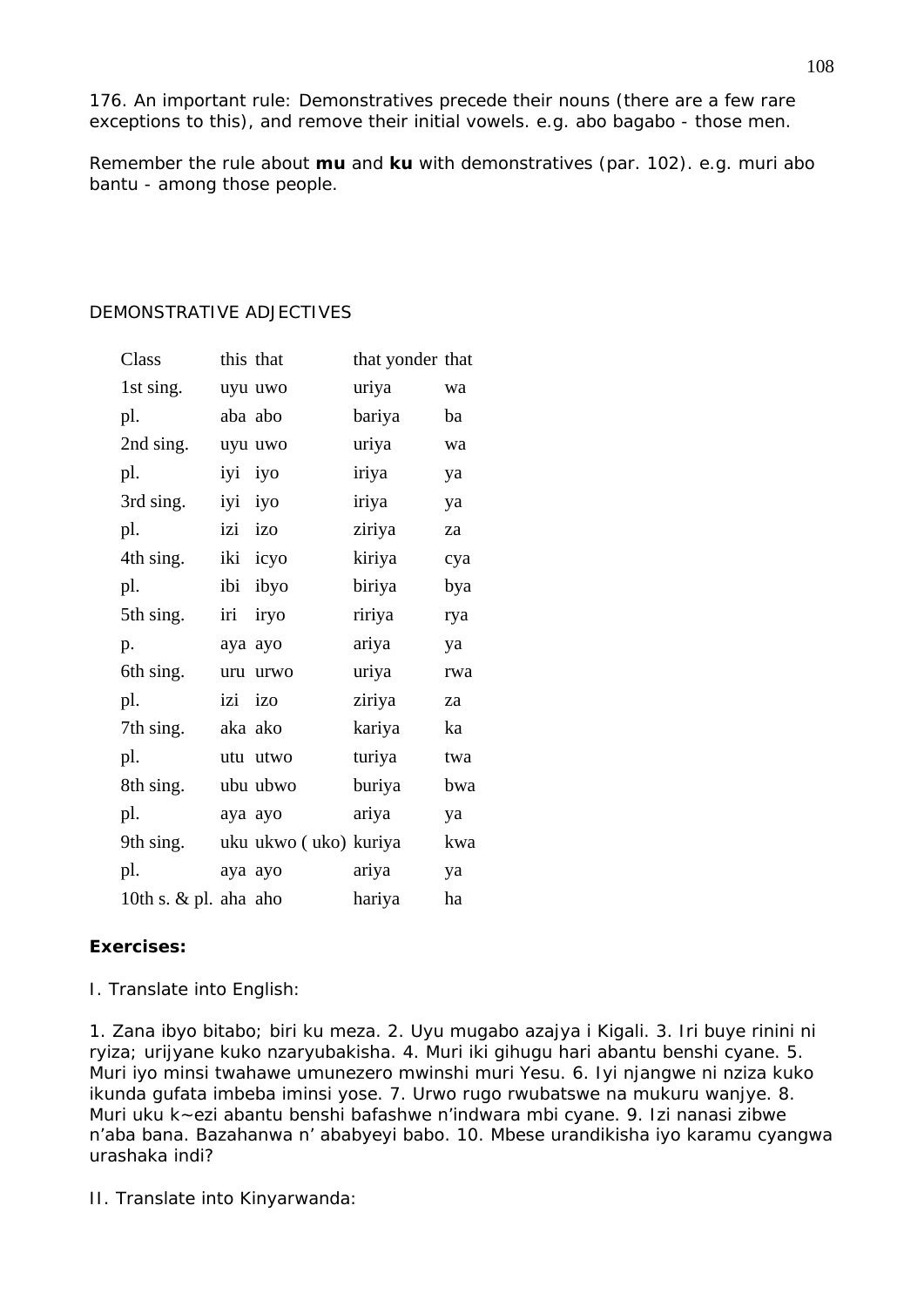1. That child is very sick; give him (some) medicine. 2. Those words of Jesus help us to follow Him. 3. Take these books to those teachers. 4. Let us sing that song again. 5. Take those cows from the path. 6. The teacher is going to read (do not translate "going") the Word of God. These are good words. 7. I can't make (= cause to) the child drink this medicine. 8. Put away this milk but pour out that milk. 9. All these people can't go in that boat; it is very small. 10. In these days there are thieves everywhere.

# **LESSON 87. Demonstratives (continued)**

Vocabulary: Learn the forms in the Jrd column of the table in the preeceding lesson.

177. **Uriya.** This demonstrative means "that" of something not near the speaker, but in sight. It could be "that over there", or, "that yonder". It is formed by the prefix of the verb plus **-riya** (except in 1st class sing. it is **u** instead of **a**). e.g. uriya mugore that woman over there. The more distant the object, the longer drawn out the **i** is. e.g. ur-i-i-ya musozi - that hill way over there.

This demonstrative, like all others, precedes the noun removing the initial vowel. Now you can recognize the word **hariya** that you learned some time ago.

### **Exercises:**

I. Translate into English:

1. Bariya bantu bavuye mu rusengero vuba. 2. Uriya mufundi azi neza kwubakisha runatafari. 3. Iriya njangwe ni mbi; yibye inyama. 4. Iriya nzu n'inh y'umukire; ni nziza cyane. 5. Twagiye mu ruzi muri buriya bwato. 6. Uriya musozi uri mu gihugu cy'uRwanda. 7. Inshuti yanjye yubatse iriya nzu muri uyu mwaka. 8. Abagabo bakurikiye ingwe muri riri-i-ya shyamba. 9. Uriya muzungu yamaze imyaka myinshi muri iki gihugu. 10. Mbese mwabonye kiriya gipfamatwi? Kiravuga neza ariko nticyumva.

II. Translate into Kinyarwanda:

1. Bring those boxes over there. 2. That man (quite near) is John's younger brother. 3. Those stones yonder near the school, bring them here for we shall use them. 4. Those sweet potatoes over there are spoiled; throw them away. 5. That river over there is very long and wide. 6. Do you see that sand over there? It's good; we want to use it in building (= to build). 7. Go (pl.) cut that tall grass over there for we shall use it to roof with. 8. That church yonder was built by the people of the church. They gave many francs and worked many days. 9. Those doors over there were made by a fundi. They'll use them in the new school. 10. The millet in those fields yonder is not good. There was too much  $(= a \text{ lot of})$  rain, so (rero) it isn't strong.

# **LESSON 88. Demonstratives (continued)**

## **Vocabulary**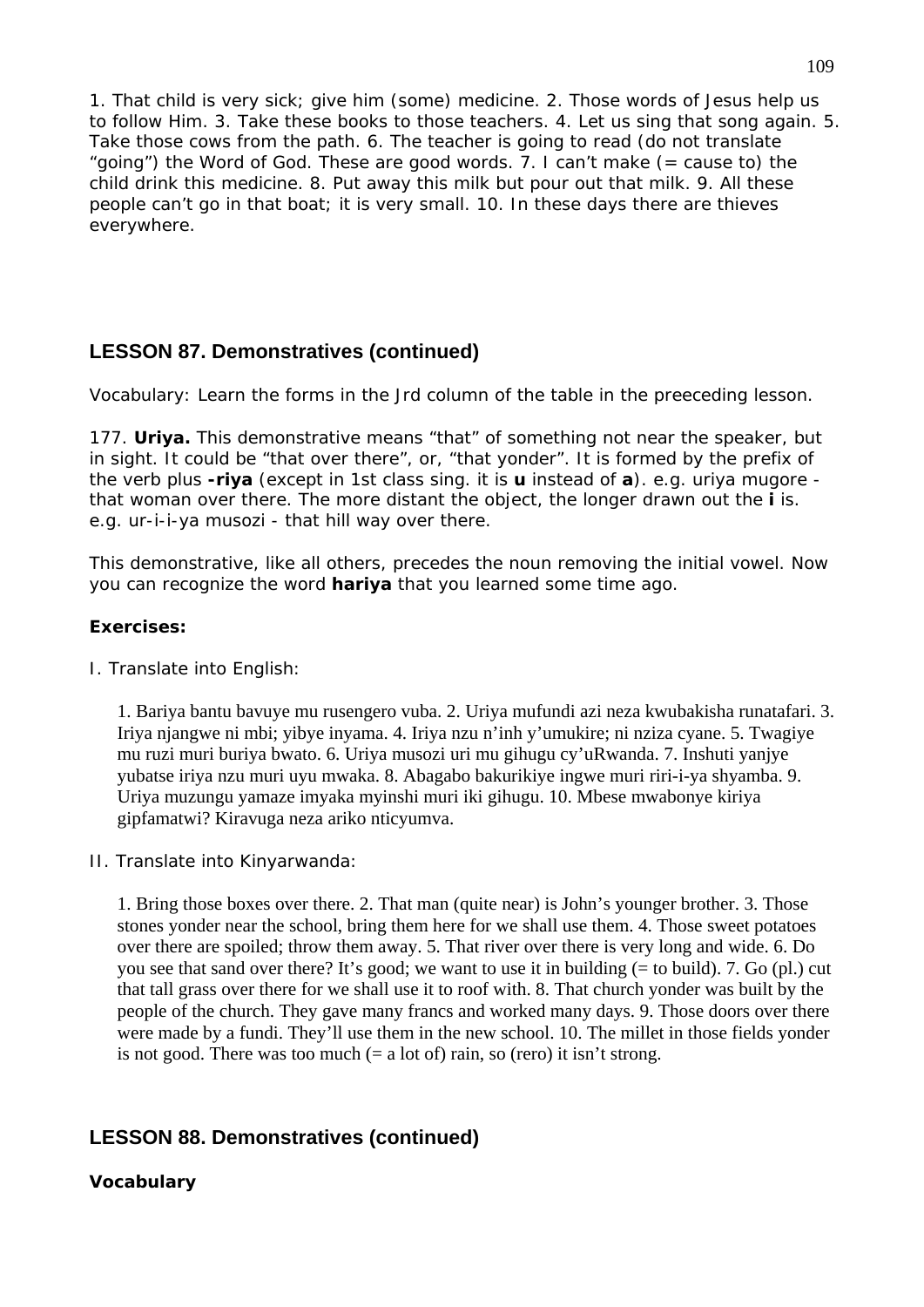| umupira - tire, ball, eraser, rubber (any kind),<br>sweater | kubura (ze) - to lack, not have, not find, fail<br>to |
|-------------------------------------------------------------|-------------------------------------------------------|
| umwanya - place, space, time                                | gukira (ze) - to get well, heal(int.)                 |
| guheba (bye) - to be unable to find                         | uruguma - wound, cut (fresh)                          |
| none - now, today                                           | umufuka - bag, sack                                   |
|                                                             |                                                       |

nonaha - right now

178. **Wa**, etc,. This is the demonstrative which calls attention to that which has been mentioned previously or is well known to both speaker and hearer. The form is exactly the same as the possessive particle, but it precedes the noun and removes the initial vowel.

wa mukobwa - that girl (as much as to say, "you know the one") cya gitabo - that book (which we talked about before) wa mwana twabonye kare - that child we saw earlier

180. **Kubura.** In addition to the meaning given in this vocabulary, this word is used in the future negative to express the idea of certainty, e.g. Ntazabura kugenda - he will certainly go (lit. he will not fail to go)

181. **Igihe.** This word and **umwanya**, both of which mean "time" are not always used interchangeably. Igihe means "time" in the sense of days, weeks, years, etc., or a certain specific time. It may also sometimes be used for a duration of time.

e.g. Waje gihe ki? - what time did you come?

Wamazeyo igihe kinini? - Did you spend'a long time there? Mu gihe cyo gusoma abana bicara neza - At reading time (time to read) the children sit quietly.

182. **Umwanya.** Umwanya usually implies duration or space of time. Someetimes it is used like **uburyo**.

e.g. Simfite umwanya wo kugikora - I don't have time to do it. Nta mwanya mfite, nzaza ejo - I don't have time, I'll come tomoorrow.

It also has the other meanings as given in the vocabulary.

Ntidufite umwanya wo kukujyana ~ we don't have room to take you.

## **Exercises:**

1. Translate into English:

1. Rwa ruguma rubi rwakize neza. 2. Umwigisha ntazabura guhana ba bana babi. 3. Wa musore utafite umwanya wo gushaka cya gitabo. 4. Imbwa zishe ya njangwe yacu; none imbeba nyinshi zizaza. 5?Mbese wibutse kuzana ya mafaranga? Oya, nayibagiwe. 6. Yesu azatujyana mu ijuru kugira ngo tubone bwa bwiza bwe. 7. Mbese wabonye ya mbugita yawe? Oya, nayihebye. 8. Mbese mutinya iki? Kwa kwizera kwanyu kuri he? 9. Wa mwana ararizwa n'iki? Ararira kuko yahebye ya mbwa ye. 10. Genda wanure za ngano uzishyire mu mifuka.

II. Translate into Kinyarwanda: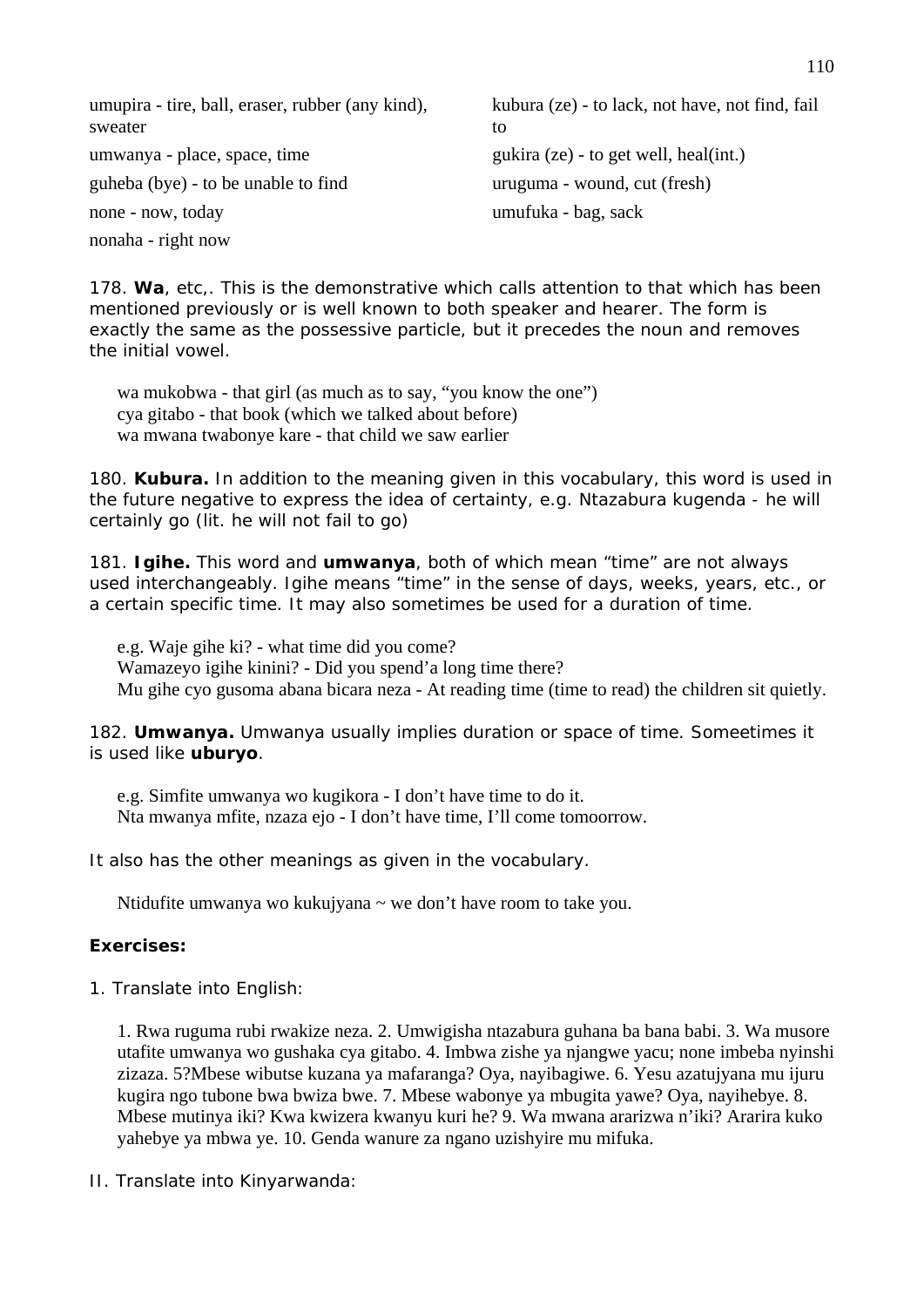1. The boy's Parents prevented him from bringing (= to bring) those sweet potatoes. 2. That bad tire is flat (dead); we will be late to go. 3. Where are those medicines? The people want them. 4. Did you take those seeds? I do not see them. 5. That thief came again in the night; let's catch him. 6. Yesterday that foolish man came back here. Can't the doctor heal him? 7. Where is that machete you cut grass with yesterday? 8. The doctor has treated well your father's wounds, he will certainly get well. 9. Will you take me to Butare? I'm sorry, I don't have room. 10. When will those workmen be paid their francs? I'll give them to them on May 3rd.

# **LESSON 89. Not Yet Tense**

## **Vocabulary**

kubyara (ye) - to give birth gukanguka (tse)- to awaken (int.) gukangura (ye) - to awake (tr.) gusoroma (mye) - to pick, gather produce (vegetables,etc.) inkere (or, -ri) - berries

Note: **Gusoroma** is to gather fruit or vegetables as for a meal. One usually says: guca ibigori. **Guca** may be used for certain fruits, too.

Note 2: Observe examples of gukanguka and gukangura:

umugabo yakangutse - the man woke up bakanguye umugabo - they woke the man up

183. **Not-yet tense.** This tense is formed by the negative prefix + verb prefix + **-ra** + present verb stem: nti-tu-ra-genda - we haven't gone yet.

The tone on **-ra-** is high and long.

Notice the difference: singenda - I'm not going, sindagenda - I haven't gone yet, ntaragenda - he hasn't gone yet.

In vowel-stems the **a** is elided before the vowel of the stem: ntaroza amasahane she hasn't washed the dishes yet. In English this sounds like a past tense, but in Kinyarwanda the form is more like that of the present. This tense is also used in the affirmative, especially in questions: e.g. Mbese aragenda? - Has he gone yet? (Tone high and long)

## **Exercises:**

I. Translate into English:

1. Abagabo ntibarakanguka; genda ubakangure. 2. Mbese ntimurasoroma inkere? Turazishaka uyu munsi. 3. Umufundi yagiye i Cyangugu, ariko ntaragaruka. 4. Ntiturubaka urusengero nyamara dushaka gutangira vuba. 5. Sindoza amasahane kuko nkora ibindi bintu. 6. Ibisebe byanjye ntibirakira, none sinshobora kujya muri rwa rugendo. 7. Mbese umuhungu wanyu ariga mu ishuri? Oya, ntarakura. 8. Mbese mushiki wawe yabyaye umuhungu cyangwa umukobwa? Ntarabyara. 9. Umukozi ntarasa inkwi? Umubwire ko tuzishaka ubu. 10. Mbese nturihana ibyaha byawe? Imana iragukunda kandi ishaka kugukiza.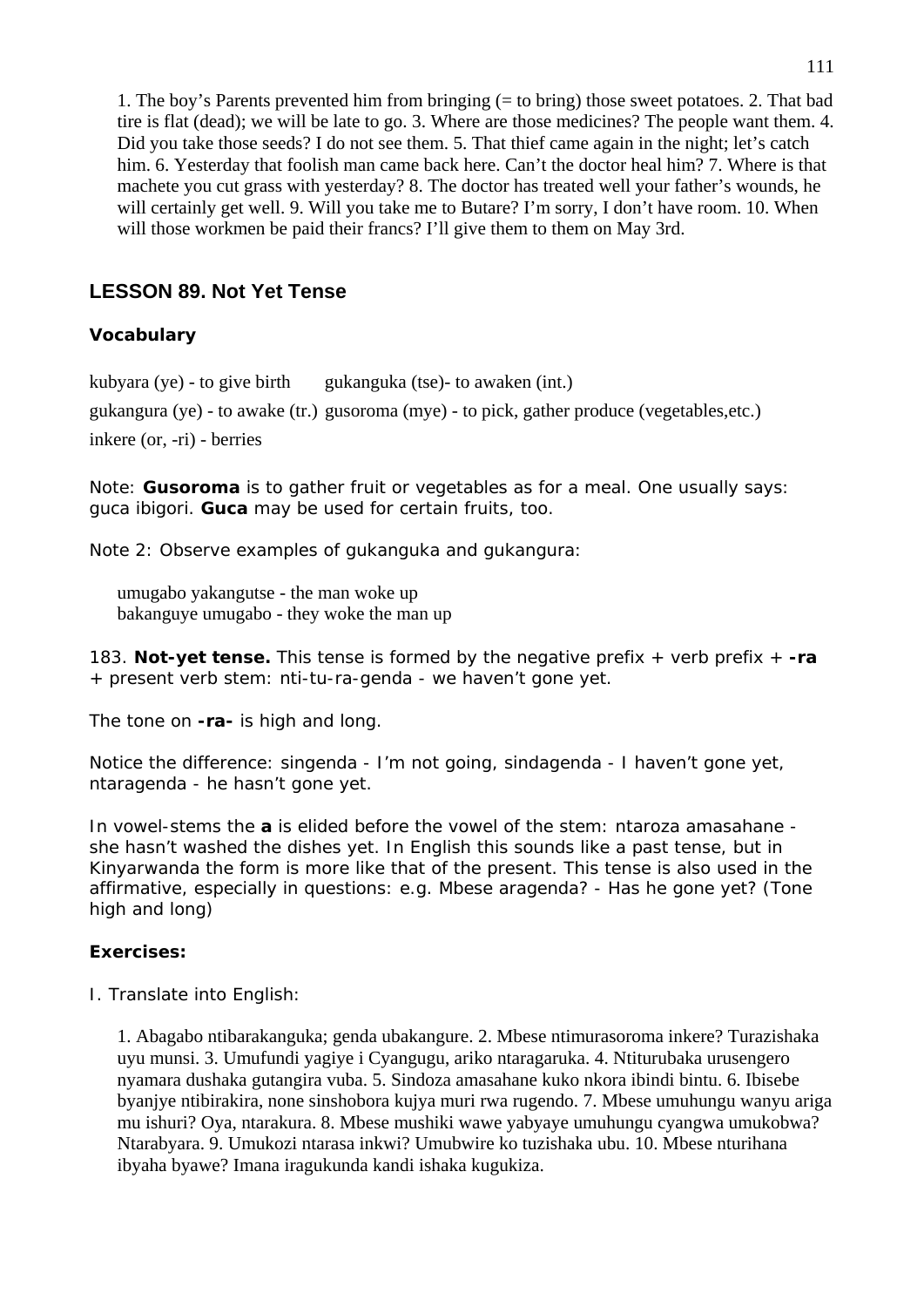II. Translate into kinyarwanda:

1. John's wife hasn't given birth yet. 2. How many eggs are there? I haven't counted them yet. 3. I want to go now, but the workmen haven't come yet. 4. That man (referred to before) is not yet saved, but he likes to hear the Word of God. 5. Haven't you put the clothes in the sun yet? 6. My wife was sick in the night. She's sleeping now, she hasn't awakened yet. 7. Did you pick the tomatoes yet? Yes, I picked them and there are a lot (many). 8. Hasn't your (s.) brother (older) stopped drinking (= left beer) yet? 9. What is your (s.) new baby's name? We haven't named him yet (= haven't named him a name). 10. Have the people begun to build the new church? No, they haven't finished making  $( =$  finished to make) the bricks yet.

# **LESSON 90. Review**

I. Questions:

- 1. Conjugate **kwiga** in the **-ra-** present affirmative, together with **gutya**, making the proper agreements.
- 2. How is the passive voice formed? Give two examples.
- 3. How do most passive verbs form their past?
- 4. There are two different ways of making the past of passives which end in **-rwa**. What are they?
- 5. Give the passive (present and past) of: **guca**, **guha**, **gusya**, **guta**, **kurya**.
- 6. What is the difference between **kwita** and **guhamagara**?
- 7. How is the demonstrative adjective for "this" formed?
- 8. How is the demonstrative adjective for "that"(near) formed?
- 9. How is the demonstrative adjective for "that over there" formed?
- 10. What is the order in a sentence when a noun is modified by a demonstrative?
- 11. What happens to **mu** and **ku** when used with a demonstrative?

II. Make uyu, uwo, uriya, **wa**, agree with the following nouns, singular and plural. Translate the expressions for no. 1 only.

1. inka 3. ahantu 5. ishuri 7. umurima 9. icyuma

2. ubwato 4. umwana 6. uruzi 8. akantu 10. ukuguru

III. Vocabulary quiz. Give in Kinyarwanda. Give also past suffixes of verbs:

| $1_{-}$ | tire                 | 15. heaven           |
|---------|----------------------|----------------------|
| 2.      | to doubt             | 16. jealousy         |
| 3.      | berries              | 17. wound            |
| 4.      | to be heavy          | 18. to tell          |
| 5.      | to get well          | 19. to awake $(tr.)$ |
| 6.      | to beseech           | $20.$ to sew         |
| 7.      | zeal                 | 21. to lack          |
| 8.      | reverence            | 22. grindstane       |
| 9.      | beer                 | 23. hole (in clath)  |
|         | 10. to give birth    | 24, to chase         |
|         | 11. glory            | 25, to name          |
|         | 12. to shine         | 26. to hinder        |
|         | 13. to rule          | 27. to refuse        |
|         | 14. to awaken (int.) | 28. now              |
|         |                      |                      |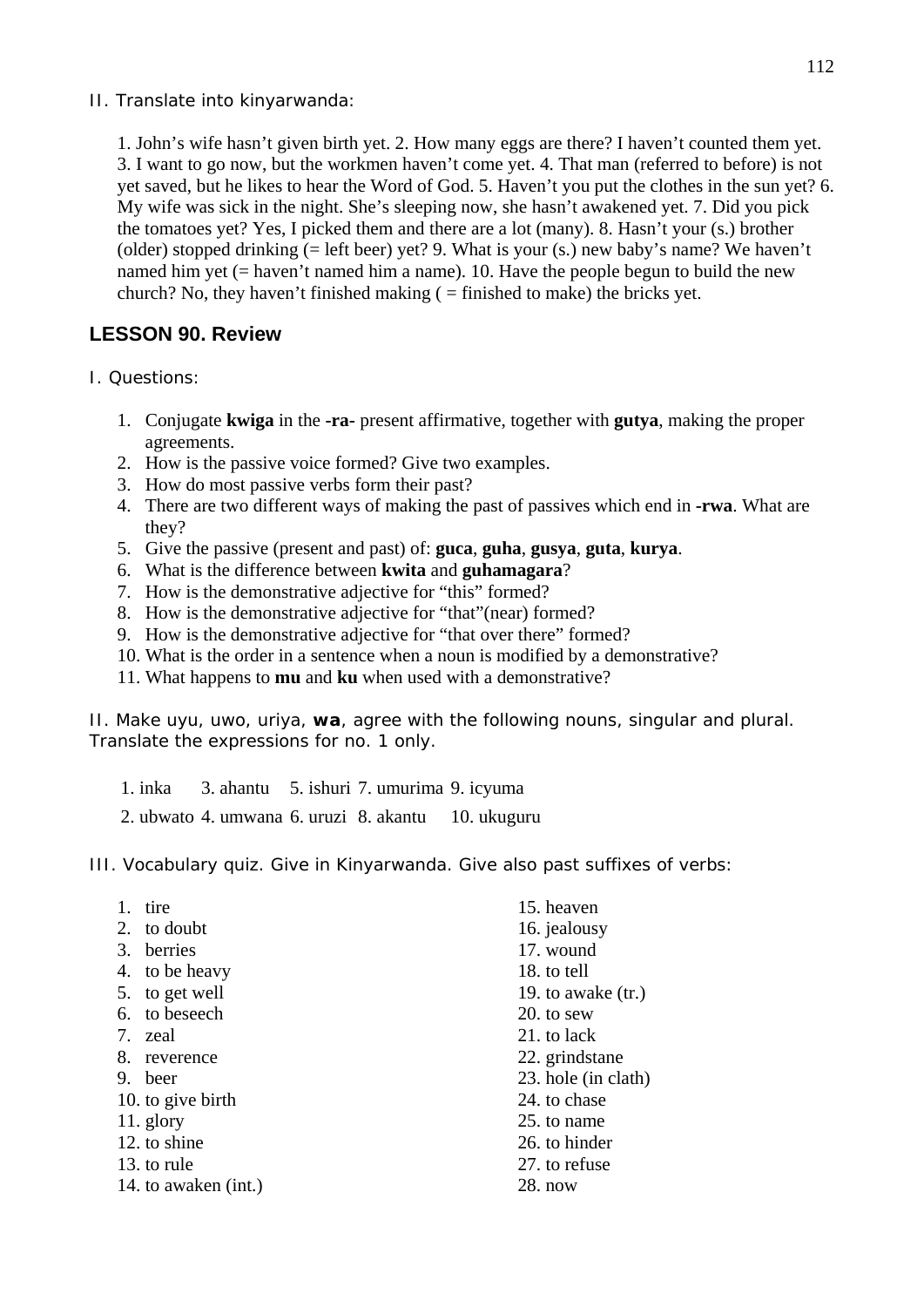# **LESSON 91. Dependent Clauses**

#### **Vocabulary**

gukena (nnye) - to need, be poor, lack gukina (nnye) - to play

kwihangana (nye) - to endure, be patient, wait ibitaro - hospital patiently

indimu - lemon, orange icunga (5th) - orange (not used in some areas)

ivuriro - dispensary

Note: **gukena** is "to need" in the sense of "to not have"; also for the idea of poverty. If you are at the table and there is no salt there, you wauld say, **"Ndashaka umunyu"** rather than **"ndakena umunyu"**, because you probably do have some salt in the house.

184. You have already learned that no **-ra-** tense may be used in a dependent clause, either **-ra-** present, **-ra-** past,-or **-ara-** past. However, the not-yet tense does retain **-ra-** in dependent clauses. The only words you have learned so far which introduce dependent clauses are: kuko, ka, and kugira nga when followed by the negative. You will learn others later.

185. After **kuko** and **ka**, the verb "to be" when in 3rd person must always be **ari**, regardless of the class and number of the subject, except when an expression of place faollows the verb. e.g. ute izo nyama kuko ari mbi - throw away that meat because it is bad. (Note that it is not **ziri mbi**, as one might expect.) But: Sinshabara kubana inzu kuko iri kure - I can't see the house because it is far away. Since **kure** is a word of place the verb makes the agreement. For this use, the negative of **ari** is **atari** (see following paragraph).

186. Dependent negative. The negative in dependent clauses, in all tenses, is not formed like other negatives at all. It is formed by -ta- placed **after** the personal prefix.

kuke ntagenda - for I'm not going kuke utagenda - for you are not going kuke atagenda - for he is not going kuko tutagenda - for we are not going kuka mutagenda - for you are not going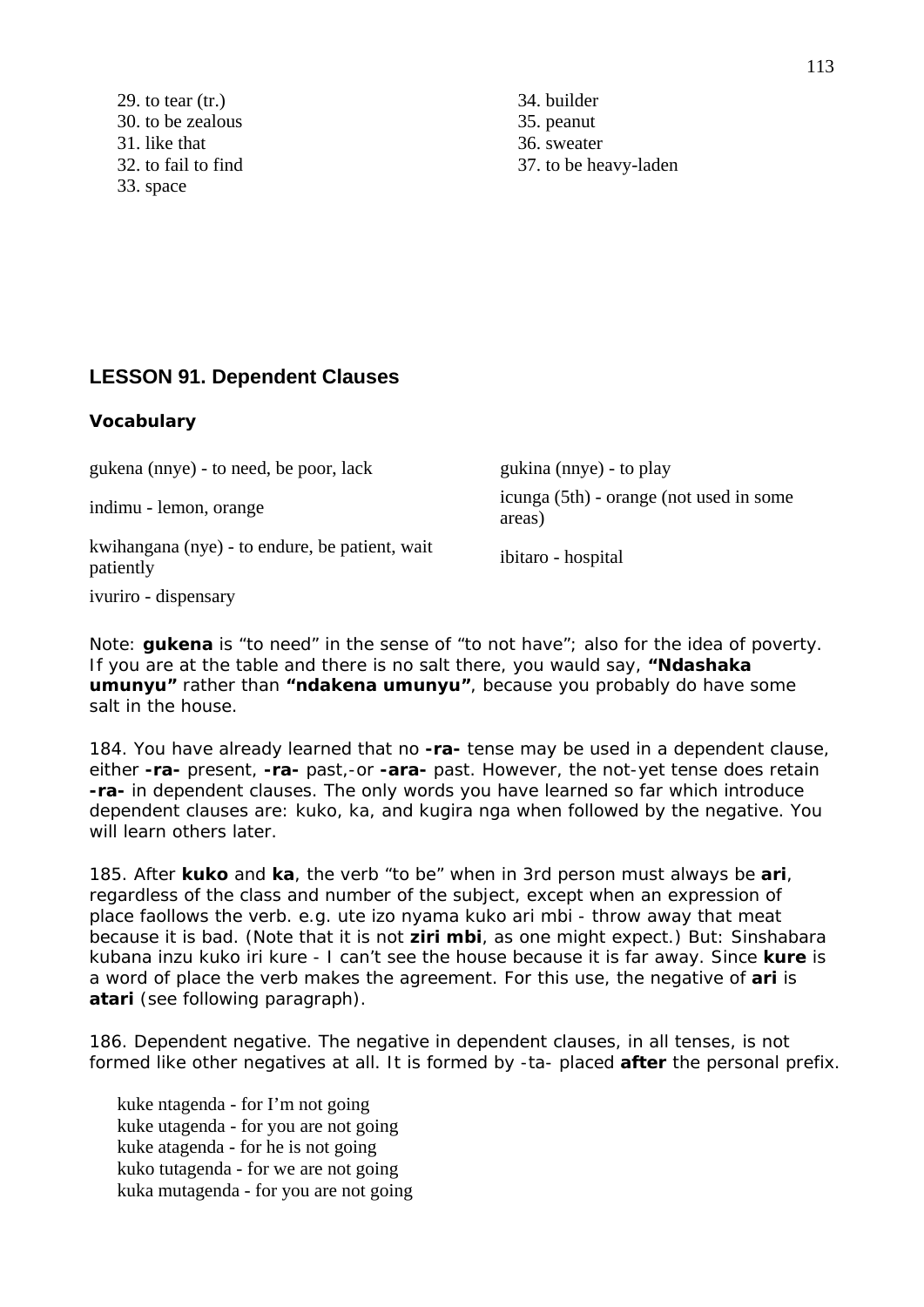kuke batagenda - for they are not going

1) The dependent negative of **-ri** follows the same rule: ntari, utari, etc.

2) The change-down rule does not apply to syllables preceding the negative, but the ta- is subject to the rule. e.g. tutagenda– badasaba

3) The past dependent negative is: batagiye, batakinnye, batubatse.

4) Befere vowel-stems the a elides: kuko atihannye - because he did not repent.

187. a) **Kugira ngo** (in order that) introduces a dependent clause. In the affirmative it is followed by the subjunctive; but in the negative it takes **-ta-** and the final vowel is **not** changed to **e**.

e.g., Yabeshye kugira ngo batamufata - he lied so they wouldn't catch him Bashyize umutego mu nzu kugira ngo bafate imbeba - they put a trap in the house so they might catch rats.

b) Notice this: Sinshobora kukigura kuko ndafite amafaranga - I can't buy it because I don't have any money.

Though normally **t** following a consonant does not change to **d**, in this particular case it does (**-ta-** negative in 1st pers. sing.). While it looks like the **-ra-** present affirmative, you will not be confused because you cannot have a **-ra-** present in a dependent clause.

## **Exercises:**

I. Translate inlo English:

1. Umukene arakemye cyane kuko adafi te ibintu byinshi cyangwa amafaranga menshi. 2. Ndashaka iriya nka kuko ari nziza cyane. 3. Umwigisha ntazaza ejo kuko arwaye malaria. 4. Ntushobora kubona umuzungu uyu munsi kuko agiye ahandi. 5. Ntidushaka kujya hariya kuko ari inzira mbi. 6. Uwo mwana yapfuye kuko atavuwe neza. 7. Musaza wanjye yavuze ko atazajya i Cyangugu muri iyi minshi. 8. Sinshobora kwihangana kuko ndashaka gutinda. 9. Yemwe! (you!) bana, ntimukinishe indimu kuko atari imipira, ni ibiryo. 10. Ntidushaka kugura amacunga uyu munsi kuko tutayakennye.

II. Translate into Kinyarwanda:

1. That man over there cannot see because he is a blind man. 2. You can all learn in one room because you are not many. 3. The workmen will finish today because they aree not lazy. 4. Don't bring that lamp for it is not good. 5. I can't finish that work today for I haven't time. 6. I don't have (any) flour to make bread, because I can't untie the sack. 7. The boys don't have food because they didn't gather the sweet potatoes today. 8. The "fundis" were not paid today because they didn't wait (patiently). 9. The people are afraid because they didn't catch the thieves. 10. The teacher's child is crying because the other children didn't play nicely.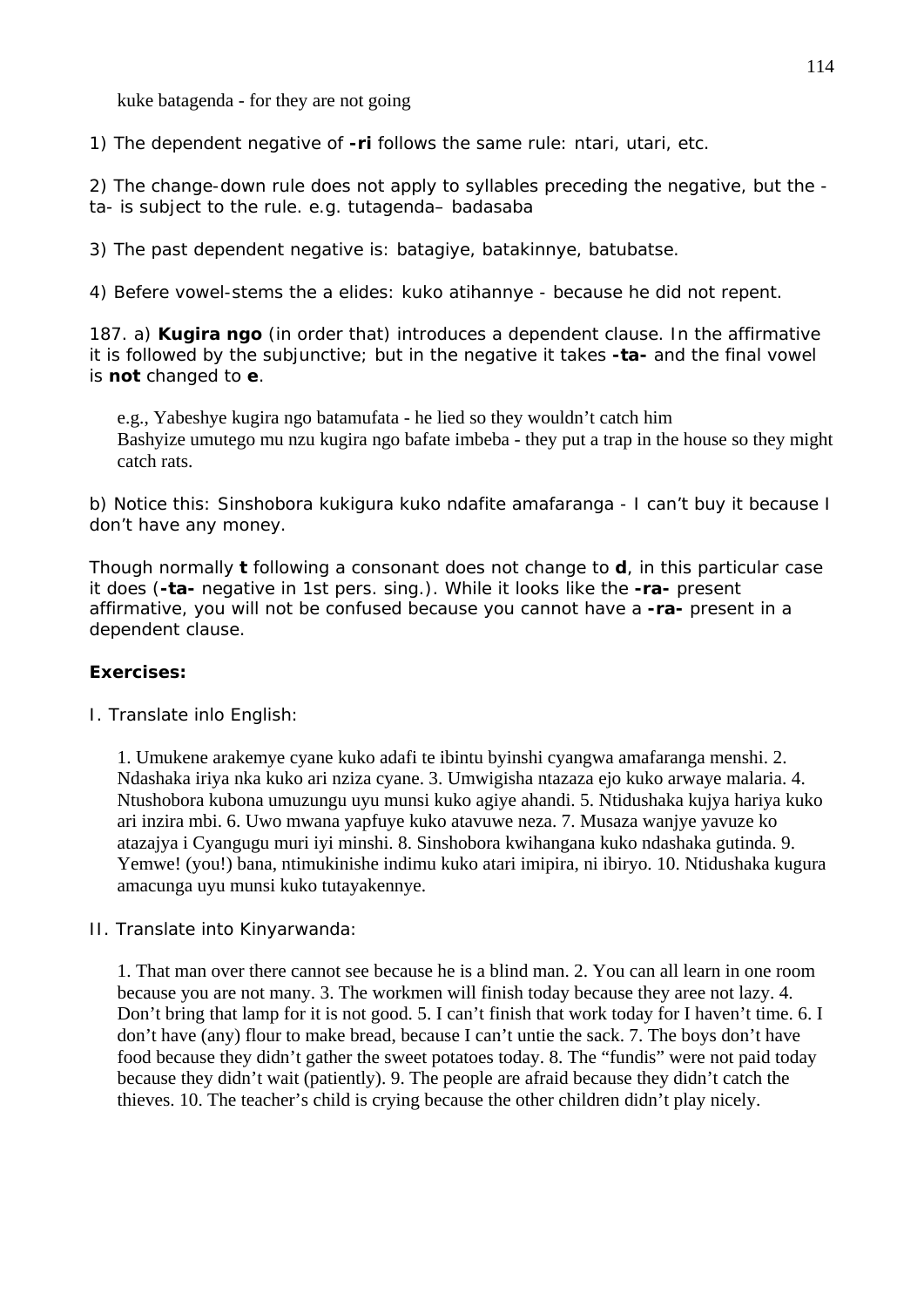# **LESSON 92. Dependent Not-yet Tense**

# **Vocabulary**

| gushya hiye) - to cook (int), be done, be cooked, ripen, burn<br>(int.) | gushyuha (shye) - to be hot, get<br>hot    |
|-------------------------------------------------------------------------|--------------------------------------------|
| gushyushya (hije) - to heat (tr.)                                       | guhisha (-hije) - to ripen (esp.<br>fruit) |
| umuhana - locality, neighborhood (usually mu mihana)                    | umujyi - city, town, large village         |
| igiturage- small village, cluster of huts                               | inkweto - shoe, sandal                     |

Note 1: **igiturage** refers to a little group of huts as one sees on a hillside, but it is not an organized village. **Umujyi** - a large group of huts, or a city.

Note 2: Observe uses of **gushya**: **inzu irahiye** - the house is burned down (or burning). Ibishyimbo birahiye - the beans are done (cooked). Note that these verbs are in the stative. Gushya is also usually used in the stative: amazi arashyushye - the water is hot. Inkere zirahishije - the berries are ripe.

188. **The dependent not-yet tense** simply follows the regular personal prefix + **-ta-** + **-ra-** + present stem: e.g. kuko ataragenda - for he hasn't gone yet.

189. One use of this dependent not-yet tense is to express the idea of "before", as a conjunction. e.g. Zana inkwi utaragenda - bring the wood before you go (lit. when you have not yet gone)

Note that no word is necessary for "before".

In modern Kinyarwanda, another way of saying "before" is: mbere yo kugenda before going, or, mbere y'uko inyama zishya - before the meat is done

### **Exercises:**

I. Translate into English:

1. Ntidushobora kurya ubu kuko ibiryo bitarashya. 2. Mubanze murangize imirimo yose mbere yo gutaha. 3. Uzabona umusozi muremure utaragera mu mujyi. 4. Mukamusoni (person's name) ntafite inkweto kuko atarabona amafaranga yo kuzigura. 5. Abakozi ntibaratangira gukora kuko umufundi ataraza. 6. Ntusorome inkere zitarahisha. 7. Nimwiruke; inzu y'umwigisha irahiye hariya mu giturage. 8. Mutarajya mu mujyi mushake amafaranga yo kugura ibintu. 9. Ubwire umusaza Ubutumwa Bwiza kugira ngo akizwe atarapfa. 10. Ibiryo birahiye neza, none dushoborakurya utarataha.

II. Translate into Kinyarwanda:

1. I can't begin to cook the potatoes because the water isn't hot yet. 2. We aren't going now for the workers haven't been paid yet. 3. Heat the food again for we haven't eaten yet. 4. Bring the clothes in (from sun) before it rains before fain falls). 5. Sweep the floor before you start to work outside. 6. The water is very hot; prepare the coffee before you go. 7. Are the oranges ripe yet? Yes, they are very ripe. Pick them all. 8. Have the children finish reading before they play.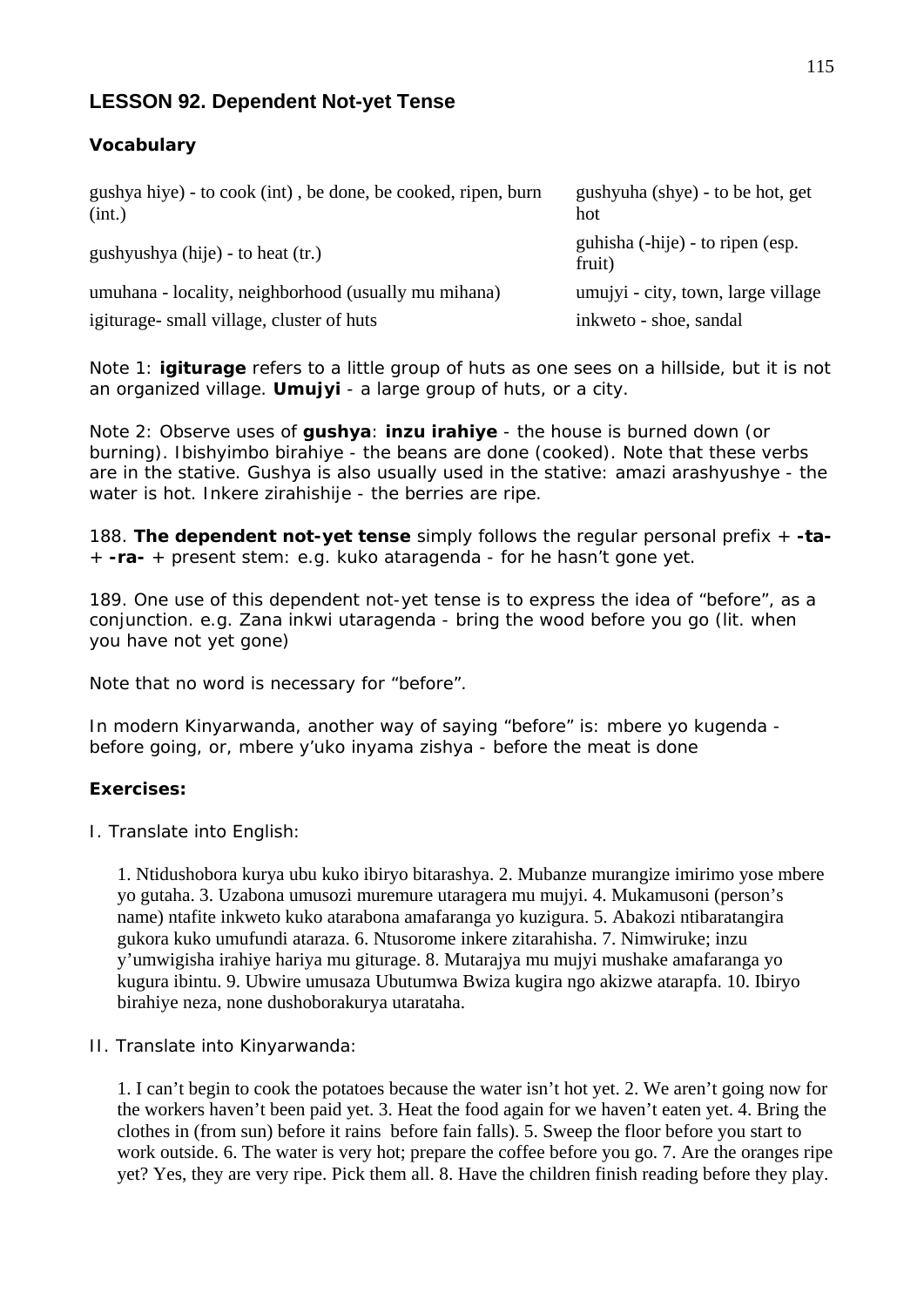9. Take that child to the doctor; he can't get well before he receives medicine. 10. Be patient; we can't eat before the meat is done.

# **LESSON 93. Demonstrative Pronouns; -kwirie, -rinda, -gomba**

### **Vocabulary**

| kugomba (mbye) - must (Obligation)                                                         | -kwiriye - ought, should, be enough, be necessary,<br>be worth (par. 191) |
|--------------------------------------------------------------------------------------------|---------------------------------------------------------------------------|
| kurinda (nze) - ought, should, wait for, protect, igihano - punishment<br>guard (par. 191) |                                                                           |
| gukorwa n'isoni - be ashamed                                                               | isoni - shame                                                             |

190. The demonstrative adjectives (except **wa**, **ba**, etc.) when used by themselves, not modifying a noun, are the demonstrative pronouns. Their form is not changed.

e.g. Zana ibitabo. Ni ibi? Oya, si iqyo. - Bring the books. These? No, not those. Nabonye ibyo ejo - I saw those (things) yesterday.

### 191. **-kwiriye, -rinda, -gomba.**

1) These are all verbs which are followed by an infinitive to convey the idea of obligation. Kugomba is the strongest meaning "must". e.g. Akwiriye kugenda - he should go, Ntiyarinze kumubwira - he didn't have to tell him, Tugomba kuvuga ukuri we must tell the truth

In the affirmative **-kwiriye** and **-rinda** are almost interchangeable, though **-kwiriye** is used in most cases. But in the negative note the difference: ntakwiriye kugenda he should not go; ntarinda kugenda - he doesn't have to go; ntagomba kugenda - he must not go have to go

2) Note this use of **-kwiriye**

Mbese ibijumba birakwiriye? Yee, birakwiriye - are there enough sweet potatoes? Yes, there are enough.

Observe the same idea with a passive form:

Abigishwa bose ntibakwiwe ibitabo - there were not enough books for all the pupils.

3) **-kwiriye** may mean "to be worthy of":

Sinkwiriye gushimwa gutyo - I am not worthy to be praised like that; or, Ntibinkwiriye gushimwa gutyo.

Note: **-kwiriye** is only used with this past suffix; while **-rinda** and **-gomba** may be used in any tense.

## **Exercises:**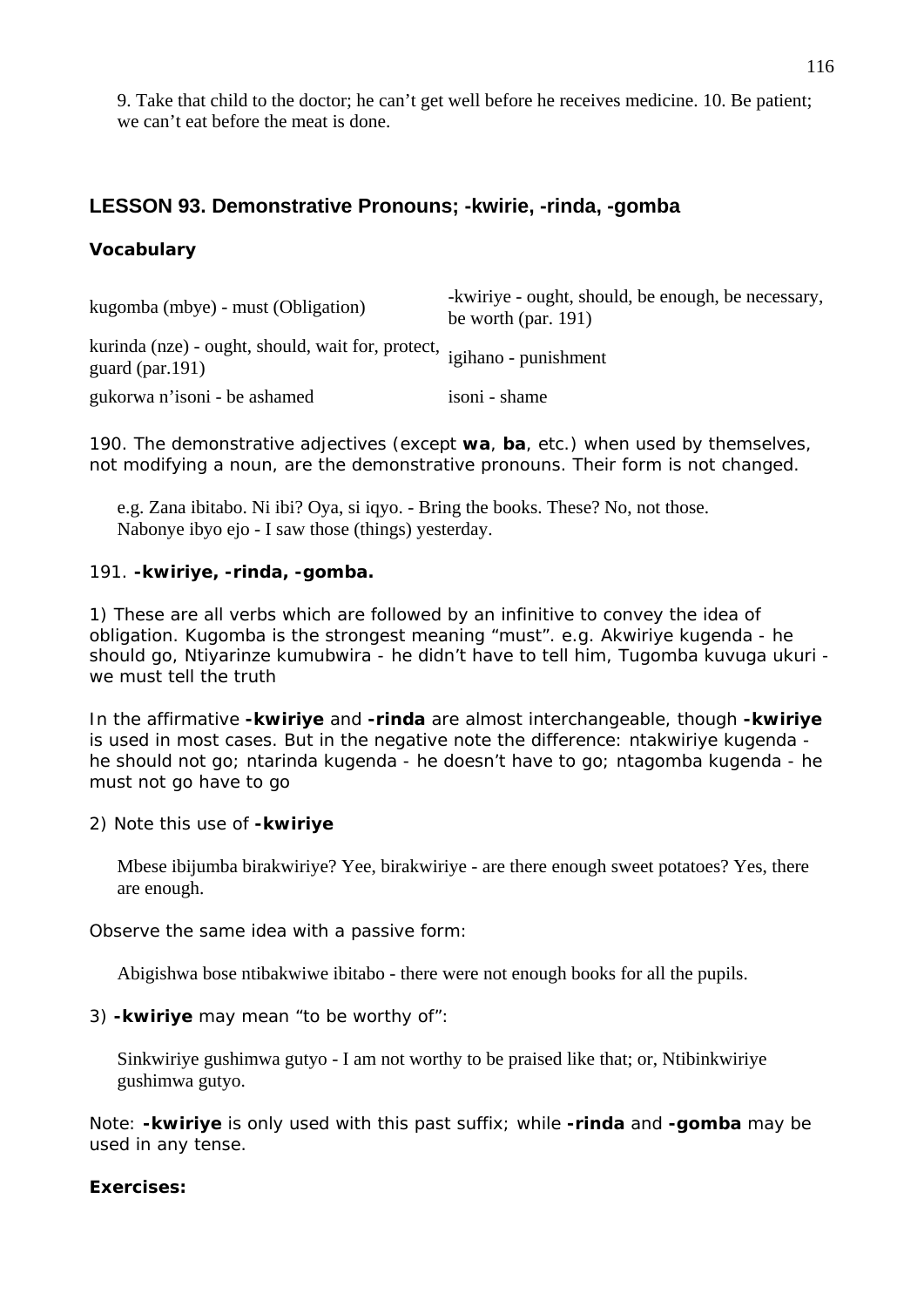I. Translate into English:

1. Ndashaka ikaramu; zana iyo (insert "which") iri ku meza. 2. Umuntu w'Imana akwiriye kureka ibyaha bye. 3. Uyu yari hano mu gitondo; yarnfashije mu mirimo myinshi. 4. Uwo ntarinda kujya gukora mu murima. 5. Abahungu (insert "who") bongera gukina mu ishuri bagomba kubona igihano. 6. Abigishwa bose ntibakwiwe imbaho; mugomba gushaka izindi. 7. Ntimurinda gukorwa n'isoni, mwakoze ibyo neza cyane. 8. Sindabyuniva neza. Ufwiriye kongera kubimbwira. 9. Ibyo bitoke ntibikwiriye bose; ukwiriye kongera ibindi. 10. Ugomba kongera kwandika ibyo utarataha.

II. Translate into Kinyarwanda:

1. You (pl.) ought to confess your sins and begin to follow God. 2. They ought to be ashamed because they haven't yet finished their work. 3. Do you want a mat? Shall I bring this one? 4. We don't have to cut all the grass today. 5. There are two beds; do you want to lie on that one? 6. The workmen want to be given more (use kongera) francs; they do not praise those they got. 7. They must work hard before they will be given more. 8. God is worthy of reverence; let us praise Him with our lives and words. 9. We must go to Butare soon, because there are (some) things we need. 10. You (s.) mUst not tear this paper. We don't have any more.

## **LESSON 94. Relative Clauses**

### **Vocabulary**

umusaraba - cross ikiganza - palm of hand (sometimes used for whole hand)

kuganira (riye) - to talk, chat kwonona (nnye) (or, konona) - to spoil, damage (tr.)

kurwana (nye) - to fight (int.)

192. **Relative clause with noun or pronoun antecedent.** Relative clauses (those introduced by who, which, that, etc. have **no** introductory word in Kinyarwanda for "who", "which", etc. All rules which apply to verbs in dependent clauses apply in these (see Lessons 91 and 92). The singular prefix for 1st class is **u** not **a**, as for other verbs. Observe the following examples:

Abantu **ba**kunda Imana barayikurikira neza - the people who love God follow Him well. Umugabo **u**kora hariya ni data - the man who is working over there is my father. Abahungu **ba**taje mu ishuri bazahanwa - the boys who didn't come to school will be punished. Sinshaka injangwe **ida**fata imbeba - I don't want a cat that doesn't catch rats.

The tone in the relative is not the same as in the ordinary prefixless. Listen to an African say them.

Note that in these examples it would be almost impossible to make them make sense by reading any other way than as a relative. Thus, though there is no introductory word you should not have trouble with them. You have already encountered some examples of these in the exercises where you were told to insert "which" or "who".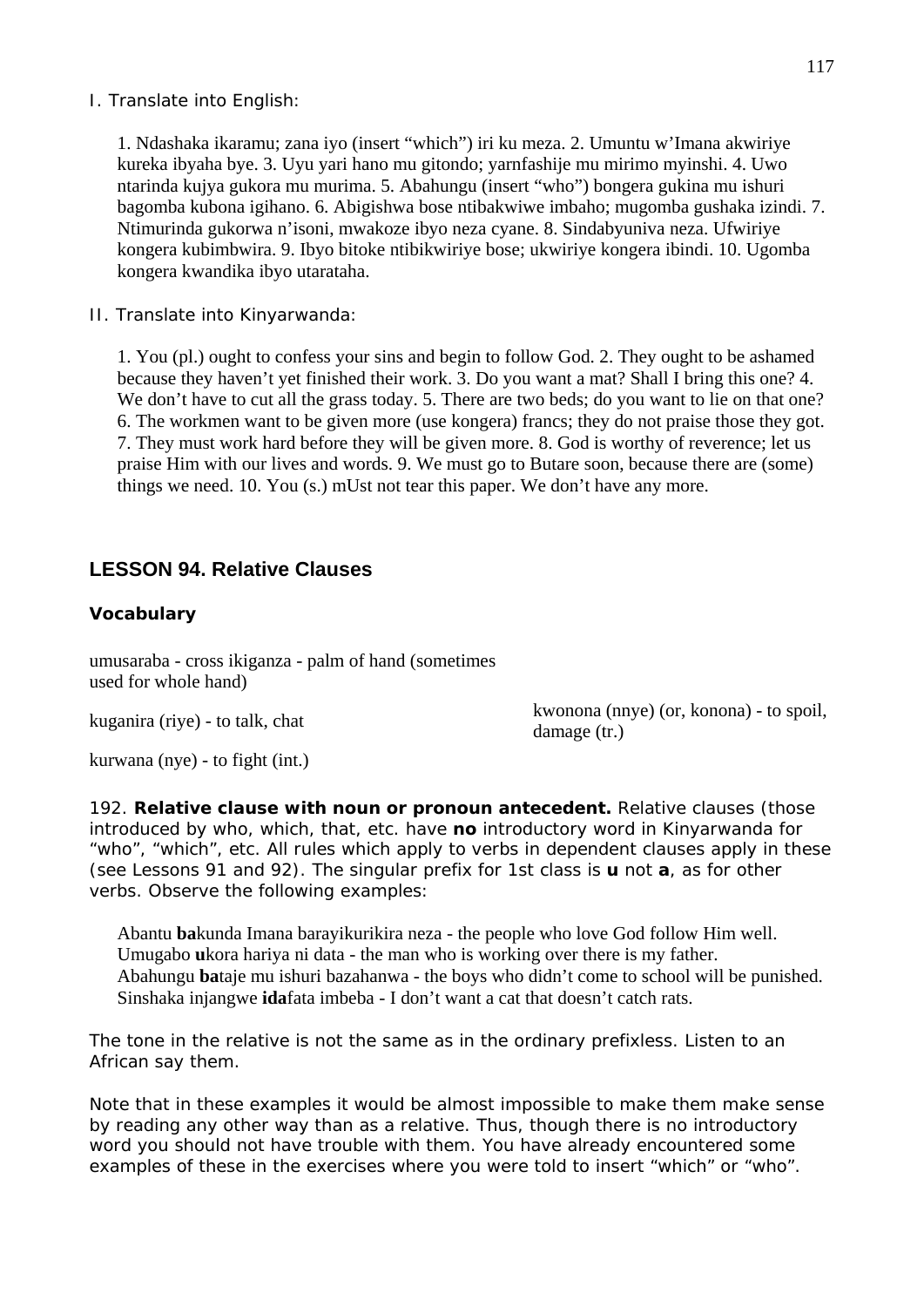193. The preceding examples all had the antecedent (preceding noun) as the subject of the dependent verb. Now note these examples where the antecedent is the object of the dependent verb:

**Umuntu** nahamagaye araje - the **person whom** I called is coming. **Imbwa** mfite zirya ibiryo byinshi - the **dogs which** I love eat much food. **Abantu** Yesu ashaka gukiza - the **people whom** Jesus want to save.

### **Exercises:**

I. Translate into English:

1. Kuko Yesu yapfuye ku musaraba azakiza abantu bose bamwizera. 2. Dukunda kuganira n'abantu badukunda. 3. Abakozi bataje uyu munsi ntibazabona amafaranga yabo ejo. 4. Abagore nabonye baje mu rusengero. 5. Inkere wasoromye ni mbi; ntidushobora kuzirya. 6. Utwo tuntu ufite mu biganza, wadukuye he? 7. Abana basubira kuganira mu ishuri ntibazabura guhanwa. 8. Mureke kurwanaj umugabo wabanje gukubita undi akwiriye kumusaba imbabazi. 9. Ntimwonone ya myenda myiza mwahawe. Ntimuzabona indi. 10. Ntiturinda gutegereza wa mwana utinze; araza hanyuma.

II. Translate into Kinyarwanda.

1. The men who went home early are lazy. 2. I don't see the books which I brought. 3. The love which God showed us in Jesus is very great (much). 4. The sheep which you bought, is it here? 5. The cows which went in the corn are sick now. 6. Those people who are chatting over there ought to go to work. 7. The food you destroyed is that which we bought last week (see par. 195). 8. At the time when Jesus was put on the cross, they drove (-teye) nails into His hands. 9. The oranges which you (pl.) picked aren't ripe yet. 10. Can't you endure patiently in these few troubles which you have now? They will soon end.

# **LESSON 95. Relative Clauses with no Noun Antecedent**

## **Vocabulary**

|                                | kwakira (riye) - to receive (as with hands) kwakira abashyitsi - to receive, welcome guests |
|--------------------------------|---------------------------------------------------------------------------------------------|
| isi (3rd) - earth              | inyoni - little bird                                                                        |
| gusohoka (tse) - to go outside | gutembera (reye) - to visit, go for a walk                                                  |

194. The singular prefix in a relative clause with no noun or pronoun antecedent is **u-**. You can recognize it in speech as different from the second person singular or the first person relative form, because the **u** is longer drawn out. In fact, it often sounds like **uwu-**.

It is **uw-** before a vowel-stem verb: e.g. uwiba - **he who** steals. Ushaka kugura igitabo aze - he who wants to buy a book, let him come.

The past prefix is **uw-**: e.g. uwabonye ingwe - he who saw a leopard. For the plural the prefix is **aba-**. e.g. Abazaza bazaoona akazi - those who come will get work.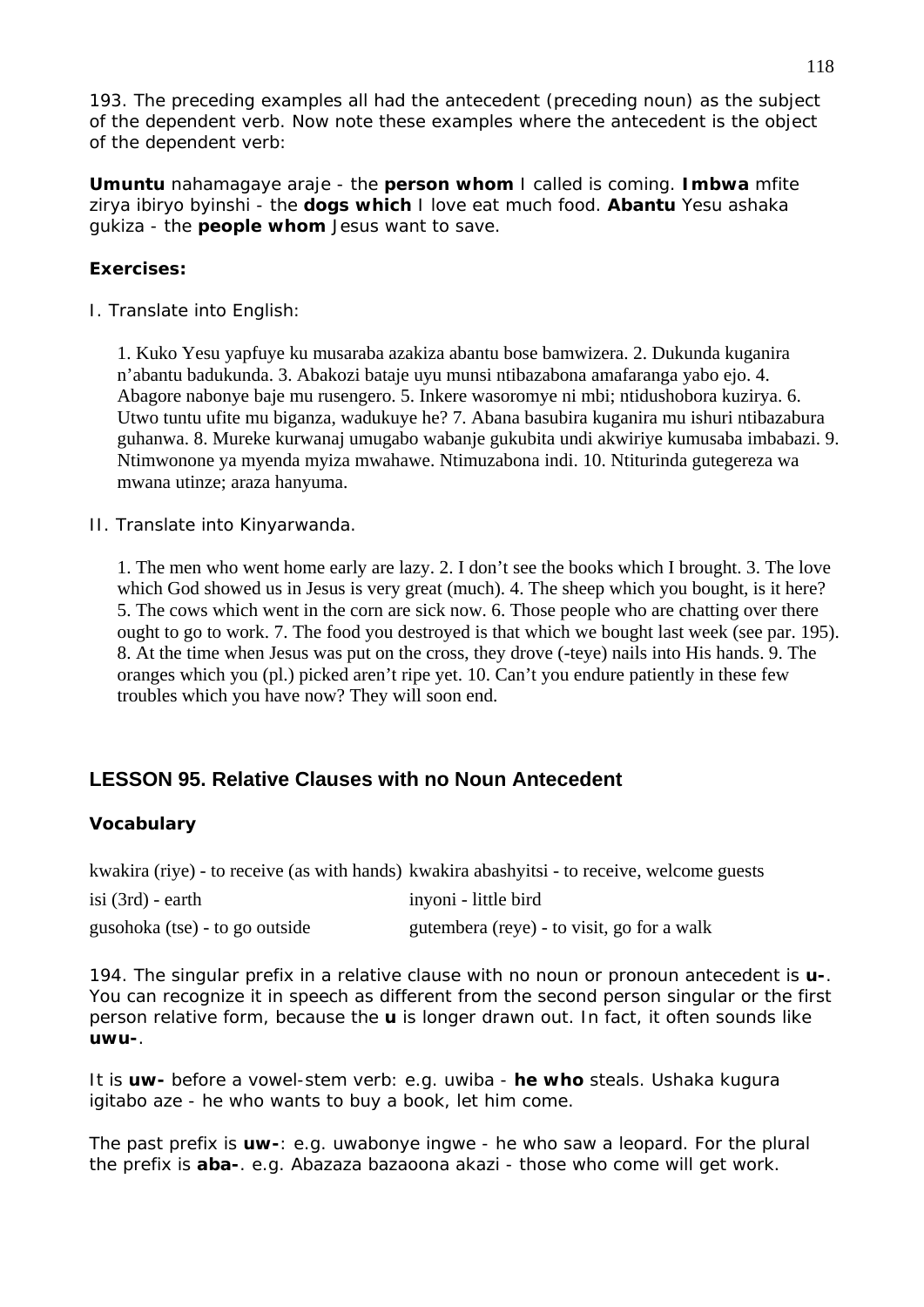When referring to a thing it takes the regular verb prefix and the initial vowel of the class of the thing referred to (often 4th cl. for indefinite "it") . Ikitubuza gukora ni uko tudafite imbaraga - that which hinders us from working is that we are not strong (do not have strength).

195. When only a pronoun is the antecedent of a relative clause and it is the object of the dependent verb, the demonstrative pronoun is used: abo nkunda - those whom I love. Umuntu w'Imana akora icyo ishaka - a person of God does that which He wants.

196. When the antecedent is 1st or 2nd person, the verb prefix of the dependent verb is the prefix for third person plural relative. e.g. Twebwe abakora iminsi yose turashaka guhembwa - we who work every day want to be paid.

### **Exercises:**

I. Translate into English:

1. Ukora neza azashimwa cyane. 2. Abo nabonye mu nzira ntibaragera hano. 3. Uzihana wese azababarirwa. (Note use of **wese** to modify an antecedent in the verb prefix.) 4. Mbese wakoze icyo nakubwiye? 5. Uwo nkunda ni we ukora icyo Imana ishaka. 6. Abasohotse tutararangiza ntibumvise ibyo. twavuzie byose. 7. Abakira neza abashyitsi bazakirwa neza n'abandi. 8. Ikipyereka umwete wanyu ni imirimo mwarangije gukora. 9. Mbese mwibagiwe ibyo nababwiye mu kwezi gushize? 10. Mu bihugu byose byo mu isi hari abakunda Imana.

II. Translate into Kinyarwanda:

1. Those (things) which I want are in the school. 2. He who wants to go with Bwana must come early. 3. That which is praised by God is a good heart. 4. He who follows God shall be given many blessings. 5. The little birds which I saw in the tree have gone. 6. Those who go for a walk in the evening must come back (when) it gets dark. 7. We have troubles on the earth, but we who trust Jesus will have everlasting joy  $(=$  joy that does not end) in heaven. 8. What  $(=$  that which) I told you to do is to heat the food so that those who are hungry can eat. 9. I am calling those who know (how) to make bricks. 10. The things which we learned in school will help us (for) many years.

# **LESSON 96. Pronoun Nde?**

## **Vocabulary**

| kwicara (ye) - to sit    | gupima (mye) - to measure, weigh, examine        |
|--------------------------|--------------------------------------------------|
|                          | kuruka (tse) - to vomit gukorora (ye) - to cough |
| inkorora - cough         | gusuzuma (mye) - to examine                      |
| kugera (ze) - to measure |                                                  |

Note: **gupima**, Swahili for "to measure" is used for measuring anything; weight, length, quantity, examination in school, or examining the sick. **Gusuzuma**, Kinyarwanda for "to examine" is used for examining the sick, examining a problem or situation, etc. **Kugera** usually indicates measuring with some kind of instrument, and only for length or quantity. Examinations in school are **ibibazo**, or as verb, **kubaza**.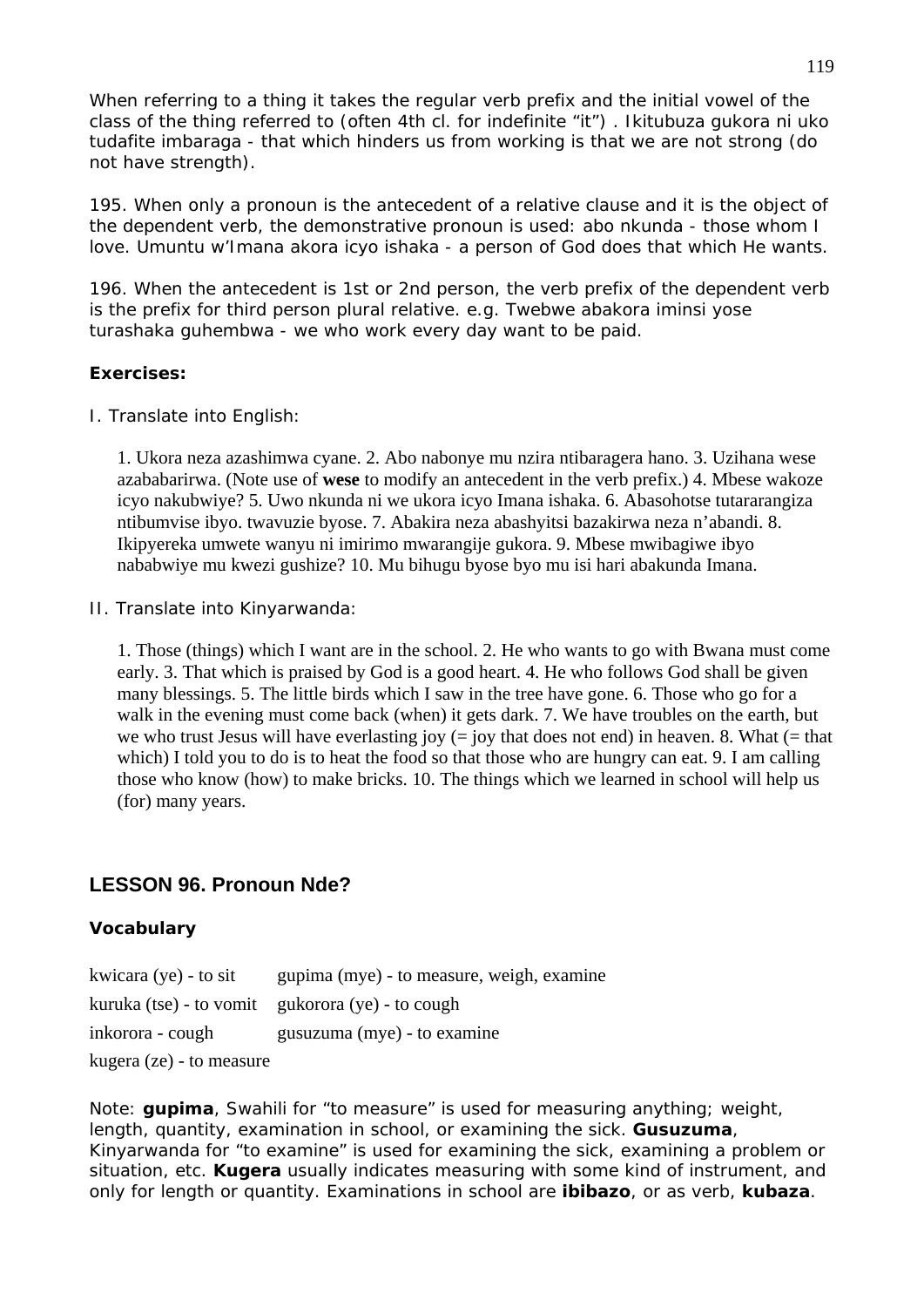197. **Nde?** Plural: **Bande?** means "who?". It is used only in questions, not in relative clauses. This word is used only of persons and expects in reply a name of a person or persons, or at least a description. Do not use it for "which one". Learn these various uses of **nde**?

1) With the verb "to be":

Uri nde? - Who are you? (s.) Muri bande? - Who are you? (pl.) Ni nde? - Who is it? Who is he? Ni bande? - Who are they? Umuntu nabonye ni nde? - Who is the person I saw?

Observe the word order. **Nde** comes at the end of the phrase to which it belongs.

2) As subject of a verb. In this use it is used with **ni**, and the clause following is a relative clause.

Ni nde wasohotse? - Who went outside? (lit. it is who who went...) Ni bande batazanye amafaranga? - Who didn't bring francs?

3) As object of verbs, thus "whom?" (here it follows the verb).

Wabonye nde? - Whom did you see? Mutinya bande? - Whom do you fear? Witwa nde? - What is your name? (lit. you are called who?)

4) With possessive "whose?"

Iki gitabo ni icya nde? - Whose book is this? Izo nka ni iza bande? - Whose cows are those?

Note: **uwa, icya, ibya**, etc. means literally "the one of" or, "the ones of". This is a possessive pronoun formed by the possessive particle preceded by the initial vowel of the class. The same form will be used in the reply. Inka ni iya nde? Ni iya Paulo - Whose cow is it? It is Paul's.

5) After preposition. (Here instead of **ku** the form **kwa** is used.) Tugende kwa nde? - To whom shall we go?

Note: In pronunciation, because **nde** is a one-syllable word, it throws the accent onto the last syllable of the word preceding it: uri nde? witwa nde?

### **Exercises:**

I. Translate into English:

1. Numva umwana ukorora. Ni nde? 2. Abicaye ku ntebe zacu ni bande? 3. Wasuzumye nde? Ararwaye cyane? 4. Biriya biti ni ibya nde? 5. Nabonye abana barwaye inkorora, barutse cyane. Mose ni abana ba nde? 6. Ni nde wageze uwo murima nshaka kugura? 7. Ibyo byuma ngomba kubijyana kwa nde? 8. Mu bigishwa babajijwe ejo ni bande batsinze (gutsinda = to pass)? 9. Iriya mirima iri hafi y'igiturage ni iya nde? 10. Igihe mwajyaga gushaka abajura mwafashe nde?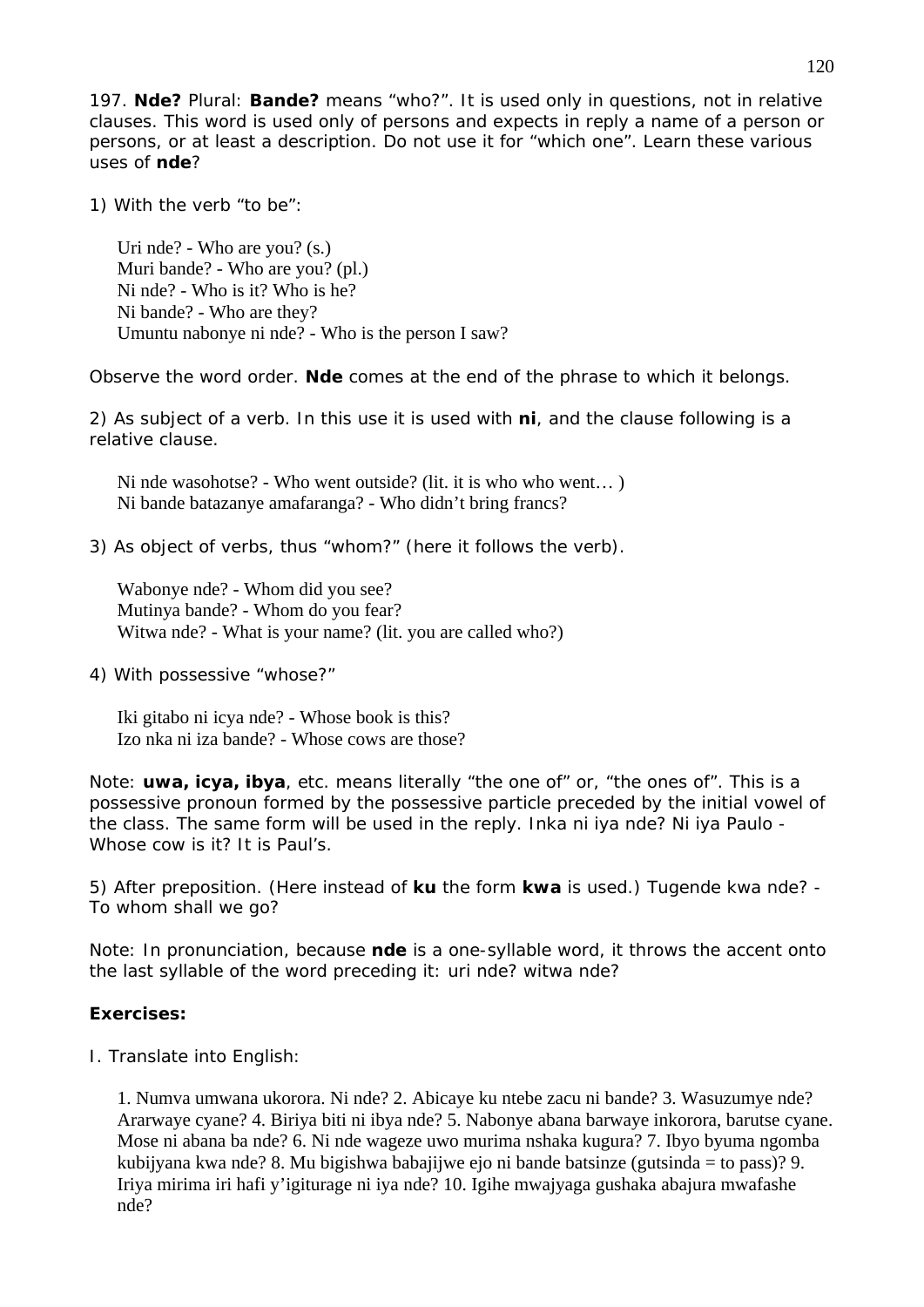#### II. Translate into Kinyarwanda:

1. Whom did you send to Cyangugu? 2. Whose are the three books which are on the table? (see note below). 3. Who are the men who are sitting on the floor? 4. To whom did you send the letters you wrote yesterday? 5. Who is the woman you examined? 6. Who came to the school to call the boys? 7. Whose voice did we hear in the night? 8. Who will help that poor man build a house (= those who will are who)? 9. I saw a woman who is very sick. She vomited and could not sit up. Who is she? 10. At whom are the children laughing?

Note: In sentences no. 2, 3, and 4, and others, the word nde must follow the relative clause. See par. 197 no. 4).

# **LESSON 97. Adjective -he?**

### **Vocabulary**

icyibo - shallow basket intambara - battle, strife igitebo - deeper basket (no lid) umusambi - small grass mat igiseke - tall pointed basket inama - council, counsel, advice, committee intango - basket (various kinds)

Note: **Inama** may refer either to a group which meets to make plans, or it may refer to the counsel or advice given by that group, or an individual.

198. **The adjective -he?** with its various agreements, means "which?". It is used only in asking questions and carries the though of "which one among several?" It is declined just like uyu **+** -he**. However, the singular for 1st and 2nd classes is**  uwuhe **instead of** uyuhe\_\_.

| Sing. Plural |                                   | Sing.                                   | Plural |
|--------------|-----------------------------------|-----------------------------------------|--------|
|              | Class 1 uwuhe abahe Class 6 uruhe |                                         | izihe  |
|              | Class 2 uwuhe iyihe Class 7 akahe |                                         | utuhe  |
|              | Class 3 iyihe izihe Class 8 ubuhe |                                         | ayahe  |
|              | Class 4 ikihe ibihe Class 9 ukuhe |                                         | ayahe  |
|              |                                   | Class 5 irihe ayahe Class 10 (not used) |        |

199. Some rules for the use of **-he**?

1) It usually precedes the noun it modifies and removes the initial vowel of the noun, ikihe gitabo - which book?

2) The second syllable is long and accented. That is the reason the change-down rule does not affect the k's and t's, as you note in ikihe and akahe and others.

3) It may follow its noun, if there are other adjectives modifying the same noun, in which case this one must come last, e.g. inka zawe nini zihe? - which of your big cows?

But it is more often used in the pronoun form, like this: Urashaka ikihe muri ibi bitabo - Which of these books do you want?

4) Following **mu** or **ku** it loses its initial vowel: mu yihe? - in which?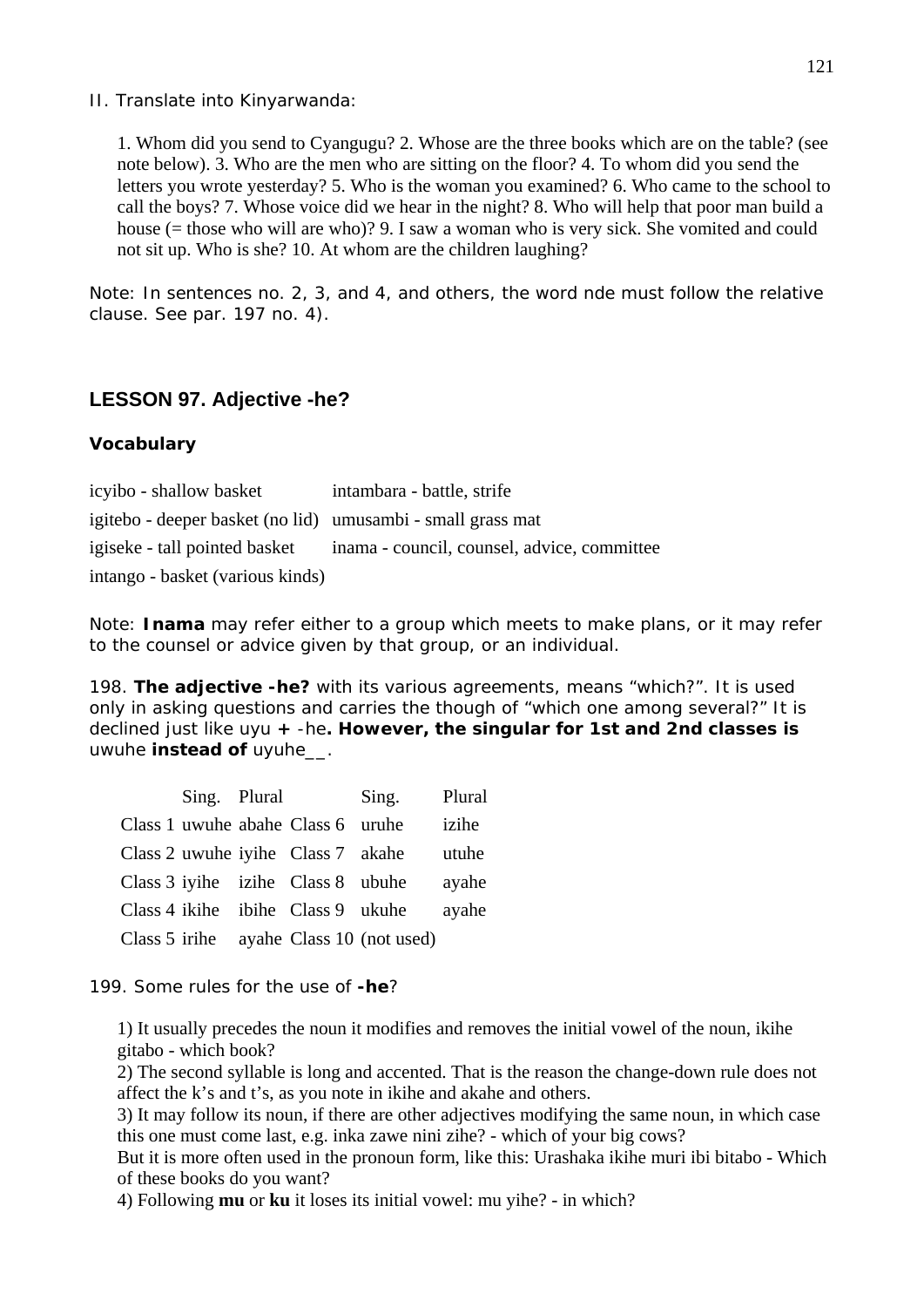5) Like other interrogative words, it is often preferable to put the phrase containing "which?" at the end of the sentence or clause. e.g. Muri izi ndabyo nce izihe? - Which of these flowers shall I pick?

### **Exercises:**

I. Translate into English:

1. Inka zawe ni izihe muri izo? 2. Mbage iyihe muri izo nkoko? 3. Mbese urashaka igitebo? Yee, ntware ikihe? 4. Muzaza gutangira kwubaka uwuhe munsi? 5. Nataye urufunguzo rumwe. Ni uruhe? 6. Ni uwuhe muhungu wakubise undi? 7. Nshyire ibishyimbo mu kihe cyibo, icyo kinini cyangwa iki gito? 8. Ni ayahe mata yazanywe uyu munsi? Ntuyavange n'ay' (aya) ejo. 9. Natowe kujya mu kahe kanama? 10. Iki gitebo cyaboshywe n'uwuhe mugore muri abo?

II. Translate into Kinyarwanda:

1.There are many houses in this village; which one do you live in? 2. Which baskets (shallow) shall we take tomorrow? 3. The council chose one man among these four. Which one? 4. In that battle five men were killed. Which ones? 5. I want to buy a small mat, but you have many. Which one shall I buy? 6. Which vegetables do you want me to gather  $(=$  want that I gather)? 7. Which of those men yonder is your brother (to a girl)? 8. Which of the pupils are sick ( with) coughs? They should go to the dispensary now. 9. From (in) which river did you drink that dirty water? 10. In which month did your friend come to see you? In November.

# **LESSON 98. Prepositional Form of Verb**

### **Vocabulary**

| guhindukira (ye) - to turn around (int.) guhindukiza (je) - to turn around (tr.) |                                   |
|----------------------------------------------------------------------------------|-----------------------------------|
| guhunga (nze) - to flee                                                          | impunzi - refugee (one who flees) |
| umuryango - family, clan                                                         | umuryango - doorway               |

Note: The two words **umuryango** are pronounced slightly differently. On the one for "doorway" the **-rya-** is a high tone, on "family" it is low. **Umuryango** is "clan" rather than "family" as we think of it, though it is increasingly used. for "family."

200. **Prepositional Form.** This is made by chaing the final **a** of the verb to **-era** or  **ira**, according to the A I U rule (par. 157)– kuzana - to bring, gukora - to work, kuzanira - to bring to, for gukorera - to work for.

The translation of this form in its simple use is just "to", "for", "at", etc. Nzamugurira igitabo - I'll buy a book for him.

Note: With verbs of motion, (go, run, flee, etc.) the prepositional ending is not used to express "to" e.g. Yagqrutse imuhira - he returned to his home.

201. Some verbs form this a bit irregularly: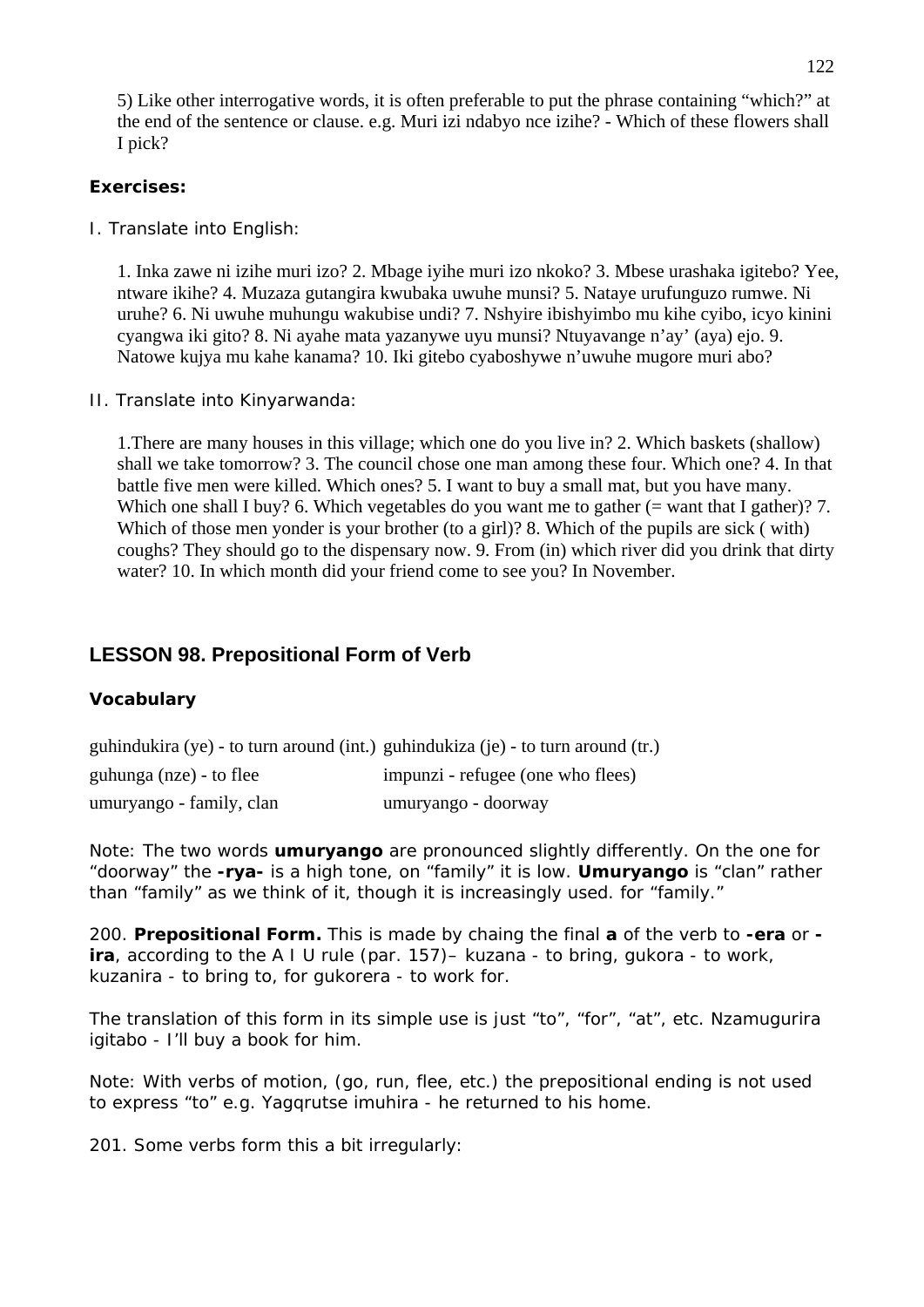1) Most verbs ending in **-za** change to **-riza** or **-reza** (A I U rule). gukiza - gukiriza, kubaza (ask) - kubariza

2) Many verbs in **-sha** or **-shya** change to **-shiriza** or **-shereza**, **-hiriza** or **-hereza** (A I U rule). Causatives are included here.

gushyushya - to heat, gushyuhiriza - to heat for

gukoresha - to use, gukoreshereza - to use for (someone, not a task)

There are other irregularities which you will meet, but these are the main ones. Most verbs form the prepositional regularly.

202. The past of the prepositional form ending in **-ira** or **-era** is **-iye**, or **-eye**. e.g. yandikiye, yakoreye.

Those endijng in **-za** become **-je** e. g. Yambarije Bwana - he asked Bwana for me.

### **Exercises:**

I. Make the following verbs prepositional and translate:

|  | 1. kwandika 5. kwubaka 9. kubika |  |  |  |  |
|--|----------------------------------|--|--|--|--|
|--|----------------------------------|--|--|--|--|

- 2. kugaruka 6. guteka 10. kwanga
- 3. kugira 7. gusaba 11. konona
- 4. gusoma 8. guhunga 12. kurakara

### II. Translate into English:

1. Umwigisha arasomera abana mu kihe gitabo? 2. Mbona ko uzi kuboha neza. Urabohera nde uwo mupira? 3. Ndagusaba kunyihanganira. Ndaza vuba, ngiye (I am about to) kurangiza imirime. 4. Impunzi nyinshi zizaza muri iki cyumweru. Umfashe kuzitegurira ibiryo byiza kugira ngo tuzakire neza. 5. Yesu yatweretse urukundo rwe rwinshi kuko yadupfiriye ku musaraba.

III. Translate into Kinyarwanda:

1. Turn (pl.) to God and He will save you and give you new hearts. 2. The man saw a leopard and he fled to the doorway of his house. 3. Heat much water for me because I want to take a bath. 4. I haven't seen my brother (I, a girl) (for) many months; I want to write to him. 5. We want to know the names of the teachers; will you ask John for us?

# **LESSON 99. Uses of Prepositional Form**

## **Vocabulary**

kurega (ze) - to accuse (of) gusarura (ye) - to harvest kugesa (she) - to harvest millet, small grains inyanja - ocean, lake kugeza ubwo - until

## 203. **Uses of Prepositional Form:**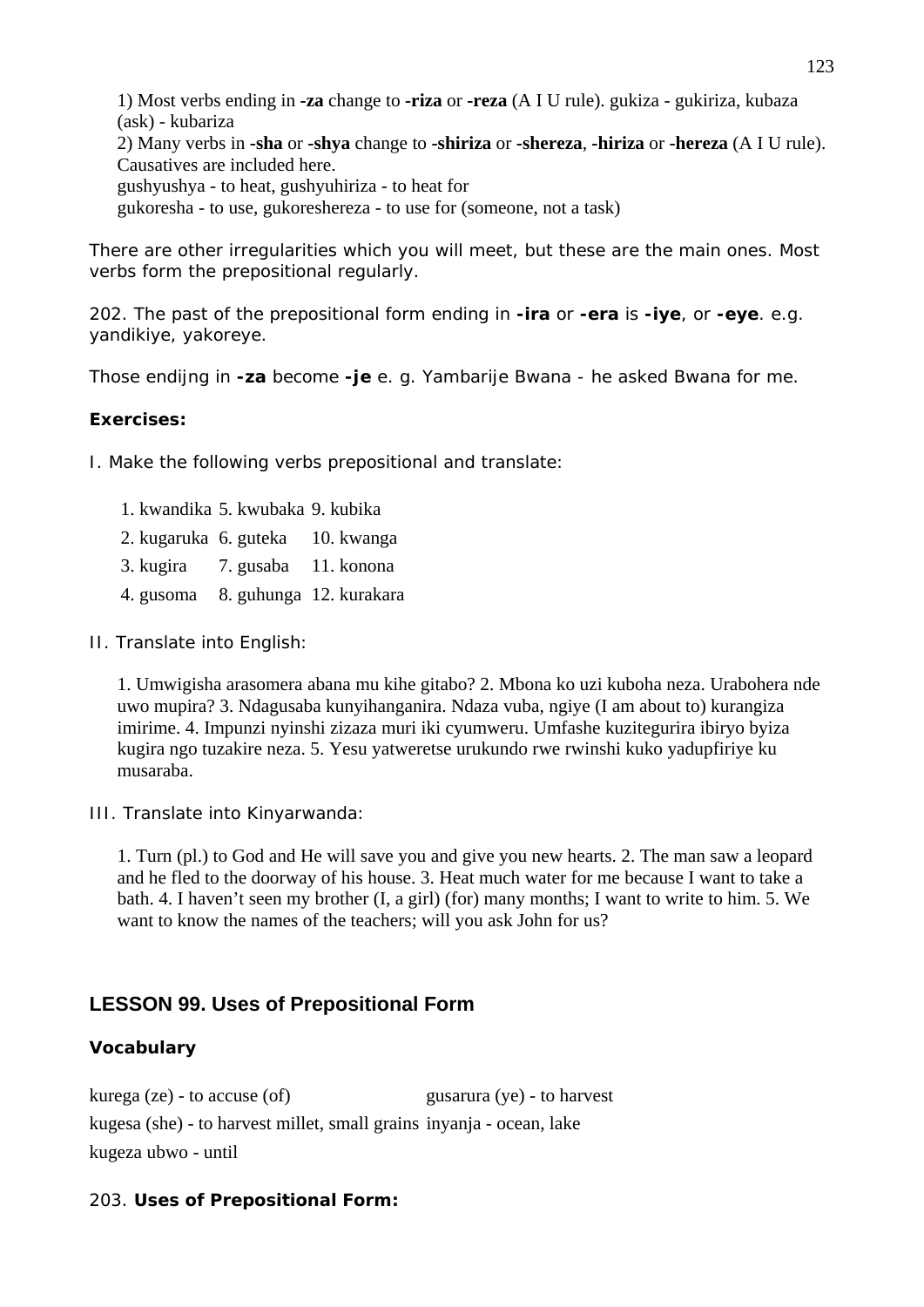1. The simple use of "to", "for" (sometimes "in", "against" ,"from"): kuzanira - to bring to, gushimira - to praise for.

Note: Some verbs' natural meaning implies "to" or "for", such as **guha**. In those cases the prepositional form is not necessary. However, those verbs may have a prepositional form for one of the other uses given here.

2) Time. When a future time is uncertain the prepositional form is used with the future, particularly in clauses introduced by **ubwo**, **igihe**, **aho**, meaning "when" or "where". Past or present verbs in clauses introduced by **ubwo** may also take this form. Sinzi ubwo nzagarukira - I don't know when I shall return. Igihe Yesu azazira azatujyana mu ijuru - When Jesus comes He will take us to heaven.

Also, if **igihe** is the antecedent of a relative clause, the verb in that clause will be in the prepositional form, unless the time is specific and known. Sihzi igihe yapfiriye - I don't know the time (when) he died.

3) Place. If it is stated that the action of the verb is done in or at a particular place or region, the prepositional form is usually used. e.g. Tuzashimira Imana mu ijuru - we shall praise God in heaven.

Sometimes the prepositional is not used in these cases where we might expect it. Observe it used in this way in these Scripture verses: Math. 2:1; 3:l; 11:20, 21.

Note: Here also if the natural meaning of the verb implies place it is necessary to use the prepositional form. Verbs such as: **kurara**, **kwicara**, etc.

### 204. **Prepositional form of Monosyllabic Verbs**

|  | kuba kubera kunywa kunywera kurya kurira |  |
|--|------------------------------------------|--|
|  | guca gucira gupfa gupfira kuva kuvira    |  |
|  | kugwa kugwira gushya guhira kuza kuzira  |  |
|  | guha guhera gusya gusera kujya-kugira    |  |

Note: These are all formed regularly. Just remember whether the vowel is **i** or **e**. Also, in each case the **i** or **e** is long.

### **Exercises:**

I. Translate into English:

1. Dukwiriye gukora neza iminsi yose kuko tutazi igihe Yesu azagarukira. 2. Hano ni uruzi aho Sehene yanywereye amazi. 3. Muziga iminsi yose kugeza ubwo nzazira. 4. Bamureze ko yiba igihe b'asaruriraga ibishyimbo. 5. Twese turashaka kujya mu ijuru kuko ari ho (there) tuzanezererwa ibihe byose. 6. Yesu yatuviriye (kuva can mean "to shed") arnaraso ku musaraba kugira ngo adukize ibyaha. 7. Kuri ririya buye ni ho (there) nagwiriye. 8. Igihe ibiryo bihira umparnagare kugira ngo tudatinda kurya. 9. Sinzi aho urnunsi mukuru uzabera, ariko ndashaka kuwubona. 10. Tujyane impamba zikwiriye bose kuko turarira mu nzira.

II. Translate into Kinyarwanda: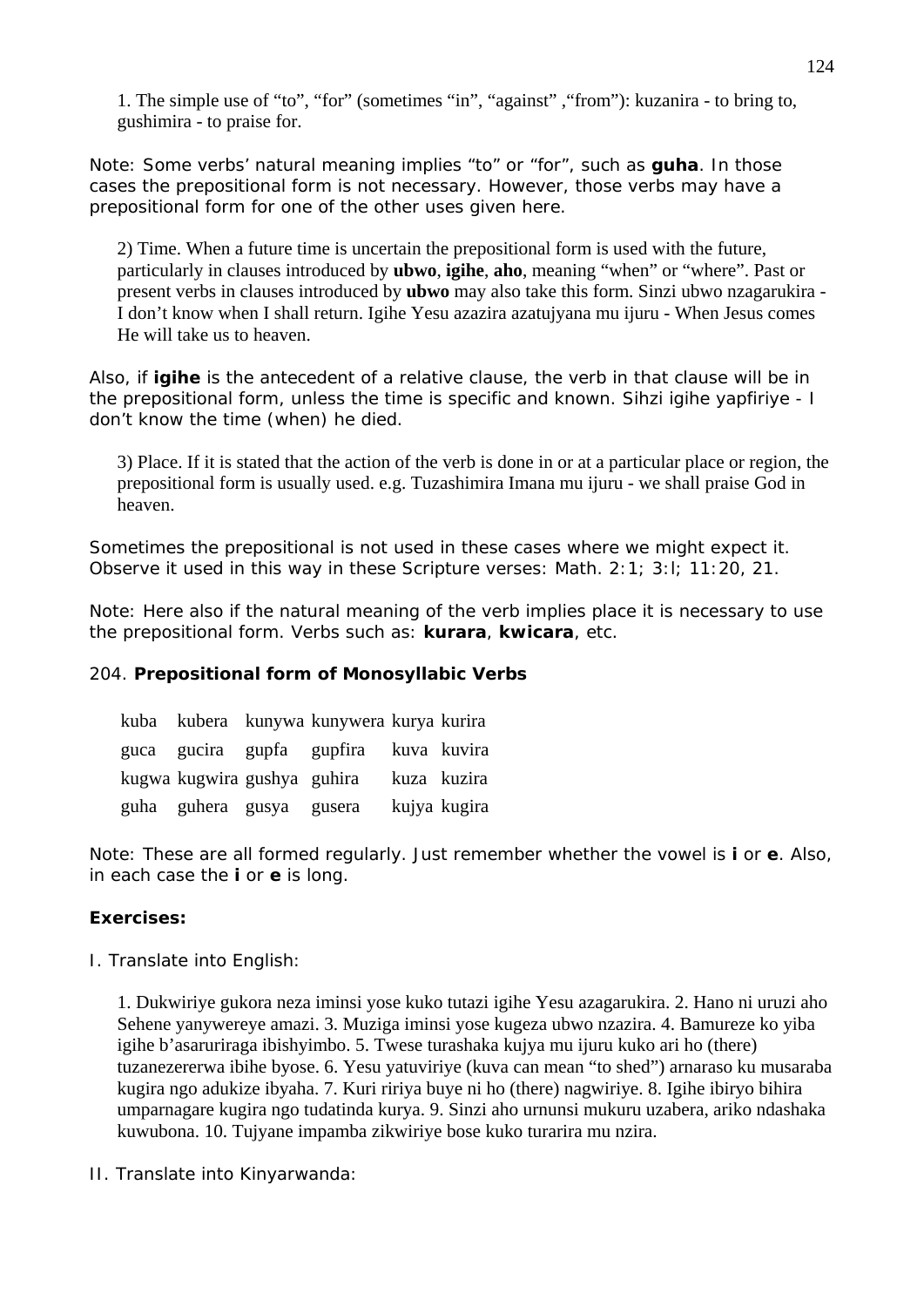1. When my father dies he will give me all his things. 2. Jesus healed many people at the shore (inkombe) of the lake. 3. I don't know when the workers will cut those trees. 4. We will go to Kigali when we have (use "see") the time. 5. Let us work for Jesus until He comes. 6. I asked the policeman (umupolisi) for mercy and he had it for me (awkward in English, but normal in Kinyarwanda). 7. That boy has been accused of many bad things. Let's pray for him so that he will repent and ask God for forgiveness. 8. They are harvesting the millet this week. The women will grind it in their kraals. 9. That old man over there doesn't know (how) to read but he loves to tell (to) us stories (parables). 10. Please look for my knife for me. I have searched everywhere and I fail to find it.

# **LESSON 100. Review**

- I. Questions:
	- 1. Conjugate **gukena** in the present dependent negative.
	- 2. Conjugate **kwicara** in the present dependent negative.
	- 3. What is the 3rd person singular prefix (1st class) for the relative without an antecedent? The plural?
	- 4. Explain the difference between: **-kwiriye, -rinda, -gomba**. Give examples of each in a sentence. How do you say: You don't have to?
	- 5. How would you say "before he comes"? (2 ways)
	- 6. Is there any difference between the demonstrative adjective and the demonstrative pronoun?
	- 7. What does **nde?** mean? What is the plural form of it?
	- 8. Give examples using **nde?** 1) with "to be", 2) as subject of verb, 3) as object of verb, 4) with possessive.
	- 9. What does **-he?** mean? Give its form with each class agreement.
	- 10. How is the prepositional form of the verb made?
	- 11. Give three uses of the prepositional form.
- II. Give the prepositional forms of the following and translate:

|  | 1. gukora 6. kuzana 11. kuza |                                                            | 16. kwandika 21. guca  |  |
|--|------------------------------|------------------------------------------------------------|------------------------|--|
|  |                              | 2. kuvuga 7. guteka 12. kubika                             | 17. kwubaka 22. kunywa |  |
|  |                              | 3. gushima 8. kugura 13. kugira                            | 18. gutuma 23. gupfa   |  |
|  |                              | 4. gushaka 9. gusenga 14. kuririmba 19. kohereza 24. kurya |                        |  |
|  |                              | 5. gusoma 10. kubona 15. gukiza                            | 20. kubaza 25. kuba    |  |

### III. Vocabulary quiz:

- 1. isi
- 2. igihano
- 3. gukena
- 4. gukorora
- 5. kwihangana
- 6. intambara
- 7. kurega
- 8. kongera
- 9. ivuriro

10. igiseke 11. guhindukira 12. guhindukiza 13. gusarura 14. kuganira 15. inyoni 16. inama 17. umujyi 18. igiturage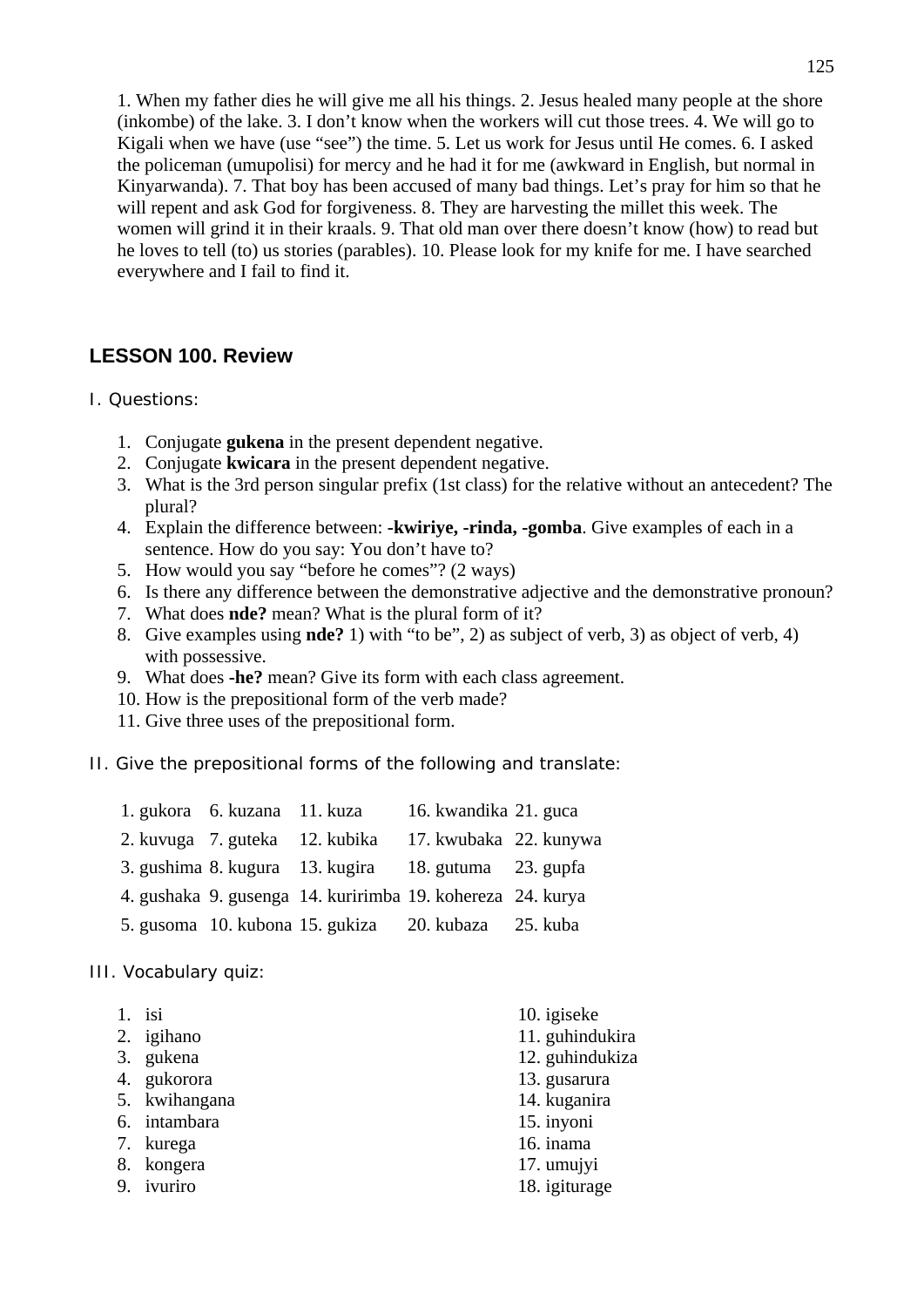19. umusambi 20. ikiganza 21. to sit 22. to play 23. little basket 24. family 25. until 26. to be hot 27. to heat 28. lake 29. cough (noun) 30. to measure 31. to visit 32. to vomit 33. shame 34. to go outside 35. cross 36. shoes 37. to understand 38. to knit 39. doorway 40. to damage

# **LESSON 101. Reading Lesson**

#### **Vocabulary**

| ibyondo - mud                                     | kurema (mye) - to create                 |
|---------------------------------------------------|------------------------------------------|
| ingurube - pig                                    | gutangara (ye) - to wonder at, be amazed |
| inkende - monkey                                  | umwicanyi - murderer                     |
| mwene - son of, daughter of nka - like (pl. bene) |                                          |

Note: In the following paragraphs you will note the syllable **-ka**- in some verbs. You will learn about that tense later, but for the present translate **-ka-** as "and". You may see some other things that you don't understand altogether; however, do the best you can with the translation.

I. Translate into English. You may translate present verbs as past where it makes sense to do do.

Imana yarangije kurema igitoke, nyuma Satani na we afata inkende ayicira munsi yacyo. Arongera afata ingwe ayicira aho nyine (right there) munsi y'icyo gitoke. Arongera afata ingurube ayicira aho nyine munsi yacyo. Rero (then) icyo gitoke kinyunyuza (suck in) amaraso ya za nyamaswa zose Satani yiciye munsi yacyo.

Ni cyo gituma (reason) umuntu anywa inzoga nke akabanza gukina nk'inkende, ngo yongera kunywa akarwana nk' ingwe; nyuma akaza arivurunga (roll oneself) mu byondo nk'ingurube. (from **Imigani**. by E. Sibomana, p. 22)

II. Translate this Scripture passage: (1 John 3:13-19). Try to do it without first reading the passage in English.

Bene Data, ntimutangazwe n'uko (that) ab'isi babanga. Twebwe tuzi ko twavuye mu rupfu, tukagera mu bugingo, kuko dukunda bene Data. Udakunda aguma mu rupfu. Umuntu wese wanga mwene se n'umwicanyi; kandi muzi ko nta (no) mwicanyi afite ubugingo buhoraho (everlasting) muri we. Iki ni cyo kitumenyesha urukundo icyo ari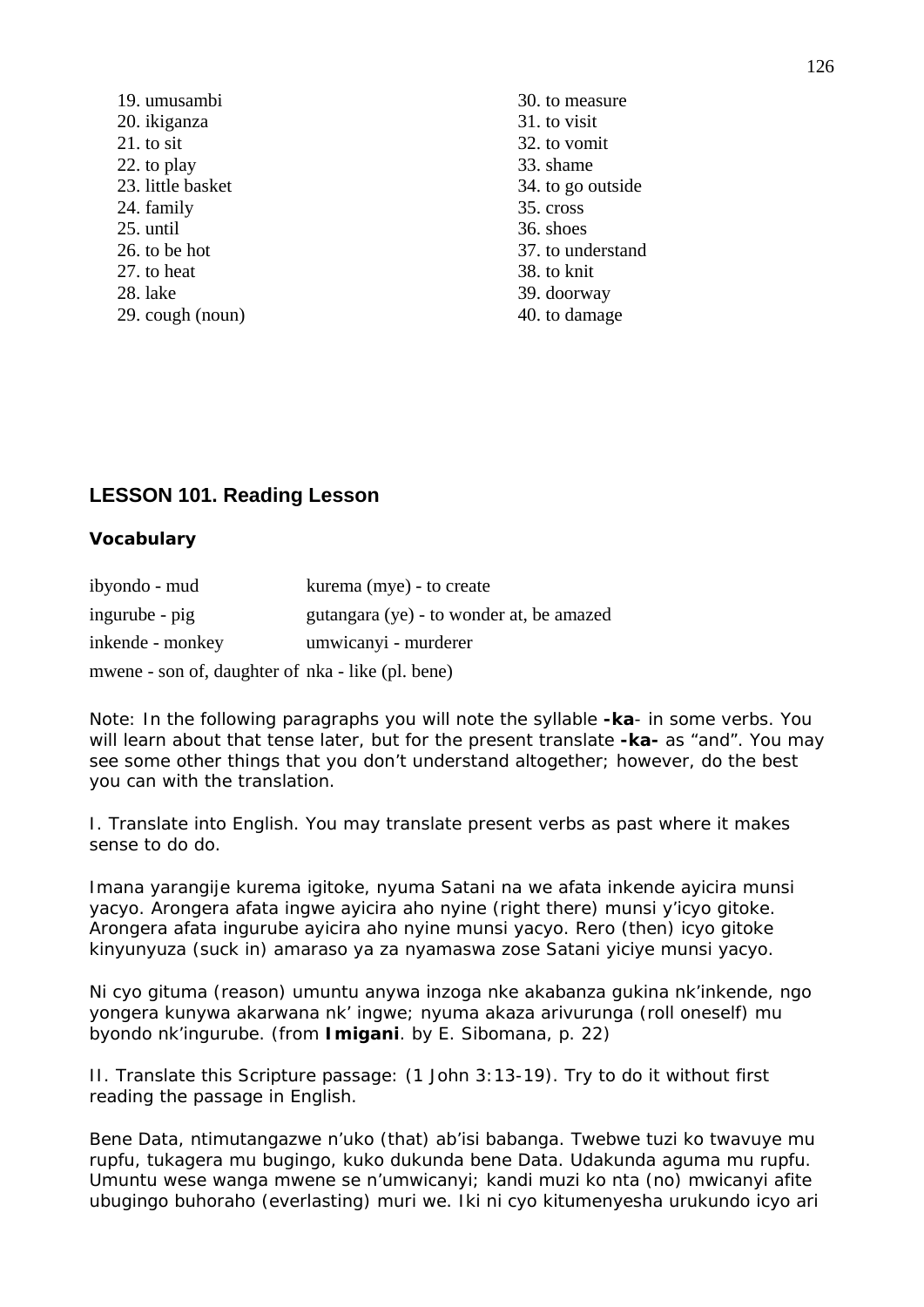cyo, ni uko Yesu yatanze ubugingo bwe ku bwacu (see par. 207); natwe ikidukwiriye ni uko twatanga ubugingo 'bwacu ku bwa bene Data. Ariko Ufite ibintu byo mu isi, akareba ko mwene Se akennye, akamukingira (close up for him) imbabazi ze, urukundo rw'Imana rwaguma (would remain) muri we rute (how)? Bana bato, ntidukundane (-na, or, -ne = each other) mu magambo cyangwa ku rurimi, ariko dukundane mu byo dukora no mu by'ukuri. Icyo ni cyo'kizatumenyesha ko turi ab'ukuri.

# **LESSON 102. Miscellaneous Words**

## **Vocabulary**

kuzimira (ye) - to lose one's way, go astray umwanzi - enemy kugerageza (je) - to try, tempt kubera - because of, on account

of

ku bwa - for the sake of, in (my) opinion

205. **Ntuza.** This word means "what's-his-name." It is used when for the moment one cannot remember the name of a person. e.g. Hamagara ntuza uriya - call what'shis-name over there.

When a thing is referred to, the specific name being forgotten, the form is **intuza**. Sometimes one hears something like this: Ndashaka kugura intuza-intuza - ikaramu - I want to buy what-you-call-it - a pencil.

206. **Naka.** This word (sometimes doubled: naka-naka) means "so-and-so." "In English we sometimes say: "He goes to so-and-so and says such-and-such." In Kinyarwanda this would be: Ajya kuri naka avuga binaka. Or, one may say: Ku munsi munaka - on such-and-such a day.

207. **Ku bwa and kubera.** Kubera means "on account of," "through the agency of", as well as "because of." Listen for African usage of this word to get the right slant of meaning. Ku bwa may be used like this: Ku bwanjye Petero arabeshya - in my opinion, Peter is lying. Or, Yesu yapfuye ku bwacu - Jesus died for our sakes.

Note that this is **ku** followed by the possessive with **bu-** prefix. ku bwanjye, ku bwawe, ku bwacu, ku bwayo, etc. e.g. Kubera abantu bose - because of all the people.

## **Exercises:**

I. Translate into English:

1. Ntuza azajya i Kigali vuba gushakll akazi. 2. Ku bwanjye Mariya akwiriye kujya kwiga kugira ngo amenye gusoma no kwandika. 3. Muzagenda ryari kurega abanzi banyu? Ntimuratangira gutegura iby' urugendo? 4. Nidusabe ku bwa Yesu Kristo kugira ngo biduheshe ibyo dusaba. 5. Ntuza yarazimiye kuko atumvise neza icyo abantu bamubwiye. 6. Byaturuhije cyane mu gitondo, kuko abakozi bataje. Kubera ibyo dukwiriye kubangtika cyane kugira ngo tugerageze kurangiza gusarura ibishyimbo. 7. Intama za naka zazimiye, maze yahamagaye abamufasha kuzishaka. 8. Twese dukwiriye kugerageza cyane kwanga kunebwa kugira ngo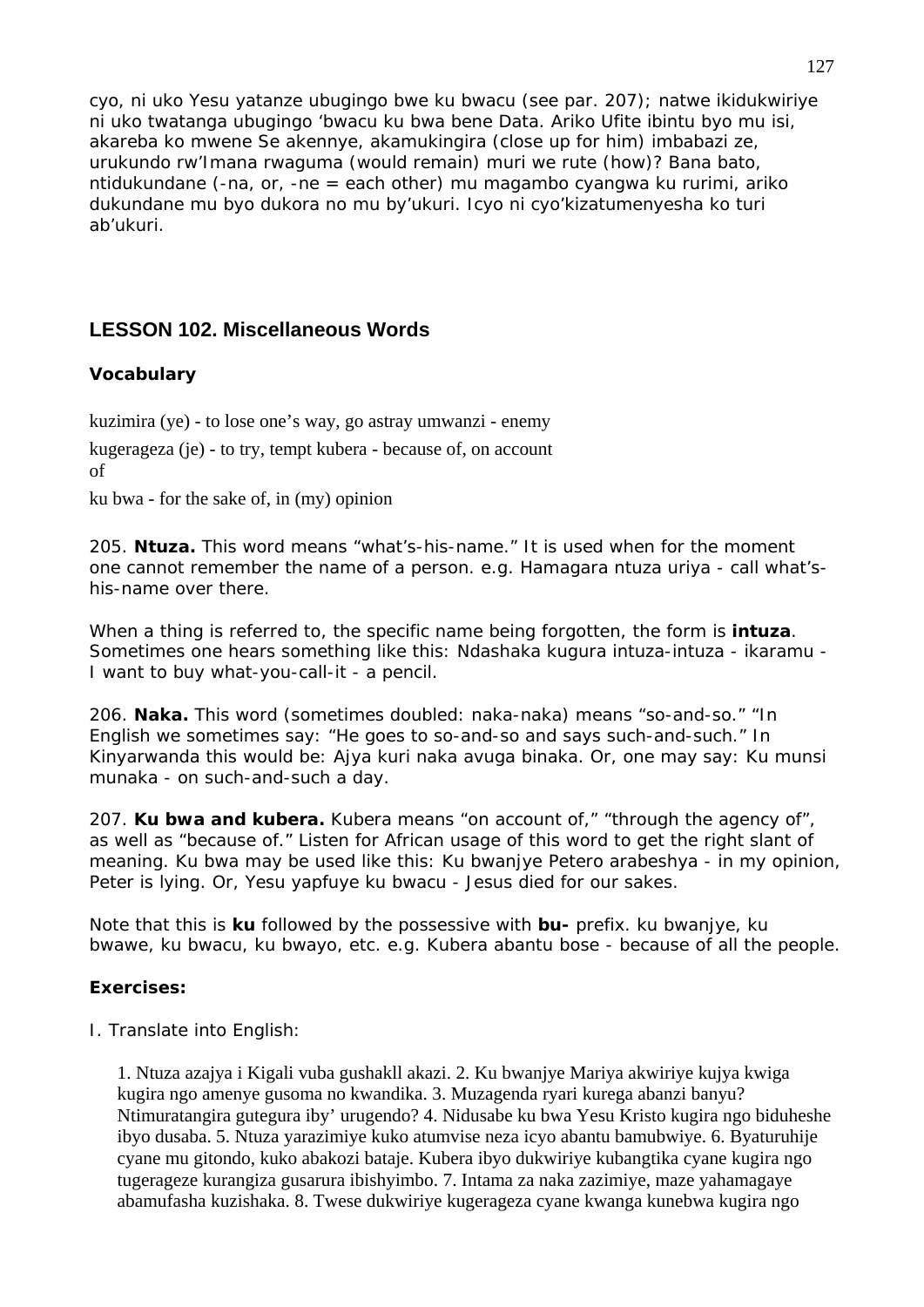tugire umwete mu mirimo yacu. 9. Abantu baratangaye cyane igihe Yesu yababwiraga ko dukwiriye gukunda abanzi bacu. 10. Mbese mwabonye ntuza ku ishtui ejo?

II. Translate into Kinyarwanda:

1. Jesus was: tempted for our sakes in order that He may help us in our temptations (make noun out of verb here- "our being tempted"). 2. Try (pl.) hard (cyane) to do what God wants and He will help you. 3. I am looking for what-you-call-it - a tool to pound (gukubita) nails with - a hammer. 4. Jesus died on the cross because of your sins and my sins. 5. The men will go to Kibuye tomorrow to begin to build a new house. 6. The fundi sent me to look for what-you-callit. But I can't find it. Tell me what you want and I'll help you look for it. 7. When you go to Kigali please buy four pails for me. 8. Don't stay home because of me; I'm not very sick, and I want you to go with the others. 9. For whom did they weave that tall pointed basket over there? 10. When the visitors came here, they lost their way and we waited for them (for) five hours.

# **LESSON 103. Reflexive Verbs**

### **Vocabulary**

kunezeza (je) - to please, make happy kurinda (nze) - to watch, guard, protect guhisha (shije) - to hide (from) (tr.) ubusa - in vain, nothing, for nothing kwishima (mye) - to be happy, satisfied

208. **Reflexive verbs.** By reflexive is meant that the subject does the action to himself. This is formed by attaching **-i-** to the stem of the verb, or **-iy-** if it is a vowelstem verb. gukunda - to love; kwikunda - to love oneself; kwigisha - to teach; kwiyigisha - to teach oneself.

This attached prefix actually becomes a part of the stem and the forms are treated as any other vowel-stem verbs, in all respects. e.g. Umuhungu aribaza - the boy asks himself (wonders). Umwigisha ariyubakira inzu - the teacher is building a house for himself.

209. The reflexive can be used making the subject the direct object, as in kwikunda to love oneself; or, it may be made an indirect object when used with a prepositional form of the verb, or with a prepositional suffix (Lesson 115), as in **ariyubakira** above. e.g. kwigurira igitabo - to buy a book for oneself

210. The imperative of reflexive verbs differs from ordinary vowel-stems in that it must end in **e**. e.g. Ikize - save yourself.

### **Exercises:**

I. Make the following verbs reflexive and translate:

- 1. kwereka 4. guklira 7. gutema
- 2. gtikiza 5. gutanga 8. kubabaza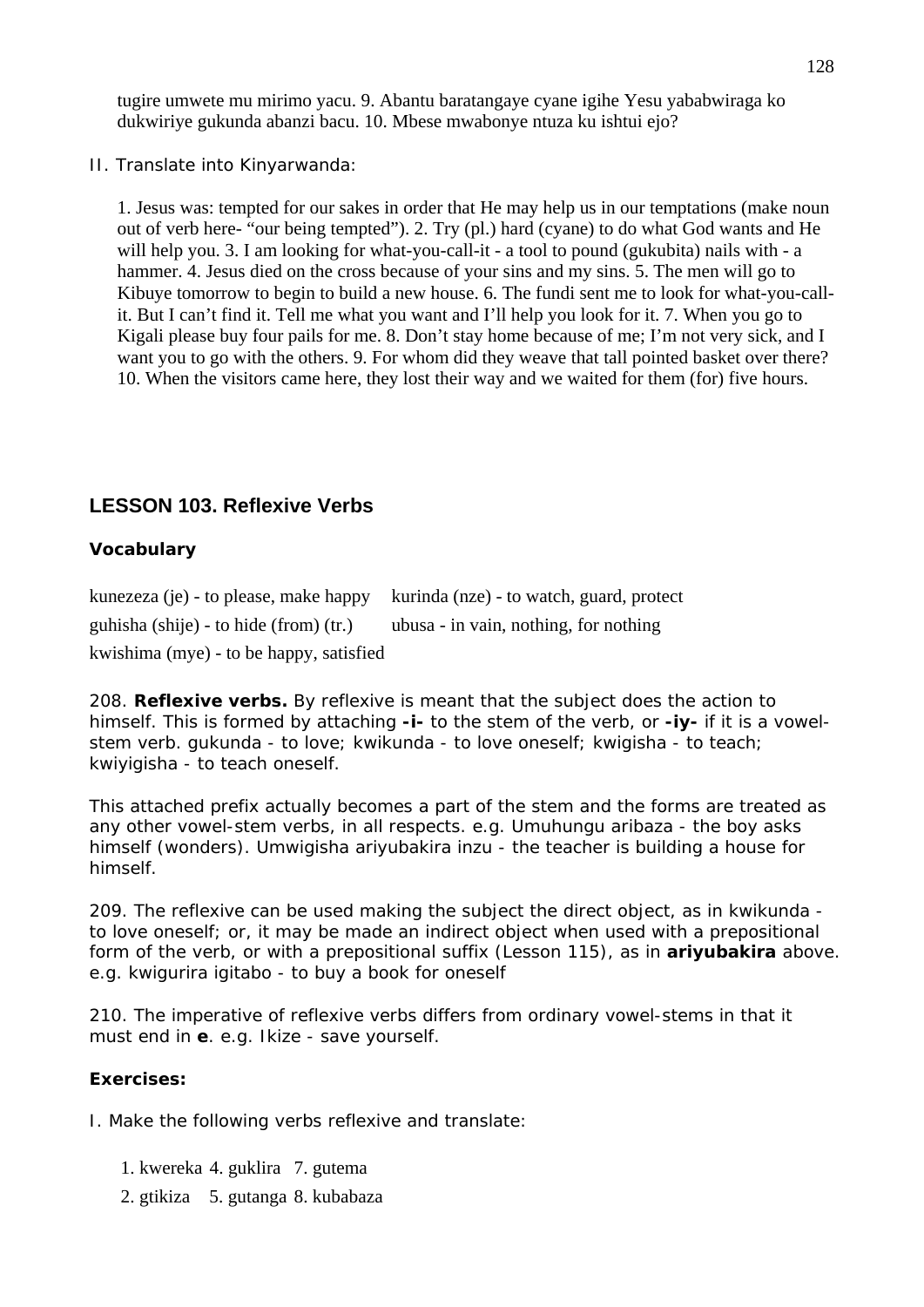3. kubuza 6. guha 9. kwanga

II. Translate into English:

1. Abikunda ntibanezeza Imana ariko batekereza ibyabo gusa. 2. Ku bwarijye sinzafasha utifasha. 3. Umuntu wibye akunda kwihisha kuko atinya gufatwa. 4. Irinde kugira ngo utazagwa igihe uzageragerezwa na Satani. 5. Uwibwira ko amafaranga menshi azana iununezero aribeshya.

III. Translate into Kinyarwanda:

1. Many people like to please only themselves, but they work (use prep.) in vain because they do not please God. 2. He who remains in sin does evil (badly) to himself. 3. My older brother is looking for gardens for himself, because those he has are small. 4. Those who love themselves very much cannot love others. 5. Let's examine ourselves that we may see if (ko) we have sins in our hearts.

# **LESSON 104. Uses of Nta**

### **Vocabulary**

umubabaro - pain, grief, suffering, sorrow imfura - first-born gusigara (ye) - to be left (over, behind) icumbi (5th) - lodging place inda - stomach, pregnancy, fetus gucumbika (tse) - to lodge nubwo - although (introduces dependent clause.)

211. **Nta**, meanihg "no one", "not", "not any", may be used either as an adjective or pronoun. Thus used it is followed by a relative clause, which is subject to rules for dependent clauses.

Actually, in some ways **nta** seems to be a verb form, meaning "there is not". In all the examples given here it suits both sense and form to consider it this way. However, it does replace the English adjective or pronoun "no," "none," "no one."

1) When used as an adjective it precedes the noun and removes the initial vowel. The following verb is a dependent one, the literal meaning being "there is not… who…" e.g Nta muntu waje - not a person came, or, no one came (lit. there is not a person who came). Nta gitabo mfite - I haven't a book (lit. there is not a book which I have).

2) When used as a pronoun the relative begins with **u-** (as forms in par. 194), in reality **uwu-** and the initial vowel ( u) of **uwu-** is dropped. But in modern orthography the **w** is not written, though it is pronounced. Nta ushaka kugenda (one says: nta wushaka) - no one wants to go (lit. there is no one who wants to go).

With the vowel-stems likewise the **u** of **uw-** is dropped after nta, but here the w is written. Nta wanga umwana we - no one hates his child.

3) **Nta** very frequently is placed at the beginning of the sentence.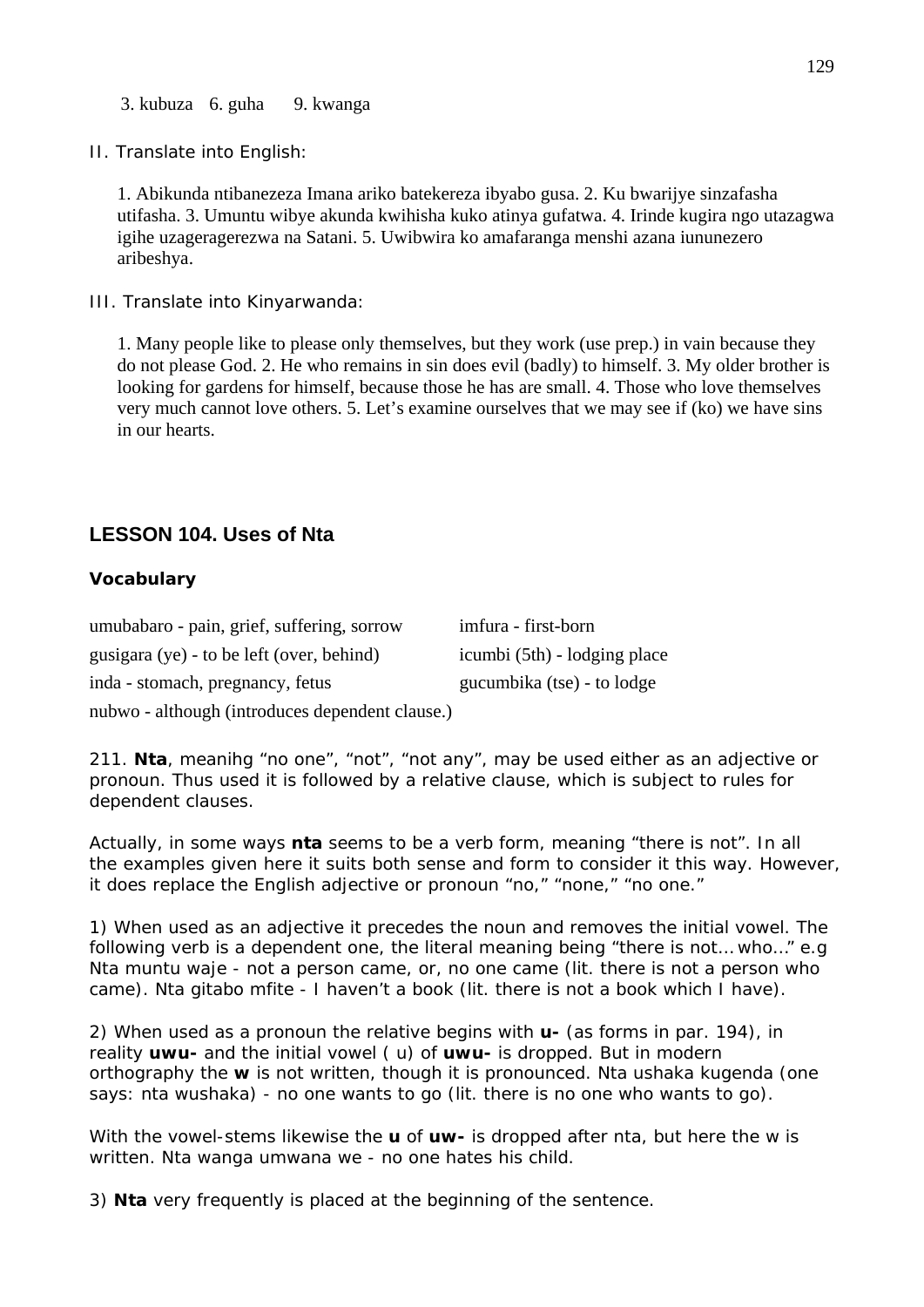212. **Nta** is sometimes used with **na**, which in this instance means "even." Nta n'umwe uri hano - not even one is here (this is simply an emphatic way of saying "no one.")

The number, as **umwe** here, would agree with the class of whatever was being referred to.

213. This word, **nta**, plus the relative, is common for "anyone" (really "no one") in asking questions. e.g. Nta wabonye igitabo cyanjye? - has anyone seen my book? (lit. Is there not he who has seen my book?)

However, the Banyarwanda might sometimes say, "Nta gi tabo cyanjye wamboneye lit. No book of mine have you seen for me?

Note also these examples: Ibijumba birahari? Oya, nta bihari. - Are there any sweet potatoes? No, there are none. Nutza arahari? Oya, nta uhari - Is what's-his-name here? No he is not here.

### **Exercises:**

I. Translate into English:

1. Nta muntu nabonye mu ishuri mu gitondo.2. Mbese nta uri aha ushaka kunkorera? 3. Nta gitabo na kimwe gisigaye. 4. Nta mubabaro yagize nubwo se yapfuye. 5. Igihe Imana yaktiraga abantu hayo mu Egiputa, nta mfura n'imwe wasigaye mu Banyegiputa itapfuye. 6. Mbese muri ibyo bi toke byose waguze, nta na kimwe gisigaye? 7. Uriya mugabo nta bana afite bazima atari (except) imfura ye. 8. Nta mubabaro mfite mu nda, ni mu mutwe gusa. 9. Nubwo twagerageje cyane, nta rubaho na rumwe rwo gukora urugi twashoboye kubona. 10. Nta wumvise ingoma? Ni igihe cyo kwinjira mu rusengero.

II. Translate into Kinyarwanda:

1. No lodging place were they able to find. 2. Those old men have some bad habits; but not one wants to leave them. 3. Has anyone seen my pencil? 4. I haven't any francs to buy beans. 5. No one builds a house on sand. 6. No visitors came, although we prepared lodging for them. 7. Doesn't anybody lack a songbook (= book of songs)? I picked one up here. 8. Didn't anybody go to harvest the millet? 9. No news of our friends has come yet, although they went home last month. 10. Are there no "fundis" who know how to put a roof on a house?

# **LESSON 105. Further Notes on Nta**

### **Vocabulary**

ikirondwe - tick inda - louse (tone different from that of "stomach". Ask an African.) inyenzi - cockroach ubutunzi - riches, wealth intozi - pincher ant

214. **Nta** as object is usually used in the adjective form. It may not be used by itself. e.g. Nta biti nabonye hariya - I saw no trees over there.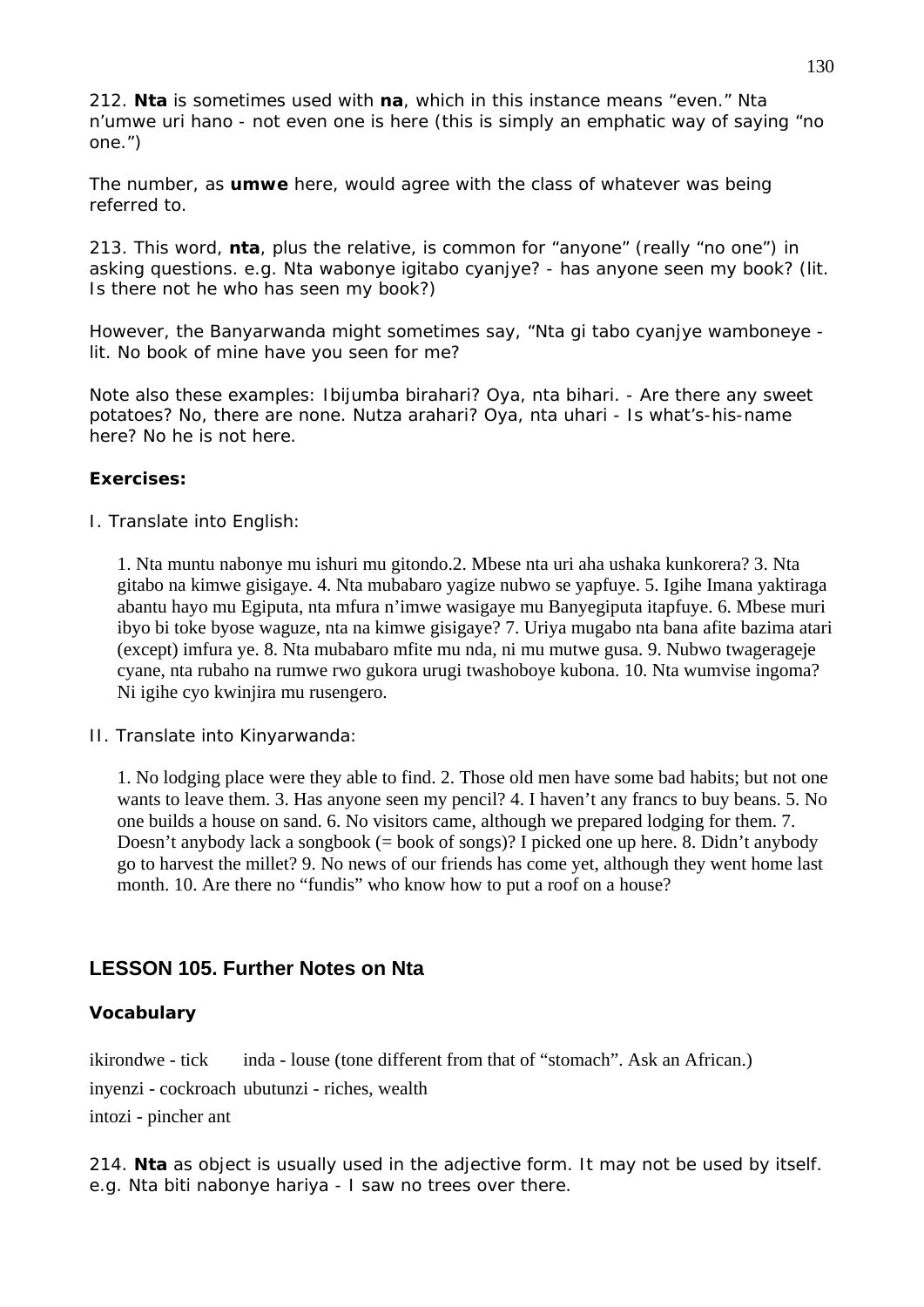Since **nta biti** is antecedent of the relative clause **nabonye**, as well as object of that verb, it precedes the verb. Nta can never follow a verb as object.

215. **Nta** as pronoun obJect:

Nta we nabwiye - I told no one

Nta bo muzabona - You will see none (e.g. workers).

a) **Nta** with the demonstrative pronoun (see par. 190) may be used as object of the verb, referring to a thing. (Remember that **nta** removes the initial vowel, even from a pronoun.) Ufite inka? Nta zo mfite - Do you have cows? I have none. Ntuza afite isuka? Nta yo afite - Does what's-his-name have a hoe? He has none.

b) **Nta cyo** is commonly used for "nothing". Ufite iki? Nta cyo - what do you have? Nothing.

Mbese ukora iki? Nta cyo. - What are you doing? Nothing.

c) **Nta ho** is used for" nowhere", usually placed at the beginning of the sentence. e.g. Wagiye he? Nta ho nagiye - Where did you go? Nowhere.

d) **Nta bwo** may mean "never." It may also just be a strong negation. Nta bwo azakora icyo he'll never do that.

216. In a dependent clause **nta** does not change: e.g. Karisa ntashobora kugura imyenda kuko nta mafaranga afite - Karisa cannot buy clothes because he has no francs.

#### **Exercises:**

I. Translate into English:

1. Uwo mwana ntashaka kuza kwiga kuko nta myenda afite. 2. Mbese warangije gukura ibirondwe byose kuri ya mbwa? Yee, nta na kimwe gisigaye. 3. Ndagira ngo hari inda nyinshi mu myenda y'uwo muhungu. Oya, nta zo afite. 4. Mbese wabonye ab' iwacu uyu munsi? Oya, nta bo nabonye. 5. Nta ntozi twabonye mu gihugu cyacu. 6. Nta mukobwa araza gukubura mu rusengero? Nta we ndabona. 7. Mbese nturabona ikirondwe? Reba mfi te kimwe aha ku kuguru ubu. 8. Sinasho boye kubwira ab' iwanyu amakuru yawe, kuko nta we nabonye mu rugo. 9. Yesu yatubwiye kubika ubutunzi mu ijuru aho nta nyenzi zishobora kubwonona. 10. Nta ho umwigisha azajya ejo.

II. Translate into Kinyarwanda:

1. There is nowhere he has not gone in this country. 2. I saw no one in your kraal yesterday. 3. I don't know about (ibya) this child because he says nothing. 4. There are no cockroaches in her kitchen. 5. This man wants to buy clothes although he has nothing. 6. Are there pincher ants in your garden? I haven't seen any. 7. Don't tell anyone that thieves stole that cow. 8. I haven't seen a monkey or a leopard anywhere in this country. 9. Have you climbed this mountain? I haven't climbed any mountain. 10. This young man never writes to his older brother.

# **LESSON 106**

### **Reciprocal Form of Verb**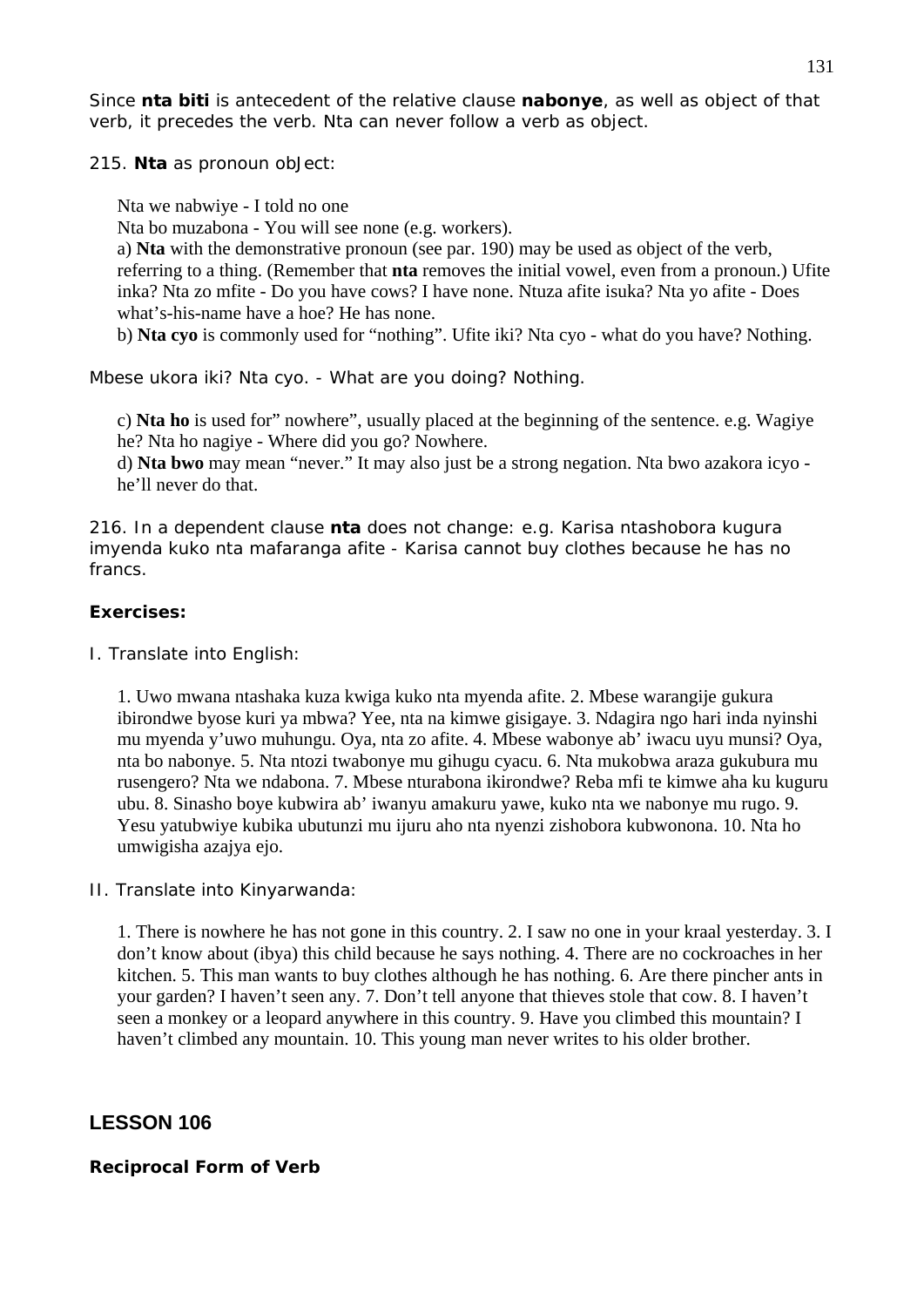## **Vocabulary**

gukurura (ye) - to draw, pull, drag amarira - tears kwegera (reye) - to come near to guhanagura (ye) - to wipe, wipe away gutonganya (nije) - to rebuke, reprove, scold

217. The reciprocal form is made simply by adding **-na** to the verb stem. In a few verbs it is **-nya**. You will learn those by experience. One of these is **gufashanya** - to help each other; another is **kwigishanya** - to teach each other. There are two meanings to this ending. But the meaning implied by the term "reciprocal" is "one another" or "each other."

gukunda -to love kubona - to see gukundana- to love each other ubonana - to see each other

218. There are two important things to be remembered.

1) Only a transitive verb becomes reciprocal, for it must have an object: "one another". 2) A reciprocal verb does not usually have any other direct object following, since the object is "one another".

219. 1) The past of these verbs ends in **-nye**. Those which end in **-nya** form the past with **-nije**. Bakundanye - they loved each other. Bafashanije - they helped each other.

2) A verb may have both a prepositional suffix and a reciprocal. In this case there may be another direct object expressed. e.g. Kwandikirana inzandiko - to write letters to each other. Often when there is a prepositional and reciprocal, the prepositional is repeated twice, before and after the **-na**. e.g. kugiriranira ishyari - to be jealous of each other.

Note these examples: gusengeranira - to pray for each other, guhingiranira - to cultivate for each other, kurwaniranira - to fight for each other.

## **Exercises:**

I. Make the following verbs reciprocal and translate.

1. kubwira 3. gufata 5. kwanga 7. kwizera 9. kurega

2. kwereka 4. kwegera. 6. kureba 8. kubeshya 10. guseka

II. Translate into English:

1. Hari abantu benshi uyu munsi. Mukwiriye kwegerana kugira ngo bose babone aho bicara. 2. Yesu yatwigishije ko dukwiriye gukundana nk'uko (as) yadukunze. 3. Dufite imirimo myinshi; dufashanye kugira ngo turangize vuba. 4. Natonganije cyane abahungu kuko batafashanije neza mu mirimo y'ishuri. 5. Muraramukeho. Tuzabonana ejo mu rusengero. 6. Ni mufashanye gukurura urwo rugi, kuko ruremereye cyane. 7. Dusengeranire kuko twesedukennye imbaraga zo gutsinda ibigeragezo (temptations). 8. Ni twigishanye, wowe unyigishe ikinyarwanda, nanjye nkwigishe icyongereza (English). 9. Mwaranganye, ubu mukwiriye kubabarirana. 10.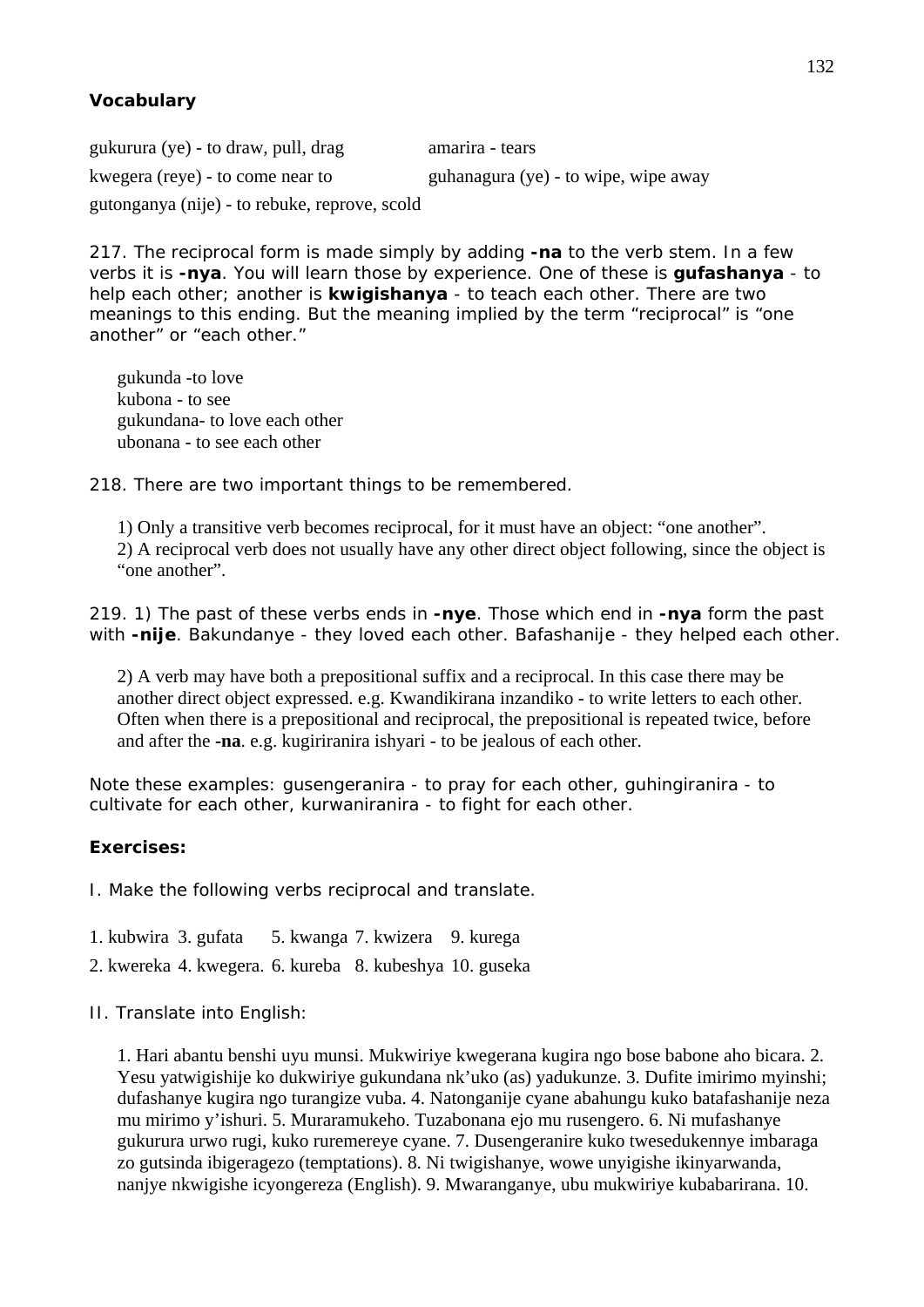Nabonye abahungu babiri bakubitana, ariko nababujije, nyuma nababwiye ko bakwiriye gukundana.

III. Translate into Kinyarwanda:

1. Those two men are afraid of each other because both have riches and they are jealous (of) each other. 2. I am going to America soon, but let us write to each other. 3. The boys hated each other but now they love each other because Jesus has saved them. 4. The girls showed each other their new clothes. 5. God's people love each other, help each other, and trust each other. 6. Let's help each other wash these dishes; you (s.) wash them and I'll dry them (wipe). 7. The girls were shedding  $(=$  crying) many tears, but we told them not to  $(=$  that they not) sorrow. 8. Please get near to each other, all of you, so that you can hear what I say. 9. Those thieves are lying to each other. I can't trust anyone (of them). 10. Those who respect each other are able to help each other.

# **LESSON 107. Associative Verbs**

### **vocabulary**

| gutera ye) - to throw, plant                                                 | imbyiro - dirt (on body, clothes) |
|------------------------------------------------------------------------------|-----------------------------------|
| isoko (5th) - market                                                         | igiciro - price, value            |
| isoko (3rd s., 5th pl.) - fountain, source (of water) inyungu - profit, gain |                                   |
| umwanda - dirt (esp. as an floor)                                            | kwuma (mye) - to dry (int.)       |

220. **Associative verbs** are formed exactly like reciprocal verbs - By the addition of  **na** (sometimes **-nya**). The past is also the same, ending in **-nye** (or, **-nije**). This form means to do a thing together, or, with.

gukora - to work gukorana - to work together kuguma - to stay kugumana - to stay together

You are not apt to confuse these two kinds of verbs, for they scarcely ever occur in the same verbs, and the meaning is usually obvious. Usually reciprocals are transitive verbs and associatives are intransitive, but not always.

221. a) When the second subject is named, that is, the one **with whom** the thing is done, the word **na** meaning "with" is also used. e.g. gukora n'abandi benshi - to work together **with** many others.

b) Remember the use of **kujyana**: Petero ajyana abana - Peter takes the children. Abana bajyana na Petero - the children go with Petero.

If no second subject is expressed or object, with associative verbs it is important to be careful about using transitive verbs where the meaning would be "each other" rather than "together" e.g. turirimbane - let us sing about each other (not, let us sing together). In cases like this, to avoid the reciprocal meaning one would have to use the simple form of the verb with **hamwe** e.g. Turirimbe hamwe - let's sing together.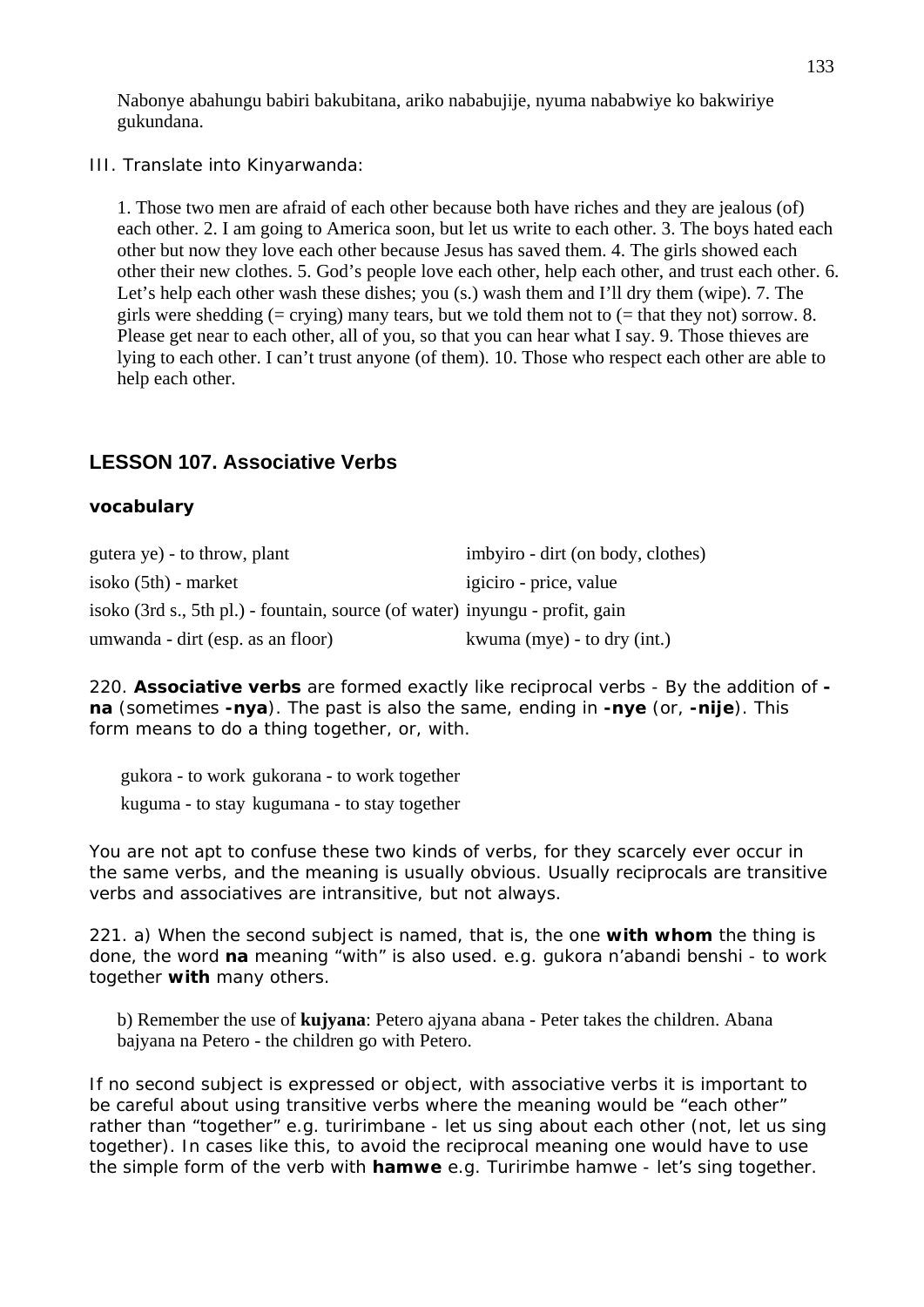Often in this instance the prepositional form is used: Turirimbire hamwe.

Gusengana is to "worship each other" (not "pray together"). Gusengera hamwe is "to pray together."

Sometimes the associative form is used like this: Garukana igitabo cyanjye - come back with my book, thus, return my book.

222. **Gutera.** This verb is used in a multitude of ways with many idiomatic expressions. It is derived from the verb **guta** - to throwaway, or lose. Note these phrases:

gutera ipasi - to iron (clothes) (Sometimes **kugorora imyenda** is used instead) gutera imbuto - to plant seeds gutera umupira (or, amabuye) to throw the ball (or, stones), play ball gutera ubwoba - to frighten, make afraid (throw fear) gutera icyubahiro - to bring, cause honor, respect

From these examples you will be able to understand the use of this word in other similar expressions when you hear them. As in the last two examples, it often has the idea of "to cause."

### **Exercises:**

I. Translate into English:

1. Mwirukire hamwe kugira ngo turebe uzi kwiruka cyane. 2. Abana bakunda gukinira hamwe; bakunda cyane gutera umupira. 3. Nzagarukana intebe yawe ejo. 4. Tujyane ku isoko kugura ibishyimbo; nyuma tuzabigurisha ahandi, ahari tuzabona inyungu. 5. Hari umwanda mwinshi mu ishuri; mukorane vuba gukubura no koza hasi. 6. Abagore barajyana ku isoko kuvoma. 7. Twicarane mu nzu ngo tuganire gato. 8. Twese dufite ibiturushya, rero ni twibuke gusabirana. 9. Za mbuto zose nateye ziri he? Nta zo mbona. 10. Data yansigaranye na murumuna wanjye, none sinshobora kujyana n'abandi i Kigali.

II. Translate into Kinyarwanda:

1. Those men work together well because they like each other. 2. The teachers will spend the night together so that they may have opportunity to pray together. 3. Let us sing together hymn no. 26; (write out number). 4. I scolded the thief with many words because I wanted to frighten him. 5. Iron all the clothes today before they dry completely. 6. People who live together (use kuba) must trust each other. 7. The girls went down to hoe with the women in the valley. 8. Let's do what (the things which) God wants so that we may bring Him honor. 9. My brother (girl speaking) wants his children (wants that… ) to learn together with the teachers' children. 10. The pupils went out together (in order) to play ball.

# **LESSON 108. Adverb -te?**

## **Vocabulary**

kuruha shye) - to be tired kuruhuka (tse) - to rest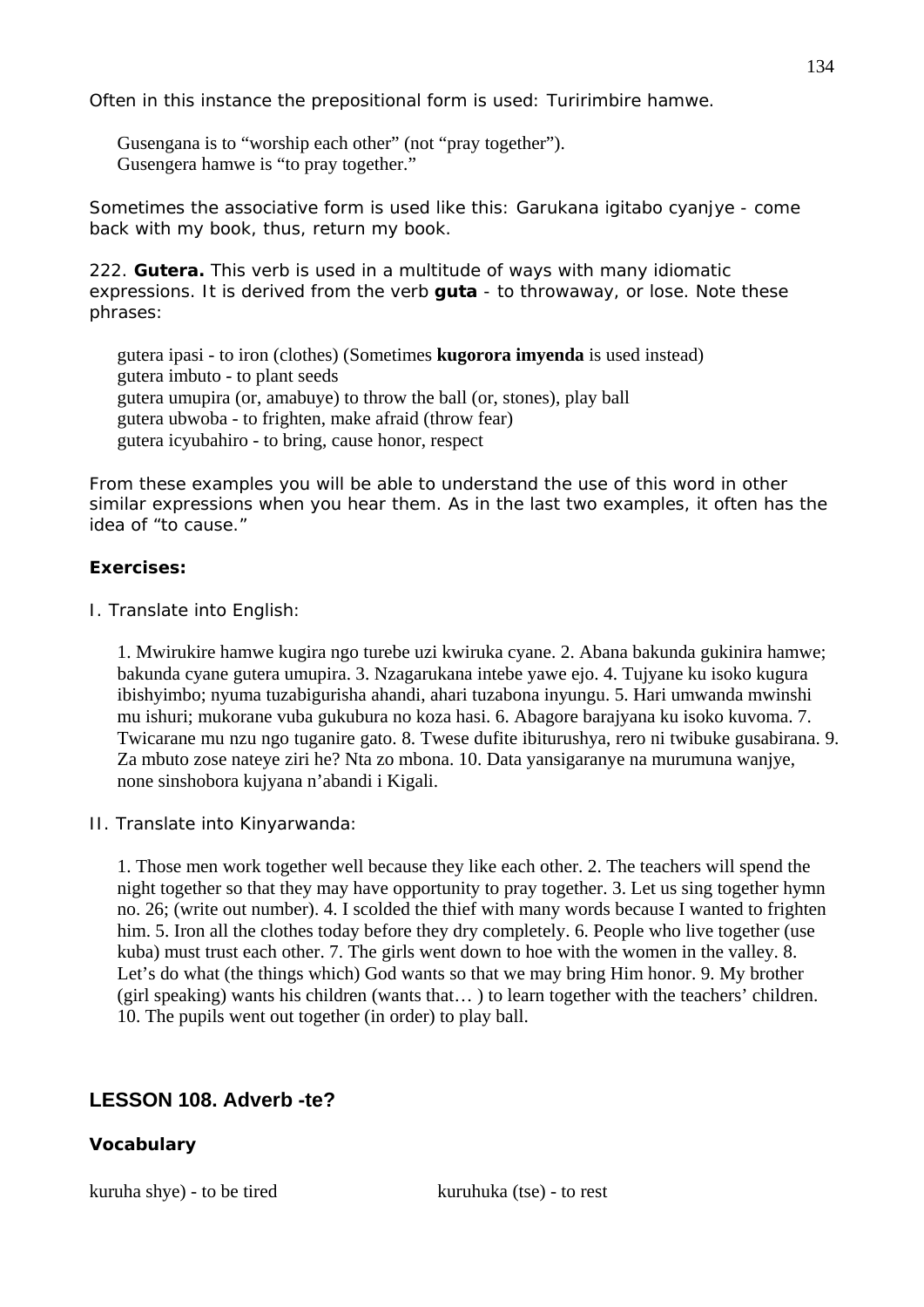| kuruta (se) - to surpass                            | kurusha (shije) - to surpass                                  |
|-----------------------------------------------------|---------------------------------------------------------------|
| gusumba (mbye) - to surpass                         | kumera (ze) - to be like, be in a certain state,<br>germinate |
| uruhushya - permission, rest, vacation, time<br>off | si byo? - isn't it? isn't that so?                            |

Note: **si byo?** is often added after a statement, like "n'est-ce pas?" in French; but do not use it to excess.

223. **-te?** This word, meaning "how?" (only in questions), though an adverb, has a variable prefix. The prefix is the same as the verb prefixes for each class and also for each person. Ameze ate? - how is he? (usually used only of one who has been ill) Ameze neza - he's well (better). Nta ko ameze - he's no better.

Note that in these expressions, **ameze** is a stative without **-ra-**.

Here are the various forms:

1st person nte dute 2nd person ute mute 3rd person ate bate 2nd class ute ite 3rd class ite zite 4th class gite bite 5th class rite ate 6th class rute zite 7th class gate dute 8th class bute ate 9th class gute ate 10th class hate

You will hear this word in expressions such as these:

bakora bate? - how are they working? tugire dute? - what shall we do? (lit. how shall we do?) This could also be: tugira dute? bigenda bite? - how are things going? nkora nte (or, nkore nte)? - what shall I do? (or, how shall I do?) hameze hate? - what is it like there? intozi zigenda zite? - how do pincher ants walk?

#### 224. **Comparison.**

a) The verb **kuruta** is most commonly used for this when an adjective is involved. Note these examples: Uyu mwana ni munini kuruta uyo - This child is bigger than that one. Iki giti ni kirekire kuruta icyo - This tree is taller than that one. Umwenda wa Mariya ni mwiza kuruta uwa Ana - Mary's dress is nicer than Ana's. Ihene yanjye ni nto kuruta intama - My goat is smaller than a sheep.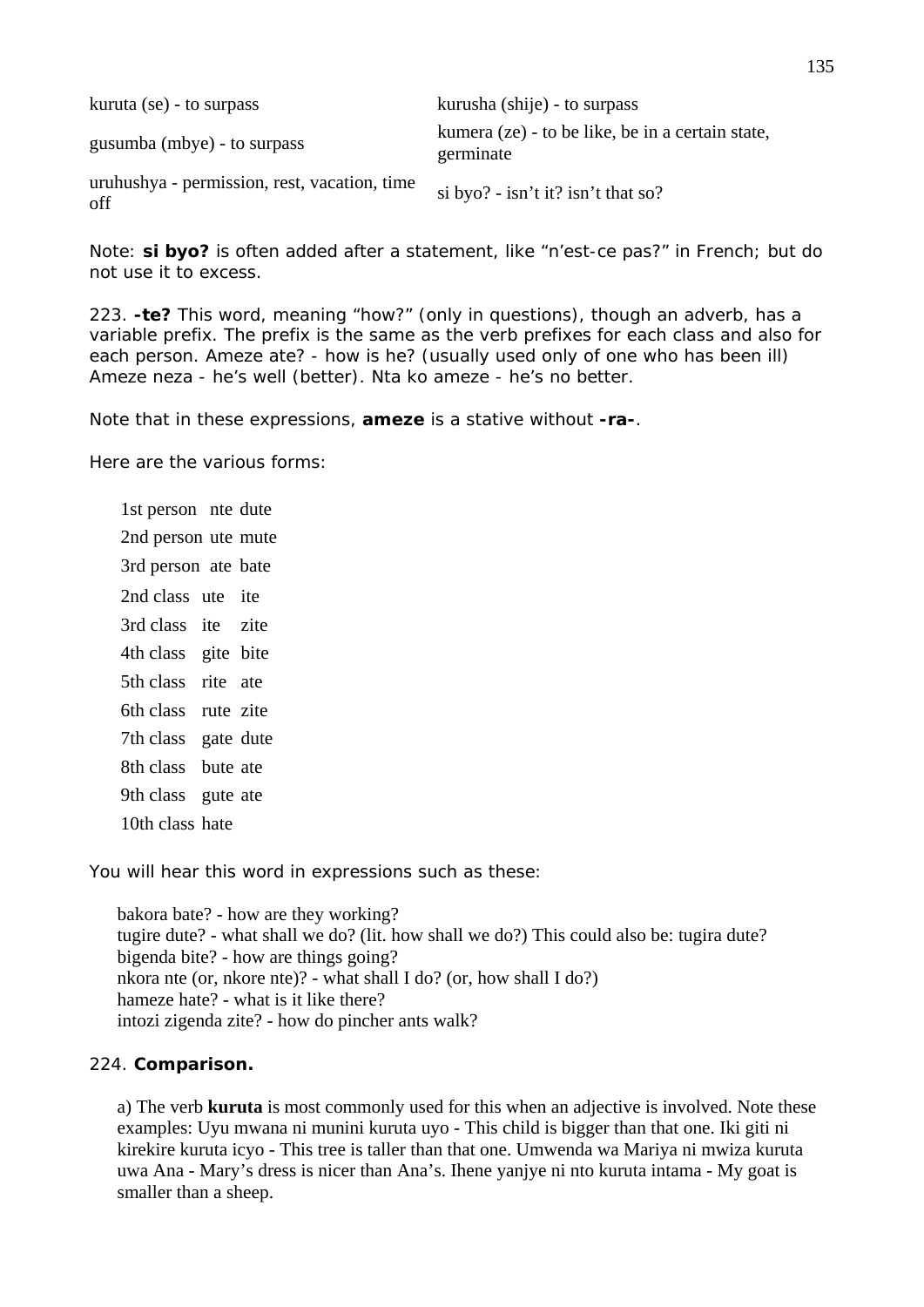b) Two other verbs, **kurusha** and **gusumba**, are also used for comparisons.

It seems that **kurusha** is used when the comparison has to do with a verb that shows activity, but if the verb is a stative kuruta is used.

e. g. Paulo aririmba neza kurusha Petero - Paul sings better than Peter.

Umukozi wanjye akora cyane kurusha uriya - My workman works harder than that one. Umugozi muremure urakomeye kuruta uwo mugufi - The long rope is stronger than the short one

c) When the comparison is made by means of a noun the verb is **kurusha**. e.g. Arusha Yohana u wenge - he is wiser than John.

d) **Gusumba** is often used in comparing height, or length, and no other word for "height" is necessary. You will hear it used for other comparisons sometimes as well. e.g, Mukuru wanjye aransumba - My older brother is taller than I.

### **Exercises:**

I. Translate into English:

1. Ndasabye uruhushya kuko ndushye cyane. 2. Nyoko ameze ate ubu? Nta ko ameze. 3. Ashobora kugenda ate ko (since) arwaye ukuguru? 4. Imana izafasha ite abantu banga kuyakira mu mitima yabo? 5. Nsome nte ko (since) ndafite igitabo? 6. Ndashaka isahane nini kuruta iyi kuko ibiryo ari byinshi. 7. Ngire nte, ko ndwaye cyane uyu munsi kuruta ejo? 8. Abakene bakunda Imana batanga amafaranga menshi kurusha abakire bikunda. 9. Igiciro cy'ibishyimbo ni kinini cyane ubu kuruta umwaka ushize. 10. Murumuna wa Yohana aramusumba.

II. Translate into Kinyarwanda:

1. How are things going in your school? 2. What shall we do since the others are not coming to help us? 3. How can I rest now for there is much work? 4. How will you (pl.) pay the workers today? You have no francs. 5. How are your cows now? They were sick, weren't they? 6. What is your new kraal like? Is it nicer than the other one? 7. I heard that your father is very ill. How is he now? He's no better. 8. How did they build, since it's raining (= rain falls) every day? 9. My sister (boy speaking) knows how to weave baskets (flat ones) better than my mother. 10. I like (use "praise") these shoes more than those, but the price is very big.

## **LESSON 109. How to Say "Why?"**

### **Vocabulary**

inzika - grudge, crossness ishavu - sadness isabune (3rd s. 5th pI.) - soap kurenganya (nije) - to persecute, treat unjustly kugira ishavu - to be sad kugira inzika - to be cross

225. There are a number of ways of saying "why?", each with its own particular uses.

1) **Ni kuki?** This is used as we use the word "Why?", all by itself.

Yagiye kwa muganga. Hi kuki? - He went to the doctor. Why? Or one may say: Hari kuki? (especially for past time).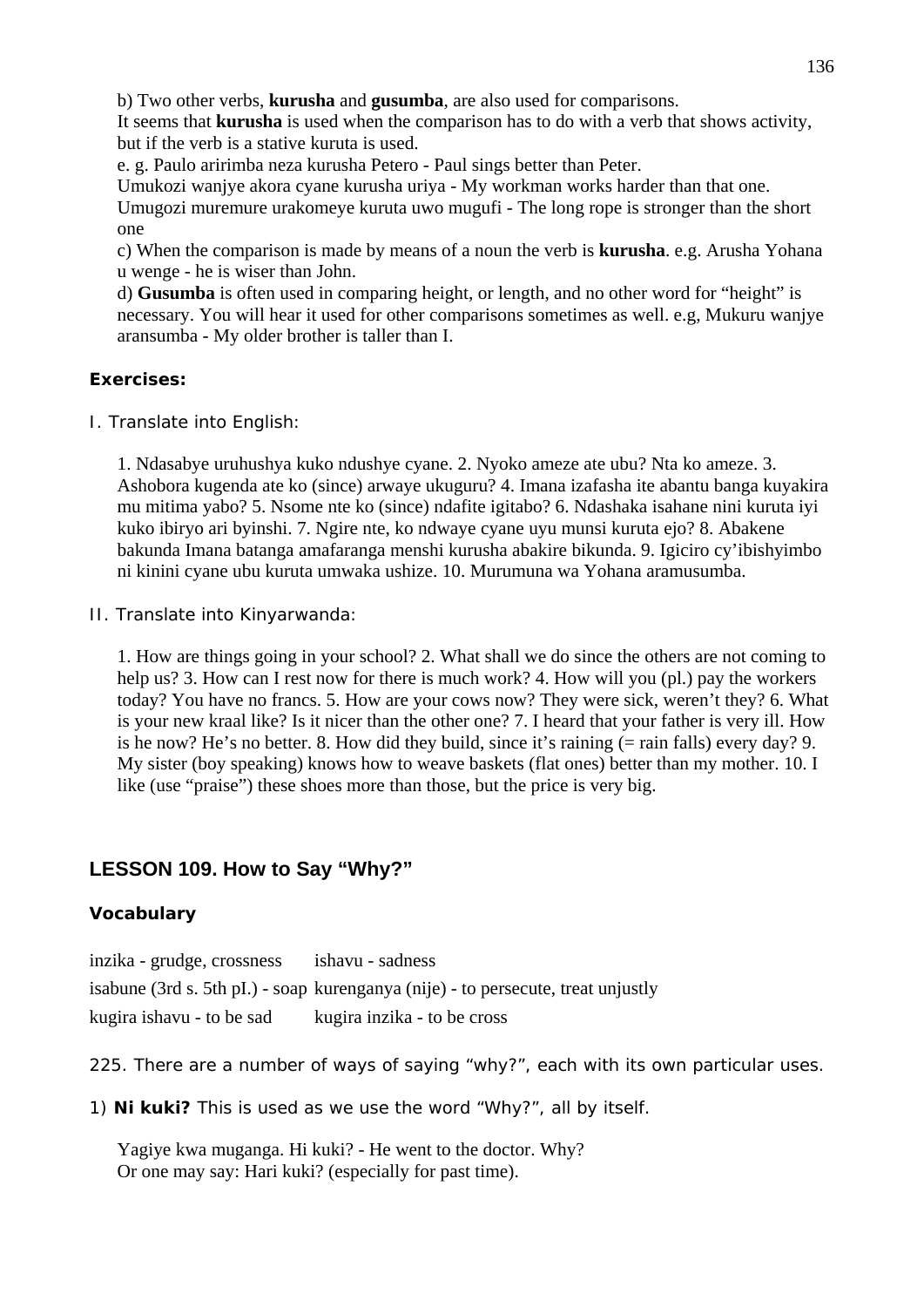**Kuki** may also introduce a clause, in which case the clause following is a dependent one. Also, the **ni** may then be omitted.

e. g. Kuki utazanye amafaranga - Why didn't you. bring the money?

2) a. **Present or future** tense with a clause: **Ni iki gituma?** e.g. Ni iki gituma ukubita umwana: - Why are you beating the child? Ni iki gituma uzajya i Cyangugu? - Why will you go to Cyahgugu?

b. **Recent past**: (the **-ra-** of the immediate past is lost from the main verb because it is a dependent clause.) e.g. Ni iki gitumye ukubise umwana? - Why did you beat the child (just now)? (Here you must use gitumye.)

c. **Past: Ni iki cyatumye** followed by the prefixless present of the main verb. e.g. Ni iki cyatumye ukubita umwana - Why did you beat the child? Ni iki cyatumye abigisha bajya i Cyangugu ejo? - Why did the teachers go to Cyangugu yesterday?

3) For the negative one commonly uses this construction with **kubuza**: Ni iki cyakubujije gukora neza? - Why didn't you work well? (lit. What hindered you from working well?)

Note that it is the infinitive which follows cyakubujije.

One may also use the proper tense of **ni iki gituma** followed by the **-ta-** negative. e.g. Ni iki cyatumye udakora neza? - Why didn't you work well?

4) Another way of expressing "why?" is the prepositional form of the verb, followed by **iki?** - in other words, "for what?" e.g. Unyangira iki? - Why do you hate me? (lit. For what do you hate me?)

This form is chiefly used when there is a pronoun object in the verb, though not only then.

Note: **Kuki?** is usually considered less polite than **ni iki gituma**, and **may** imply disapproval of the action.

### **Exercises:**

I. Translate into English:

1. Ni iki gituma udashaka kwemera Yesu no kureka ibyaha byawe? 2. Ni iki cyatumye usiba cyane mu kwezi gushize. 3. Ni iki cyakubujije kujya i Kigali ejo hamwe n'abandi? 4. Numvise ku ejo wanze gukorana na Kalisa. Ni kuki? 5. Umwangira iki? Hari inabi yakugiriye? 6. Ni iki gitumye uguze ishoka kandi ufite indi? 7. Ni iki cyabujije ya nkumi kujya kuvurwa? Ni uko (it is that, or, because) nta mafaranga ifite. 8. Ya nka, so ayikundira iki? Mbona imeze nabi. 9. Ni iki cyabujije umwubatsi kurangiza inzu ye muri uku kwezi? Ni imvura nyinshi. 10. Ni iki cyatumye ugirira murumuna wawe inzika?

II. Translate into Kinyarwanda:

1. Why didn't your father send you to school yesterday? 2. Why did you (pl.) throw stones (just now) into the school? 3. Why are you angry at me? 4. Long ago Paulo persecuted those who followed Jesus. Why? 5. Why do you want to quit your work? Because I want more money(francs). 6. Why won't the teacher go to reprove those boys? 7. Why do the elders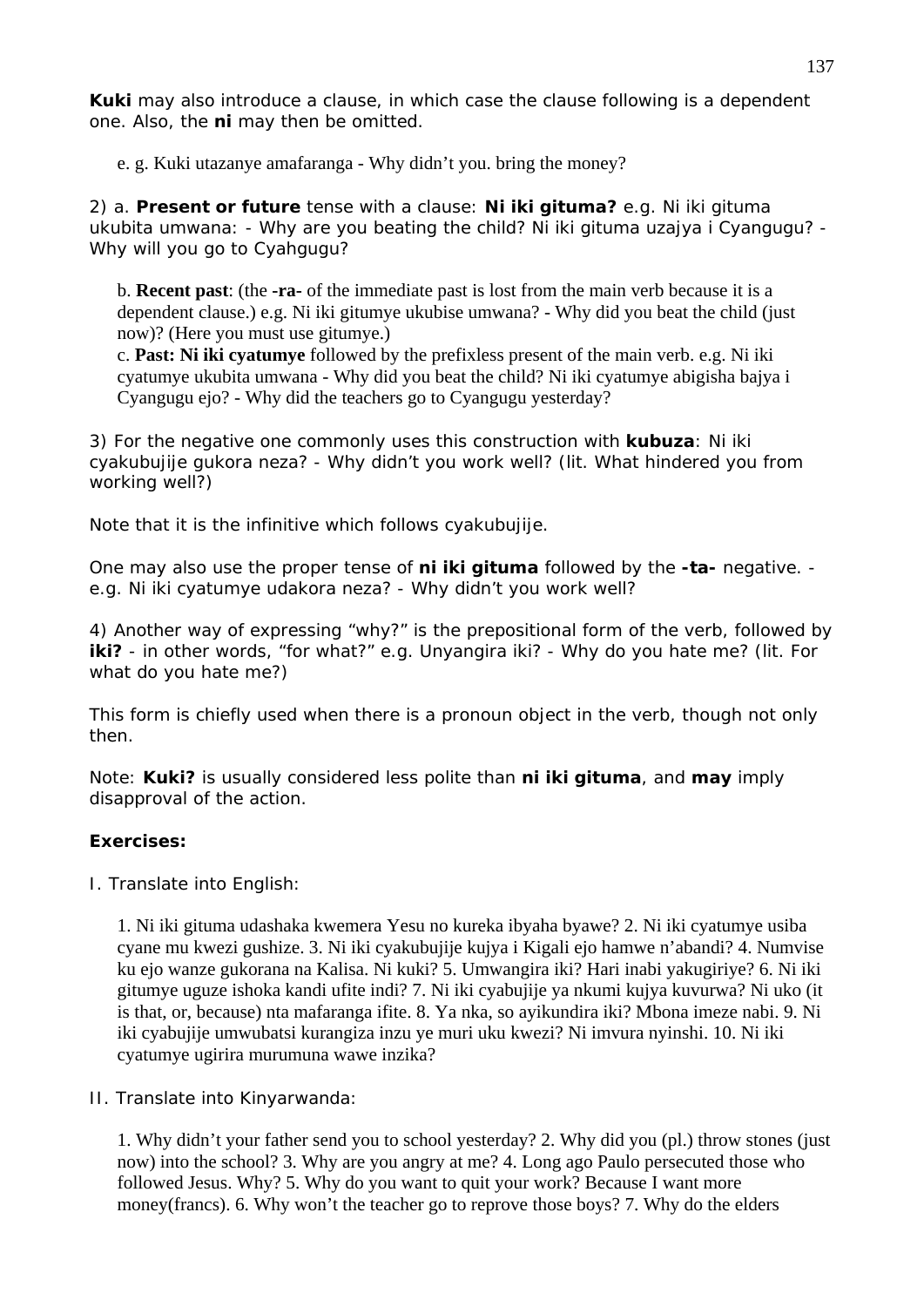persecute these two young men? They didn't steal anything. 8. Why (for what) is that woman punishing her little child? 9. Why did you (just now) drag that big box into this room? 10. Why did you wait until today to tell me that news?

## **LESSON 110. Review**

I. For the following verbs write the causative, prepositional, passive, reflexive, reciprocal (or associative) forms:

- 1. gukunda 3. kubona 5. kuvuga |7. kubeshya 9. gutinya
- 2. gukora 4. gufasha 6. kwanga |8. guha 10. gutuma
- II. Questions:
	- 1. What is the difference between **kujya** and **kugenda**?
	- 2. What is the difference between **ntuza** and **naka**?
	- 3. What is the difference between reciprocal and associative verbs?
	- 4. What does **kubwa** mean? **Kubera**?
	- 5. Give five expressions using **gutera**, and translate them.
	- 6. What is the word for "why?" when it does not in traduce a clause?
	- 7. How do you say "why?" when introducing an affirmative clause (other than what you gave in no. 6)? 1) present or future, 2) recent past, 3) far past.
	- 8. Give two ways for saying "why?" in negative clauses.
	- 9. What does **-te?** mean? How are its prefixes determined?
	- 10. Write a sentence as an example of a comparison for each of the commonly used words, and translate your examples.
- III. Vocabulary Quiz:

| 1. intozi              | 11. inyenzi  | 21. to be tired                               | 31. tears     |
|------------------------|--------------|-----------------------------------------------|---------------|
| 2. uburakari           | 12. isoko    | 22. to hide                                   | 32. stomach   |
| 3. kubera              | 13. gusigara | 23. to persecute                              | 33. to rebuke |
| 4. ubusa               | 14. imfura   | 24. to try                                    | 34. although  |
| 5. kujya               | 15. inzika   | 25. grudge                                    | 35. louse     |
|                        |              | 6. uruhushya 16. ikirondwe 26. dirt (on body) | 36. to wipe   |
| 7. icumbi              | 17. kwuma    | 27. to lose one's way 37. riches              |               |
| 8. inyungu             | 18. inkende  | 28. to rest                                   | 38. mud       |
| 9. igiciro             |              | 19. gutangara 29. to draw near                | 39. to plant  |
| 10. umwanzi 20. kurema |              | 30. to please                                 | 40. to guard  |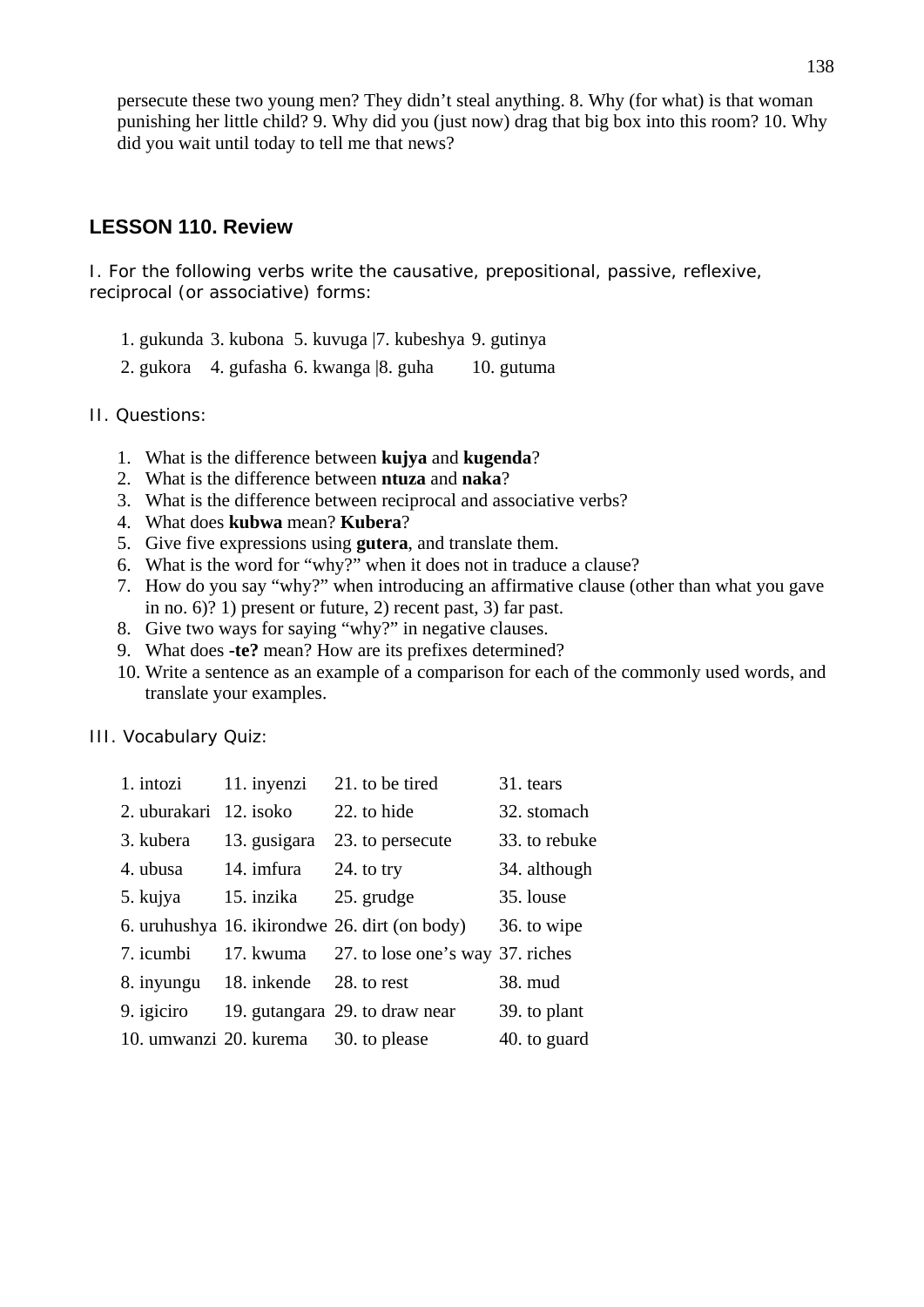## **LESSON 111. How to Say "Some", The Conditional Vocabulary**

ihwa (5th) - thorn ibyago - troubles ikimenyetso - sign niba - if

Note: **Niba** cannot be used for "if" in all cases, but mainly is used for the simple present, future, or immediate past, as. "if you do thus…" Further explanations about "if" will be found in more advanced grammars. **Niba** elides before vowels in speaking, but not in writing. e.g. Niba agenda - if he goes.

226. **"Some".** Often when we would say "some" in English, there is no word needed for it in Kinyarwanda. e.g. Do you have some sweet potatoes? - Moose ufite ibijumba? Here no word is needed for "some".

However, there is a word for "some," which is the stem of the word for "one" with a plural numeral prefix. (In 3rd and 6th class the prefix is **zi-**.) e.g. **abantu bamwe** some people; **ibintu bimwe** - some things; **inka zimwe** - some cows. But note there is a difference. In the first example above "some sweet potatoes", the meaning was "any sweet potatoes," while in the later examples the meaning was "some as part of a larger group."

This word for "some" is sometimes used in the reduplicated form: **bamwe-bamwe**, or, **bamwe na bamwe**. It may be used either as an adjective or a pronoun. It often means "a few."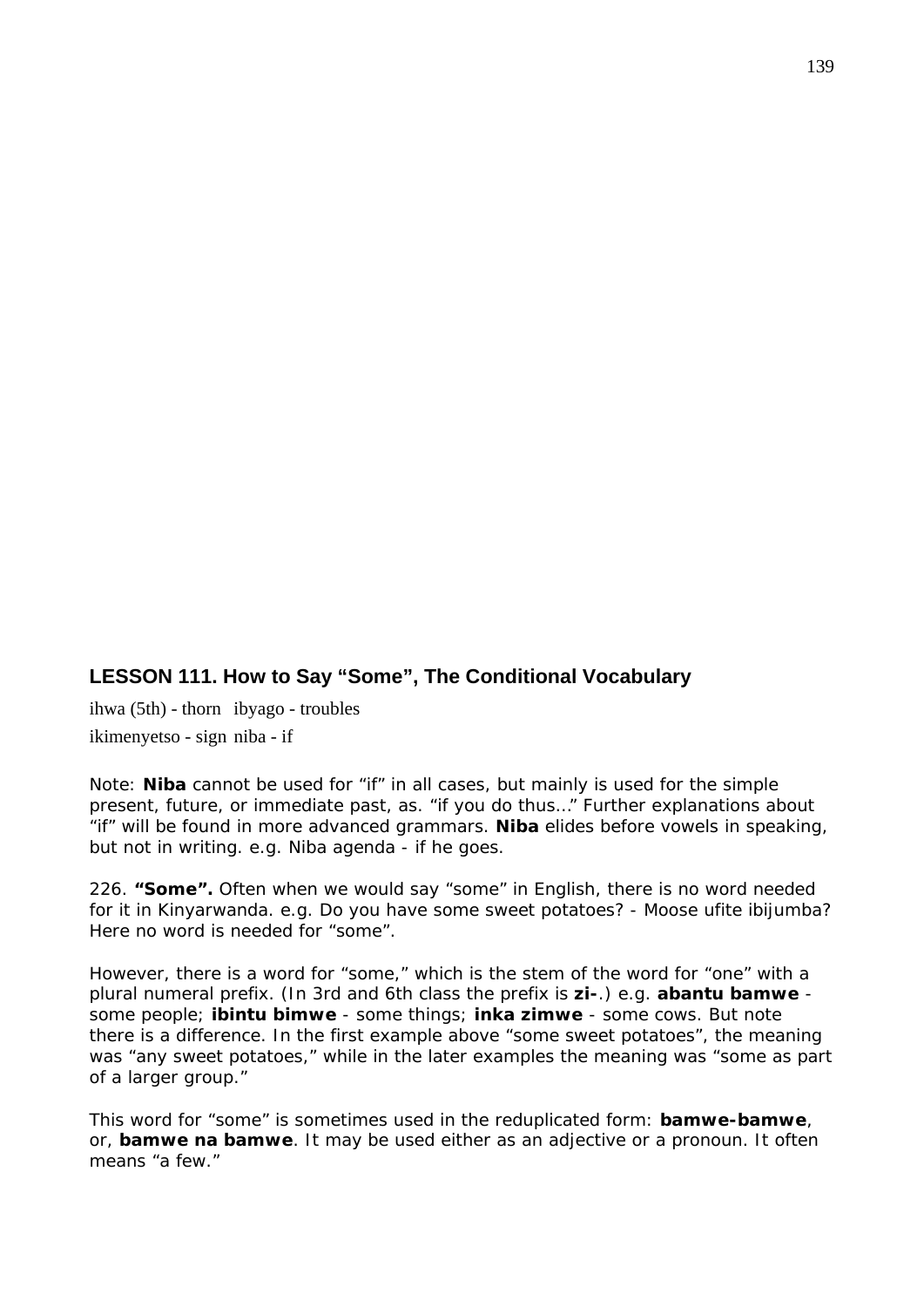Abantu baje? Bamwe-bamwe. - Have the people come? Some (of them). Ibitabo bimwe biri ku meza, ariko ibindi sinzi aho biri - **Some** books are on the table, but I don't know where the others are.

Some adverbial uses of this construction are: rimwe na rimwe - sometimes; hamwehamwe, or hamwe na hamwe - some places, here and there.

#### 227. **One each, two each, etc.**

Nzabahemba abiri-abiri - I will pay you two (francs) each. Mwinjire umwe-umwe - enter one by one. Mu kugura amagi turatanga atanu-atanu - In buying eggs we pay five (francs) each.

228. The simple conditional is formed by: personal prefix + **a** + present stem: **n-akunda** - I would like.

Observe the necessary vowel contractions:

nakunda twakunda wakunda mwakunda yakunda bakunda

Learn the correct tone from an African.

a) This form is usually translated by "would".

Nakuncia kujya i Cyangugu ejo - I would like to go to Cyangugu tomorrow. Mbese washobora kumfasha? - Could you (= would be able to) help me? Niba ufite umwanya, washobora kuruhuka gato - If you have time you could rest a little.

b) With vowel-stems the entire infinitive is retained, except when there is an object pronoun in the verb: n-a-kw-ibuka - I would remember.

Mbese wakwemera kujyana na bo? - Would you be willing to go with them? Wakwandikira inshuti yawe igiye i Buraya? - Would you write to your friend if he goes to Europe? Moose wabyemera? - would you agree to it?

c) The negative is formed regularly:

sinakunda ntiyakunda ntiyakwemera

### **Exercises:**

I. Translate into English:

1. Abantu bamwe baza ku bitaro bava kure cyane. 2. Hari ubutaka bwiza hamwe na hamwe; ariko si hose. 3. Mfite ibitabo bimwe-bimwe byo kugurisha, ariko si byinshi cyane. 4. Tuzabonana rimwe na rimwe nubwo tutari hafi cyane. 5. Yesu yahaye abigishwa be ibimenyetso bimwe kugira ngo bamenye ko ari Kristo. 6. Mbese wareka kwiga cyangwa wakwemera kugira umwete? 7. Niba ubishaka, washobora gusomera abana ubu. 8. Mbese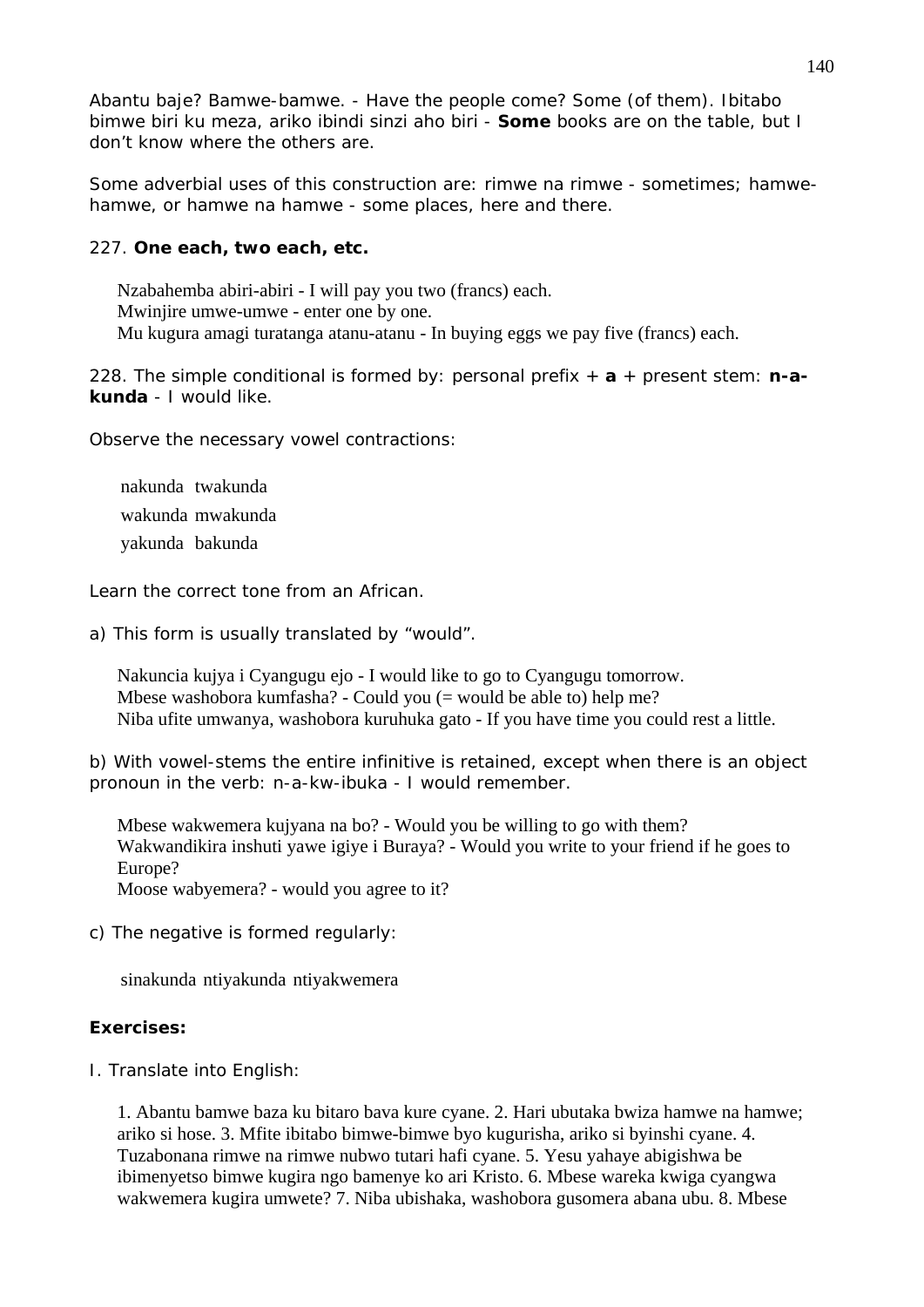ntimwantegereza? Ndi kurangiza uyu murimo. 9. Niba bakora ibyiza bashimwa n'abakuru babo. 10. Niba ushyira ibirayi byaboze mu bindi byiza, byose bizabora.

II. Translate into Kinyarwanda:

1. There are many stones here. Take away some of them. 2. Are there any sweet potatoes in the garden? Some, but not many. 3. Sometimes the people of God have troubles but He helps us in everything. 4. Some thorns are in the path; take them away. 5. Some difficulties are very bad, but let us not fall because of them. 6. Wouldn't you (s.) bring me some oranges? I don't want all of them. 7. Although we would do only good (things), some people would accuse us. 8. If I tell you (pI.) all that God did for me, you would be amazed. 9. Wouldn't you (s.) like to rest now? 10. If the goats should go in the garden, they would destroy the little plants. '

# **LESSON 112. Adjectives Expressed by Verbs Vocabulary**

| kwera (ze) - to be white, pure; bear fruit           | kugorwa (we) - to be unfortunate                             |
|------------------------------------------------------|--------------------------------------------------------------|
| guhora (ze) - to cool (int.), be quiet, always<br>do | gutunga (hze) - to be rich, possess (usually with<br>object) |
| gufungana (nye) - to be narrow                       | umutwaro - burden, load                                      |
| kweza (jeje) - to make white, pure                   | kubyibuha (shye) - to be fat                                 |

Note: **Ukwezwa** is the term often used for holiness or purity of heart.

229. You have already learned some verbs which take the place of adjectives in English. This is the most common way of expressing descriptive adjectives. Most verbs which take the place of adjectives are usually used in the stative voice (though **kwera** is not; nor **kunebwa**). e.g. Umuntu unebwa - a lazy person. Here are some you have already learned:

gukonja - to be cold, damp, wet gusonza - to be hungry gukomera - to be strong kunezerwa - to be happy

Others are given in this vocabulary. You will hear many others. Whenever the English adjectives are translated this way, the verb is really a relative clause (except when used as a predicate adjective), thus the **-ra-** drops out. e.g. a strong man - umugabo ukomeye. a happy child - umwana unezerewe. damp clothes - imyenda ikonje

If the adjective is in the predicate (i. e. follows verb "to be"), the regular stative is used. e. g. inzira irafunganye - the path is narrow. In negative and dependent clauses the **-ra-** drops out.

This form is often used to express the English participle form in -ing. A sleeping child - umwana usinziriye:

## **Exercises:**

I. Transiate into English: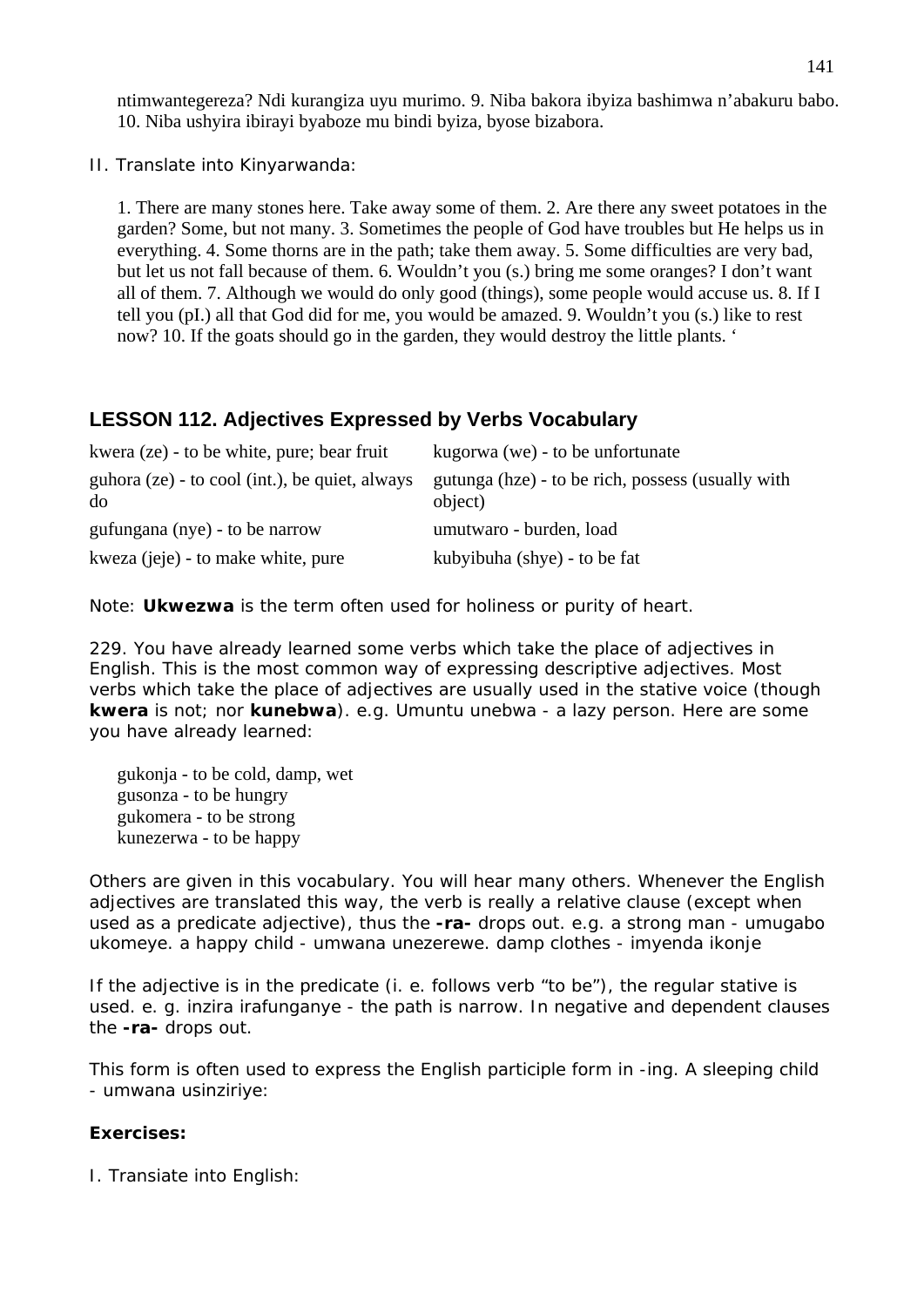1. Mbese nturarangiza guteka ibiryo? Turashonje cyane. 2. Wa mugabo ubyibushye atunze byinshi kandi afite abakozi benshi. 3. Uyu muntu aranezerewe kuko akijijwe. 4. Biraruhije kugendamu nzira ifuriganye. 5. Wa muntu mukuru aba mu nzu yera; ni nziza cyane. 6. Unzanire amazi akonje kuko mfite inyota nyinshi. 7. Umuntu unebwa ntiyashimwa n'abashaka kumukoresha. 8. Ndashaka ko abigishwa bose bazaza ejo bambaye imyenda imeshe. (Sometimes active is used with passive meaning.) 9. Bika imyenda yumye, indi ikonje uyanike. 10. Ndananiwe cyane, ntiwaffipa uruhushya ngo nduhuke gato?

II. Translate into Kinyarwanda:

1. Do not bring the clothes in (from sun); they are damp. 2. The man's cows are very fat; he will sell them (for) many francs. 3. God wants that his people have pure hearts; He can make them pure. 4. A strong man can carry heavy loads. 5. The path of life is very narrow, and the path of sin is wide; but he who goes in the narrow path is very happy. 6. Your child is very fat. I think he is very healthy (=strong). 7. A rich person ought to help (-tabara) the unfortunate. 8. We are asking the adults (= those who are grown) to come on Friday to build the school. 9. A sorrowing woman is outside; wouldn't you go to help her? 10. The happy children of God should cause others to know what Jesus did for them.

## **LESSON 113. Reduplicated Verbs Vocabulary**

| kunyeganyega (ze) - to shake, tremble, (esp. earth, ikibyimba - boil, abcess<br>objects) |                                                            |
|------------------------------------------------------------------------------------------|------------------------------------------------------------|
| igufwa (or, igufka) - bone                                                               | gushakashaka (tse) - to look for everywhere                |
| umuswa (sing. only) - white ants                                                         | kubeshyabeshya (shye) - to amuse (child),<br>deceive, fool |

230. **Reduplicated verbs.** Some verbs redouble the stem to give a slightly different meaning:

| kugenda - to go     | kugendagenda (nze) - to take a walk                                  |
|---------------------|----------------------------------------------------------------------|
|                     | gushuka - to deceive gushukashuka (tse) - to deceive (lightly), fool |
| gukora - to work    | gukorakora (korakoye) - to touch, feel of                            |
| kuvanga - to stir   | kuvangavanga (nze) - to mix thnroughly                               |
| kureba - to look at | kurebareba (bye) - to look all over (in search)                      |

There are other verbs which have only the doubled form (no single form existing). All reduplicated verbs change only the stem of the last part of the word in forming the past.

yagendagenze - he went for a walk yanyeganyeze - the earth shook yakorakoye urubaho - he felt of the board

### **Exercises:**

I. Translate into English: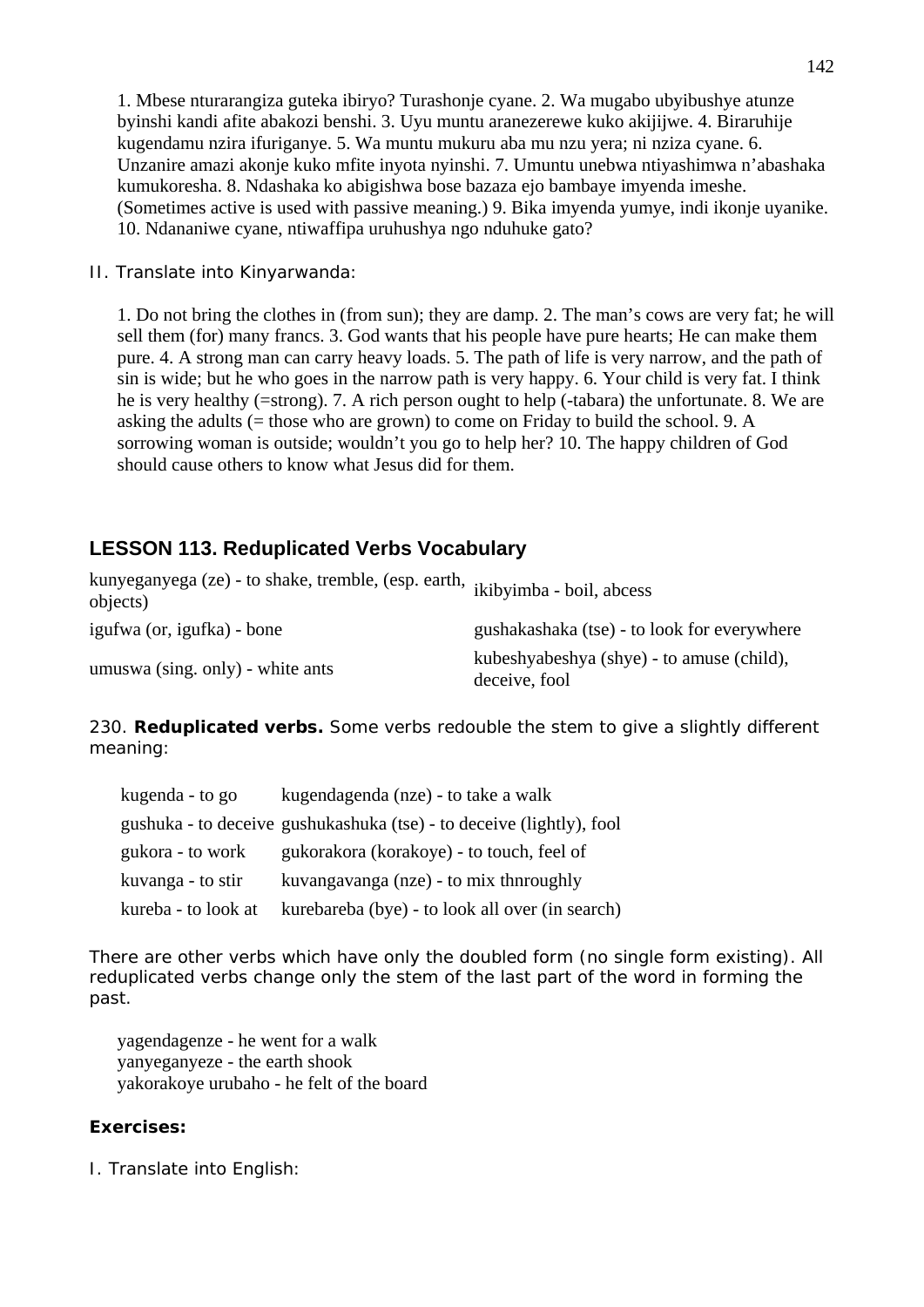1. Umuswa mwinshi wari mu nzu i ngira ngo igihe isi izanyeganyegera cyane ya nzu izagwa. 2. Ejo nimugoroba twaragendagenze, nyamara uyu munsi imvura iratubuza. 3. Umwana yasetse cyane kuko bamubeshyabeshye. 4. Petero yashakashatse ikaramu ye ariko yayihebye. 5. Mu mwakaushize hari ibihe bitatu isi yanyeganyeze cyane. 6. Impumyi yakorakoye amagufwa, maze yarnenye ko ari ay' (those of) ingwe. 7. Niba ukora utyo, uzakorwa n'isoni cyane. 8. Twarebarebye hose mu nzu kugira ngo tuhakure umuswa wose. 9. Ukwiriye kuvangavanga rwose umuti utarawuha abarwaye. 10. Umwana yariraga cyane, ariko nyina yamubeshyabeshye, none araseka.

II. Translate into Kinyarwanda:

1. This man is not deceiving us; he is very sick (with) boils. 2. The earth shook in the night; it made me afraid. 3. Don't try to fool me; I know very well that you have francs. 4. I cannot go for a walk for I haven't time. 5. The boys amused the child until he laughed. 6. Did you mix the sugar and butter well? Then add some flour and salt. 7. The child is feeling of the fur (hair) of the cat. 8. The thieves looked everywhere for the money. They didn't know what  $(=$  that) to do. 9. Your abcesses are completely healed. I have finished all I can do (work) for you. 10. Wouldn't you (s.) amuse the baby so that he'll stop crying?

## **LESSON 114. Quotations, Direct and Indirect**

### **Vocabulary**

umurabyo - lightning inkuba - thunder urubura - hail (no pl.) kuyoberwa (bewe) - to not know, be ignorant of gukumbura (ye) - to be lonesome for, miss

Note: In the African thinking, inkuba is a big animal, or being, living in the sky. They usually say, "Inkuba yakubise umuntu," not umurabyo as we would expect. This is because they think the animal did it.

231. **Direct quotations with -ti.** This little word sort of takes the place of quotation marks, and often is not translated at all. On the other hand, it may be the main verb, in which case it is translated "(he) said," or "says," as the case may be. It is followed by the exact words of the speaker.

Yavuze ati Ni mugende, nzabonana namwe (you) ejo - He said, "Go, I will see you tomorrow."

**-ti** always has the regular verb prefixes: mvuga nti, uvuga uti, avuga ati, etc.

Uti iki? Nti Ngwino kumfasha - What did you say? I said, "Come help me."

The change-down rule does not affect **-ti**. e.g. Igicucu kiravuga, kiti - the fool says…

"What did you say?" may be: Uti iki? or just: Uti?

232. a) Indirect quotations are usually introduced by **ko**, with the verbs following subject to rules for dependent clauses. Yavuze ko adashaka abakozi benshi - he said that the doesn't want many workmen.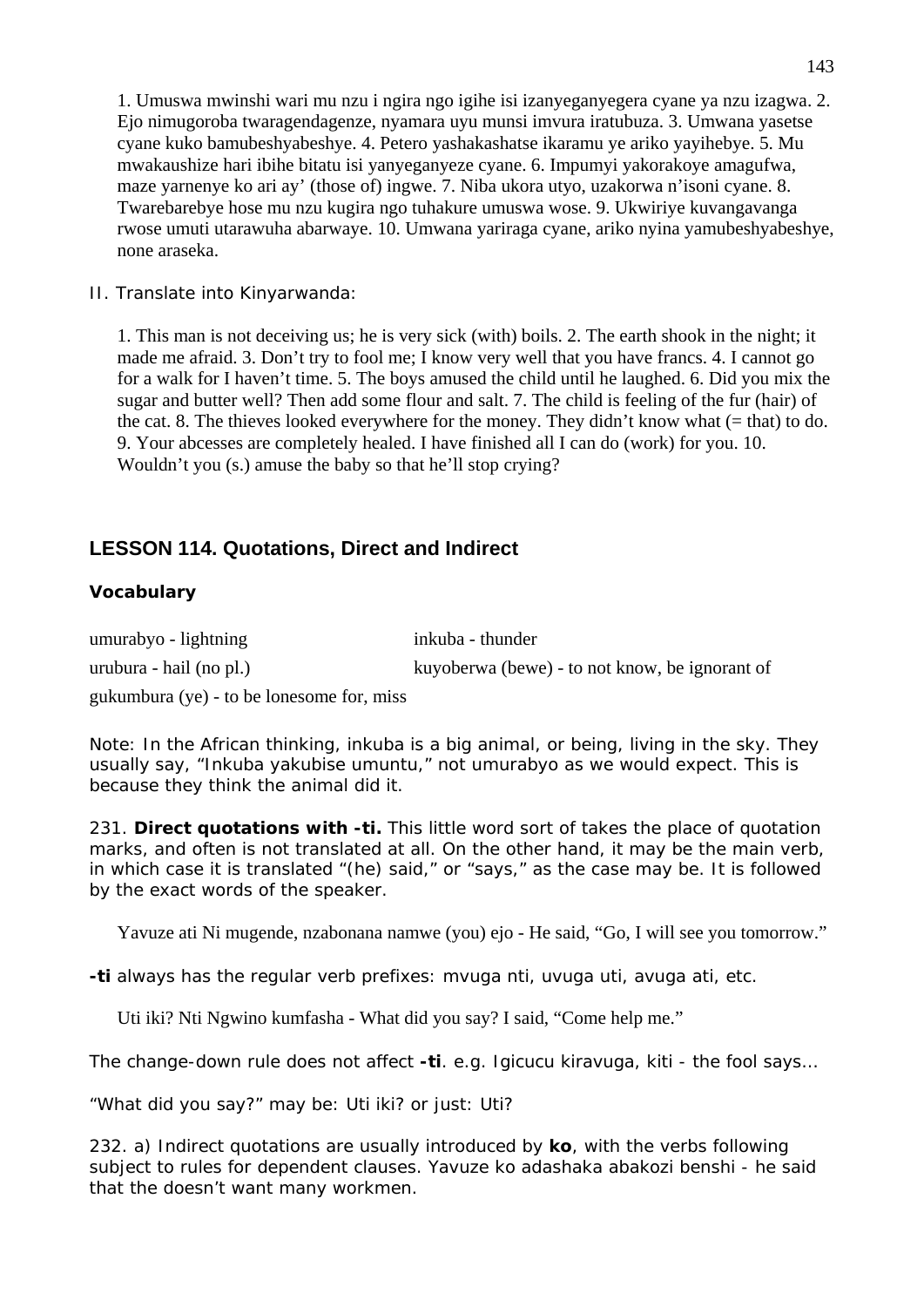b) **Ngo** may introduce either a direct or an indirect quotation. In this use it does not require rules for dependent clauses.

Direct: Yavuze ngo Tugende - He said, "Let's go."

Indirect: Yavuze ngo uyu muntu ni we wishye ya nyamaswa - He said that this man is the one who killed that animal.

### **Exercises:**

I. Translate into English:

1. Yesu yaravuze ati Ni mugume muri jye nanjye (and I) ngume muri mwe. 2. Uti iki? Nti Genda uhamagare abakozi. 3. Umupastori yavuze ko azaza ejo. 4. Impumyi yavuze iti Nataye inzira, ngwino umfashe.

5. Sinzi ibyo wavuze. Ongera ubivuge. Navuze nti iki gitabo kigurishwa amafaranga atandatu. 6. Abakuru bategetse ko bose bagomba gukora ku wa gatandatu. 7. Mukuru wanjye yavuze ngo arabemba abakozi saa kumi. 8. Umwigisha yashimye abana ati Mwatsinze neza (you passed) mu kubazwa. 9. Impumyi iti Nakorakoye cyane iki kintu, ariko sinkizi. 10. Umwubatsi yatubwiye ko azarangiza inzu mu kwezi kwa gatatu.

II. Translate into Kinyarwanda:

1. The fool says, "There is no God." 2. Tell the people that the doctor will come tomorrow to examine those who are sick. 3. This man says that there was much rain and thunder and lightning at his place in the night. 4. The rich man said, "All my people must come to work tomorrow." 5. The white man who went to Europe (Buraya) says that he is very lonesome for the Banyarwanda. 6. Did you hear me when I said that it hailed (= hail fell) near Kibuye? 7. The shepherds said, "Wild animals killed three sheep in the night." 8. The deaf man went to the doctor and said, "Wouldn't you try to heal me?" 9. The young girls said that they didn't have any grudge, although their older sisters reproved them very strongly  $(=$  much). 10. The old man stood in the doorway of his house and said, "Don't enter my house."

# **LESSON 115. Prepositional Suffixes vocabulary**

guhiga (ze) - to hunt kubyuka (tse) - to get up (esp. from bed) ikiraro - bridge (large) umugogo - small bridge (poles across) igicucu - shade, shadow

Note: The word for "shadow" or "shade" is just the same as the word for "fool", but the context will usually make it clear.

233. **-ho.** This suffix is used in many greetings, which you already know.

Mwaramutseho - good morning Muraho? Yego turaho. - Hello. (and response) Muriho? Yego turiho - (same as muraho) Mwiriweho? - good afternoon (or evening) Muririrweho - goodbye (when expecting to meet again same day) Muraramukeho - goodbye (after noon, and. expecting to meet next day)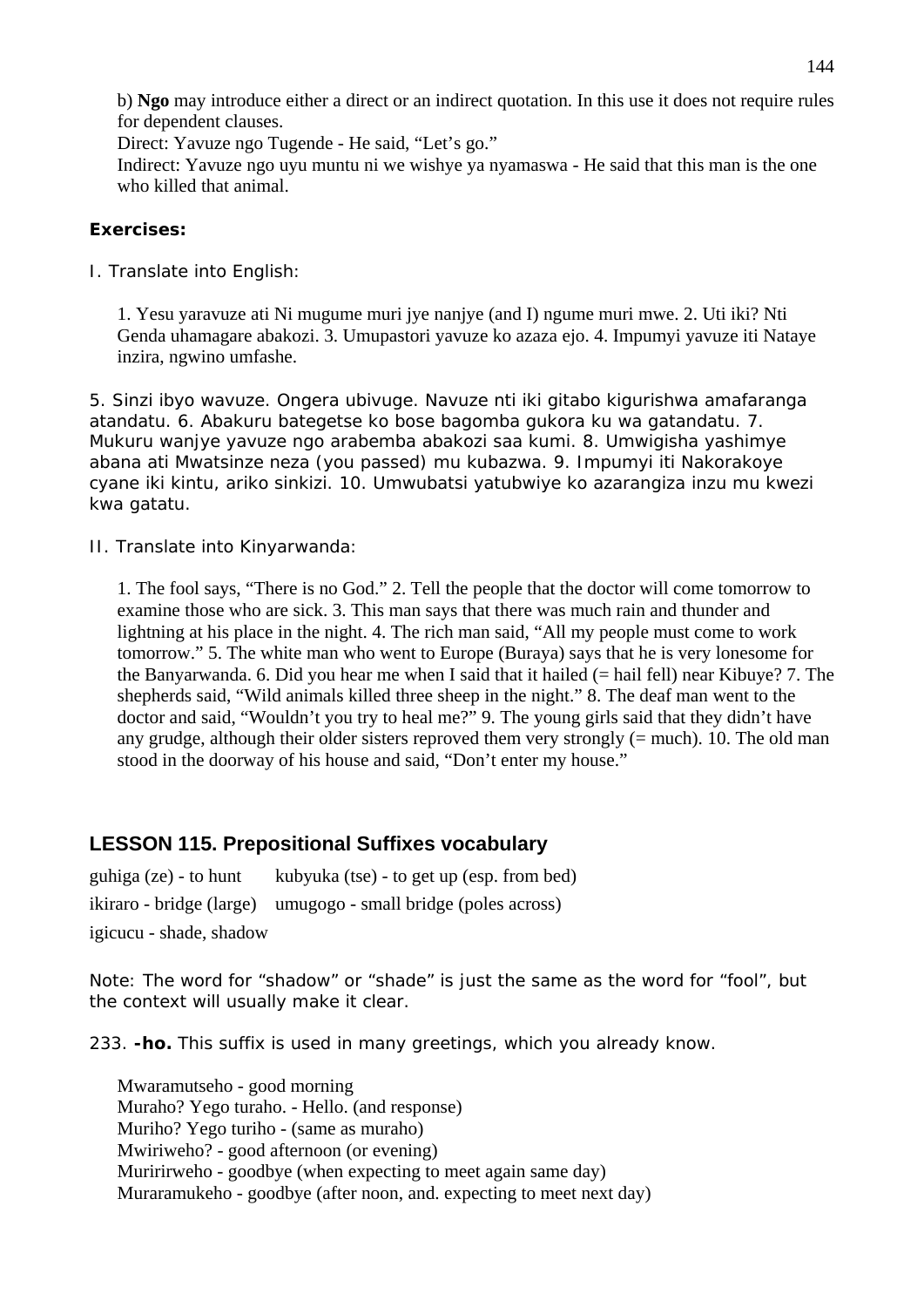Murabeho - goodbye (not expecting to meet again soon)

234. **-ho.** Apart from the greetings given above, in general one might say that **-ho** attached to the verb is used like the preposition **ku**. It is attached to the verb when the preposition ku governs an object pronoun in the verb, or when the thought of **ku** is expressed without a noun following. e.g. Washyize igitabo ku meza? Yee, nagishyizeho. - Did you put the book on the table? Yes, I put it there(meaning "on it.") Yesu yadukuyeho ibyaha - Jesus took away our sins (from us).

**-ho** attached to a passive verb governs the subject of the verb. e.g. Twakuweho ibyaha byacu - Our sins have been taken away (lit. we have been taken away from our sins).

235. **-yo**. This suffix means "there," in reference to a place previously mentioned. **-ho** is usually used for a small place, such as on table, chair, etc., while **-yo** is for a location, such as kraal, hill, town, etc. e.g. Nzasubirayo vuba - I shall return there soon. (place previously mentioned) Yavuyeyo - he came from here.

236. **-mo.** This suffix is used for **mu**, as **-ho** is used for **ku**, and usually governs an object in the verb, or is used when no object of **mu** is named.

Sukamo amazi - pour water into it. Kuramo ifu - take flour out of it. Ni muvemo - come out of it.

(These examples all imply that the thing containing the water, flour, etc. is already referred to or known. One can also insert an object pronoun for the container: Uyisukemo amazi - pour water into it (pail). This same form may be used with **-ho**. Pointing to a chair, one might say, "Uyishyireho imyenda"- put the clothes on it.

**-rimo** (**-ri** +**-mo**) means "contains". e.g. Isandugu irimo amafaranga - the box contains francs.

These suffixes may be attached to a verb of any tense or form and do not in any way change the form of the verb itself. For past tenses the verb has its regular past suffix followed by the attached prepositional suffix. The addition of these suffixes brings the accent onto the syllable just preceding them: Sukamo amazi.

In speaking the **-o** usually elides wth a following vowel, or with **-ho** and **-mo** it Changes to **w** before **a, i,** and **e**, and is dropped before **u**.

## **Exercises:**

I. Translate into English:

1.Mbese wagiye mu ishyamba guhiga? Yee, mvuyeyo ubu ngubu (just now). 2. Nazanye ikibindi (water pot); sukamo amazi menshi. 3. Washyize imyenda ku ntebe? Yee, nayishyizeho. 4. Iwanyu ni i Kigali? Mbese uzasubirayo ryari? Si vuba kuko ikiraro cyapfuye. 5. Yesu yaje ku isi kugira ngo akureho ibyaha. 6. Mbese urashaka iyihe sandugu? Ndashaka iyo irimo amafaranga. 7. Naka yabyutse vuba kuko uburiri bwe burimo intozi. 8. Mbona hari amazi hasi. Yee, nayamennyeho vuba. 9. Izuba ni ryinshi (it's hot), ndashaka igicucu kugira ngo nicaremo. 10. Twabonye ibintu byinshi ku meza. Ubikureho byose kuko dushaka kuyategura kugira ngo tuyarireho.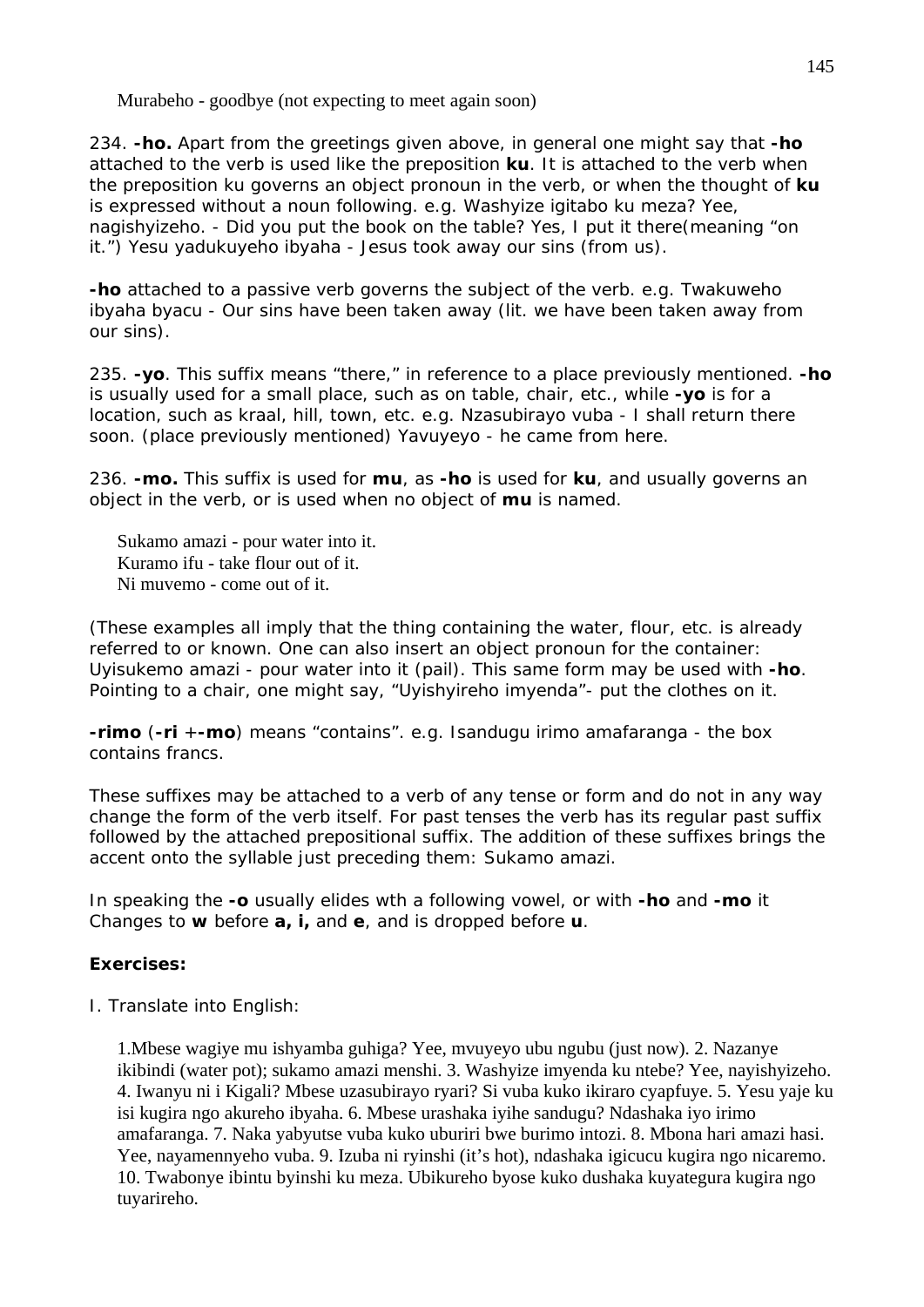II. Translate into Kinyarwanda:

1. There is much wood in the fire; take some out. 2. Tell the people who are in the school that they must come out of it. 3. I want to go to Cyangugu. All right (nuko) I will send you there soon to take a letter. 4. Is the meat on the table in the kitchen? I put it there this morning. 5. Are there white potatoes in the garden? Yes, there are. 6. We want to go in this path, but there are cows in it. Take them out of it. 7. We have long benches (chairs) in the church and many people sit on them. 8. A workman was splitting wood. His axe got caught (was caught) in the tree and he can't take it out. 9. Did the girls go to the valley to work this morning? Yes, but they came from there at noon. 10. What do you have in your tall basket? I have some peas. Take them out and show them to me.

# **LESSON 116. Ki and Umuki**

## **Vocabulary**

ubwoko - race, nation, people, kind umumaraika (Sw.) - angel gutera (ijwi) hejuru - to shout, call out gusiga - to leave gus**i**ga - to anoint, rub on, paint

237. **Ki,** meaning "What kind of?" is an invariable adjective which always follows the noun it modifies. Also the noun loses its initial vowel. Sometimes this indicates wonder or astonishment.

Iki ni gitabo ki? - what sort of book is this? Uyu ni muntu ki? - what kind of person is this? Ubwoko bwe ni bwoko ki? - Whatever kind of race is his? (astonishment)

Ki is also used in greetings like this: Amakuru ki? - what's the news? To which one replies: Ni meza - it's good (news).

238. **Umuki** is a declinable pronoun usually preceded by **ni**. It means "what kind of?", in the sense of nationality, genus, etc. However, it is not used much, except in expressions like the following:

Ibi ni ibiki? - what sort of things are these? Utu ni uduki? - whatever are these little things? Aka ni agaki? - what is this?

The prefixes of this word are those of the nouns:

umuki abaki uruki inki umuki imiki agaki uduki inki inki ubuki amaki igiki ibiki uguki amaki iriki amaki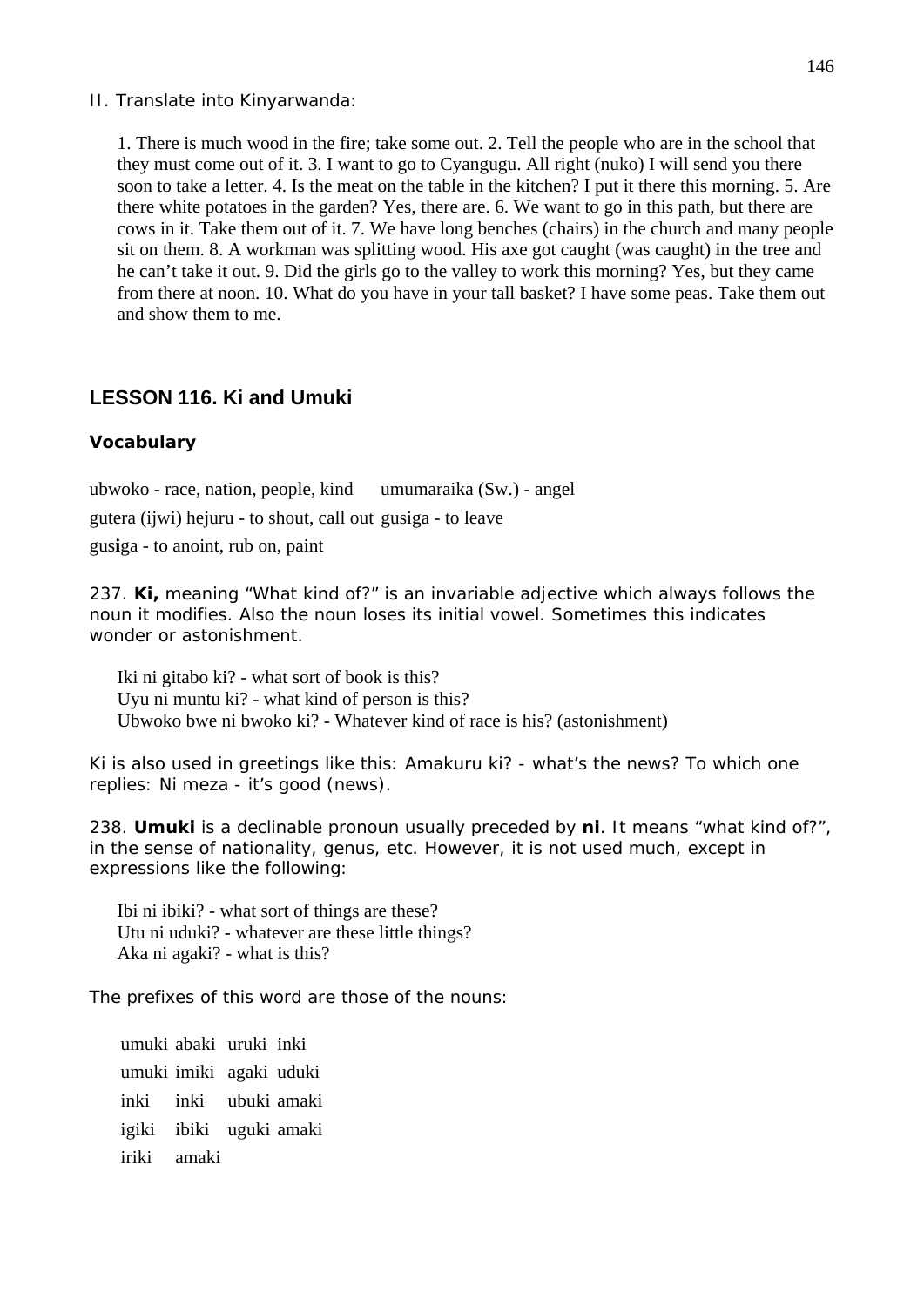239. There is also: ni iki?, meaning "what?" showing absolute ignorance of the nature of the thing. Now note these three forms given in this lesson:

Swahili ni rurimi ki? - what kind of language is Swahili? Swahili ni iki? - what is Swahili? (people, language, thing) Ibi ni ibiki? - whatever are these?

## **Exercises:**

I. Translate into English:

1. Mbese ni muhungu ki ukunda kurwana iminsi yose? 2. Ubwoko bwo muri iki gihugu ni owoko ki? 3. Uzatora gitabo ki muri ibyo byinshi? 4. Ni muntu ki utegeka atyo? 5. Za nyamaswa mwahize ni nyamaswa ki? 6. Umuti wasize ku mwana ni muti ki? 7. Mwavuze ko naka afite iradiyo. Mbese iradiyo ni iki? 8. Cya gihugu mwavuyemo ni gihugu ki? 9. Ibiryo babateguriye ni biryo ki? 10. Uwanditse urwo rwandiko ni muntu ki? 11. Ibyo bintu ni ibiki?

II. Translate into Kinyarwanda:

1. You have many books. What kind are they? 2. Did you hear what this man said? What sort of man is he? 3. What is "umumaraika?" 4. What sort of flowers are those? 5. What kind of dish is that from which you took out food? 6. What kind of clothes did you leave at home? 7. I saw the doctor rubbing medicine on that man. What kind of illness does he have? 8. What are pincher ants? We don't have any in our country. 9. What kind of nails does the fundi want me to bring?  $($  = that I bring). 10. Whatever kind of a hat is that? Where did you get it  $($  = take it from $)$ ?

## **LESSON 117. Ka Tense**

## **Vocabulary**

| guhaga (ze) - to eat a lot, be satisfied                                | gutinyua (tse) - to dare, be fearless |
|-------------------------------------------------------------------------|---------------------------------------|
| kwifuza (je) - to covet, want very much gukinga (nze) - to close (door) |                                       |
| gukingura (ye) - to open (door)                                         | kubiba (bye) - to plant (small seeds) |

240. a) The **-ka-** tense is usually used for the purpose of connecting verbs when the action between is very close, in fact, the second action is a natural result of the first one. It is subject to the change-down rule. It is primarily used for a series of habitual happenings in past and present; in a series of conditionals; and in a series in a dependent clause except where there is subjunctive or narrative tenses (see lessons 123 and 124). For the negative where a **-ka-** would be expected, use the negative subjunctive. Also, **-ka-** may he used in a series of future happenings, by putting **-za**after it e.g. Bakwiriye kugenda bakazahembwa. Atera imbuto zikamera, zigakura, zikera imbuto - he plants the seeds and they sprout and grow and bear fruit.

b) A **-ka-** verb always implies the tense of the verb preceding it. The first verb of the sentence or account sets the tense and mood for the **-ka-** verbs following. **-ka-** may be translated "and", or may not be translated.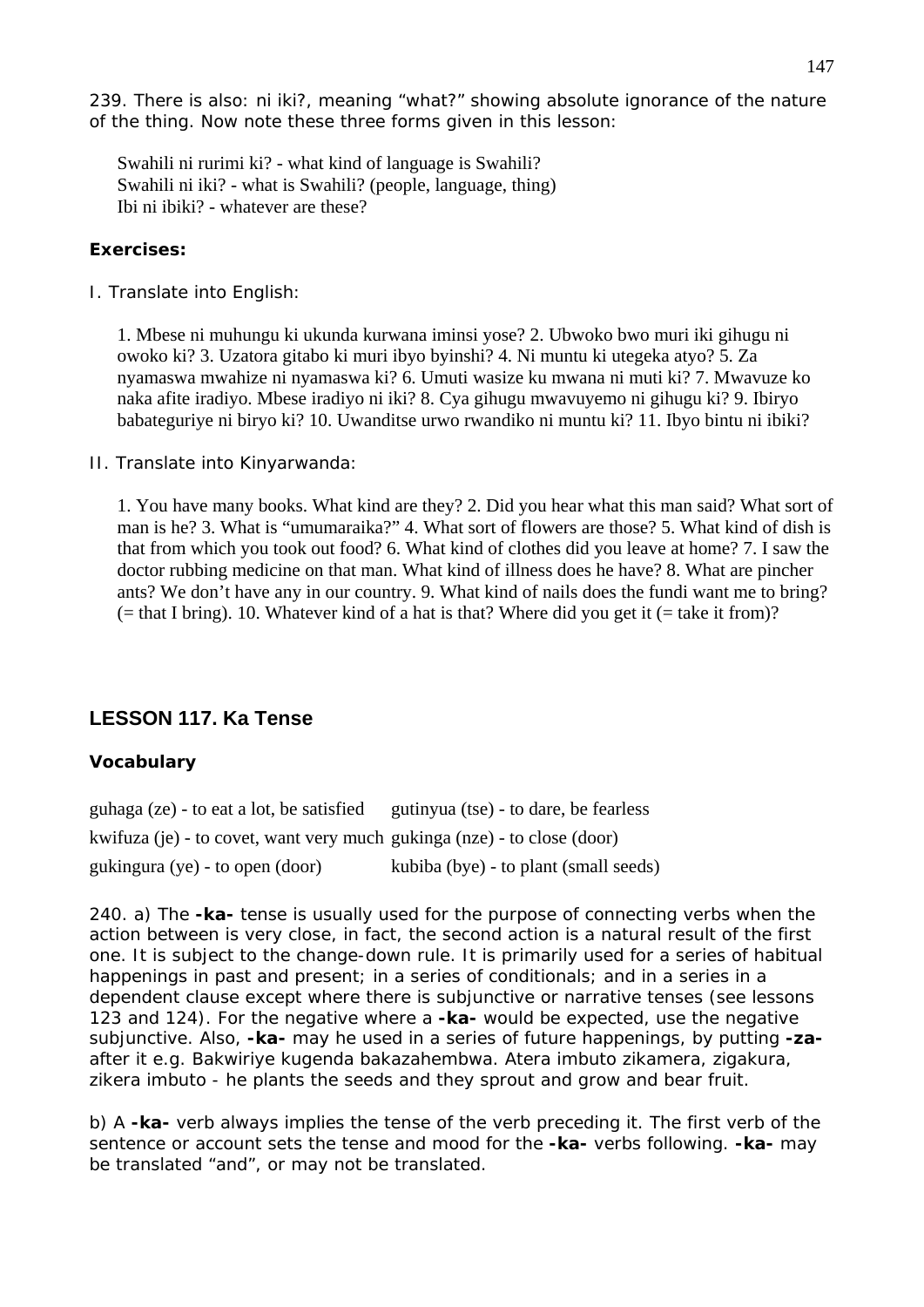**Exercises:** (Some of these sentences are taken from Scripture, but have been adapted to the vocabulary you have studied.)

I. Translate into English:

1. Umuntu abiba imbuto, zimwe zikagwa mu nzira, inyoni zikaza zikazirya. 2. Ubwami bwo mu ijuru busa n'umusemburo (is like leaven); umugore akawufata akawuhisha mu ngero (measures) eshatu z'ifu. 3. Herode yafashe Yohana, akamuboha akamushyira mu nzu y'imbohe (prisoners). 4. Dawidi yinjiye mu nzu y'lmana akarya imitsima ikwiriye kuribwa n'abatambyi (priests) basa, akayiha n'abandi bari kumwe (with) na we. 5. Abandi ni bo bumva ijambo ry'Imana bakaryemera bakera imbuto ryinshi. 6. Ijwi rivugira mu ijuru riti Ni wowe (you are) mwana wanjye nkunda, nkakwishimira. 7. Izo mu nzira, abo ni bo bamara kwumva (when they have heard), uwo mwanya Satani akaza, agakuramo iryo jambo ryabibwe muri bo. 8. Aho yajyaga hose, bashyiraga abarwaye mu nzira bakamwinginga ngo abemerere gukora ku mwenda we gusa, abawukozeho bose bagakira. 9. Dushaka ko mutinyuka kuvuga Ijambo ry'Imana imbere y'abantu mukababwira ko bakwiriye kwihana mukabigisha inzira y'agakiza. 10. Icyo mbifuriza (prep. form) ni uko muhaga mu by'Imana, maze mugatinyuka kubimenyesha abandi kugira ngo na bo (they too) bahage.

II. Translate into Kinyarwanda:

1. A man planted seeds and he went and slept and in the morning he got up and looked at his garden. 2. The people began to come and they brought the sick and asked Jesus to heal them. 3. I want you all to hear me  $(=$  that you hear) and do what I say. 4. You know that those who rule tell people to work and they want to be obeyed (obey  $=$  kwumvira). 5. I remember your tears and I am lonesome to see you and I want to talk with you (namwe). 6. In times to come (= that will come) people will throw away their faith and will put their hearts on things of earth and they will go astray. 7. My friend wrote me a letter and told me his news and asked me to write to him.

# **LESSON 118. Some Adverbs; The -racya- Tense**

Vocabulary is included in the grammar. This lesson is for the purpose of giving you some of the common adverbs. You already know many of them.

241. Adverbs of manner:

| cyane - very, much                                                                                         | neza - well, nicely |
|------------------------------------------------------------------------------------------------------------|---------------------|
| vuba - soon, recently, quickly                                                                             | ubusa - in vain     |
| gusa - only                                                                                                | nabi - badly        |
| buhoro (or, buhoro-buhoro) gently, slowly, slightly, so- rwose - altogether, completely, very<br><b>SO</b> | much                |

Note: **ubusa** (derived from gusa), besides meaning "in vain" or "nothing", can also mean empty or naked. igikombe kirimo ubusa - the cup is empty (contains nothing) umwana agenda yambaye ubusa - the child is naked, goes naked.

242. Adverbs of place:

hepfo - below, lower down hejuru - up, above, on top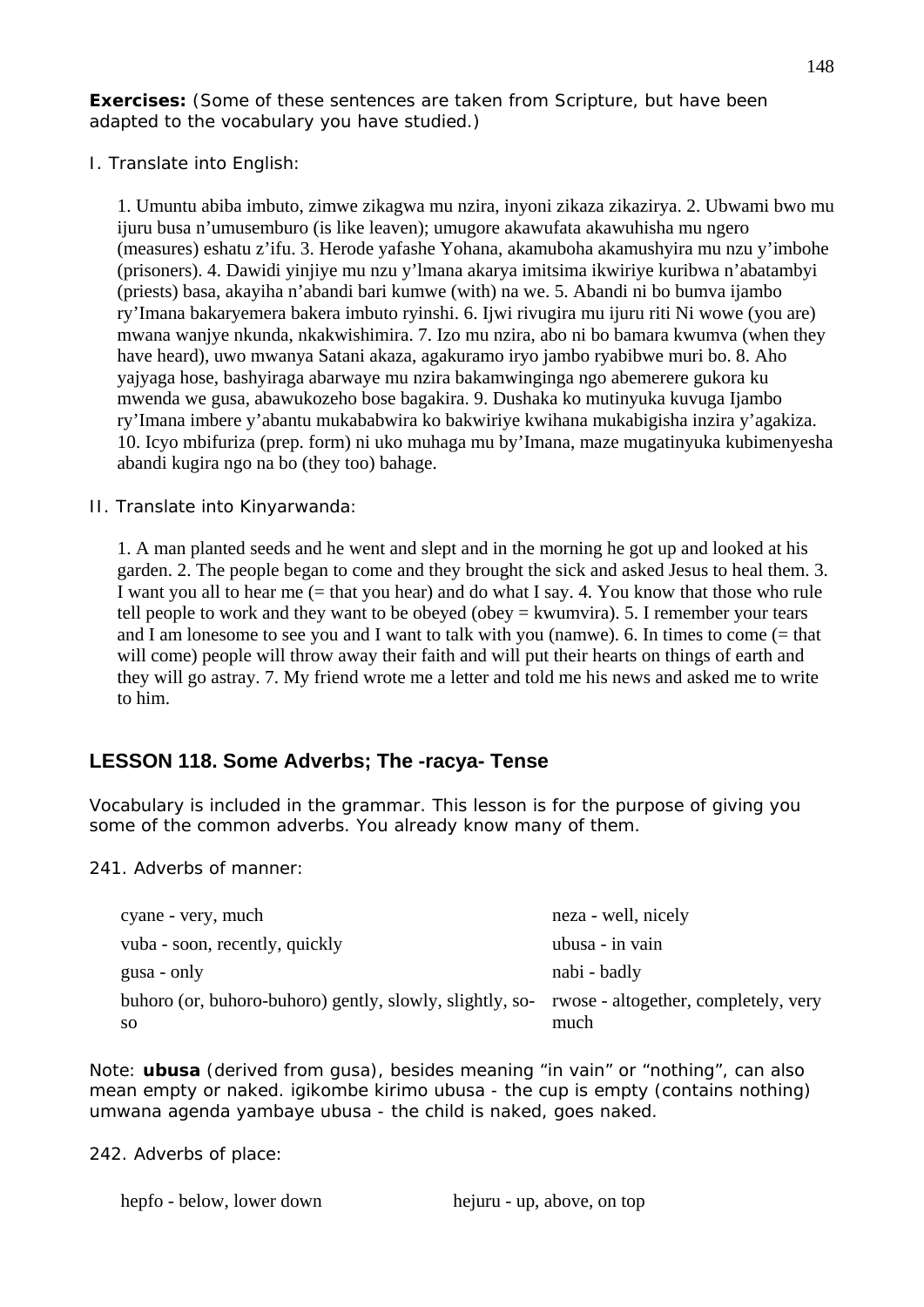| haruguru - higher up, in an inner room       | hagati - in the middle, midst of                                                                                        |
|----------------------------------------------|-------------------------------------------------------------------------------------------------------------------------|
| hafi - near                                  | kure - far                                                                                                              |
| near)                                        | hino - on this side (Of river, valley, road) (if hirya - on that side, far side of something, but this side<br>of river |
| hakuno - on this side of river, valley, road | hakurya - on the other side of river, valley, road                                                                      |
| imbere - in front of, inside of              | inyuma - behind, outside of                                                                                             |
| hanze - outside (of house) out doors         | aha, hano - here (this very spot)                                                                                       |
| hariya - over there                          | ino - here (this place or district)                                                                                     |
| ahandi - elsewhere                           |                                                                                                                         |

Note 1: Be careful in using **imbere** and **inyuma**. They are often used just the opposite of the way we expect. For example, in the number 124, we would say that the number 4 is behind, or after, 2, but an African would say that it is **imbere**. What we consider the front of a house the Africans often call **inyuma**. In placing things on a shelf, we would say that the things at the back are behind the others. Africans would say they are **imbere** because they are further inside. Learn from them how to use these two words correctly.

Note 2: All the words in par. 242 from **hepfo** to **inyuma**, inclusive, must be followed by **ya** (or in case of a pronoun, by the possessive with the **y** prefix) if an object follows. e.g. Imbere y'umuhungu - in front of the boy. inyuma ye - behind him

243. **-racya- tense.** This is inserted between the personal prefix and the present stem (or with statives the past stem), and it means "still". In the negative it is "no longer". The dependent form has the meaning of "while" with no introductory conjunction necessary. Here is the conjugation:

| ndacyakora - I am still working  | turacyakora - we are still working                                     |
|----------------------------------|------------------------------------------------------------------------|
|                                  | uracyakora - you are still working muracyakora - you are still working |
| aracyakora - he is still working | baracyakora - they are still working                                   |

This is also used with the verb **-ri**. e.g. Mariya aracyari hana - Mary is still here.

In the negative and in dependent clauses the **-racya-** changes to **-ki** (this is subject to the change-down rule). Paulo ntakiza kwigishwa - Paul no longer (does not still) comes to learn. Ntacyiga (ki before a vowel becomes **cy**) - he no longer learns. Dependent: Agihinga avugana n'abandi - while he's hoeing, he talks with others.

## **Exercises:**

I. Translate into English:

1. Inzu yawe iri he? Iri hakurya y'uruzi. 2. Mbese ibitabo biri mu isandugu? Oya, isandugu irimo ubusa. 3. Yesu yaraje ahagarara hagati y'abigishwa be. 4. Imirima jri hepfo y'aho; iri hafi y'akabande. 5. Hari abantu benshi cyane hariya imbere y' urusengero. 6. Kera inyamaswa zanteye ubwoba, n'ubu ziracyabuntera. 7. Mbese wa mujura aracyihisha? 8. Abakozi bakibumba amadafari bararirimba. 9. Mariya ntacyambara wa mwenda we mushya. Uri he? Waracitse. 10. Ndacyakurikira Yesu kandi ndashaka kumukurikira imyaka yanjye yose.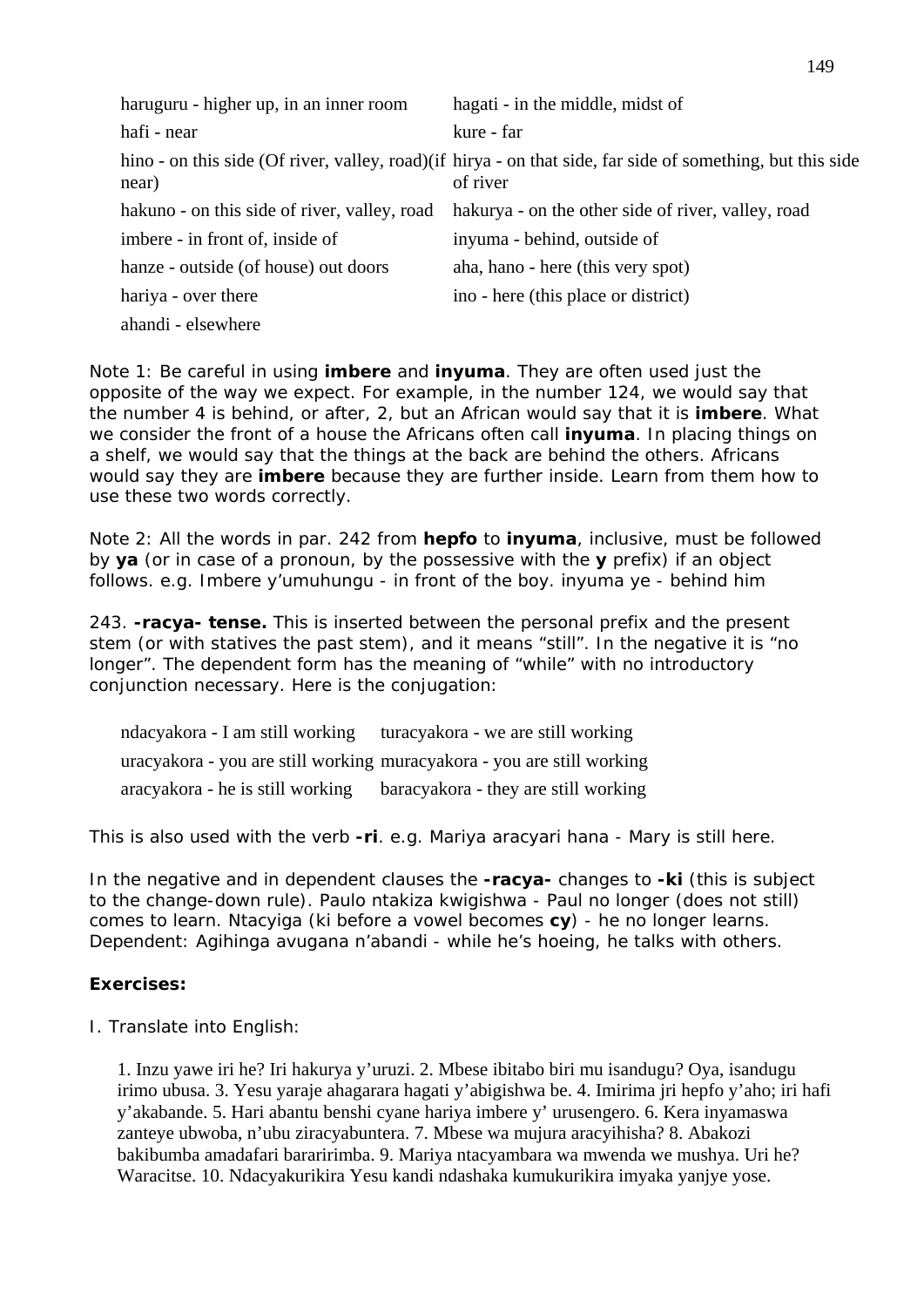#### II. Translate into Kinyarwanda:

1. The birds are above the trees. 2. There are five men behind me. 3. The bricks are on the ground near the house. 4. The rich man's kraal is on this side of the valley. 5. Everywhere the people are planting seeds now because the rains (use sing.) are beginning. 6. Gahungu is still asking us for work, although we told him many times that we have none. 7. We no longer covet the things of earth because we have been saved. 8. Is that blind man still here? No, he is no longer here, he went to Burundi. 9. The fundis are still building that new school on the other side of the river. 10. I am no longer a child, I have grown up and I don't learn in school any more (no longer).

## **LESSON 119. More Adverbs**

244. Adverbs of time:

| none - now (in sense of today)                                                  | $ubu$ - $now$                        |
|---------------------------------------------------------------------------------|--------------------------------------|
| ubu nyine, ubu ngubu - right now                                                | kenshi - often                       |
| kangahe? - how often? how many times?                                           | rimwe na rimwe - sometimes           |
| maze, rero - then, after that                                                   | iminsi yose - always                 |
| ubwo nyine - at that very time                                                  | kare - early                         |
| ubundi - at some other time                                                     | kera - long ago, far in the future   |
| ejo - yesterday, tomorrow                                                       | bukeye, bukeye bw'aho - the next day |
| ejobundi - day before yesterday, day after tomorrow mbere - before (as to time) |                                      |
| nyuma - after (as to time)                                                      | aha - when, where (as conj.), there  |

Note: **mbere** and **nyuma** when preceding and governing a noun or pronoun must be followed by **ya**. Nyuma y'ibyo - after those things.

245. Miscellaneous adverbs:

| iburyo - at the right                                          | ibumoso - at the left                             |
|----------------------------------------------------------------|---------------------------------------------------|
| iruhande - beside, at the sides                                | imuhira - at home                                 |
| ahari, yenda, wenda - perhaps                                  | nuko - thus, therefore, so                        |
| nuko rero - so then                                            | hamwe - together, in unison, at the same<br>place |
| kumwe - together with (referring to people; followed<br>by na) | nka - like, approximately, about                  |
| by'ukuri, mu by'ukuri - truly, really                          |                                                   |

Note: The first three words here are always followed by the possessive, if anything follows which is governed by that word. e.g. iburyo bwe - at his right side. iruhande rw'inzira - beside the path

#### **Exercises:**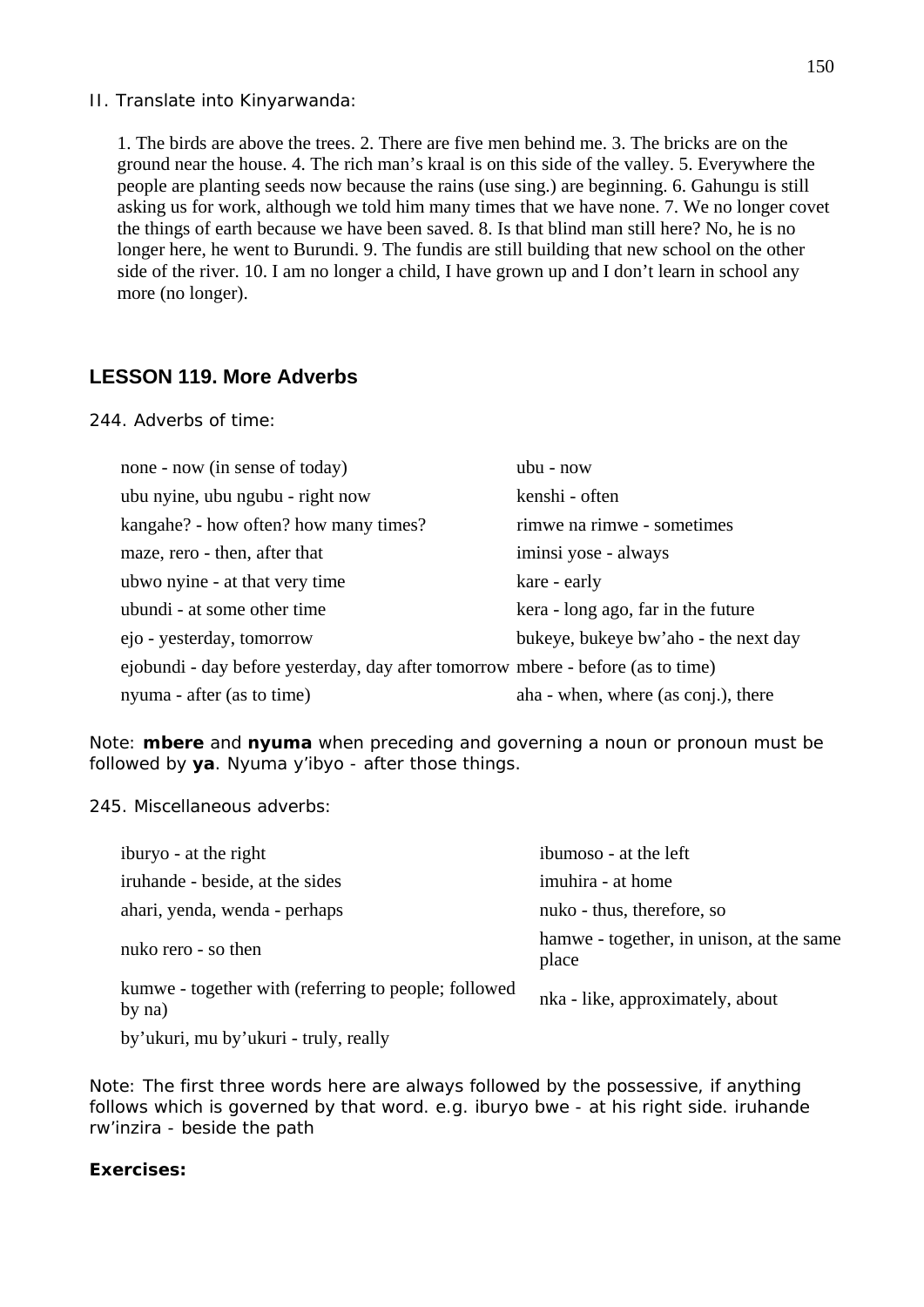#### I. Translate into English:

1. Stefano yabonye mu ijuru abona Umwami Yesu ibUryo bw'Imana. 2. Nasize ibitabo byanjye byose imuhira. 3. Imana iri iruhande rwacu iminsi yose. 4. Mbese ushobora kwandikisha ukuboko kw'ibumoso? 5. Abagabo batangiye gukora; maze bamwe batangira kureka akazi no kunebwa. 6. Umwana wicaye iburyo bwawe ni nde? 7. Mukuru wawe aracyari imuhira? Oya, yagiye i Kigali gushaka akazi. 8. Umumarayika yari kumwe na Petero igihe bamushyiraga mu ibohero (prison). 9. Ibyo twasaruye mbere biruta ibyo dusarura uyu munsi. 10. Mbese abana banyu baracyari kumwe na se wabo?

II. Translate into Kinyarwanda:

1. Go to take that letter right now. 2. Perhaps we shall see our friends tomorrow. 3. One day the boys learned well, but the next day some were absent. 4. There were two animals beside the path. 5. After these things, the man tried to hide; then some children saw him. 6. I always like to sit near the teacher so that I hear everything he says. 7. Sometimes we are tempted to doubt God's Word, but Jesus enables us (causes us to be able) to defeat Satan. 8. The sower (umubibyi) planted the seed and some fell beside the path and the birds ate them. 9. Often the children like to play (prep. form) together beside the school. While they are playing they chat. 10. The baby is still sleeping in the bed which is at the right of his mother's bed. Don't waken him.

## **LESSON 120. Miscellaneous Expressions**

### **Vocabulary**

| umusabirizi - beggar                                                              | intege - strength   |
|-----------------------------------------------------------------------------------|---------------------|
| intege nke - weakness                                                             | umupastori - pastor |
| gutashya (hije) - to send, take greetings gusobanura (ye) - to explain, interpret |                     |

Note: **gutashya** is usually used like this: Ndabatashya - I greet you. Or, Untahirize abandi - greet the others for me.

246. There are nouns formed by prefixing **umunya**- to a noun giving a characteristic of a person. You have already seen this in the word: umunyabyaha - sinner.

Here are a few others:

umunyeshuri - pupil (person of school). Observe that sometimes **a** and **i** contract to **e**. umunyabwenge - a wise person umunyantege nke - a weak person

Note in the last example that an adjective may follow the noun agreeing with it, though the word as a whole is first class. e.g. abanyantege nke bamwe - some weak people This same construction may be used with **ikinya-**, referring to a thing:

ikinyabwoya - a hairy caterpillar (lit. a hairy thing) ikinyantege nke - a weak thing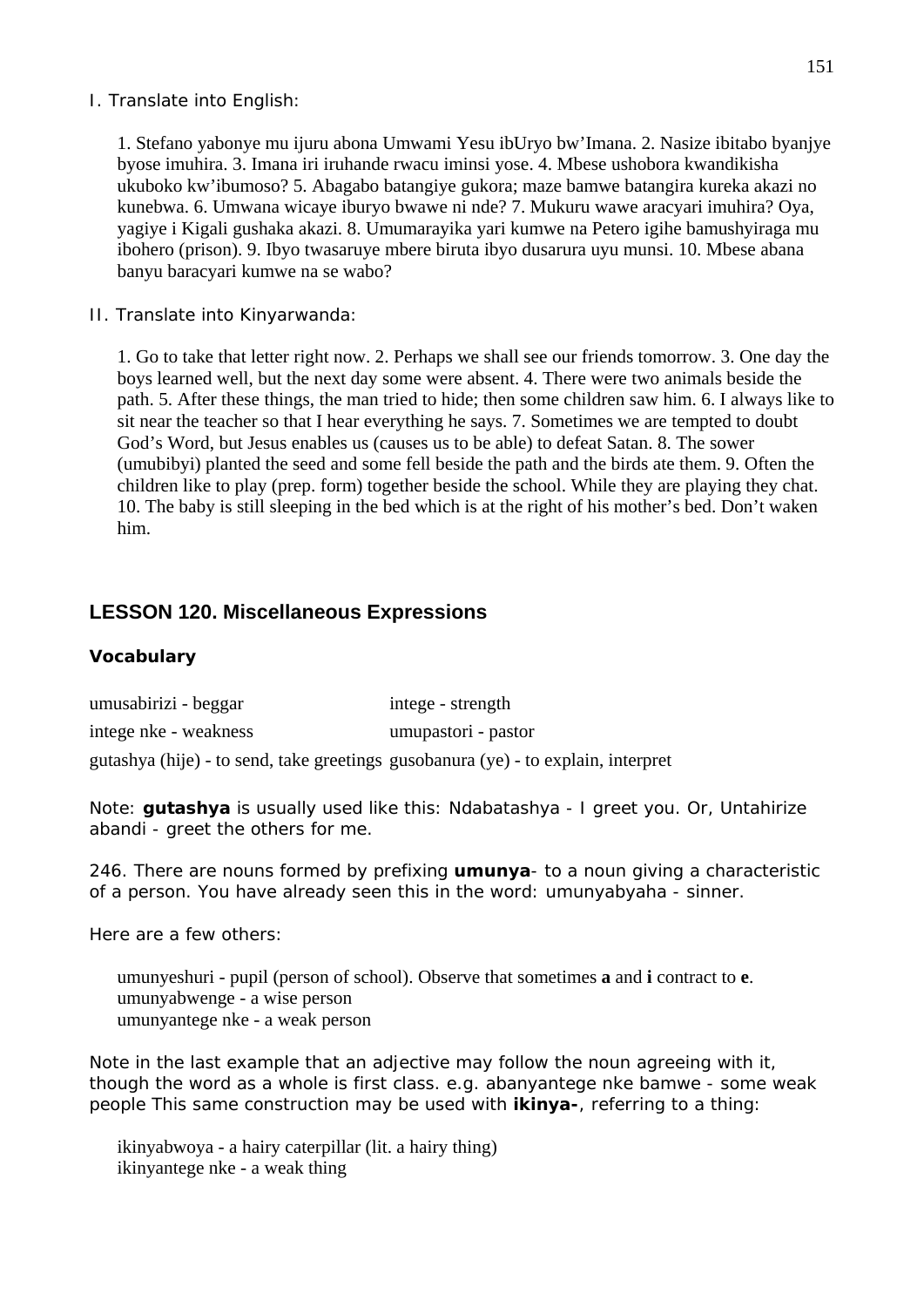247. A noun may be used to describe another noun by using the possessive particle between the two. This is one more way of expressing our English adjectives.

umusabirizi w' impumyi - a blind beggar umwana w' umuhungu - a boy baby

24B. **Suffix -nyinye.** This means "itself" or "alone" or "the same," "the very one." Ni icyo gitabo nyine - that's the very book.

This may be attached to any pronoun:

wenyine - you, or he, alone bonyine - they themselves twenyine - we ourselves, alone mwenyine - you yourselves

Also, with pronouns of other classes:

ryonyine: Ijambo ry'Imana ryonyine - the Word of God itself. cya giti dOnyine - that very tree

Another similar expression is:

aha ngaha - right here ubu ngubu - right now ibi ngibi - these very ones.

249. There is also the form **ubwanjye**, meaning "myself" (and: ubwawe, ubwe, ubwabo, ubwayo, etc.). But note the difference: Nabikoze ubwanjye - I did it myself (it was my idea) Nabikoze jyenyine - I did it myself (no one helped me)

#### **Exercises:**

I. Translate into English:

1. Nkumbuye cyane abantu b'i wanyu; ubantahirize cyane mu Mwami wacu. 2. Uzi kudoda neza. Wadoze iyi myenda wenyine? 3. Imana yonyine ishobora gukiza abantu no kubaha ubugingo. 4. Ukwiriye gutonora bya binyobwa byose wenyine. 5. Ubwanjye sinzi neza kuvuga ururimi rwanyu; undi akwiriye kunsobanurira. 6. Uriya muntu ni umunyanzika cyane. Tumukunde tugerageze kumufasha guhinduka ukundi. (While ukundi has the idea of "differently" in this expression, no English word is needed for it.) 7. Nu mujyi nabonye umwana w'umusabirizi. Nifuje kumufasha kugira ngo ajye mu ishuri kwiga. 8. Icyo giseke cyonyine ni icyo mama yaboshye. 9. Umupastori wacu ni umunyamwete mwinshi. Amaze imyaka myinshi mu mirimo ye, ariko aracyakora cyane. 10. Abo bana b'impunzi bahinze aho hantu hose ubwabo.

II. Translate into Kinyarwanda:

1. The pupils (use construction in par. 246) will come back to school day after tomorrow. 2. The Word of God itself has power to speak in the hearts of people. 3. Some wise men went to visit (i. e., look at) the baby Jesus. 4. The teacher's wife gave birth to a baby girl. 5. I will greet our people for you (pl.). 6. A merciful person (use form in 246) is kind (= does nicely) to others. 7. Did you catch the leopard in a trap by yourself? 8. Lying and stealing are shameful habits (use form in 247). 9. Medicine is a valuable thing (= thing of value) because it heals sicknesses of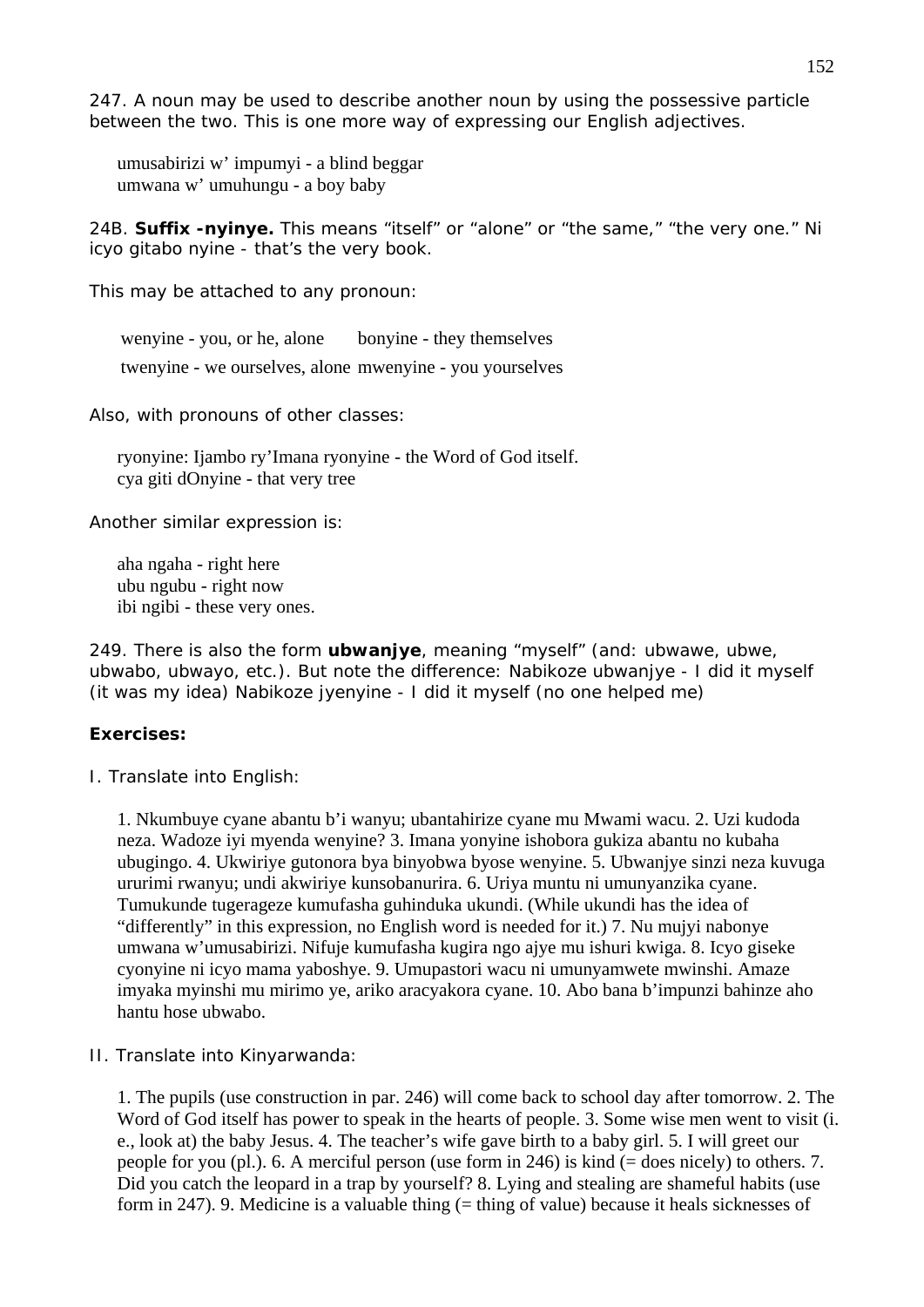many kinds (uburyo). 10. This very bridge is the one that broke  $(=$  died) the time we went to Kibuye,

## **LESSON 121. More Miscellaneous Expressions**

#### **Vocabulary**

| gusa - to be like (no past)                                                  | kwumvira (ye) - to obey         |
|------------------------------------------------------------------------------|---------------------------------|
| kwumviriza (je) - to listen to (as eavesdrop) gutega (ze) amatwi - to listen |                                 |
| kwuzura (ye) - to be full                                                    | kwuzuza (ujuje) - to fill (tr.) |

Note: **kwuzura** is usually used in the stative: igikombe kiruzuye - the cup is full, or, igikombe cyuzuye - a full cup.

Remember that verbs whose stems begin with **u** may omit the **w** in the infinitive: kuzura, kumvira, etc.

250. **Na** (and, with, by, also) and **nka** (like) join with the personal pronouns like this:

| nanjye - and I                             | nawe - and you $(s.)$ |
|--------------------------------------------|-----------------------|
| na we - and he, she                        | natwe - and we        |
| namwe - and you (pl.)                      | na bo - and they      |
| nkanjye - like me                          | nkawe - like you (s.) |
| nka we - like him, her nkatwe - like us    |                       |
| nkamwe - like you (pl.) nka bo - like them |                       |

Note: **nanjye** could be "and me" as well as "and I" depending on its use in the sentence, and likewise the others. Also, it could be: "with me", "by me", "I also." Observe that in the 3rd person both singular and plural it is written as two words and the **a** is short.

e.g. Ndashaka kubikora nanjye - I want to do it too. Yabikoze na we - he did it too.

Other examples:

Bazajyana natwe - they will go with us. Ameze nkanjye - he is like me. Ubikore nawe - you do it, too.

This form is used with the pronouns of other classes as well:

Zana icyo gitabo na cyo - bring that book, too.

Another way to say the same thing is: Zana n'icyo gitabo.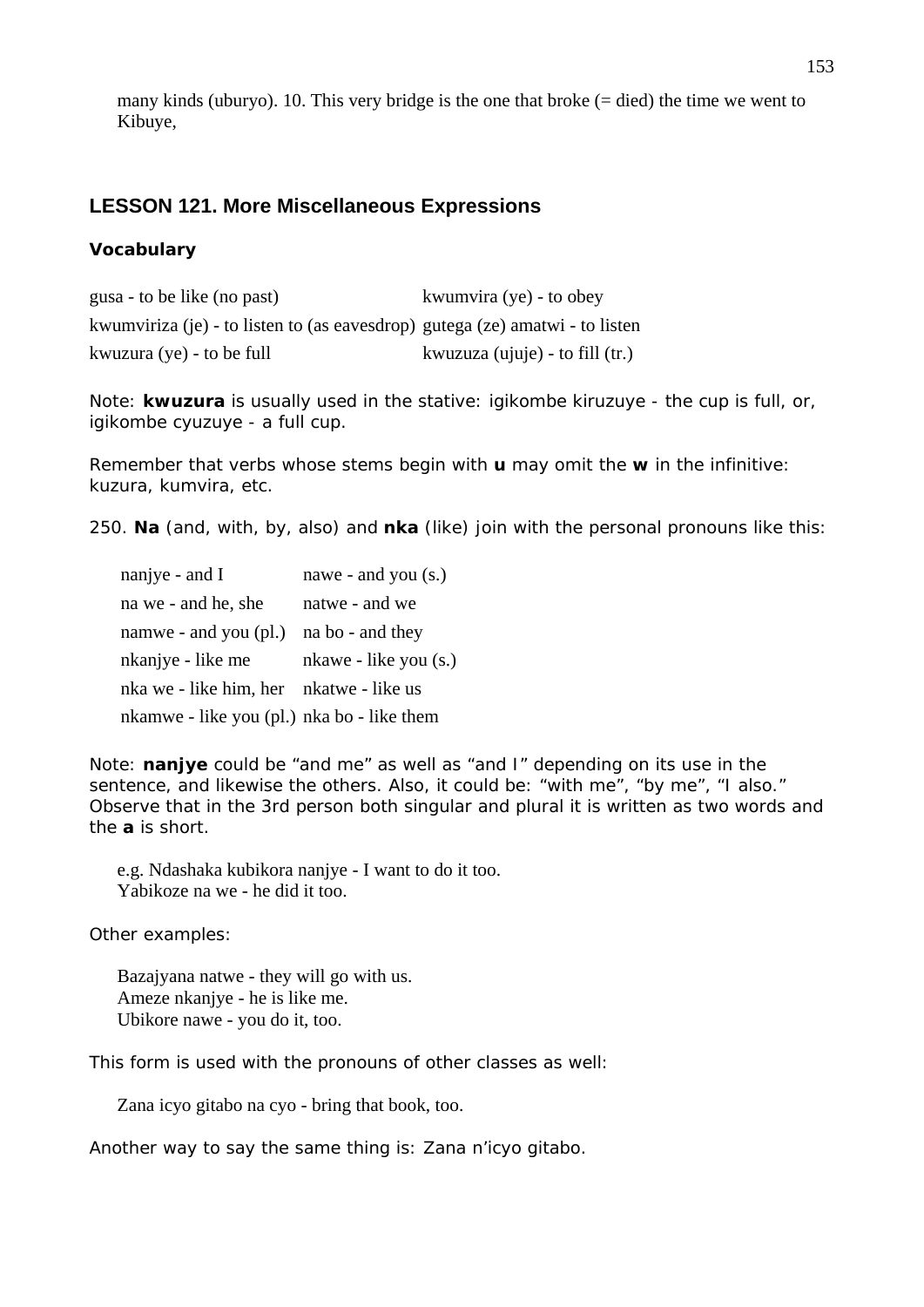251. **Gusa,** "to be like", is always followed by **na**. It is used like any other verb, but it has no past forms. e.g. Umwana asa na se - the child is (or, looks) like his father. Notice the difference between **nka** and **gusa**.

Uyu mwana asa na se - this child is like (looks like) his father. Zana isahane nk'iyi - bring a dish like this one. Wa muhungu akora nk'umugabo - that boy works like a man.

Perhaps it could be explained this way: when "like" is used with the verb "to be" the verb **gusa** is used; when "like" refers to appearance, but the verb "to be" is not used, the word **nka** is used; when the similarity has to do with action the word **nka** is used. The word **kumera** followed by **nka** is used when the similarity is in character, nature, habits. e.g. Umwana ameze nka se - the child is like his father (in character, habits).

## **Exercises:**

I. Translate into English:

1. Uzuza igikombe amata uyahe uyu mwana. 2. Nutege amatwi neza kuko mfite ikintu cyiza cyo kubabwira. 3. Yesu yabwiye Abafarisayo ko bameze nka se Satani. 4. Unshakire undi muhungu uzakora nk'uyu. 5. Ayo mafaranga ko (since) ushaka ko tuyakujyanira, mbese nta yo uduha natwe? 6. Hazaza undi mupastori uzafashanya ranjye mu mirimo y'Imana. 7. Igihugu cyanyu ntigisa n'igihugu cyacu kuko ino hari imisozi myinshi n'ibitoke byinshi. 8. Mbese ntiwanshakira indi mbugita nk'iyi? 9. Ni ba nde bashaka gukinira hamwe natwe? 10. Ndangije kwuzuza igikombe. Mbese nuzuze n'indobo?

II. Translate into Kinyarwanda:

1. I have seen no others who obey their teachers like you (pl.). 2. The hole is full of water. 3. Bring two other books like this one. 4. I know this child because she looks (is) like her mother. 5. Will you go with us to the market? 6. The pastor is an honorable person (use form in par. 246). We ought to listen to him. 7. We are ready  $(=\text{have prepared ourselves, static})$  to begin our journey. Bring your sleeping mats and your food (for the journey) too. 8. Are you (pl.) afraid to walk in the dark too? There's nothing bad there. 9. Jesus was always kind (did nicely) to people. Let's try to do like Him, and to obey Him. 10. You (pl.) have been patient (for) many hours. Are you tired? I'm tired, too.

## **LESSON 122. Summary of Tenses**

## **Vocabulary**

kuvuna (nnye) - to break (tr.) gutwika (tse) - to burn up (tr.) kuvunika (tse) - to break (int.) gusiba (bye) - to erase kunanirwa (niwe) - to be tired, unable to do something guhumeka (tse) - to breathe umubare - number

Note 1: **kunanirwa** is usually used in the stative, and very often means physical weariness. It is also used like this: a person has been trying to solve a problem and is unable, so he says, "**Ndananiwe**" - I've tried and can't. Or often the transitive form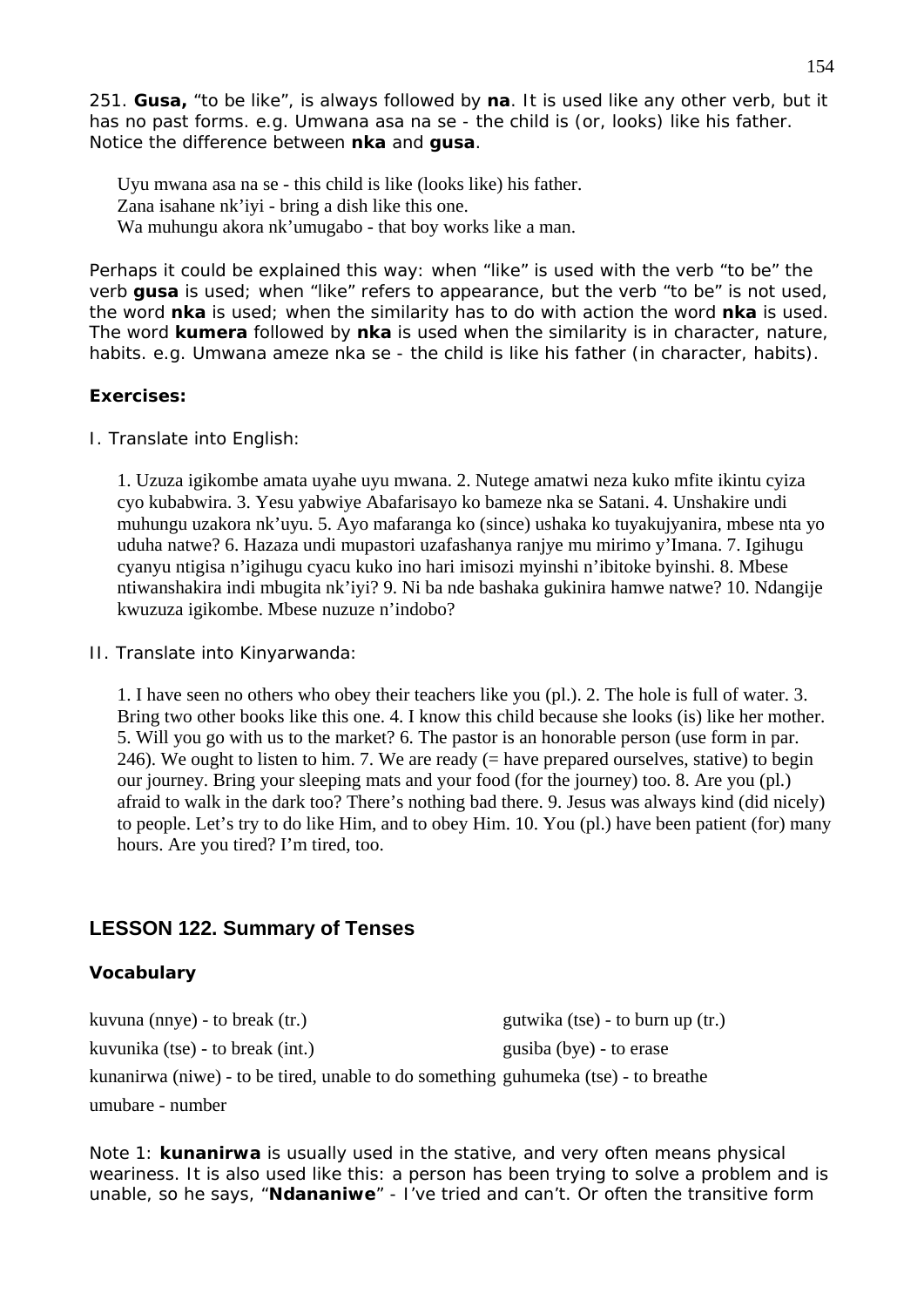is used: **birannaniye** - it has defeated me. (Usually the 2 n's are not written, but it is done here to show you the 1st pers. sing. as object.)

Note 2: **kuvuna** and **kuvunika** are used of breaking a slender thing, such as a stick, bone, etc., while **kumena** is used for "to break" other things. However, while in English we would say, "I broke my arm," in Kinyarwanda the transitive is not used unless it was done intentionally. One would say, "**Navunitse ukuboko.**" Observe that it is **not**: **ukuboko kwavunitse**. People often say this when the bone is not actually broken, but it is just a sprain.

252. A. Here is a summary of imperative forms. Some of these you have not been taught before, so you need to learn them.

|                                      |                       | Singular            | Plural                                             |
|--------------------------------------|-----------------------|---------------------|----------------------------------------------------|
| Immediate present Affirmative: genda |                       |                     | nimugende                                          |
|                                      | Negative              | wigenda             | mwigenda                                           |
| Future today                         | Affirmative: ugende   |                     | mugende                                            |
|                                      | Negative              | wekugenda, ntugende | mwekugenda, ntimugende                             |
| Far future                           | Affirmative: uzagende |                     | muzagende                                          |
|                                      | Negative:             |                     | wekuzagenda, ntuzagende mwekuzagenda, ntimuzagende |

"never" imperative: insert **-ka-** Ntukabeshye - never lie.

B. Summary of suffixes and other stem changes:

| passive -bonwa to be seen            |                                                        |
|--------------------------------------|--------------------------------------------------------|
| prepositional -bonera to see at, for |                                                        |
|                                      | causative -bonesha to cause to see                     |
|                                      | reflexive -ibona to see oneself                        |
|                                      | reciprocal -bonana to see each other                   |
|                                      | prep. suffix -bonayo to see there (also, -bonaho, -mo) |

C. Here is a summary of all the tenses you have studied, with the verbs given in the 3rd person singular.

|                            |                             | -RA- PRESENT PREFIXLESS PR.     | <b>SUBJUNCTIVE -ZA- FUTURE</b> |               |
|----------------------------|-----------------------------|---------------------------------|--------------------------------|---------------|
| Regular verb               | aragenda                    | agenda                          | agende                         | azagenda      |
| Negative                   | ntagenda                    | ntagenda                        | ntagende                       | ntazagenda    |
| Vowel-stem verb arereka    |                             | yereka                          | yereke                         | azereka       |
| Neg. vowel-stem ntiyereka  |                             | ntiyereka                       | ntiyereke                      | ntazereka     |
|                            | <b>IMMED. PAST</b>          | <b>ORDINARY PAST -ARA- PAST</b> |                                | CONT. PAST-ga |
| Regular verb               | aragiye                     | yagiye                          | yaragiye                       | yagendaga     |
| Negative                   | ntagiye ntiyagiye ntiyagiye |                                 | ntiyagendaga                   |               |
| Vowel-stem verb areretse   |                             | yeretse                         | yareretse                      | yerekaga      |
| Neg. vowel-stem ntiyeretse |                             | ntiycretse                      | ntiyeretse                     | ntiyerekaga   |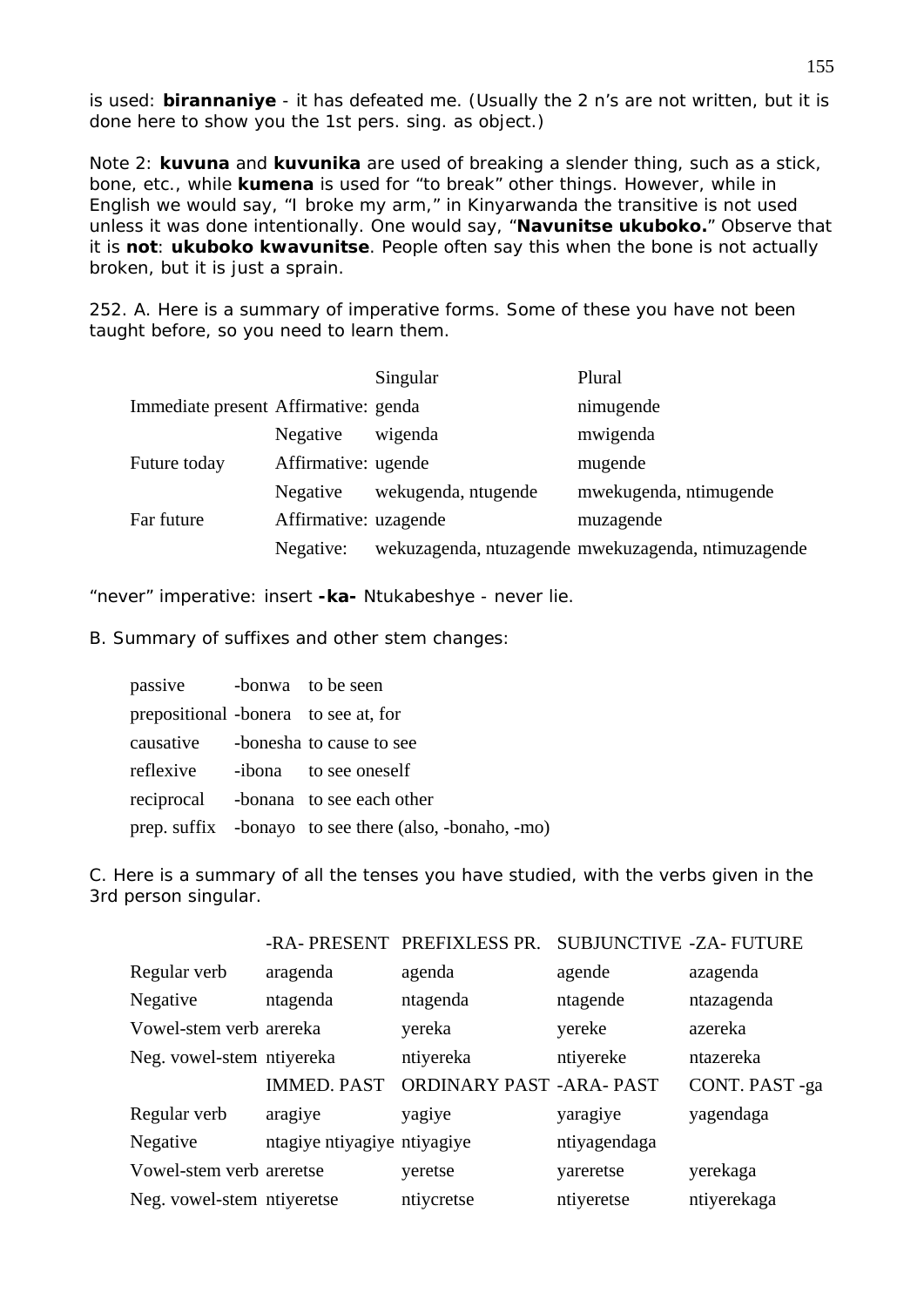|                         | -KA-TENSE | NOT-YET TENSE -RACYA- |             | <b>CONDITIONAL</b> |
|-------------------------|-----------|-----------------------|-------------|--------------------|
| Regular verb            | akagenda  |                       | aracyagenda | yagenda            |
| Negative                |           | ntaragenda            | ntakigenda  | ntiyagenda         |
| Vowel-stem verb akereka |           |                       | aracyereka  | yakwereka          |
| Neg. vowel-stem         |           | ntarereka             | ntacyereka  | ntiyakwereka       |

## **Exercises:**

I. Translate into English:

1. Nasibye amazina y' abanyeshuri bamwe kuko bataje iminsi yose. 2. Mfite inyota cyane, unzanire amazi akonje. 3. Dutwitse izo mpapuro ubu ngubu. 4. Uyu mwana ararwaye cyane; ananiwe guhumeka. 5. Jyana uyu mugabo mu bi taro vuba kuko yavunitse ukuboko. 6. Nbese nturasiba ayo magambo yanditswe n'umwana mu gitabo? 7. Sinakingura urugi rw'inzu yawe (insert "if") utabimbwiye. 8. Igihe muzasubirira iwanyu, muzantahirize inshuti zanyu. 9. Umwana yorohewe, ntakiruka kandi ntagikorora. 10. Mugomba gushaka abakozi benshi mukajyana na bo mugatwika umusozi. 11. Wekuvuna icyo giti. Dushaka kugikoresha mu murima.

II. Translate into Kinyarwanda:

1. This woman's husband died (long ago). 2. Just now we drank lots of water because we were very thirsty. 3. I am defeated in working (to work) these numbers. Help me. 4. This morning the men will burn all the grass on the hill. 5. Yesterday two people came to the dispensary who had broken their legs. 6. Why are you erasing all those words? You must write them again. 7. The children are beating the dog with a stick. Take the stick and break it. 8. Who didn't use a cup to drink with? 9. Before you fill these pails wash them well with soap. 10. Wouldn't you try to take the children on the narrow path? 11. Don't burn those papers (right now) because I want them.

# **LESSON 123. The Narrative Tenses**

## **Vocabulary**

gusimbuka (tse) - to jump gucukura (ye) - to dig a hole ubukwe - wedding

253. The narrative is not a new tense, but another use of tense already learned. As the name indicates it is used in recounting something which has happened. It may be a long story or just a sentence or two. The two main tenses used in a narration are the **-ra-** present and the prefixless present, even though the time is past. Often the first verb in the narration will be past, indicating the time, then it continues with present form verbs. Here is an important rule to remember: In the narrative a main verb is in the **-ra-** present tense if nothing follows within that main clause except **cyane** or **ati** (or other forms of **-ti**); if something else follows, the prefixless present is used. It is not necessary to use a word for "and" in most cases in the narrative. Before **ngo**, or **ko** the **-ra-** present is used since these words introduce another clause. Before an infinitive the prefixless present is used. e.g. Umugabo yabonye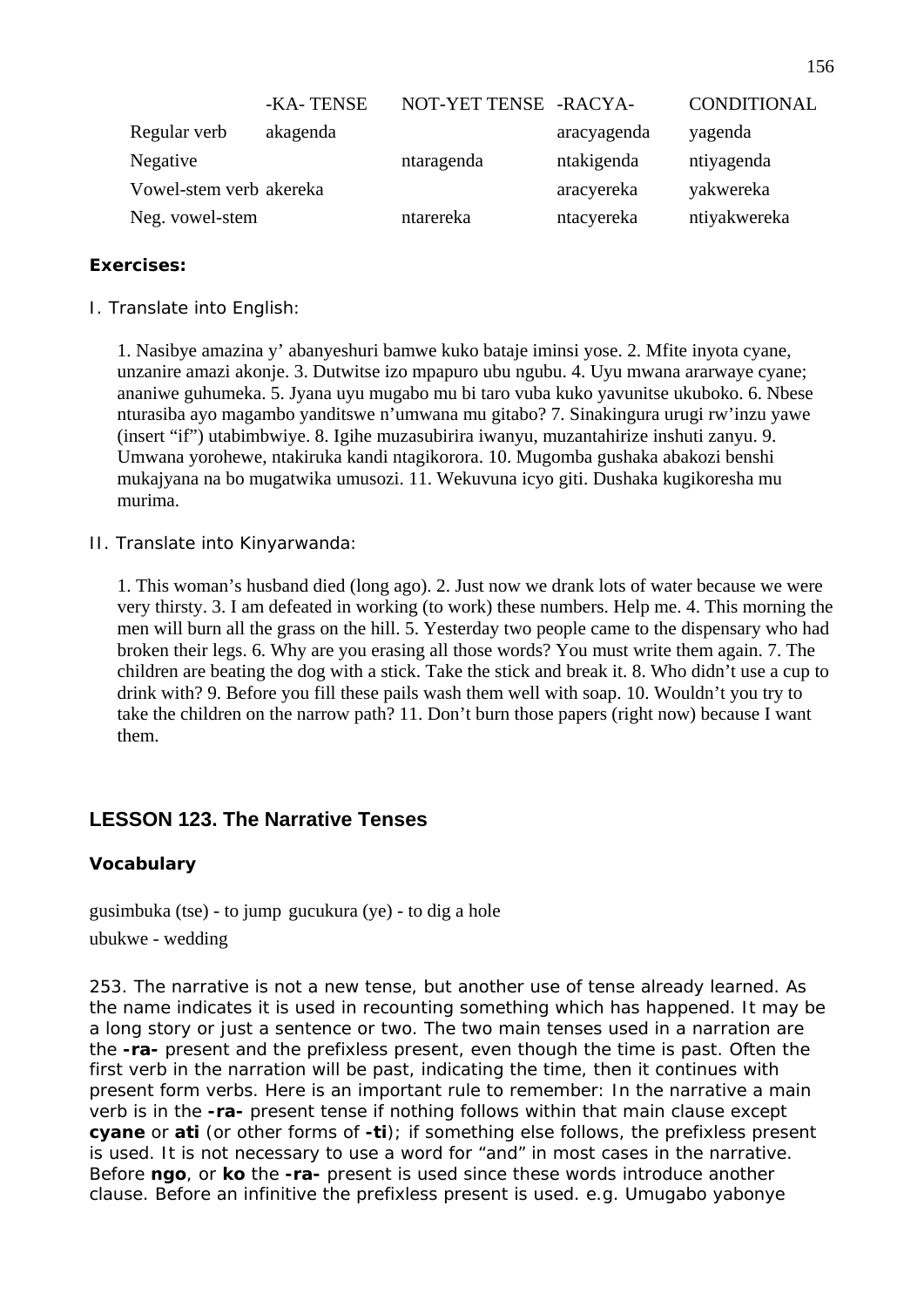ingwe aratinya arahungaj agera mu nzu arihisha - The man saw a leopard and he was afraid and fled; he arrived in the house and hid.

As you read in the Gospels you will observe the use of the narrative throughout. Try reading Mark 1:9, 11, and other passages.

#### **Exercises:**

I. Translate into English:

Adamu yari afite (he had) abana babiri; amazina yabo yari Kayini na Abeli. Umunsi urnwe bazanira Imana ibitambo (sacrifices). Abeli ntiyaburaga gukura igitambo mu ntama ze, ati Imana ntiyemera igitambo kidafite amaraso. Nta kintu gikura ikibi mu mutima w'umuntu keretse (except) arnaraso. Ariko Kayini, mukuru we, ntiyazanaga ikintu gifite amaraso, ariko azana ibivuye mu mirima ye gusa, arabitanga. (For negatives, see next lesson.)

II. Translate into Kinyarwanda:

Then God accepted Abel, but he refused the other. Then Cain was angry and he killed Abel. God called him, saying, "Where is your brother?" Cain said, "Do I know? Do I watch him?" Then God punished him and cursed (kuvuma) him. I tell you that the blood of Jesus is that which washes the hearts of people.

III. Translate into English:

Mark 1:9, 11, 13; 2:13; 3:I3.

# **LESSON 124. Narrative Continued**

## **Vocabulary**

| kwishyura (ye) - to pay a<br>debt                    | gusana (nnye) - to mend, repair (esp, woven things)                                   |
|------------------------------------------------------|---------------------------------------------------------------------------------------|
| urnugaragu - servant (male) umuja - servant (female) |                                                                                       |
| guhimbaza (je) - to praise                           | gusubiza (je) - to answer (as question, letter), return (tr.) (as borrowed<br>object) |

#### 254. **Other tenses in the narrative:**

1) Most **dependent clauses** within the narrative use the prefixless past (that is: personal prefix + verb stem with past suffix): e.g. **ngiye**, **ugiye**, **agiye**, etc. When reading narrative and you see this tense you will know .it is a dependent clause. If there is no other introductory word, it is very often translated "when", or as a participle: "going." e. g. Avuye mu rusengero aragenda ashaka Yohana avugana na we - When he came (or, coming) from the church he went and found John and talked with him.

2) A **direct quotation** takes whatever tense was used in the original statement. e.g. Abantu baraza baramubaza, bati Uzajya i Yerusalemu? Arabasu biza ati Oya, sinjyayo ubu. - The people came and asked him, "Will you go to Jerusalem?" He answered them, "No, I am not going there now."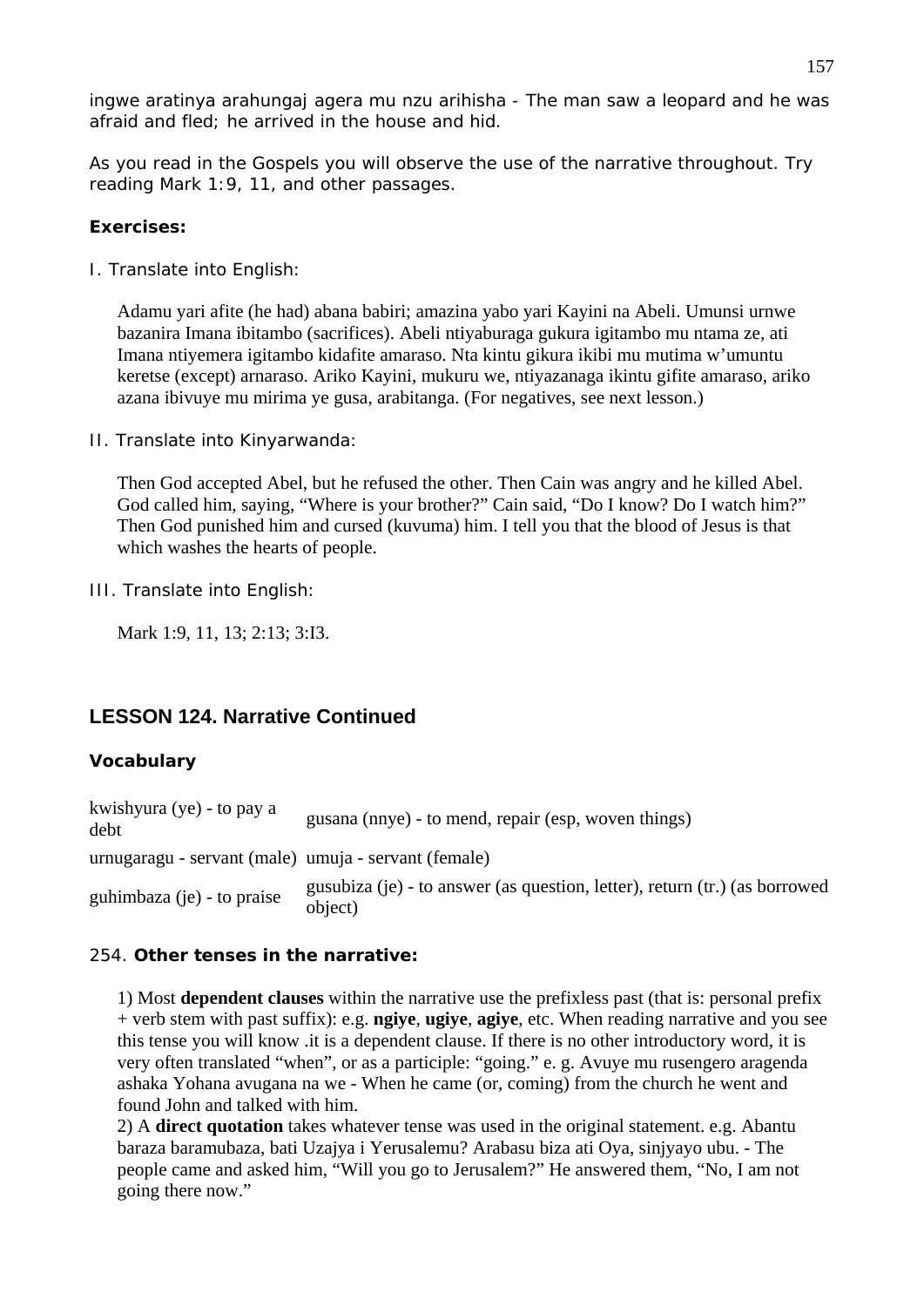3) Sometimes within the narrative there is a statement that refers to a **characteristic** of a person or a **habitual action** or attitude that is not really a part of the events, only telling something about a person. This verb then takes the ordinary past prefix but the present stem + **-ga**. e. g. yakundaga. It will have a **-ra-** in it also if nothing follows it in the clause except **cyane** or **ati**. e.g. Kera hari umugabo ufite abahungu babiri. Umwe yakundaga gukora, undi akanebwa. Se arabahamagara, arababwira, ati Ni mugende mukore mu murima. - Long ago there was a man who had two sons. One liked to work and the other was lazy. Their father called them and told them, "Go to work in the garden." You will observe that here "to like to work" and "to be lazy" are character traits, not a part of the series of actions, thus they have the tenses you see above. 4) **The negative** in the narrative, whether anything follows or not, is: **sinabonaga, ntiwabonaga, ntivabonaga**, etc. (neg. + pers. pref. + past prefix + present stem + **-ga**.) 5) There is,a tendency to avoid using the word **nta** in the narrative, so you will find expressions like this: Ntihagiraga umuntu ubimenya - no one knew it (lit. there was not a person who knew it, instead of: **nta muntu yabimenyaga**.

There are other tenses used within the narrative sometimes, but these are the ones you need to know now.

## **Exercises:**

I. Translate into English:

Bamaze kubohesha Yohana, Yesu ajya i Galilaya, avuga Ubutumwa Bwiza bw'Imana, ati Igihe kirasohoye (arrived), ubwami bw'Imana buri hafi; mwihane mwemere Ubutumwa Bwiza. Aciye i ruhande rw'inyanja y'i Galilaya, abona Simoni na Andereya mwene (son of) se baterera urushundura (net) mu nyanja, kuko bari abarobyi (fishermen). Yesu arababwira ati Nimunkurikire, nzabagira abarobyi b'abantu. Uwo mwanya basiga inshundura, baramukurikira. Agiye imbere hato abona Yakobo mwene, Zebedayo na Yohana mwene se, na bo bari mu bwato basana inshundura. Uwo mwanya arabahamagara, basiga se Zebedayo mu bwa to hamwe n'abakozi be, baramukurikira. Mariko 1:14-18.

II. Translate into Kinyarwanda:

Long ago a woman named Hannah gave birth to a son and she named him Samuel. When three years were finished she took him to the church in order that he might work for God. Every year she went to see him and gave him clothes. After (hashize) a few years, one night God called him. Samuel thought that Eli called him. He ran and said, "Did you call me?" Eli said, "No, I didn't call you, go back to bed." After three times Eli understood that God was calling Samuel. He told Samuel that he ought to answer, "Yes, Lord, your servant hears." God called again and Samuel answered. Then God showed him the punishment he was going to send (just use future of "send", nothing for "going to") on the sons of Eli.

# **LESSON 125. Review**

- I. Questions:
	- 1. How is the word for "some" formed?
	- 2. What part of speech in Kinyarwanda is often used to express descriptive adjectives (other than adjectives)?
	- 3. How is the past of reduplicated verbs formed?
	- 4. What word usually introduces a direct quotation?